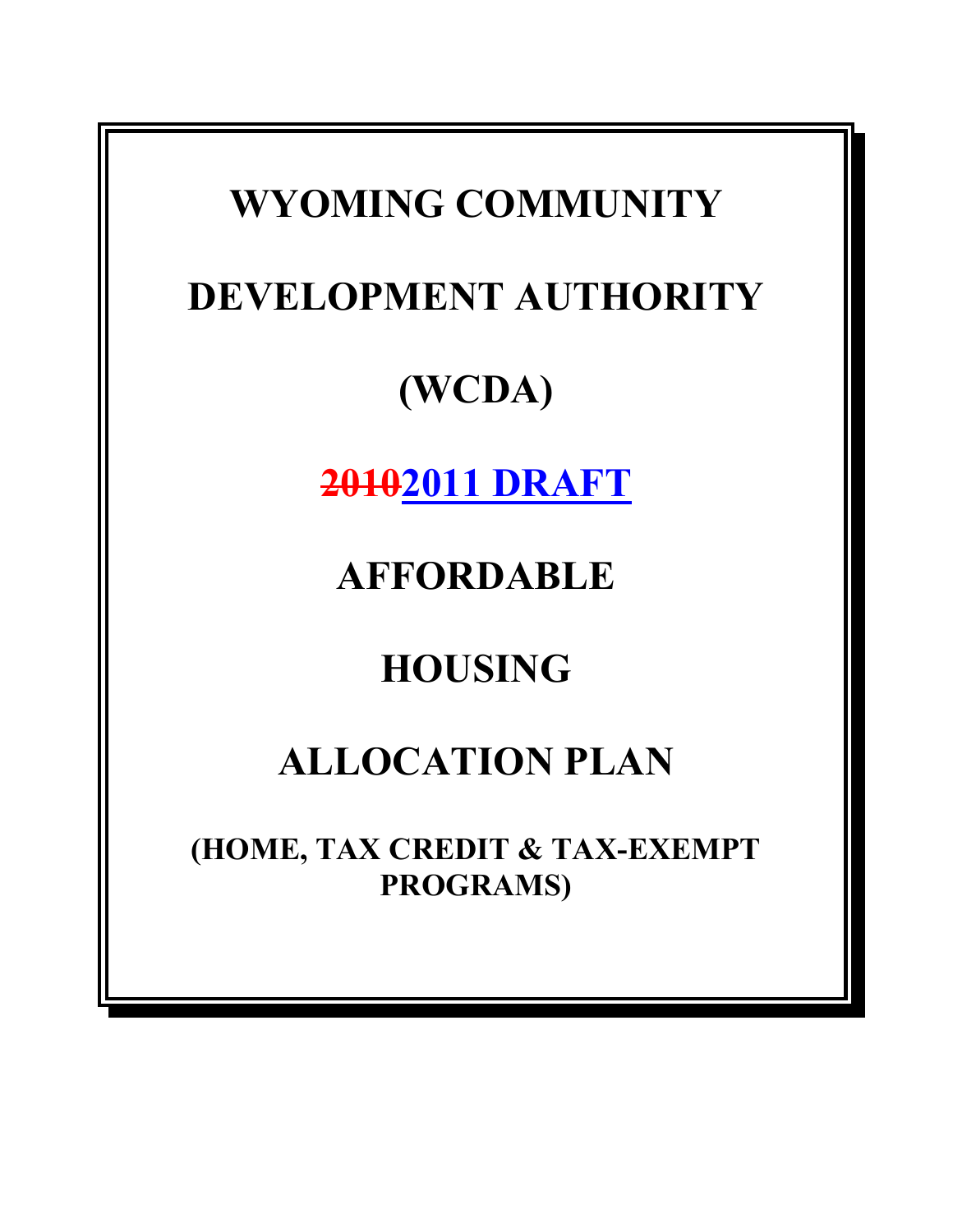# **ALLOCATION PLAN INDEX**

**Section** 

 $\begin{array}{c} \hline \end{array}$ 

Page

| I.    | Overview                                                                                                                                                                                           | $4 - 5$                                                      |
|-------|----------------------------------------------------------------------------------------------------------------------------------------------------------------------------------------------------|--------------------------------------------------------------|
| II.   | <b>Application Process</b>                                                                                                                                                                         | $6 - 9$                                                      |
| III.  | Set-Asides                                                                                                                                                                                         | $10 - 11$                                                    |
| IV.   | <b>Initial Allocation Process</b>                                                                                                                                                                  | $12 - 13$                                                    |
| V.    | <b>Initial Allocation Criteria</b>                                                                                                                                                                 | $14 - 28$                                                    |
| VI.   | <b>Maximum Allocations</b>                                                                                                                                                                         | $29 - 30$                                                    |
| VII.  | Limitations and Requirements<br>All Projects<br><b>Rental Projects</b><br><b>HOME</b> Program<br><b>HOME Rental Projects</b><br><b>HOME Homeowner Rehabilitation</b><br><b>Tax Credit Projects</b> | $31 - 32$<br>$33 - 35$<br>36<br>37<br>$38 - 39$<br>$40 - 42$ |
| VIII. | Evaluation & Allocation                                                                                                                                                                            | 43                                                           |
| IX.   | Section 1602 – Tax Credit Exchange Program                                                                                                                                                         | $44 - 45$                                                    |
| X.    | Tax Credit Assistance Program                                                                                                                                                                      | $46 - 51$                                                    |
| XI.   | <b>Compliance Monitoring</b>                                                                                                                                                                       | $52 - 58$                                                    |
| Χ.    | Disclaimer                                                                                                                                                                                         | 59                                                           |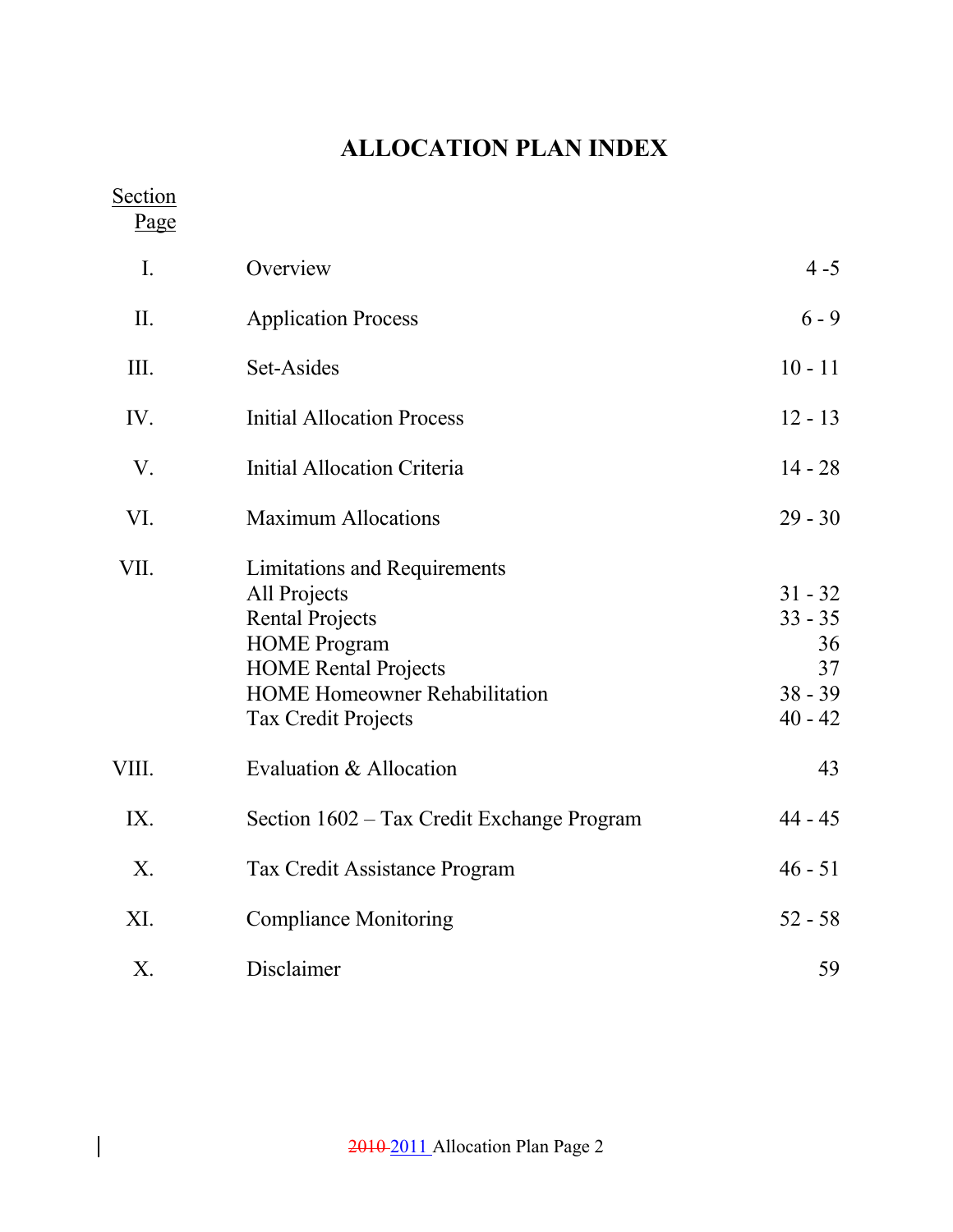## **CURRENT YEAR SUMMARY INDEX**

| Attachment   |                                                                                              | Item           | Page        |
|--------------|----------------------------------------------------------------------------------------------|----------------|-------------|
| $\mathbf{A}$ | <b>Miscellaneous Information</b>                                                             |                |             |
|              | <b>Initial Allocation Cycles</b>                                                             | $\mathbf{1}$   | 61          |
|              | Anticipated HOME Funding                                                                     | $\overline{2}$ | 61          |
|              | Tax Credit Availability                                                                      | $\overline{3}$ | 61          |
|              | Total per unit Project Cost for Rental projects                                              | 4              | 61          |
|              | <b>Operating Expenses Limitations</b>                                                        | 5              | 62          |
|              | <b>Property Development Standards</b>                                                        | 6              | 62          |
|              | <b>Market Study Requirements</b>                                                             | $\overline{7}$ | $63 - 64$   |
|              | Maximum HOME Subsidy per unit                                                                | 8              | 64          |
|              | WCDA Single Family MRB Purchase Price Limit                                                  | 9              | 65          |
|              | <b>Match Requirements</b>                                                                    | 10             | 65          |
|              | HOME Run Purchase Price Limits by County                                                     | 11             | 65          |
|              | HOME Run Income Limits by County                                                             | 12             | 65          |
|              | Tax Credit - Total Per unit Eligible Basis                                                   | 13             | 65          |
|              | <b>Syndication Tolerance Level</b>                                                           | 14             | 66          |
|              | Qualified Census Tracts (QCT)&                                                               | 15             | 66          |
|              | Difficult Development Areas (DDA)                                                            | 15             | 66          |
| B            | <b>Third Party Information</b>                                                               |                |             |
|              | Market Study Recap for Rental Projects                                                       | $\mathbf{1}$   | $67 - 69$   |
|              | Contractor's Certificate                                                                     | $\overline{2}$ | 70          |
|              | Architects Certificate                                                                       | $\overline{3}$ | $71 - 73$   |
| $\mathbf C$  | <b>Published Numbers</b>                                                                     |                |             |
|              | Income Limits                                                                                | 1              | 74 - 75     |
|              | <b>Rent Limits</b>                                                                           | $\overline{2}$ | $76 - 80$   |
|              |                                                                                              |                |             |
| D            | <b>Other Requirements</b><br>Narrative Requirements                                          | $\mathbf{1}$   | $81 - 83$   |
|              | Quarterly Progress Reports for Rental Projects                                               | 2a             | 84          |
|              |                                                                                              |                |             |
|              | Quarterly Progress Reports for Homebuyer Assistance and<br>Homeowner Rehabilitation Projects | 2 <sub>b</sub> | 85          |
|              |                                                                                              |                |             |
| ${\bf E}$    | <b>HOME Program Description</b>                                                              |                | $86 - 107$  |
| $\mathbf F$  | <b>Other Federal Requirements</b>                                                            |                | $108 - 118$ |

 $\begin{array}{c} \hline \end{array}$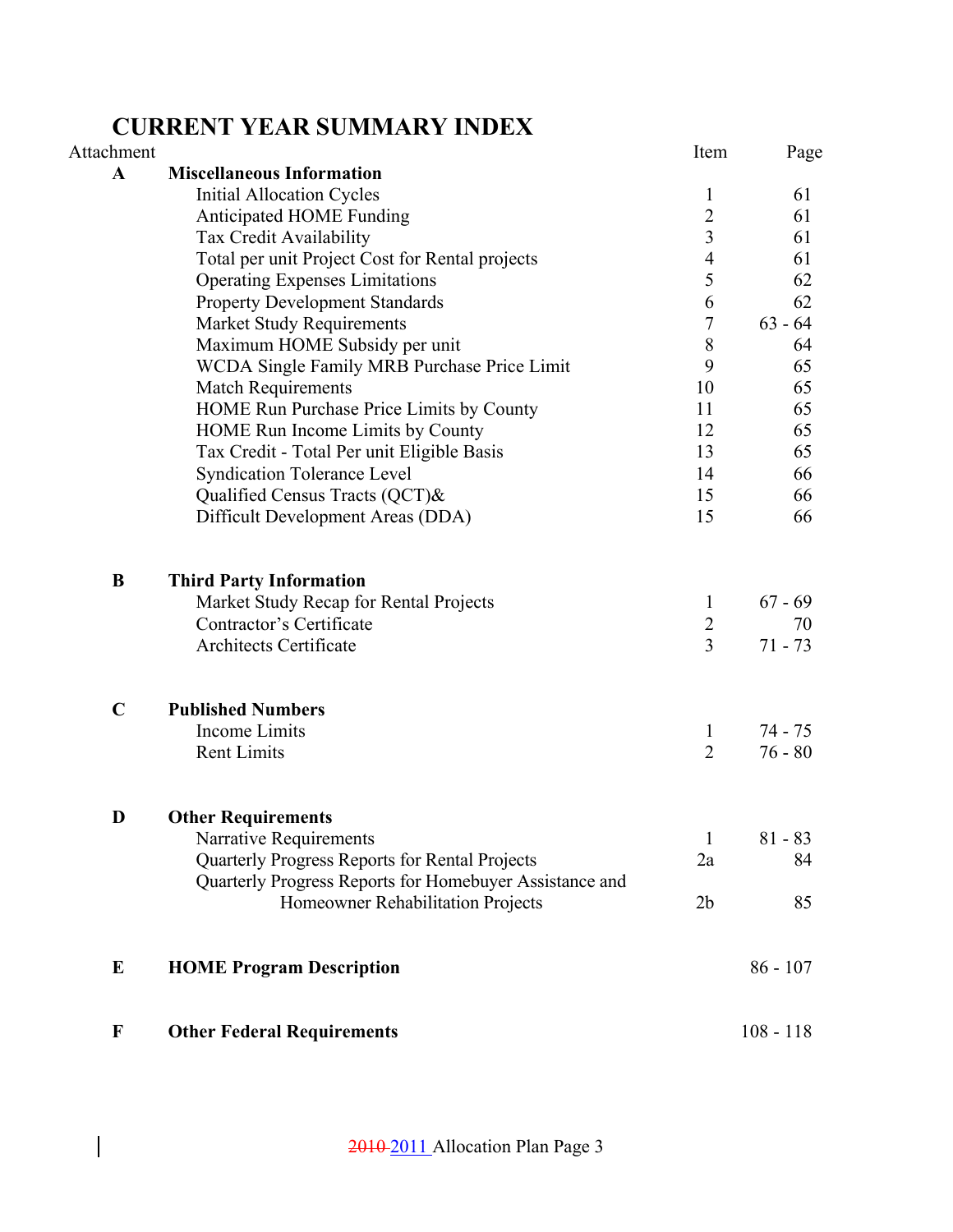### **I. OVERVIEW**

This Allocation Plan was designed to select those developments which satisfy the most pressing housing needs of the state, within the guidelines established by Section 42 (m)(1)(B) of the Internal Revenue Code or under HUD's HOME Investment Partnership Program at 24CFR Part 92. The four most significant criterions for HOME and Tax Credit approval are:

- Need,
- **Quality of Construction,**
- The characteristics of the households being served, and
- Affordability

The **Low-Income Housing Tax Credit** was created by the Tax Reform Act of 1986 to encourage the construction and rehabilitation of housing for very low, low, and moderate-income individuals and families. Congress mandated that housing credit agencies adopt an "Allocation Plan" which defines the process used to distribute the Credit among projects.

The Tax Credit Program is a regulated and highly complicated program. Final interpretations of certain rules and regulations governing various facets of the program have not yet been issued by the U.S. Department of Treasury; consequently, additional requirements or conditions applying to the tax credit may be forthcoming. **It is strongly suggested that project sponsors interested in the Tax Credit Program contact their tax accountant and/or attorney before developing projects under the Tax Credit Program. While WCDA will endeavor to assist those persons applying for an allocation of tax credits, WCDA personnel are not tax or legal experts and applicants should not rely on WCDA for tax and/or legal advice.**

The total amount of Tax Credit available in Wyoming is disclosed in the Current Year Summary Attachment "A".

The **HOME Investment Partnership Program** (**HOME**) was created under Title II (the Home Investment Partnerships Act) of the National Affordable Housing Act of 1990, and is codified under 24CFR Part 92 (HOME Investment Partnerships Program). The general purposes of HOME include: 1.) the expansion of the supply of decent and **affordable** housing, particularly rental housing, for low and very-low-income Americans, 2.) strengthening the abilities of State and local governments to design and implement strategies for achieving adequate supplies of decent, affordable housing and 3.) extending and strengthening partnerships among all levels of government and the private sector, including for-profit and non-profit organizations, in the production and operation of affordable housing.

The **Consolidated Plans** for Housing and Community Development for the City of Casper, the City of Cheyenne, and the State of Wyoming ("Consolidated Plans") identify several priorities for housing.

In the event there are changes in federal law subsequent to the adoption of this Allocation Plan or additional regulatory guidance or clarifications regarding the Tax Credit Program and/or the HOME Investment Partnership Program become available, the Agency may modify, supplement or make conforming amendments to this Allocation Plan and all related documents without formal amendment or additional public hearings. In addition to notifying affected Tax Credit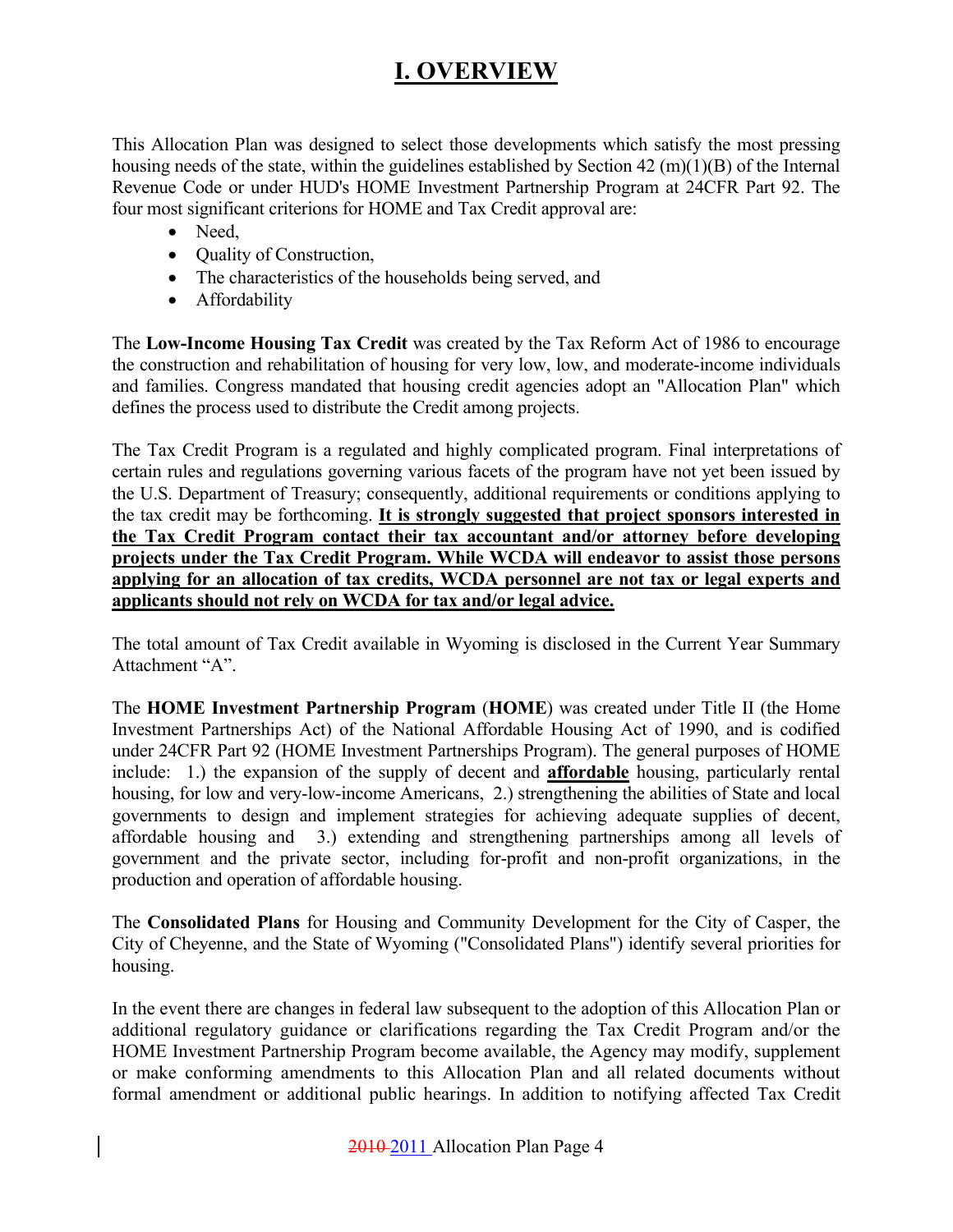## **I. OVERVIEW**

Program applicants, information about such subsequent changes will be posted on the Agency's website at *www.wyomingcda.com.* 

 $\begin{array}{c} \hline \end{array}$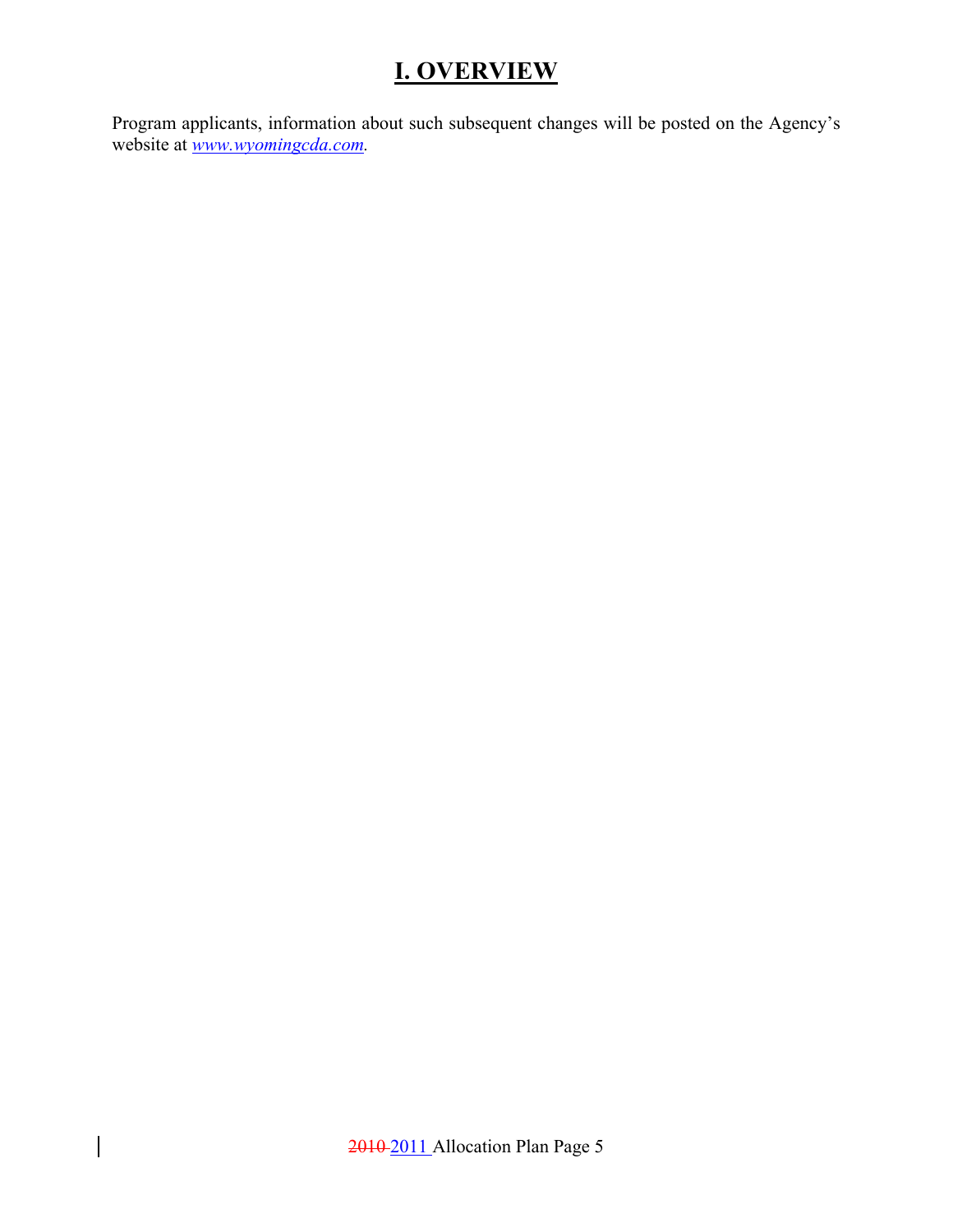ALL projects applying for **Tax Credits or Tax Exempt Bond Financing** must comply with all aspects of the Wyoming Community Development Authority Affordable Housing Allocation Plan. This includes, but is not limited to, those projects applying for credits under the state Tax Credit Cap, and those projects applying for credits when utilizing Tax-Exempt Bond financing, whether or not WCDA is the Bond Issuer.

ALL projects applying for HOME funds must comply with all pertinent aspects of the Wyoming Community Development Authority Affordable Housing Allocation Plan. This includes compliance with 24CFR Part 92 as detailed in the WCDA HOME Program Description (Allocation Plan Current Year Summary Attachment "E").

All project receiving HOME, Tax Credit Assistance Program (TCAP), and/or Section 1602 Tax Credit Exchange Program funding will be responsible for indemnifying WCDA in the event HUD and/or Treasury enforce any type of recapture or other penalties on the project.

The application fee for **Tax Credits** is \$250 for projects with twenty units or less and \$750 for projects with over twenty units. This fee **must** be included with the application. Applications received without this fee will be returned. The application fees may be subject to change at a later date.

There is no application fee for projects which are only applying for HOME funds.

Those applying for funding under either program need to submit:

- a completed WCDA Application Form including all supplements and appropriate Exhibits (The most **current** application must be used, no substitutions or changes to any forms will be accepted),
- an Affirmative Fair Housing Marketing Agreement (See Application Exhibit A-1),
- a Previous Participation Statement and Authorization for Release of Information (See Application Exhibit A-3),
- Determination letter from the State Historic Preservation Office (SHPO) clearing the site for improvement or necessary mitigation requirements,
- HUD Environmental checklist,
- an independent comprehensive, timely, and professional Market Study. (Generally Market Studies are considered timely if less than 6 months old.) At a minimum, the Market Study must include those items outlined in the Current Year Summary Attachment "A" Item "7" and the Market Study Recap located in the Current Year Summary Attachment "B" Item "1a or 1b". (Those projects utilizing only HOME funding for rental housing and under 12 units will not be required to use a professional Market Study firm if they can provide the same type of information through other methods. This exception does not apply to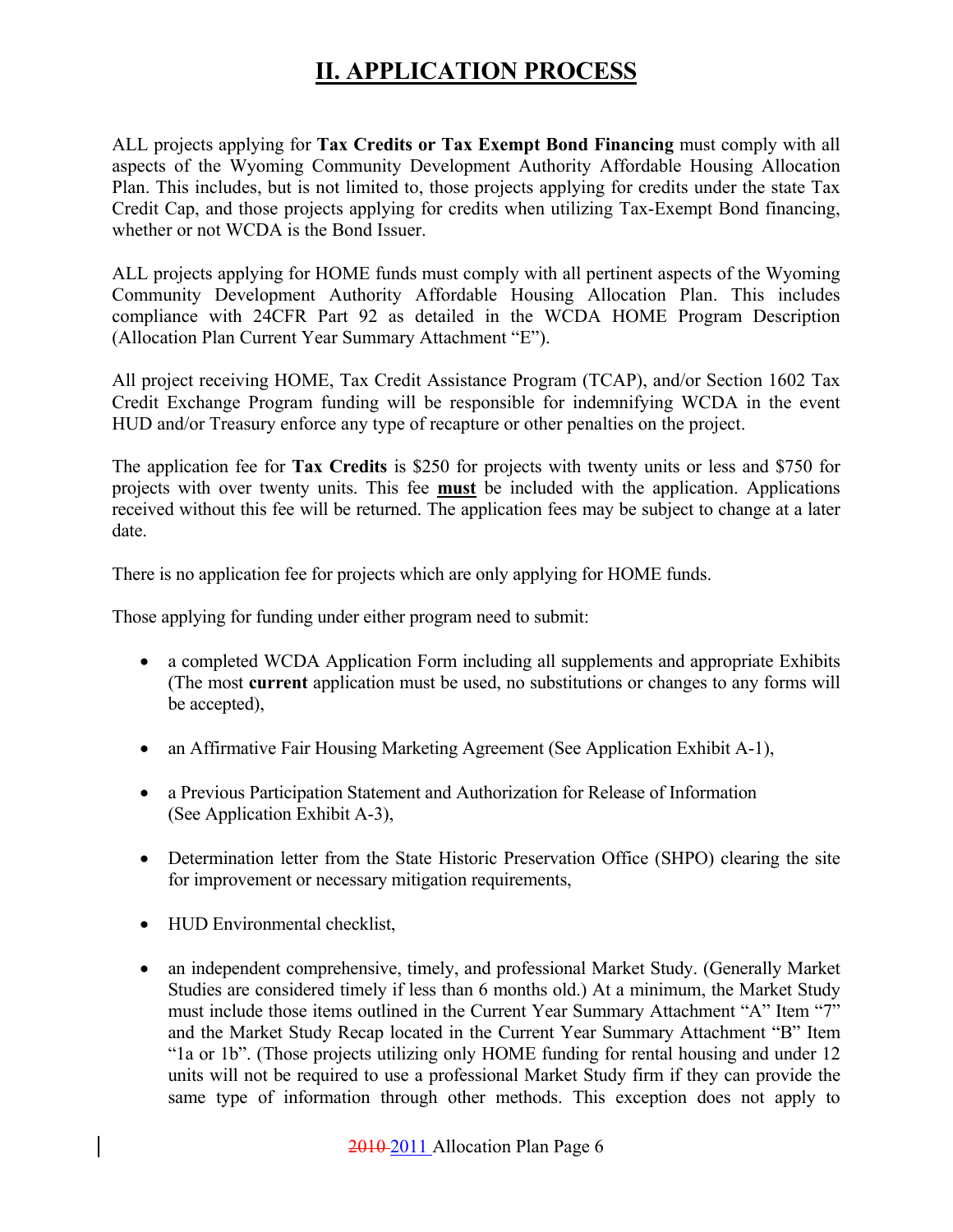Homebuyer Assistance Programs. Market Studies are required for all Homebuyer Assistance Programs.) If the Market Study contradicts current economic statistics on file with WCDA, the project may not rank in the needs category. A Market Study provider will be approved by WCDA if it can demonstrate to the Developer that it can meet the required elements as listed in the Affordable Housing Allocation Plan Current Year Summary Attachment "A" Item "7", AND provide a completed Market Study Recap sheet found in the Affordable Housing Allocation Plan Current Year Summary Attachment "B" Item "1a" or "1b". WCDA DOES NOT APPROVE INDIVIDUAL MARKET STUDIES. EACH DEVELOPER/OWNER IS RESPONSIBLE FOR PROVIDING A MARKET STUDY WHICH ACCURATELY REFLECTS THE INFORMATION NECESSARY FOR WCDA TO EVALUATE THE CURRENT AND FUTURE NEED FOR THE PROJECT BEING PROPOSED.

- all projects receiving an allocation are bound by the limits in place as stated in the plan for the year in which the project received its allocation,
- Scattered Site projects are acceptable under this plan only if all units are covered under the same financing, and are located within the same city, or if none of the individual sites are within city limits, within the same county *However, the Primary Market Area defined in the Market Study must make sense.* To receive the 130% increase in basis allowed under Section 42 the **entire** project must also be located within a Qualified Census Tract or Difficult Development Area,
- documentation showing the CEO of the local jurisdiction has been notified and given specific information about the project,
- all rental rehabilitation projects must provide an Independent Third Party Capital Needs Assessment (including an Economic Feasibility Assessment of Expenses), stating the viability and long term feasibility of the project,
- all Acquisition/Rental Rehabilitation projects must provide an appraisal by an independent  $3<sup>rd</sup>$  party. The acquisition price on which tax credits are allocated will be limited to the lesser of the sale price or the appraised value of the property prior to rehabilitation,
- all projects requesting credits that exceed the Total per unit Eligible Basis published by WCDA in the Current Year Summary Attachment "A", must include documentation, satisfactory to WCDA, justifying the higher costs, and thus the higher Eligible Basis. [E.g. Three or more bids for construction items, current Real Estate listings for like properties in the area (to help justify high land costs), costs to address seismic or other unique building requirements, impact on the community, etc.], and
- the appropriate application fee.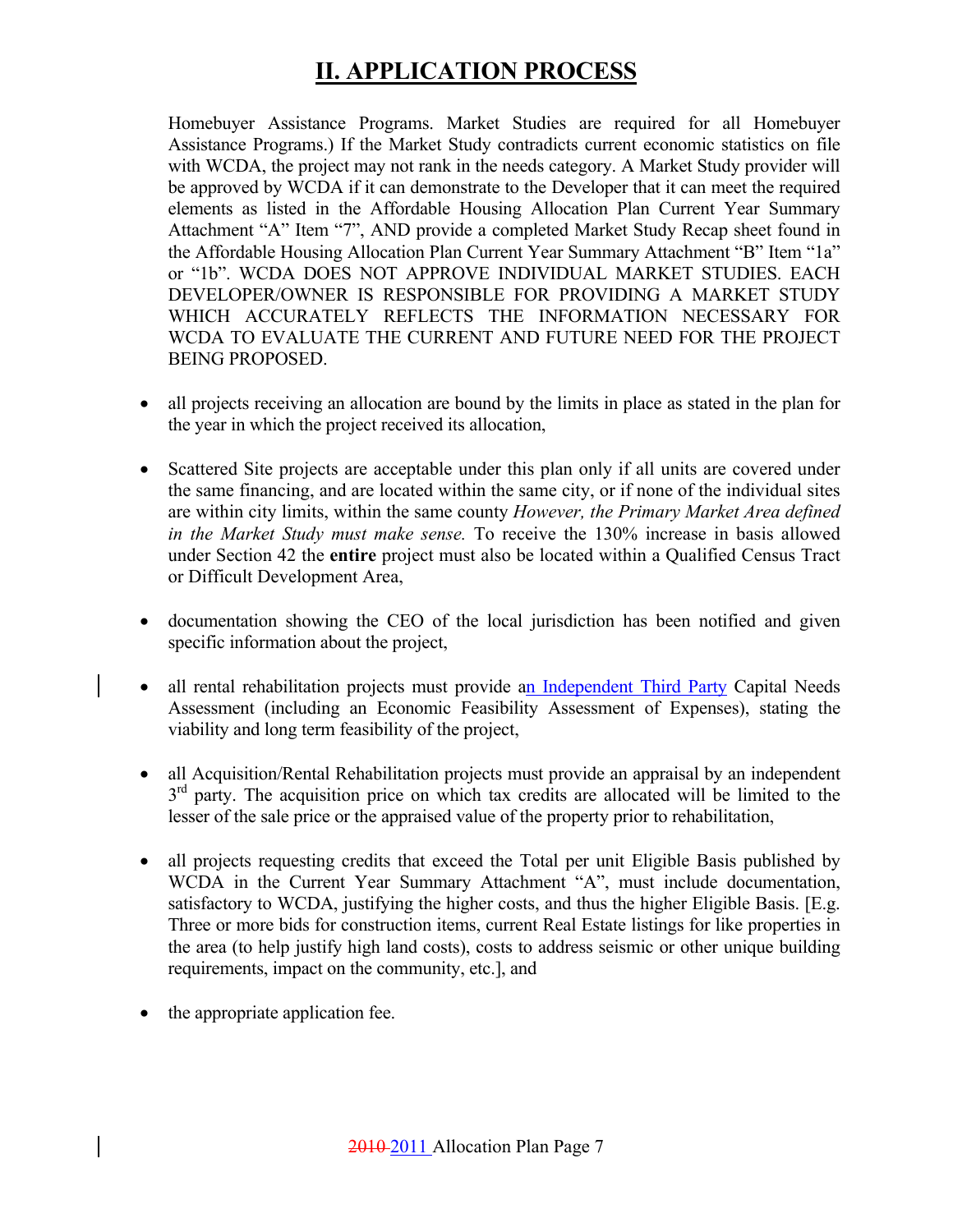Applicants must be current on **ALL** fees due and owing WCDA before an application will be accepted. Also, an application may be denied if it is determined that the developer or other key participants have other projects that are not progressing in a timely manner.

Incomplete applications may be returned. Applications once submitted are considered final and may not be revised. WCDA has the right not to fund a draw or issue IRS form(s) 8609 if the project is not progressing or has not been completed according to the original application. However, WCDA may ask for additional information and updates as needed.

In addition, projects requesting tax credits from the non-profit set-aside need to submit a Non-Profit Certification (See Application Exhibit A-4) as to the non-profit's involvement in the project. This certification must be submitted with the application and updated annually throughout the compliance period.

WCDA reserves the right to reject an application, or assess negative points, if there are outstanding non-compliance issues, or if an applicant has a history of poor performance, under any program administered by WCDA, or under comparable programs in other states or jurisdictions.

WCDA reserves the right, in its sole discretion to provide an allocation of Year 2009 or 20102011 Tax Credits to a development, without requiring re-ranking under the Year 2009 or 20102011 Allocation Plan. The development must be currently holding a valid allocation of Tax Credits and, due to circumstances beyond its control or other reason as outlined herein, unable to meet Tax Credit program 10% Test requirements. The Year 2009 or 20102011 Tax Credits will be allocated upon release and return of the prior allocation. Such circumstances may include delays caused by local government's opposition to affordable housing; delays due to the failure of the federal government to release program guidelines or regulations in a timely manner or due to temporary freezes in federal government budget authority for program activity; or similar extraordinary and compelling basis (and but for such circumstance, Agency program deadlines and requirements would have been met.) In addition WCDA may award 2009 and/or 20102011 tax credits outside of the normal process to projects that: a) assist the Agency to comply with HUD regulations regarding timely commitment of funds, b) prevent the loss of state or federal investment, or c) provide housing for underserved populations. Notwithstanding the above, Developments which need additional Tax Credits to be viable for their equity closing must submit a new Application for funding with the Agency during a normal funding round. Said developments will not be considered for substitution of Tax Credits because their Application has substantially changed. Further, the Agency may not consider any other Applications for Tax Credits, in its sole discretion for a new development submitted by the same applicant (or related entity or material participant) during the same or following funding round for Tax Credits if it provides this extraordinary relief due to the Developer's inability to meet the 10% Test deadline.

Notwithstanding anything herein to the contrary, the Agency may, in its sole discretion and in accordance with any such additional guidance or regulatory direction implementing amendments to Section 42 of the Code, establish alternative, supplemental, or additional processing requirements and deadlines for developments receiving Year 2009, and/or-2010 and/or 2011 Tax Credits. Any such changes or supplements shall be effective upon written instruction by the Agency to the affected Tax Credit developments.

Applications (one copy) should be mailed or delivered to: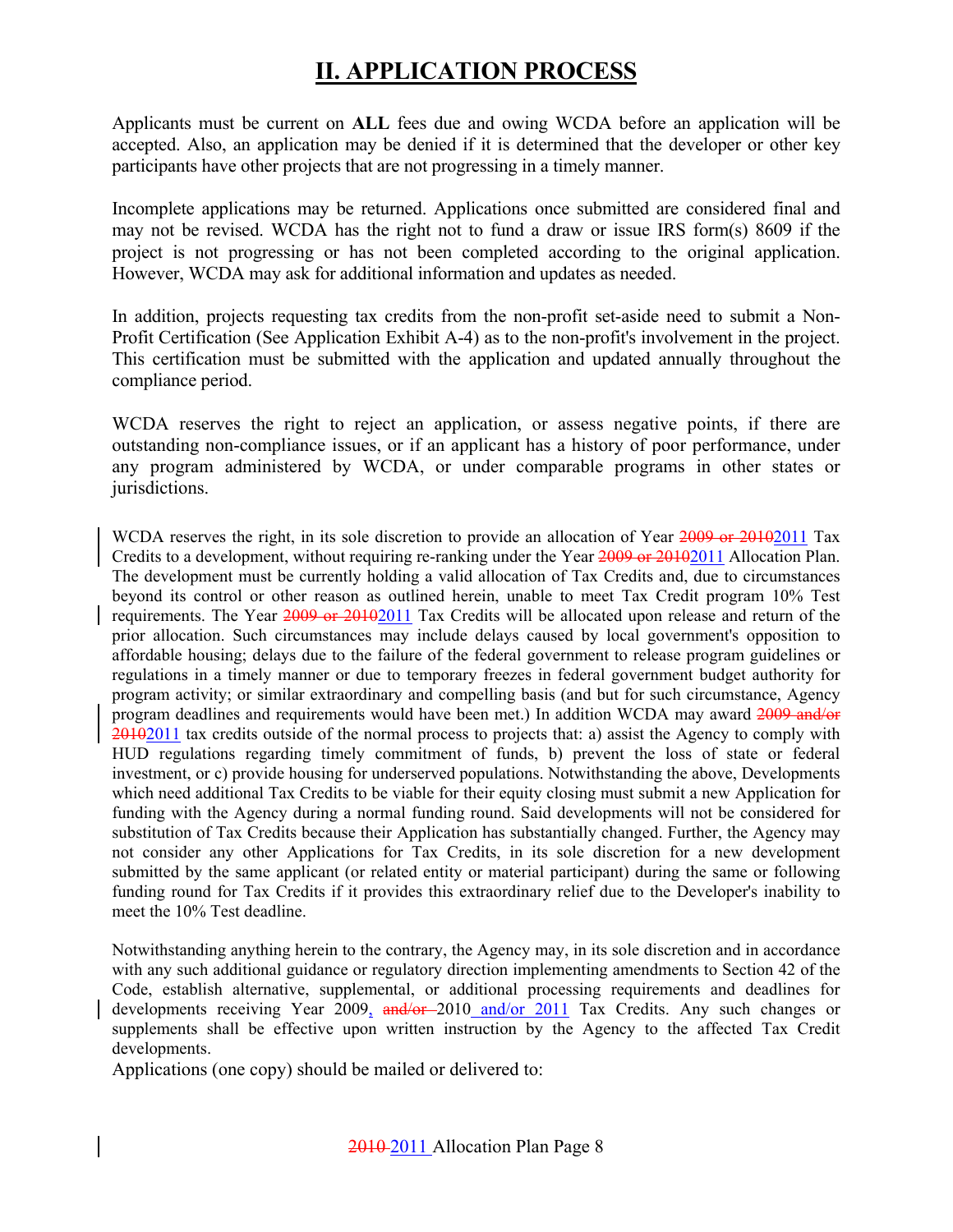WCDA Gayle S. Brownlee Director of Multi-Family Housing 155 North Beech (82601) P.O. Box 634 (82602) Casper, WY

 $\overline{\phantom{a}}$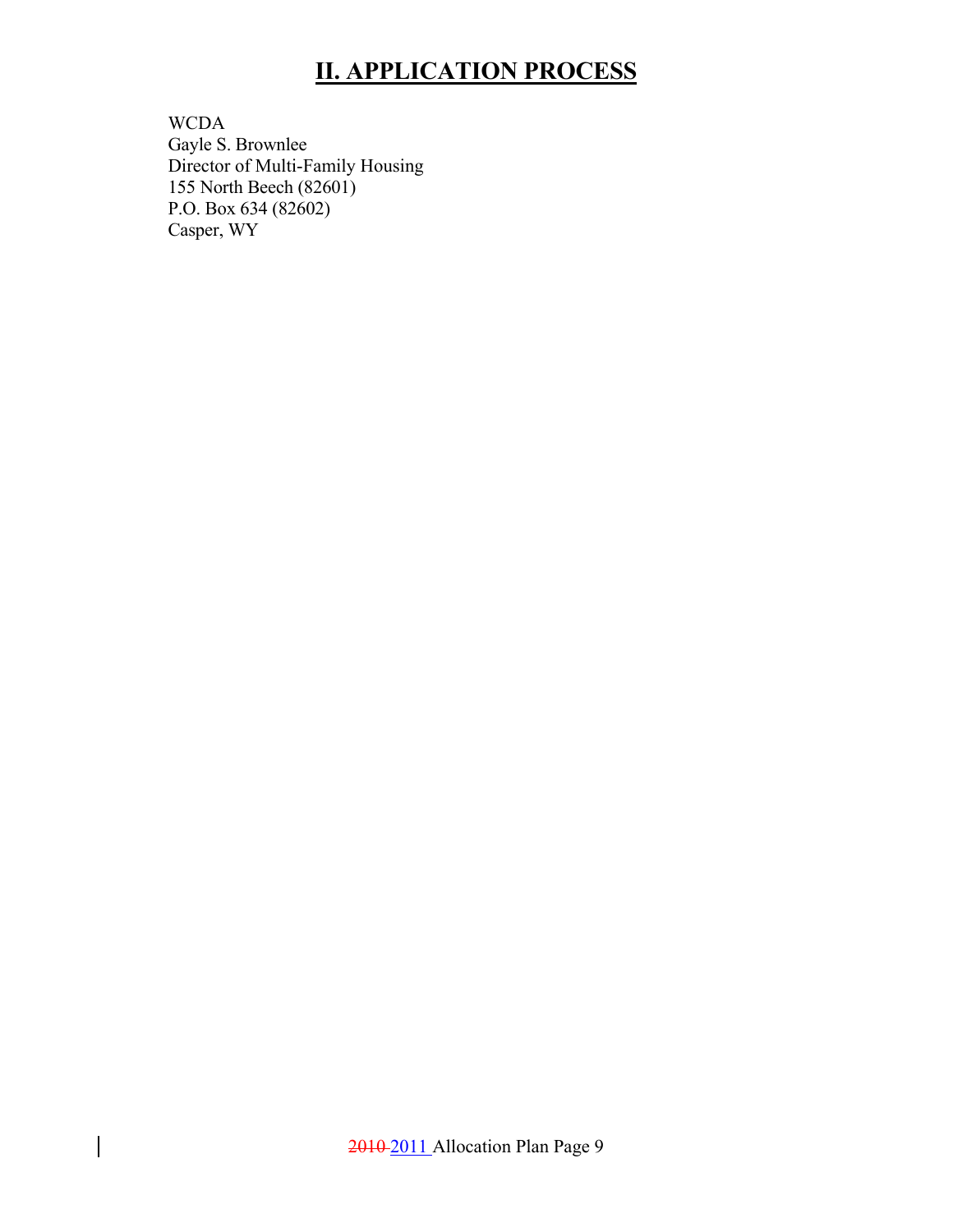### **III. SET-ASIDES**

#### **Tax Credit Program**

**Non-Profit Set-aside.** Ten percent (10%) of the total annual credit available is required to be set aside for projects in which  $501(c)(3)$  and  $501(c)(4)$  non-profit organizations materially participate in the development and management of the project. In the event that funds in the Set-Aside pool have been exhausted, applicants requesting an allocation under a specific set-aside will compete in the open pool. See Current Year Summary Attachment "A".

#### **HOME Program**

The anticipated amount of HOME Program and American Dream Down Payment Initiative (ADDI) funding available is disclosed in the current Year Summary, Attachment "A".

**Direct Administration Category** – The approximate amount of funding set-aside in this category for Rental Housing Production, Homebuyer Assistance Programs for homeownership (Down Payment Assistance, Gap financing etc.), and Homeowner Rehabilitation programs is outlined in the Current Year Summary, Attachment "A". These funds will be distributed through a competitive application process. If through this process, not all of the funds are allocated in the specified funding cycles, WCDA will allocate them to eligible projects through a second competitive application process or to projects meeting the minimum ranking criteria on a firstcome, first-served basis depending on the amount of available fundsas determined by WCDA in its sole discretion.

**Community Housing Development Organizations** (CHDOs) - Up to Ffifteen percent (15%) of the Fiscal Year HOME funding allocation will be set aside for CHDO's. Applications will be accepted from certified CHDO's for CHDO eligible activities through a competitive application process. If through this process, not all of the funds are allocated in the specified funding cycles, WCDA will allocate them to eligible projects through a second competitive application process or to projects meeting the minimum ranking criteria on a first-come, first-served basis depending on the amount of available fundsas determined by WCDA in its sole discretion. Ten percent of this set aside may be available for which CHDOs may apply for Project Specific Technical Assistance and Site Control Loans.

**CHDO General (not project) Operating costs and Capacity Building Reserve** – Approximate funding as disclosed in the Current Year Summary Attachment "A" will be setaside in this category. CHDO's may apply to WCDA on an annual basis, prior to September 1<sup>st</sup> of each year, for Operating Costs and/or Capacity building funds.

**HOME Run Program (New Construction Homeownership Program)** – All of the American Dream Down Payment Initiative (ADDI) funding plus HOME funding in an amount necessary to equal the approximate amount outlined in the Current Year Summary Attachment "A" will be set aside for this program. These funds will be utilized to provide an interest subsidy in the form of a 10 year step rate mortgage program on a pool of funds under the WCDA Single Family

2010 2011 Allocation Plan Page 10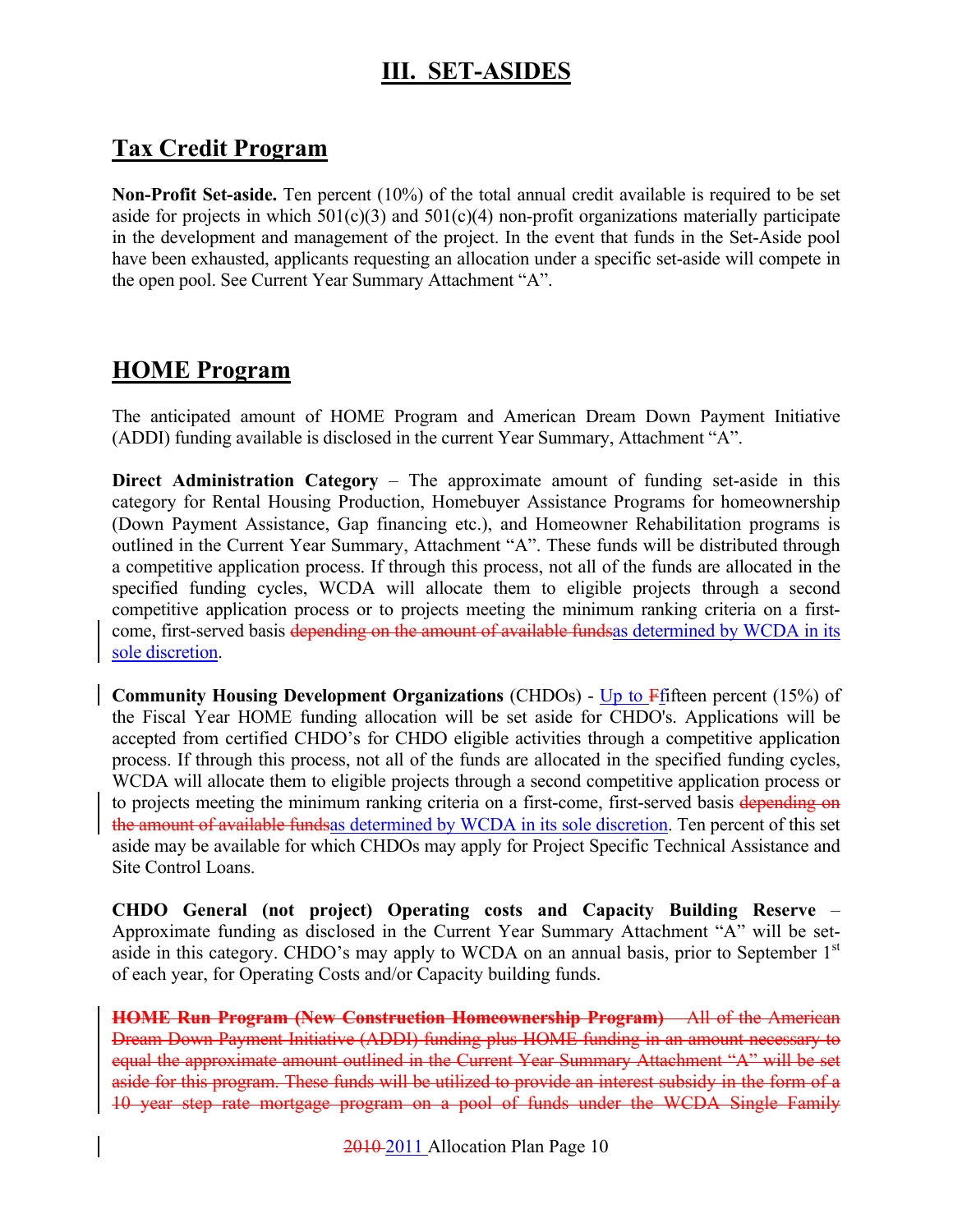## **III. SET-ASIDES**

Mortgage Purchase Program. This lower interest rate program will be available only to lowincome households to purchase newly constructed homes meeting certain purchase price limits by county. At WCDA's sole discretion Program Income and Administration and Contingency Reserve may be used to augment the HOME Run Program if there is not sufficient funding for the program to continue until next year's allocation.

**Administration and Contingency Reserve -** Approximately 10% of the HOME funding allocation will be set aside for this account. WCDA Administrative costs, and a reserve for project over-runs that cannot be met from other funding sources, are all authorized uses for this setaside.

If it appears that not all funds under any set-aside will be committed or utilized, the funding may revert to other set-asides as determined by WCDA in its sole discretion.

**Finalization of and/or Cost Over Runs on Neighborhood Stabilization Projects (NSP) –** Approximate funding as disclosed in the Current Year Summary Attachment "A" will be setaside for use on project/properties with NSP funding where:

- 1) there is not sufficient NSP funding remaining to complete the project; or
- 2) it is determined a portion of the costs are not eligible for reimbursement by NSP, but are eligible as a HOME project.

HOME funding will be given a priority collateral position and will be given a priority on any payback.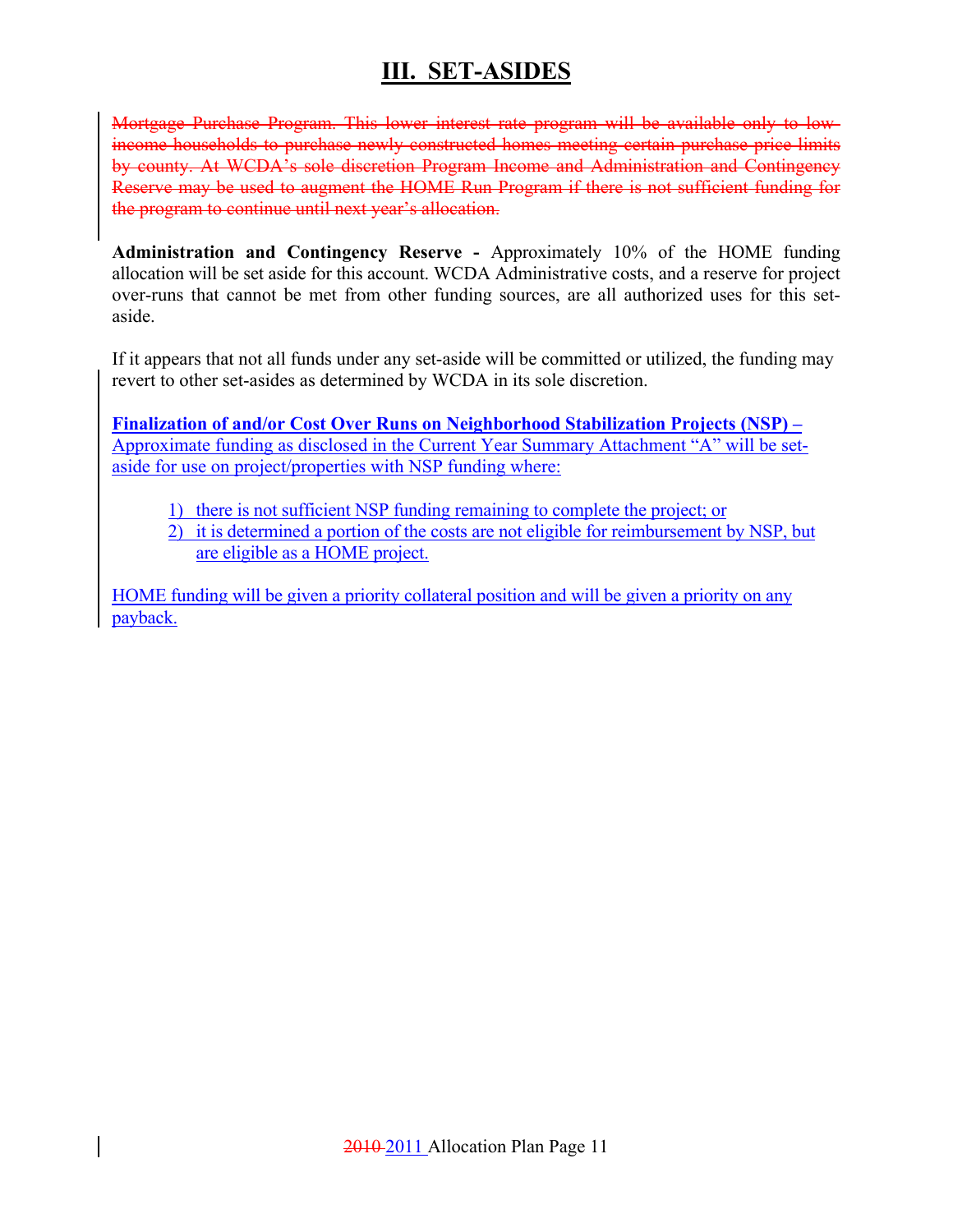## **IV. INITIAL ALLOCATION PROCESS**

WCDA will review all applications in each cycle for completeness and eligibility based on federal requirements and selection criteria. Applications will be selected for initial allocation based on the selection criteria outlined in this Allocation Plan.

Applications for initial allocation of Tax Credits and HOME funds may be submitted in the Initial Allocation Cycles outlined in the Current Year Summary Attachment "A".

An initial allocationA Reservation fee equal to 3% of the annual **Tax Credit** amount approved by WCDA will be required at time of initial allocationReservation, a 10% Carryover Fee equal to 2% of the annual Tax Credit amount approved by WCDA will be required at time of 10% Certification, and a Final Allocation Fee of 2% of the annual Tax credit amount approved by WCDA will be required at time of Final Application prior to issuance of the 8609(s). Projects utilizing tax-exempt financing will be required to pay a  $\frac{35}{6}$  commitment fee upon issuance of the intent letter, and a Final Allocation Fee of 2% of the annual Tax Credit amount approved by WCDA will be required at time of Final Application. The initial allocation and commitment fees may be subject to change at a later date. There is no initial allocation fee for projects that apply for **HOME** funds only.

**WCDA reserves the right not to allocate Tax Credits or HOME funding for any project, regardless of ranking under the project selection criteria, if it determines that an initial allocation for such project does not further the purpose and goals set forth in this plan. WCDA may recapture credits from defunct projects after providing notice and conducting an administrative hearing.** 

WCDA reserves the right to allocate all or a portion of the available Tax Credits or HOME funds in any of its funding cycles. WCDA reserves the right to issue reservations for future year Tax Credit allocations.

In the event of a major natural disaster, whereas the area has been declared a disaster area by federal, state, or local elected officials, or disruption in the financial markets, the WCDA may disregard any section of the Plan, including point scoring and evaluation criteria, that interferes with an appropriate response. This may include but is not limited to the right to immediately allocate HOME or Low Income Housing Tax Credits to any eligible project in such area that can meet the minimum point criterion. This may be done without opening a competitive application cycle and funding may be allocated even to the extent of forward allocating.

The purpose of the Initial Allocation Cycles is to enable WCDA to competitively review applications and to award Tax Credits and/or HOME funds to those projects that most aggressively address the selection criteria. Upon the close of any cycle, any application(s) not funded that meet at least the minimum ranking criteria will be held on a waiting list. If another allocation cycle is held, additional applications will be accepted and, along with those applications held on the waiting list, will be subjected to the review process as outlined in the Allocation Plan. All applications not funded in the current year will expire on December 31.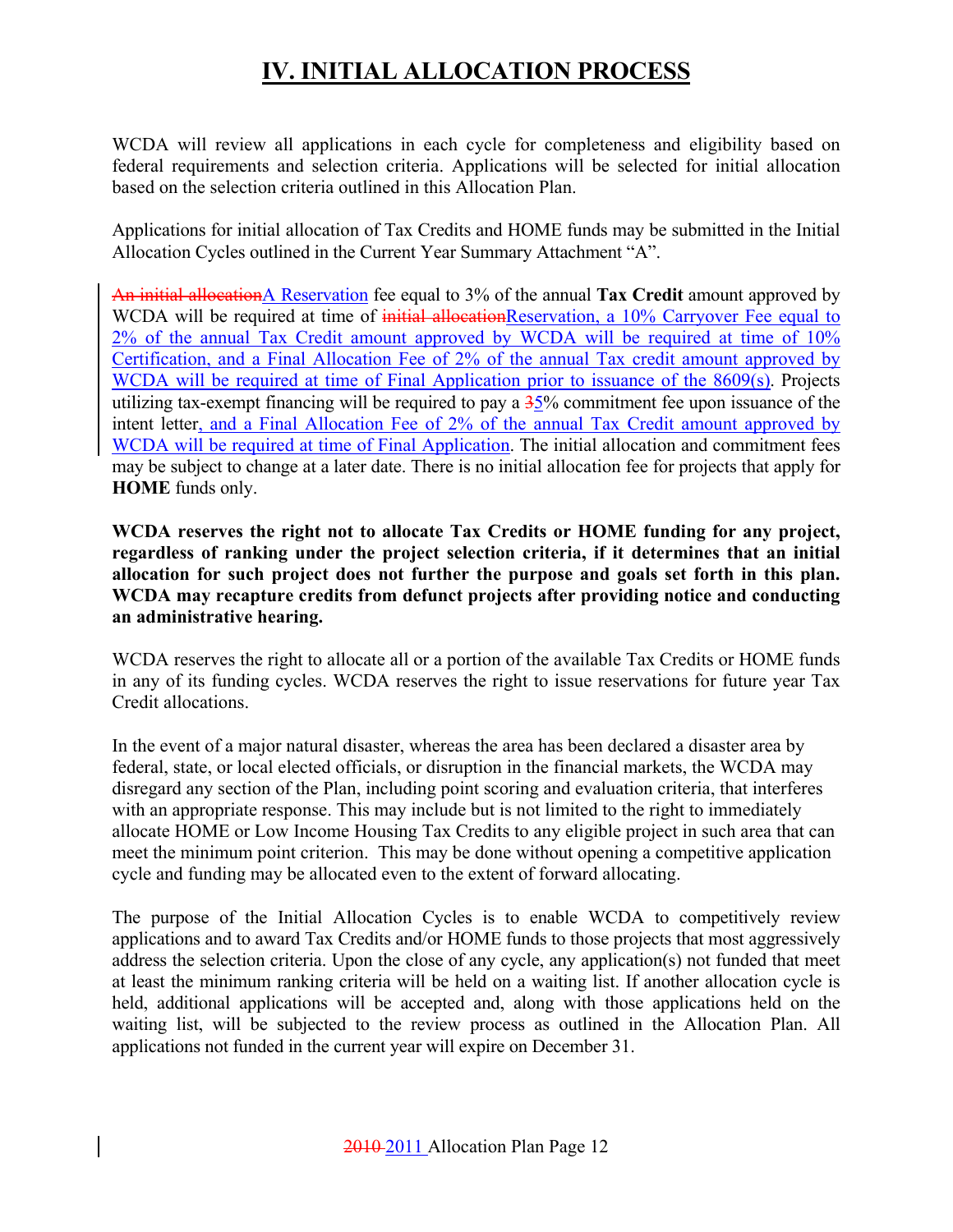# **IV. INITIAL ALLOCATION PROCESS**

WCDA may rescind a Tax Credit or HOME Initial Allocation if it is determined that the developer or other key participants have other projects that are not progressing in a reasonable time frame as determined by WCDA in its sole discretion.

If there are insufficient Tax Credits or HOME funds remaining to allocate the minimum necessary to make the next project feasible, WCDA may award Tax Credits or HOME funds to the next highest scoring project for which the available Tax Credits or HOME funds are sufficient to meet that project's needs.

**Tax Credit Initial Allocations and HOME funded Initial Allocations are NOT transferable. Once an Initial Allocation is granted, the project (as presented in the application, including but not limited to the project location, OWNER and other participating parties) may not be changed in any way without WCDA's prior written consent.**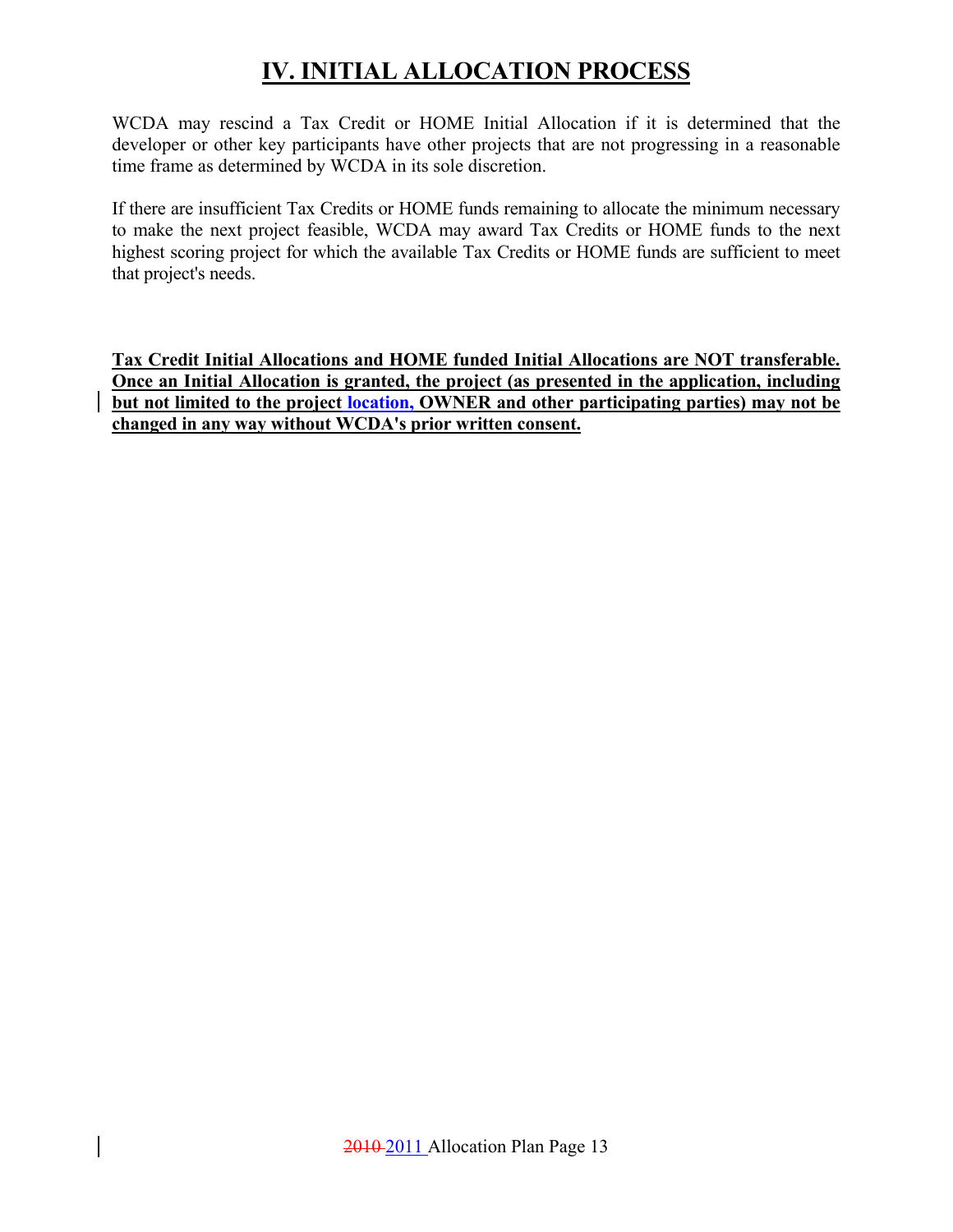Proposed projects will be ranked based on primary and secondary criteria. Where an applicant's Market Study differs from the current economic statistics available to WCDA, the project may be ranked using the most significant data available to WCDA. Although projects may rank, WCDA reserves the right to add financial and other concerns to the Initial Allocation Document, which it may have for the long-term viability of the project.

| Primary<br>Criteria                                       | Negative<br>Points | Minimum<br>Required* | Maximum<br>Points  |
|-----------------------------------------------------------|--------------------|----------------------|--------------------|
|                                                           |                    |                      |                    |
| 1)<br>Housing Needs Characteristics                       |                    | 140                  |                    |
| a) Need                                                   |                    |                      | 192                |
| b) Vacancy in Community                                   | $-40$              |                      | 56                 |
| c) Vacancy in Subsidized Projects                         | $-7$               |                      | 10                 |
| <b>SUB TOTAL HOUSING NEEDS CHARACTERISTICS</b>            | $-47$              | 140                  | 258                |
|                                                           |                    |                      |                    |
|                                                           |                    |                      |                    |
| 2)<br><b>Quality of Construction</b>                      |                    |                      |                    |
| a) Minimum Construction Standards                         |                    | 10                   | 10                 |
| b) Construction Standards Exceeded                        |                    |                      | ++562              |
| c) LEED Certification                                     |                    |                      | 62                 |
| SUB TOTAL QUALITY OF CONSTRUCTION                         | $\boldsymbol{0}$   | 10                   | 125                |
|                                                           |                    |                      |                    |
| <b>Income Levels</b><br>3)                                |                    |                      |                    |
| a) Meeting Market Study                                   |                    | 10                   | 10                 |
| b) Lower Income Targeting                                 |                    |                      | 5                  |
| c) Deep Income Targeting                                  |                    |                      | 10                 |
| <b>SUB TOTAL LOWER INCOME TARGETING</b>                   | $\overline{0}$     | 10                   | 25                 |
|                                                           |                    |                      |                    |
|                                                           |                    |                      |                    |
| Affordability Levels (monthly housing costs)<br>4)        |                    | 8                    | 36                 |
|                                                           |                    |                      |                    |
| 5)<br><b>Extended Low-Income Use</b>                      |                    | $\overline{2}$       | 35                 |
|                                                           |                    |                      |                    |
| Community Revitalization in Qualified Census Tracts<br>6) |                    |                      | 25                 |
|                                                           |                    |                      |                    |
| <b>PRIMARY TOTAL</b>                                      | $-47$              | 170                  | <del>504</del> 484 |

\*All applications must meet the total Primary minimum and each individual Primary Criteria minimum or the application will be rejected.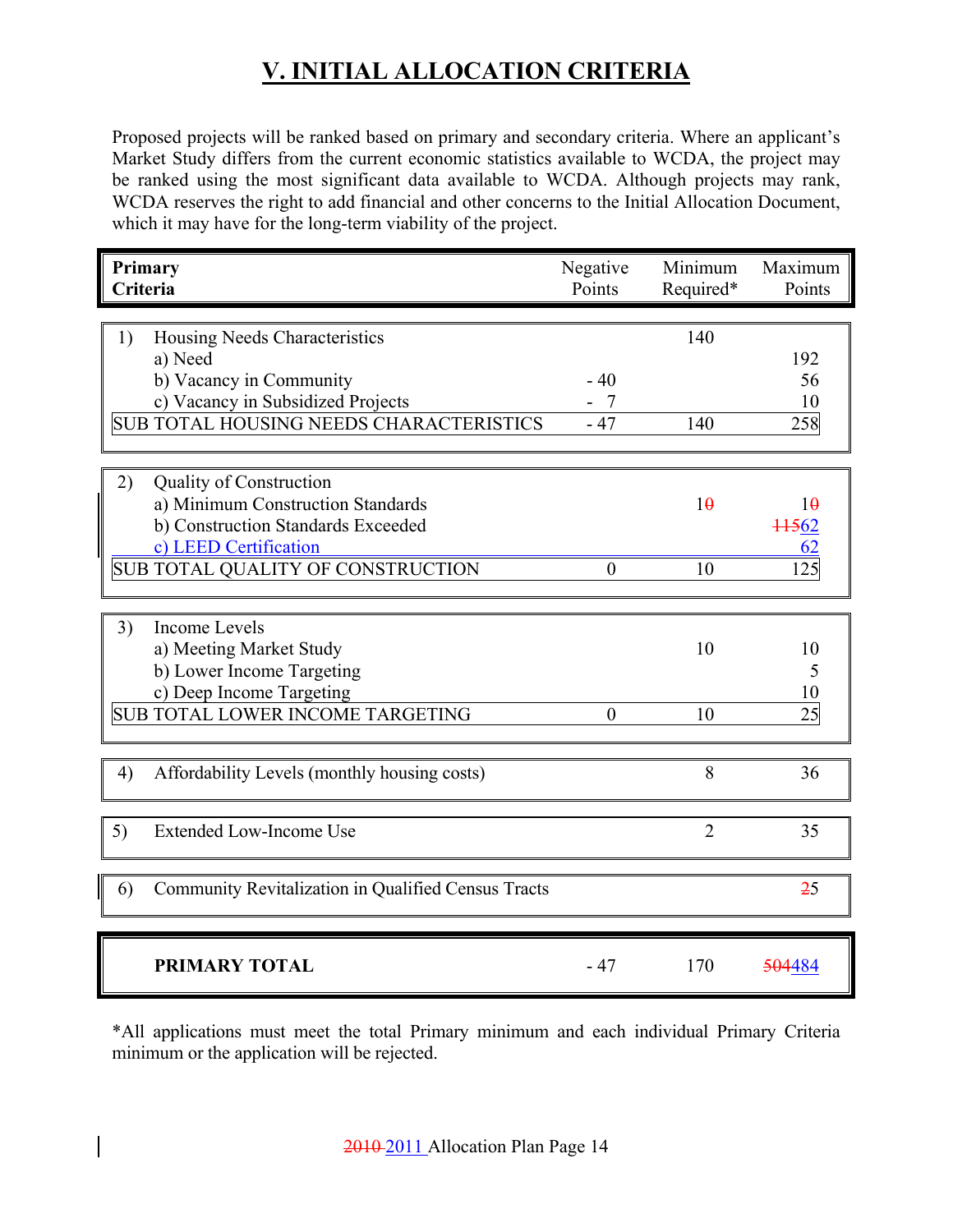| Secondary                                                                                                 | Negative         | Minimum          | Maximum        |
|-----------------------------------------------------------------------------------------------------------|------------------|------------------|----------------|
| Criteria                                                                                                  | Points           | Required+        | Points         |
|                                                                                                           |                  |                  |                |
| 1)<br>Project Location                                                                                    |                  |                  |                |
| a) Appropriate Location                                                                                   |                  |                  | 10             |
| b) Concentration of Low-Income Housing                                                                    |                  |                  | 15             |
| c) Inappropriate Location                                                                                 | $-200$           |                  |                |
| <b>SUBTOTAL PROJECT LOCATION</b>                                                                          | $-200$           | $\boldsymbol{0}$ | 25             |
|                                                                                                           |                  |                  |                |
|                                                                                                           |                  |                  |                |
| <b>Project Characteristics</b><br>2)                                                                      |                  |                  |                |
| a) Project Design                                                                                         | $-75$            |                  | 75             |
| b) Energy Efficient / Green Building Features*                                                            |                  |                  | 10             |
| c) Site Control*                                                                                          |                  |                  | 3              |
| d) Proper Zoning*                                                                                         |                  |                  | 3              |
| e) Purchase Price Limits**                                                                                |                  |                  | (11)           |
| fe) Tiering Income and Rents                                                                              | $-200$           |                  |                |
| $\frac{f}{f}$ Subsidy                                                                                     | $-200$           |                  |                |
| <b>hg</b> ) Other Supportive Financing                                                                    |                  |                  | 5              |
| <i>ih</i> ) Community Revitalization Plan                                                                 |                  |                  | 20             |
| SUBTOTAL PROJECT CHARACTERISTICS                                                                          | $-275$           | $\boldsymbol{0}$ | 111            |
| Not Available for Homebuyer Assistance Projects.<br>**<br>Available only to Homebuyer Assistance Projects |                  |                  |                |
| Sponsor/Applicant Characteristics<br>3)                                                                   |                  |                  |                |
| Poor Performance                                                                                          | $-200$           |                  |                |
|                                                                                                           |                  |                  |                |
| SUBTOTAL SPONSOR/APPLICANT CHARACTERISTICS -200                                                           |                  | $\overline{0}$   | $\theta$       |
|                                                                                                           |                  |                  |                |
| <b>Special Needs Housing</b><br>4)                                                                        | $\overline{0}$   | $\boldsymbol{0}$ | $\overline{4}$ |
| <b>Public Housing Waiting Lists</b><br>5)                                                                 | $\boldsymbol{0}$ | $\overline{2}$   | $\overline{2}$ |
|                                                                                                           |                  |                  |                |
| Families or Individuals with Children<br>6)                                                               | $\boldsymbol{0}$ | $\boldsymbol{0}$ | 4              |
|                                                                                                           |                  |                  |                |
| <b>Support from Local Sources</b><br>7)                                                                   |                  |                  |                |
| a) Support                                                                                                |                  |                  | 20             |
| b) Financial Support                                                                                      |                  |                  | 35             |
| SUBTOTAL FINANCIAL SUPPORT FROM LOCAL SOURCES0                                                            |                  | $\boldsymbol{0}$ | 6555           |
|                                                                                                           |                  |                  |                |

8) Management Capacity Poor Performance -200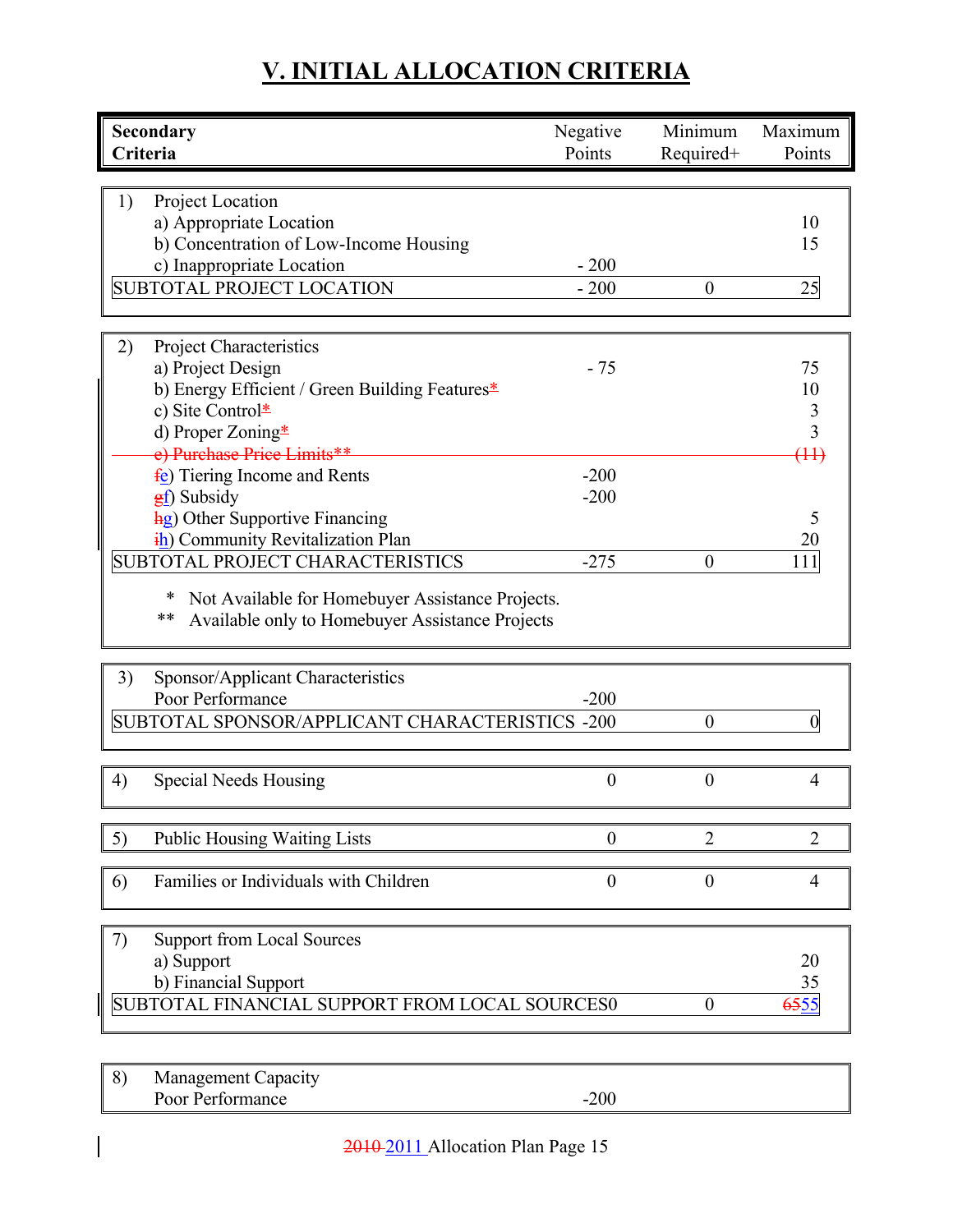| SUBTOTAL MANAGEMENT CAPACITY                   | $-200$   |       |        |
|------------------------------------------------|----------|-------|--------|
| <b>Total Project Costs</b><br>9)               | $-1,000$ |       |        |
| 10)<br>Owner/General Partner Equity in Project |          |       | 20     |
| <b>SECONDARY TOTAL</b>                         | $-1,875$ | $55+$ | 274221 |

+All applications must meet a 55 point minimum in the Secondary Criteria or the application will be rejected.

| <b>Tie Breaker</b><br>Criteria | Negative<br>Points | Minimum<br>Required+ | Maximum<br>Points |
|--------------------------------|--------------------|----------------------|-------------------|
| 1) Total Project Costs         | $\theta$           | $\theta$             | 40                |
| <b>Reduced Fees</b><br>2)      | $\theta$           | $\theta$             | 30                |
| <b>Tie Breaker TOTAL</b>       | 0                  |                      | 70                |

**In order to be considered for points in any category, sufficient documentation must be included and applications must include a detailed written explanation of how and why the applicant feels the criteria has been met.**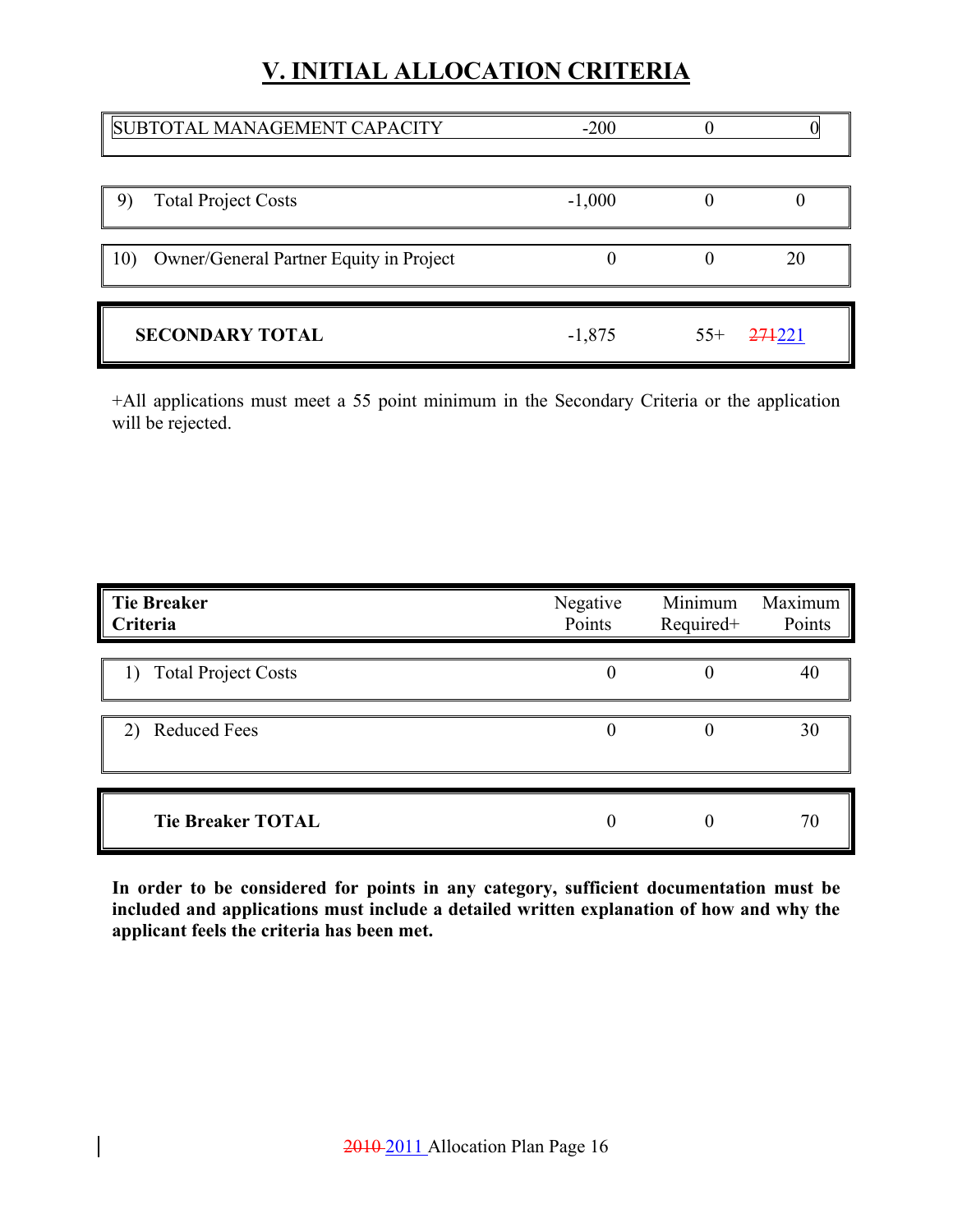#### **A. Primary Criteria**

#### **1. HOUSING NEEDS CHARACTERISTICS**

(Maximum 258 points - Must score a minimum of 140 points)

| a. | NEED (Maximum 192 points)<br>A Project will receive up to 192 points if the applicant can substantiate need<br>for the specific housing for which it is applying: (must include where<br>tenant/homebuyer is currently residing [in town, out of town, relatives, |           |
|----|-------------------------------------------------------------------------------------------------------------------------------------------------------------------------------------------------------------------------------------------------------------------|-----------|
|    | subsidized housing, and/or substandard housing])                                                                                                                                                                                                                  |           |
|    | Income levels                                                                                                                                                                                                                                                     | 32 Points |
|    | Income Levels being served vs. Income Levels<br>identified in the Market Study.                                                                                                                                                                                   |           |
|    | Affordability levels (Monthly Housing costs)                                                                                                                                                                                                                      | 48 Points |
|    | Proposed monthly housing expense (Rents or<br>monthly mortgage payments, utilities and any HOA                                                                                                                                                                    |           |
|    | dues) vs. monthly housing expense being charged in                                                                                                                                                                                                                |           |
|    | the community.                                                                                                                                                                                                                                                    |           |
|    | Concentration of Low Income Households                                                                                                                                                                                                                            | 16 Points |
|    | As concentration of Low-Income/Affordable housing<br>units increase in the vicinity fewer points are<br>awarded.                                                                                                                                                  |           |
|    | <b>Appropriate Housing</b>                                                                                                                                                                                                                                        | 16 Points |
|    | Appropriate housing for the need identified in the<br>Market Study <i>i.e.</i> Family vs. elderly vs. special needs.                                                                                                                                              |           |
|    | Type of housing construction                                                                                                                                                                                                                                      | 16 Points |
|    | Apartment, duplex, stick built, modular, manufactured etc.)                                                                                                                                                                                                       |           |
|    | Saturation (Units needed vs. Proposed)                                                                                                                                                                                                                            | 48 Points |
|    | <b>Absorption Rate</b>                                                                                                                                                                                                                                            | 16 Points |
|    |                                                                                                                                                                                                                                                                   |           |

#### b. VACANCY IN COMMUNITY (Maximum 56 points)

If a project is placed in a community, aka Primary Market Area (PMA) with substantiated vacancy rates in that community, the following points will be awarded:

|         |  | $0\% = 56$ points  | 6%                        |  | $= 540$ points |
|---------|--|--------------------|---------------------------|--|----------------|
| $1\% =$ |  | 50 points          | $7\%$                     |  | $=$ 05 points  |
| $2\% =$ |  | 45 points          | $8\% = -100$ points       |  |                |
|         |  | $3\% = 35$ points  | $9\% - 12\% = -20$ points |  |                |
| $4\% =$ |  | 25 points          | $13\% + = -40$ points     |  |                |
|         |  | $5\% = 105$ points |                           |  |                |

Under the **HOME** program, for Homeowner Rehabilitation Projects, applicants may receive up to 66 points by demonstrating:

 Homeowner Rehabilitation - number of low and moderate income families in community, number of owner-occupied units in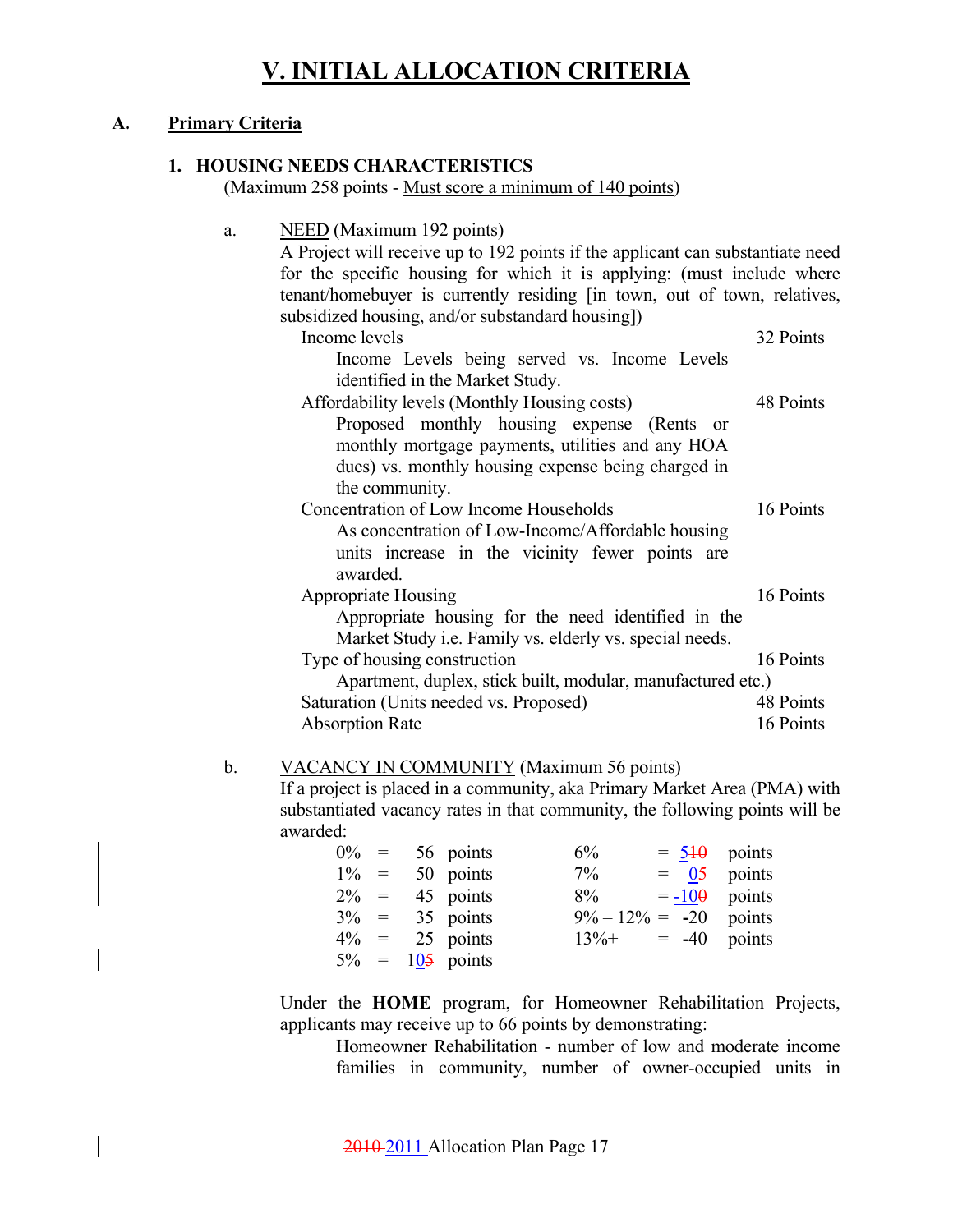community which are substandard, and average age of housing stock.

c. VACANCY IN SUBSIDIZED PROJECTS (Maximum 10 points) If a project is placed in a community with substantiated vacancy rates in subsidized projects, the following points will be awarded:

| $0\% =$ |  | 10 points | $4\%$     | $\alpha = \alpha$ | $0$ points |
|---------|--|-----------|-----------|-------------------|------------|
| $1\% =$ |  | 7 points  | $5\% =$   |                   | -2 points  |
| $2\% =$ |  | 5 points  | $6\% =$   |                   | -5 points  |
| $3\% =$ |  | 2 points  | $7\% + =$ |                   | -7 points  |

#### **2. QUALITY OF CONSTRUCTION**

(Maximum 125 points)

- a. MINIMUM CONSTRUCTION STANDARDS (Must score a minimum of  $10 \text{ points}$ ) A project will receive  $10 \text{ points}$  if it, meets the applicable edition of the International Building Code and National Electric Code and the local code adopted by the presiding jurisdiction and the Minimum Property Standards (MPS) in 24 CFR 200.925 or 200.926 , meets the Model Energy Code (MEC), and meets Accessibility Requirements under ADA. More restrictive codes or regulations may be required by local cities, counties or towns, but in no case may new construction projects (and to the maximum extent feasible for rehabilitation projects) fail to meet -IBC, National Electric Code, MPS, MEC, and ADA.
- b. CONSTRUCTION STANDARDS EXCEEDED To obtain additional points, applications must clearly demonstrate that the project undisputedly exceeds the minimum specified in Section 2, "a". The project may receive up to an additional  $\frac{115}{62}$  points in this area (See Current Year Summary Attachment "A" Item "6" for more information on this category).

| <b>ENERGY</b>                                        | <b>EFFICIENCY</b> | <b>AND/OR</b>                                                      | <b>SUSTAINABILITY</b>                                                       |
|------------------------------------------------------|-------------------|--------------------------------------------------------------------|-----------------------------------------------------------------------------|
|                                                      |                   |                                                                    | CERTIFICATION $- A$ project will receive the following points depending     |
|                                                      |                   |                                                                    | on the level of LEED, or other nationally recognized certification firm for |
| Energy and/or sustainability building Certification. |                   |                                                                    |                                                                             |
| <b>Standard</b>                                      | <b>20</b>         |                                                                    |                                                                             |
| <b>Silver</b>                                        | 35                |                                                                    |                                                                             |
| Gold                                                 | 55                |                                                                    |                                                                             |
| Platinum                                             | 62                |                                                                    |                                                                             |
|                                                      |                   | The Certification will be required prior to release of the 8609's. |                                                                             |

#### **3. INCOME LEVELS** (Maximum 25 points)

A proposal will receive points for eligible low-income units with income restricted to the percentage of HUD Median Income as stated below. Due to the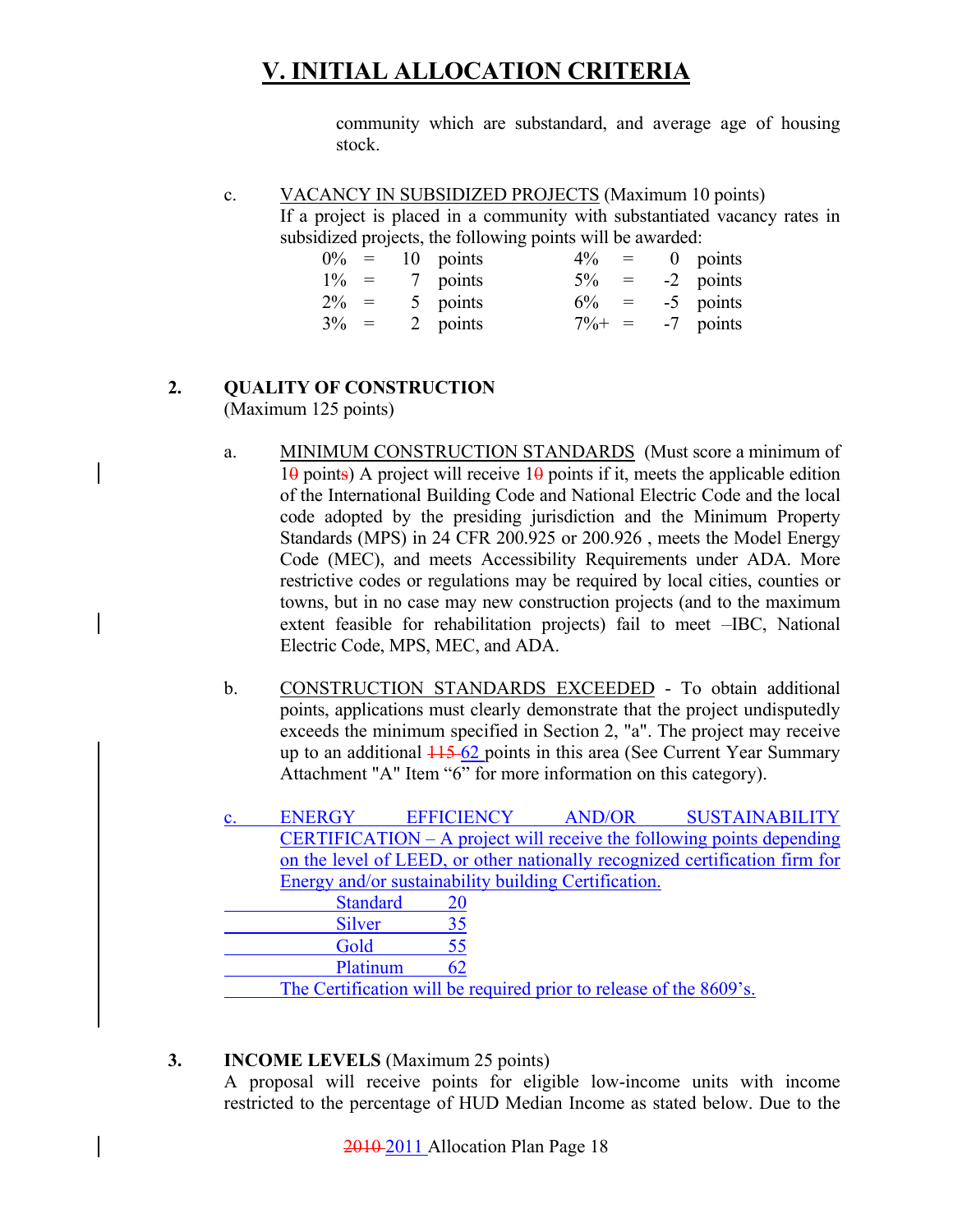complexity involved throughout the compliance period, it is recommended no more than 2 income levels are used.

- a. MEETING MARKET STUDY (Must score a minimum of 10 points) Where income levels proposed meet those substantiated in the Market Study for the project, it will receive 10 points.
- b. LOWER INCOME TARGETING Projects whose Market Study substantiates need for income levels between 41-50% of HUD Median Income will receive a pro rata share of 5 points.
- c. DEEP INCOME TARGETING Projects whose Market Study substantiates need for income levels at or below 40% of HUD Median Income will receive a pro rata share of 10 points.

#### **4. AFFORDABILITY LEVELS**

(Maximum 36 points - Must score a minimum of 8 points)

A proposal will receive a proportionate percentage of points for eligible lowincome units where rent is restricted to 30% of the HUD Area Median Income as stated in the chart below. Due to the complexity involved through out the compliance period, it is recommended no more than 2 rent levels are used.

| 30% and below |     | 36 points |
|---------------|-----|-----------|
| 35% and below | $=$ | 30 points |
| 40% and below | $=$ | 24 points |
| 45% and below | $=$ | 18 points |
| 50% and below | $=$ | 12 points |
| 60% and below |     | 8 points  |

[Example – 50% of the units restricted at 30% or less (50% of 36 points = 18), and 50% of the units restricted at 50% or less (50% of 12 points = 6). Thus  $18 + 6 = 24$  total points.]

In order to receive points in this category, rents including any subsidy, must be limited to the percentages chosen. Projects will be underwritten at the rent level chosen. If using HOME funds, the maximum rent level must be at or below the Low HOME Rent as defined in the HOME Program Application.

Rent restrictions float within the project. When a household's income increases above the limit for that unit, the next available unit must be rented at the lower level. Every effort must be made to insure the income and rent levels are attained at all time throughout the compliance period. As such projects with multiple rent and or income levels must recertify each household on an annual basis.

A proposal will receive 2 points if 4% or more of the units set are aside for transitioning homeless households. This would include Gross rent under \$200.00 a month and working with other organizations to provide payment of utilities.

Under the HOME program, for Homeowner Rehabilitation Projects, the application must demonstrate how the proposed project meets the needs of the homeowners on a monthly cost basis. Max points  $= 36$ .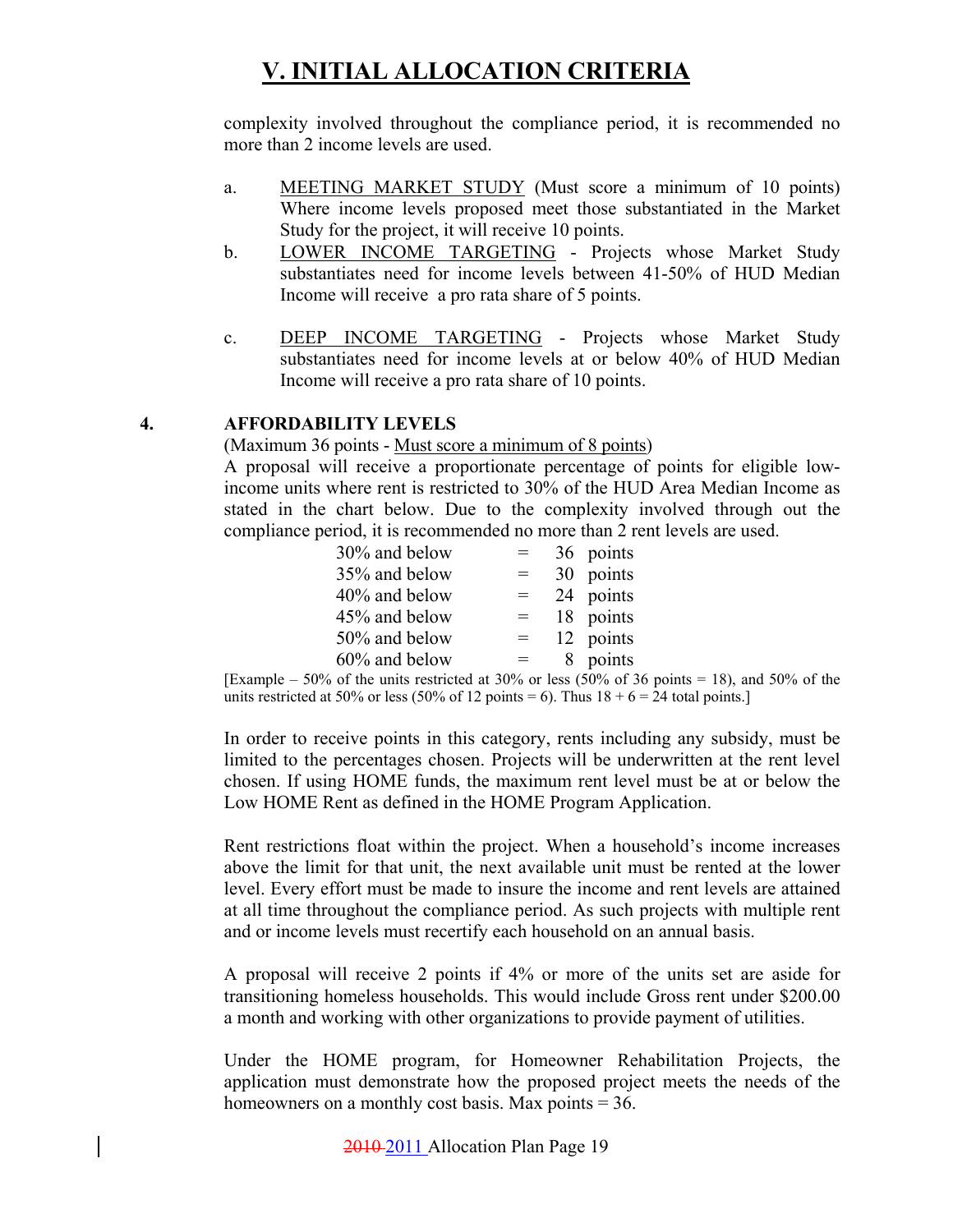**5. EXTENDED LOW-INCOME USE** (Maximum 35 points - Must score a minimum of 2 points. Projects with less than 12 total units are not required to score a minimum of 2 points.)

> a.) A proposal will receive the following points for extending the federally required initiacommitting to a WCDA Compliance Period separate from HUD's Affordability or IRS' Compliance Period compliance and/or affordability period where the owner waives the option to sell and agrees to follow the restrictions as set forth in their Application:

| <b>Example for</b> Tax Credit Project |                    |            |        |  |
|---------------------------------------|--------------------|------------|--------|--|
| <b>IRS</b>                            | ditional           | Total      |        |  |
| Required                              | <del>Initial</del> | Years      |        |  |
| Years                                 | Years              | Restricted | Points |  |
| $\overline{15}$                       |                    | 20         |        |  |
| $\overline{15}$                       | +⊕                 | 25         |        |  |
| $\frac{15}{2}$                        |                    | 30         |        |  |
| $\frac{15}{2}$                        | <del>20+</del>     | 35         | 10     |  |
| $\overline{15}$                       |                    | 40         | 17     |  |
|                                       |                    | 50         | 35     |  |

| <b>Example for-HOME Rental Rehab. Projects, Homebuyer</b> |                                               |            |        |
|-----------------------------------------------------------|-----------------------------------------------|------------|--------|
|                                                           | Assistance Programs, and HOME Homeowner Rehab |            |        |
|                                                           | Projects Less than \$15,000/unit              |            |        |
|                                                           | dditional                                     | Total      |        |
| $D_{\alpha\alpha\mu\sigma\alpha\sigma}$                   | Initia                                        | Years      |        |
| agra                                                      | ears                                          | Restricted | Points |
|                                                           |                                               | 10         |        |
|                                                           |                                               | 15         |        |
|                                                           |                                               | 20         |        |
|                                                           |                                               | 25         | 10     |
|                                                           |                                               | 30         |        |
|                                                           |                                               |            | 35     |

| <b>Example for HOME Rental Rehab. Projects, and</b> |                                                       |                                                         |        |  |
|-----------------------------------------------------|-------------------------------------------------------|---------------------------------------------------------|--------|--|
|                                                     |                                                       | Homebuyer Assistance Programs, \$15,000 - \$40,000/unit |        |  |
| $ME$ $Ra$                                           | Additional<br><b>Total Years</b><br><del>/ www.</del> |                                                         |        |  |
| Years                                               | $\sqrt{2}$<br><del>T Care</del>                       | Restricted                                              | Points |  |
| 40                                                  |                                                       | 15                                                      |        |  |
| $\overline{10}$                                     | 10+                                                   | 20                                                      |        |  |
| $\pmb{\mathcal{H}}$                                 |                                                       | 25                                                      |        |  |
| 40                                                  |                                                       | 30                                                      | 10     |  |
| $\pmb{\mathcal{H}}$                                 |                                                       | 35                                                      |        |  |
|                                                     |                                                       |                                                         |        |  |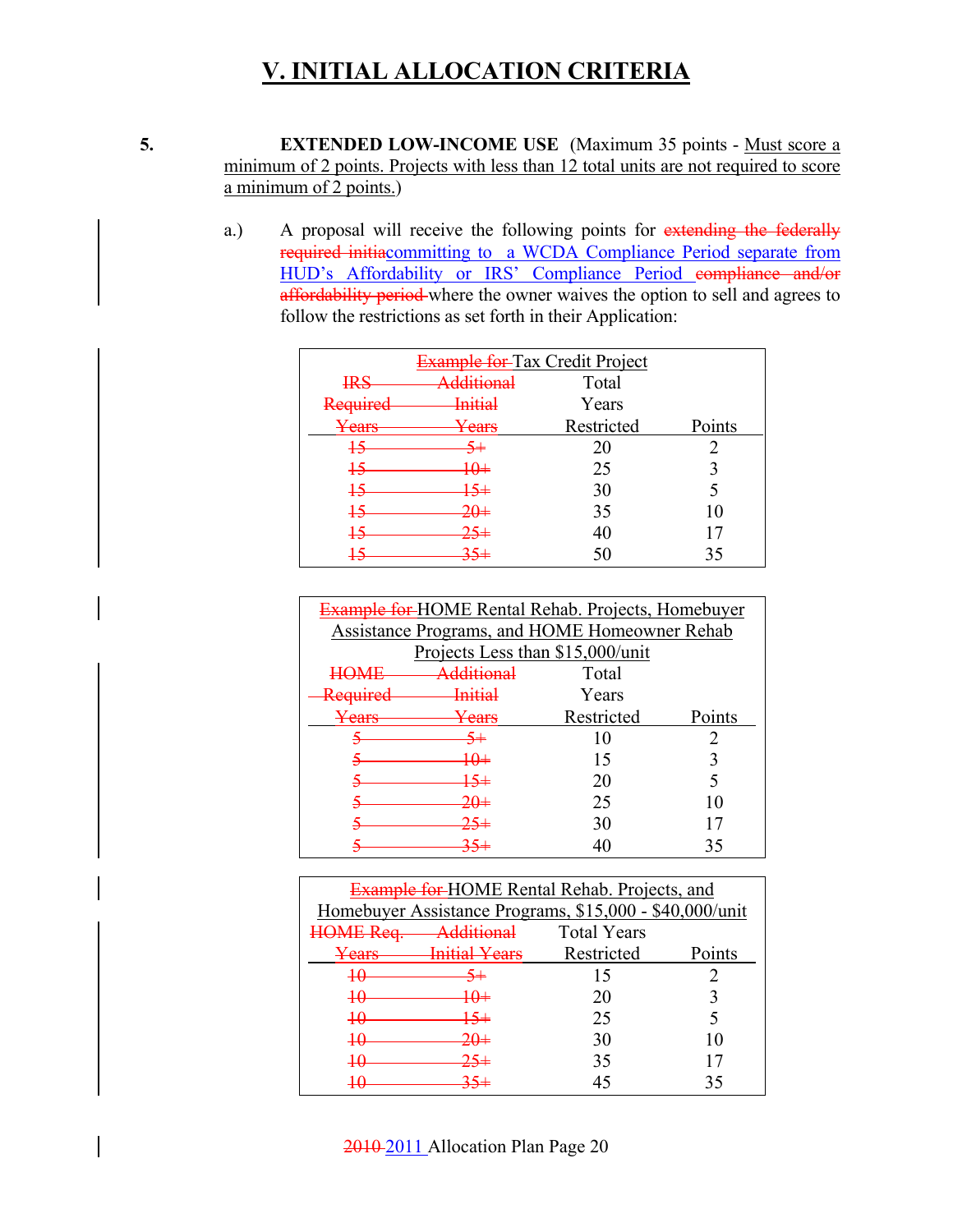| <b>Example for-HOME Homeowner Rehabilitation Projects,</b>     |                                   |            |        |  |
|----------------------------------------------------------------|-----------------------------------|------------|--------|--|
| \$15,000 - \$19,999/unit                                       |                                   |            |        |  |
| A dditional<br><b>Total Years</b><br>$\Lambda \Gamma$ $R_{AA}$ |                                   |            |        |  |
| <del>Years</del>                                               | V <sub>oare</sub><br><b>STERN</b> | Restricted | Points |  |
| $\pmb{+}\pmb{\theta}$                                          |                                   | 15         |        |  |
| $\pmb{\mathcal{H}}$                                            |                                   | 20         |        |  |
| 40                                                             | 15+                               | 25         |        |  |
| $\pmb{\mathcal{H}}$                                            |                                   | 30         | 10     |  |
| 1Λ<br>₩                                                        |                                   | 35         |        |  |
|                                                                |                                   | 45         |        |  |

| <b>Example for HOME Homeowner Rehabilitation Projects,</b> |                                         |            |        |  |  |
|------------------------------------------------------------|-----------------------------------------|------------|--------|--|--|
|                                                            | $$20,000 - $25,000/unit$                |            |        |  |  |
| ME Req                                                     | <b>Additional</b><br><b>Total Years</b> |            |        |  |  |
| $\sqrt{\rho}$ arq<br><del>can</del>                        | $\sqrt{2}$                              | Restricted | Points |  |  |
| <del>20</del>                                              |                                         | 25         |        |  |  |
| 20                                                         | ₩                                       | 30         |        |  |  |
| 20                                                         | <del>15+</del>                          | 35         |        |  |  |
| 20                                                         |                                         | 40         | 10     |  |  |
| 20                                                         |                                         | 45         |        |  |  |
| ንበ<br>$\sim$                                               |                                         | 55         | 35     |  |  |

| <b>Example for HOME Rental Rehab. Projects Over</b>   |                                                             |            |        |  |  |
|-------------------------------------------------------|-------------------------------------------------------------|------------|--------|--|--|
| \$40,000/unit                                         |                                                             |            |        |  |  |
| $\overline{A}$ $\Gamma$ $\overline{R}$ $\overline{R}$ | <u>Additional</u><br><b>Total Years</b><br>,,,,,,,,,,,,,,,, |            |        |  |  |
| Years                                                 | $V$ agre<br><del>mma - an</del>                             | Restricted | Points |  |  |
| 15                                                    |                                                             | 20         |        |  |  |
| $+5$                                                  | 10+                                                         | 25         |        |  |  |
| $+5$                                                  |                                                             | 30         |        |  |  |
| 45                                                    | $20+$                                                       | 35         | 10     |  |  |
| 15                                                    |                                                             | 40         |        |  |  |
|                                                       |                                                             |            |        |  |  |

| Example for HOME Rental                       |                                              |                    |        |
|-----------------------------------------------|----------------------------------------------|--------------------|--------|
|                                               | <b>New Construction Projects All Amounts</b> |                    |        |
| $\overline{A}E$ $\overline{R}$ $\overline{a}$ | <b>Additional</b>                            | <b>Total Years</b> |        |
| Years                                         | <b>Initial Years</b>                         | Restricted         | Points |
| 20                                            |                                              | 25                 |        |
| 20                                            | <del>10+</del>                               | 30                 |        |
| 20                                            | 15+                                          | 35                 |        |
| <del>20</del>                                 |                                              | 40                 |        |
| 20                                            |                                              | 45                 |        |
|                                               |                                              | 55                 | 35     |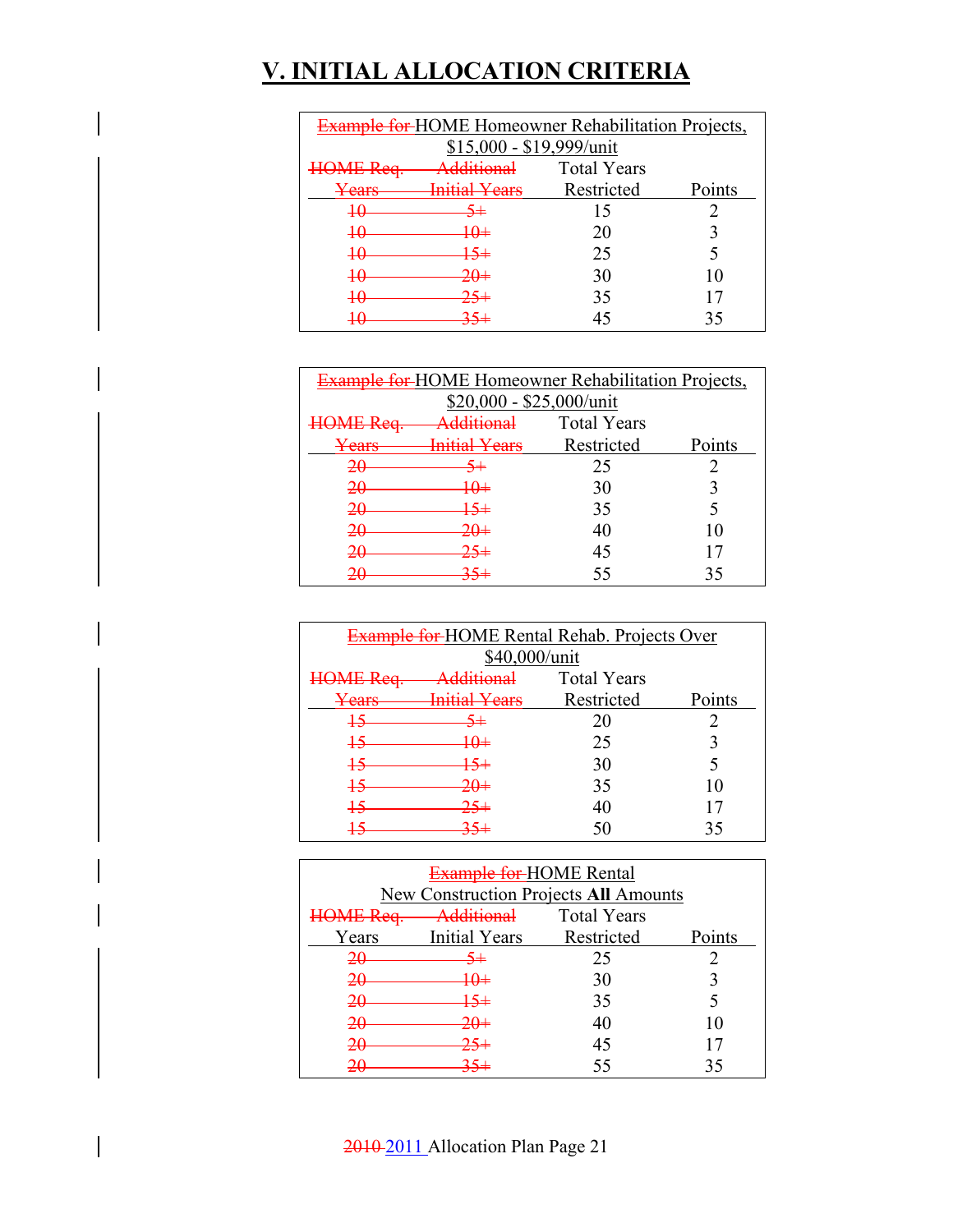#### **Affordability Period must be equal to or greater than the term and amortization period of HOME financing.**

Tax Credit Projects requesting credits that exceed the total per unit Eligible Basis published by WCDA in the Current Year Summary Attachment "A", must score a minimum of 35 points in the Extended Use Category.

At the time of allocation, a Restrictive Land Use Covenant or HOME Agreement for rental projects or Deed Restrictions for home ownership projects shall be executed between the applicant and WCDA to define the terms and length of the affordability period.

#### **6. COMMUNITY REVITALIZATION IN QUALIFIED CENSUS TRACTS**

(Maximum 25 points)

A proposal will receive up to 25 points if the project being developed, is located in a Qualified Census Tract and contributes to a concerted Community Revitalization Plan. Until "Community Revitalization Plan" (CRP) has been formally defined by HUD or the IRS, a Developer may provide a letter from the local jurisdiction, or the state, that the project sits in a CRP area.

#### B. **Secondary Criteria**

#### **1. PROJECT LOCATION** (Maximum 50 points, and/or up to negative 200 points)

a.  $a. -APPROPRIATE LOGATION - A project may receive up to  $\frac{3540}{90}$  points$ for being within a proximity of  $1\frac{1}{2}$  miles ( $\frac{1}{2}$  mile for elderly) of appropriate services needed by the residents occupying the units (must list services and distance from project to be eligible to receive points).

| <b>Distance from other locations</b>    |               |                          |               |
|-----------------------------------------|---------------|--------------------------|---------------|
|                                         | <b>Points</b> |                          | <b>Points</b> |
| <b>Employment opportunities</b>         | 3             | <b>Elementary School</b> |               |
| Fire                                    | 2             | Junior or Middle School  |               |
| Police                                  | 2             | <b>High School</b>       |               |
| Proximity to Public Transit             | 3             | College                  |               |
| Hospital                                | 2             | <b>Convenience Store</b> |               |
| Senior Center                           | 3             | Church                   |               |
| <b>Bank</b>                             | 2             | Post Office              |               |
| Doctor Offices                          | $\mathcal{D}$ | Park                     |               |
| Laundry Mat - if facilities not on site | 3             | Recreation               |               |
| <b>Grocery Store</b>                    | 3             | Library                  |               |
| Is there a Grocery Store that delivers? |               | <b>Discount Store</b>    |               |
| Pharmacy                                | 2             |                          |               |
| Is there a Pharmacy that delivers?      |               |                          |               |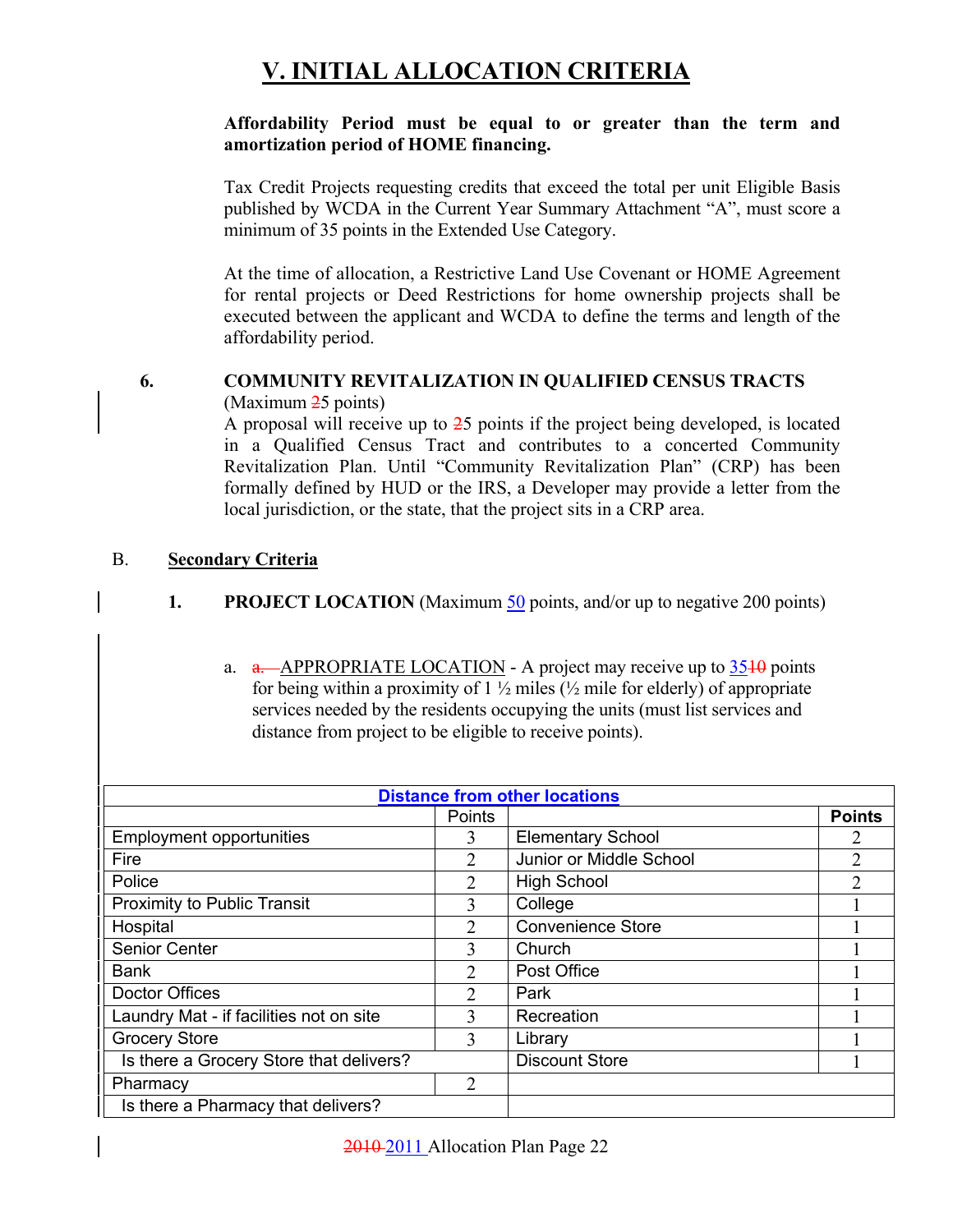- b. CONCENTRATION OF LOW-INCOME HOUSING A project may receive up to 15 points if it is demonstrated that the project will not contribute to a concentration of Low-Income housing.
- c. INAPPROPRIATE LOCATIONS Inappropriate locations such as locations in 100-year flood areas, noise areas, areas of concentrated lowincome, near hazardous site areas (above ground storage tanks of hazardous materials), airport clear zones, those sites listed in the EPA CERCLIS data base, and other hazards outlined by HUD in their Environmental Review Requirements or known or discovered by WCDA, etc., may receive up to a negative 200 points. The points will be assigned as follows (more than one category may apply):
	- Points Location contains:
		- -200 Items that can NOT be mitigated
		- -175 Mitigation required, but not addressed or budgeted in the application
		- -150 Mitigation required which has been addressed but not budgeted
		- -50 Mitigation May be required, not addressed and not budgeted (each item)
		- -20 Mitigation required which has been addressed and cost is included in the budget (each item)
		- -100 Located in a commercial area
		- -150 Located in a light industrial area
		- -200 Located in an industrial area

Location or Site has issues relating to or lacks close proximity to:

- -75 basic living needs
- -50 services
- -25 conveniences (parking etc.)

Under the **HOME** program, for Homeowner Rehabilitation projects, where proximity of project(s) is not within the specified radius, the application needs to detail particular strategy or necessity, which makes non-conforming project location vital to the community.

#### **2. PROJECT CHARACTERISTICS**

(Maximum 111 points, and/or up to negative 275 points)

a. PROJECT DESIGN (Maximum  $\frac{5075}{20}$  points, or up to negative 75 points) A project may receive up to 5075 points, or up to negative 75 points, for the design of the project provided it addresses the need outlined in the Market Study for the appropriate unit size, project size and type.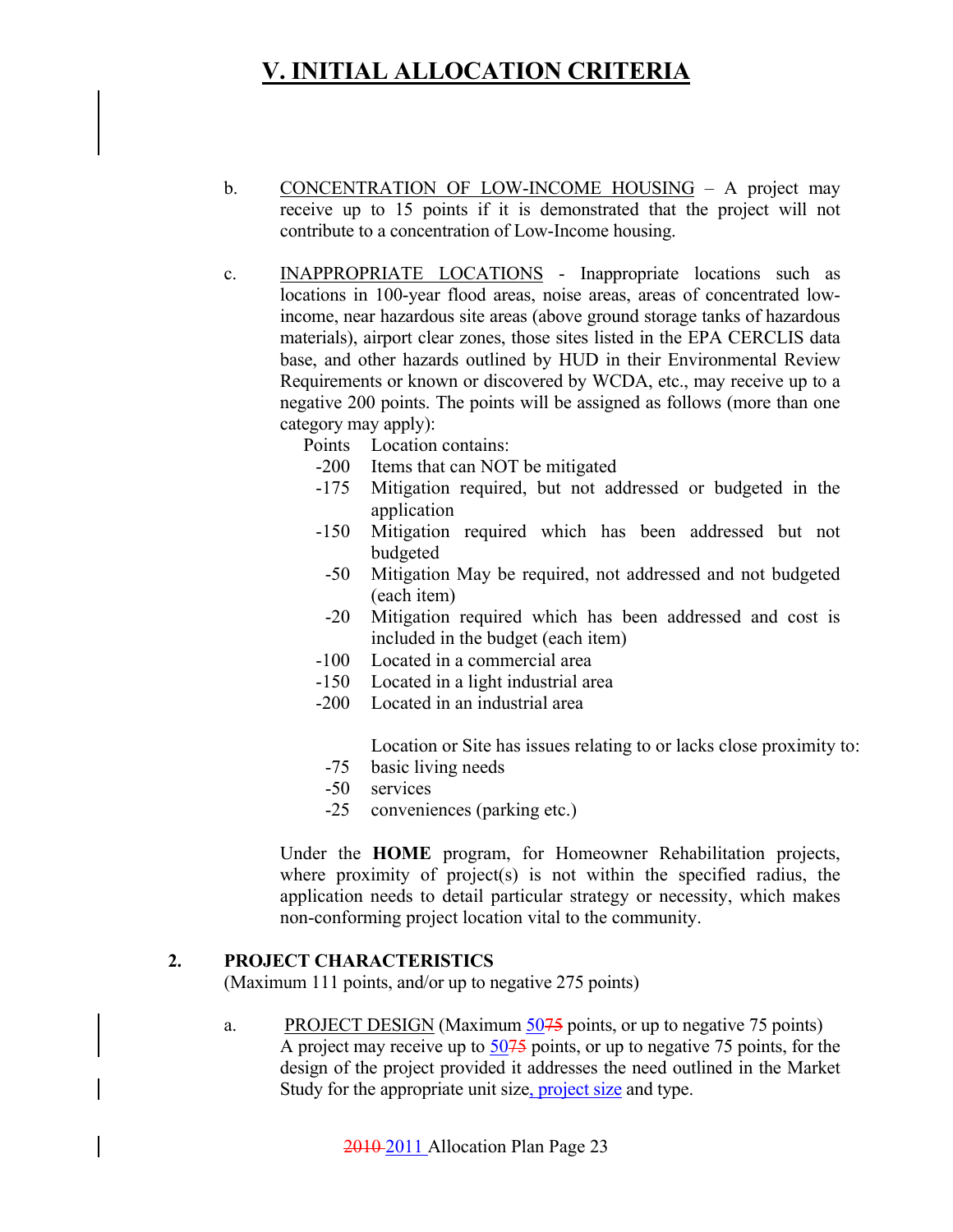For rental projects applicants must describe the amenities that promote or enhance the quality of life for the tenants.

| Examples:        | <b>Community Room</b>      | Computer Room                      |
|------------------|----------------------------|------------------------------------|
| Exercise Room    | Laundry                    | Playground                         |
| Garages          | <b>Swimming Pool</b>       | Frost Free Refrigerator            |
| Garbage Disposal | Microwave                  | <b>Stove Exhaust Fan</b>           |
| Dishwasher       | Self Clean Oven            | 2 bath in 2 bedroom units          |
| Air conditioning | <b>Emergency Call</b>      | <b>Energy Efficient Appliances</b> |
| Patio/Balconies  | <b>Exterior Storage</b>    | Wash/Dry Hookups in units          |
| Examples cont:   | Supply of Washer and Dryer |                                    |
|                  |                            |                                    |

High speed internet access in each unit Historic Character preserved Preserves Project Based Rental Assistance

Points will also be awarded taking into consideration the type of financing (conventional vs. subsidized), total amount of subsidy, and cost reduction items (i.e. substantiated lower lot costs, value engineering etc.).

- b. ENERGY EFFICIENT AND OR GREEN BUILDING FEATURES (Maximum 10 points) i) A proposal may receive up to 5 points for energy efficient and or green building features committed to above and beyond code requirements and normal construction practices (Unit Efficiency Rating must be provided) i.e. Low water flow fixtures T8 vs. T12 lighting fixtures Programmable thermostats Energy Star Appliances Efficient Heating and Cooling Site configuration (sun and wind) ii) Up to 5 points will be awarded if the developer commits to obtaining an Energy Star Certification from a HERS rater for every unit.
- c. PROJECT SITE CONTROL (Maximum 3 points) $*$ A proposal will receive up to 3 points for having control of the site.
- d. PROPER ZONING (Maximum 3 points) $*$ A proposal will receive up to 3 points for having the proper zoning.
- e. TIERING INCOME AND RENTS If more than two income/rent levels are proposed a negative 5 points will be assessed for each income/rent category over the limit of 2 in each bedroom size.
- fg. SUBSIDY Projects requesting tax credits that exceed the total per unit Eligible Basis or projects where all subsidy sources exceed the limits published by WCDA in the Current Year Summary Attachment "A", will receive a negative 10 to 200 points. Projects with HOME, CDBG and/or WCDA Housing Trust Fund as the only or majority of the sources will receive up to a negative 200 points.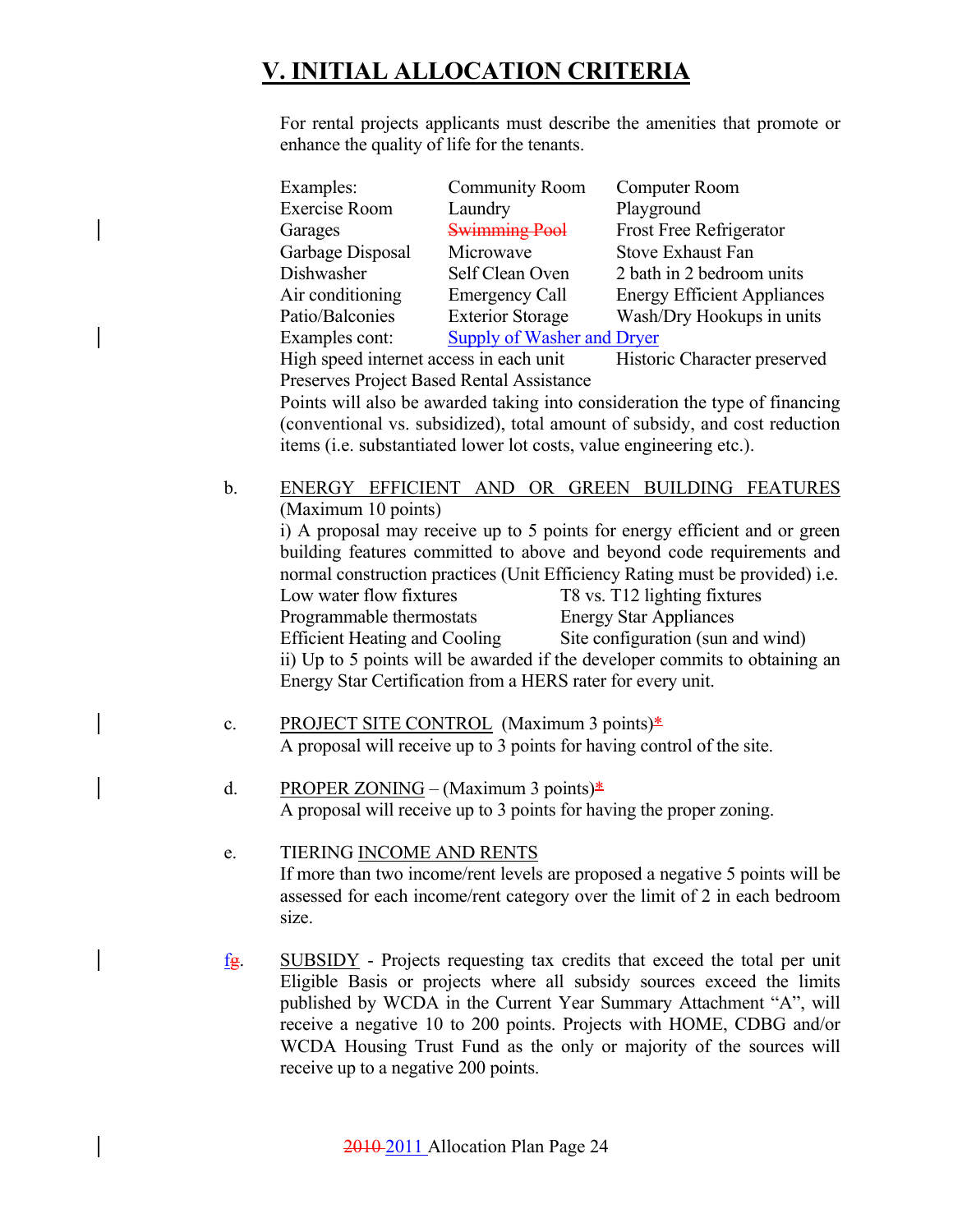- $g\text{h}$ . OTHER SUPPORTIVE FINANCING<sup>\*</sup> Projects with other committed Below Market Interest Rate Permanent Financing will receive up to 5 points. (i.e. USDA Rural Development – Rural Housing Service, other first mortgage financing)
- hi. REVITALIZATION AREA OR REDUCTION OF BARRIERS IN COMMUNITY (Maximum 20-10 points)
	- 1) A proposal will receive up to  $20-10$  points if the current project involves use of existing housing as part of a community revitalization plan. Until "Community Revitalization Plan" (CRP) has been formally defined by HUD or the IRS, a Developer may provide a letter from the local jurisdiction, or the state, that the project sits in a CRP area and/or
	- 2) A proposal will receive up to  $20-10$  points if the community is actively reducing barriers associated with Affordable Housing i.e.:
		- (a) Reducing or waiving fees or real estate tax concessions for Affordable Housing.
		- (b) Within the last  $five$ -vears the Jurisdiction has convened or funded comprehensive studies, commissions, or hearings, or has established a formal ongoing process, to review, the rules, regulations, development standards and processes of the jurisdiction to assess their impact on the supply of Affordable Housing.
		- (c) Within the last  $f<sub>i</sub> = \frac{f<sub>i</sub>}{f<sub>i</sub>}$  the Jurisdiction has initiated regulatory reforms as a result of the above.
		- (d) Jurisdiction has a single consolidated permit application process for housing development that includes building, zoning, engineering, environmental and related permits or "fast track" permitting and approvals for all affordable housing projects.
		- (e) Reduction or waiver of unit size, parking or green space requirements for all affordable housing developments.
		- (f) The jurisdiction has funded, directly or through partnerships, comprehensive studies of current and estimated housing needs taking into account the anticipated growth of the region, for existing and future residents, including low-, moderate-, and middle-income families for at least the next five years.
		- (g) Lower cost land development requirements for Affordable Housing developments, i.e. higher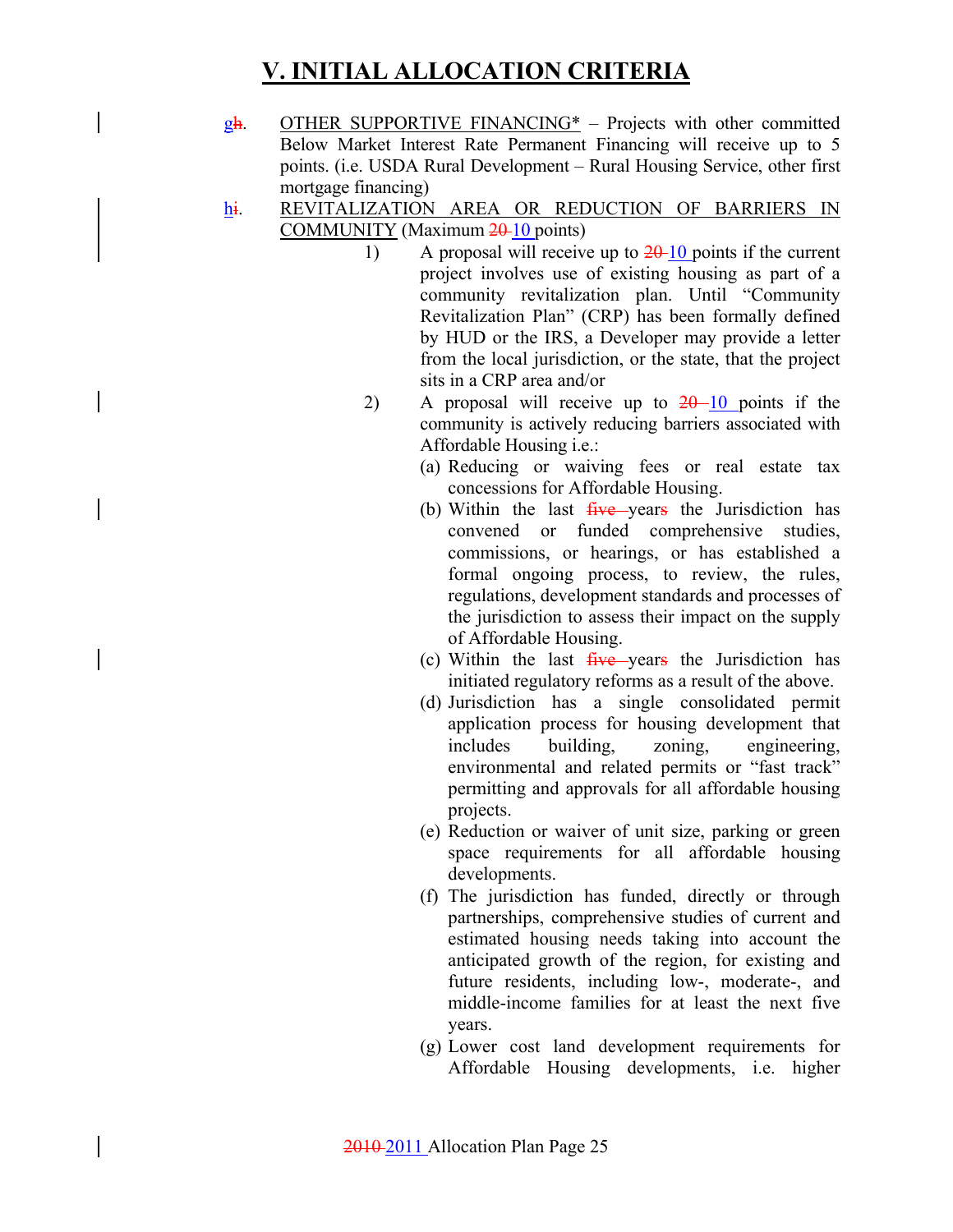density, narrower streets, sidewalks on only one side of the street etc.

#### **3. SPONSOR/APPLICANT CHARACTERISTICS**

(Up to negative 200 points)

 POOR PERFORMANCE – Up to a negative 200 points will be assessed for any or all of the following:

- Physical and/or Financial condition of any and all existing projects
- Frequency, conditions and type of waivers requested from WCDA or other allocating agencies on previously funded projects
- Poor performance by Sponsors and developers, including but not limited to failure to provide all close out documents within 6 months of being placed in service, liens filed against projects, etc.
- Number of returned or recaptured allocations or awards
- Number of cleared and/or outstanding compliance issues.
- Sponsors or Developers with projects in the process of or in foreclosure, receivership, or similar legal action
- Financial stability of developer including, but not limited to, analysis of liquidity, short and long term liabilities and total assets and crosscollateralization.

#### **4. SPECIAL NEEDS (SPECIFIC GROUP) HOUSING** - (Maximum 4 points)

A proposal will receive up to four points for restricting occupancy of all units to a special needs (Specific Group) population, as described below:

- homeless chronically mentally ill physically disabled
- frail elderly developmentally disabled long term transitional housing
- Preservation of Project Based Rental Assistance

The only Specific Groups allowed `are those listed above.

**5. PUBLIC HOUSING WAITING LISTS** - (Maximum 2 pts. Must score a minimum of 2 pts.)

Proposals that commit to giving preference to individuals and families on the public housing waiting lists, and commit to limiting the gross rent accepted from all sources to not exceed the maximum percentage as presented in the application, will receive 2 points. Homebuyer Assistance proposals that commit to giving preference to individuals and families on the public housing waiting list should they qualify for purchasing a home will receive 2 points.

#### **6. HOUSING NEEDS FOR FAMILIES OR INDIVIDUALS WITH CHILDREN** (Maximum 4 points)

A proposal will receive up to 4 points for targeting unit occupancy to Families or Individuals with Children.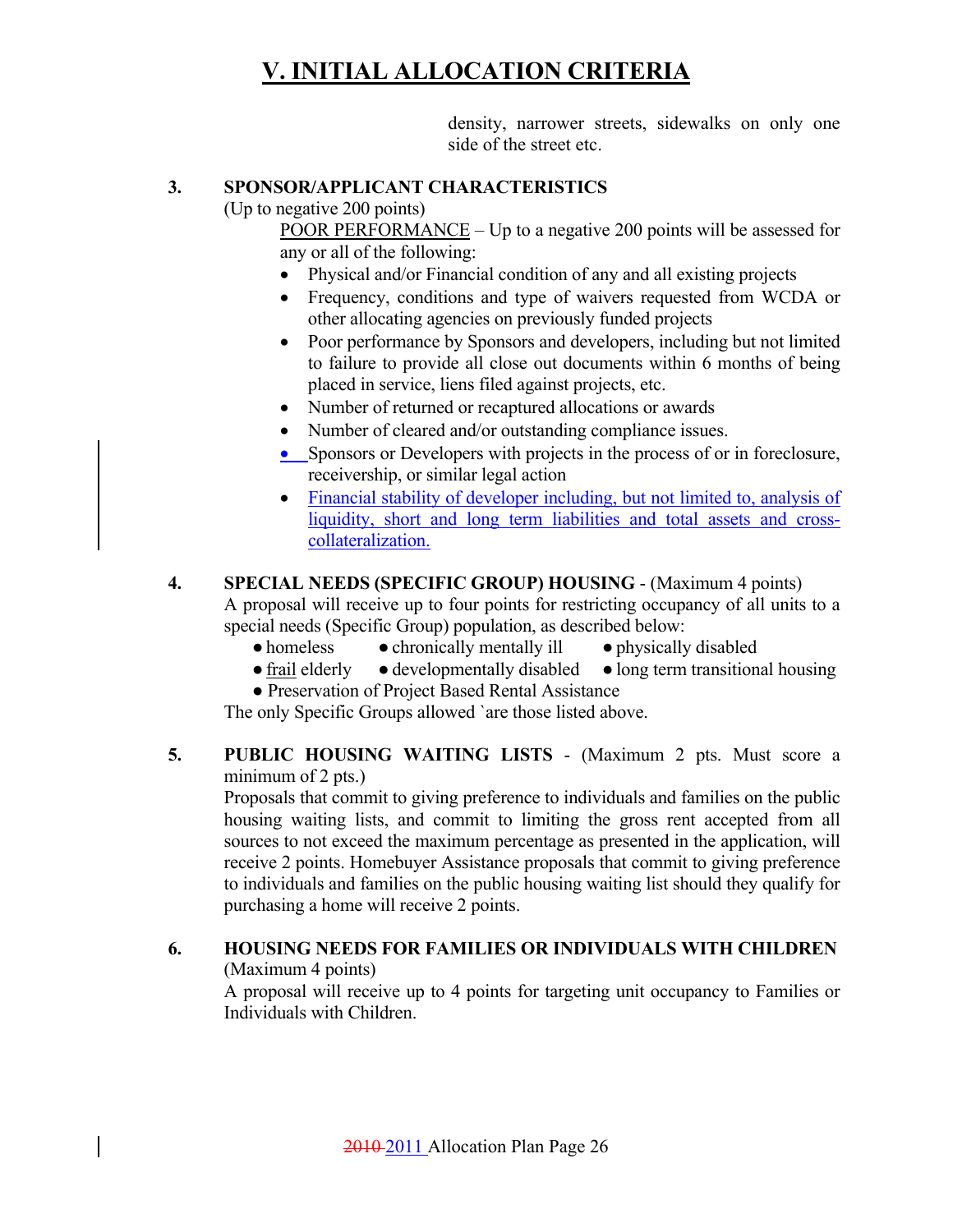#### **7. SUPPORT OR CONTRIBUTIONS FROM LOCAL SOURCES**

(Maximum  $65-55$  points, measured on significance and overall impact to the project.)

- a. SUPPORT a proposal will receive up to 20 points for a letter of **support** signed by the Chief Executive Officer from the applicable jurisdiction.
- b. FINANCIAL SUPPORT A proposal will receive up to 35 points for financial support or contributions from local sources derived from nonfederal sources (i.e. donated real estate, labor, materials, cash, or waiver of local fees etc.), which results in reduced project costs and reduced federal subsidy only to the extent that the project costs do not exceed the maximum costs outlined in Section 9 below. In order to receive points, documentation from the provider of the Financial Support must be provided showing award and specifics of the Financial Support (i.e. Grant award notification, **firm** commitment of Below Market Interest Rate loan).

#### **8**. **MANAGEMENT CAPACITY** (Up to a negative 200 points)

POOR PERFORMANCE - Up to a negative 200 points will be assessed for any or all of the following:

- Physical condition of any and all existing projects
- Frequency, conditions and type of waivers requested from WCDA on previously funded projects
- managers associated with any project that has a history of poor performance
- Number of cleared compliance issues
- Number of outstanding compliance issues
- Ongoing maintenance issues
- Managers who have had a project placed or in the process of being placed in foreclosure, receivership, or similar legal action
- **9. TOTAL PROJECT COSTS** Projects submitted with Total Project Costs above the tolerance level published in the Current Year Summary Attachment "A", will receive up to a negative 10 points for every 1% over the tolerance level. WCDA reserves the right to waive, all or a portion of the assessment of negative points, if in WCDA's sole discretion, high project costs are justifiable from information provided by the applicant.

#### **10. OWNER/GENERAL PARTNER EQUITY IN PROJECT**

(Maximum 20 points, measured on significance and overall impact to the project) A proposal will receive up to 20 points for financial support or contributions from the Owner or General Partner derived from non-federal sources (i.e. donated real estate, labor, materials, cash, or waiver of local fees etc.), which results in reduced project costs and reduced federal subsidy only to the extent that the project costs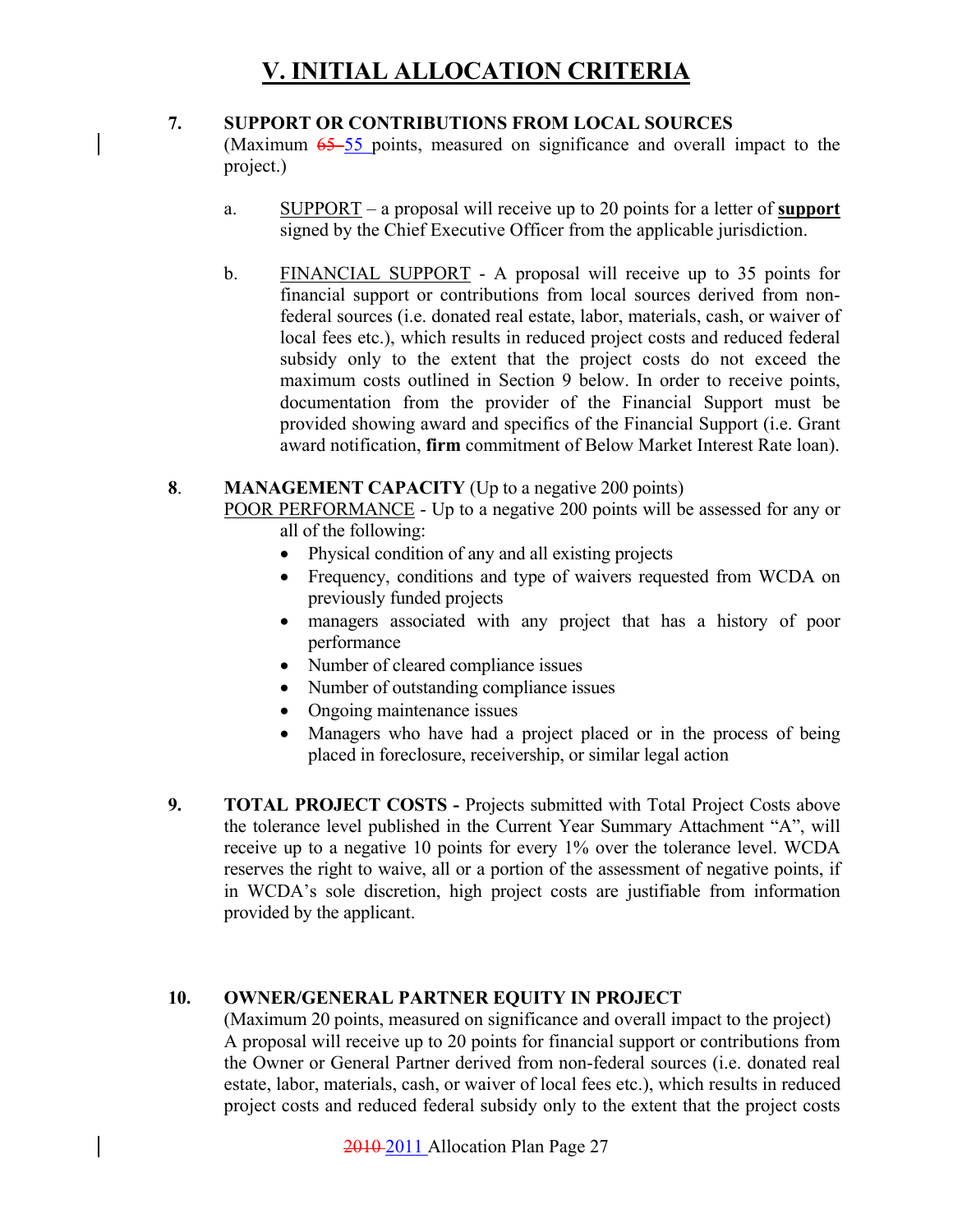do not exceed the maximum costs outlined in Section 9 above less the donated equity. In order to receive points, documentation must be provided to support value of donation (i.e. appraisal for land donation).

#### **C. Tie Breaker Criteria –** Tie Breaker Criteria will only be used in the event of a tie.

#### **1. TOTAL PROJECT COSTS** (Maximum 40 points)

a. New Construction rental projects submitted with Development costs below the tolerance level published in the Current Year Summary Attachment "A", will receive the following points:

| below tolerance Points |    | below tolerance Points |    |
|------------------------|----|------------------------|----|
| $10\% - 14\%$          |    | $15\% - 19\%$          | 15 |
| $20\% - 24\%$          | 30 | $25% +$                | 40 |

#### b. **COST EFFECTIVE UPGRADES AND AMENITIES** (Maximum 40 points)

 Rehabilitation projects will receive up to 40 points for amenities and/or cost-effective upgrades incorporated into the rehabilitation.

#### **3. REDUCED FEES**

(Maximum 30 points)

a. For Rental Production Projects (excluding Cities, Counties and Towns), where the **combined** Developer and Builder fees are less than 15%, there will be bonus points awarded as follows:

| Combined fees |        | Combined fees |        |
|---------------|--------|---------------|--------|
| at or below   | Points | at or below   | Points |
| 13%           |        | $7\%$         | 15     |
| $11\%$        |        | $5\%$         | 30     |
| 9%            |        |               |        |

b. For Cities, Counties and Towns applying for eligible HOME Projects, and Homebuyer Assistance Programs who request less than the maximum administrative fee of 10% of the total project, there will be bonus points awarded as follows:

| Admin fee at or below | <b>Points</b> | Admin fee at or below | Points |
|-----------------------|---------------|-----------------------|--------|
| $8\%$                 |               | $2\%$                 | 25     |
| 6%                    | 15            | $0\%$                 | 30     |
| $4\%$                 | 20            |                       |        |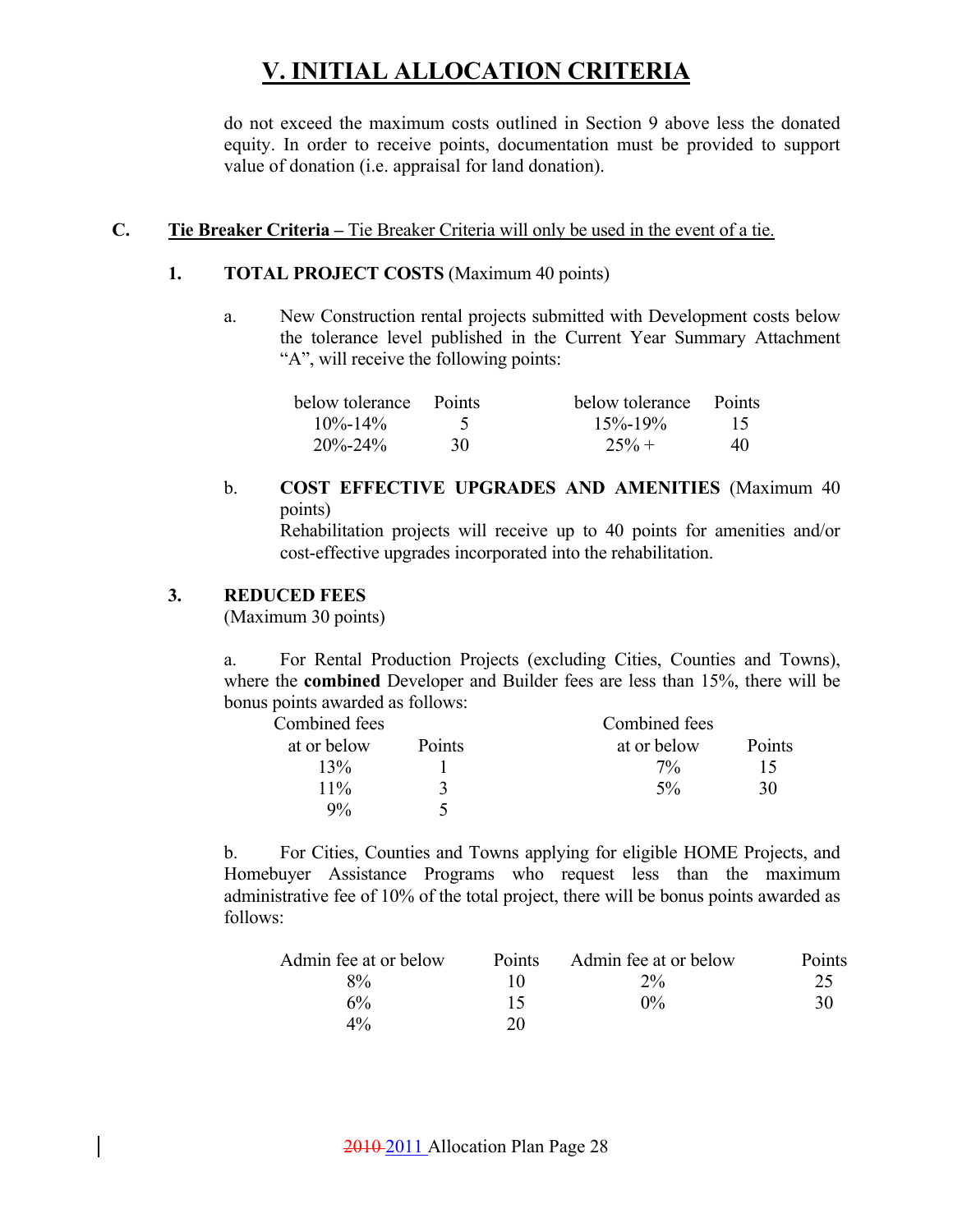## **VI. MAXIMUM ALLOCATIONS**

WCDA in its sole discretion reserves the right to limit funding to 60% of available credits or HOME funds to any one project. WCDA reserves the right to redirect funds within a project between HOME, Tax Credit Assistance Program (TCAP), Tax Credits, Section 1602 Tax Credit Exchange Program, CDBG, and/or other resources available to WCDA which best utilizes the available resources.

Federal law mandates that, although a proposed development may be eligible for a 9% or a 4% tax credit amount, WCDA may not allocate more credit than is necessary for the financial feasibility of the project and its viability as a qualified low-income housing project throughout the compliance period. Accordingly, WCDA may designate a lesser amount of credits than otherwise permissible, as it solely determines.

WCDA may designate a project as being in a difficult development area, thereby receiving up to a 30% increase in the Eligible Basis, if the project is located in a HUD designated difficult Development Area or Qualified Census Tract, or if the average rents for all units are at or below 45% Area Median Income, and the project needs the increase to be financially feasible. This is only available to projects which receive an allocation of Tax Credits on or after 2009. See definition of Difficult Development Area in the Current Year Summary Attachment "A" Item "15"

Section 102(d) of the 1989 HUD Reform Act requires HUD to certify that any new or additional HUD assistance for a project is "not more than is necessary to provide affordable housing" after taking into account any other governmental support. Therefore, WCDA reserves the right to disclose a project's application information to appropriate Federal, State or Local authorities and take the necessary actions to accomplish the intent of the subsidy layering rules. WCDA does not perform the Subsidy Layering Review. Projects needing the Subsidy Layering Review must be submitted to HUD.

WCDA will evaluate each proposed Tax Credit project's financial feasibility and its viability at three different times; time of application, time of allocation, and the date the building is placed in service. This financial evaluation will take into consideration:

- A. Sources and uses of funds;
- B. Total financing planned for the project;
- C. Proceeds expected to be generated from the sale of tax credits;
- D. Annual operating expenses;
- E. Debt coverage ratio;
- F. Vacancy rate;
- G. Total project costs;
- H. Projects will be underwritten at 9% or 4% Applicable Rate unless election to lock the rate is made, in which case the locked in Applicable Rate will be used.
- I. Any other relevant factors.

Projects must meet the limitations and restrictions as outlined in the Allocation Plan at each underwriting. Thus, the amount of credit allocated to a project may change at any of these evaluation times.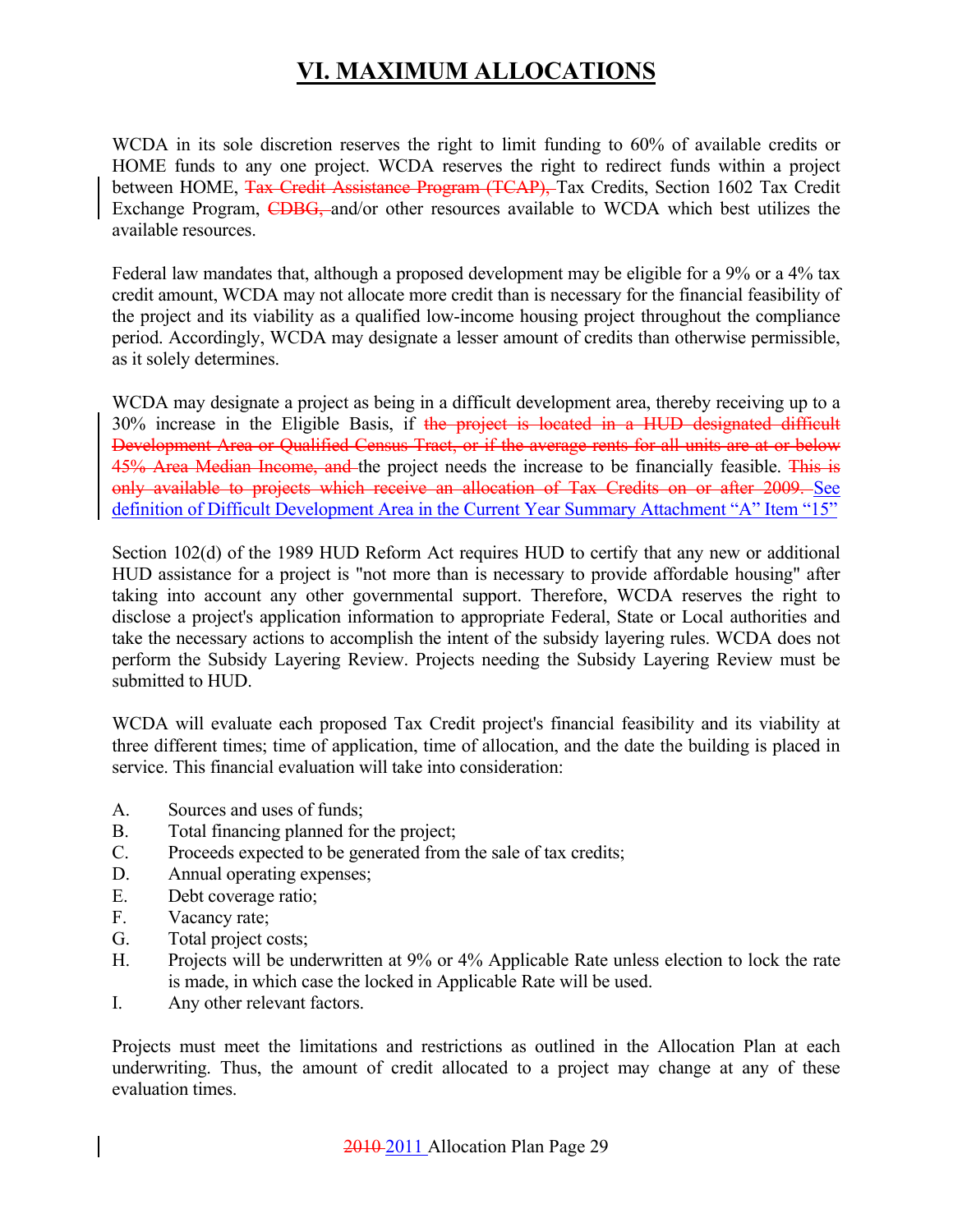## **VI. MAXIMUM ALLOCATIONS**

HOME funding is evaluated in much the same manner as Tax Credits (with the exclusion of item C. above). This evaluation occurs at the time of application and continues during the course of project construction. Projects must meet the limitations and restrictions as outlined in the Allocation Plan at each underwriting. Thus, the terms of the HOME funds may change at any of these evaluation times

 $\overline{\phantom{a}}$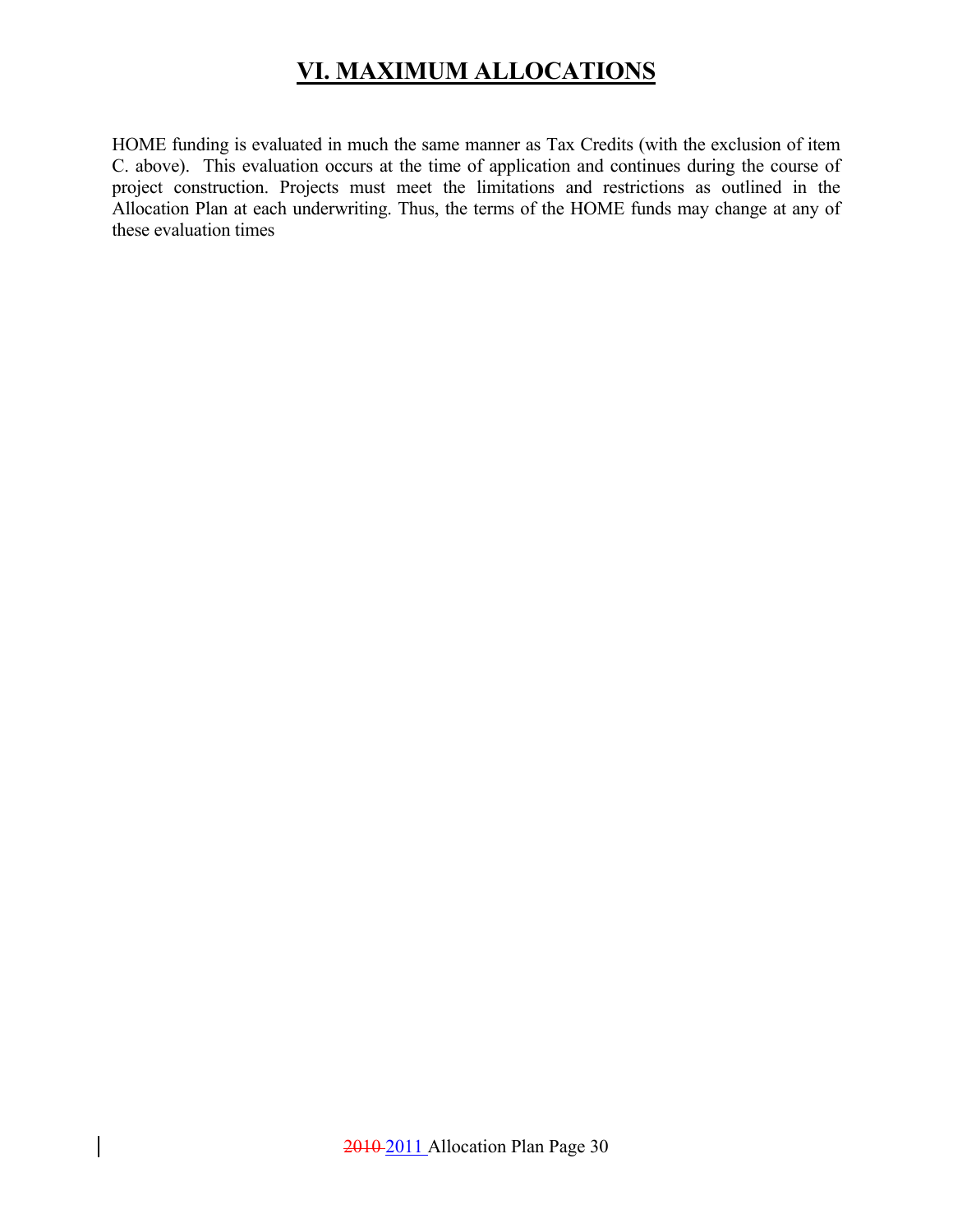**All** projects must adhere to the following limitations and/or requirements:

- A. All Projects must provide a Narrative as outlined in the Current Year Summary Attachment "D- $1"$ .
- B. WCDA reserves the right to negotiate lower Developer and Builder fees on projects when there is an identity of interest among parties.
- C. A Quarterly Progress Report (See Current Year Summary Attachment "D" Item "2.a. or 2.b.") must be filed with the WCDA outlining progress toward completion. These reports must be received by the  $1<sup>st</sup>$  day of March, June, September, and December, until  $8609's$ are issued (for Tax Credits) or HOME project completion reports have been completed.
- D. All parties must sign a release form allowing WCDA to check their references.
- D.E. The land purchased for the project must be of appropriate size for the proposed project. (i.e. additional land may not be purchased in hopes of a second phase.) Partial Releases will not be granted for unused land.
- E.F. All projects must meet or exceed the Minimum Specifications as published in the Current Year Summary Attachment "A". The Tax Credit Allocation and/or HOME funds may be pulled if any violations are found and the participants may be banned from participating in the program.
- F.G. All projects must supply both a Performance and a Payment Bond.
- G.H. Once the project is completed and placed in service the architect (if utilized) and the developer must sign a certification and acknowledgement that the project meets or exceeds all specifications, and they have read and understand consequences of violating these minimums. (See Current Year Summary Attachment "B")
- H.I. Copies of Federal Cost Certifications for Rural Development, FHA, and Tax-Exempt financed projects must be submitted at final cost certification.
- I.J. All projects that exceed the Total per unit Costs published by WCDA in the Current Year Summary Attachment "A", must include documentation, satisfactory to WCDA, justifying the higher costs. (E.g. three or more bids for construction items, current Real Estate listings for like properties in the area, impact on the community, etc.)
- **J.K.** Project Design and Materials must comply with all applicable codes, rules and regulations, including but not limited to; zoning, building, and energy codes, accessibility requirements, and other local, state and federal requirements. At a minimum, all new construction projects must meet the applicable edition of the International Building Code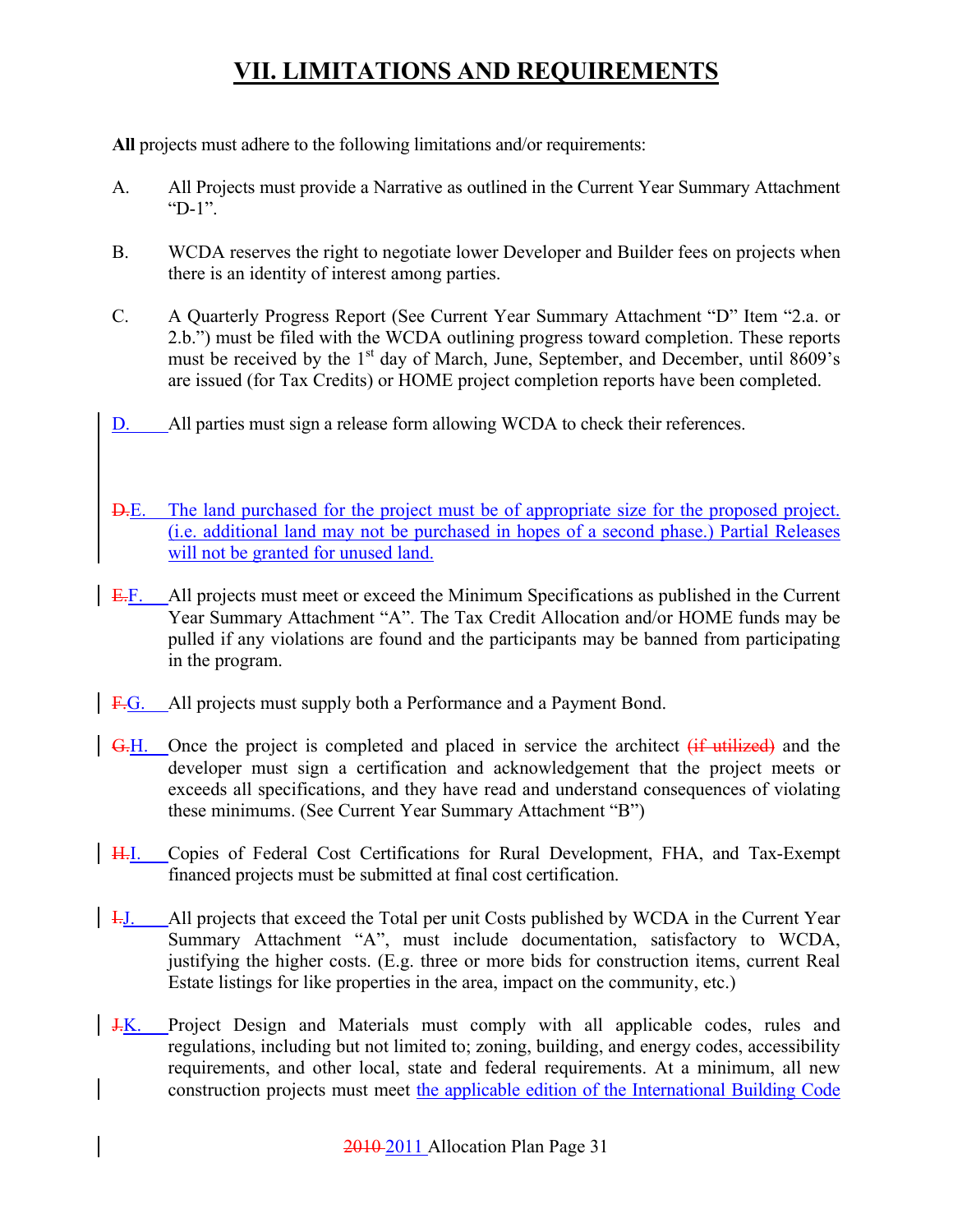and National Electric Code and the local code adopted by the presiding jurisdiction and the Minimum Property Standards (MPS) in 24 CFR 200.925 or 200.926 , meets the Model Energy Code (MEC), and meets Accessibility Requirements under ADA. a national building code (UBC, CABO, or BOCA) or International Building Code (IBC), must meet the Model Energy Code, and must meet Accessibility Requirements under ADA. More restrictive codes or regulations may be required by local cities, counties, or towns, but in no case may new construction projects fail to meet UBC or IBC, MEC and ADAthe above.

**All** projects must adhere to the following limitations and/or requirements (cont.):

- K.L. All projects must submit proof project will not be located in a 100-year flood plain.
- L.M. Projects returning a current allocation of funding (CDBG, HOME, HTF and/or Tax Credits) and submitting a new application for any type of funding, may jeopardize the allocation of the other WCDA funding sources and WCDA may, in its sole discretion, rescind the allocation of the other funding sources if a new allocation is not awarded.
- M.N. The Purchase Price of Land and or projects, which are not considered arms length transactions, or are from related parties is restricted to the lesser of:
	- i. the appraised value of the land and or buildings to be owned by the project; or
	- ii. the pro-rata share of the **Original Purchase Price,** if the Original purchase was within one year of application**;** or
	- iii. if owned by a related project which was provided subsidy, the land acquisition price shall be zero.
- N.O. All projects must meet the minimum and maximum levels (i.e. income, rent, Purchase Price, etc.) in effect and published as of 30 days prior to the application deadline date. These minimums and maximums will be used by WCDA when underwriting the project.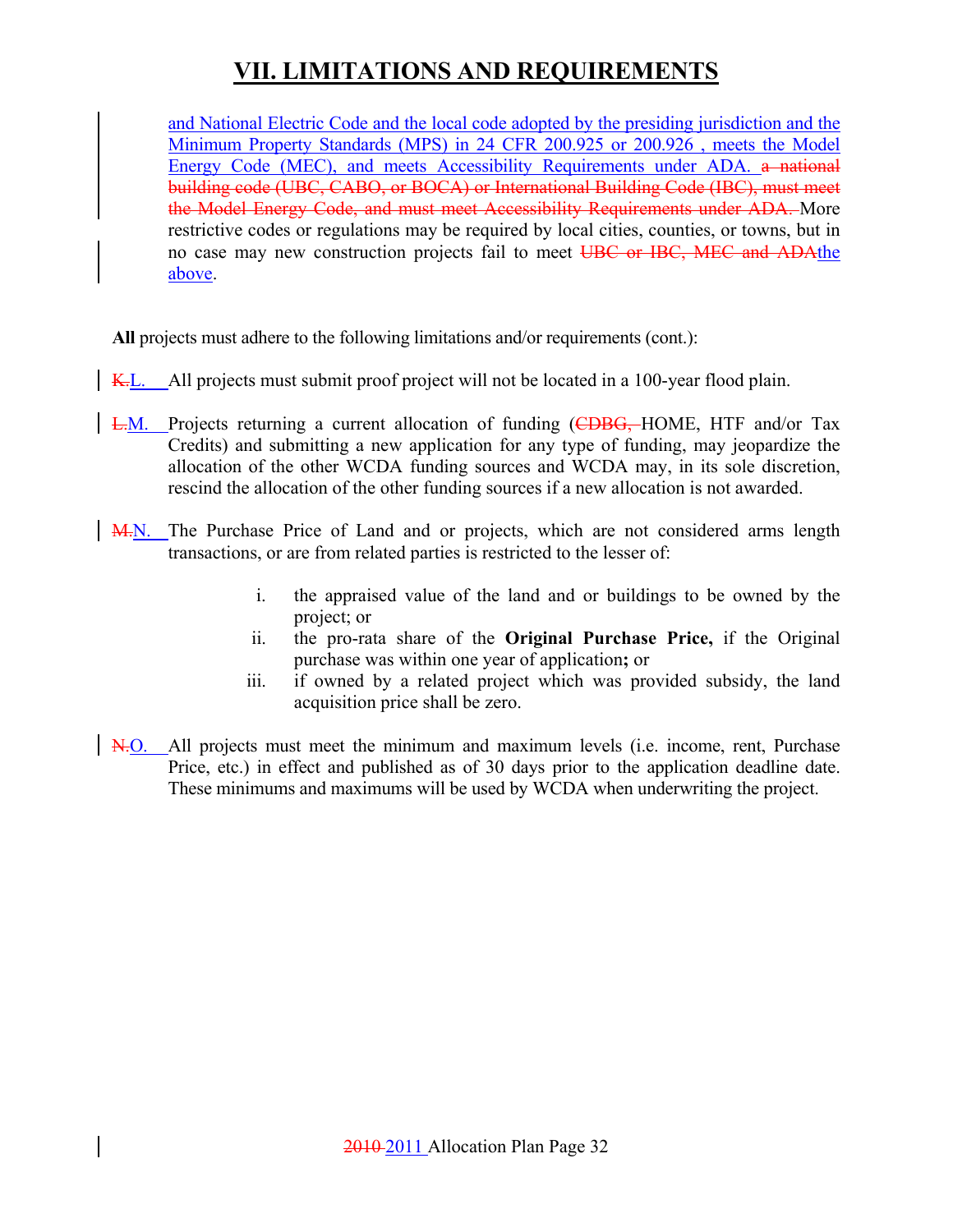#### All **Rental** projects must adhere to the following limitations and/or requirements:

- A. When underwriting a project, the Annual Operating Expenses that will be used is published in the Current Year Summary Attachment "A".
- B. When underwriting a project, the Debt coverage ratio, using rent at the committed amount, must be between 1.20 [1.15 for RHS] and 1.25 for foreclosable debt plus HOME Investment Partnerships Program loans and Deferred Developer Fee. (Deferred Developer fee will be included in the Debt Coverage Ratio at 0% with a 12 year amortization).) Projects with 24 units or less, at the sole discretion of WCDA, may be allowed to achieve a debt coverage ratio of higher than 1.25 in order to insure long term financial viability.

#### C. When underwriting a project, the following vacancy rate shall be used: 7%.

| <b>Units</b> | <b>Vacancy Rate</b> |
|--------------|---------------------|
|              | $10\%$              |
| $24 - 36$    |                     |
| 36           |                     |

- D. Operating Reserves to be equal to four to six months of projected operating expenses, plus debt service payments, and annual reserve payments. Operating reserves in excess of six months will not be considered when calculating eligible basis or performing the gap calculation. WCDA may in its sole discretion allow a higher Operating Reserve in the event the higher reserve is required by another Agency providing financing.
- E. Minimum replacement Reserves must equal \$250.00 per unit annually for New Construction developments for seniors and \$300.00 per unit annually for new construction for families and developments involving rehabilitation. The required contributions must be placed in a restricted access Reserve Account which would require a signature from WCDA for any withdrawls.
- F. Preference must be given to individuals and families on the public housing waiting lists, and projects must commit to limiting the gross rent accepted from all sources to not exceed the maximum as presented in the application.
- G. Rental Rehabilitation projects
	- 1. Rehabilitation projects must have a minimum expenditure of fifteen thousand dollars (\$15,000) of actual rehabilitation hard costs (not including General Requirements, Contractor Overhead or Profit) per unit in Life, Safety, Health, or Code Requirements which includes required major systems repairs or replacements of
		- Electrical
		- Heating
		- Roofing
		- Foundation/Structural
		- Major energy upgrades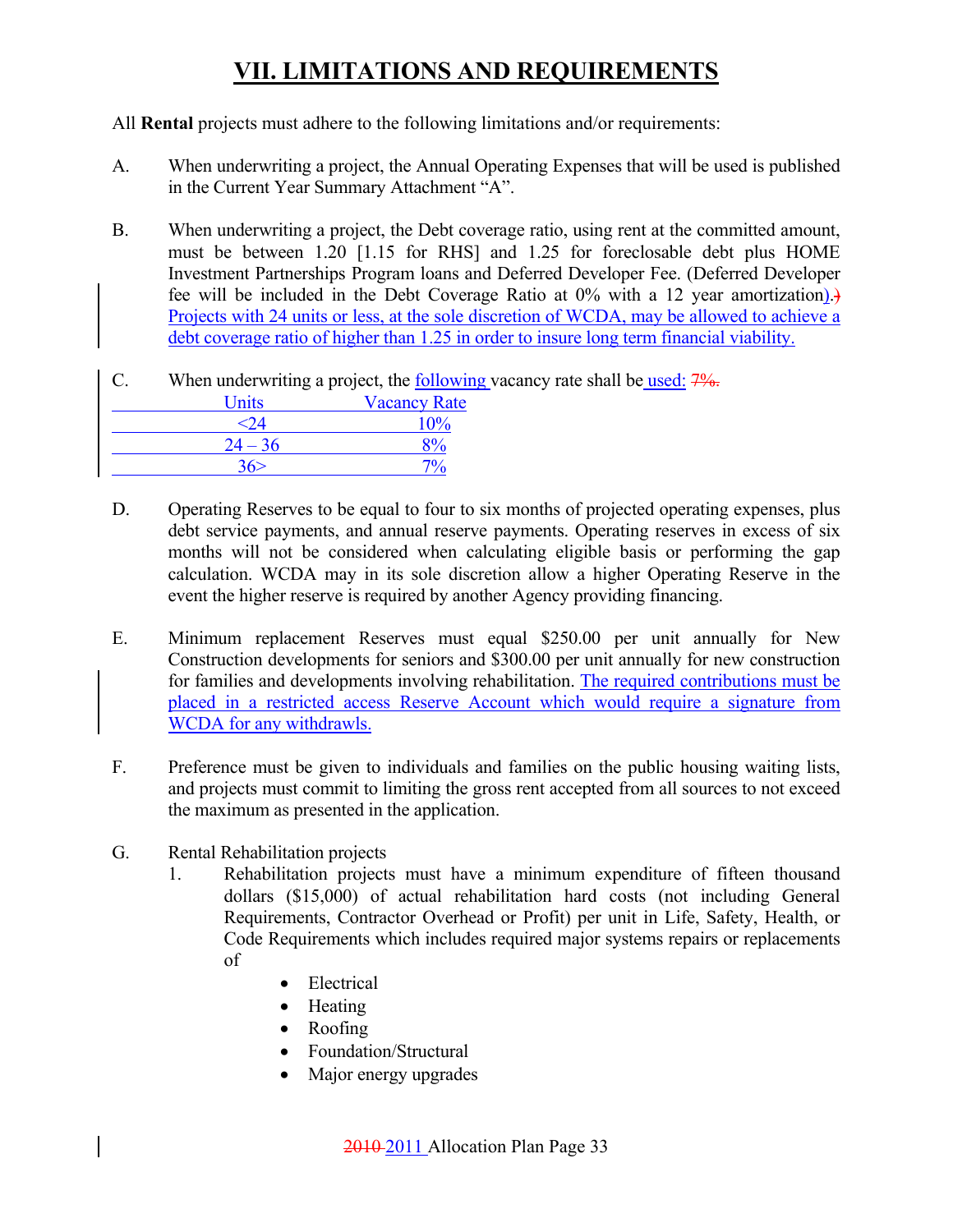Creation of additional units and/or common space (i.e. community room, laundry room, or an office) is considered new construction, not rehabilitation.

2. No more than 30% of rehabilitation costs can go for required General Property Improvements, (non-Life, Safety, Health, or Code Requirements).

#### **A Capital Needs Assessment must be provided by an unrelated Professional Capital Needs Assessment provider to include a unit by unit breakdown and budget at time of application. The assessment should include an opinion as to the proposed budget**

All **Rental** projects must adhere to the following limitations and/or requirements (Cont.):

for recommended improvements and should identify critical building systems or components that have reached or exceeded their expected useful lives. The Assessment should also include a projection of recurring probable expenditures for significant systems and components impacting use and tenancy, which are not considered operation or maintenance expenses, to determine the appropriate replacement reserve deposits on a per unit per year basis. The assessment should examine and analyze the following:

- Site, including topography, drainage, pavement, curbing, sidewalks, parking, ingress and egress, landscaping, amenities, water, sewer, storm drainage, and gas and electric utilities and lines;
- Structural systems, both substructure and superstructure, including exterior walls and balconies, exterior doors and windows, roofing system, and drainage;
- Interiors, including unit and common area finishes, carpeting, tile, plaster walls, paint condition, etc.), unit kitchen finishes, cabinets and appliances, unit bathroom finishes and fixtures, and common area lobbies and corridors; and
- Mechanical systems, including plumbing and domestic hot water, HVAC, electrical, lighting fixtures, fire protection, and elevators.
- 3. Financial Statements including Income and Expense statements for at least the past 10 years must be provided.
- 4. The acquisition price on which Housing Credits are allocated will be limited to the lesser of the sale price or the appraised value of the property prior to rehabilitation.
- H. When calculating maximum rents, all rents must be rounded **down** to the next dollar.
- I. Projects must submit Financial Statements to WCDA by March 31 of each year during the compliance period. (Audited if available)
- J. All projects submitted with an interest rate, for the permanent financing, above the market rate will be underwritten at the average market rate.
- K. Rents committed to as a percentage of Area Median Income will be used in the Land Use Restrictive Covenants Agreement, cash flows, and ranking criteria.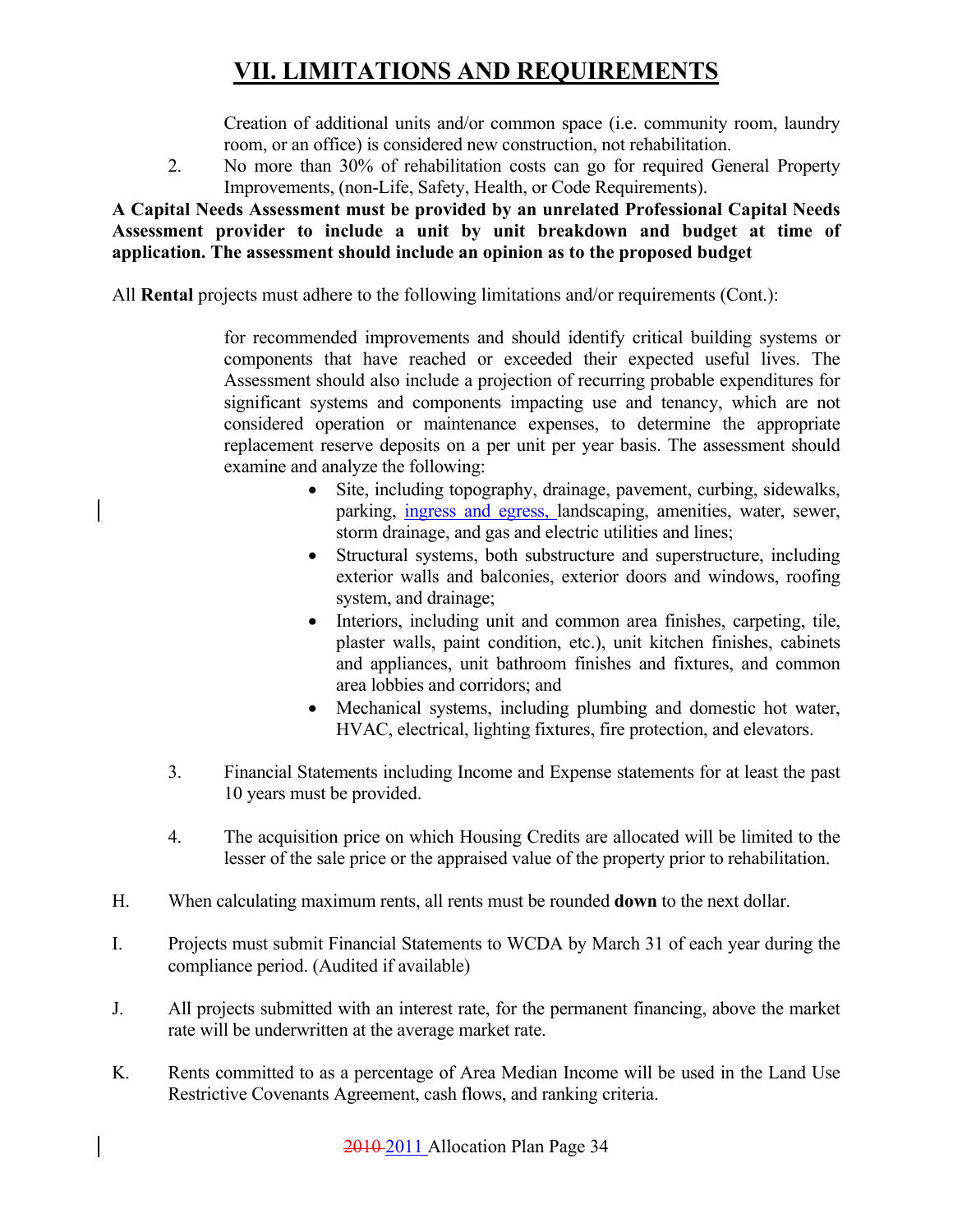L. There may be **no** more than a 5% differential between rent and income levels.

All **Rental** projects must adhere to the following limitations and/or requirements (Cont.):

- M. The Utility Allowance source may not change from what is disclosed in the original Application throughout the compliance period without prior written permission from WCDA. (The project will be re-underwritten to verify it still meets the Allocation Plan requirements and if additional restrictions would be required.) The Utility Allowance Sources allowed are:
	- 1) Local Public Housing Authority Estimate
	- 2) HUD Utility Schedule Model
	- 3) Utility Company Estimate
	- 4) Energy Consumption Model as defined in §1.42-10 by a properly licensed engineer

Sub-metering is NOT allowed.

N. Rental projects will be monitored for compliance by Spectrum Enterprises. A Manual, including submission requirements and forms is located on their web site at http://www.spectrumlihtc.com/, or you may obtain a copy by contacting them at 207-767-8000. Failure to provide information, and in the format as required in the Manual, will be considered non-compliance and reported to the IRS. It is important to note that an owner's representative must be present during all times during the inspection, preferably a maintenance staff person familiar with the building systems and an administrative person familiar to the residents. WCDA and SPECTRUM policy forbids any inspector going into any unit or part thereof unaccompanied. Monitoring time at each property is limited and we request that you help monitors in maintaining their schedule. Failure to provide assistance will result in a failed unit, possible loss of credit, and/or a re-inspection billed to the owner. The IRS now requires that unit inspections be performed on the same units that are selected for file review. Units where admittance is not possible for any reason will be failed and/or subject to re-inspection at the owner's expense. Any unit issue corrected before the inspector leaves the property will be cleared. If an owner chooses to have a reinspection done the owner will be responsible for any additional fees and/or costs associated with the re-inspection. And if it can not be completed until after the close of that compliance period IRS form 8823 will be issued.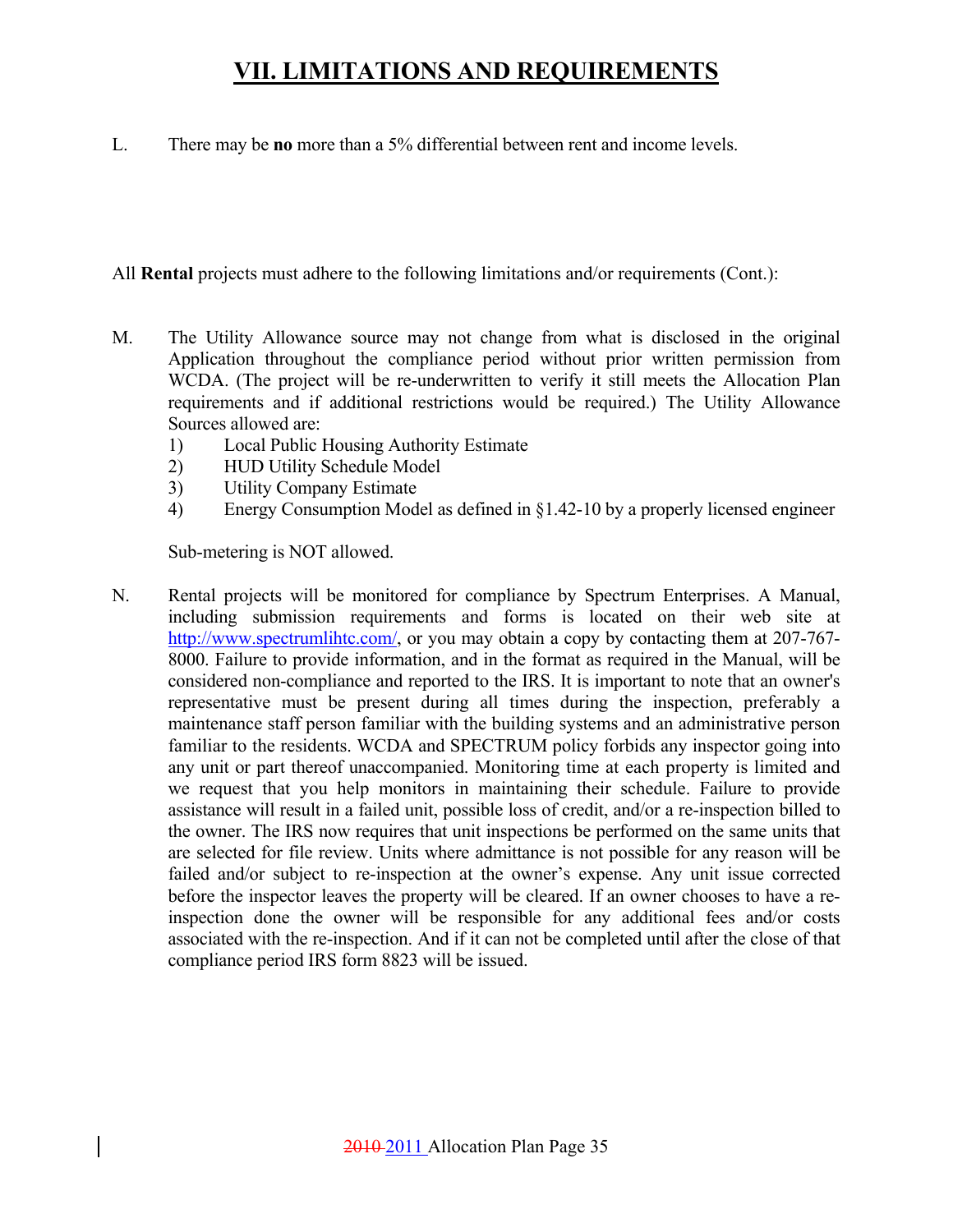All **HOME Program** projects must adhere to the following limitations and/or requirements:

- A. Projects must be prepared to provide WCDA, within 30 days of notification of funding, the exact legal description of property and other information necessary to conduct an Environmental Review.
- B. The owner/applicant must secure appropriate title prior to funding. Appropriate title includes Fee Simple Title. All Lease forms of ownership must be Pre-approved by WCDA **PRIOR** to Application.
- C. Extended Title Insurance must be provided including lien, survey and easement coverage, coverage for rights, interests or claims not shown of public record, and a foundation endorsement.
- D. The Title Company will act as disbursement agent for all construction funds.
- E. No HOME funds will be disbursed until firm commitments are received from all funding sources.
- F. WCDA will determine the HOME repayment terms in accordance with the Allocation Plan limits and restrictions when the HOME documents are prepared for closing after the first mortgage rate and term have been set.
- G. The amortization period and term of the HOME loan must be equal to or less then the Affordability Period.
- H. Project located in entitlement cities, Cheyenne and Casper, must provide a current (no older than 6 months) signed letter of consistency with the Consolidated Plan from the applicable Jurisdiction.
- I. All HOME Match must be documented at time of application by Source providing the Match that Grant has been awarded or Fee Reduction has been approved, or by lending institution providing a firm commitment of a Below Market Interest Rate Loan in order to receive allowable points.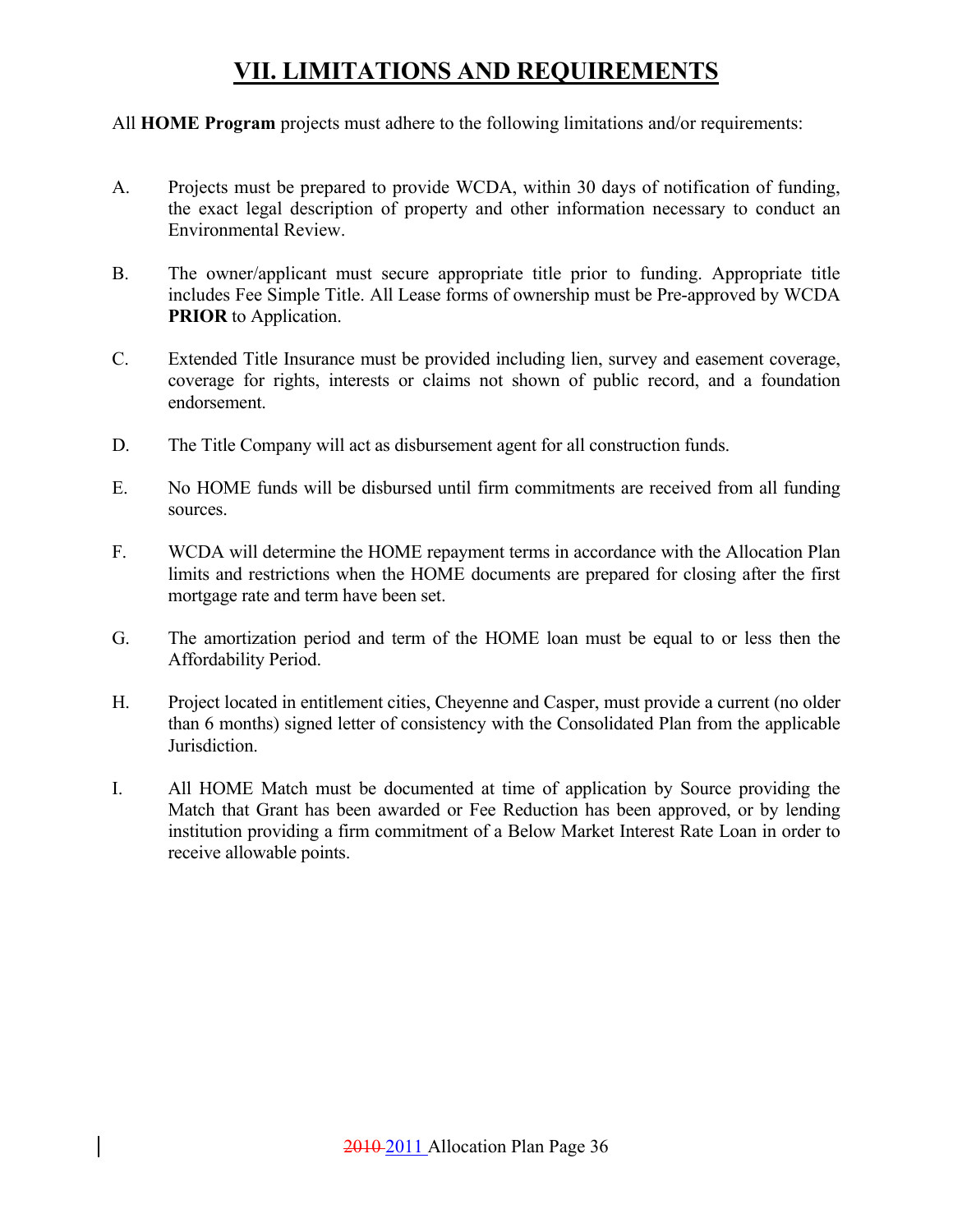All **HOME Program Rental Projects** must adhere to the following limitations and/or requirements:

- A. When combining HOME funds with the Tax Credit program, HOME funds must be amortized at no less than 3% for no more than 40-45 years and debt service on the HOME funds must start no later than six months after the date the project is Placed-In-Service.
- B. Rental Projects must restrict rents on HOME units to not exceed the Low-HOME rent.
- C. Maximum rents for HOME units are outlined in each project's HOME Agreement. These limits do not automatically change when HUD Income Limits change. Increases must be approved in writing by WCDA. Requests for increases will be reviewed no more than once a year.
- D. HOME units in Rental Projects are floating within the project. When a household's income increases above the limit for that unit, the next available unit must be rented at the lower level. Every effort must be made to insure the income and rent levels are attained at all times throughout the compliance period. As such projects with multiple rent and or income levels must recertify each household on an annual basis.
- E. All HOME Rental Project Owners must attend Compliance Training by a nationally recognized firm; Spectrum Enterprises, Housing Credit College by Elizabeth Mooreland Consulting, or other firms as approved by WCDA, prior to the project being placed in service or provide a Certification showing they have completed the training in the past 5 years.
- F. A Representative of the Management Company for all HOME rental projects must attend Compliance Training by a nationally recognized firm; Spectrum Enterprises, Housing Credit College by Elizabeth Mooreland Consulting, or other firms as approved by WCDA, prior to the project being placed in service or provide a Certification showing they have completed the training in the past 3 years.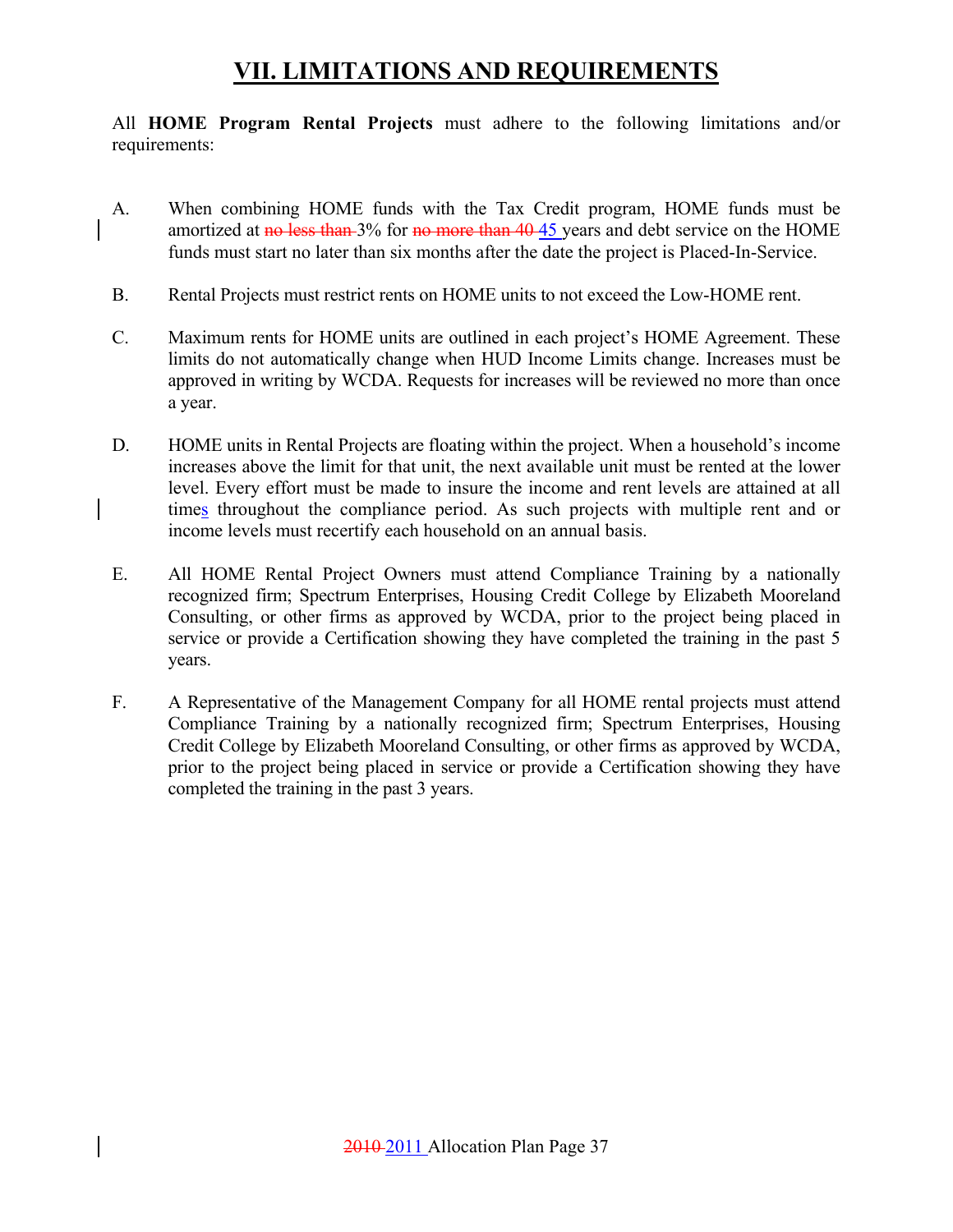All **HOME Program Homeowner Rehabilitation** projects must adhere to the following limitations and/or requirements:

- A. Homeowner Rehabilitation projects must request reimbursement from WCDA at a minimum on a quarterly basis.
- B. For All Homeowner Rehabilitation Programs Once HOME funds are invested in a home, additional HOME funds may not be invested in the same home for 15 years.
- C. For All Homeowner Rehabilitation Programs Administration fees can only be drawn as a percentage of each draw.
- D. For All Homeowner Rehabilitation Programs the maximum amount of HOME subsidy may not exceed \$25,000.00
- E. The value of the HOME assisted property **after rehabilitation** must not exceed the "Maximum Single Family HOME Limit" listed in Attachment "A".
- F. Should a property be sold or cease to be occupied by a qualified household during the period of time specified, all original HOME funds must be returned to the WCDA HOME Investment Partnerships Program plus the "Allocated Pro-Rata Share" of the Net Proceeds, (aka Shared Appreciation). The "Allocated Pro-Rata Share" shall equal the Minimum Affordability Period committed to in the application for funding (but not less than the minimum years specified above) less the number of years the Homeowner occupied the property after the rehabilitation was completed, divided the Minimum Affordability Period committed to in the application for funding (but not less than the minimum years specified above). The "Net Proceeds" shall equal the Gross Sales Price less the appraised value prior to the rehabilitation, and Closing Costs approved by WCDA. (Federal Regulations prohibit anyone from profiting from the use of Federal Funds.) .This requirement must be stipulated in the lien document (mortgage) which must be recorded.
- G. At application Homeowner Rehabilitation projects must submit a complete program description. This must contain the rules in which applicants apply to you for funding and must include:
	- a. Minimum amount of HOME funding in each unit
	- b. Maximum amount of HOME funding in each unit
	- c. Maximum income limits for each household
	- d. Affordable Period requirements, must be equal to or greater than Affordability Requirements as stated in the HOME Program Description
	- e. How the determination will be made on amortized vs. deferred loans
	- f. How the determination will be made on how much is to be paid back and how the monthly payments will be calculated
	- g. How program will meet the Lead Safe requirements, including testing and Certified **Contractors**
	- h. List of items eligible as rehabilitation expenses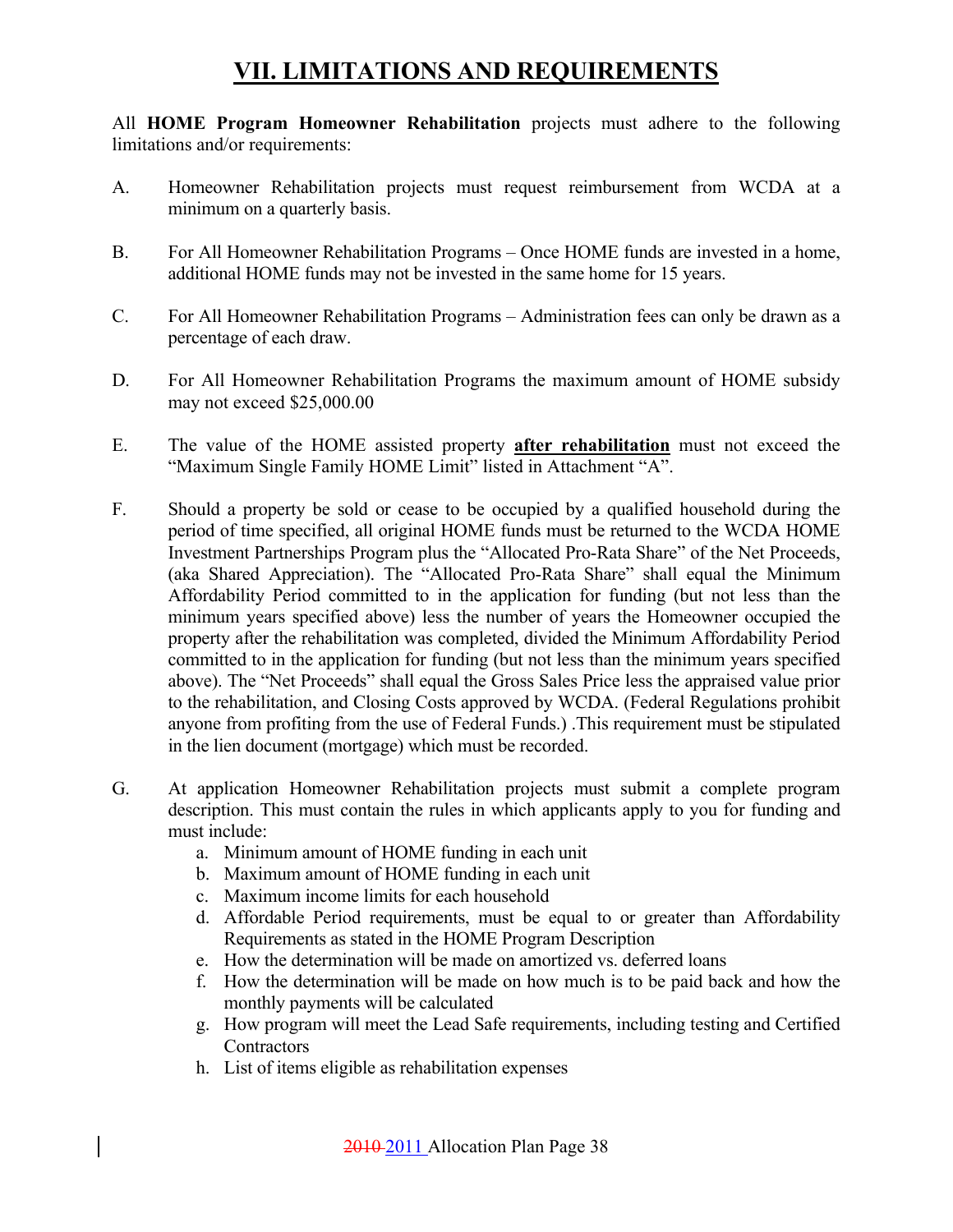All **HOME Program Homeowner Rehabilitation** projects must adhere to the following limitations and/or requirements (Cont.):

 This criteria is part of the scoring and can not change at any time during implementation of the program.

 $\overline{\phantom{a}}$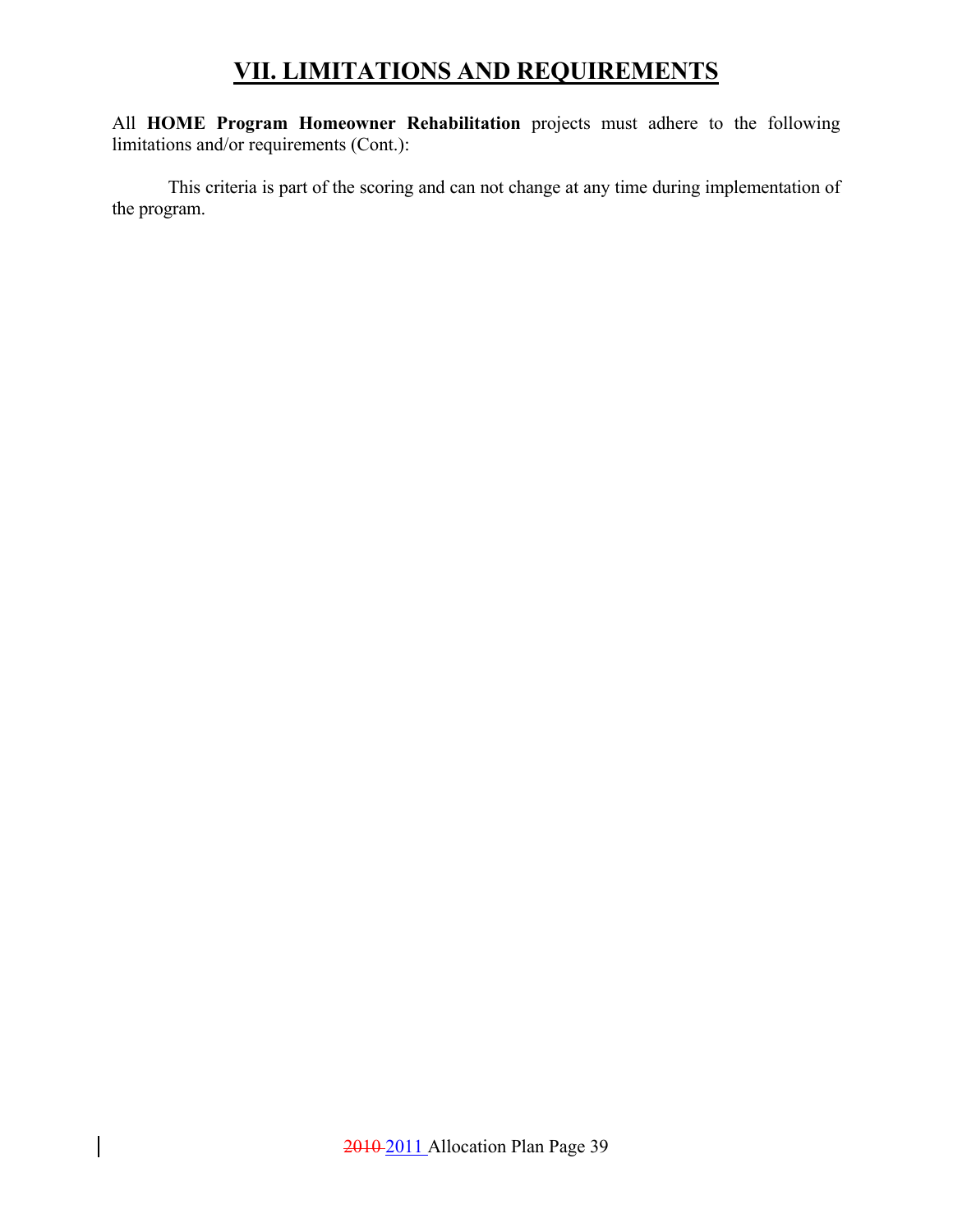All **Tax Credit** projects must adhere to the following limitations and/or requirements:

- A. For Tax Credit projects, owners must have appropriate title to the Real Property at time of 10% Test and must submit documentation of such with the 10% Test Package. Appropriate Title is Fee Simple Title. All Lease forms of ownership must be Pre-approved by WCDA PRIOR to Application.
- B. The Land Use Restrictive Covenants must be recorded and the Original recorded document must be submitted with the Carryover/10% Test Package. This document must be recorded prior to **ANY** other encumbering documents, including but not limited to construction loan and bridge loan documents.
- C. IRS Rules and Regulations outline costs, which are not allowed in Eligible Basis. In addition to those, WCDA does not allow the following costs in Eligible basis:
	- 1. Appraisals
	- 2. Construction interest after the Placed in Service Date
	- 3. Demolition
	- 4. Off-site Improvements
	- 5. Donated Services (such as cost reductions for HOME Match). Donated Services are also not included in the Gap calculation for total costs or sources of funds.
- D. Tax Credit projects submitted with a syndication rate below the published tolerance level in the Current Year Summary Attachment "A", will be underwritten at the average rate published.
- E. Extended Initial Compliance Period Federal law requires a 15-year initial low income use and a 15 year extended use period with an option to sell the project at the end of the initial period. WCDA requires the initial compliance period to be a minimum of 20 years, unless converting to Homeownership as outlined in the federal statue and this Allocation Plan. Projects with plans to convert to Homeownership will have a Land Use Restrictive Agreement recorded on the property with a 50-year initial low income use period, which will be released as units are sold to eligible Homeowners. Projects requesting credits that exceed the total per unit Eligible Basis published by WCDA in the Current Year Summary Attachment "A", must score a minimum of 35 points in the Extended Use Category.
- F. Violations of the WCDA Restrictive Land Use Covenant are considered non-compliance issues and reportable to the IRS. (See Compliance Monitoring Package)
- G. "Within thirty days of your completion of Part II of the Form 8609 and filing same with the Internal Revenue Service, a completed copy must be mailed to the compliance monitoring staff at the Agency for its records. Failure to return the completed form to the compliance monitoring staff within the required timeframe is a form of noncompliance which will be reported by the Agency to the Internal Revenue Service."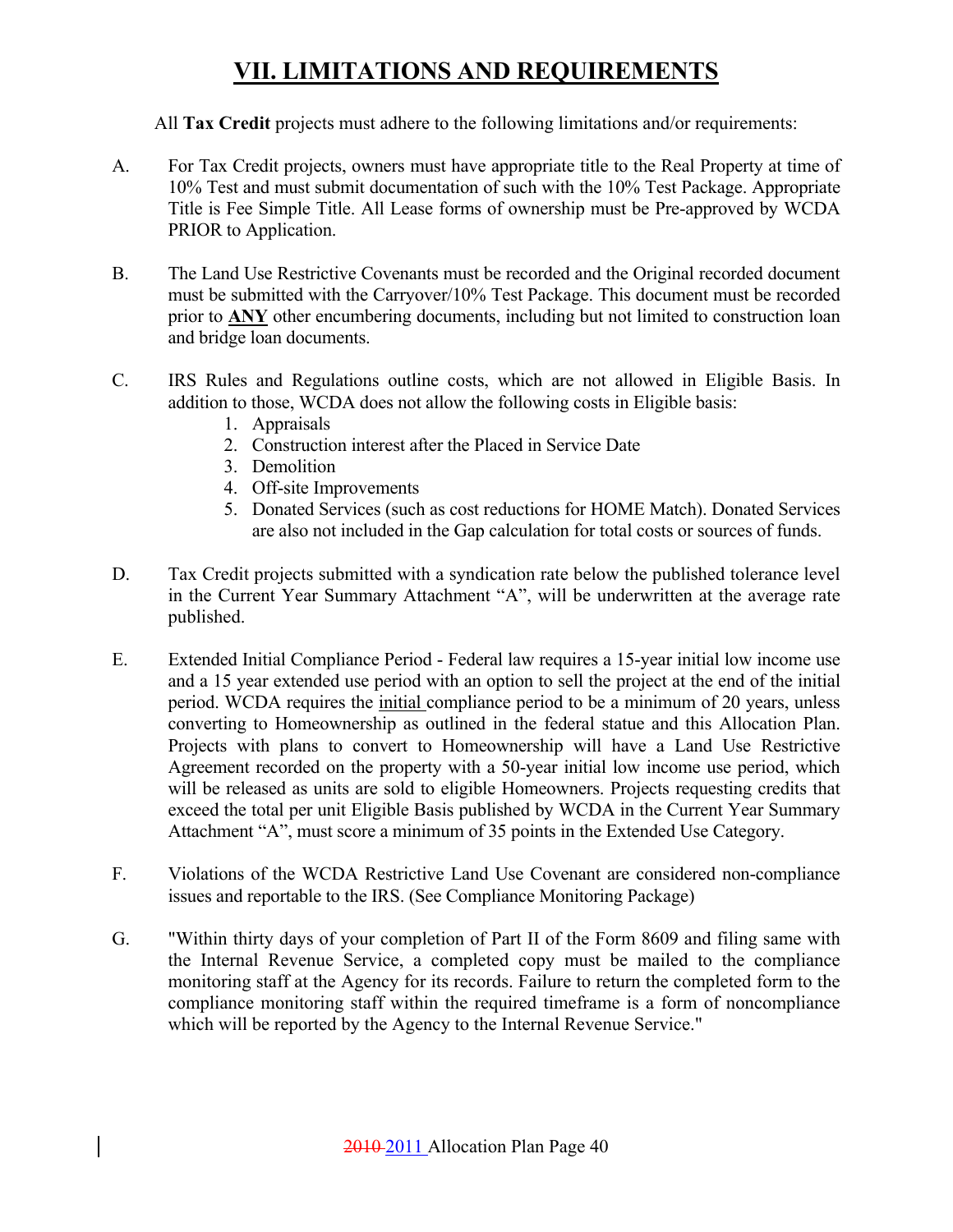#### All **Tax Credit** projects must adhere to the following limitations and/or requirements (Cont.):

- H. Developer fees will be limited to no more than 15% of development costs up to a maximum of \$1,000,000.00. Development costs are defined as total project costs minus all acquisition costs, off-site improvement costs, developer's fees, syndication costs, reserves and consultant's fees. Developer's accounting fees, other than Cost Certification fees, must be included in the Developer Fee limitation. (Total Project Costs are out of pocket money and do not include donated services, donated materials, and/or waived fees.) For Acquisition / Rehabilitation and Rehabilitation projects, the Developer's fee on acquisition costs is limited to 15% on projects with 12 units or less; 10% on projects with 13 to 24 units; 5% on projects with 25 to 36 units; and 0% on projects with over 36 units. Special Consideration may be given for project size, project characteristics, and/or project location.
- I. Eligible consultant fees are defined as Architect's Fee and Engineer's Fee. All other consultant fees, including accounting fees, will be permitted only within the Developer's Fee limit.
- J. Builder's fees will be limited as follows:
	- 1. Builder's Profit will be limited to no more than 6% of the construction costs.
	- 2. Builder's Overhead will be limited to no more than 2% of the construction costs.

3. General Requirements will be limited to no more than 6% of the construction costs. Construction costs equal, On-Site Work plus New Structures, Rehabilitation, and Accessory Structures.

- K. When combining the Tax Credit program with HOME funds, the HOME funds must be amortized at no less than 3% for no more than 40-45 years and debt service on the HOME funds must start no later than six months after the date the project is Placed-In-Service. (WCDA at its sole discretion may waive or modify the required terms on the HOME repayment.)
- L. When combining the Tax Credit program with HOME funds, neither the retention funds for the HOME financing nor the IRS form(s) 8609 will be released until all required documentation is received for both programs.
- M. All Tax Credit Project Owners must attend and pass the required testing to obtain a Compliance Certification by a nationally recognized firm; Spectrum Enterprises, Housing Credit College by Elizabeth Mooreland Consulting or other firms as approved by WCDA, prior to the project being placed in service or provide a Certification showing they have completed the training successfully in the past 5 years.
- N. A Representative of the Management Company for all Tax Credit Projects must attend and pass the required testing to obtain a Compliance Certification by a nationally recognized firm; Spectrum Enterprises, Housing Credit College by Elizabeth Mooreland Consulting or other firms as approved by WCDA, prior to the project being placed in service or provide a Certification showing they have completed the training successfully in the past 3 years.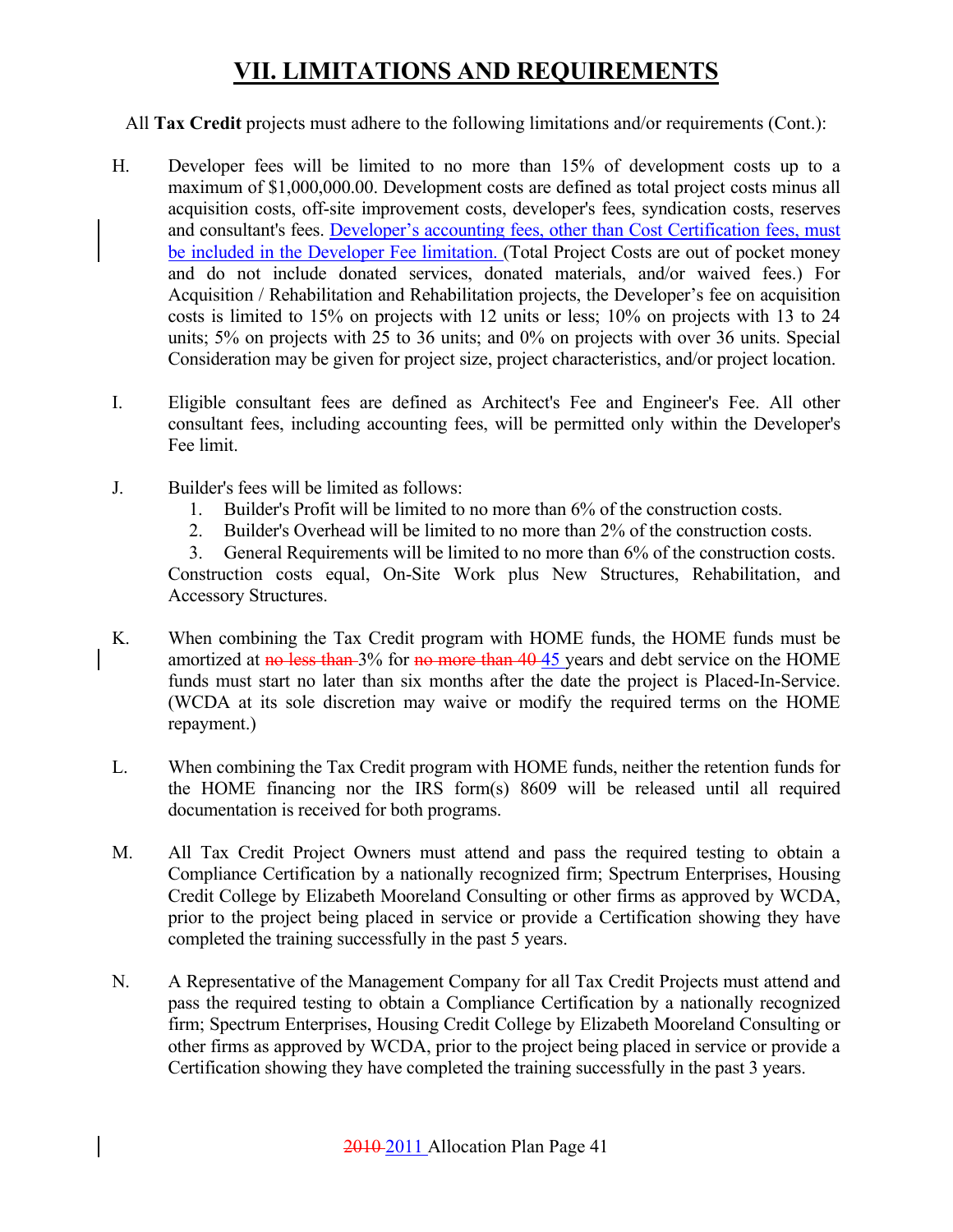All **Tax Credit** projects must adhere to the following limitations and/or requirements (Cont.):

O. The Placed in Service Date is determined by the date of the Certification of Occupancy.

 $\overline{\phantom{a}}$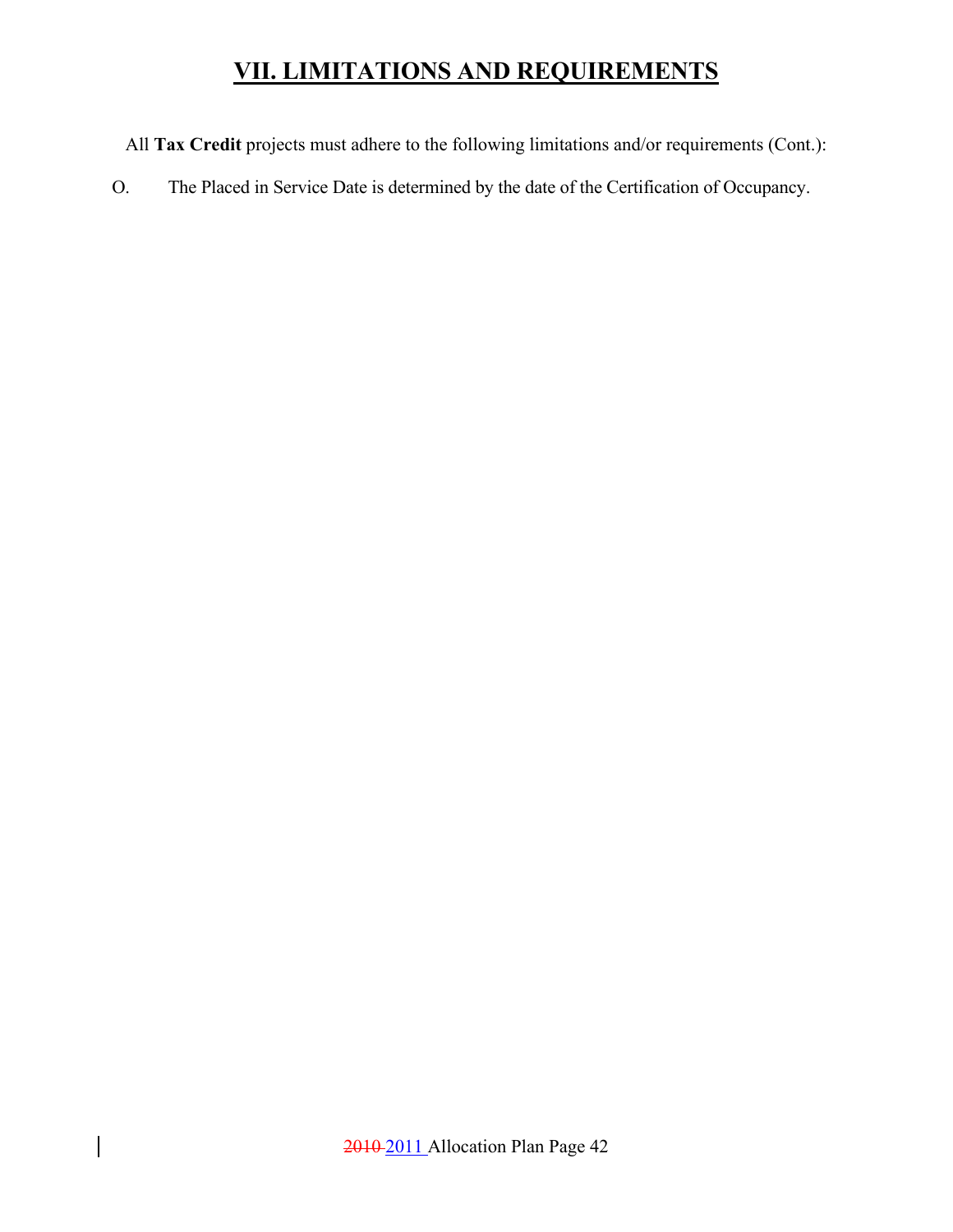## **VIII. EVALUATION & ALLOCATION**

#### **Tax Credit Program**

In addition to adopting a qualified allocation plan, housing credit agencies must also evaluate each Tax Credit project to insure that the project receives only the amount of credit necessary to assure project feasibility and viability throughout the credit period. Therefore, evaluations will be performed by WCDA at the following times: 1) when the initial application is received, 2) when the 10% test application is received, and 3) when the project is placed-in-service and an application for Final Allocation is made.

WCDA will make allocations of tax credits at the time an eligible project or portion of a project, which has received an Initial Allocation, is placed-in-service (available for rental occupancy), or when an application has been received, reviewed, and approved for an Initial Allocation.

The Tax Credit amount allocated is based on WCDA's determination of the qualified basis for the project or portion of the project, the gap calculation, and costs per unit. A Cost Certification, a certification of sources of funds (financing, grants, etc.), the amount of funds received from the syndication of the credits, and the percentage of the housing credit dollar amount used for project costs other than the costs of intermediaries, by an independent qualified professional is required for a 10% Test Allocation (See 10% Test Allocation Package) and a Final Allocation (See Final Allocation Package of Tax Credits).

The Tax Credit allocation may be reduced to comply with federal law based on WCDA's final review of the project.

WCDA will provide a 10% Test Allocation package to applicants upon request. 10% Test allocations may be requested as soon as an eligible project has met the 10% requirement. Projects must supply a 10% Test Package and all required supporting documentation no later than as described in the project's Carryover document or within 11 months from the date of the Carryover document, whichever is less. Projects will be assessed a penalty-fee of \$500.00 per day for 10% Test Allocation packages received after the deadline. WCDA may establish different deadlines prior to year-end for allocation requests in order to permit timely processing of documents.

WCDA will provide a Final Allocation package to applicants upon request. Final allocations may be requested as soon as an eligible building is placed-in-service. Applications for Final allocation must be received by WCDA not later then December 1 of the applicable year. Projects will be assessed a penalty-fee of \$500.00 per day for Final Allocation packages received after December 1. WCDA may establish different deadlines prior to year-end for allocation requests in order to permit timely processing of documents. Should "corrected" 8609's be requested there will be a fee of \$500 per 8609, unless it was an error by WCDA.

WCDA will provide the accountant's cost certificate form for the 10% Test and the Final Allocation. This form must be used without alteration to obtain a 10% test acknowledgement and/or IRS form 8609.

Applicants must be current on all fees before IRS form 8609 will be issued.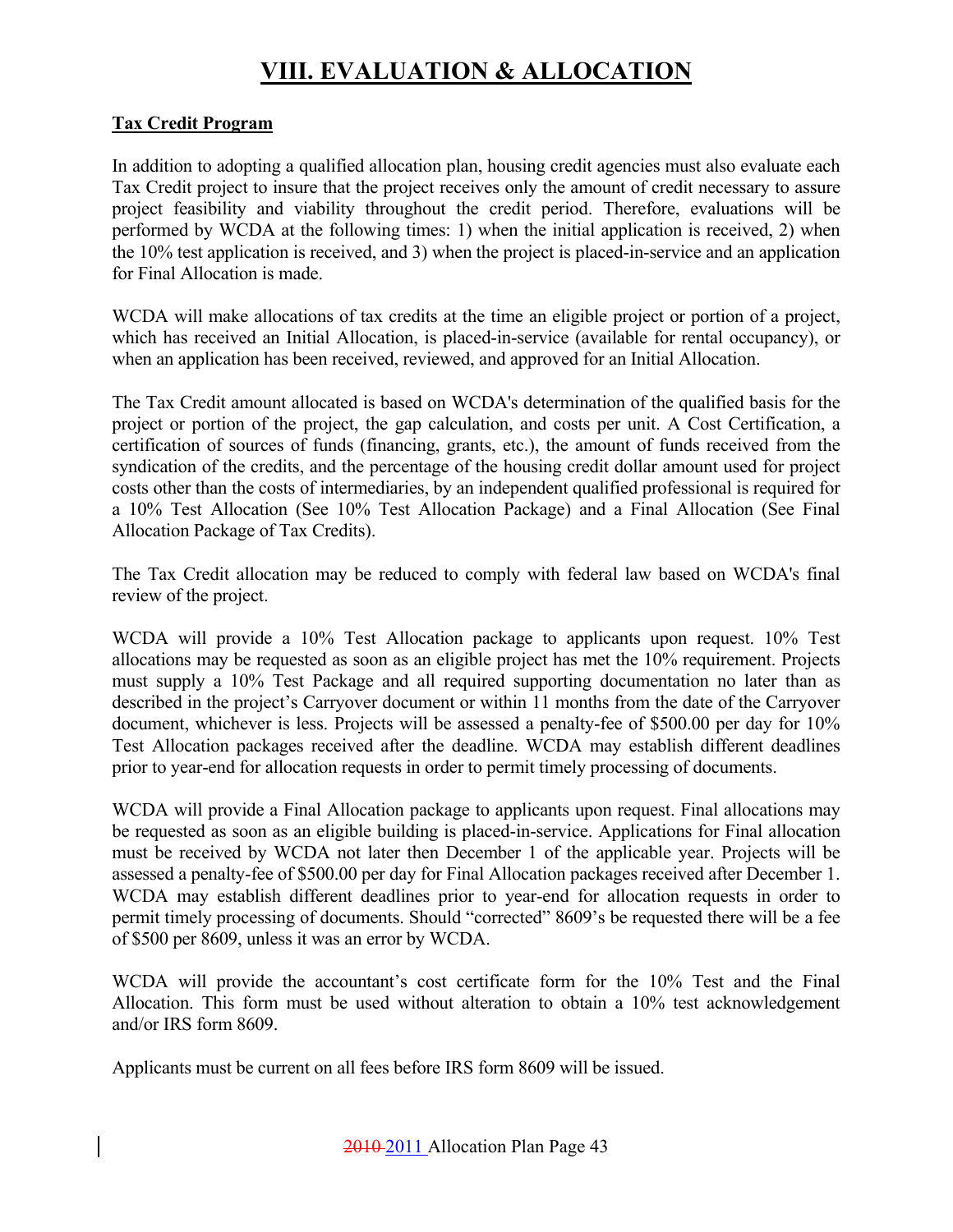## **IX. SECTION 1602 – TAX CREDIT EXCHANGE PROGRAM**

#### **Provisions under this section will become effective immediately upon final approval.**

**A. ELIGIBILITY -** In order to be eligible for Section 1602 – Tax Credit Exchange (TCX) funding, projects must meet all of the following criteria:

- have received a Low-Income Housing Tax Credit (LIHTC) award under section 42 (h) of the Internal Revenue Code during the federal fiscal years allowed under the Section 1602 provisions 2007, 2008 or 2009, and;
- have not obtained a Temporary or Final Certificate of Occupancy, and;
- have not closed both the syndication of the LIHTC and their construction financing.

The following projects were awarded Tax Credits in 2007, 2008 or 2009:

| <b>Wyoming National Flats</b>                            | <b>Antelope Ridge Apartments</b>   |
|----------------------------------------------------------|------------------------------------|
| <b>Woodridge Apartments Homes</b>                        | <b>Legacy Senior Residences</b>    |
| <b>Prairie Sage Apartments</b>                           | Cottonwood Terrace 2               |
| <b>Rocky Point Apartments</b>                            | <b>Aspen Creek Apartments</b>      |
| <b>Cornerstone Apartments</b>                            | Cobblestone                        |
| <b>Elkhorn Apartments</b>                                | <b>Windridge Apartments</b>        |
| <b>The Meadows Senior Housing</b>                        | <b>Foothills Family Apartments</b> |
| Northeida Apartmante<br><b>INVESTIGATE AN ACTIVITIES</b> | <b>Bighorn Apartments</b>          |

Of these projects, the following projects have not closed both the syndication and the construction financing and have not received temporary or final Certificates of Occupancy and thus, are eligible for TCX funding:

| <b>Rocky Point Apartments</b>                              | <b>Aspen Creek Apartments</b>     |
|------------------------------------------------------------|-----------------------------------|
| Cornerstone Apertments<br><del>Comersione Apartments</del> | <b>Elkhorn Apartments</b>         |
| <b>Windridge Apartments</b>                                | <b>The Meadows Senior Housing</b> |
| <b>Foothills Family Apartments</b>                         | <b>Northside Apartments</b>       |
| Rigborn Apartments<br><b>DIXIBUILI TYPELUIICHIS</b>        |                                   |

In addition, eligible projects would include any other projects which are awarded Low-Income Housing Tax Credit Allocations prior to September 30, 2009.

If after good-faith efforts have been made, an eligible project listed above is unable to secure syndication, to make the project financially feasible and viable, participation in the TCX program may be allowed as follows:

- 1) Projects must retain the maximum amount of syndicated tax credits in the project as possible.
- 2) No projects will be granted TCX without a reasonable portion (to be determined by WCDA) of the Tax Credits syndicated and sold to an investor and the active participation of the syndicator/investor.
- 3) Projects which can show financial feasibility, by August 28, 2009 with 5040% or less of their Tax Credit award exchanged for TCX will be given priority and allowed to move forward without being placed on a waiting list.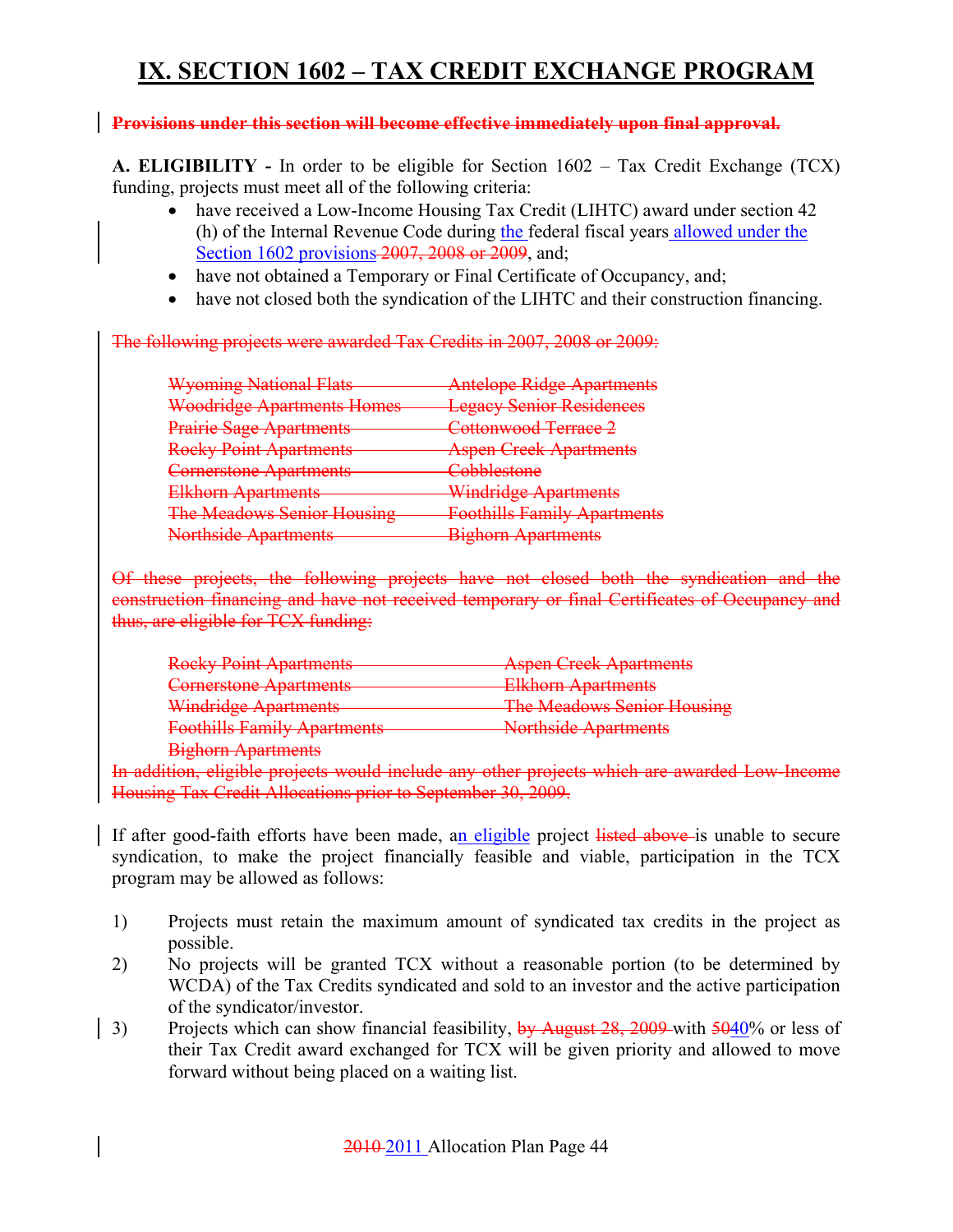## **IX. SECTION 1602 – TAX CREDIT EXCHANGE PROGRAM**

4) Projects which can show financial feasibility by August 28, 2009 but needing more than 5040% but less than 6550% of their Tax Credit award exchanged for TCX will be placed on a waiting list until September 30, 20092011.

Projects on the waiting list will be evaluated on the following criteria:

- Amount of TCX needed
- $i$ <sub>i</sub>.ii. Syndication rate in relation to project size
- $\frac{ii}{ii}$ . Project readiness and estimated completion date
- **iii.iv.** Original project scoring

This evaluation will allow WCDA to provide TCX funding to the greatest number of projects that have demonstrated the highest demand for the housing and can be completed within the required program time frames and will allow greater feasibility to be built into smaller projects.

- 5) Projects which can show financial feasibility by August 28, 2009 but need more than 6550% of the Tax Credit exchanged for TCX and projects which fail to show financial feasibility by August 28, 2009, will be deemed infeasible and the Tax Credits will be recaptured.
- 6) In order to effectively manage the program requirements, the percentages listed in paragraphs 3), 4), and 5) above may be amended at any time by WCDA without a Public Hearing or without soliciting Public Comments.

Projects which do not continue to progress in a timely fashion risk being deemed infeasible and the Tax Credits will be subject to recapture.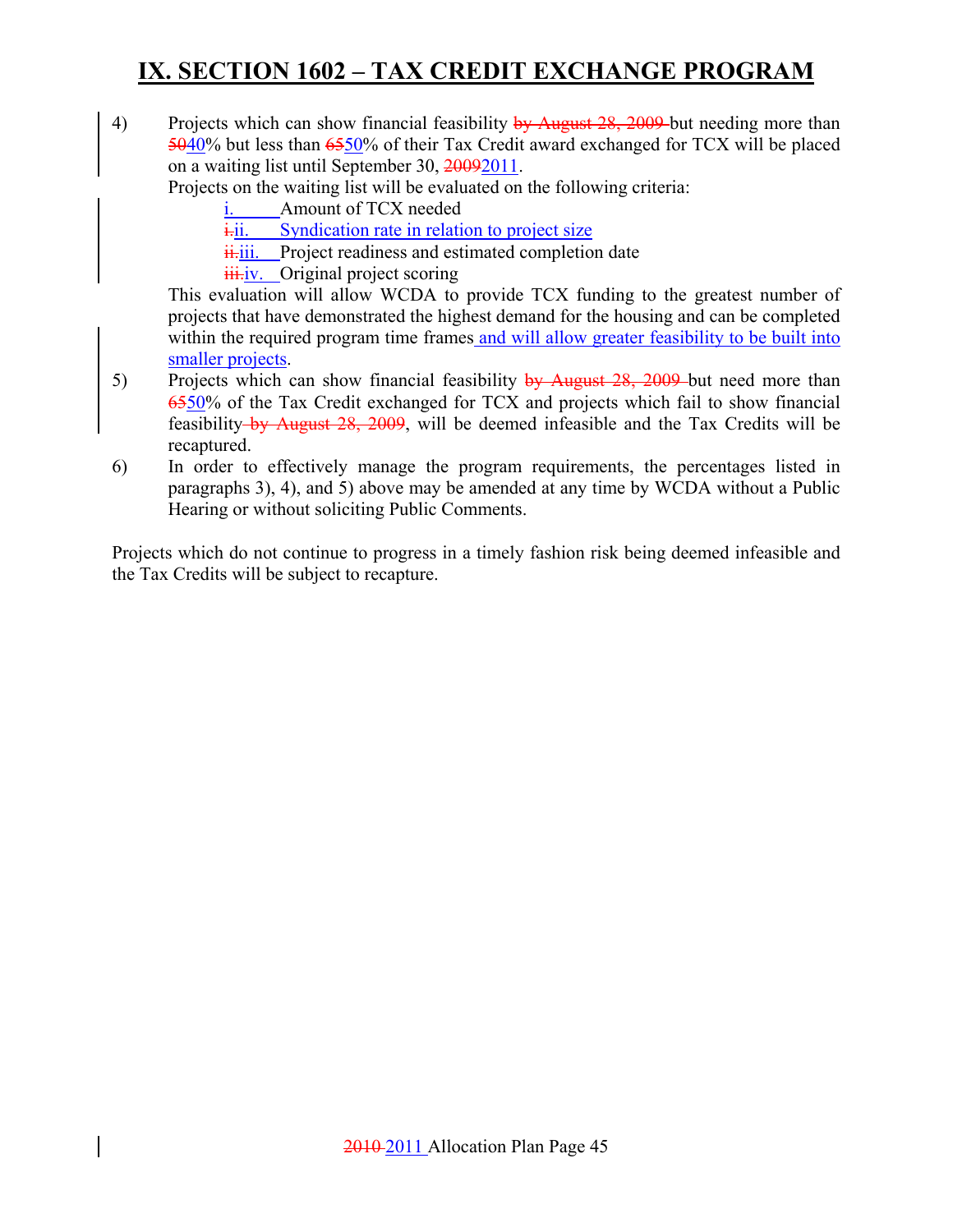### A. Statement of Intent to Accept TCAP FundsProgram Income from **TCAP**

- 1) Wyoming Community Development Authority intends to accept the entire amount of its TCAP formula allocation of \$4,846,908.00.
- 2) Wyoming Community Development Authority currently administers the following federal grant funds:
	- a. HOME Investment Partnerships Program
	- b. As a sub recipient of a portion of the Community Development Block Grant funding (eligible project must be related to housing)
- 3) Applications for 2009 LIHTC projects were due January 30, 2009. Projects were presented to the WCDA Board of Director's and approved on March 25, 2009. All credits available through 2009 have been awarded to projects. An additional round may be held prior to September 30, 2009 to award any returned LIHTC and/or 2010 LIHTC.
- 4) Wyoming Community Development Authority's contact person for the TCAP is as follows:

Gayle S. Brownlee Director of Multifamily Housing 155 North Beech (82601) P.O. Box 634 (82602) Casper, WY 307-265-0603 (phone) 307-266-5414 (facsimile) brownlee@wyomingcda.com

Program Income received from TCAP projects will be administered following the established HOME Program Rules and Regulations.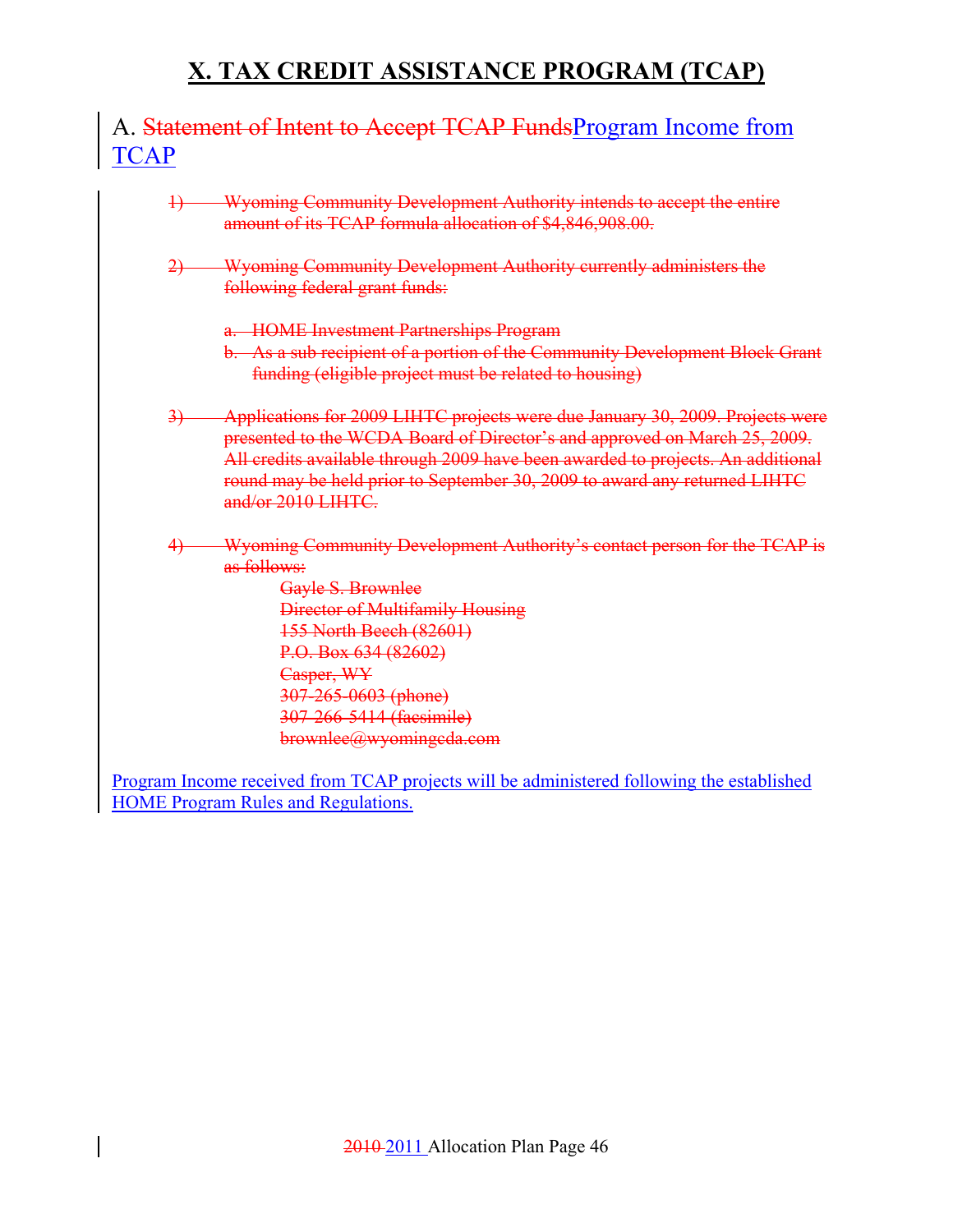### B. Description of Competitive Selection Criteria

In order to be eligible to receive TCAP funding, projects must meet all of the following criteria:

- have received a Low-Income Housing Tax Credit (LIHTC) award under section 42 (h) of the Internal Revenue Code during federal fiscal years 2007, 2008 or 2009, and;
- have not obtained a Temporary or Final Certificate of Occupancy, and;
- have not closed both the syndication of the LIHTC and their construction financing.

The following projects were awarded Tax Credits in 2007, 2008 or 2009

| <b>Wyoming National Flats</b>                             | <b>Antelope Ridge Apartments</b>   |
|-----------------------------------------------------------|------------------------------------|
| <b>Woodridge Apartments Homes</b>                         | <b>Legacy Senior Residences</b>    |
| <b>Prairie Sage Apartments</b>                            | Cottonwood Terrace 2               |
| <b>Rocky Point Apartments</b>                             | <b>Aspen Creek Apartments</b>      |
| <b>Cornerstone Apartments</b>                             | Cobblestone                        |
| Elkhorn Apartments<br>I DI SAN SAMU SE NGA NASA KANG KANA | <b>Windridge Apartments</b>        |
| <b>The Meadows Senior Housing</b>                         | <b>Foothills Family Apartments</b> |
| Northeide Apartments                                      | <b>Bighorn Apartments</b>          |

Of these projects the following projects have not closed both the syndication and the construction financing and have not received temporary or final Certificates of Occupancy; thus, are eligible for TCAP funding. An estimate of the amount of TCAP funding needed is also included.

| <b>Rocky Point Apartments</b>                     | ᠊ᠣ     | 050 000 00<br><del>ᠵᠵᠦᡵᠣᠦᡡᡂ</del>              |
|---------------------------------------------------|--------|------------------------------------------------|
| <b>Aspen Creek Apartments</b>                     | Φ      | <del>1,850,000.00</del>                        |
| <b>Cornerstone Apartments</b>                     | Ψ      | 950 DDD DD<br><del>,,,,,,,,,,,</del>           |
| <u>Fllzhorn, Anartments</u><br>EiKnom / урагинско | ᠊ᠣ     | 1 250 000 00<br><del>1,230,000.00</del>        |
| <b>Windridge Apartments</b>                       | ᠊ᠣ     | <u>1 000 000 00</u><br><del>1,000,000.oo</del> |
| <b>The Meadows Senior Housing</b>                 | Φ<br>Φ | <del>1,110,000.00</del>                        |
| <b>Foothills Family Apartments</b>                | ᠊ᠣ     | <u>1 220 000 00</u><br><del>1,220,000.00</del> |
| <b>Northside Apartments</b>                       | Ψ      | 1 200 000 00<br><del>1,200,000.00</del>        |
| <b>Bighorn Apartments</b>                         | Ψ      | <del>1,250,000.00</del>                        |
| $T\cap T$ a<br>TU JUNU                            |        | 10 790 000 00<br><del>10,700,000.00</del>      |

In addition, eligible projects would include any other projects which are awarded Low-Income Housing Tax Credit Allocations prior to September 30, 2009.

The following scoring criteria will be used to determine which projects will receive TCAP funding:

### B. Description of Competitive Selection Criteria (cont.)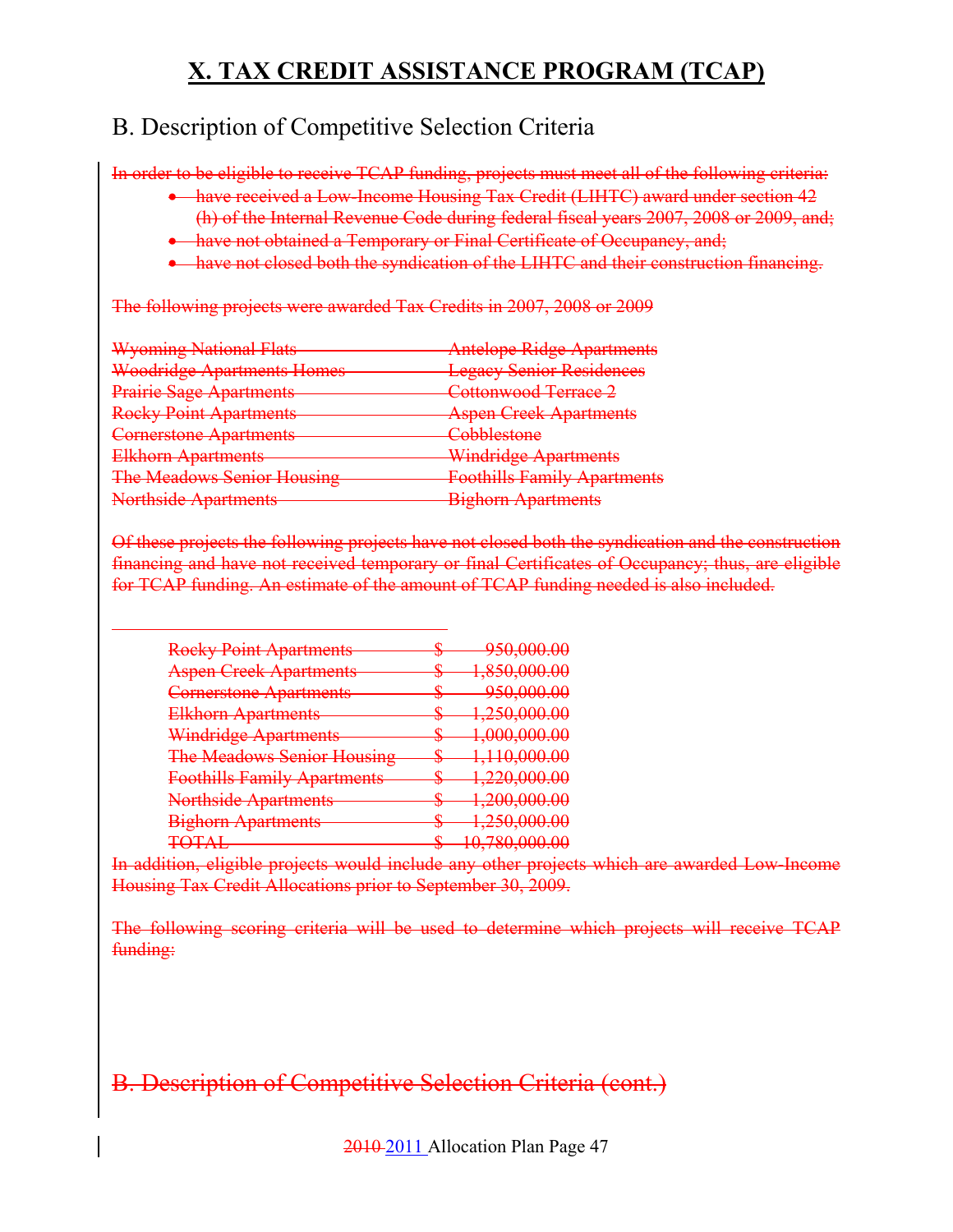**Estimated Completion Date** - Projects with an estimated completion date will receive the following points.

| $D_{\alpha}$ into<br>$_{\rm{T0mio}}$ | <b>Estimated Completion Date</b> |
|--------------------------------------|----------------------------------|
| つぐ                                   | Before December 1, 2009          |
| റല<br>zν                             | <b>Before June 1, 2010</b>       |
| 1 C                                  | Before December 1, 2010          |
|                                      | Before June 1, 2011              |
|                                      | Before December 1, 2011          |

All projects will be ranked according their estimated completion date and placed on a list with the highest ranking projects listed first. **All** eligible projects will be required to follow all TCAP and HOME Investments Partnerships (HOME) Rules and Regulations. WCDA will contact all eligible projects to set up a meeting (in-person or telephone conference) with the Owner, Tax Credit Syndicator, WCDA and if possible the lender(s). Said meeting shall occur on or before November 1, 2009. If a meeting can not be arranged with the required parties the next eligible project on the list will be contacted and a meeting scheduled within 2 weeks. The purpose of the meeting will be to discuss and assess the feasibility of the project, the time frames and the amount of funding needed from all funding sources including; TCAP funding, HOME funding, Tax Credits, Exchange Credits, and Permanent financing. All projects must maintain an allocation of LIHTC under Section 42 (h) to the maximum extent possible and have an equity investor.. Projects will then be awarded TCAP funding, starting with the highest ranking project until all TCAP funding is committed, according to the Affordable Housing Allocation Plan with adjustments as listed below. In order to most expeditiously expend the TCAP funding, projects which were awarded HOME funding, which do not have signed and recorded loan documents, will be required to follow the TCAP rules as well as the LIHTC and HOME rules.

WCDA will then be able to draw from either funding source (TCAP or HOME), whichever source yields the greatest benefit and gives WCDA the best opportunity to use the entire amount available under each HUD grant.

The following limits will be in effect for projects with an award of TCAP funding:

1) When underwriting a project, the following Annual Operating Expenses will be used:

|                                   | <b>Maximum Operating Expense</b> |
|-----------------------------------|----------------------------------|
| $#$ of Unite<br>$\sigma$ r Ullito | per unit per month               |
| ▱                                 | <del>ws 10.00</del>              |
| ᠊ᠣ<br>20                          | P25000<br><del>w.utca</del>      |
| тo                                | 22000<br><del>TU.UC G</del>      |
| тo                                | UJZU.UU                          |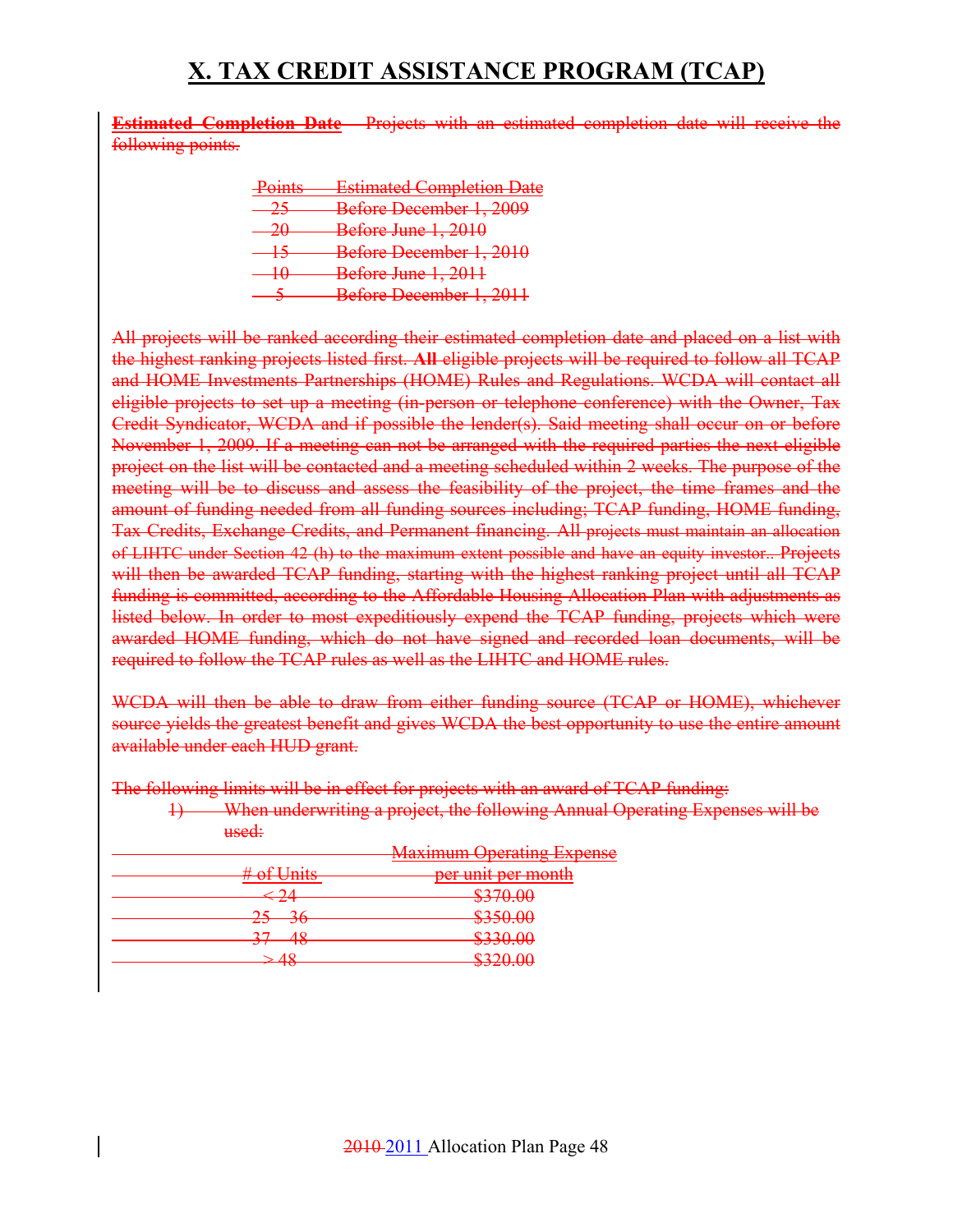### B. Description of Competitive Selection Criteria (cont.)

2) TCAP funds will be amortized at no less than 2% for no less than 40 years. The term eligible basis (as such term is defined in Internal Revenue Code Section 42) of a qualified low-income housing tax credit building receiving TCAP assistance shall not be reduced by the amount of any TCAP assistance.

TCAP funding will be distributed pursuant to the Affordable Housing Allocation Plan including the requirements outlined therein for LIHTC and HOME Investment Partnerships Program. These requirements will apply to TCAP funding, including but not limited to:

- 1) Quarterly Progress Reports
- 2) Architect Certification
- <sup>2)</sup> Income and Rent Requirements
- 4) Debt coverage ratio
- 5) Vacancy rate

In addition to these requirements, all TCAP funded projects must meet all requirements outlined in the American Recovery and Reinvestment Act of 2009.

To ensure compliance with section 42 of the IRC of 1986, and the long term viability of the buildings funded by TCAP, and to meet compliance with the Act, WCDA shall perform asset management functions, or shall contract for the performance of such services, in either case, at the owner's expense.

"Award" is defined by WCDA to mean the date WCDA signs a Reservation letter for a specific project.

TCAP Program Income will follow the Competitive Selection Criteria as outlined for HOME projects.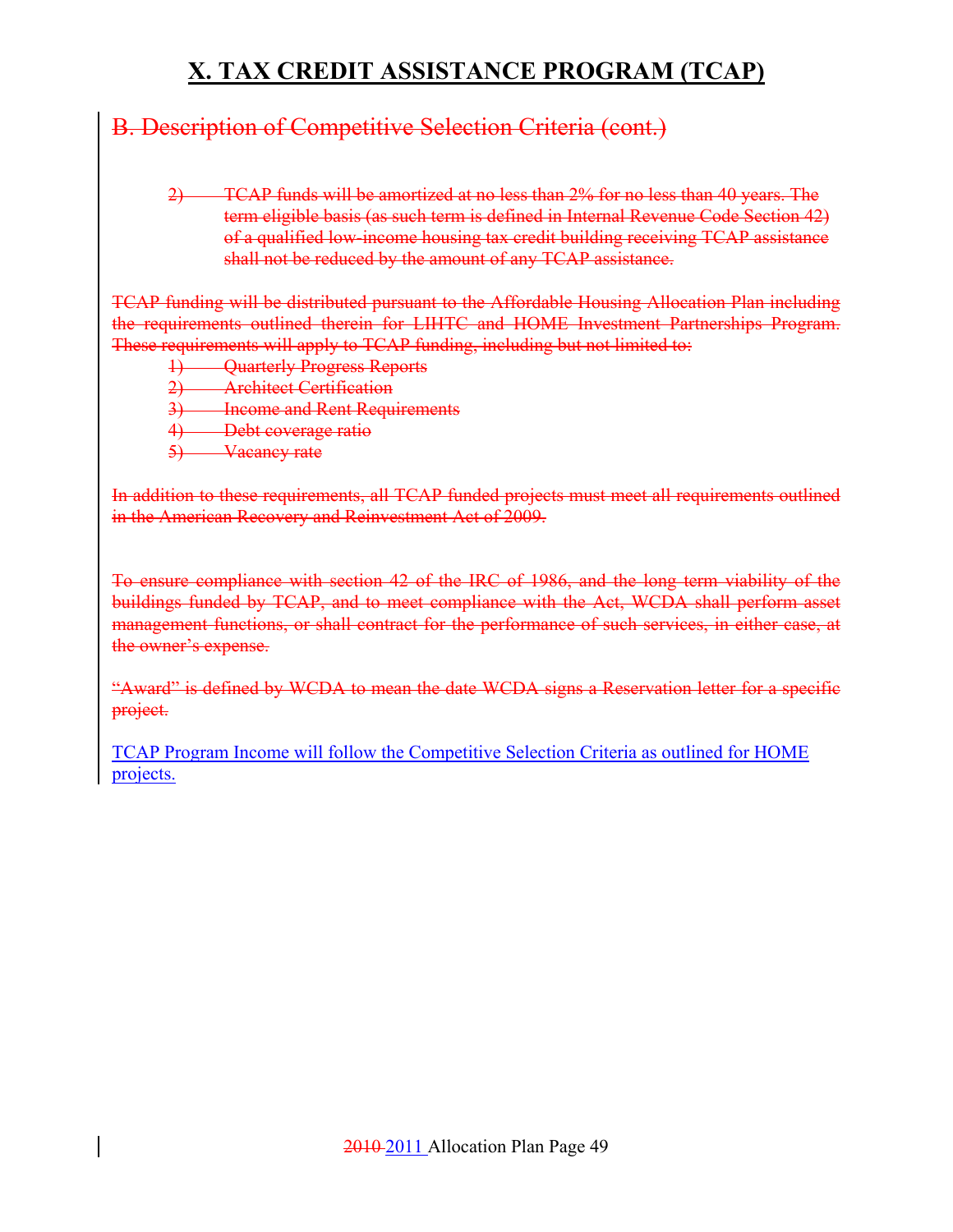### C. Commitment and Expenditure Deadlines

Time is of the essence. The American Recovery and Reinvestment Act of 2009 requires "That housing credit agencies in each State shall commit not less than 75 percent of such funds within one year of the date of enactment of this Act, and shall demonstrate that the project owners shall have expended 75 percent of the funds made available under this heading within two years of the date of enactment of this Act, and shall have expended 100 percent of the funds within 3 years of the date of enactment of this Act."

| All projects will be required to adhere to the following deadlines: |                                                 |
|---------------------------------------------------------------------|-------------------------------------------------|
| Firm Commitment of Tax Credit Syndication                           | December 1, 2009                                |
| <b>Execute TCAP funding documents</b>                               | January 15, 2010<br><del>January 19, .</del>    |
| <b>Tax Credit Syndication closed</b>                                | January 31, 2010                                |
| <b>Construction Start</b>                                           | April 1, 2010                                   |
| 90% of TCAP funds expended                                          | <b>August 30, 2010</b>                          |
| 100% of TCAP funds expended                                         | October 30, 2010<br><del>october 30, 2010</del> |
|                                                                     |                                                 |

The Act further requires "That failure by an owner to expend funds within the parameters required within the previous proviso shall result in a redistribution of these funds by a housing credit agency to a more deserving project in such State, except any funds not expended after 3 years from enactment shall be redistributed by the Secretary to other States that have fully utilized the funds made available to them." Thus, if a project fails to meet a deadline WCDA will de-obligate any remaining funding, leaving the existing funding in place if the project remains TCAP eligible, and award the TCAP funding to the next eligible project on the list. WCDA may in its sole discretion extend a deadline if a reasonable explanation and proof that the project can meet the next deadline and/or the program deadline is supplied. These deadlines will be reiterated in the written agreements between the owners and WCDA for all projects. WCDA in its sole discretion may substitute HOME funding for any TCAP funding de-obligated if the project is HOME eligible.

All projects listed above as being eligible for TCAP funding, which also requested funding from the HOME Investment Partnership program, shall follow the TCAP rules as well as the LIHTC and HOME rules. This will allow funding to be quickly redistributed if a project specifically designated as a TCAP project fails to meet the expenditure requirements.

Commitment and Expenditure Deadlines, if not established by other guidance, will follow the Commitment and Expenditure Deadlines established for the HOME program.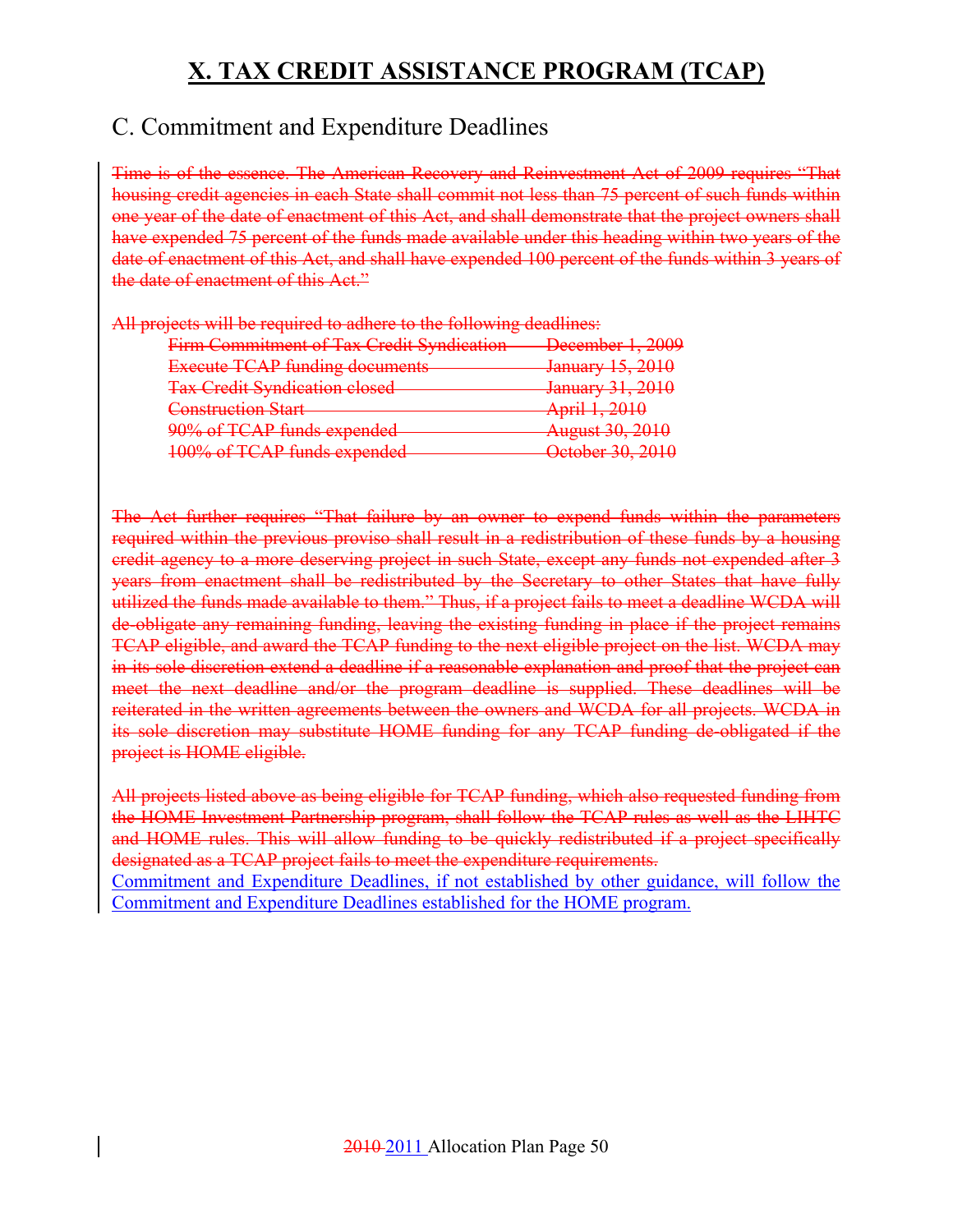### D. Recovery Act Accountability and Transparency Requirements

The TCAP Implementation Plan has been drafted and has been posted on the web at: www.wyomingcda.com as of today May 21, 2009. It is posted for the purpose of accepting public comment. Public comments will be accepted through May 26, 2009. This same web site will be used to report TCAP Accountability and Transparency requirements including but not limited to the following information on each project awarded TCAP funding:

- **Project name**
- Description of the project
- Amount of award
- **•** An evaluation of the completion status of the project
- Estimated number of jobs created and the number of jobs retained by the project

The following information will also be posted in aggregate:

• Total amount of TCAP Funds received

• The amount of TCAP funds expended or obligated to projects or activities, including unobligated balances.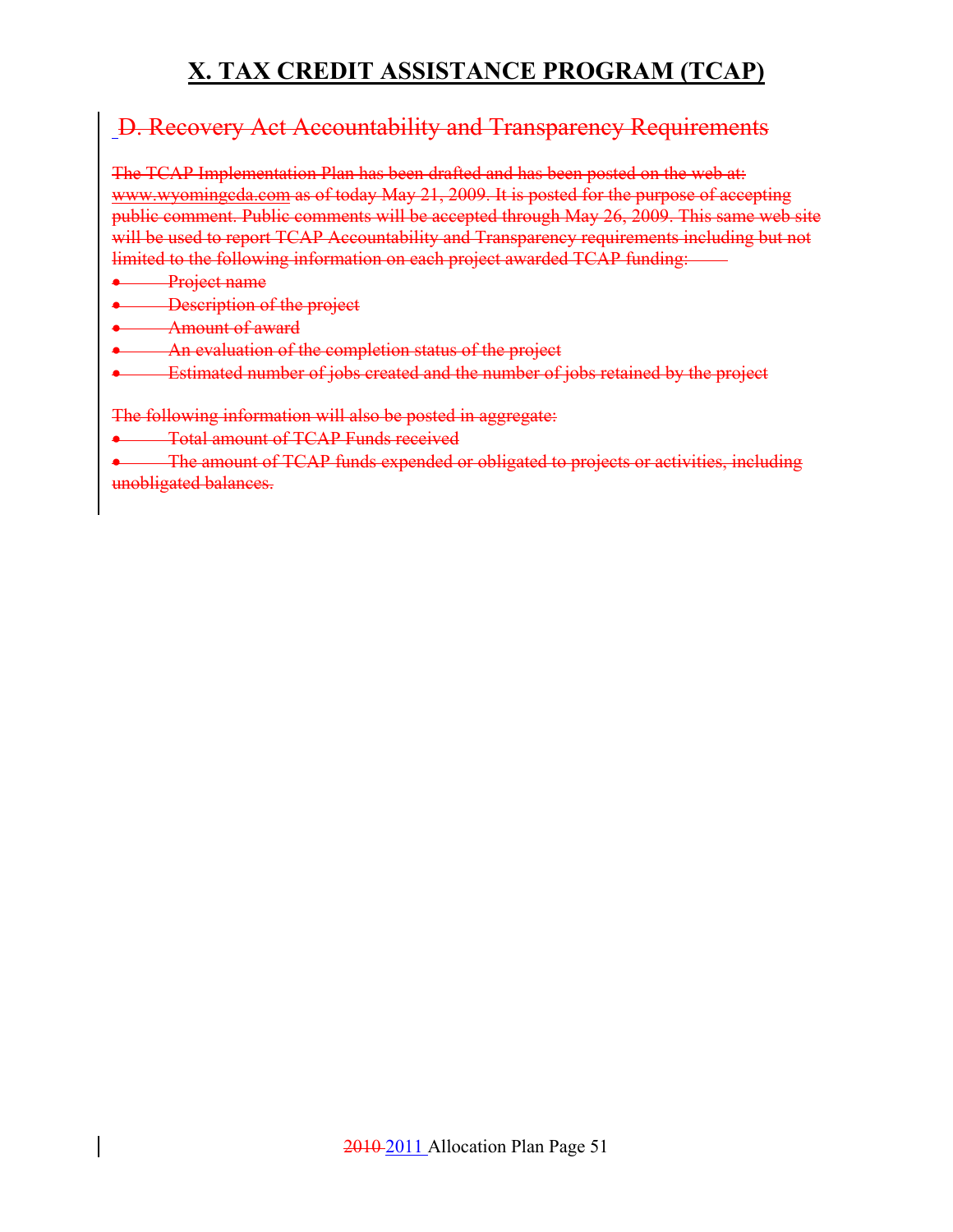#### A. Introduction

The Wyoming Community Development Authority "WCDA" is required by HUD's HOME Investment Partnership Program at 24 CFR Part 92 to monitor HOME projects for noncompliance. WCDA is also required by Section 42 of the Internal Revenue Code of 1986, as amended ("IRC 42"), to monitor Low-Income Housing Tax Credit ("LIHTC") projects for noncompliance with the provisions of IRC 42, and to notify the Internal Revenue Service ("IRS") of such noncompliance of which the Agency becomes aware. In addition, the WCDA will monitor the projects during the remaining term of the Land Use Restrictive Covenants Agreement.

WCDA has delegated the compliance monitoring function to an Authorized Delegate. WCDA has prepared this Compliance Monitoring Plan (the "plan"), and the Authorized Delegate has prepared a Compliance Monitoring Manual (the "Manual"), which sets forth the procedures that WCDA and the Authorized Delegate shall follow, and those procedures that an owner of a HOME and/or LIHTC project (the "Project Owner") is required to follow. It is important to note, however, that the Plan and Manual are to be used only as a supplement to compliance with 24 CFR Part 92 for HOME projects and Section 42 of the Internal Revenue Code of 1986 and the Treasury Regulations thereunder for Tax Credit projects. The Plan and Manual should not be considered a complete guide on compliance. The responsibility for compliance lies with the owner of the building(s). Because of the complexity of these Programs and the necessity to consider its applicability to specific circumstances, owners are urged to seek competent professional legal and accounting advice regarding compliance issues. WCDA's and the Authorized Delegate's obligation to monitor for compliance with the requirements of the Regulations does not make WCDA and/or the Authorized Delegate liable for an owner's noncompliance.

The Compliance Monitoring Manual is available through a link on WCDA's web site at http://www.wyomingcda.com/Housing\_Dev/Housing\_Low\_Income.html

As a condition to the allocation of HOME Program Funding and/or Low-Income Housing Tax Credits, Project Owners are required to enter into a binding agreement to comply with the terms and conditions of the Plan and do so upon submission of an application. The Plan is part of the Agency's Affordable Housing Allocation Plan for the State of Wyoming.

#### B. Owner's Responsibilities

1. Recordkeeping and Retention Requirements

Each owner of a low-income rental housing project must keep records for each qualified low-income building in the project that show for each year in the compliance period

a. The total number of residential rental units in the building (including the number of bedrooms and the size in square feet of each residential rental unit);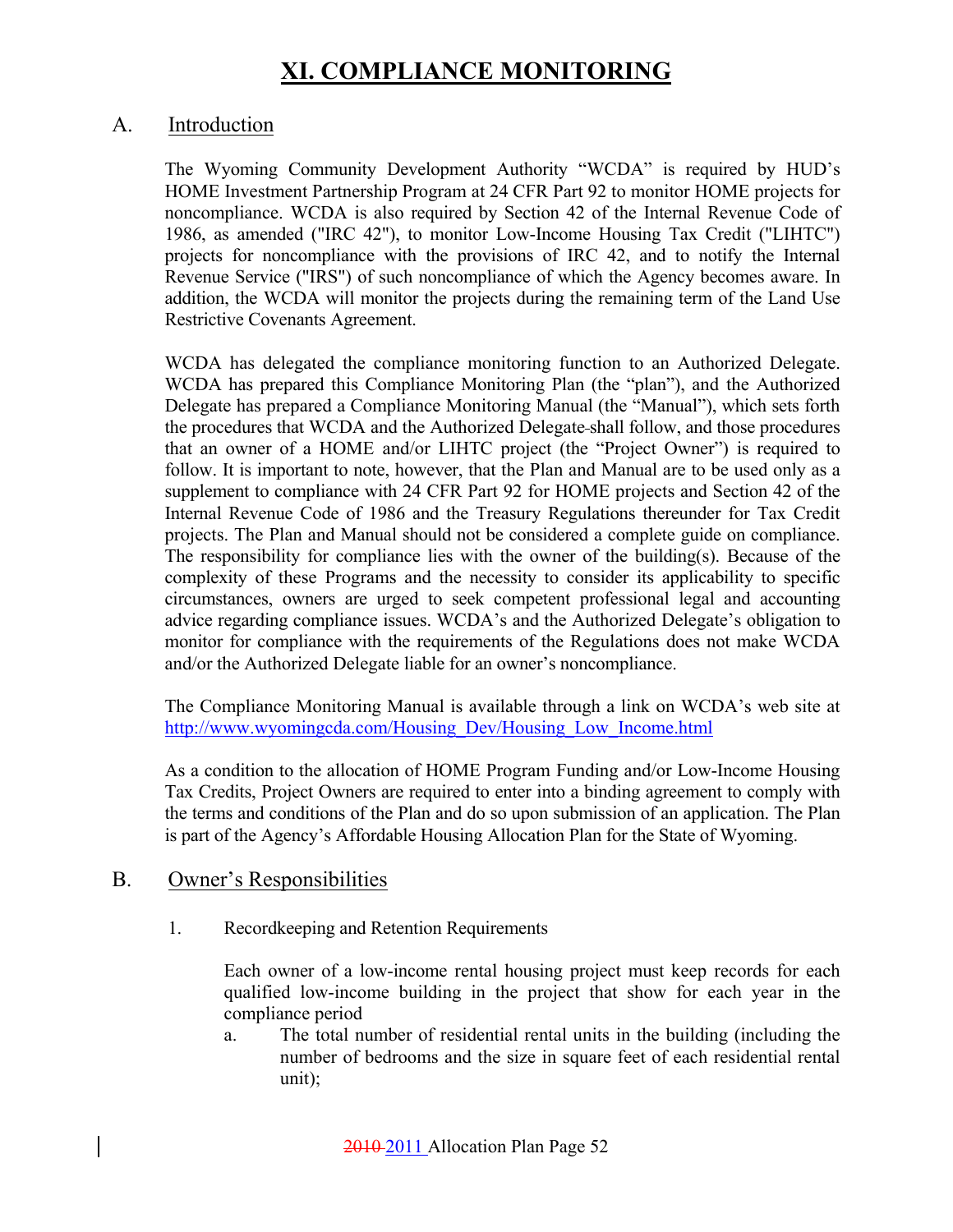- b. The percentage of residential rental units in the building that are rent restricted units;
- c. Designation of each unit as "Market", "HOME", and/or "Tax Credit";
- d. The rent charged to each tenant on each residential rental unit in the building (including any utility allowances);
- e. The rent subsidy and source received on each residential rental unit in the building;
- f. The number of occupants in each restricted unit;
- g. The restricted unit vacancies in the building and information that shows when, and to whom, the next available units were rented;
- h. The annual income certification of each tenant in restricted units;
- i. Documentation to support each tenant's income certification;
- j. The Ethnicity of Head of Household for each restricted unit;
- k. Type of Household (Single/non-elderly, Elderly, Related/Single Parent, Related/Two Parent, Other, or Vacant Unit);
- l. The Character and use of the nonresidential portion of the building; and
- m. The eligible basis and qualified basis of the building at the end of the first year of the credit period (applies to Tax Credit project only);
- n. Any other information required, now or in the future, by any Federal or State Agency.

Forms to meet these requirements are available in the Compliance Monitoring Manual.

Owners must retain the original local health, safety, or building code violation reports or notices that were issued by the State or local government unit and copies of all documents pertaining to fair housing complaints which have been filed for WCDA's and/or the Authorized Delegate's inspection. Retention of the original violation reports or notices is not required once the Authorized Delegate reviews the violation reports or notices and completes its inspection, unless the violation remains uncorrected.

Under the record retention provision for HOME funded Projects, the owner must retain the general records for five years after project completion. Tenant income, rent and inspection information must be kept for the most recent five years, until five years after the affordability period ends.

Under the record retention provision for tax credit projects, the owner must retain the records described above for at least 6 years after the due date (with extensions) for filing the federal income tax return for that year. The records for the first year of the credit period however, must be retained for at least 6 years beyond the due date (with extensions) for filing the federal income tax return for the last year of the compliance period of the building.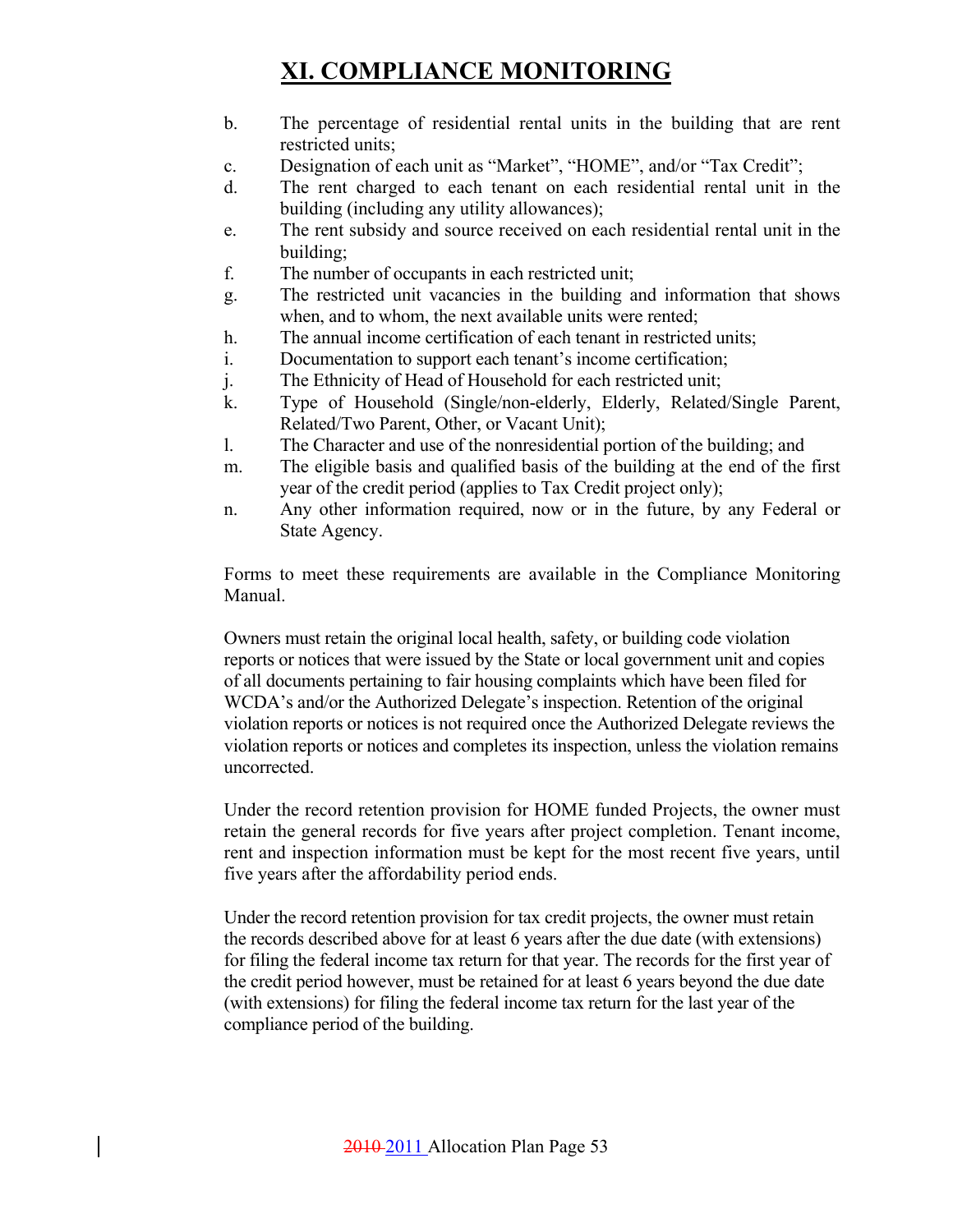The IRS Code allows for various options in calculating the Utility Allowances. An owner may request a change in the option used for a project only once during the compliance period. Projects may not vacillate back and forth between options.

Owners must provide tenant data annually including **but not limited to** tenant race, ethnicity, family composition, age, income, use of rental assistance or other similar assistance, disability status, and monthly rental payments on the WCDA prescribed form as required by the Housing Tax Credit Coordination Act of 2008.

2. Certification

 The owner of a HOME funded project is required to submit an Annual Re-Certification Form for each project.

 All projects are required once each year to re-examine and recertify the income eligibility of all tenants. 100% tax credit projects must also re-examine and recertify the income eligibility of all tenants annually unless ALL units in the project are restricted at the **same** income and **same** rent restrictions. These projects must reexamine and recertify the income eligibility of all tenants the first year no later than the anniversary of the effective date of the tenants' original certification and recertify student status annually throughout the initial compliance period. Future recertifications are not required for 100% Tax Credit projects with 100% of the units restricted at the **same** rent and income levels **provided** the project has had no compliance findings or outstanding compliance issues in the last year. Projects which have more than one (1) rent or income level must continue to recertify the income eligibility of all tenants annually throughout the compliance period and make every effort to insure the income and rent levels are maintained at all times throughout the compliance period. **This is effective for all projects, regardless of the year the tax credits were awarded.** The owner of a low-income housing Tax Credit project is required to submit to the Authorized Delegate, a Certification as required by IRC  $$1.42-5(c)(1)$ .

 The required Certification forms are available in the Compliance Monitoring Manual.

- 3. Submission of Reports to WCDA
	- a. Each year during the Compliance period, every project must submit the following documents as required by the Authorized Delegate:
		- Copies of any and all local/state/other health, safety, or building code violation reports, stating whether the violation has been corrected
		- Copies of all documents pertaining to fair housing complaints which have been filed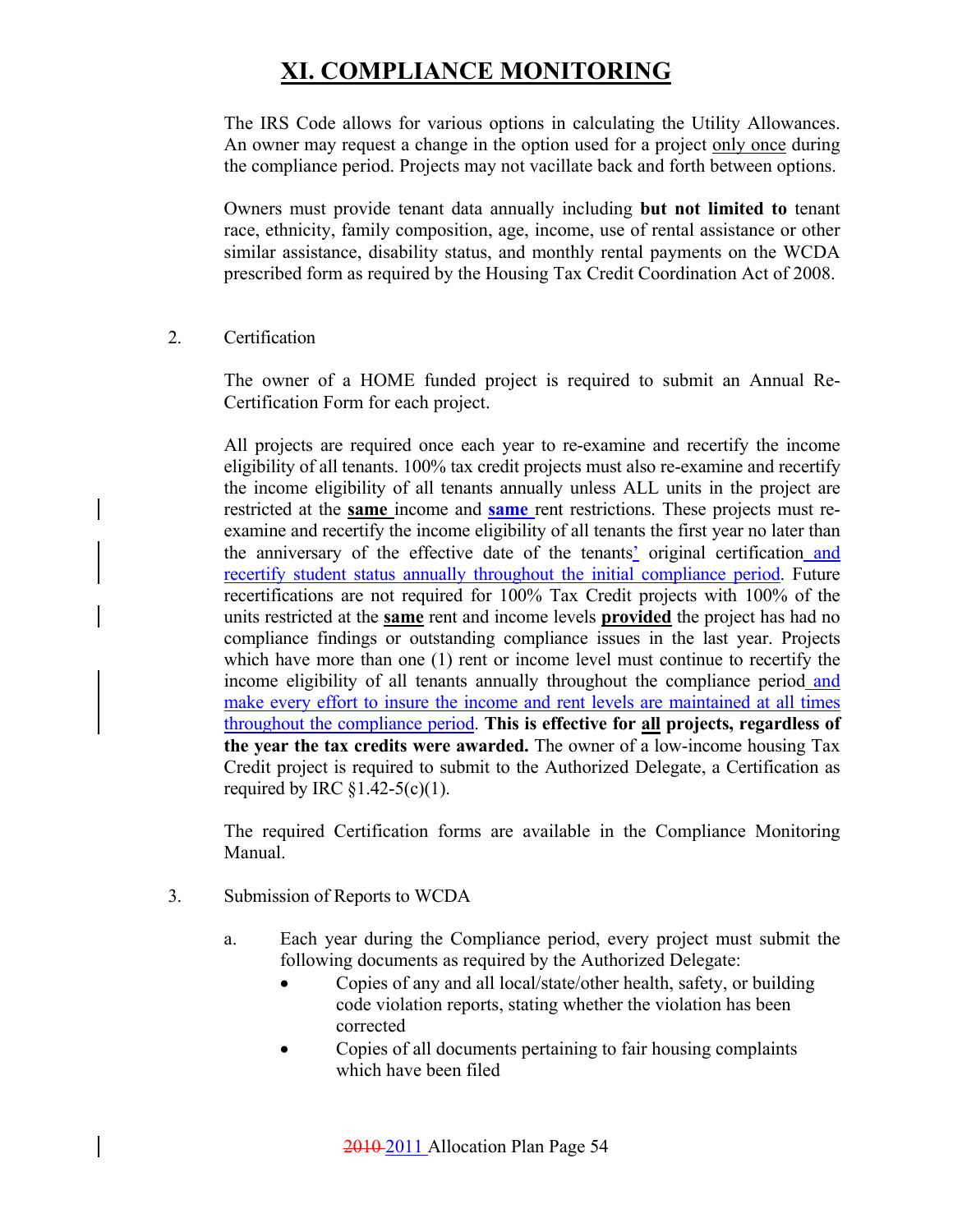- Any other reports required by the Authorized Delegate in the Compliance Monitoring Manual
- HOME Funded Projects must also submit:
- Annual Re-certification form
- Tax Credit Projects must also submit:
- Owner's Certificate of Continuing Program Compliance
- Compliance Monitoring Fees
- Executed IRS Form 8821 (Tax Information Authorization)
- Any other IRS forms necessary for compliance monitoring
- b. All projects must submit Year End Financial Statements to WCDA by March 31 of each year during the compliance period. (Audited if available)
- c. "Within thirty days of your completion of Part II of the Form 8609 and filing same with the Internal Revenue Service, a completed copy must be mailed to the compliance monitoring staff at the Agency for its records. Failure to return the completed form to the compliance monitoring staff within the required time frame is a form of noncompliance which will be reported by the Agency to the Internal Revenue Service."

### C. Additional Requirements

- 1.) All HOME unit leases must be for 1 period of 12 months unless a lesser time frame is agreed upon by the tenant and the owner AND previously approved by WCDA. Rent restrictions float within the project. When a household's income increases above the limit for that unit, the next available unit must be rented at the lower level. Every effort must be made to insure the income and rent levels are maintained at all time throughout the compliance period. As such projects with multiple rent and or income levels must recertify each household on an annual basis.
- 3.) Foster Care exemption may only be used until the individual reaches 25 years old.
- 4.) When calculating maximum rents, all rents must be rounded **down** to the next dollar.
- 5.) Projects must submit Financial Statements to WCDA by March 31 of each year during the compliance period. (Audited if available)
- 6.) Sub-metering is NOT allowed.
- 7.) The Utility Allowance source may not change from what is disclosed in the original Application throughout the compliance period without prior written permission from WCDA. (The project will be re-underwritten to verify it still meets the Allocation Plan requirements and if additional restrictions would be required.) The Utility Allowance Sources allowed are:
	- a. Local Public Housing Authority Estimate
	- b. HUD Utility Allowance Schedule/Calculator
	- c. Utility Company Estimate
	- d. Energy Consumption Model as defined in §1.42-10 by a properly licensed engineer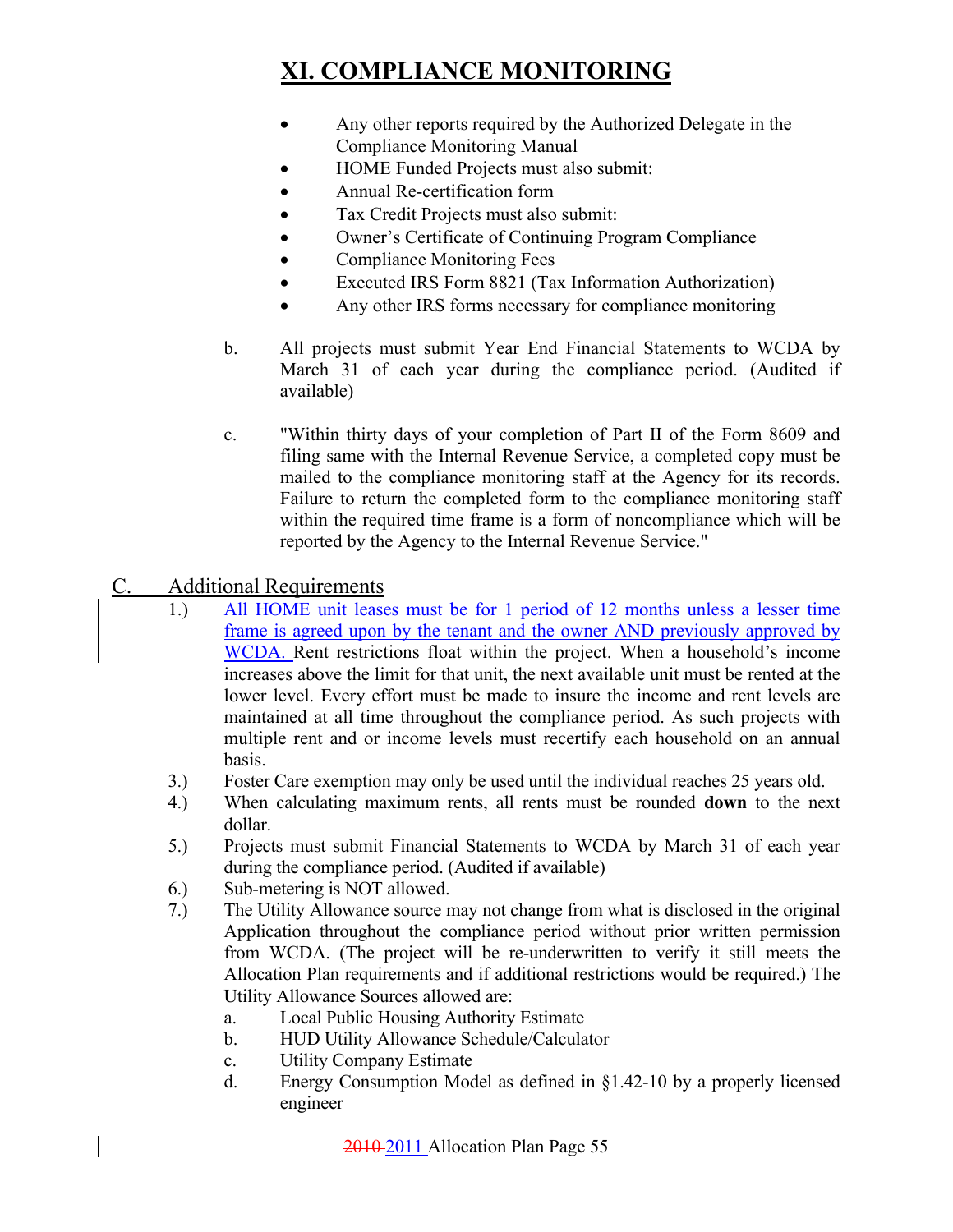#### Sub-metering is NOT allowed.

#### D. Review and Inspections

As a condition of HOME funding or the allocation of Tax Credits, WCDA and/or the Authorized Delegate has the right to perform on-site inspections of any restricted building or project.

An on-site review of tenant certifications including the applications, third-party verifications and supporting documentation of income, and physical inspections will be conducted in accordance with the applicable regulations. WCDA and the Authorized Delegate shall have access to all official project records, including IRS reporting forms, upon reasonable notification. All official project records or complete copies of such records must be made available to WCDA and/or the Authorized Delegate upon request.

#### 1. HOME PROJECTS

The Authorized Delegate will conduct on-site inspections of all buildings in the project no less than:

- a. every three years for a project of one to four units,
- b. every two years for a project with five to 25 units, and
- c. annually for projects with 26 or more units.

The Authorized Delegate will physically inspect at least 20 percent of the project's restricted units and review the low-income certifications, the documentation supporting the certifications, and the rent records for the tenants in those units; and

The Authorized Delegate will randomly select which restricted units and tenant records are to be inspected and reviewed by the Authorized Delegate. The unit and tenant records to be inspected and reviewed will be chosen in a manner that will not give owners of restricted projects advance notice that a unit and tenant records for a particular year will or will not be inspected and reviewed. However, the Authorized Delegate may give an owner reasonable notice that an inspection of the building and restricted units or tenant record review will occur so that the owner may notify tenants of the inspection or assemble tenant records for review.

#### 2. TAX CREDIT PROJECTS

- a. The Authorized Delegate will review annually the Certification submitted under paragraph "B" for compliance.
- b. The Authorized Delegate will conduct on-site inspections of all buildings in the project by the end of the second calendar year following the year the last building in the project is placed in service and at least once every 3 years thereafter. The Authorized Delegate will physically inspect at least 20 percent of the project's restricted units and review the low-income certifications, the documentation supporting the certifications, and the rent records for the tenants in those units; and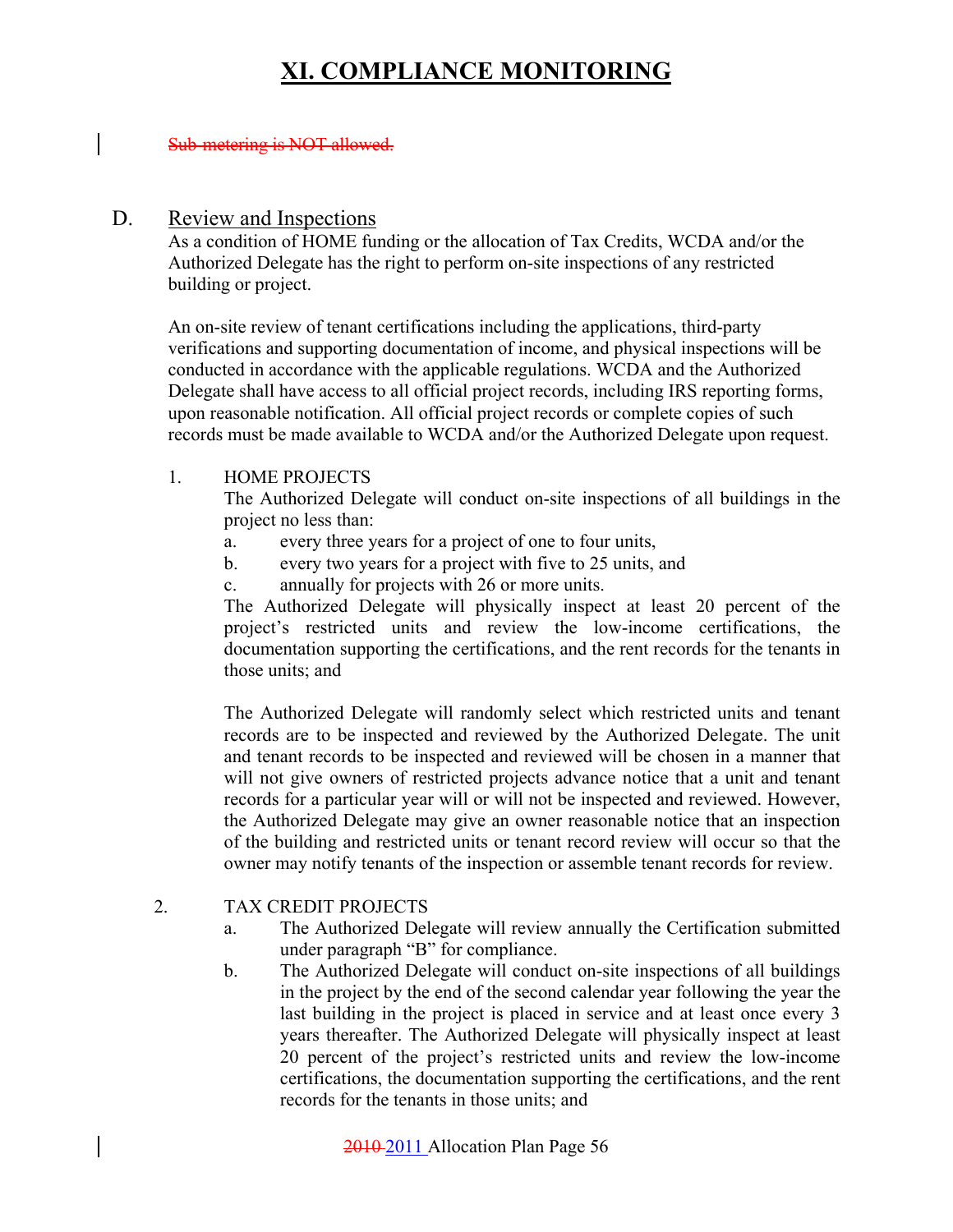The Authorized Delegate will randomly select which restricted units and tenant records are to be inspected and reviewed by the Authorized Delegate. The unit and tenant records to be inspected and reviewed will be chosen in a manner that will not give owners of restricted projects advance notice that a unit and tenant records for a particular year will or will not be inspected and reviewed. However, the Authorized Delegate may give an owner reasonable notice that an inspection of the building and restricted units or tenant record review will occur so that the owner may notify tenants of the inspection or assemble tenant records for review.

#### E. Notification of Noncompliance Requirements

The Authorized Delegate will give notification to owners within 90 days of any findings of noncompliance. The owner will be allowed a correction period which will be determined by The Authorized Delegate on an individual basis. The owner must notify The Authorized Delegate of any and all corrections. If non-compliance is not corrected during the Correction Period, the owner is responsible for paying any fees necessary to conduct an audit and/or re-inspection to obtain a corrected 8823.

For Tax Credit projects, WCDA will promptly notify the IRS of any project noncompliance within its responsibility as contained in the Code. Neither the Authorized Delegate nor WCDA have jurisdiction to interpret or administer the Code, except in those instances where specific delegation has been authorized.

Violations of the WCDA Extended Use Agreement are non-compliance issues and reportable to the IRS.

#### F. Modification of the Compliance Monitoring Procedure

This Compliance Monitoring Procedure is subject to modifications by WCDA in order to comply with Section 42 of the Code, all regulations, rules, rulings, policies, procedures and any other official comments promulgated and issued by the Internal Revenue Service, or the Treasury Department (including currently existing and future promulgations and issuances) in the case of Low Income Housing Tax Credit projects, or 24 CFR Part 92 in the case of projects under the HOME Investment Partnerships Program. Further, this Compliance Monitoring Procedure is also subject to any other modifications that WCDA in its sole discretion considers necessary.

#### G. Compliance Training

All Tax Credit Project Owners must attend and pass the required testing to obtain a Compliance Certification by a nationally recognized firm; Spectrum Enterprises, Housing Credit College by Elizabeth Mooreland Consulting or other firms as approved by WCDA, prior to the project being placed in service or provide a Certification showing they have completed the training successfully in the past 5 years.

A Representative of the Management Company for all Tax Credit Projects must attend and pass the required testing to obtain a Compliance Certification by a nationally recognized firm; Spectrum Enterprises, Housing Credit College by Elizabeth Mooreland Consulting or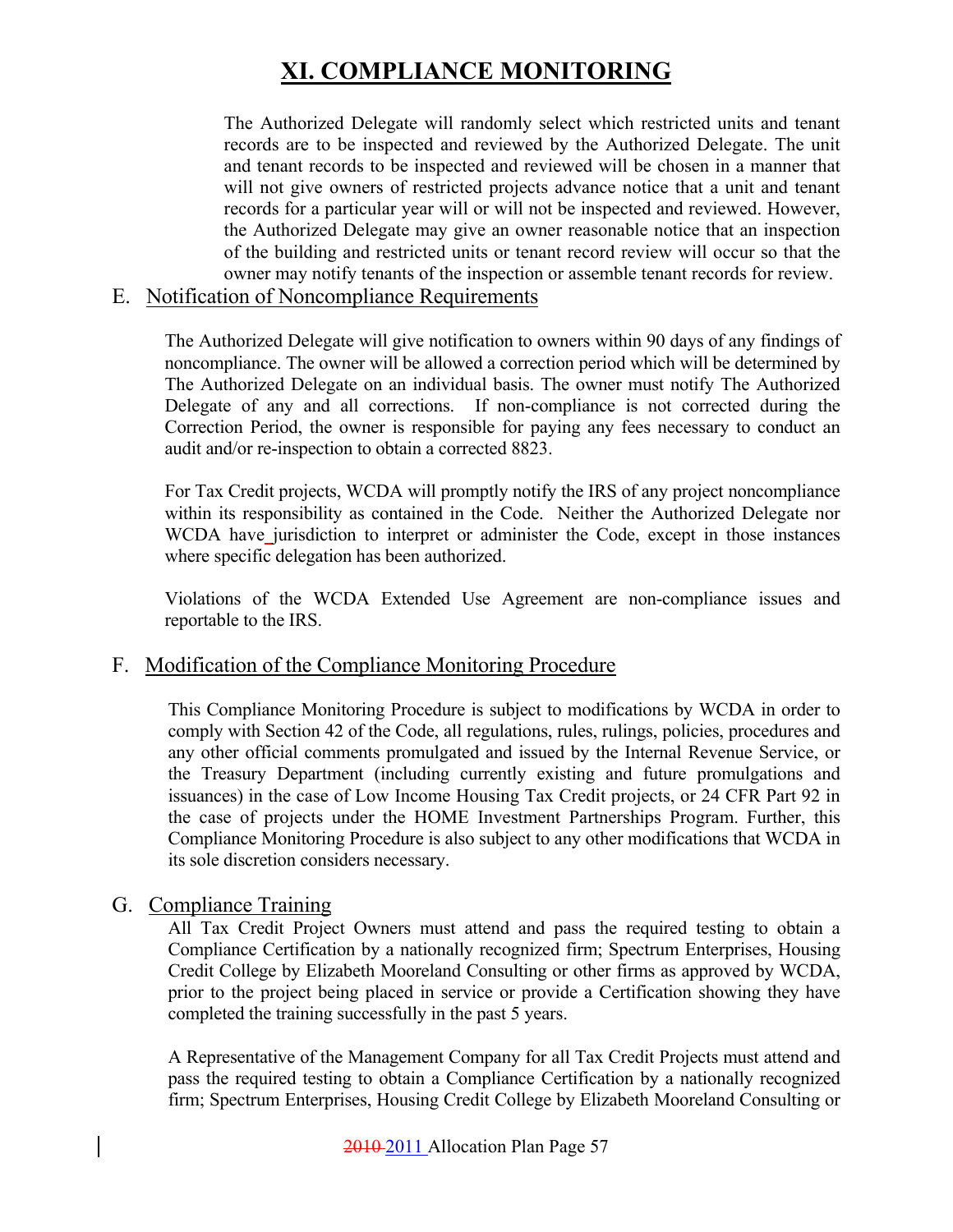other firms as approved by WCDA, prior to the project being placed in service or provide a Certification showing they have completed the training successfully in the past 3 years.

All HOME Rental Project Owners must attend Compliance Training by a nationally recognized firm; Spectrum Enterprises, Housing Credit College by Elizabeth Mooreland Consulting, or other firms as approved by WCDA, prior to the project being placed in service or provide a Certification showing they have completed the training in the past 5 years.

A Representative of the Management Company for all HOME rental projects must attend Compliance Training by a nationally recognized firm; Spectrum Enterprises, Housing Credit College by Elizabeth Mooreland Consulting, or other firms as approved by WCDA, prior to the project being placed in service or provide a Certification showing they have completed the training in the past 3 years.

Due to lack of entities offering testing on HOME only projects, testing is not a requirement for projects which only contain HOME funding. However if any project has a history of non-compliance, WCDA may require successful completion of a Compliance Seminar/Schooling etc. which may include passing the required testing for Certification.

#### H. Compliance Fees

A Tax Credit Project Owner is required to submit to WCDA the compliance fees annually on or before the 31st of March with Year End Financial Statements. The compliance fee is \$35.00 per unit due annually during the compliance period. The compliance period is defined as the IRS Initial compliance period, plus the extended compliance period agreed to in the application, plus the IRS required Extended Use period, plus the 3 year vacancy decontrol period. In addition, if an 8823 has been issued with continuing non-compliance, a fee of \$50.00 will be assessed for reviewing each non-compliance issue in order to provide a corrected 8823. These fees may be adjusted from time to time as WCDA deems necessary.

### I. Liability

**COMPLIANCE WITH THE REQUIREMENTS OF THE HOME PROGRAM AND/OR THE TAX CREDIT PROGRAM IS THE RESPONSIBILITY OF THE OWNER OF THE BUILDING FOR WHICH THE FUNDING AND/OR CREDIT IS ALLOWABLE. WCDA's OBLIGATION TO MONITOR FOR COMPLIANCE WITH THE REQUIREMENTS DOES NOT MAKE WCDA LIABLE FOR THE OWNER'S NONCOMPLIANCE.**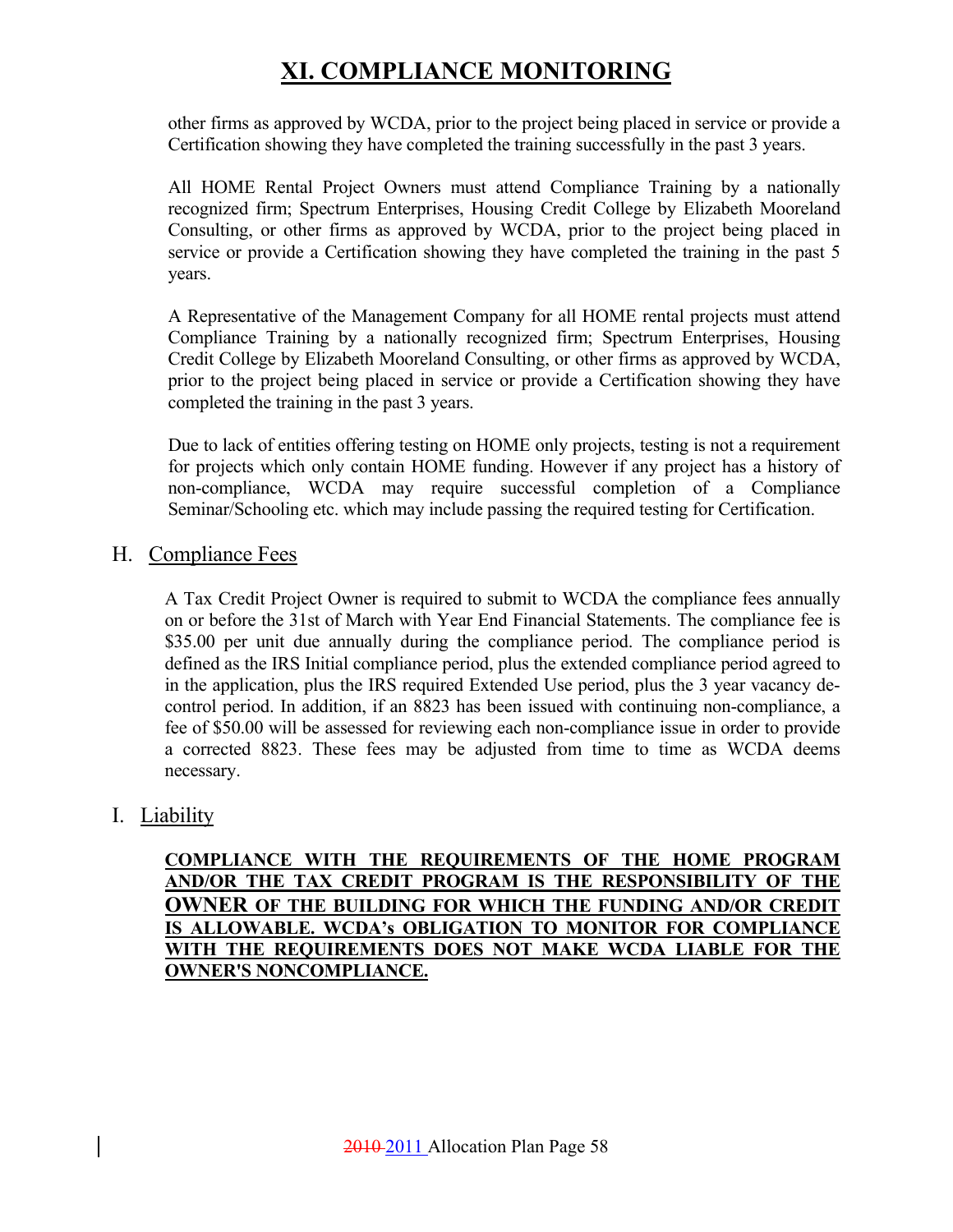### **XII. DISCLAIMER**

### WCDA's review of documents submitted in connection with this allocation is for its own purposes. **WCDA MAKES NO REPRESENTATIONS TO THE OWNER OR ANYONE ELSE AS TO COMPLIANCE WITH THE INTERNAL REVENUE CODE, TREASURY REGULATIONS, OR ANY OTHER LAWS OR REGULATIONS GOVERNING LOW-INCOME HOUSING TAX CREDITS OR HOME PROGRAM.**

The Tax Credit and HOME amounts allocated shall be made solely at the discretion of the Authority, but in no way represents or warrants to any sponsor, investor, lender or others that the project is, in fact, feasible or viable.

The Allocation Plan, Current Year Summary, Application Form, Tax Credit Carryover/10% Test Allocation package and Tax Credit Final Allocation Package, Compliance Monitoring Procedure Plan, HOME Program Description and Consolidated Plan may be amended, from time to time, as guidelines and regulations are issued under Section 42 of the Internal Revenue Code, or under 24CFR Part 92 HOME Investment Partnerships Program, or as WCDA deems necessary to carry out the goals of these programs.

No board member, agent or employee of WCDA shall be personally liable concerning any matters arising out of, or in relation to, the allocation of the Low-Income Housing Tax Credit, or the allocation of HOME Investment Partnerships Program funds.

The information concerning housing needs in the State of Wyoming published in A Profile of Wyoming Demographics, Economics and Housing, is currently being used as a guide by the WCDA in its review of applications; however, applicants must provide their own information concerning housing needs to support their applications. An electronic copy of A Profile of Wyoming Demographics, Economics and Housing is available on WCDA's web site (www.wyomingcda.com) or by contacting WCDA. WCDA makes no representations about the accuracy of its information, which was provided by a third party source. Developers should not rely on nor use such information in underwriting the feasibility of their project or assessing local demand.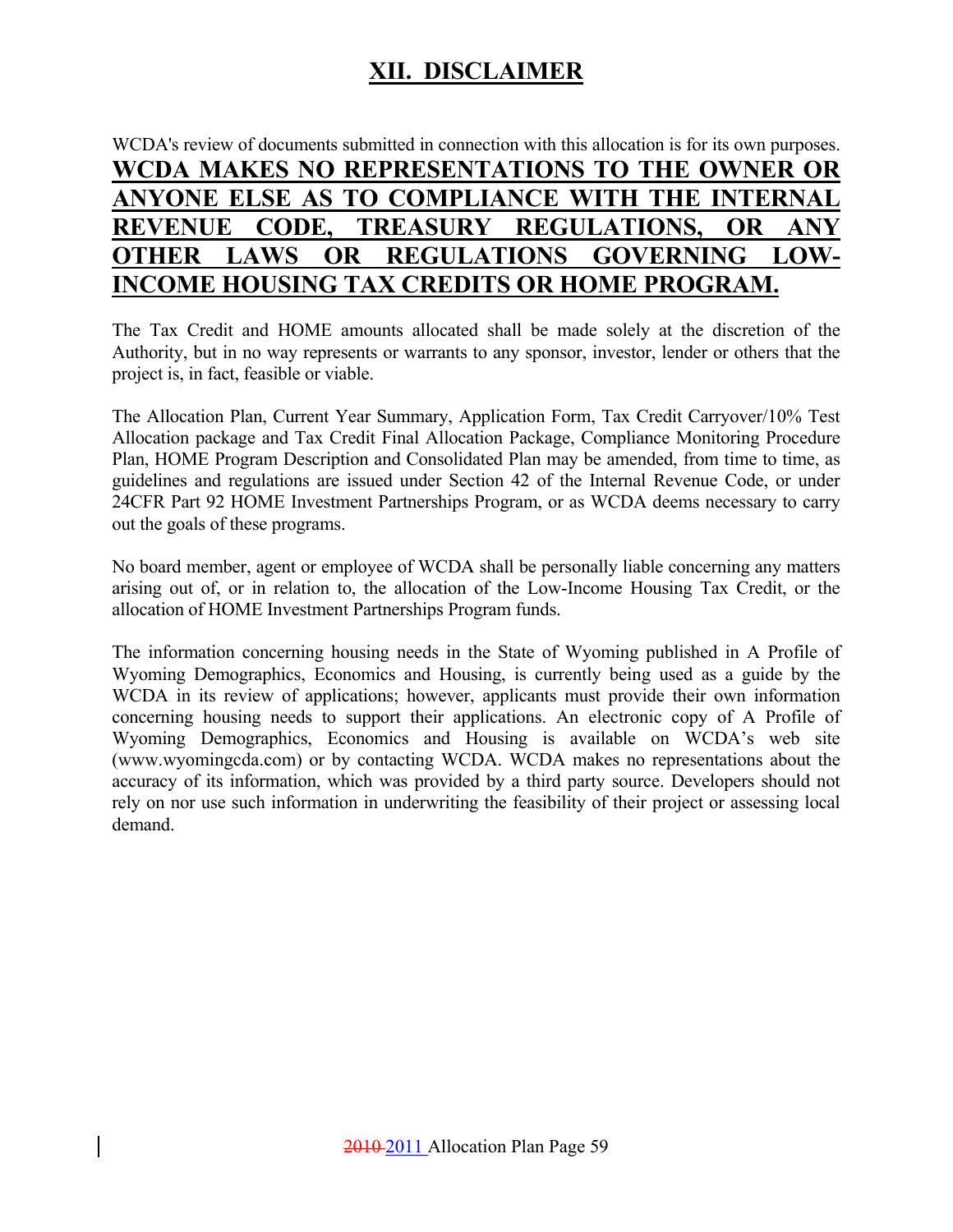

2010 2011 Allocation Plan Page 60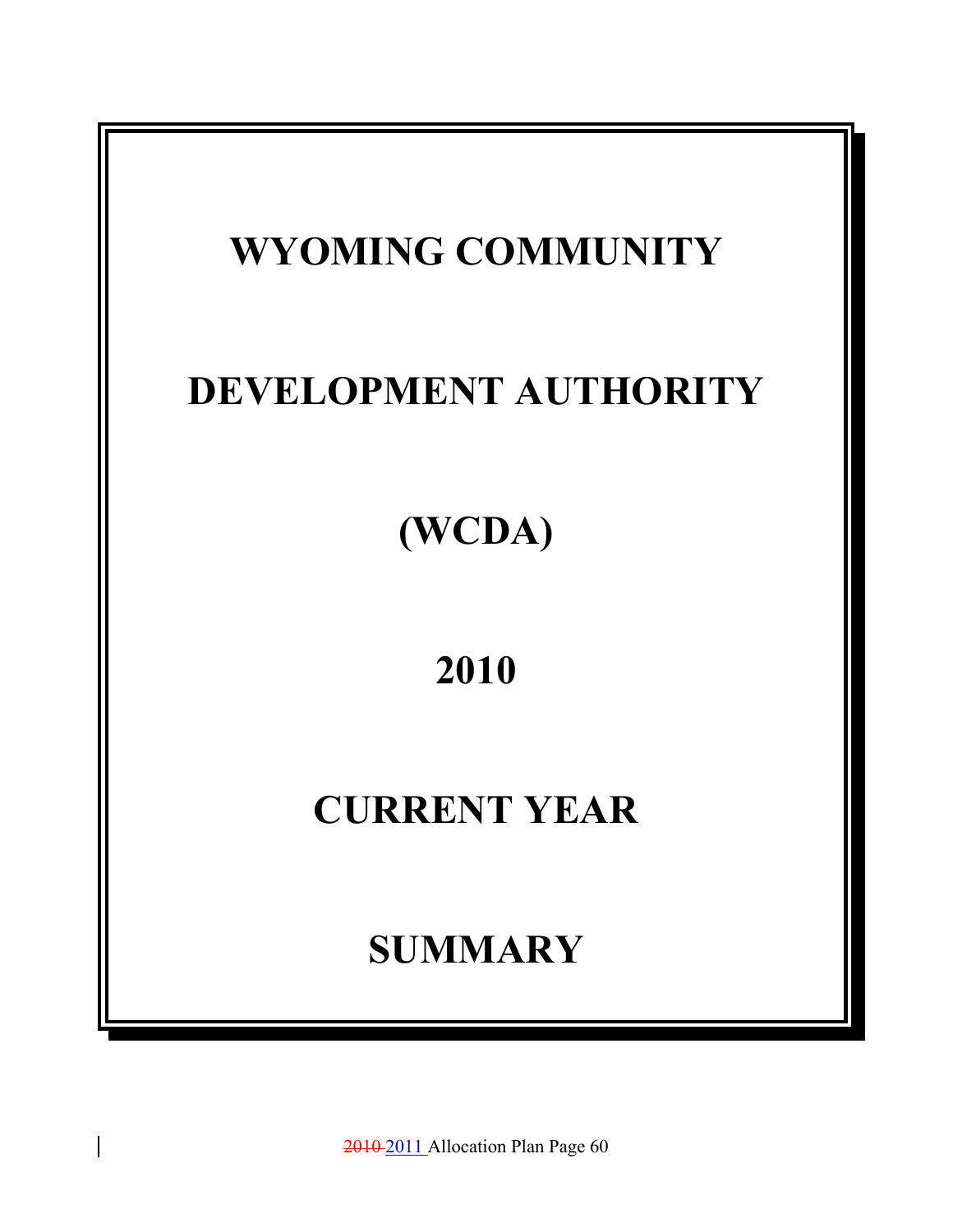#### **Item 1 – Initial Allocation Cycles for the year 20102011.**

**Applications must be received in the WCDA office at 155 N. Beech, Casper, Wyoming on or before 5:00 p.m. on the dates listed below. Late applications will not be ranked.** 

| Cycle Number | <b>Submission Deadline</b>                                    |
|--------------|---------------------------------------------------------------|
|              | RECEIVED by 5:00 p.m. January 2931, 20102011                  |
|              | Additional rounds may be opened if funding is available.      |
|              | An earlier funding round may be opened prior to January 2931, |
|              |                                                               |

2010 2011 if WCDA deems necessary in order to utilize the TCAP and or Tax Credit Exchange funding, or any other funding which may become available.

#### **Item 2– Anticipated HOME Funding:**

| Based on previous year's allocations, the WCDA anticipates approximately \$3.5 million in |                      |
|-------------------------------------------------------------------------------------------|----------------------|
| newavailable HOME funding, plus approximately \$1.0 million in Program Income and         |                      |
| Carryforward, for a total of \$4.5 million to be distributed as follows:                  |                      |
| Direct Administration Category                                                            | \$42,450,000         |
| Community Housing Development Organizations (CHDO)                                        | 525,000*             |
| (A Maximum of \$52,500 is available from the CHDO set-aside for                           |                      |
| Project Specific Technical Assistance and site Control Loans.)                            |                      |
| CHDO General (not project) Operating costs and Capacity Building Reserve                  | 175,000              |
| WCDA HOMERUN Program (Homeownership set a-side)                                           | <del>1,000,000</del> |
| <b>NSP Project Completion</b>                                                             | 1,000,000            |
| Administration and Contingency Reserve                                                    | 350,000              |
| <b>TOTAL AVAILABLE</b>                                                                    | 34,500,000           |
|                                                                                           |                      |

\* The 15% CHDO set-aside requirement has been met for 2010.

#### **Item 3 – Tax Credit Availability Estimation**

The total amount of credit available in Wyoming for  $2010-2011$  is estimated as follows:

| *Per Capita Credits               | \$2,4352,430,000            |
|-----------------------------------|-----------------------------|
| Carryforward Credits              | 372,0202,905,793            |
| <b>Return Credits</b>             | $-()$                       |
| Forward Commitments from 20092010 | <del>737,413</del> -0-      |
| <b>TOTAL AVAILABLE</b>            | <u>\$2,069,6075,335,793</u> |
|                                   |                             |

Set-aside for non-profits (10%) \$280,702533,580

\* Based on 2009 Tax Credit authority.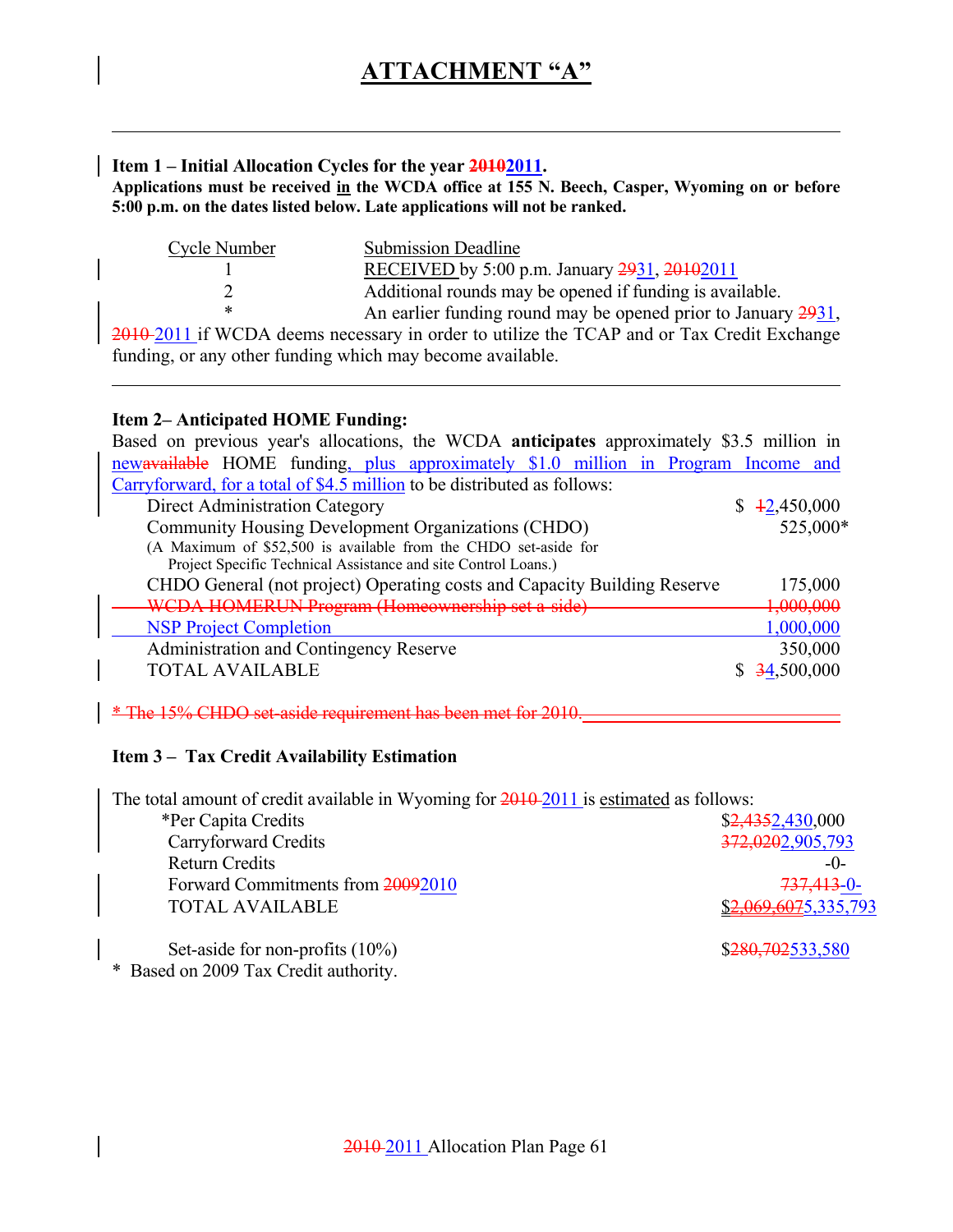#### **Item 4 –Total per unit Project Costs for RENTAL projects:**

For underwriting, the Total per unit Project Costs for projects without an elevator will be limited to the following:

| Managers       | 0-Bdrm                                       | 1-Bdrm               | 2-Bdrm                    | 3-Bdrm                | 4-Bdrm                                                                                              |
|----------------|----------------------------------------------|----------------------|---------------------------|-----------------------|-----------------------------------------------------------------------------------------------------|
| $\bm{\sigma}$  | $106 \text{ A}00$<br>$\overline{v}$ 100, 100 | 0122.200<br>V12J, VV | 0140 400<br>$\frac{1}{2}$ | 8196, 200<br>4100,200 | \$203,000                                                                                           |
|                | \$106,400                                    | \$123,200            | \$159,000                 | \$186,200             | \$216,400                                                                                           |
| the following: |                                              |                      |                           |                       | For underwriting, the Total per unit Project Costs for projects with an elevator will be limited to |
|                |                                              |                      |                           |                       |                                                                                                     |

| Manager's | 0-Bdrm    | -Bdrm     | 2-Bdrm    | 3-Bdrm    | 4-Bdrm    |
|-----------|-----------|-----------|-----------|-----------|-----------|
|           | \$114,300 | \$132,400 | \$170,900 | \$200 100 | \$232,600 |

 $\overline{\phantom{a}}$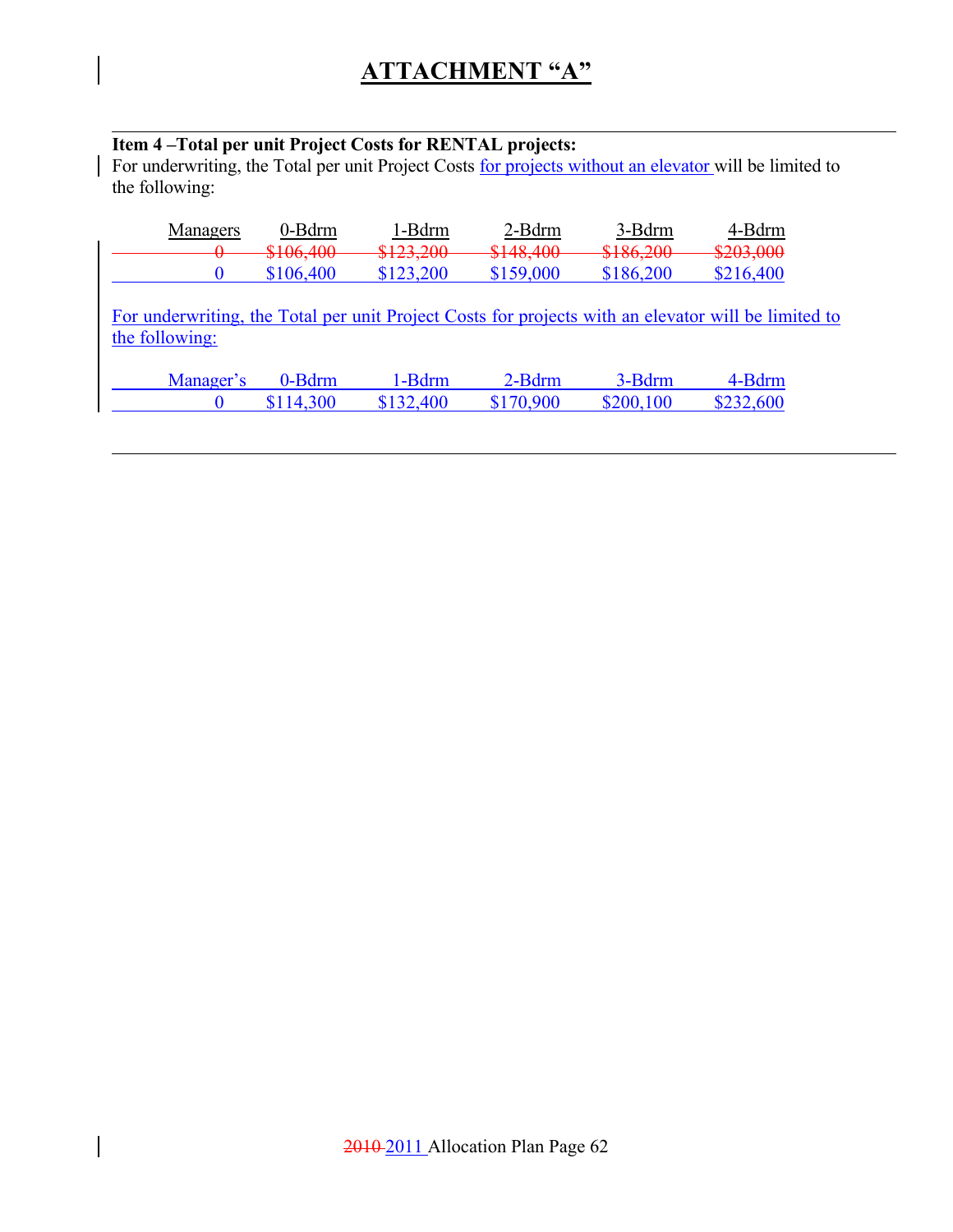#### **Item 5 – Operating Expenses Limitations**

The Annual Operating Expenses used for underwriting will be as follows:

|            | <b>Maximum Operating Expense</b> |
|------------|----------------------------------|
| # of Units | per unit per month               |
| $\leq 24$  | \$370.00                         |
| $25 - 36$  | \$350.00                         |
| $37 - 48$  | \$330.00                         |
| >48        | \$320.00                         |

 The numbers above assume owners pay water, sewer and trash, and tenants pay heating, hot water, lights, cooking. Adjustments will be made if different parties pay above listed utilities. (Managers unit(s) not counted in total number of units.) WCDA reserves the right to adjust this amount to reflect current market conditions. Group homes under one roof are considered ONE unit. i.e. a 3-bedroom group home is considered ONE 3 bedroom unit, **not** three 1-bedroom units for Operating Expense Limitations.

#### **Item 6 - Property Development Standards**

At a minimum, applicants must demonstrate their projects meet all applicable codes and regulations for new construction or rehabilitation, including but not limited to: Model Energy Code (MEC), Uniform Building Code (UBC) and Accessibility Requirements under the American with Disabilities Act (ADA). In order to receive significant ranking points for project quality, the application must demonstrate in a narrative form, those steps the applicant has taken to create a project above and beyond the minimums.

Project components that significantly improve the Life, Safety and Health of occupants will be considered for additional points. Further, facets of the project that contribute to ease of maintenance, long term viability, and appeal of the project will be considered to be significant.

The applicant must clearly, concisely and undisputedly demonstrate that the project is significantly higher in quality than the minimums. This can be accomplished through straight narration, as well as with the addition of pertinent site plans, building elevations, and exhibits of similar types of developments. It must include ratings of products/materials used, i.e. Energy Star ratings, warranty information etc. to be considered.

Significant ranking upgrades include, but are not limited to, upgraded or unique features in categories such as:

| $\bullet \bullet \bullet \bullet \bullet \bullet \bullet \bullet \bullet \bullet \bullet \bullet \bullet \bullet \bullet \bullet \bullet$ |                                                                      |                                                                                         |
|-------------------------------------------------------------------------------------------------------------------------------------------|----------------------------------------------------------------------|-----------------------------------------------------------------------------------------|
| Floor coverings                                                                                                                           | Garages                                                              | Durability roofing/siding materials                                                     |
| Natural lighting                                                                                                                          | Washer/Dryer Hookups                                                 | Negative Air flow vents in crawl space                                                  |
| Bedroom Size                                                                                                                              | Quality and design of windows                                        | Items proven to reduce possible mold                                                    |
| Storage Units                                                                                                                             | Low maintenance Landscaping                                          | Other maintenance reducing features                                                     |
|                                                                                                                                           | Sustainable Reuse of appropriate existing building materials         |                                                                                         |
|                                                                                                                                           |                                                                      | Amenities (i.e.) Washer and Dryer, Dishwashers, Garbage Disposals, Stove hood fan, air- |
|                                                                                                                                           | conditioning, self-clean ovens, frost free refrigerator/freezer etc. |                                                                                         |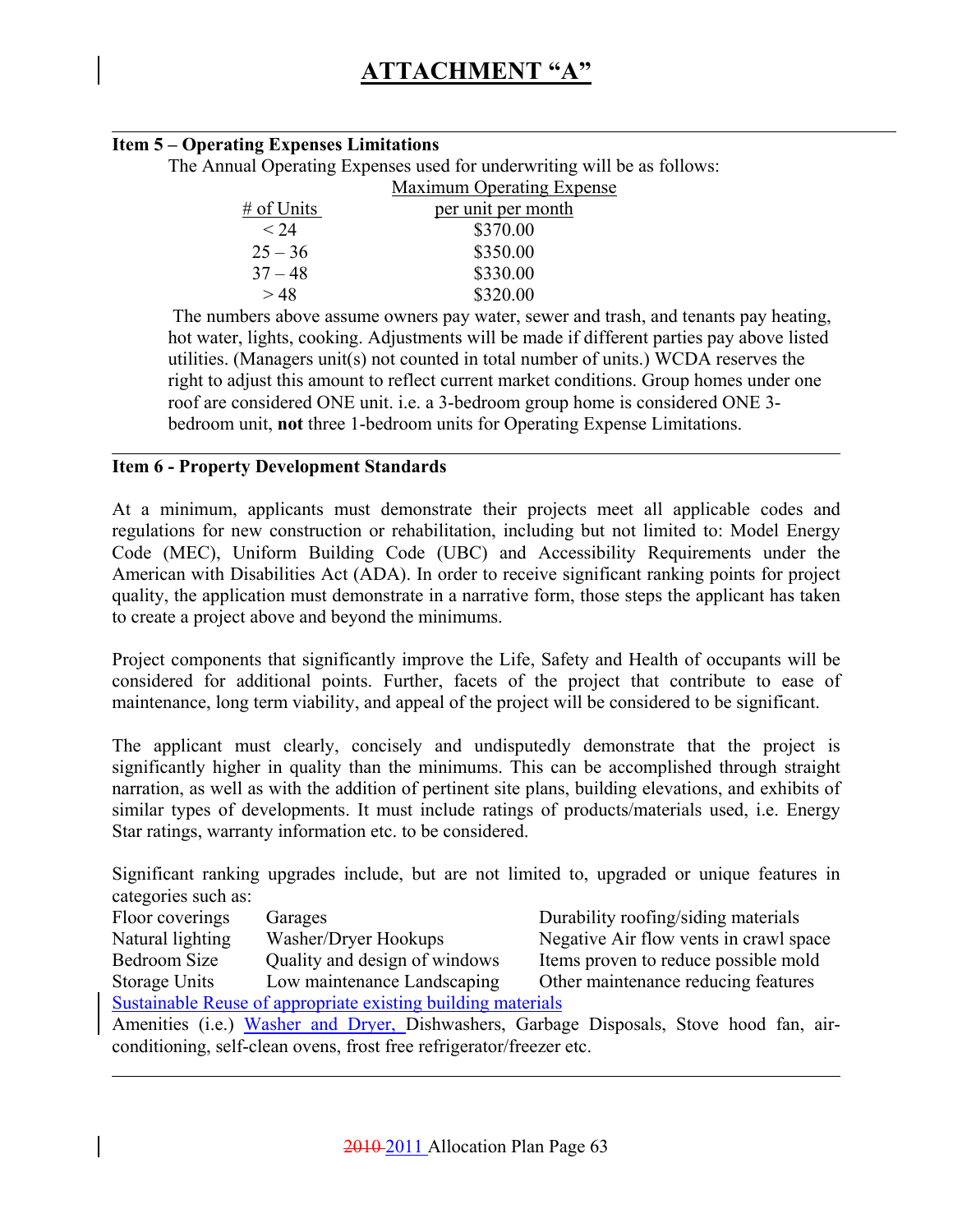#### **Item 7 - Market Study Requirements**

Minimum Market Study requirements:

- a statement of the competence of the market analyst;
- a description of the proposed site;
- evaluation of the project's suitability for the local market (design, unit composition, physical characteristics and mix, amenities etc.);
- statement of reasonableness of proposed rent for the area (Not applicable for Homebuyer Assistance Programs);
- Comparative analysis of Net Adjusted Market Rent;
- demographic analysis of the **current** number of households in the City and the Primary Market Area which are income eligible and can afford to pay the proposed rent (or mortgage payment), rent tenure, ownership tenure, and the number of units currently available to serve these households;
- Each unit composition (income and rent makeup) must have a breakdown of income eligibility, rent tenure, size appropriate households the above demographic analysis must be provided, **for each income and rent level** proposed in the application;
- Unit compositions which are less than 15% of the total number of units are not to be included in the overall total project needs recap;
- forecast of housing needs in the future;
- geographic definition and analysis of the market area;
- statement of reasonableness of Primary Market Area boundaries (Must make sense) **Do Not Use the Entire County**;
- analysis of practically available operating expenses and turnover rates of comparable properties in the market area (Not applicable for Homebuyer Assistance Programs);
- analysis of household sizes and types in the City and the Primary Market Area;
- analysis of the homeownership alternative and the effect it will have on the project;
- a description of comparable developments in the City and the Primary Market Area Primary Market Area (Not applicable for Homebuyer Assistance Programs);
- a description of where the households are moving from (substandard housing, other communities, relatives homes etc.);
- a description of rent levels, amenities, concessions offered, vacancy rates and number of households on waiting lists by unit size of **all** projects in the city and the Primary Market Area;
- map with proposed Site and location of all competitive units, both Market and **Subsidized.**
- vacancy analysis of ALL housing;
- vacancy analysis of ALL rental housing in the city and the Primary Market Area;
- vacancy analysis of ALL subsidized rental housing in the city and the Primary Market Area (Not applicable for Homebuyer Assistance Programs);
- number of units needed, showing number of households in the market area which are income eligible, type eligible (senior vs. family vs. special needs populations, rent tenure (renters vs. homeowners), and the number of units currently available to serve these households;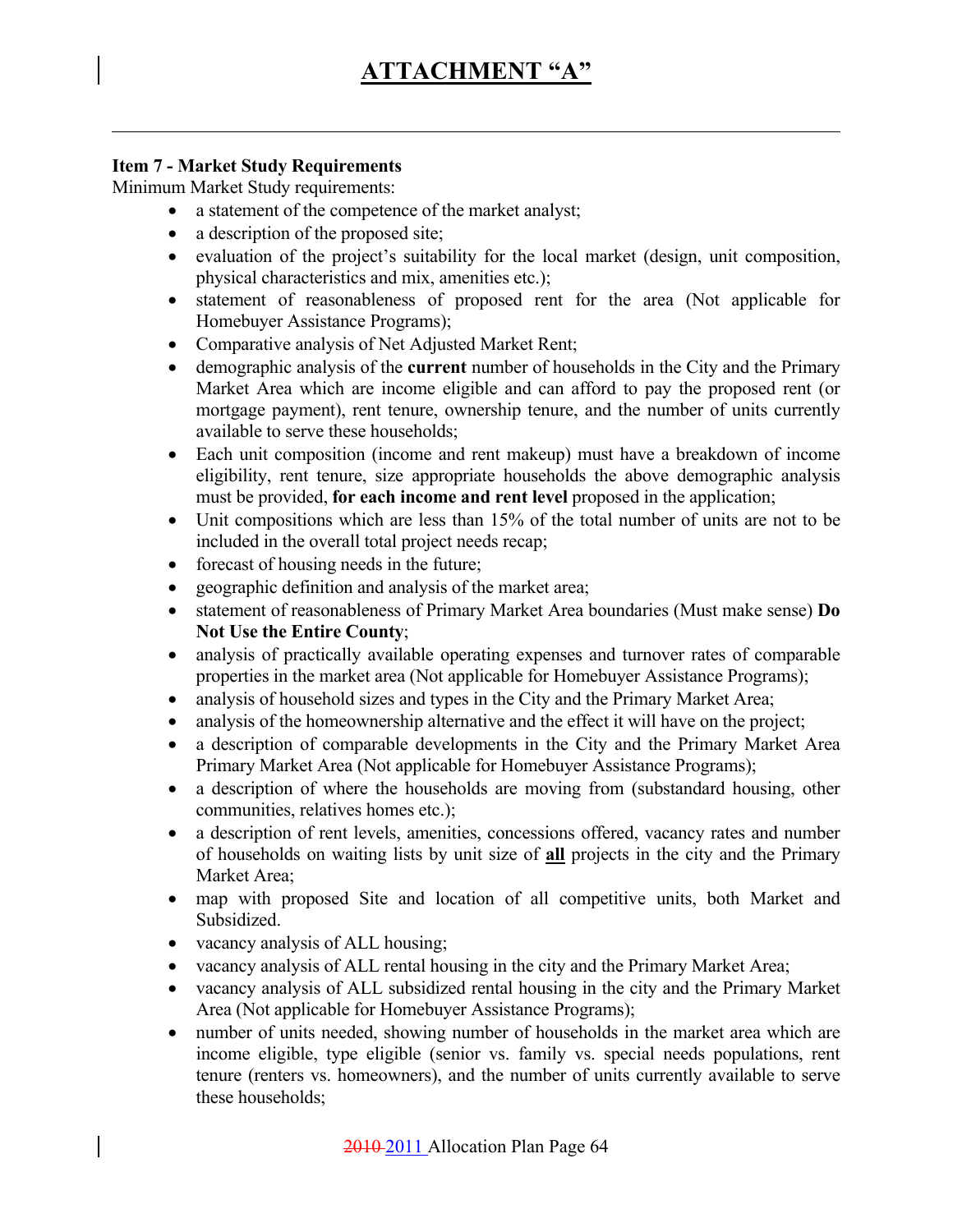- current market saturation level (Units Needed vs. Proposed);
- capture rate;
- absorption period and absorption rate with a comparative analysis and/or a detailed description and support of how arrived at (this should include lease-up rate of all newly constructed multifamily housing gained through market participant interviews and/or local multi-family information database systems);
- projected operating funds and expenses, when available at the time of the study (Not applicable for Homebuyer Assistance Programs);
- expected market absorption of the proposed housing
- a description of the effect on the market area, including the impact on Housing Credit and other existing affordable rental housing;
- calculations based on household size over the average for the Primary Market Area (such as 4-8 member households) must include analysis of number of larger households and incomes for said households;
- for the calculation of number of eligible households, the maximum net rent a household will pay must NOT exceed 30% of their household income (Acceptable Rent Burden) and for Homebuyer Assistance Programs the maximum PITI payment must not exceed 30% of gross household income;
- Analysis of purchase price, square footage, quality and number of units for sale for both New Construction and Existing Single Family units (For Homebuyer Assistance Programs only);
- Analysis of Primary Market Area drivers, jobs and potential volatility of tenant base as a result of these factors.
- Calculation of Income Level with highest need in PMA.
- Market Study Recap below (Attachment B Item 1a or 1b); and
- any other pertinent information that may be available.

#### **Item 8 – Maximum HOME Subsidy per unit Rental Units**

The maximum, average subsidy per HOME assisted unit is established by HUD. Maximum Subsidy limits for Wyoming are as follows:

| 0-Bdrm             | 1-Bdrm                                    | 2-Bdrm                            | 3-Bdrm                                                 | 4-Bdrm                         |
|--------------------|-------------------------------------------|-----------------------------------|--------------------------------------------------------|--------------------------------|
| 001 AM<br>᠊ᢦᠣ᠇ᠷᠣᠥᠥ | $\mathfrak{e}_{\Omega}$ a non<br>᠊ᢦᠵ᠇ᠷᠣᠥᠣ | P115000<br>$\overline{v}$ 112,000 | P11700<br>$\overline{v}$ $\overline{v}$ $\overline{v}$ | R162000<br><del>viv2,000</del> |
| \$88,000           | \$101 000                                 | \$122,000                         | \$158,000                                              | \$174,000                      |

These maximum per unit subsidies may go higher in some areas of the state. Contact WCDA for those areas.

**Homeowner Rehabilitation Programs** – The Maximum HOME subsidy per unit is \$25,000.00.

Only units receiving HOME monies are considered "HOME Assisted Units". HOME expenditure limits, rent and occupancy rules only apply to HOME Assisted Units. The minimum HOME expenditure per HOME Assisted Unit cannot be less than an average of \$1,000 per unit.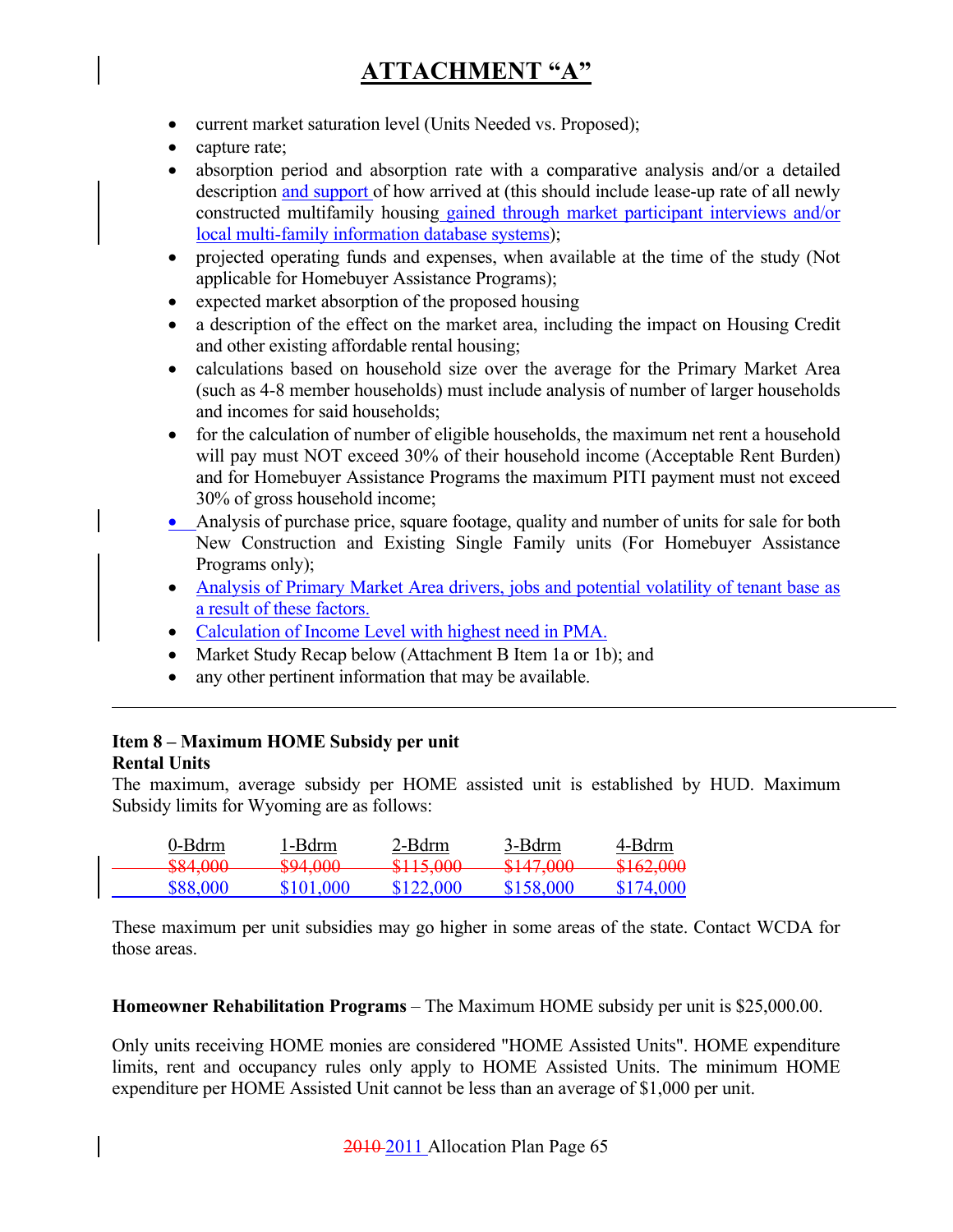#### **Item 9 – Maximum Single Family HOME Limit** (for HOME homeowner rehab.)

 One-Family One-Family \$362,790 \$200,160

Teton County Only All Other Counties

#### **Item 10 –Match Requirements**

| HUD Match Requirement for program       | $25.0\%$ |
|-----------------------------------------|----------|
| WCDA Match Requirement for each project | $4.5\%$  |

**Item 11 – HOME Run Purchase Price Limits by County (as of April 2009)** \$160,000 - All Counties

**Item 12 – HOME Run Income Limits by County (as of March 2009):** The Total Annual Family Income cannot exceed 80% of HUD's median income by family size and county. The Income Limits are as follows:

| <b>Maximum Income Allowable</b>     |                                                    |                               |                                |                                                |                                                                               |                                                               |                                      |                                      |
|-------------------------------------|----------------------------------------------------|-------------------------------|--------------------------------|------------------------------------------------|-------------------------------------------------------------------------------|---------------------------------------------------------------|--------------------------------------|--------------------------------------|
| County                              | <b>Family Size</b>                                 |                               |                                |                                                |                                                                               |                                                               |                                      |                                      |
|                                     |                                                    | 2                             | $\ddot{\mathbf{3}}$            | 4                                              | 5                                                                             | 6                                                             | z                                    | 8                                    |
| <b>Campbell</b>                     | $\Omega$ $\Omega$ $\Omega$<br><del>᠕᠊ᡰ</del> ᢖᠢᠣᢣᠣ | R50,100<br><del>งวง,100</del> | 856 400<br><del>von, roo</del> | $R62$ 650<br><del>⊅∪∠,∪J∪</del>                | 867650<br>$\mathfrak{v} \mathfrak{v} \mathfrak{v}, \mathfrak{v} \mathfrak{v}$ | 272650<br><del>v12,030</del>                                  | <b>¢77.700</b><br><del>v11,100</del> | <u>୧୧၁ 700</u><br><del>ooz,700</del> |
| Converse                            | 35,950                                             | 41.100<br><del>n.nv</del>     | 46,200                         | 51,350                                         | 55,450                                                                        | 59,550                                                        | 63,650                               | 67,800                               |
| <b>Natrona</b>                      | 36,000                                             | 41,150                        | 46,300                         | 51,450                                         | 55,550                                                                        | 59,700                                                        | 63,800                               | 67,900                               |
| Sweetwater                          | 12.550<br><del>12,JJU</del>                        | <u>AR 650.</u><br>$+0,0,0$    | 54.700<br><del>34,700</del>    | <u> 60 ዩስስ</u><br>$\mathbf{v}$ .o $\mathbf{v}$ | 65.650<br>᠊ᡃ <del>ᡂᠷᠣᢣᠣ</del>                                                 | 70.550<br><del>70.JJU</del>                                   | 75,400<br><del>79,400</del>          | 80,250                               |
| <b>Teton</b>                        | <u><i>AA ROO</i></u><br><del>11.000</del>          | 51,200<br>$\sigma$ 1,200      | 57600<br><del>st.uuu</del>     | 64,000<br><del>un.uuu</del>                    | 60,100<br><del>02.IOU</del>                                                   | 74.250<br>74.ZJU                                              | 70.350<br>77.IIV                     | 84,500                               |
| <b>I</b> linto<br><del>Ullita</del> | 38,800                                             | 44,350                        | 49,900                         | 55,450                                         | 59,900                                                                        | 64,300                                                        | 68,750                               | 73,200                               |
| All others                          | 35650<br><del>JJ.VJV</del>                         | 40.700<br>᠇ᠣᡕᢣ᠋ᢦᡃᠣ            | 45.800<br><del>10.000</del>    | 50.900<br>ᢒᠦᡵᢣᡃᠦᠥ                              | 54.950<br>$\sigma$ 1,700                                                      | 50.050<br>$\overline{\mathcal{O}_2,\mathcal{O}_3\mathcal{O}}$ | 63,100<br>$\sigma$ , roo             | 67.200<br><del>∪7,∠∪∪</del>          |

#### **Item 13 11 –Total per unit Eligible Basis**

For underwriting the allocation of Tax Credits; the Total per unit Eligible Basis for projects without an elevator will be limited to the following per unit subsidy limits.

| Managers | J-Rdrm | -Bdrm              | ∕-Bdrm_                                        | 3-Bdrm                                           | 4-Bdrm                 |
|----------|--------|--------------------|------------------------------------------------|--------------------------------------------------|------------------------|
|          |        | 011700<br>W111.000 | 0141000<br>$\overline{v}$ . The $\overline{v}$ | 0177000<br>$\overline{\mathbf{v}}$<br><u>wir</u> | \$102\$800<br>V174.000 |

2010 2011 Allocation Plan Page 66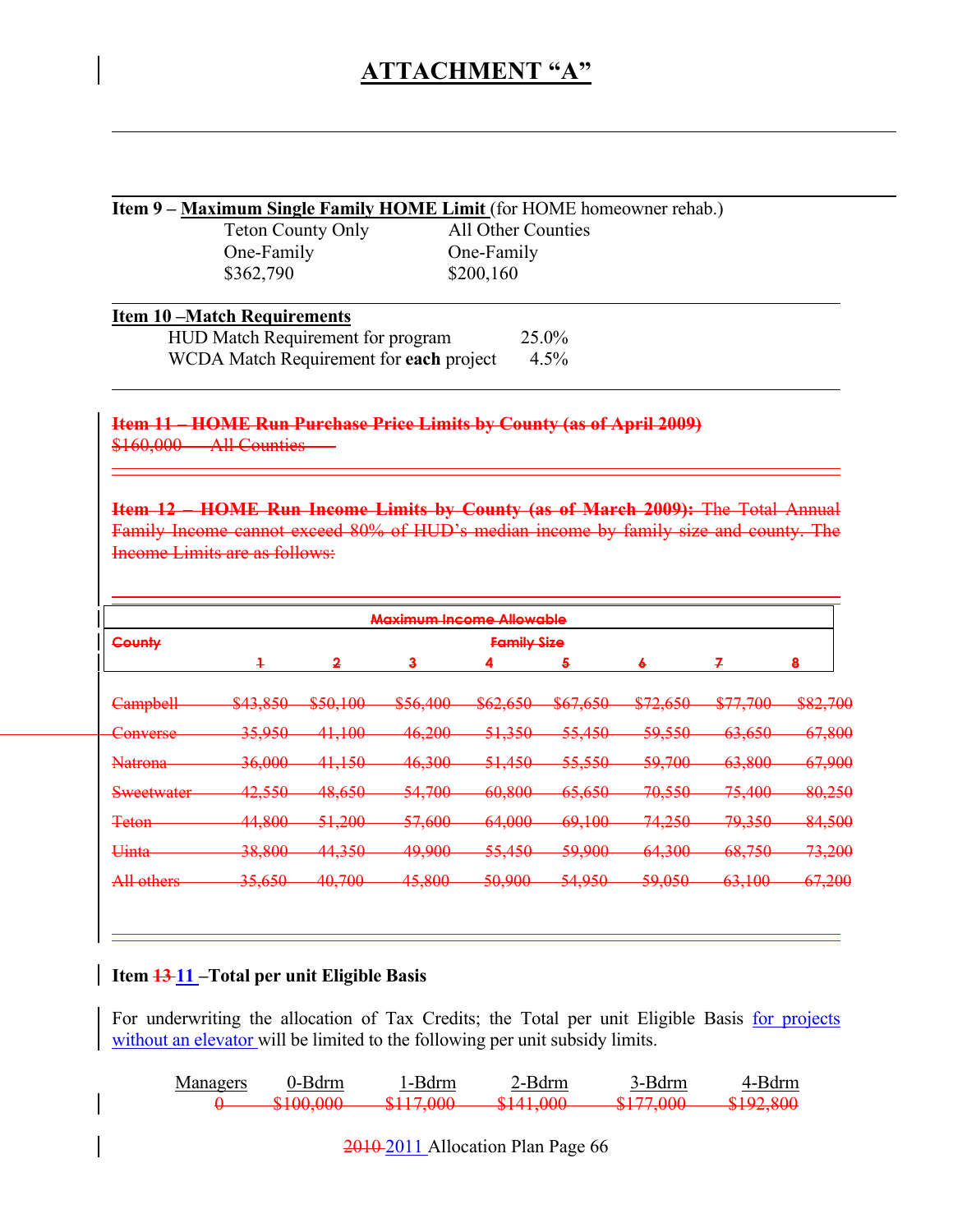| $\bf{0}$        | \$100,000          | \$117,000                                                             | \$150,100 | \$177,000 | \$198,000                                                                                           |
|-----------------|--------------------|-----------------------------------------------------------------------|-----------|-----------|-----------------------------------------------------------------------------------------------------|
|                 |                    |                                                                       |           |           |                                                                                                     |
|                 |                    |                                                                       |           |           |                                                                                                     |
|                 |                    |                                                                       |           |           | For underwriting the allocation of Tax Credits; the Total per unit Eligible Basis for projects with |
|                 |                    | an elevator will be limited to the following per unit subsidy limits. |           |           |                                                                                                     |
|                 |                    |                                                                       |           |           |                                                                                                     |
| <b>Managers</b> | $0 - \text{B}$ drm | 1-Bdrm                                                                | $2-Bdm$   | 3-Bdrm    | 4-Bdrm                                                                                              |
|                 | \$107,500          | \$125,800                                                             | \$161,400 | \$190,300 | \$212,900                                                                                           |
|                 |                    |                                                                       |           |           |                                                                                                     |

#### **Item 14 12 – Tax Credit Syndication Tolerance Level**

The tolerance level for the Syndication rate is currently suspended. WCDA reserves the right to to negotiate with the Owner and the Syndicator to obtain the best rate available taking into account the current market conditions. The average rate obtained on all applications submitted will be taken into consideration when evaluating reasonableness of the Syndication Rate.

**Item 15 13 – Qualified Census Tract (QCT) Numbers and Difficult to Develop Areas (DDA)** (For Tax Credit Projects Only).

As a result of recent changes in the federal tax law, the definition of Qualified Census Tract has been expanded in include areas with a poverty rate of 25% or greater. HUD should be issuing new QCT's in the future. For the purposes of this Allocation Plan the following QCT's apply until modified by HUD.

### **QUALIFIED CENSUS TRACT NUMBERS METROPOLITAN AREAS**

Casper 2.00

### **QUALIFIED CENSUS TRACT NUMBERS NON-METROPOLITAN AREAS**

9630.00 9401.00 9634.00 9635.00

Albany Fremont

#### **DIFFICULT DEVELOPMENT AREAS**  Teton County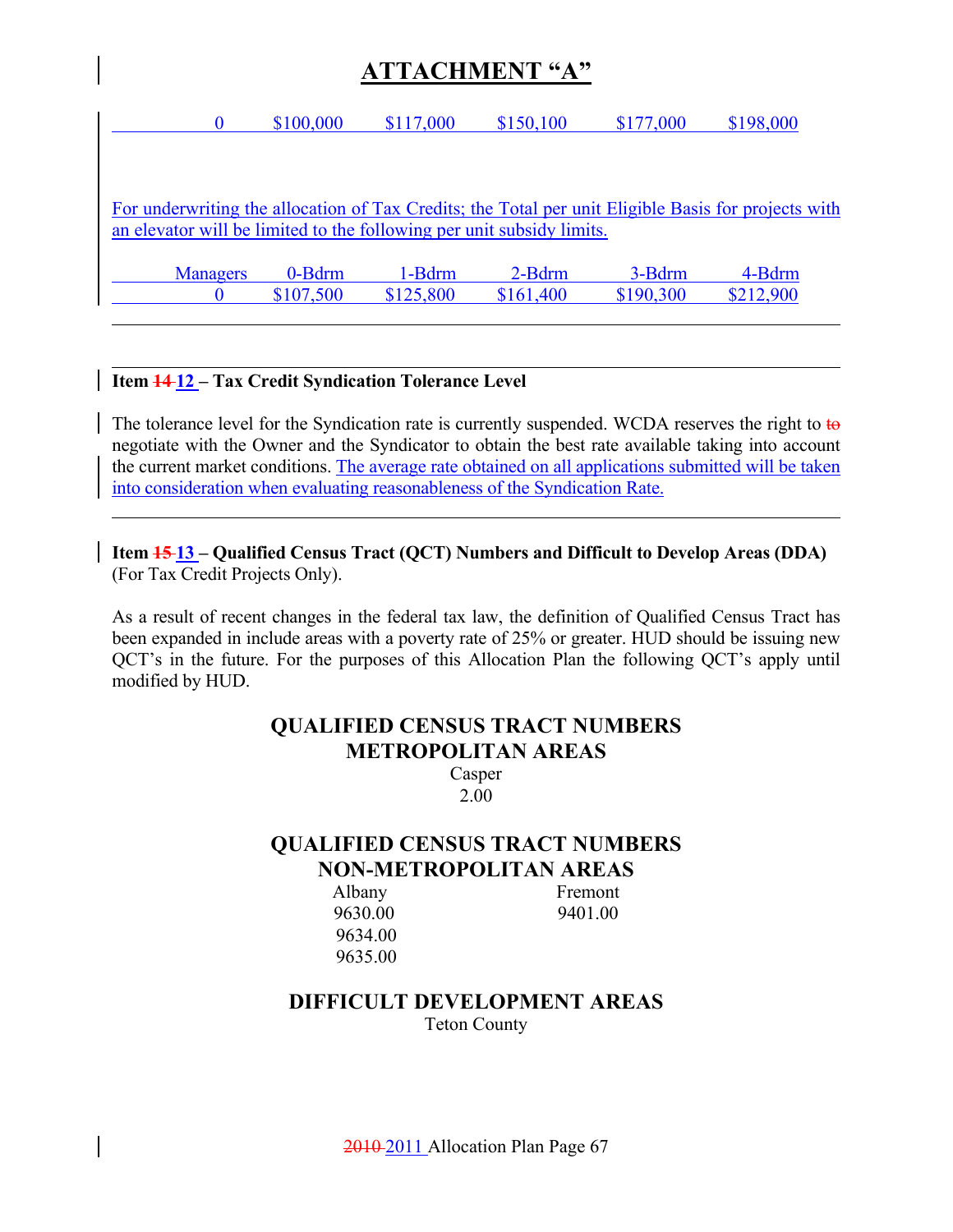In addition WCDA may designate a project as being in a Difficult Development Area, thereby receiving up to a 30% increase in the Eligible Basis if the project needs the increase to be financially feasible, and if :

- 1) the average rents for all units are at or below 45% Area Median Income, and the project needs the increase to be financially feasible. (**This is only available to projects which receive an allocation of Tax Credits on or after 2009.)** , or;
- 2) the project is being developed in a small community with a population under 7,500 and no communities with a population over 7,500 are within 20 miles of the project, AND the project will have 24 or fewer units (available to projects which receive an allocation of Tax Credits on or after 2011).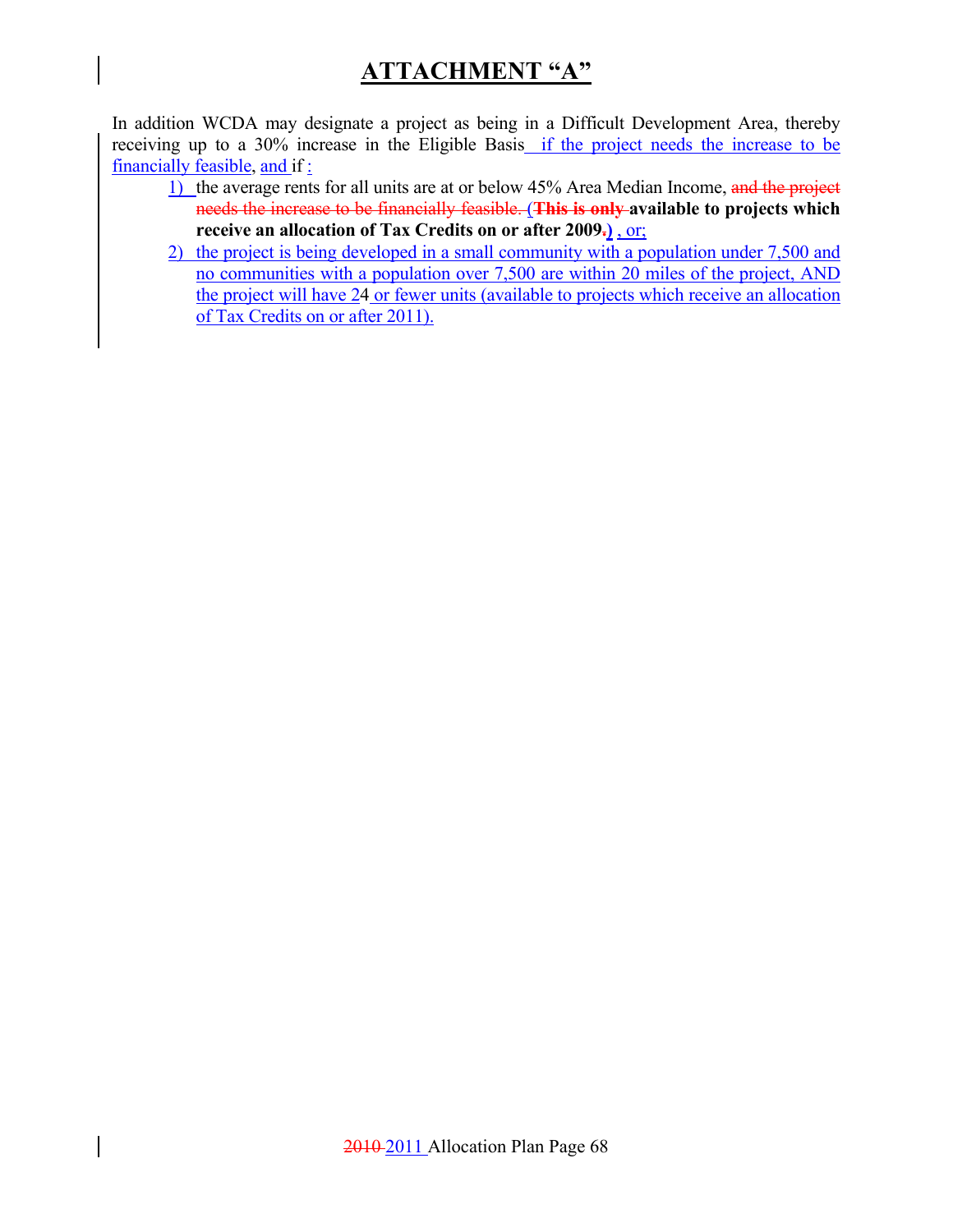### **ATTACHMENT "B" Item "1a"**

# MARKET STUDY RECAP FOR RENTAL PROJECTS PROJECT NAME:\_\_\_\_\_\_\_\_\_\_\_\_\_\_\_\_\_\_\_\_\_\_\_\_\_\_\_\_\_\_\_\_\_\_\_\_\_\_\_\_\_\_

| <b>PMA</b> | <b>CITY</b> | <b>ELIGIBLE HOUSEHOLDS</b>                                                         |
|------------|-------------|------------------------------------------------------------------------------------|
|            |             | Population                                                                         |
|            |             | Number of Households (HH)                                                          |
|            |             | X Percent of HH Income Eligible and can afford to pay the rent without assistance* |
|            |             | = Number of Income Eligible households                                             |
|            |             | X Percentage Rent Tenure                                                           |
|            |             | = Number of Renter, Income Eligible households                                     |
|            |             | X Percentage Household Size Appropriate                                            |
|            |             | = Number of Renter, Income Eligible, Household Size Appropriate households         |
|            |             | X Percentage Households with special needs being targeted                          |
|            |             | (i.e. elderly, handicapped etc, If applicable)                                     |
|            |             | = Number of Qualified Households                                                   |
|            |             | - Existing Subsidized units meetings needs of Qualified Households                 |
|            |             | - Existing Market Rate units meetings needs of Qualified Households                |
|            |             | = Number of units needed                                                           |
|            |             | - units planned and/or under construction                                          |
|            |             | = NEW UNITS NEEDED                                                                 |

| <b>PMA</b> | <b>CITY</b> | <b>CURRENT CAPTURE RATE OF UNITS</b>          |
|------------|-------------|-----------------------------------------------|
|            |             | Number of Units Proposed                      |
|            |             | / Number of Qualified Households (from above) |
|            |             | = Current Capture Rate                        |

| <b>PMA</b> | <b>CITY</b> | ON GOING CAPTURE RATE OF UNITS                              |
|------------|-------------|-------------------------------------------------------------|
|            |             | Number of Units Proposed                                    |
|            |             | / Number of Units in Community serving Qualified Households |
|            |             | $=$ On-going Capture Rate                                   |

| <b>PMA</b> | <b>CITY</b> | <b>SATURATION</b>                         |
|------------|-------------|-------------------------------------------|
|            |             | Number of Units Proposed                  |
|            |             | / Number of New Units Needed (from above) |
|            |             | = Saturation                              |

| <b>PMA</b> | <b>CITY</b> | <b>AVERAGE RENTS</b>                                                                    |
|------------|-------------|-----------------------------------------------------------------------------------------|
|            |             | Average Market Rate rents for 1-bedroom units (with utility adjustments if appropriate) |
|            |             | Average Market Rate rents for 2-bedroom units (with utility adjustments if appropriate) |
|            |             | Average Market Rate rents for 3-bedroom units (with utility adjustments if appropriate) |
|            |             | Average Market Rate rents for 4-bedroom units (with utility adjustments if appropriate) |
|            |             | Average Market Rate rents for 5-bedroom units (with utility adjustments if appropriate) |

\*omit "without assistance" on projects with Project Based Rental Assistance.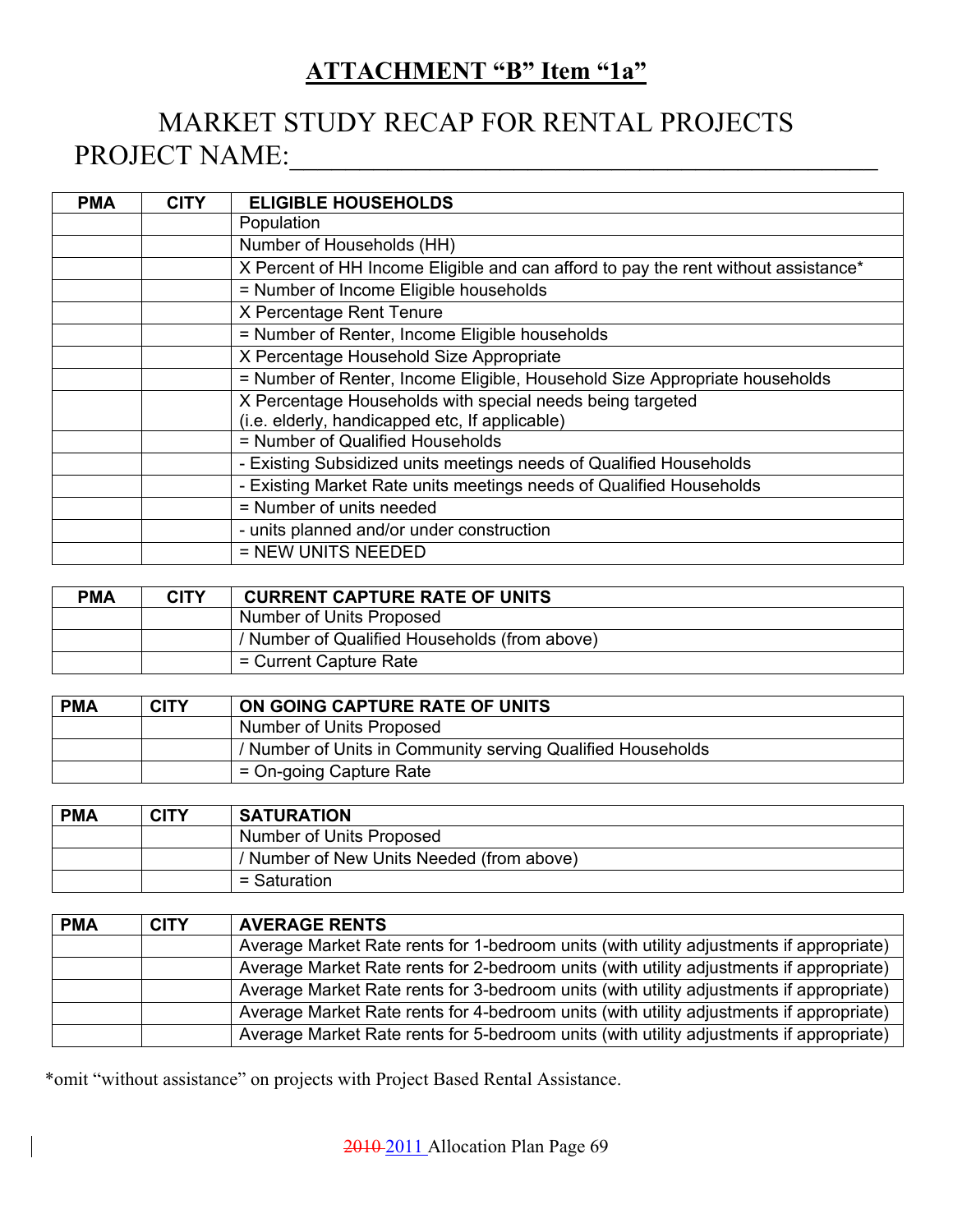### **ATTACHMENT "B" Item "1a"** MARKET STUDY RECAP FOR RENTAL PROJECTS (cont.) PROJECT NAME:

| <b>PMA</b> | <b>CITY</b> | <b>AVERAGE RENTS (SUBSIDIZED = LIHTC, HUD, RD ETC.)</b>                                |  |  |  |
|------------|-------------|----------------------------------------------------------------------------------------|--|--|--|
|            |             | Average rents for SUBSIDIZED 1-bedroom units (with utility adjustments if appropriate) |  |  |  |
|            |             | Average rents for SUBSIDIZED 2-bedroom units (with utility adjustments if appropriate) |  |  |  |
|            |             | Average rents for SUBSIDIZED 3-bedroom units (with utility adjustments if appropriate) |  |  |  |
|            |             | Average rents for SUBSIDIZED 4-bedroom units (with utility adjustments if appropriate) |  |  |  |
|            |             | Average rents for SUBSIDIZED 5-bedroom units (with utility adjustments if appropriate) |  |  |  |
|            |             |                                                                                        |  |  |  |
|            |             | Average rents for COMPARABLE 1-bedroom units (with utility adjustments if appropriate) |  |  |  |
|            |             | Average rents for COMPARABLE 2-bedroom units (with utility adjustments if appropriate) |  |  |  |
|            |             | Average rents for COMPARABLE 3-bedroom units (with utility adjustments if appropriate) |  |  |  |
|            |             | Average rents for COMPARABLE 4-bedroom units (with utility adjustments if appropriate) |  |  |  |
|            |             | Average rents for COMPARABLE 5-bedroom units (with utility adjustments if appropriate) |  |  |  |
|            |             | must include explanation of why COMPARABLE                                             |  |  |  |

| <b>PMA</b> | <b>CITY</b> | <b>AVERAGE SQUARE FOOTAGE</b>                                         |  |  |
|------------|-------------|-----------------------------------------------------------------------|--|--|
|            |             | Average square footage of 1-bedroom units in the community            |  |  |
|            |             | Average square footage of 2-bedroom units in the community            |  |  |
|            |             | Average square footage of 3-bedroom units in the community            |  |  |
|            |             | Average square footage of 4-bedroom units in the community            |  |  |
|            |             | Average square footage of 5-bedroom units in the community            |  |  |
|            |             |                                                                       |  |  |
|            |             | Average square footage of 1-bedroom COMPARABLE units in the community |  |  |
|            |             | Average square footage of 2-bedroom COMPARABLE units in the community |  |  |
|            |             | Average square footage of 3-bedroom COMPARABLE units in the community |  |  |
|            |             | Average square footage of 4-bedroom COMPARABLE units in the community |  |  |
|            |             | Average square footage of 5-bedroom COMPARABLE units in the community |  |  |
|            |             | must include explanation of why COMPARABLE                            |  |  |

| <b>PMA</b> | <b>CITY</b> | <b>INCOME LEVEL WITH HIGHEST NEED</b>              |  |  |  |
|------------|-------------|----------------------------------------------------|--|--|--|
|            |             | Level of Income with highest need in the community |  |  |  |

|                                                                        | <b>ABSORPTION RATE</b>                                                             |  |  |  |
|------------------------------------------------------------------------|------------------------------------------------------------------------------------|--|--|--|
|                                                                        | Number of months anticipated from Placed in Service Date to occupancy of all units |  |  |  |
| Number of months from Placed in Service Date to Economic Stabilization |                                                                                    |  |  |  |

| <b>PMA</b> | <b>PMA</b> | <b>CITY</b> | <b>CITY</b> | <b>VACANCY RATE</b>                      |
|------------|------------|-------------|-------------|------------------------------------------|
| Physical   | Economic   | Physical    | Economic    |                                          |
|            |            |             |             | Vacancy rate of $ALL$ units $-$          |
|            |            |             |             | Include chart showing vacancy by project |
|            |            |             |             | Vacancy rate of Subsidized units -       |
|            |            |             |             | Include chart showing vacancy by project |
|            |            |             |             | Vacancy Rate of Comparable Properties -  |
|            |            |             |             | Include chart showing vacancy by project |
|            |            |             |             | & explanation of why "Comparable         |

2010 2011 Allocation Plan Page 70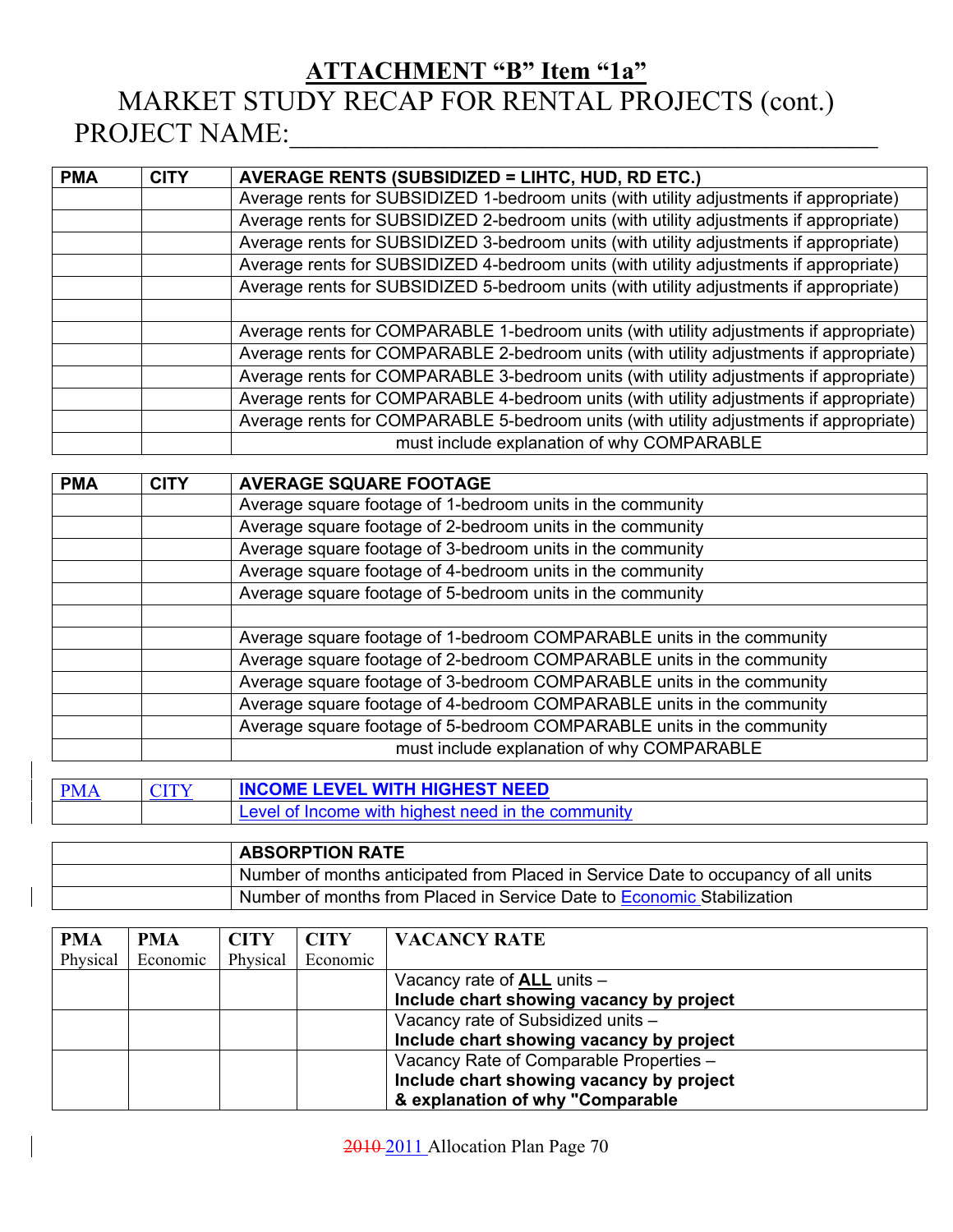## **ATTACHMENT "B" Item "1a"**

# MARKET STUDY RECAP FOR RENTAL PROJECTS (cont.) PROJECT NAME:\_\_\_\_\_\_\_\_\_\_\_\_\_\_\_\_\_\_\_\_\_\_\_\_\_\_\_\_\_\_\_\_\_\_\_\_\_\_\_\_\_\_

| Distance from other locations (List distance from project to the following locations) |                                |  |  |  |  |
|---------------------------------------------------------------------------------------|--------------------------------|--|--|--|--|
| <b>Employment opportunities</b>                                                       | <b>Elementary School</b>       |  |  |  |  |
| Fire                                                                                  | <b>Junior or Middle School</b> |  |  |  |  |
| <b>Police</b>                                                                         | <b>High School</b>             |  |  |  |  |
| <b>Proximity to Public Transit</b>                                                    | <b>College</b>                 |  |  |  |  |
| <b>Hospital</b>                                                                       | <b>Convenience Store</b>       |  |  |  |  |
| <b>Senior Center</b>                                                                  | Church                         |  |  |  |  |
| <b>Bank</b>                                                                           | <b>Post Office</b>             |  |  |  |  |
| <b>Doctor Offices</b>                                                                 | Park                           |  |  |  |  |
| <b>Laundry Mat - if facilities not on site</b>                                        | <b>Recreation</b>              |  |  |  |  |
| <b>Grocery Store</b>                                                                  | Library                        |  |  |  |  |
| Is there a Grocery Store that delivers?                                               |                                |  |  |  |  |
| Pharmacy                                                                              |                                |  |  |  |  |
| Is there a Pharmacy that delivers?                                                    |                                |  |  |  |  |

| <b>ENVIRONMENTAL ISSUES</b>                                          |
|----------------------------------------------------------------------|
| Please list any and all environmental issues noted during site visit |
| Flood Plain / Wetlands                                               |
| <b>Proximity to Railroad Tracks</b>                                  |
| Proximity to 4-lane thorough fares                                   |
| Proximity to above ground storage tanks                              |
| Endangered species / animal habitat                                  |
| <b>Proximity to Airport</b>                                          |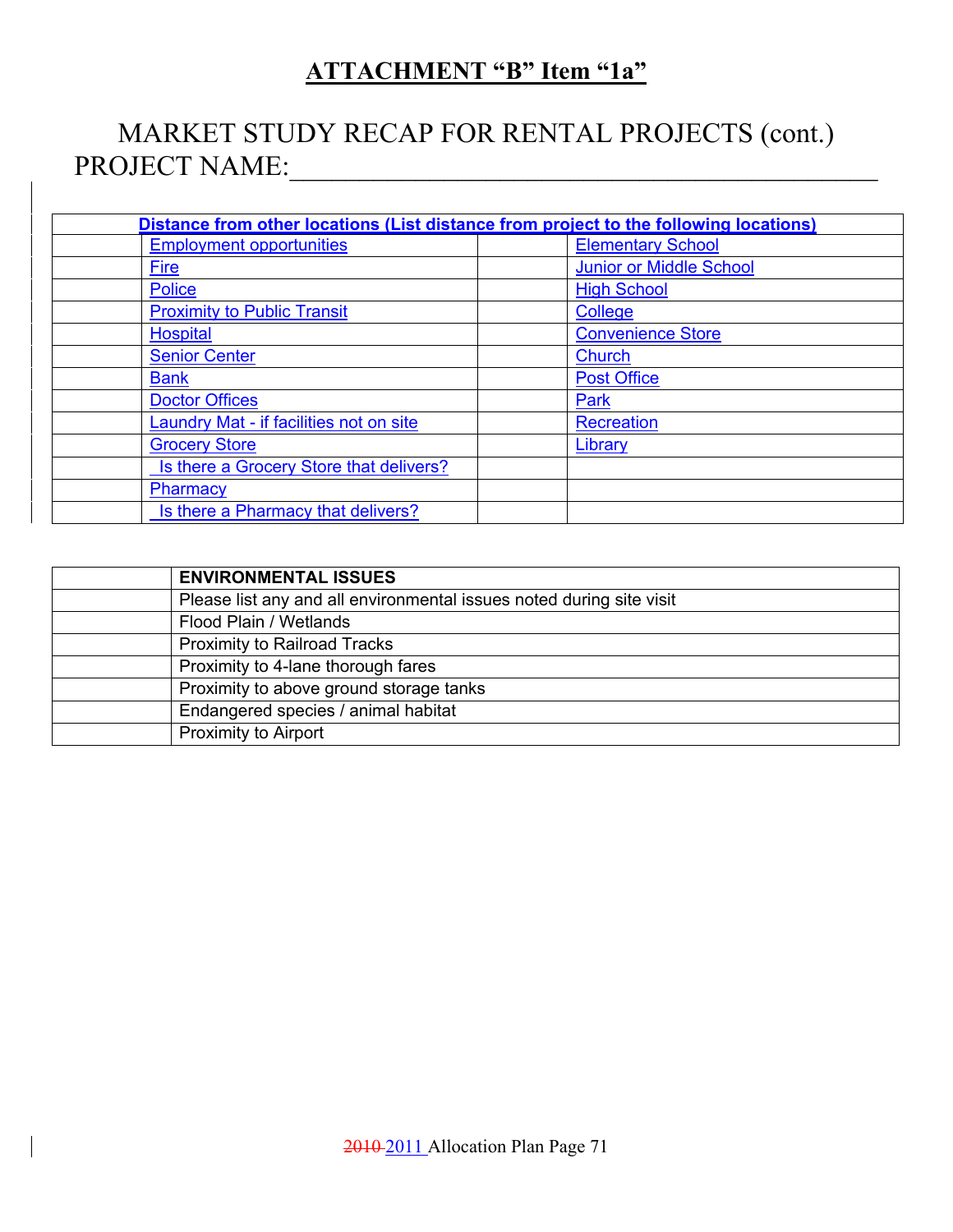### **ATTACHMENT "B" ITEM "2"**

### **Contractor's Certification**

No Modifications are allowed to this Contractor's Certification.

| Property Legal Description: |  |
|-----------------------------|--|

Owners Name, and Address:

The undersigned has served as the general contractor of the real property constructed at

(the "Premises") for

Project:

("Project Owner") for which the undersigned acknowledges is to receive or has received Low Income Housing Tax Credits under Section 42 of the Internal Revenue Code and/or HOME funding under Title II of the Home Investment Partnerships Act of the National Affordable Housing Act of 1990. Accordingly, the undersigned hereby certifies to Owner and the Wyoming Community Development Authority that the Premises is in compliance with all requirements and restrictions of all applicable zoning, environmental, building, fire, health and other governmental ordinances, rules and regulations and the requirements of the appropriate board of fire underwriters or other similar body acting in and for the locality in which the Premises is located. Further, the Premises complies with the applicable edition of the International Building Code and National Electric Code, the local code adopted by the presiding jurisdiction and the Minimum Property Standards [MPS] in 24 CFR 200.926. This newly constructed housing meets the current edition of the Model Energy Code Published by the Council of American Building Officials and handicapped accessibility requirements under the Fair Housing Act (42 U.S.C. 3601-3620), where applicable. The Premises also meets all applicable State and local housing quality standards and code requirements and if there are no such standards or code requirements, the housing meets the housing property standards under the HOME Investment Program in 24 CFR 982.401. The undersigned further certifies that Premises were built to specifications of architectural drawings for

dated  $\qquad \qquad \qquad$ 

If this project consists of manufactured housing it meets the Manufactured Home Construction and Safety Standards established in 24 CFR Part 3280. These standards pre-empt State and local codes covering the same aspects of performance for such housing. The project complies with applicable State and local laws or codes governing installation. In the absence of such laws or codes, the project complies with the manufacturer's written instructions for installation of manufactured housing units and is connected to permanent utility hookups.

Dated  $\qquad \qquad \ldots \qquad \qquad .200$ 

 $\mathcal{L}_\text{max}$ 

Name of Contractor's Company or Contractor's Agent: Name and Title of Contractor or Contractor's Agent: \_\_\_\_\_\_\_\_\_\_\_\_\_\_\_\_\_\_\_\_\_\_\_\_\_\_\_\_\_ Street Address: City, State, Zip Code: Telephone Number (including area code): Signature of Contractor or Contractor's Agent:

2010 2011 Allocation Plan Page 72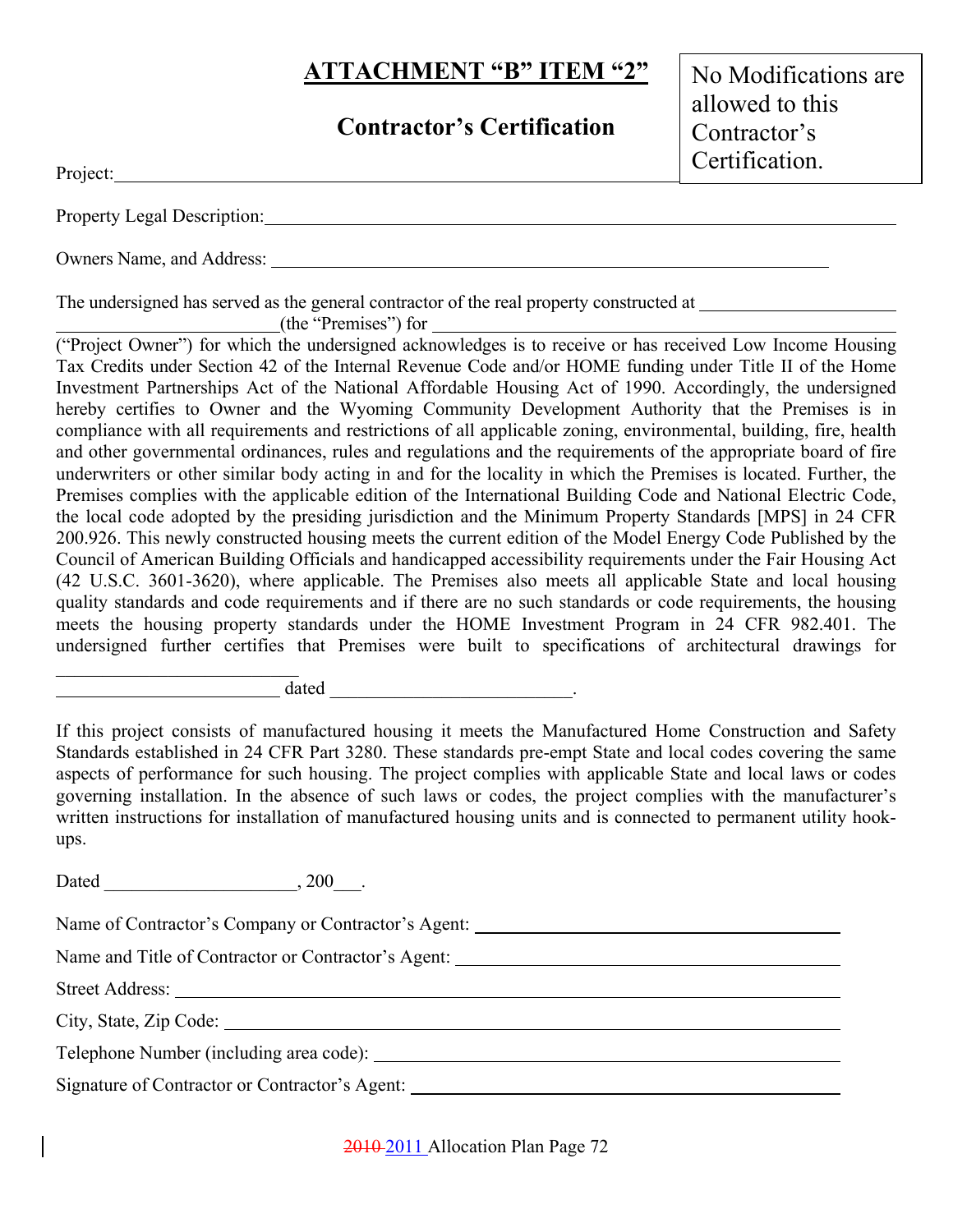# **ATTACHMENT "B" ITEM "2"**

### ARCHITECT'S CERTIFICATE

### **Part I**

The undersigned, an architect duly licensed and registered in the State of Wyoming, has prepared for final plans, working drawings and for the project Owner, final plans, working drawings and detailed specifications (and addenda) dated <br>  $\qquad \qquad$ , 20 (collectively, the "Plans and Specifications") in connection with certain real property located at \_\_\_\_\_\_\_\_\_\_\_\_\_\_\_\_\_\_\_\_\_\_\_\_\_\_\_\_\_\_\_\_\_\_\_\_\_\_\_\_\_\_ (the "Premises") for which the undersigned acknowledges will receive low income housing tax credits under Section 42 of the Internal Revenue Code and/or HOME funding under Title II of the Home Investment Partnerships Act of the National Affordable Housing Act of 1990 to finance or refinance the costs to acquire, rehabilitate, or construct the Project.

Accordingly, the undersigned hereby certifies to Project Owner and the Wyoming Community Development Authority that:

- A) The Plans and Specifications comply with and conform in all respects to the requirements of existing law, have been duly filed with and have been approved by all governmental and municipal authorities having jurisdiction there over, and the Plans and Specifications are in compliance with all requirements and restrictions of all applicable zoning, environmental, building, fire, health and other governmental ordinances, rules and regulations and the requirements of the appropriate board of fire underwriters or other similar body acting in and for the locality in which the Premises is located. Further, the Plans and Specifications comply with:
	- 1) the applicable edition of the International Building Code and National Electric Code; and

the local code adopted by the presiding jurisdiction; and

the Minimum Property Standards [MPS] in 24 CFR 200.925 or 200.926.

- 2) If this is a newly constructed housing project it meets the current edition of the Model Energy Code Published by the Council of American Building Officials.
- 3) The Plan and Specifications also meet all applicable State and local housing quality standards and code requirements and if there are no such standards or code requirements, the housing meets the housing quality standards in 24 CFR 982.401.
- 4) the accessibility requirement at 24 CFR part 8, which implements Section 504 of the Rehabilitation Act of 1973 (29 U.S.C. 794) and covered multifamily dwellings, as defined at 24 CFR 100.201, it also meets the design and construction requirement at 24 CFR 100.205, which implements Title III of the Americans with Disabilities Act of 1990 and the Fair Housing Act (42 U.S.C. 3601-3619), as it relates to the following:

### *Accessible Building Entrance on an Accessible Route:*

Covered multifamily dwellings must have at least one building entrance on an accessible route, unless it is impractical to do so because of terrain or unusual characteristics of the site. For all such dwellings with a building entrance on an accessible route the following six requirements apply: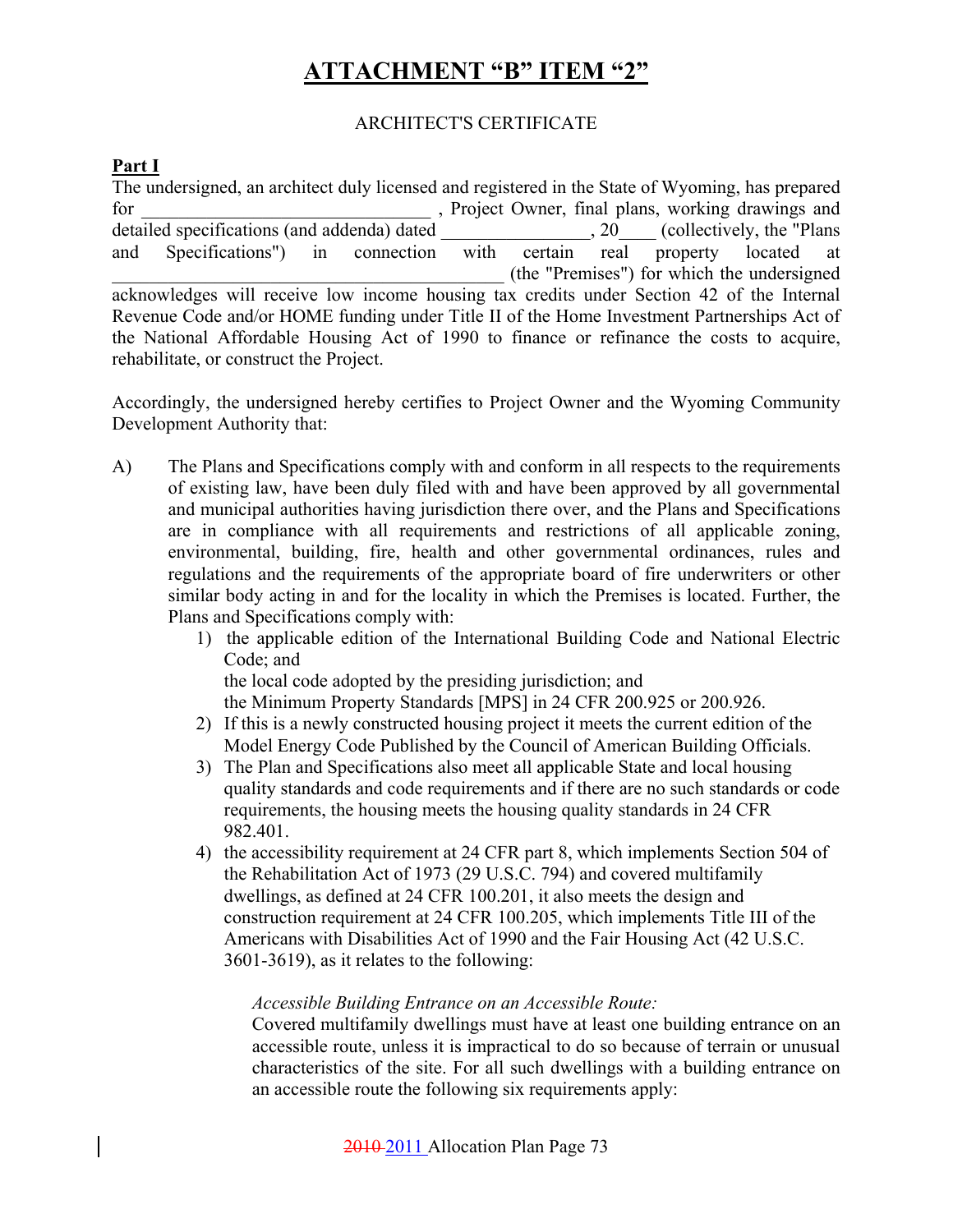### **ATTACHMENT "B" ITEM "2"**

#### *Accessible and Usable Public and Common Use Areas:*

Public and common use areas must be readily accessible to and usable by people with disabilities.

### *Usable Doors:*

All doors designed to allow passage into and within all premises must be sufficiently wide to allow passage by persons in wheelchairs.

### *Accessible Route Into and Through the Covered Dwelling Units:*

There must be an accessible route into and through the dwelling units, providing access for people with disabilities throughout the unit.

### *Light Switches, Electrical Outlets, Thermostats and Other Environmental Controls in Accessible Locations:*

All premises within the dwelling units must contain light switches, electrical outlets, thermostats and other environmental controls in accessible locations.

### *Reinforced Walls for Grab Bars:*

All premises within dwelling units must contain reinforcements in bathroom walls to allow later installation of grab bars around toilet, tub, shower stall and shower seat, where such facilities are provided.

### *Usable Kitchens and Bathrooms:*

Dwelling units must contain usable kitchens and bathrooms such that an individual who uses a wheelchair can maneuver about the space.

These Fair Housing Act requirements can be found in the Fair Housing Act Design Manual.

- B) The Plans and Specifications are in compliance with Standards so that \_\_\_\_\_ units in the project meet Energy Star Standards and \_\_\_\_ fully accessible and \_\_\_\_ sensory units meet Section 504 accessibility Standards.
- C) The Plans and Specifications do not require the installation or use of any asbestos containing materials in connection with the construction or use of the Premises.
- D) If this project consists of manufactured housing, it meets the Manufactured Home Construction and Safety Standards established in 24 CFR part 3280. These standards preempt state and local codes covering the same aspects of performance for such housing.
- E) All of the preconditions have been met justifying the issuance of all necessary approvals, certificates, permits and licenses that may be required from such governmental authorities having jurisdiction over the construction of the Premises.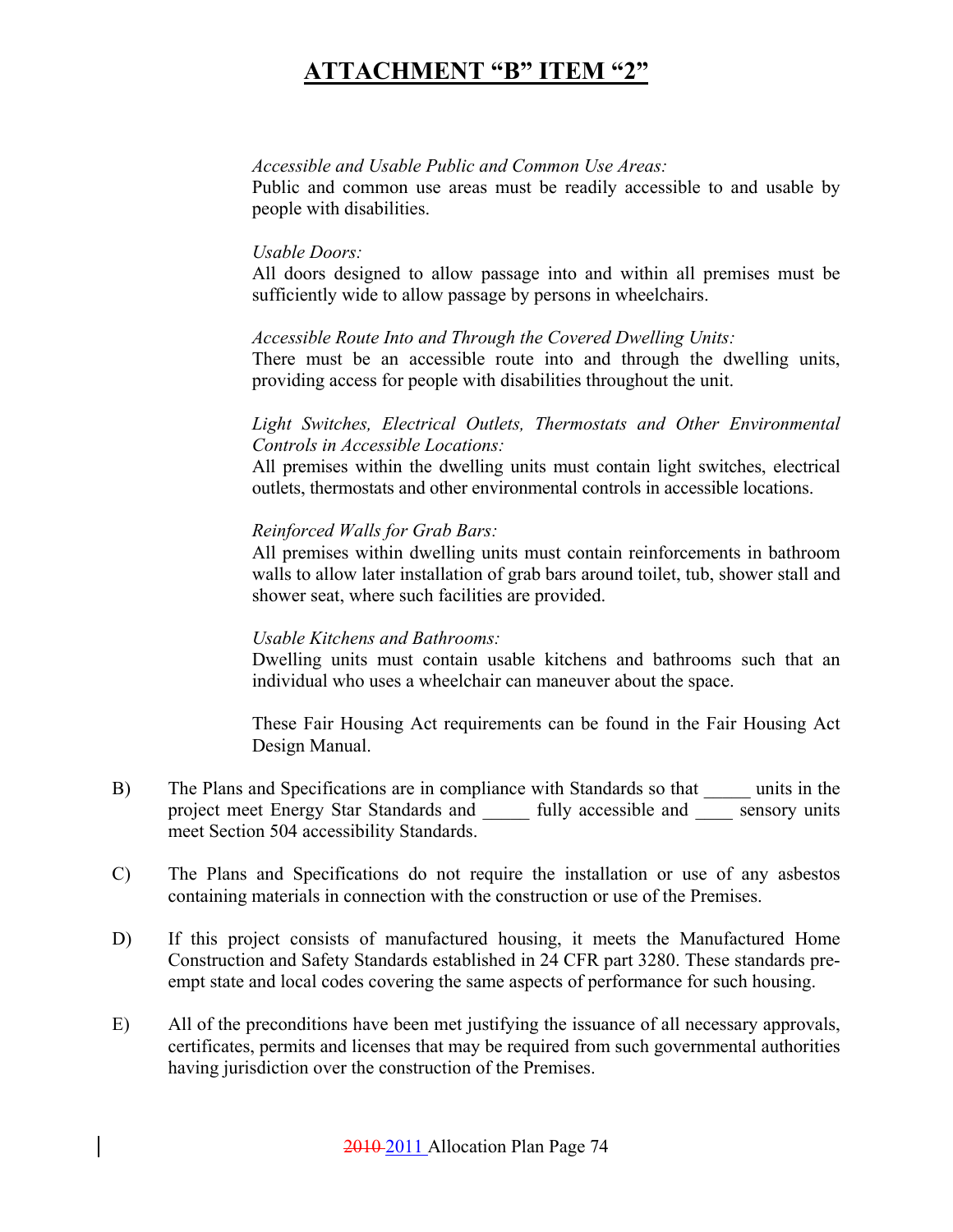### **ATTACHMENT "B" ITEM "2"**

| Dated: | 200 |
|--------|-----|
|--------|-----|

ARCHITECT SIGNATURE:

Name of Company:

(APPLICANT MUST RETURN TWO ORIGINALS WHICH HAVE BEEN EXECUTED ABOVE BY THE ARCHITECT. ONE OF WHICH WILL BE RETURNED TO THE DEVELOPER AFTER COMPLETION OF THE PROJECT FOR EXECUTION BELOW BY THE ARCHITECT IN REGARD TO THE ITEMS LISTED BELOW.)

### **Part II**

The project now being completed, the undersigned, an architect duly licensed and registered as stated above, certifies to Project Owner and the Wyoming Community Development Authority that:

- A) There are no building code or other violations of municipal ordinances or county codes filed or noted against the Premises.
- B) All necessary gas, steam, telephone, electric, water and sewer services and other utilities required to adequately service the Premises are now available to the Premises. All street drainage, water distribution and sanitary sewer systems have been accepted for perpetual maintenance by the appropriate governmental authority or utility.
- C) If this project consists of manufactured housing, the project complies with applicable state and local laws or codes governing installation. In the absence of such laws or codes, the project complies with the manufacturer's written instructions for installation of manufactured housing units.

Furthermore, in the professional opinion of the undersigned, the Premises is constructed in a good and workmanship-like manner substantially in accordance with the Plans and Specifications and is free and clear of any damage or structural defects that would, in any material respect, affect the value of the Premises. In the further opinion of the undersigned, all of the preconditions have been met justifying the issuance of the permanent certificate or certificates of occupancy for the Premises (or the letter or certificate of compliance or completion stating that the construction complies with all requirements and restrictions of all governmental ordinances, rules and regulations).

| Dated: | 200 |
|--------|-----|
|--------|-----|

Name of Company: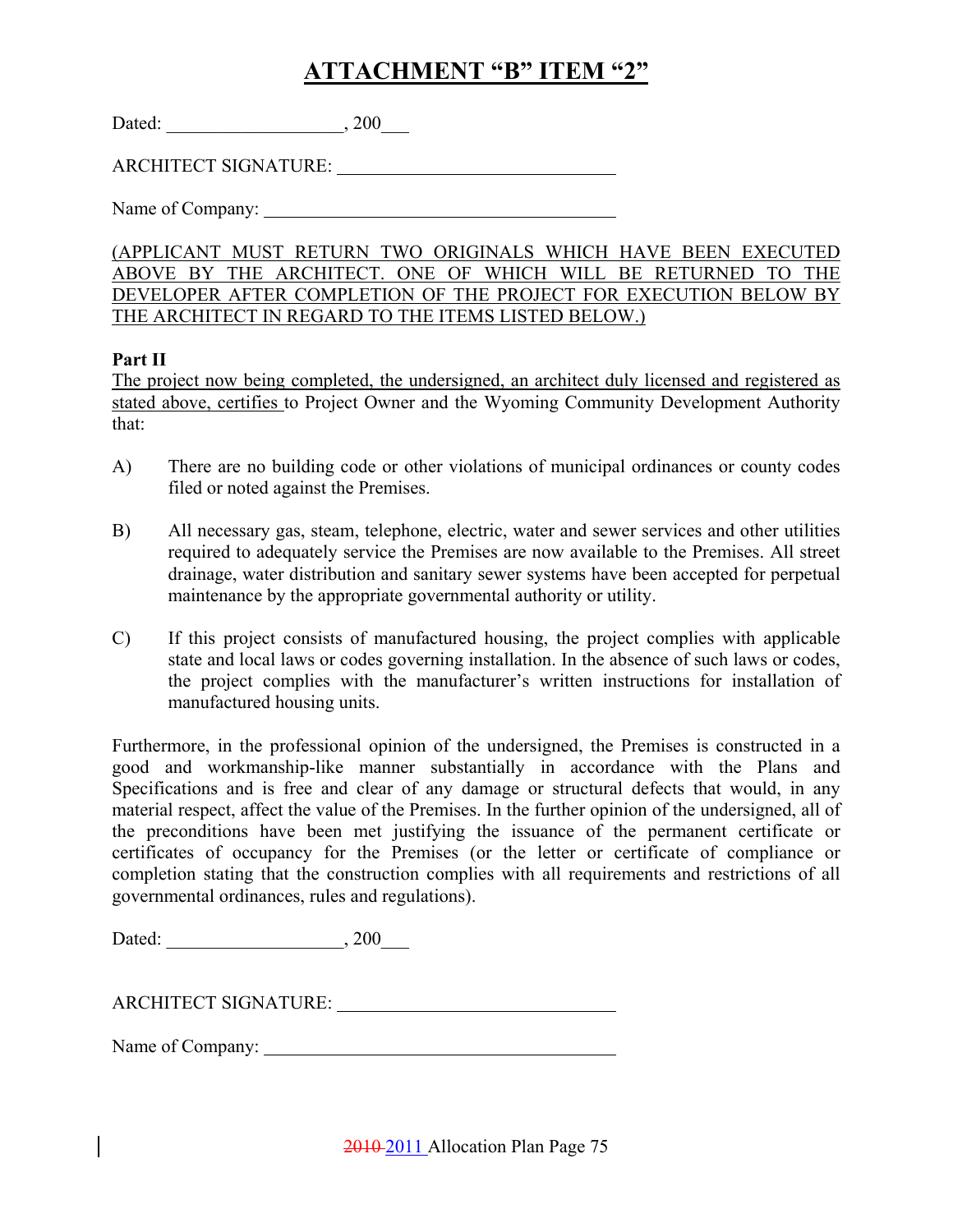### CURRENT YEAR SUMMARY ATTACHMENT "C" ITEM 2-1 – RENT LIMITSINCOME & RENT LIMITS

| <b>STATE:WYOMING</b>                           |                        |          |          | <b>INCOMELIMITS</b> |          |          |          |
|------------------------------------------------|------------------------|----------|----------|---------------------|----------|----------|----------|
|                                                | <b>PROGRAM</b>         | 1 PERSON | 2 PERSON | 3 PERSON            | 4 PERSON | 5 PERSON | 6 PERSON |
| <b>Casper, WY MSA</b>                          |                        |          |          |                     |          |          |          |
| FY 2009 MFI: 64300                             | 30% OF MEDIAN          | 13500    | 15450    | 17350               | 19300    | 20850    | 22400    |
|                                                | <b>VERY LOW INCOME</b> | 22500    | 25700    | 28950               | 32150    | 34700    | 37300    |
|                                                | <b>LOW-INCOME</b>      | 36000    | 41150    | 46300               | 51450    | 55550    | 59700    |
| Cheyenne, WY MSA                               |                        |          |          |                     |          |          |          |
| FY 2009 MFI: 63700                             | 30% OF MEDIAN          | 13350    | 15300    | 17200               | 19100    | 20650    | 22150    |
|                                                | <b>VERY LOW INCOME</b> | 22300    | 25500    | 28650               | 31850    | 34400    | 36950    |
|                                                | <b>LOW-INCOME</b>      | 35650    | 40750    | 45850               | 50950    | 55050    | 59100    |
|                                                |                        |          |          |                     |          |          |          |
| Albany County, WY<br><b>FY 2009 MFI: 63200</b> | 30% OF MEDIAN          | 13350    | 15300    | 17200               |          | 20650    | 22150    |
|                                                |                        |          |          |                     | 19100    |          |          |
|                                                | <b>VERY LOW INCOME</b> | 22250    | 25450    | 28600               | 31800    | 34350    | 36900    |
|                                                | <b>LOW-INCOME</b>      | 35650    | 40700    | 45800               | 50900    | 54950    | 59050    |
| <b>Big Horn County, WY</b>                     |                        |          |          |                     |          |          |          |
| <b>EY 2009 MFI: 53500</b>                      | <b>30% OF MEDIAN</b>   | 13350    | 15300    | 17200               | 19100    | 20650    | 22150    |
|                                                | VERY LOW INCOME        | 22250    | 25450    | 28600               | 31800    | 34350    | 36900    |
|                                                | <b>LOW-INCOME</b>      | 35650    | 40700    | 45800               | 50900    | 54950    | 59050    |
| <b>Campbell County, WY</b>                     |                        |          |          |                     |          |          |          |
| FY 2009 MFI: 78300                             | 30% OF MEDIAN          | 16450    | 18800    | 21150               | 23500    | 25400    | 27250    |
|                                                | <b>VERY LOW INCOME</b> | 27400    | 31300    | 35250               | 39150    | 42300    | 45400    |
|                                                | <b>LOW-INCOME</b>      | 43850    | 50100    | 56400               | 62650    | 67650    | 72650    |
| <b>Carbon County, WY</b>                       |                        |          |          |                     |          |          |          |
| FY 2009 MFI: 58800                             | 30% OF MEDIAN          | 13350    | 15300    | 17200               | 19100    | 20650    | 22150    |
|                                                | <b>VERY LOW INCOME</b> | 22250    | 25450    | 28600               | 31800    | 34350    | 36900    |
|                                                | <b>LOW-INCOME</b>      | 35650    | 40700    | 45800               | 50900    | 54950    | 59050    |
|                                                |                        |          |          |                     |          |          |          |
| <b>Converse County, WY</b>                     |                        |          |          |                     |          |          |          |
| <b>FY 2009 MFI: 64200</b>                      | 30% OF MEDIAN          | 13500    | 15400    | 17350               | 19250    | 20800    | 22350    |
|                                                | <b>VERY LOW INCOME</b> | 22450    | 25700    | 28900               | 32100    | 34650    | 37250    |
|                                                | <b>LOW-INCOME</b>      | 35950    | 41100    | 46200               | 51350    | 55450    | 59550    |
| <b>Crook County, WY</b>                        |                        |          |          |                     |          |          |          |
| <b>FY 2009 MFI: 60200</b>                      | 30% OF MEDIAN          | 13350    | 15300    | 17200               | 19100    | 20650    | 22150    |
|                                                | <b>VERY LOW INCOME</b> | 22250    | 25450    | 28600               | 31800    | 34350    | 36900    |
|                                                | <b>LOW-INCOME</b>      | 35650    | 40700    | 45800               | 50900    | 54950    | 59050    |
| <b>Fremont County, WY</b>                      |                        |          |          |                     |          |          |          |
| FY 2009 MFI: 53700                             | 30% OF MEDIAN          | 13350    | 15300    | 17200               | 19100    | 20650    | 22150    |
|                                                | <b>VERY LOW INCOME</b> | 22250    | 25450    | 28600               | 31800    | 34350    | 36900    |
|                                                | <b>LOW-INCOME</b>      | 35650    | 40700    | 45800               | 50900    | 54950    | 59050    |
| Goshen County, WY                              |                        |          |          |                     |          |          |          |
| FY 2009 MFI: 56400                             | 30% OF MEDIAN          | 13350    | 15300    | 17200               | 19100    | 20650    | 22150    |
|                                                | <b>VERY LOW INCOME</b> | 22250    | 25450    | 28600               | 31800    | 34350    | 36900    |
|                                                | <b>LOW-INCOME</b>      | 35650    | 40700    | 45800               | 50900    | 54950    | 59050    |
|                                                |                        |          |          |                     |          |          |          |
| <b>Hot Springs County, WY</b>                  |                        |          |          |                     |          |          |          |
| FY 2009 MFI: 55100                             | 30% OF MEDIAN          | 13350    | 15300    | 17200               | 19100    | 20650    | 22150    |
|                                                | <b>VERY LOW INCOME</b> | 22250    | 25450    | 28600               | 31800    | 34350    | 36900    |
|                                                | <b>LOW-INCOME</b>      | 35650    | 40700    | 45800               | 50900    | 54950    | 59050    |
| Johnson County, WY                             |                        |          |          |                     |          |          |          |
| <b>FY 2009 MFI: 59200</b>                      | 30% OF MEDIAN          | 13350    | 15300    | 17200               | 19100    | 20650    | 22150    |
|                                                | <b>VERY LOW INCOME</b> | 22250    | 25450    | 28600               | 31800    | 34350    | 36900    |
|                                                | LOW-INCOME             | 35650    | 40700    | 45800               | 50900    | 54950    | 59050    |

| STATE: M/VOMINIC<br><del>omne.wrowmo</del>                                 |                                                            |                                               |                                       | $1$ N $\cap$ $\cap$ M $\sqsubset$ $1$ $1$ M $1$ T $\subseteq$<br>--------------------- |                                        |                                           |                                                                                                                                         |
|----------------------------------------------------------------------------|------------------------------------------------------------|-----------------------------------------------|---------------------------------------|----------------------------------------------------------------------------------------|----------------------------------------|-------------------------------------------|-----------------------------------------------------------------------------------------------------------------------------------------|
|                                                                            | <b>DDOCDAM</b><br><del>moorv.w</del>                       | <b>1 DEDCAN</b><br><u> Elektronic version</u> | 2 DEDCAN<br><u> – Les Mondais</u>     | <b>2 DEDCON</b><br><del>, דב הסטוד</del>                                               | 1 DEDEAN<br><b>THERMANY ARE</b>        | <b>EDEDOON</b><br><u>iva menintezen i</u> | <b>G DEDCON</b><br><u> 2000 - 2000 - 2000 - 2000 - 2000 - 2000 - 2000 - 2000 - 2000 - 2000 - 2000 - 2000 - 2000 - 2000 - 2000 - 200</u> |
| <b>Lincoln County, WY</b>                                                  |                                                            |                                               |                                       |                                                                                        |                                        |                                           |                                                                                                                                         |
| EV 2000 MEH 62000<br><del>1 1 2000 MH 1. 02000</del>                       | 30% OF MEDIAN                                              | 122E<br><del>ioooo</del>                      | 15300<br><del>iooo</del>              | 17200<br>₩₩                                                                            | 10100<br>$\overline{\phantom{a}}$      | OORE<br>$-0000$                           | 22150<br>22 IUU                                                                                                                         |
|                                                                            | VERY LOW INCOME<br>---------------------                   | 22250<br>≃≏≏⊽                                 | 25450<br>----                         | 28600<br>cooot                                                                         | 31800<br><del>,,,,,,</del>             | 34350<br><del>-----</del>                 | <b>36000</b><br><del>,,,,,,</del>                                                                                                       |
|                                                                            | <b>OWLINICOME</b><br><del>EVW MYOUWE</del>                 | 35650<br><del>uuuu</del>                      | 10700<br><del>,,,,,,</del>            | 45800                                                                                  | 50000<br><del>uuouu</del>              | 54050<br><del>unaau</del>                 | 50050<br><del>uouu</del>                                                                                                                |
| Niobrara County, WY                                                        |                                                            |                                               |                                       |                                                                                        |                                        |                                           |                                                                                                                                         |
| <b>FY 2009 MFI: 47100</b>                                                  | <b>2004 OF MEDIANI</b><br><del>007001 1911 1917 1919</del> | 13350<br><del>10000</del>                     | 15300<br><b>BUSINESS</b>              | 17200<br>₩₩                                                                            | 10100<br><b><i><u>BOOTHOOD</u></i></b> | 20650                                     | 22150<br>$- - - -$                                                                                                                      |
|                                                                            | <b>VEDATION INCOME</b><br><del>VERT LUW INJUME</del>       | 22250<br>22200                                | ORAEO<br><del>∠∪⊣∪∪</del>             | 28800<br><del>∠∪∪∪</del>                                                               | 21800<br><del>o loog</del>             | 31350<br><del>unuu</del>                  | 36000<br><del>uuouu</del>                                                                                                               |
|                                                                            | <b>OM INCOME</b><br><del>LUW MYUUML</del>                  | 35650<br><del>ooooo</del>                     | 10700<br>19199                        | 45800<br><del>10000</del>                                                              | <b>ENONO</b><br><del>-----</del>       | <b>EAOEO</b><br><del>- - - - - -</del>    | 50050<br>$\scriptstyle\bullet\bullet\bullet\bullet\bullet$                                                                              |
| Park County, WY                                                            |                                                            |                                               |                                       |                                                                                        |                                        |                                           |                                                                                                                                         |
| EV 2000 MEL 57000<br><del>.</del>                                          | 30% OF MEDIAN                                              | 12250<br><del>iooo</del>                      | 15300<br><del>, , , , , , , , ,</del> | 17200<br>₩₩                                                                            | 10100<br>1 <del>0100</del>             | 20650<br>±∪∪∪                             | 22150<br>22 IUU                                                                                                                         |
|                                                                            | <b>VERY LOW INCOME</b>                                     | 22250<br>∠∠∠ov                                | 95150<br><del>∠onou</del>             | 28600<br><del>∠∪∪∪</del>                                                               | 21800<br>-----                         | 31350<br>-----                            | <b>36000</b><br><del>------</del>                                                                                                       |
|                                                                            | <b>LOW-INCOME</b>                                          | 35650<br><del></del>                          | 10700<br>19199                        | 45800<br>10000                                                                         | <b>ENONO</b><br>-----                  | <b>EAOEO</b><br><del>- 100</del>          | <b>EOOEO</b><br><del>------</del>                                                                                                       |
| <b>Platte County, WY</b>                                                   |                                                            |                                               |                                       |                                                                                        |                                        |                                           |                                                                                                                                         |
| EV 2000 MEI- 58000<br><u> 1 milion - Angeles VII and Britan March 1988</u> | <b>2004 OF MEDIANI</b><br><del>,,,,,,,,,,,,,,,,,,</del>    | 122E<br>$\sim$                                | 15200<br><b>INVESTIGATION</b>         | 17200<br><del>.</del>                                                                  | 10100<br>$\overline{\phantom{a}}$      | OORE<br>$-0000$                           | 22150<br>$- - - -$                                                                                                                      |
|                                                                            | VEDAT UM INCOME                                            | 22250<br>22200                                | <b>OEAEO</b><br><del>____</del>       | 28800<br><del>∠∪∪∪</del>                                                               | 21800<br><del>- - - - -</del>          | 31350<br><del>- - - - - -</del>           | <b>36000</b><br><del>- - - - - -</del>                                                                                                  |
|                                                                            |                                                            |                                               |                                       |                                                                                        |                                        |                                           |                                                                                                                                         |

2010 2011 Allocation Plan Page 76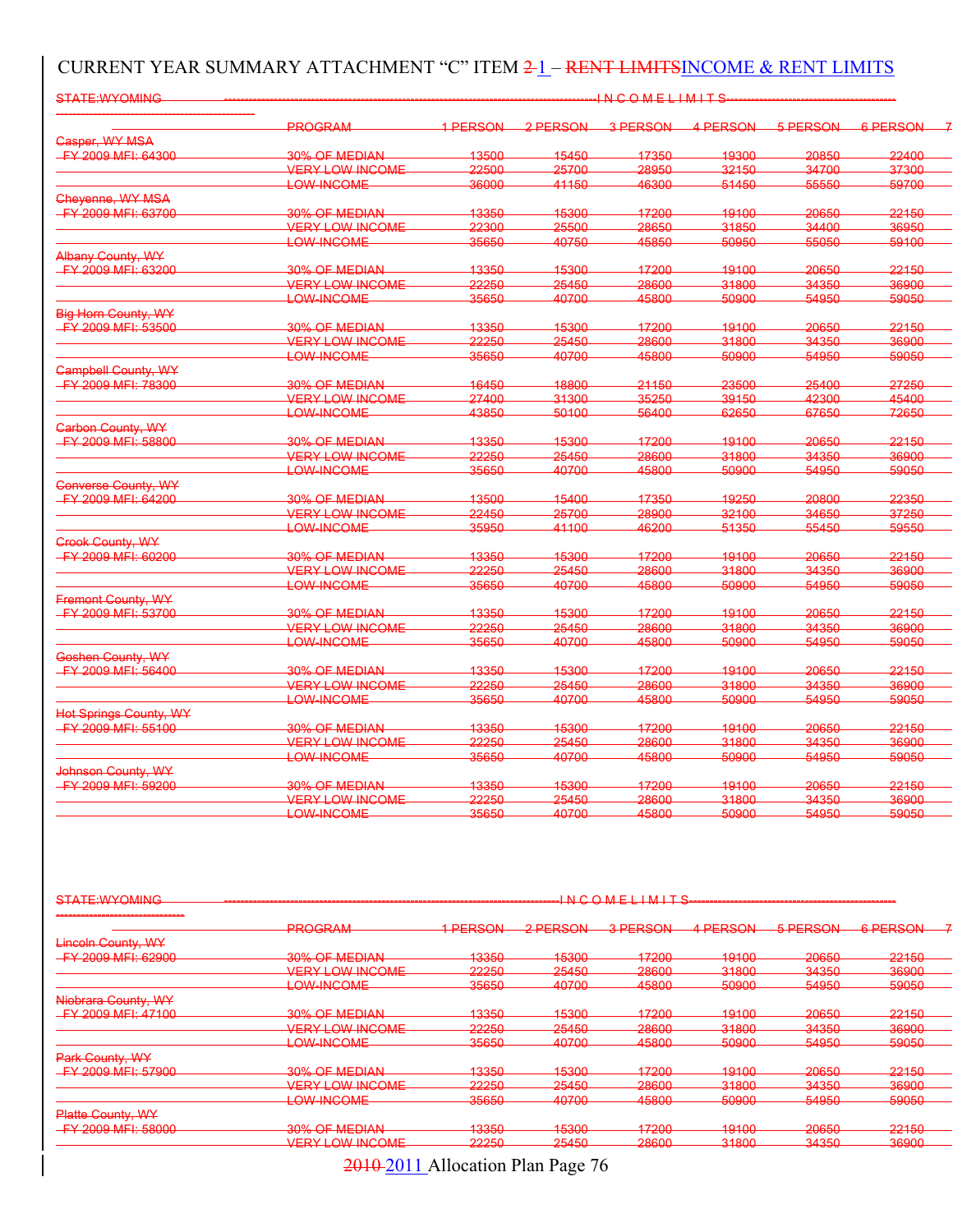### CURRENT YEAR SUMMARY ATTACHMENT "C" ITEM 2-1 – RENT LIMITSINCOME & RENT LIMITS

|                           | LOW_INCOME             | 35650                                | 40700                            | 45800                     | 50900                                          | 54950                                  | 59050                          |
|---------------------------|------------------------|--------------------------------------|----------------------------------|---------------------------|------------------------------------------------|----------------------------------------|--------------------------------|
| Sheridan County, WY       |                        |                                      |                                  |                           |                                                |                                        |                                |
| FY 2009 MFI: 59700        | <b>30% OF MEDIAN</b>   | 13350                                | 15300                            | 17200                     | 10100                                          | 20650                                  | 22150                          |
|                           | <b>VERY LOW INCOME</b> | 22250                                | 25450                            | 28600                     | 31800                                          | 34350                                  | 36900                          |
|                           | <del>LOW-INCOME</del>  | 35650                                | <b>10700</b><br><b>BY A BYAY</b> | 45800<br><b>TOWARD</b>    | 50000<br><del>-----</del>                      | 54050<br><del>-----</del>              | <b>60050</b><br>-----          |
| Sublette County, WY       |                        |                                      |                                  |                           |                                                |                                        |                                |
| <b>FY 2009 MFI: 63000</b> | 30% OF MEDIAN          | 13350                                | 15300                            | 17200                     | 10100                                          | 20650                                  | 22150                          |
|                           | <b>VEDY LOW INCOME</b> | つつつらへ<br>ᅔᅔᅔᄫ                        | つらんらい                            | 28600<br>coooo            | 31800                                          | 31350<br>ᠳᠣᠣᡃ                          | <b>36000</b>                   |
|                           | LOW-INCOME             | 35650<br>-----                       | <b>10700</b><br><b>TOTAL STO</b> | 45800                     | <b>ENQNN</b><br><del>-----</del>               | 54050<br><del>u4000</del>              | 50050<br>-----                 |
| Sweetwater County, WY     |                        |                                      |                                  |                           |                                                |                                        |                                |
| FY 2009 MFI: 76000        | 30% OF MEDIAN          | 15950                                | 18250                            | 20500                     | 22800                                          | 24600                                  | 26450                          |
|                           | <b>VERY LOW INCOME</b> | 26600                                | 30400                            | 34200                     | 38000                                          | 41050                                  | 44100                          |
|                           | LOW-INCOME             | 42550                                | 48650                            | 54700                     | 60800                                          | 65650                                  | 70550                          |
| <b>Teton County, WY</b>   |                        |                                      |                                  |                           |                                                |                                        |                                |
| FY 2009 MFI: 89500        | 30% OF MEDIAN          | 18800                                | 21500                            | 24150                     | 26850                                          | 29000                                  | 31150                          |
|                           | <b>VERY LOW INCOME</b> | 31350                                | 35800                            | 40300                     | <b>AA750</b>                                   | 48350                                  | 51900                          |
|                           | <b>LOW-INCOME</b>      | <u> 44800</u><br><b>CONSTRUCTION</b> | 51200                            | 57600                     | 64000                                          | 60100<br><b><i><u>USUMBURU</u></i></b> | 74250                          |
| <b>Uinta County, WY</b>   |                        |                                      |                                  |                           |                                                |                                        |                                |
| FY 2009 MFI: 69300        | 30% OF MEDIAN          | 14550                                | 16650                            | 18700                     | 20800                                          | 22450                                  | 24150                          |
|                           | <b>VERY LOW INCOME</b> | 24250<br><del>24200</del>            | 27700<br><del>- 1700</del>       | 31200                     | 34650<br><del>-----</del>                      | 27100<br>$\overline{\phantom{a}}$      | ∩∩ص<br><b>INVESTIGAT</b>       |
|                           | <b>LOW-INCOME</b>      | 38800<br><del>ooouu</del>            | <b>AA350</b>                     | 49900                     | 55450                                          | 59900                                  | 64300                          |
| Washakie County, WY       |                        |                                      |                                  |                           |                                                |                                        |                                |
| FY 2009 MFI: 59600        | 30% OF MEDIAN          | 13350                                | 15300                            | 17200                     | 10100                                          | 20650                                  | 22150                          |
|                           | <b>VERY LOW INCOME</b> | 22250                                | つらんらい                            | 28600                     | 31800                                          | 31350<br><del>unuc</del>               | 36900                          |
|                           | <del>LOW-INCOME</del>  | 35650                                | <b>10700</b>                     | 45800                     | 50000                                          | 54050                                  | 50050                          |
| Weston County, WY         |                        |                                      |                                  |                           |                                                |                                        |                                |
| FY 2009 MFI: 56600        | <b>30% OF MEDIAN</b>   | 13350                                | 15300                            | 17200<br><b>FIFT TOWN</b> | 10100                                          | 20650                                  | 22150                          |
|                           | <b>VERY LOW INCOME</b> | 22250                                | 25450                            | 28600                     | 31800<br><b>USE EVALUAT</b>                    | 34350<br><del>-----</del>              | 36900                          |
|                           | <del>LOW-INCOME</del>  | 35650                                | 10700<br><b>BY A BYAY</b>        | 45800<br><b>TOO OO O</b>  | <b>ENONN</b><br><b><i><u>UAUAUAUAU</u></i></b> | <b>EAOEO</b><br><del>-----</del>       | <b>60050</b><br><b>WAWAWAW</b> |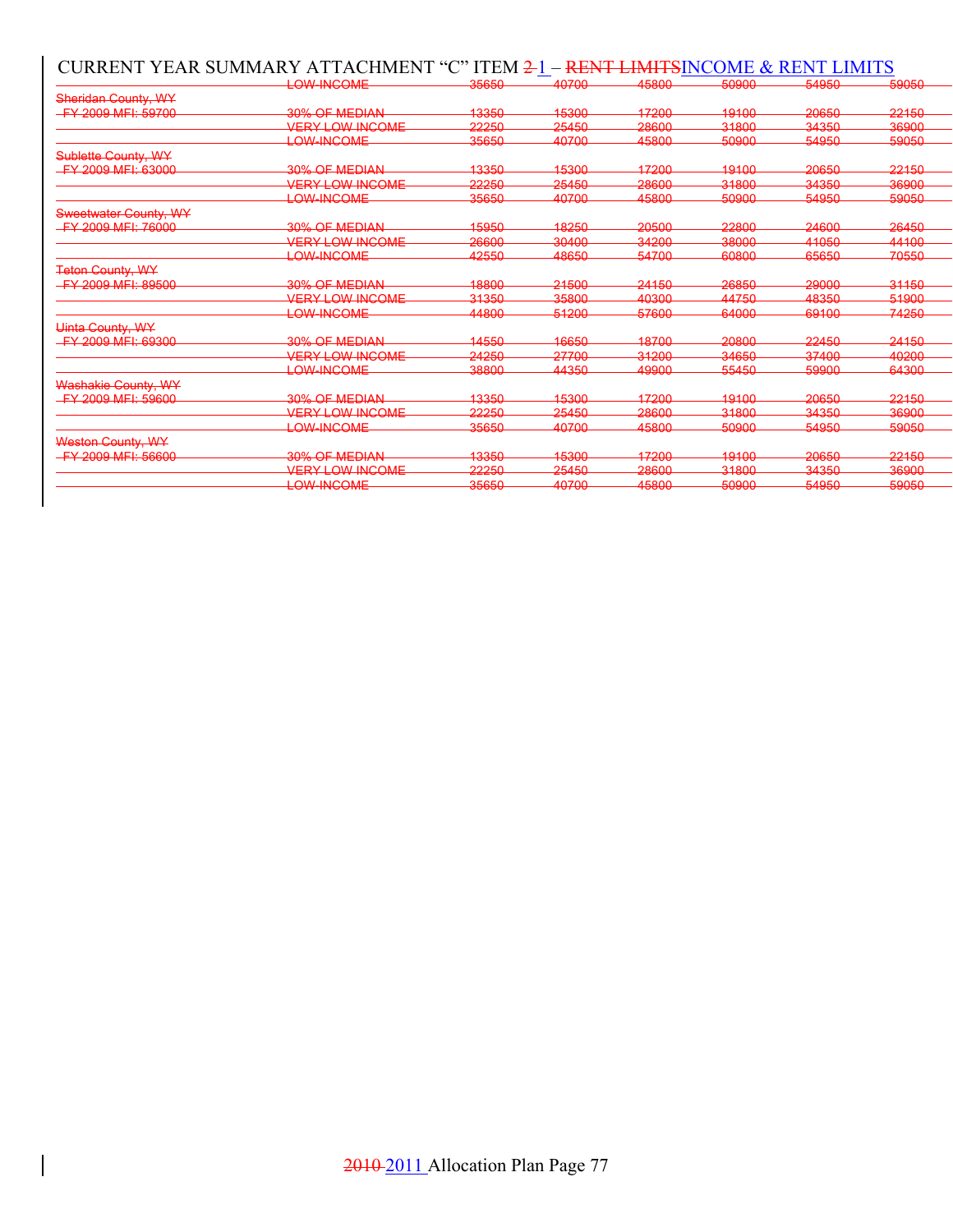CURRENT YEAR SUMMARY ATTACHMENT "C" ITEM 2-1 - RENT LIMITSINCOME & RENT LIMITS

TAX CREDIT INCOME LIMITS - The Tax Credit income limits are available at the following web site: http://www.huduser.org/portal/datasets/il/il10/index\_mtsp.html

HOME PROGRAM INCOME LIMITS - The HOME income limits are available at the following web site:

http://www.hud.gov/offices/cpd/affordablehousing/programs/home/limits/income/2010/index.cfm

HOME PROGRAM RENT LIMITS - The HOME rent limits are available at the following web site:

http://www.hud.gov/offices/cpd/affordablehousing/programs/home/limits/rent/2010/index.cfm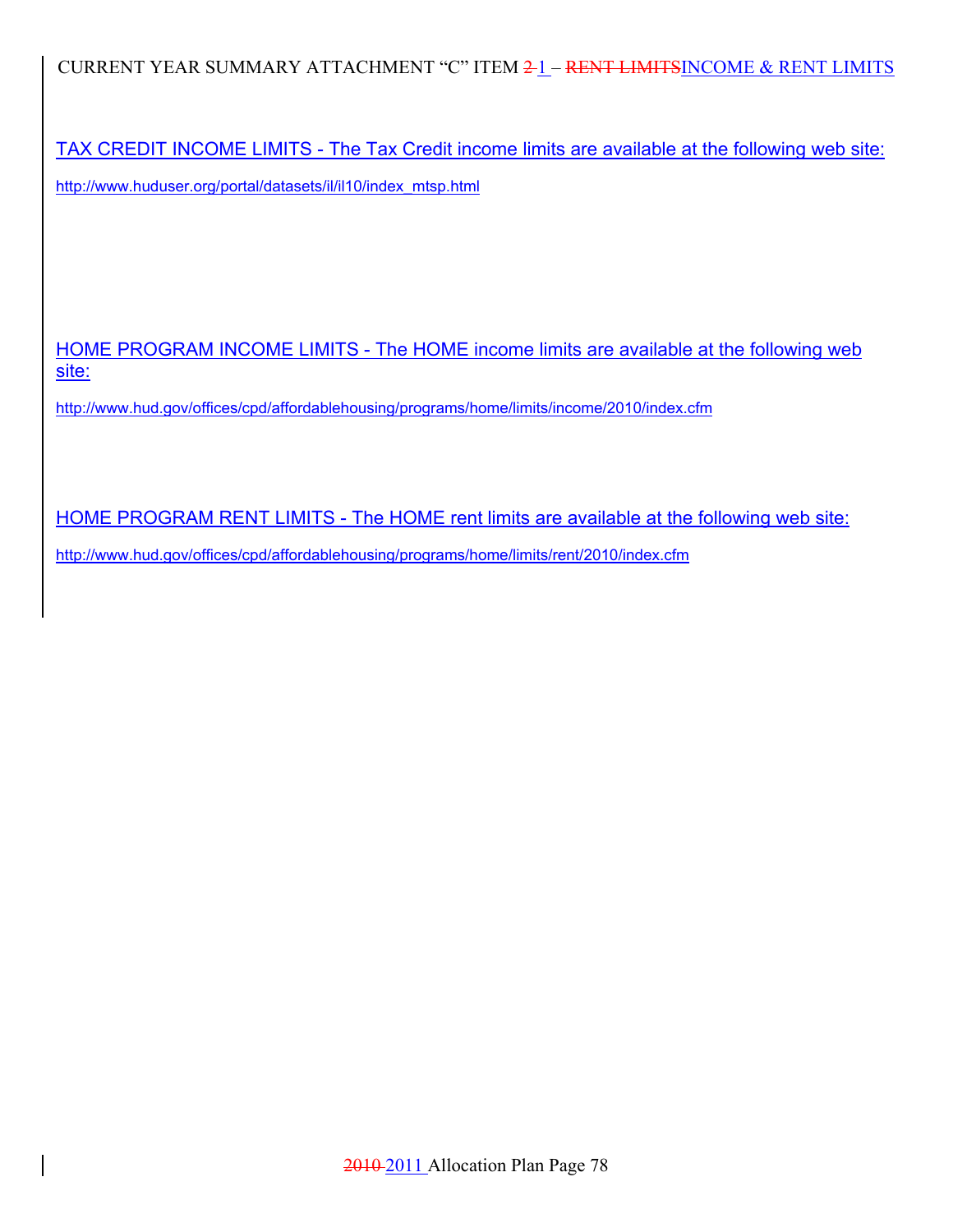#### CURRENT YEAR SUMMARY ATTACHMENT "C" ITEM 2-1 - RENT LIMITSINCOME & RENT LIMITS U.S. DEPARTMENT OF HUD 03/2009

| STATE: WYOMING                                         | 2009 HOME PROGRAM RENTS                           |      |        |                         |        |                       |                 |
|--------------------------------------------------------|---------------------------------------------------|------|--------|-------------------------|--------|-----------------------|-----------------|
|                                                        | PROGRAM<br>EFFICIENCY                             |      | $4-BR$ | $2-BR$                  | $3-BR$ | $4-BR$                | $5-BR$          |
| Gasper, WY MSA                                         |                                                   |      |        |                         |        |                       |                 |
|                                                        | <b>LOW HOME RENT LIMIT.</b>                       | -461 | 505    | 638                     | 835    | 932                   | 1028            |
|                                                        | <b>HIGH HOME RENT LIMIT 461</b>                   |      | 505    | 638                     | 928    | 1118                  | 1256            |
|                                                        | For Information Only:                             |      |        |                         |        |                       |                 |
|                                                        | <b>FAIR MARKET RENT</b>                           | 461  | 505    | 638                     | 928    | 1118                  | 1286            |
|                                                        | 50% RENT LIMIT                                    | 562  | 602    | 723                     | 835    | 932                   | 1028            |
|                                                        | 65% RENT LIMIT                                    | 711  | 764    | 918                     | 1053   | 1155                  | 1256            |
| Cheyenne, WY MSA                                       |                                                   |      |        |                         |        |                       |                 |
|                                                        | LOW HOME RENT LIMIT                               | -530 | 559    | 709                     | 828    | <del>923</del>        | <del>1019</del> |
|                                                        | <b>HIGH HOME RENT LIMIT 530</b>                   |      | 559    | 709                     | 965    | 1143                  | 1243            |
|                                                        | For Information Only:                             |      |        |                         |        |                       |                 |
|                                                        | <b>FAIR MARKET RENT</b>                           | 530  | 559    | 709                     | 965    | 1243                  | <b>1429</b>     |
|                                                        | 50% RENT LIMIT                                    | 557  | 597    | 716                     | 828    | 923                   | 1019            |
|                                                        | 65% RENT LIMIT                                    | 705  | 756    | 909                     | 1042   | 1143                  | 1243            |
|                                                        |                                                   |      |        |                         |        |                       |                 |
| <b>Albany County, WY</b>                               |                                                   |      |        |                         |        |                       |                 |
|                                                        | LOW HOME RENT LIMIT                               | 483  | 553    | 702                     | 826    | 922                   | 1018            |
|                                                        | <b>HIGH HOME RENT LIMIT 483</b>                   |      | 553    | 702                     | 964    | 1021                  | 1174            |
|                                                        | <b>For Information Only:</b>                      |      |        |                         |        |                       |                 |
|                                                        | <b>FAIR MARKET RENT</b>                           | 483  | 553    | 702                     | 964    | 1021                  | 1174            |
|                                                        | 50% RENT LIMIT                                    | 556  | 596    | 715                     | 826    | 922                   | 1018            |
|                                                        | 65% RENT LIMIT                                    | 704  | 756    | 908                     | 1041   | 1141                  | 1241            |
| <b>Big Horn County, WY</b>                             |                                                   |      |        |                         |        |                       |                 |
|                                                        | LOW HOME RENT LIMIT 479                           |      | 501    | 599                     | 782    | 922                   | 1018            |
|                                                        | <b>HIGH HOME RENT LIMIT 479</b>                   |      | 501    | 599                     | 782    | 936                   | 1076            |
|                                                        | For Information Only:                             |      |        |                         |        |                       |                 |
|                                                        | <b>FAIR MARKET RENT</b>                           | 479  | 501    | 599                     | 782    | 936                   | 1076            |
|                                                        | 50% RENT LIMIT                                    | 556  | 596    | 715                     | 826    | 922                   | 1018            |
|                                                        | 65% RENT LIMIT                                    | 704  | 756    | <del>908</del>          | 1041   | 1141                  | 1241            |
|                                                        |                                                   |      |        |                         |        |                       |                 |
| <b>Campbell County, WY</b>                             |                                                   |      | 579    |                         | 877    |                       | 1099            |
|                                                        | <b>LOW HOME RENT LIMIT 537</b>                    |      | 579    | 648                     |        | <del>956</del><br>956 | 1099            |
|                                                        | HIGH HOME RENT LIMIT 537<br>For Information Only: |      |        | 648                     | 877    |                       |                 |
|                                                        | <b>FAIR MARKET RENT</b>                           | 537  | 579    | 648                     | 877    | 956                   | 1099            |
|                                                        | 50% RENT LIMIT                                    | 685  | 733    | 881                     | 1018   | 1135                  | 1253            |
|                                                        | 65% RENT LIMIT                                    | 871  | 934    | 1123                    | 1289   | 1419                  | 1547            |
|                                                        |                                                   |      |        |                         |        |                       |                 |
| U.S. DEPARTMENT OF HUD 03/2009<br><b>STATE:WYOMING</b> |                                                   |      |        | 2009 HOME PROGRAM RENTS |        |                       |                 |
|                                                        |                                                   |      |        |                         |        |                       |                 |
|                                                        | <b>PROGRAM</b><br><b>EFFICIENCY</b>               |      | $4-BR$ | $2-BR$                  | $3-BR$ | $4-BR$                | $5-BR$          |
| <b>Carbon County, WY</b>                               |                                                   |      |        |                         |        |                       |                 |
|                                                        | LOW HOME RENT LIMIT 376                           |      | 449    | 577                     | 723    | 879                   | 1011            |
|                                                        | <b>HIGH HOME RENT LIMIT 376</b>                   |      | 449    | 577                     | 723    | 879                   | 1011            |
|                                                        | For Information Only:                             |      |        |                         |        |                       |                 |
|                                                        | <b>FAIR MARKET RENT</b>                           | 376  | 449    | 577                     | 723    | 879                   | 1011            |
|                                                        | 50% RENT LIMIT                                    | 556  | 596    | 715                     | 826    | 922                   | 1018            |
|                                                        | 65% RENT LIMIT                                    | 704  | 756    | 908                     | 1041   | 1141                  | 1241            |
|                                                        |                                                   |      |        |                         |        |                       |                 |
| <b>Converse County, WY</b>                             |                                                   |      |        |                         |        |                       |                 |
|                                                        | <b>LOW HOME RENT LIMIT 376</b>                    |      | 464    | 577                     | 787    | <del>93</del> 1       | 1026            |
|                                                        | 2010-2011 Allocation Plan Page 79                 |      |        |                         |        |                       |                 |

2010 2011 Allocation Plan Page 79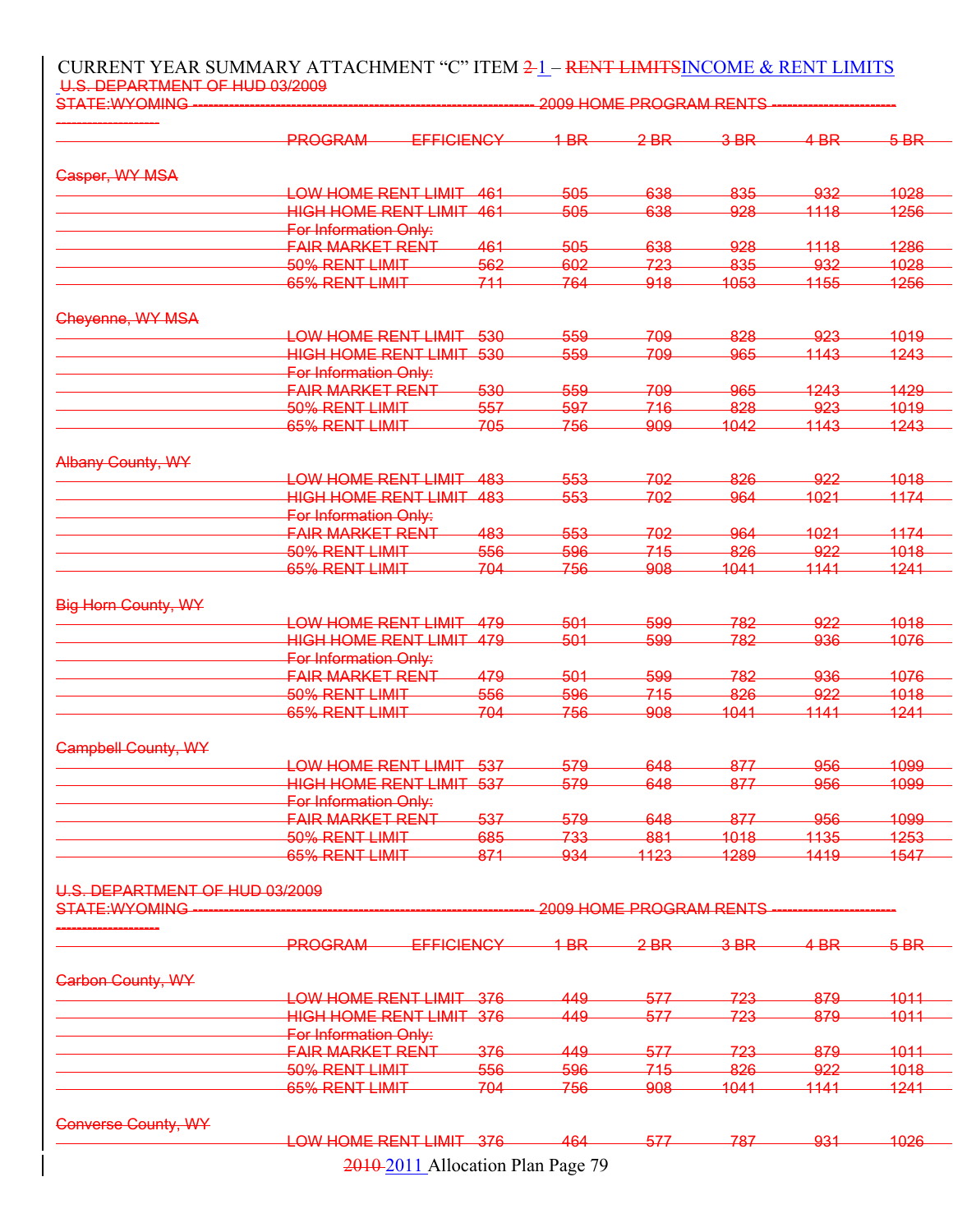|                                                 | CURRENT YEAR SUMMARY ATTACHMENT "C" ITEM 2-1 - RENT LIMITSINCOME & RENT LIMITS |            |            |                         |             |                   |                                              |
|-------------------------------------------------|--------------------------------------------------------------------------------|------------|------------|-------------------------|-------------|-------------------|----------------------------------------------|
|                                                 | <b>HIGH HOME RENT LIMIT 376</b>                                                |            | 464        | 577                     | -787        | 1014              | 1166                                         |
|                                                 | <b>For Information Only:</b>                                                   |            |            |                         |             |                   |                                              |
|                                                 | <b>FAIR MARKET RENT</b>                                                        | 376        | 464        | 577                     | 787         | 1014              | 4466                                         |
|                                                 | 50% RENT LIMIT                                                                 | 561        | 601        | 722                     | 834         | 931               | 1026                                         |
|                                                 | 65% RENT LIMIT                                                                 | 711        | 763        | 918                     | 1052        | 1154              | 1254                                         |
|                                                 |                                                                                |            |            |                         |             |                   |                                              |
| <b>Crook County, WY</b>                         | <b>LOW HOME RENT LIMIT</b>                                                     | 479        | 501        | 599                     | 782         | 922               | <u> 1018</u>                                 |
|                                                 | <b>HIGH HOME RENT LIMIT 479</b>                                                |            | 501        | 599                     | 782         | 936               | 4076                                         |
|                                                 |                                                                                |            |            |                         |             |                   |                                              |
|                                                 | For Information Only:                                                          | 479        | 501        | 599                     | 782         | 936               | 1076                                         |
|                                                 | FAIR MARKET RENT                                                               |            |            |                         |             |                   |                                              |
|                                                 | <del>50% RENT LIMIT</del>                                                      | 556        | 596        | 715                     | 826         | 922               | <del>1018</del>                              |
|                                                 | 65% RENT LIMIT                                                                 | 704        | 756        | 908                     | 1041        | 1141              | 1241                                         |
| <b>Fremont County, WY</b>                       |                                                                                |            |            |                         |             |                   |                                              |
|                                                 | LOW HOME RENT LIMIT                                                            | -473       | 475        | 604                     | 757         | <del>922</del>    | 1018                                         |
|                                                 | <b>HIGH HOME RENT LIMIT 473</b>                                                |            | 475        | 604                     | 757         | 965               | 4440                                         |
|                                                 | For Information Only:                                                          |            |            |                         |             |                   |                                              |
|                                                 | <del>FAIR MARKET RENT</del>                                                    | 473        | 475        | 604                     | 757         | 965               | 1110                                         |
|                                                 | 50% RENT LIMIT                                                                 | 556        | 596        | 715                     | 826         | 922               | 1018                                         |
|                                                 | 65% RENT LIMIT                                                                 | 704        | 756        | 908                     | 1041        | 1141              | 1241                                         |
|                                                 |                                                                                |            |            |                         |             |                   |                                              |
| Goshen County, WY                               |                                                                                |            |            |                         |             |                   |                                              |
|                                                 | LOW HOME RENT LIMIT 478                                                        |            | 479        | 577                     | 711         | 922               | <del>1018</del>                              |
|                                                 | <b>HIGH HOME RENT LIMIT 478</b>                                                |            | 479        | 577                     | 711         | 979               | 1126                                         |
|                                                 | For Information Only:                                                          |            |            |                         |             |                   |                                              |
|                                                 | FAIR MARKET RENT                                                               | 478        | 479        | 577                     | 711         | <del>979</del>    | 4426                                         |
|                                                 | 50% RENT LIMIT                                                                 | 556        | 596        | 715                     | 826         | 922               | 1018                                         |
|                                                 | 65% RENT LIMIT                                                                 | -704       | 756        | 908                     | 1041        | 1141              | 1241                                         |
| U.S. DEPARTMENT OF HUD 03/2009                  |                                                                                |            |            |                         |             |                   |                                              |
| <b>STATE:WYOMING</b>                            |                                                                                |            |            | 2009 HOME PROGRAM RENTS |             |                   |                                              |
|                                                 | PROGRAM<br><b>EFFICIENCY</b>                                                   |            | 1 BR       | $2$ BR                  | $3-BR$      | $4$ <sub>BR</sub> | 5 BR                                         |
|                                                 |                                                                                |            |            |                         |             |                   |                                              |
| <b>Hot Springs County, WY</b>                   | LOW HOME RENT LIMIT 479                                                        |            | 501        | 599                     | 782         | 922               | <u> 1018</u>                                 |
|                                                 | <b>HIGH HOME RENT LIMIT 479</b>                                                |            | 501        | 500                     | 782         | ೧૩೯               | 1076                                         |
|                                                 | For Information Only:                                                          |            |            |                         |             |                   |                                              |
|                                                 |                                                                                |            |            |                         |             |                   |                                              |
|                                                 |                                                                                |            |            |                         |             |                   |                                              |
|                                                 | <b>FAIR MARKET RENT</b>                                                        | 479        | 501        | 599                     | 782         | 936               |                                              |
|                                                 | 50% RENT LIMIT                                                                 | 556        | 596        | 715                     | 826         | 922               |                                              |
|                                                 | 65% RENT LIMIT                                                                 | 704        | 756        | 908                     | 1041        | 1141              |                                              |
|                                                 |                                                                                |            |            |                         |             |                   |                                              |
|                                                 |                                                                                | 481        |            | 617                     |             | 922               |                                              |
|                                                 | LOW HOME RENT LIMIT                                                            |            | 500        |                         | 784         |                   |                                              |
|                                                 | <b>HIGH HOME RENT LIMIT 481</b>                                                |            | 500        | 617                     | 784         | 937               |                                              |
|                                                 | For Information Only:                                                          |            |            |                         |             |                   |                                              |
|                                                 | <b>FAIR MARKET RENT</b>                                                        | 481        | 500        | 617                     | 784         | 937               | 1241                                         |
|                                                 | 50% RENT LIMIT                                                                 | 556        | 596        | 715                     | 826         | 922               |                                              |
|                                                 | 65% RENT LIMIT                                                                 | 704        | 756        | 908                     | 1041        | 1141              |                                              |
|                                                 |                                                                                |            |            |                         |             |                   |                                              |
|                                                 | LOW HOME RENT LIMIT 529                                                        |            | 560        | 637                     | 826         | 922               | 1241                                         |
|                                                 |                                                                                |            |            |                         |             |                   |                                              |
|                                                 | HIGH HOME RENT LIMIT 529                                                       |            | 560        | 637                     | 850         | 1006              |                                              |
|                                                 | For Information Only:                                                          |            |            |                         |             |                   |                                              |
|                                                 | <b>FAIR MARKET RENT</b>                                                        | 529        | 560        | 637                     | 850         | 1006              | 1018<br>1078<br>1078<br>1018<br>1157         |
| Johnson County, WY<br><b>Lincoln County, WY</b> | 50% RENT LIMIT<br>65% RENT LIMIT                                               | 556<br>704 | 596<br>756 | 745<br>908              | 826<br>1041 | 922<br>1141       | 1076<br>1018<br>1018<br>1157<br>1018<br>1241 |

Niobrara County, WY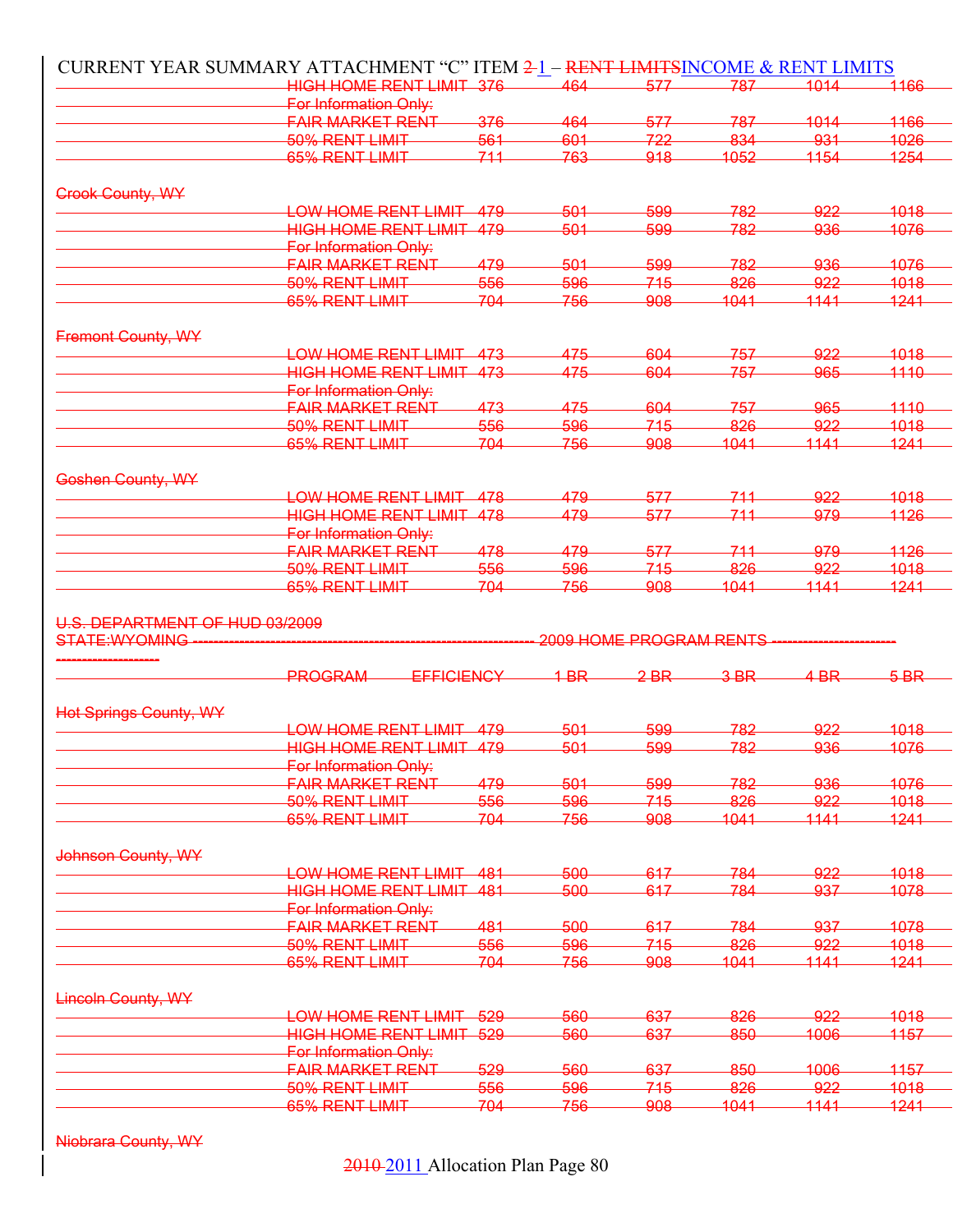|                                | CURRENT YEAR SUMMARY ATTACHMENT "C" ITEM 2-1 |     |        |                         | - RENT LIMITSINCOME & RENT LIMITS |                   |      |
|--------------------------------|----------------------------------------------|-----|--------|-------------------------|-----------------------------------|-------------------|------|
|                                | LOW HOME RENT LIMIT 479                      |     | 501    | 599                     | 782                               | 922               | 1018 |
|                                | HIGH HOME RENT LIMIT 479                     |     | 501    | 599                     | 782                               | 936               | 1076 |
|                                | For Information Only:                        |     |        |                         |                                   |                   |      |
|                                | <del>FAIR MARKET RENT</del>                  | 479 | 501    | 599                     | 782                               | 936               | 1076 |
|                                | 50% RENT LIMIT                               | 556 | 596    | 715                     | 826                               | 922               | 1018 |
|                                | 65% RENT LIMIT                               | 704 | 756    | 908                     | 1041                              | 1141              | 1241 |
|                                |                                              |     |        |                         |                                   |                   |      |
| Park County, WY                |                                              |     |        |                         |                                   |                   |      |
|                                | <del>LOW HOME RENT LIMIT</del>               | 448 | $-515$ | 606                     | -761                              | 922               | 4018 |
|                                | HIGH HOME RENT LIMIT 448                     |     | 515    | 606                     | 761                               | 1003              | 1153 |
|                                | For Information Only:                        |     |        |                         |                                   |                   |      |
|                                | <del>FAIR MARKET RENT</del>                  | 448 | 515    | 606                     | $-761$                            | 1003              | 1153 |
|                                | 50% RENT LIMIT                               | 556 | 596    | 715                     | 826                               | 922               | 1018 |
|                                | 65% RENT LIMIT                               | 704 | 756    | 908                     | 1041                              | 1141              | 1241 |
|                                |                                              |     |        |                         |                                   |                   |      |
| U.S. DEPARTMENT OF HUD 03/2009 |                                              |     |        |                         |                                   |                   |      |
| <b>STATE:WYOMING</b>           |                                              |     |        | 2009 HOME PROGRAM RENTS |                                   |                   |      |
|                                | PROGRAM<br><b>EFFICIENCY</b>                 |     | 1 BR   | <del>2 BR</del>         | $-3-BR$                           | $4$ <sub>BR</sub> | 5 BR |
|                                |                                              |     |        |                         |                                   |                   |      |
| Platte County, WY              |                                              |     |        |                         |                                   |                   |      |
|                                | LOW HOME RENT LIMIT 479                      |     | 501    | 599                     | -782                              | 922               | 1018 |
|                                | HIGH HOME RENT LIMIT 479                     |     | 501    | 599                     | 782                               | 936               | 1076 |
|                                | For Information Only:                        |     |        |                         |                                   |                   |      |
|                                | <u>FAIR MARKET RENT</u>                      | 479 | 501    | 599                     | -782                              | 936               | 1076 |
|                                | 50% RENT LIMIT                               | 556 | 596    | 715                     | 826                               | 922               | 1018 |
|                                | 65% RENT LIMIT                               | 704 | 756    | 908                     | 1041                              | 1141              | 1241 |
| <b>Sheridan County, WY</b>     |                                              |     |        |                         |                                   |                   |      |
|                                |                                              |     |        |                         |                                   | 922               |      |
|                                | LOW HOME RENT LIMIT                          | 482 | 519    | 638                     | 816                               |                   | 1018 |
|                                | <del>HIGH HOME RENT LIMIT-</del>             | 482 | 519    | 638                     | 816                               | 996               | 1145 |
|                                | <b>For Information Only:</b>                 |     |        |                         |                                   |                   |      |
|                                | <del>FAIR MARKET RENT</del>                  | 482 | $-519$ | 638                     | 816                               | 996               | 1145 |
|                                | 50% RENT LIMIT                               | 556 | 596    | 715                     | 826                               | 922               | 1018 |
|                                | 65% RENT LIMIT                               | 704 | 756    | 908                     | 1041                              | 1141              | 1241 |
|                                |                                              |     |        |                         |                                   |                   |      |
| Sublette County, WY            | LOW HOME RENT LIMIT 532                      |     | 560    | 650                     | 826                               | 922               | 1018 |
|                                |                                              |     |        |                         |                                   | 1008              |      |
|                                | HIGH HOME RENT LIMIT 532                     |     | 560    | 650                     | 851                               |                   | 1159 |
|                                | For Information Only:                        |     |        |                         |                                   |                   |      |
|                                | <b>FAIR MARKET RENT</b>                      | 532 | 560    | 650                     | 851                               | 1008              | 1159 |
|                                | 50% RENT LIMIT                               | 556 | 596    | 715                     | 826                               | 922               | 1018 |
|                                | 65% RENT LIMIT                               | 704 | 756    | 908                     | 1041                              | 1141              | 1241 |
|                                |                                              |     |        |                         |                                   |                   |      |
| Sweetwater County, WY          |                                              |     |        |                         |                                   |                   |      |
|                                | LOW HOME RENT LIMIT                          | 460 | 559    | 701                     | 980                               | 1017              | 4470 |
|                                | <b>HIGH HOME RENT LIMIT 460</b>              |     | 559    | 701                     | 980                               | 1017              | 1170 |
|                                | For Information Only:                        |     |        |                         |                                   |                   |      |
|                                | <b>FAIR MARKET RENT</b>                      | 460 | 559    | 701                     | 980                               | 1017              | 1170 |
|                                | 50% RENT LIMIT                               | 665 | 712    | 855                     | 988                               | 1102              | 1215 |
|                                | 65% RENT LIMIT                               | 845 | 906    | 1089                    | 1250                              | 1375              | 1499 |
|                                |                                              |     |        |                         |                                   |                   |      |
| <b>Teton County, WY</b>        |                                              |     |        |                         |                                   |                   |      |
|                                | LOW HOME RENT LIMIT 783                      |     | 839    | 1007                    | 1163                              | 1297              | 1431 |
|                                | HIGH HOME RENT LIMIT 824                     |     | 918    | 1155                    | 1479                              | 1567              | 1780 |
|                                | For Information Only:                        |     |        |                         |                                   |                   |      |
|                                | <b>FAIR MARKET RENT</b>                      | 824 | 918    | 1155                    | 1522                              | 1567              | 1802 |
|                                | 50% RENT LIMIT                               | 783 | 839    | 4007                    | 1163                              | 1297              | 1431 |
|                                | 65% RENT LIMIT                               | 999 | 1071   | 1288                    | 1479                              | 1630              | 1780 |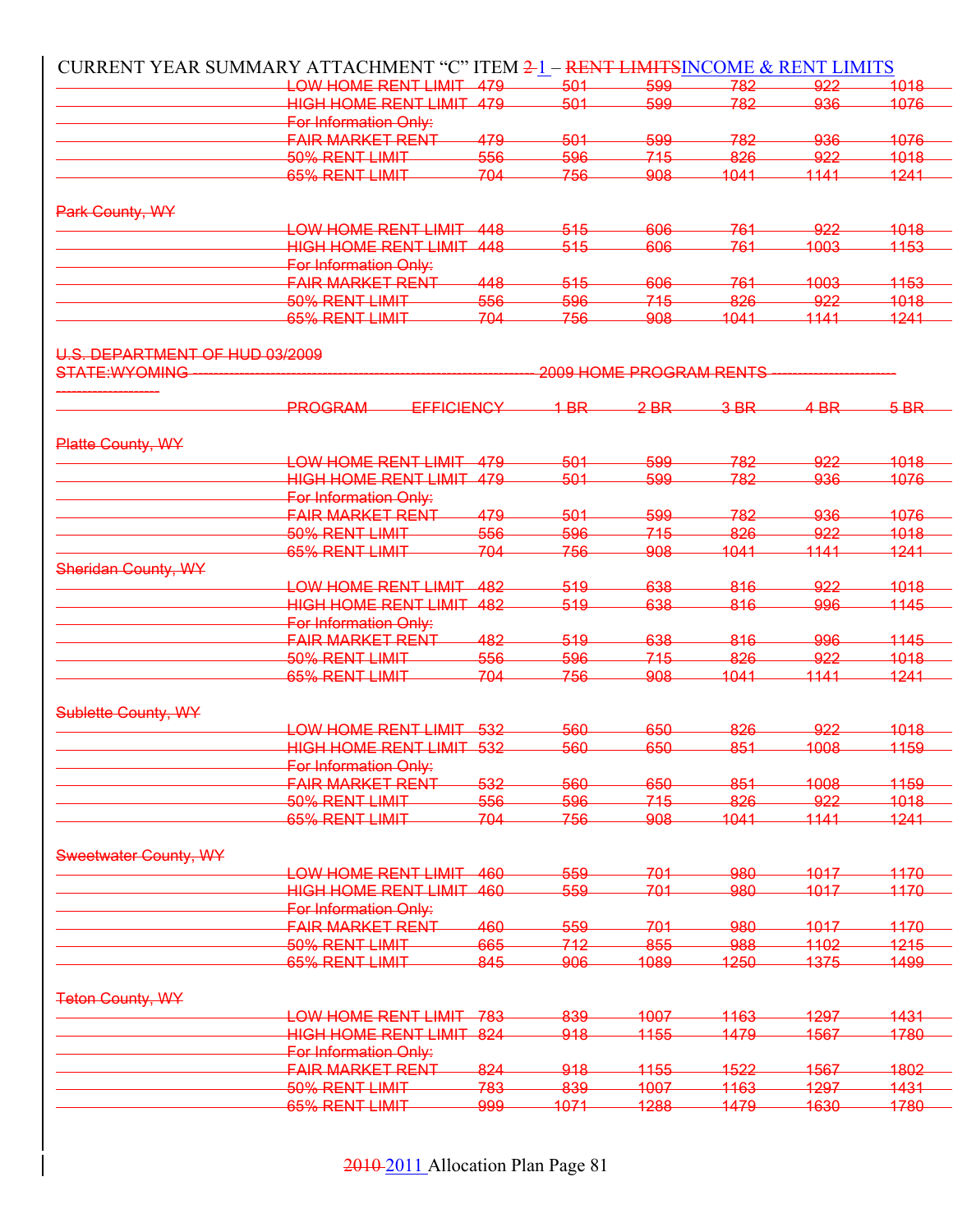#### CURRENT YEAR SUMMARY ATTACHMENT "C" ITEM 2-1 - RENT LIMITSINCOME & RENT LIMITS U.S. DEPARTMENT OF HUD 03/2009

| <b>STATE:WYOMING</b> | 2009 HOME PROGRAM RENTS             |                |                |                |                 |                 |                       |
|----------------------|-------------------------------------|----------------|----------------|----------------|-----------------|-----------------|-----------------------|
|                      | <b>PROGRAM</b><br><b>EFFICIENCY</b> |                | $4-BR$         | $2-BR$         | $3-BR$          | $4-BR$          | $5-BR$                |
| Uinta County, WY     |                                     |                |                |                |                 |                 |                       |
|                      | LOW HOME RENT LIMIT                 | <u>A77</u>     | 602            | 686            | -900            | 1005            | 1108                  |
|                      | <b>HIGH HOME RENT LIMIT</b>         | -477           | 602            | 686            | 937             | 1112            | 1279                  |
|                      | For Information Only:               |                |                |                |                 |                 |                       |
|                      | <b>FAIR MARKET RENT</b>             | 477            | -602           | 686            | 937             | <u> 1112 </u>   | 1279                  |
|                      | 50% RENT LIMIT                      | 606            | 649            | 780            | -900            | <del>1005</del> | 1108                  |
|                      | 65% RENT LIMIT                      | 769            | 825            | <del>992</del> | <del>1137</del> | <u> 1249</u>    | <del>1359</del>       |
| Washakie County, WY  |                                     |                |                |                |                 |                 |                       |
|                      | <b>LOW HOME RENT LIMIT</b>          | A70            | 501            | 599            | 782             | <del>922</del>  | 1018                  |
|                      | <del>HIGH HOME RENT LIMIT</del>     | <u> 470</u>    | 501            | 599            | 782             | 936             | 1076                  |
|                      | For Information Only:               |                |                |                |                 |                 |                       |
|                      | <b>FAIR MARKET RENT</b>             | 479            | 501            | 599            | 782             | <del>936</del>  | 1076                  |
|                      | 50% RENT LIMIT                      | <del>556</del> | <del>596</del> | <del>715</del> | 826             | <u>922</u>      | 1018                  |
|                      | 65% RENT LIMIT                      | 704            | 756            | <del>908</del> | 1041            | 1111            | 1241                  |
| Weston County, WY    |                                     |                |                |                |                 |                 |                       |
|                      | LOW HOME RENT LIMIT                 | <u>470</u>     | 501            | 599            | 782             | 922             | 1018                  |
|                      | <del>HIGH HOME RENT LIMIT</del>     | 470            | 501            | 599            | 782             | <del>936</del>  | 1076                  |
|                      | For Information Only:               |                |                |                |                 |                 |                       |
|                      | <b>FAIR MARKET RENT</b>             | 479            | -501           | <del>599</del> | 782             | <del>936</del>  | 1076                  |
|                      | 50% RENT LIMIT                      | 556            | 596            | 745            | 826             | <del>922</del>  | 1018                  |
|                      | 65% RENT LIMIT                      | 70A<br>——      | 756            | <del>908</del> | 1041            | 1111            | 1241<br><b>ITALIA</b> |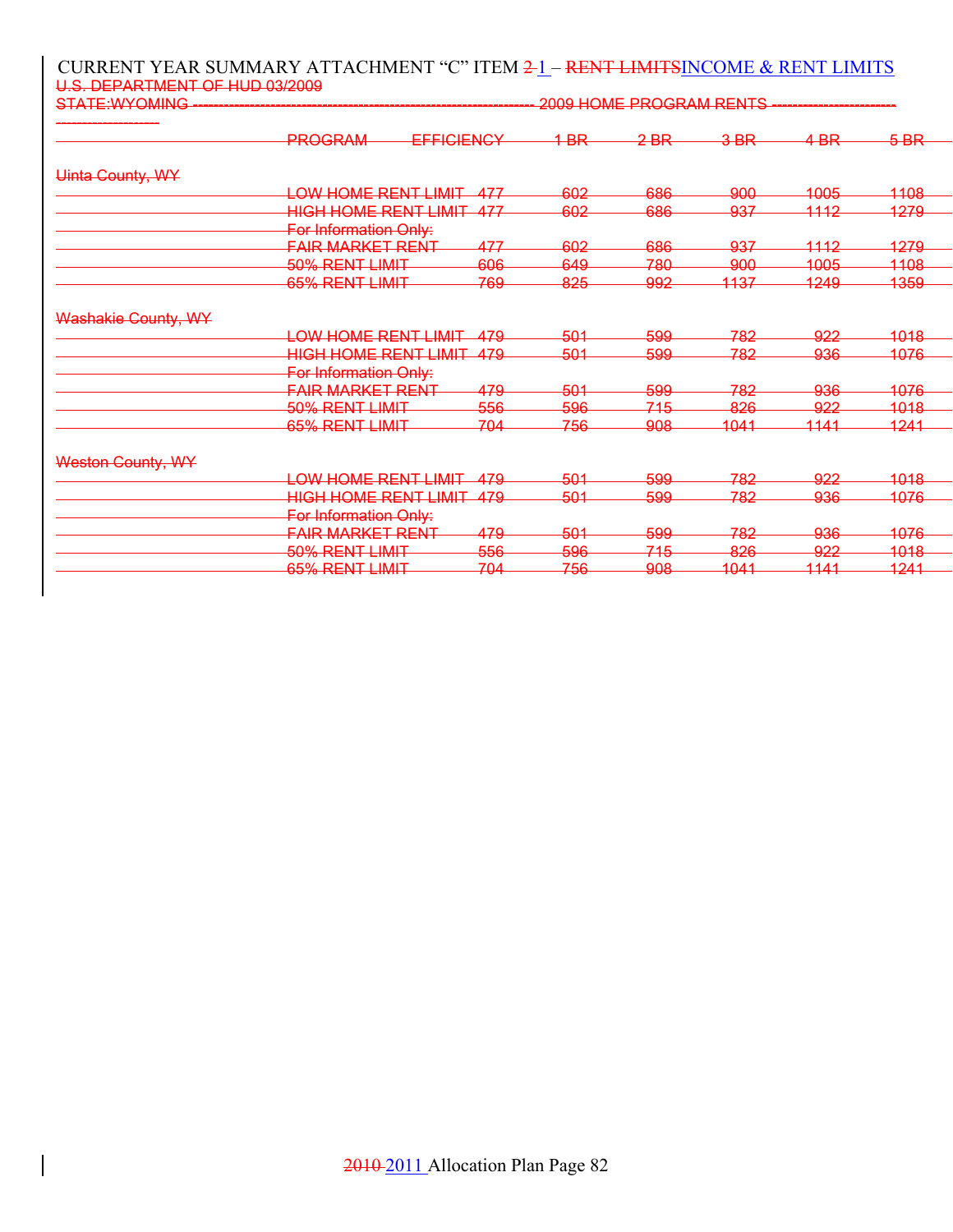# **Attachment "D" Item 1 - Narrative**

# Narrative Required with ALL Applications

### **A. Project Description**

- 1. Problem to be solved.
- 2. Completely describe the proposed program activities: Does the project involve the use of existing property; is the property privately or publicly owned; standard or substandard; occupied or vacant? For special needs housing projects, describe in detail the services that will be provided or coordinated for the property's residents and how client outreach will occur. Describe how the housing units and/or services proposed will be marketed to eligible participants and what kind of screening procedure, if any will be used. Outline the relationship of this proposal to established local housing and community development plans, policies, and strategies and cite date of adoption. Provide any evidence of local support that will add to the assurance of successful program implementation. Describe any known opposition to this proposal. Give enough detail to clearly illustrate all activities associated with the proposed project.
- 3. State the number of persons who will benefit and their income levels. (Indicate data sources.)
- 4. State the percentage of the funds that will benefit low income and very lowincome households.

### **B. A Study of Needs** - (Indicate data sources.)

Given the nature of the proposed project, provide as much measurable/objective information as needed to adequately describe the problem or need this project is designed to address. Describe the target population and discuss the magnitude and duration of the problem and its impact on the target population and the community-at-large. Examples of data that may be used are housing needs studies, the State's Consolidated Plan for Housing and Community Development, condition surveys, market studies, agency service records, census data, and information from local housing and community development plans.

Data used to support an application must be cited in the application. Applicants may use data derived at the city or county level if they can satisfy WCDA that the data is accurate and will not give the applicant an unfair advantage over other applicants. The methodology used, sample size, data sources, etc., must be submitted to WCDA with the application if other than federal or state information is used.

### **C. MATCH REQUIREMENTS - list your match sources for HOME funds.**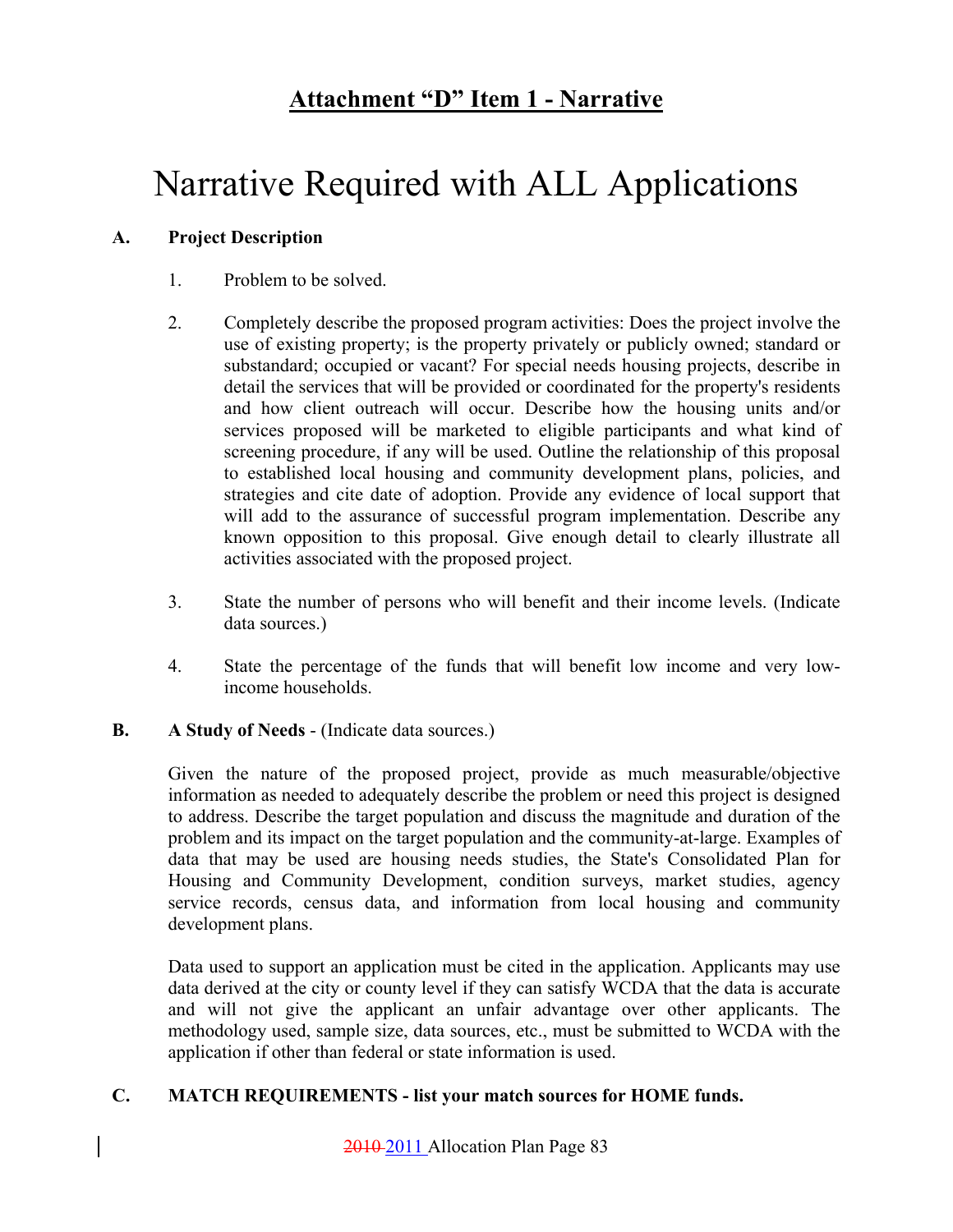# **Attachment "D" Item 1 - Narrative**

Match funds are the local contribution to the partnership. 25% of the HOME dollars requested must be matched with non-federal funds. For FY 2011, applicants will only be required to provide a match of 4.5% because WCDA has been able to accumulate banked match over the past several years.

- 1. The match obligations can be met with:
	- Cash from a non-federal source
	- Value of waived taxes, fees or charges
	- Value of donated land or real property
	- Cost of infrastructure improvements associated with HOME projects
	- Below market interest rate loans.
	- Banked Match from WCDA (this is not actual cash)

Owner's cash or equity in the project is not an eligible source of match.

### **D. LEVERAGING: List and describe all resources that will be leveraged by the requested HOME and Tax Credit funding.**

Describe and quantify all resources that will assist with project implementation and management. Include a discussion that identifies whether commitments are firm or tentative and when and under what circumstances tentative commitments will become actualized. Briefly describe the general terms and conditions of other sources and give their expiration date. Explain the organization's ability to access other funds or in-kind contributions and the overall attempts to obtain additional resources. For non-cash contributions, please detail how dollar amounts were calculated.

### **E. RESULTS: Describe the results you expect to achieve.**

Explain how the proposed activities are directly related to the problem and need described and what the anticipated direct and indirect results of the program will be. Include information on length of commitment to the original target population, the continued affordability of the assisted housing in terms of monthly rent or mortgage costs, and other program results that help illustrate the overall benefit of the proposal. If permanent or temporary displacement or relocation will occur, describe the process used for relocation, the availability of comparable replacement units, and how and with what source these activities will be funded. Quantify whenever possible.

### **F. PROJECT MANAGEMENT: Describe your organization's management ability and management plan for this project.**

Describe the mission, management structure and staffing of your organization. Provide a detailed description of your organization's experience and ability in implementing and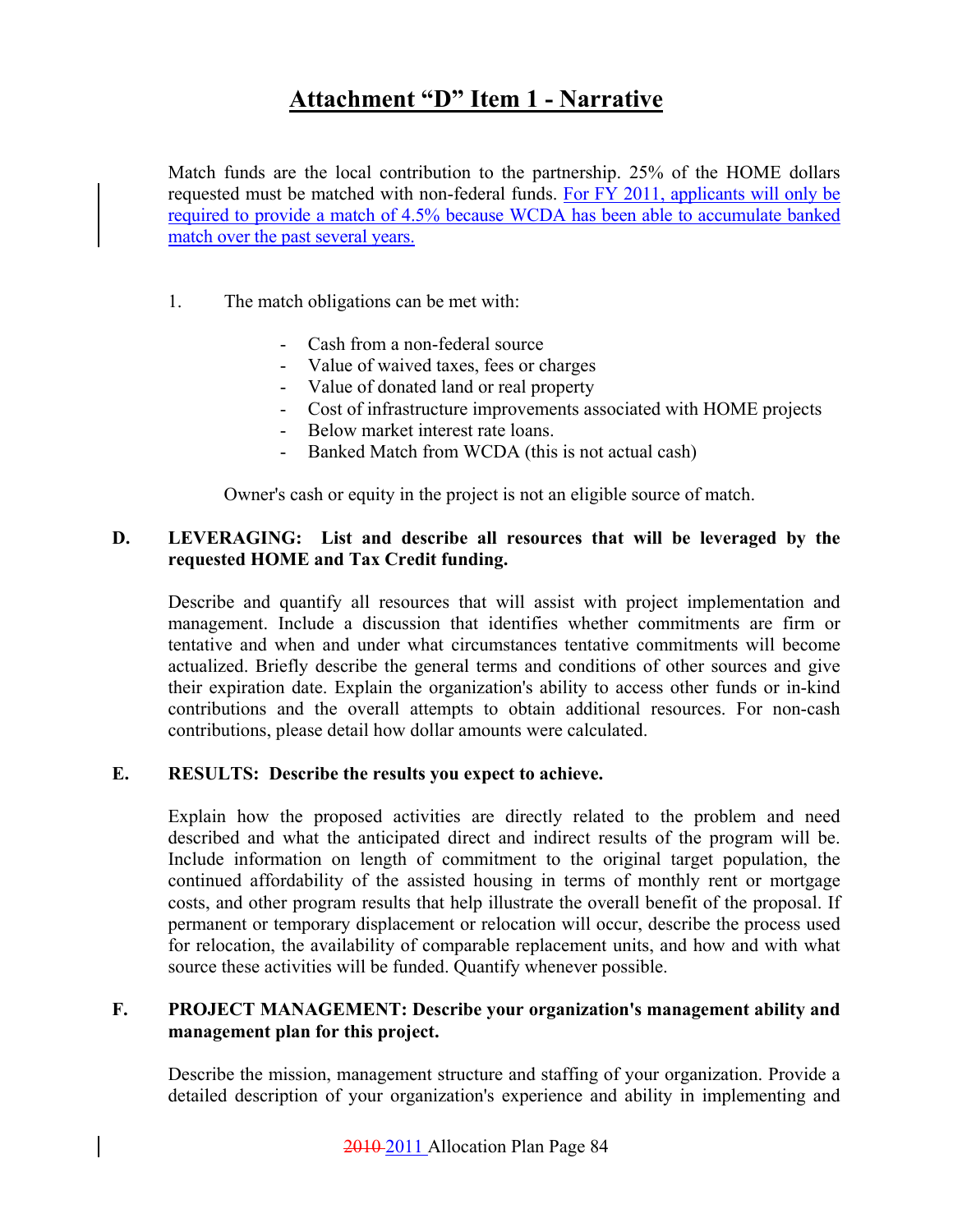### **Attachment "D" Item 1 - Narrative**

managing low-income or special needs housing assistance programs or related activities. Explain any past or current experience with federal or state award or loan programs. Provide an organizational chart showing the staffing and line of authority for the key personnel to be used in the project. Give a brief job description of the overall duties of the staff assigned to manage the program during each phase, a description of related experience, and how the management plan will be structured. If staff has not been hired, provide a job description for each vacant position. If a third party will be involved in management, describe their role.

### **G. STATEMENT: Explain why HOME or Tax Credit dollars are critical to the implementation of this proposal.**

Briefly summarize why HOME or Tax Credit dollars, are necessary for project implementation and why the proposed activities cannot occur without the award of funds. List unsuccessful requests your organization has made for other resources for this project, including source, amount, and if known, reason for rejection. Explain why no other source of funds can replace HOME or Tax Credit resources. Discuss whether the project could be implemented at a lower level or smaller scale without the HOME or Tax Credit award. Describe known public and private projects that address a similar need in your area and explain how this project differs from each of the others.

### **H. Affirmative Marketing Plan:**

Describe how you will market your project to minorities or hard-to-reach very lowincome households. Explain in detail.

NOTE: HOME funds as described in this application are anticipated funding. Final allocation amounts are subject to change based upon the receipt of Federal Award which is anticipated in March of 20092011.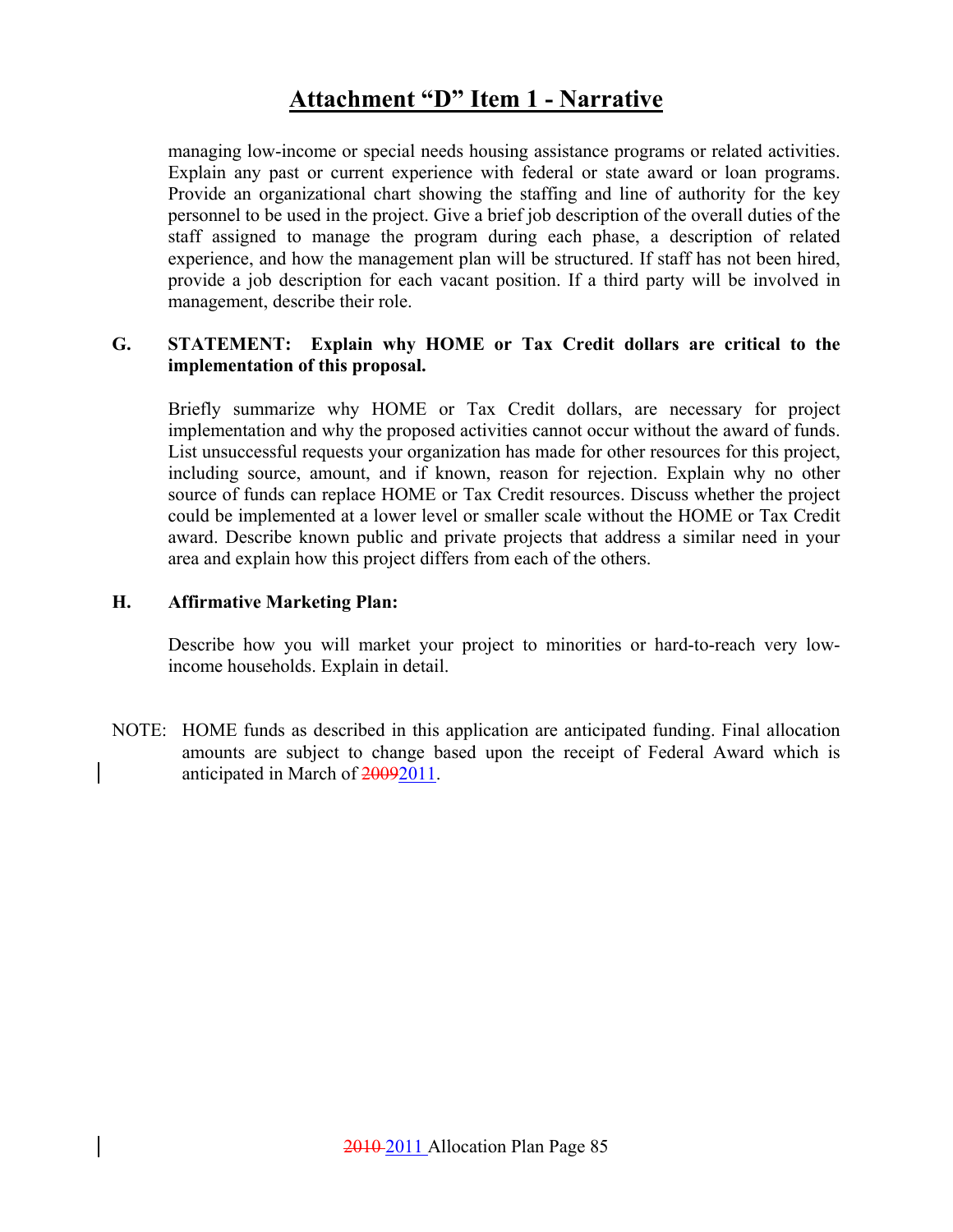### **Attachment "D" Item 2a**

#### QUARTERLY PROGRESS REPORT FOR RENTAL PROJECTS

Quarterly progress reports must be filed with the WCDA outlining progress toward completion. These reports must be received by the 1<sup>st</sup> day of March, June, September, and December, until 8609's are issued (for Tax Credits) or HOME project completion reports have been completed. Please attach all Architect's Field Reports for current period.

Indicate the actual or expected date by which the following activities have or will have been completed.

| Mo./ Y ear |                                       |                                              |
|------------|---------------------------------------|----------------------------------------------|
|            | <b>Site</b>                           | <b>Local Permits</b>                         |
|            | Acquisition                           | <b>Conditional Use Permit</b>                |
|            | Survey                                | Variance                                     |
|            | Zoning Approval                       | Site Plan Review                             |
|            | Plat Design Approval                  | <b>Building Permit</b>                       |
|            | Environmental Phase I                 | Other (specify)                              |
|            | <b>Environmental Review Completed</b> |                                              |
|            |                                       | <b>Equity Syndication</b>                    |
|            | <b>Construction Financing</b>         | Letter of Commitment                         |
|            | Loan Application                      | Partnership Closing                          |
|            | <b>Conditional Commitment</b>         |                                              |
|            | Firm Commitment                       | Other                                        |
|            | Closing and Disbursement              | Final Plans/Specs                            |
|            |                                       | Tax Credit Carryover Allocation              |
|            | <b>Permanent Financing</b>            | 10% of Project Costs Incurred                |
|            | Loan Application                      | <b>Construction Start</b>                    |
|            | Conditional                           | % complete as of report date                 |
|            | Firm Commitment                       | <b>Construction Completion</b>               |
|            | Closing and Disbursement              | Landscape Completion                         |
|            |                                       | Placed in Service (Certificate of Occupancy) |
|            | Other Loans and Grants                | Occupancy of All Low-Income Units            |
|            | Type & Source:                        | Submission of Placed in Service Application  |
|            | Commitment                            | Submission of Minority & Business Women      |
|            | Closing or Award                      | Enterprise information                       |
|            |                                       |                                              |

Amount of material change orders for current period (please attach change order report):

Total amount of material change orders to date:

 $M \times N$ 

Estimation of total contractor/subcontractor labor hours for period:

Any other significant issues not mentioned above, should be outlined below or on a separate sheet of paper and attached to the report.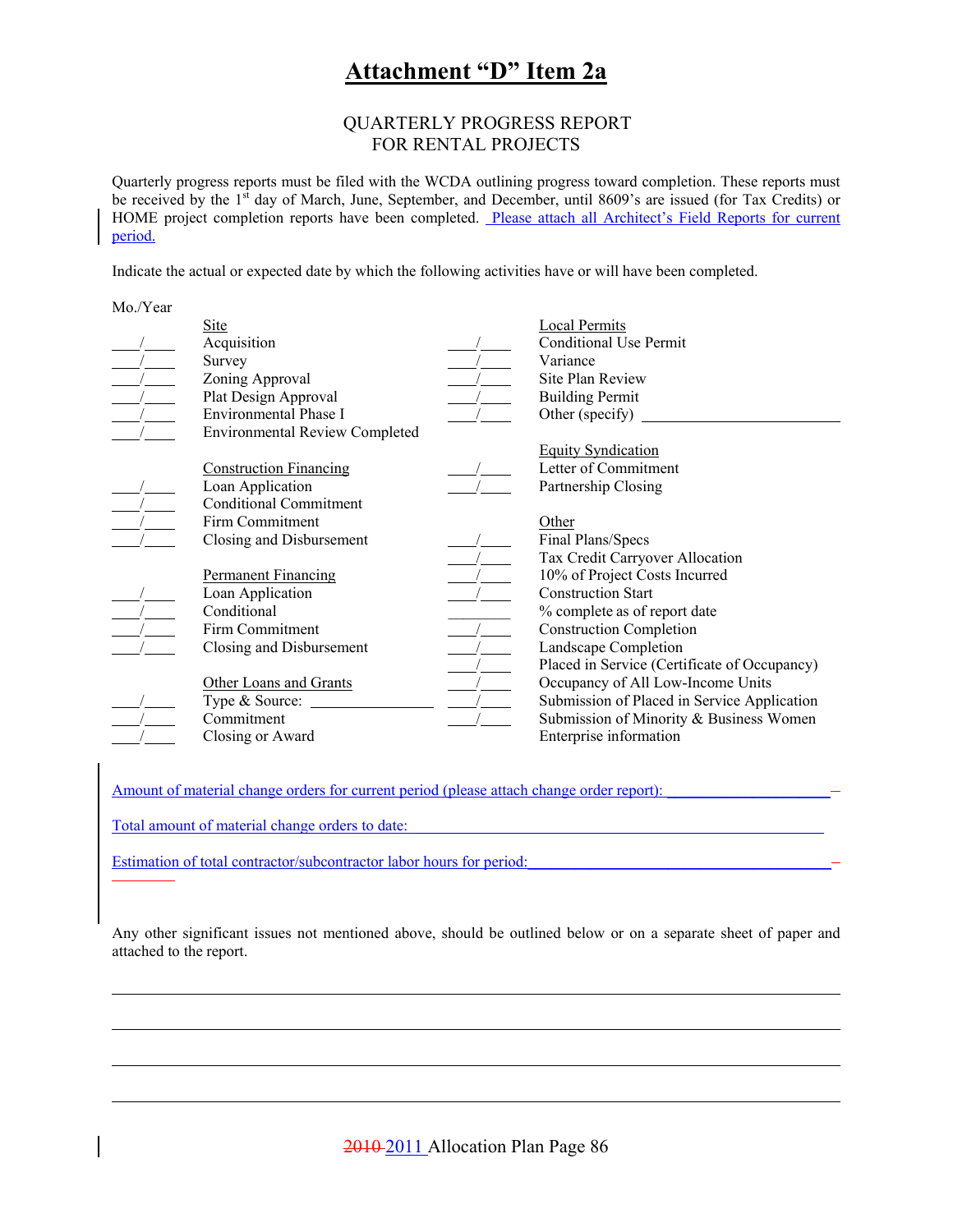# **Attachment "D" Item 2a**

Project Name Signature Signature Date

 $\overline{\phantom{a}}$ 

 $\begin{array}{c} \hline \end{array}$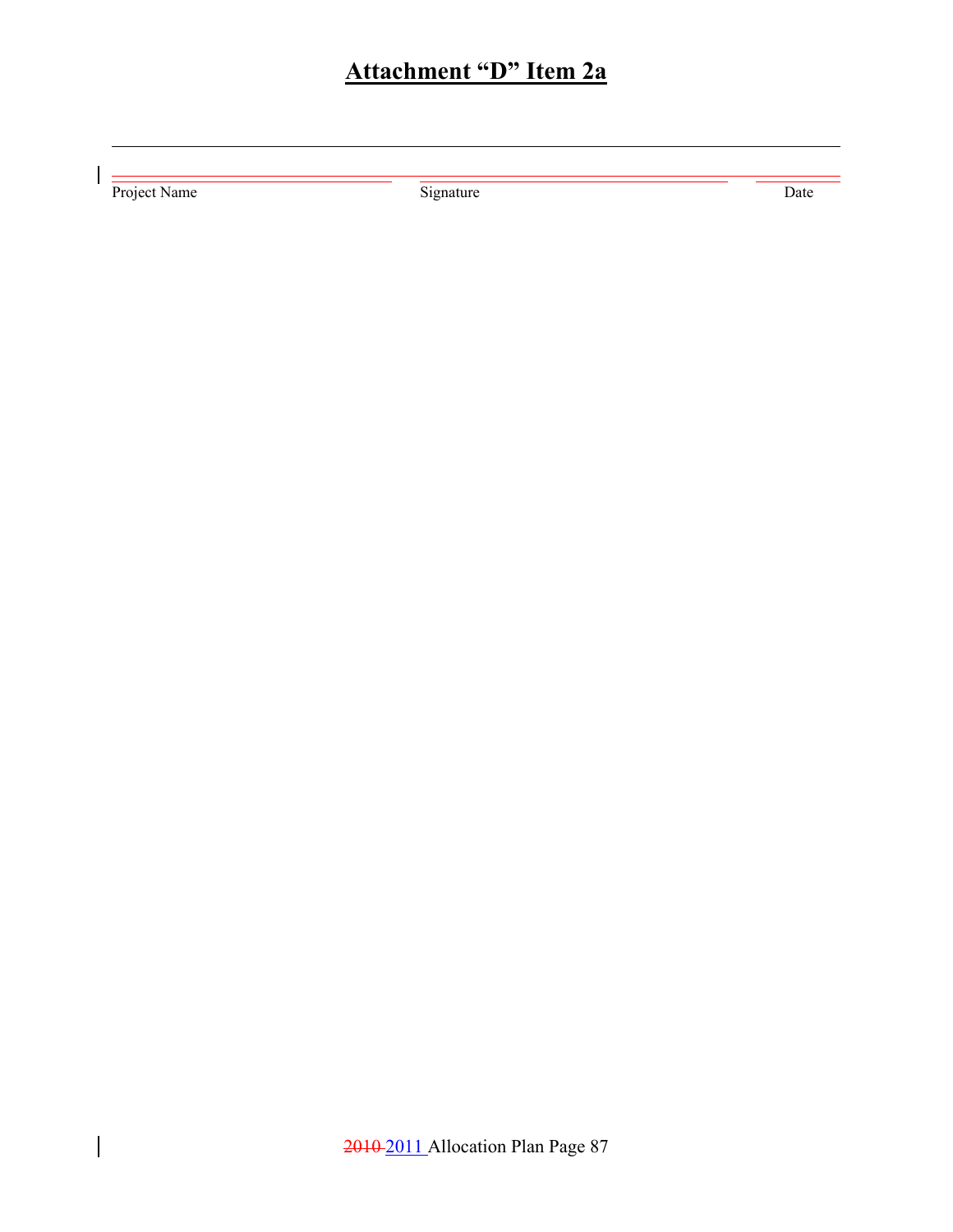# **Attachment "D" Item 2b**

#### QUARTERLY PROGRESS REPORT FOR HOMEOWNER REHABILITATION PROGRAMS

Quarterly progress reports must be filed with the WCDA outlining progress toward completion. These reports must be received by the 1<sup>st</sup> day of March, June, September, and December, until all HOME project completion reports have been completed.

Quarterly / Accumulative

| Number of applications received                      |
|------------------------------------------------------|
| Number of households pre-qualified                   |
| Number of loans closed                               |
| Total Amount of funding Allocated from WCDA          |
| Amount of funding disbursed to Homebuyers/Homeowners |

Current

|  | Number of loans scheduled to close in next 30 days |  |  |
|--|----------------------------------------------------|--|--|
|  |                                                    |  |  |

- Number of loans scheduled to close in next 60 days
- Number of loans scheduled to close in next 90 days
- Number of loans scheduled to close in next 120 days
- Number of loans scheduled to close in next 150 days
- Number of loans scheduled to close in next 180 days
- Number of loans scheduled to close in more than 180 days

Any other significant issues not mentioned above, should be outlined below or on a separate sheet of paper and attached to the report.

Project Name Date Date Signature Date Date Date Date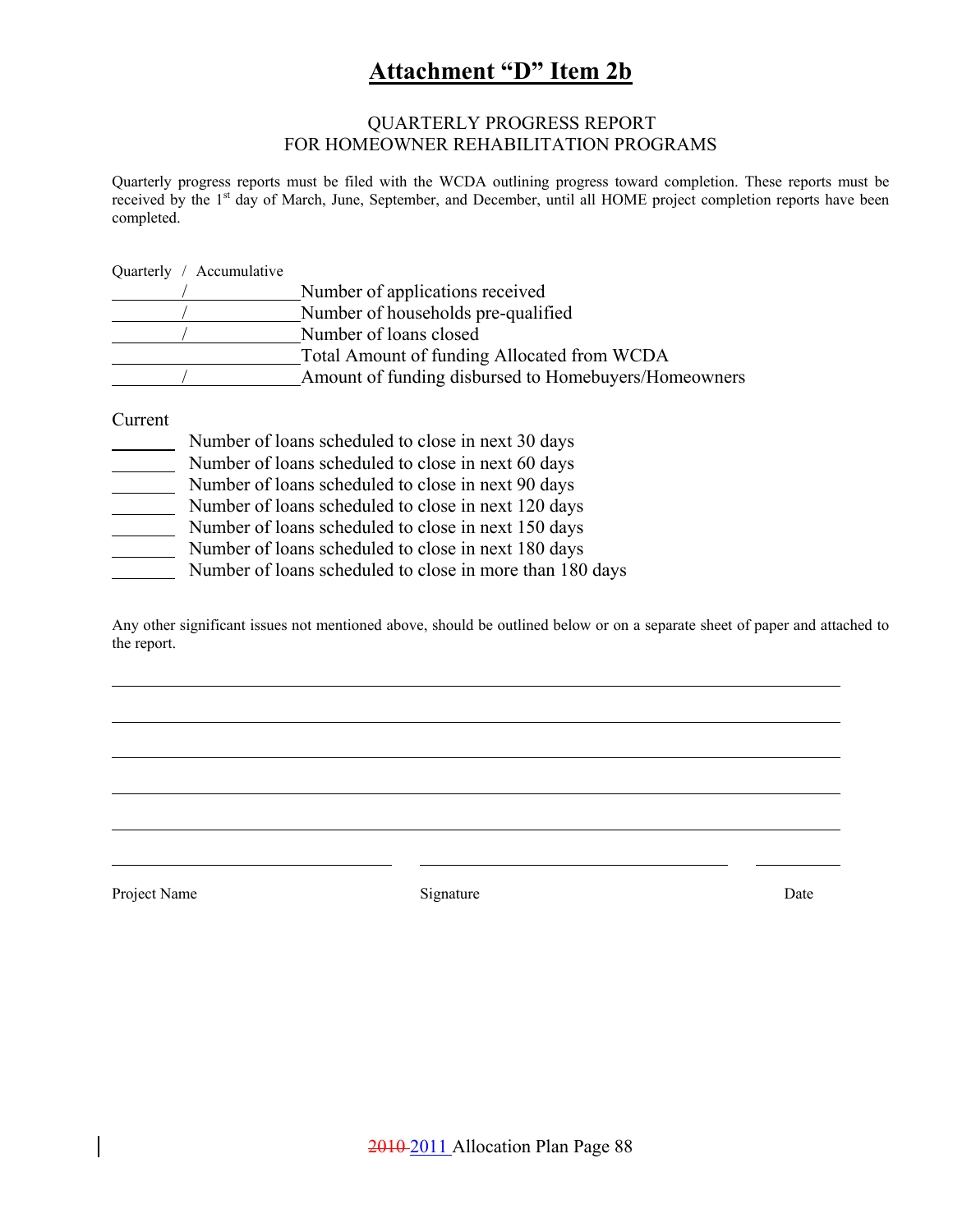### **HOME INVESTMENT PARTNERSHIPS PROGRAM (HOME)**

For Federal Fiscal Year  $20102011$ , the State of Wyoming through the Wyoming Community Development Authority (WCDA) is **anticipating** a \$3,500,000 allocation of HOME funds. In an effort to quickly allocate HOME funds prior to the construction season, WCDA's application period for HOME funding runs prior to WCDA's receipt of HOME funds from HUD. Therefore no funding can be allocated until after WCDA signs a HOME contract with HUD. The final allocation may be different from the anticipated amount.

### **I. EXECUTIVE SUMMARY**

The HOME Program was created under Title II (the Home Investment Partnerships Act) of the National Affordable Housing Act of 1990. The general purposes of HOME include:

- Expansion of the supply of decent and affordable housing, particularly rental housing, for low and very-low-income Americans.
- Strengthening the abilities of State and local governments to design and implement strategies for achieving adequate supplies of decent, affordable housing.
- Extending and strengthening partnerships among all levels of government and the private sector, including for-profit and non-profit organizations, in the production and operation of affordable housing.

HOME provides funding to meet both the short-term goal of increasing the supply and availability of affordable housing and long-term goals of building partnerships between State and local governments, private and non-profit organizations, while strengthening their capacity to meet the housing needs of low and very low-income residents.

For FY 1994 and subsequent years, there are match requirements that must be met under the HOME Program. Matching funds are the local contribution to the partnership. Match obligations must be met in the fiscal year they occur.

The State of Wyoming **anticipates** receiving an annual allocation in HOME funds of approximately \$3,500,000. See the WCDA Affordable Housing Allocation Plan, Attachment A for actual funding levels. These HOME funds will be allocated to local governments, Community Housing Development Organizations (CHDOs), Public Housing Authorities, Non-profit Organizations and for-profit developers of Low-income housing as described below. All projects outside of Casper and Cheyenne must be developed pursuant to the State's Consolidated Plan for Housing and Community Development. Casper and Cheyenne projects must be developed pursuant to their respective local Consolidated Plans. Projects located in entitlement cities (Cheyenne and Casper) must have a current letter of consistency with the Consolidated Plan from the appropriate Jurisdiction.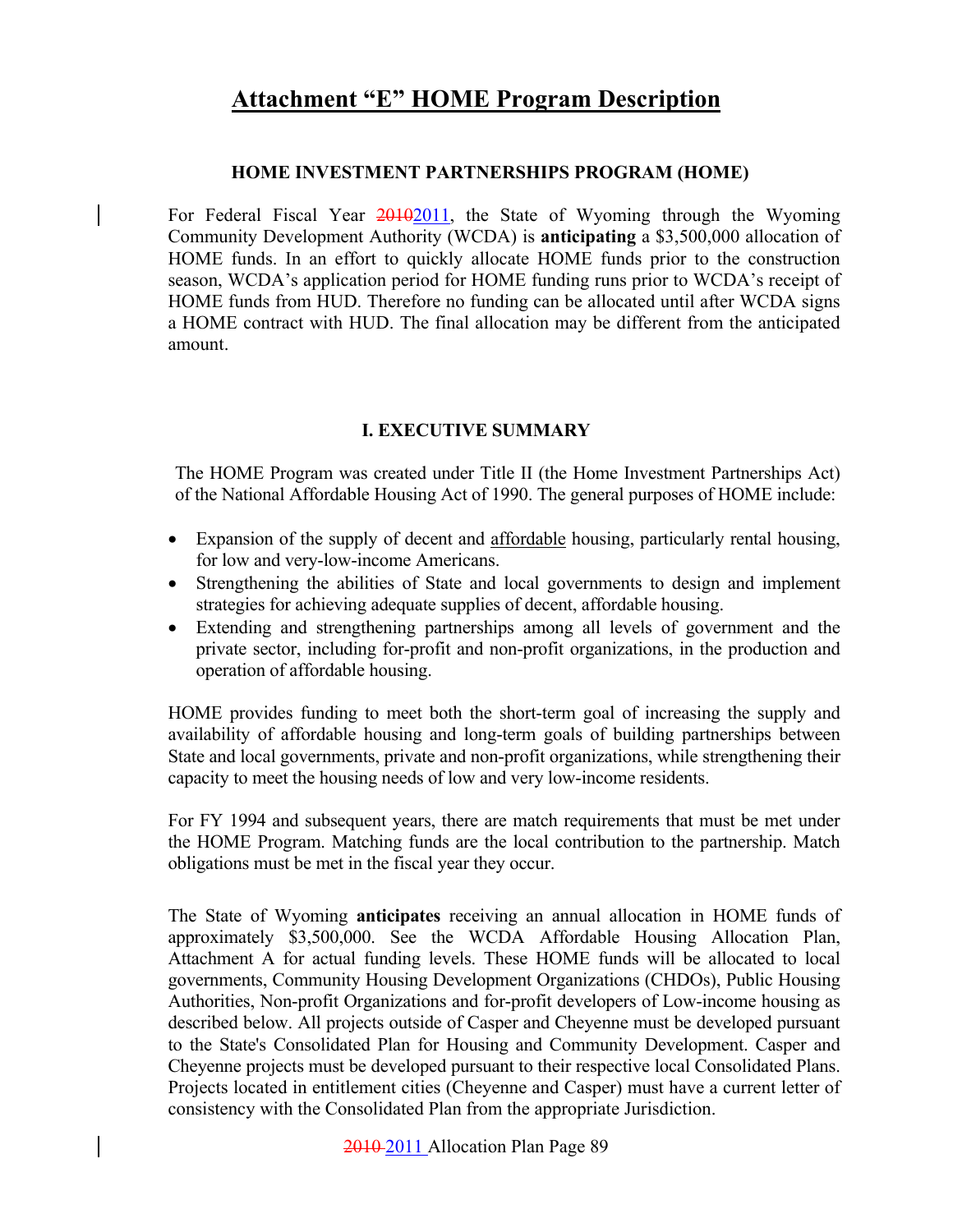HOME funds must be spent quickly. The time frames for committing and expending funds are very short. From the time WCDA signs a HOME Investment Partnerships Agreement for HOME funds with the Department of Housing and Urban Development, the following **CRITICAL** time frames apply:

- 24 months to enter into written agreements with an Owner/Developer to reserve HOME funds.
- 24 months to commit funds in the HOME IDIS System for specific projects.
- Five years to actually expend funds.

### **II. ELIGIBLE PROGRAM BENEFICIARIES**

The HOME Program beneficiaries are homeowners, homebuyers and tenants with very-low and low-incomes. No HOME funds can be used to benefit property owners or tenants with gross annual incomes greater than 80 percent of HUD's median income. Specific participant eligibility criteria vary depending upon the category of assistance being provided. Program Beneficiary Requirements will be defined within each eligible category listed below.

### **III. DISTRIBUTION OF FUNDS**

The State of Wyoming, through the Wyoming Community Development Authority, will use HOME funds for the following major activities:

### **A. Rental Housing Production**

- 1. Rehabilitation
	- Rehabilitation
	- Conversion
	- Reconstruction
	- Rehab and refinance
- 2. Acquisition and/or Rehabilitation
- 3. New Construction

### **B. Homeowner Rehabilitation**

- 1. Rehabilitation
- 2. Rehabilitation and refinance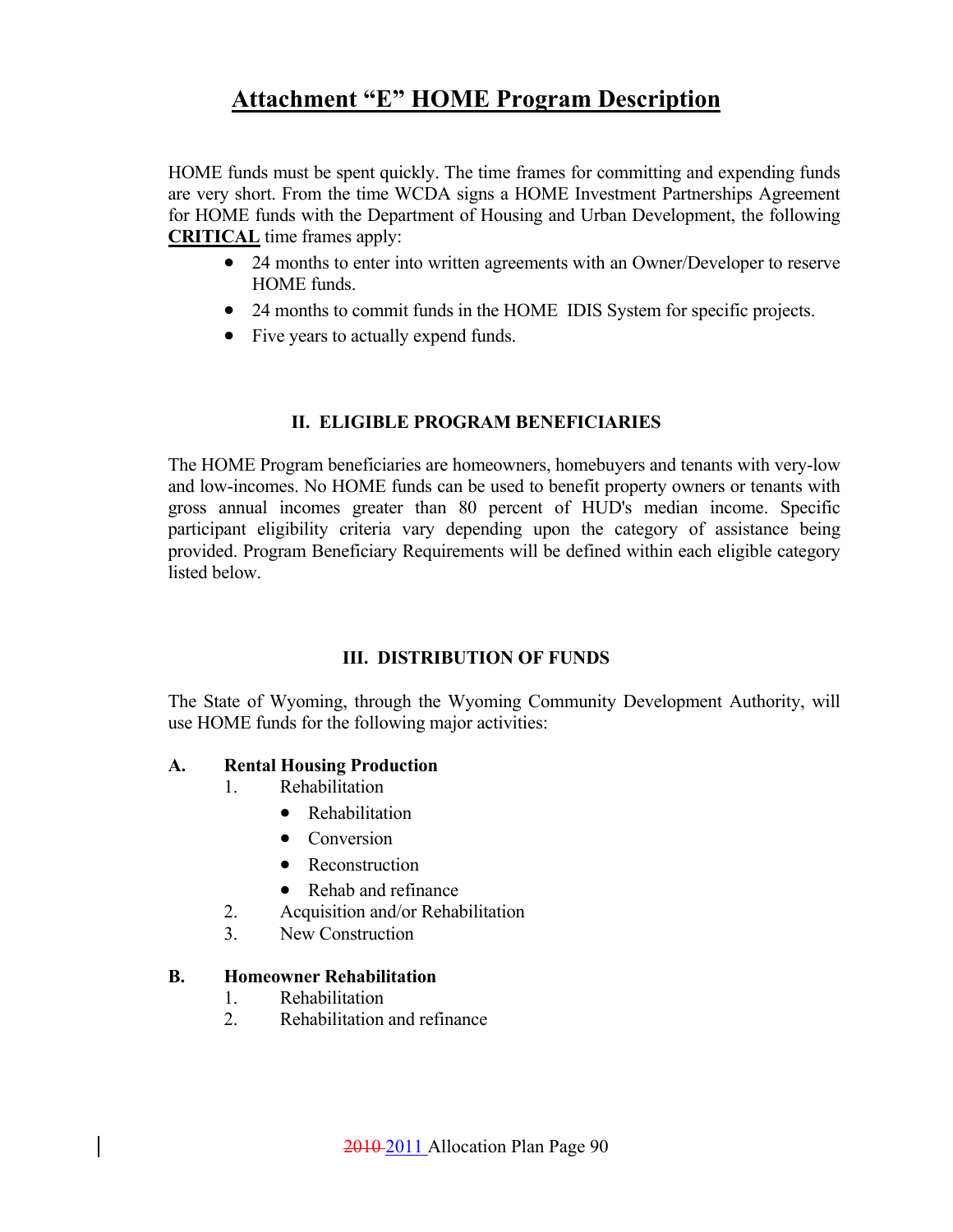**C. Homeownership Opportunities HOME Run Program**  C. **Finalization of and/or Cost Over Runs on Neighborhood Stabilization Projects (NSP)** 1. Single Family Programs 2. Multifamily Rental Programs

### **IV. RENTAL HOUSING PRODUCTION PROVISIONS**

There are three important things to remember about HOME assisted Rental Housing:

- Rents are **strictly** controlled
- Tenants must be low-income (80% of Area Median Income adjusted for family size as determined by HUD). In fact, most tenants in HOME assisted units must be very low-income (50% of Area Median Income adjusted for family size as determined by HUD).
- Both occupancy and rents must be maintained and monitored for a minimum affordability period of 5 to 20 years depending upon the amount of HOME funds provided per unit and the type of project (new or existing). Actual project affordability may exceed 20 years.

Both the rent and income targeting requirements are enforced by deed restrictions and specify remedies for breach of the provisions.

### **A. ELIGIBLE PROPERTY TYPES**

- One or more buildings on a single site that are under common ownership, management and financing.
- Scattered sites are eligible as one project as long as the sites are under common ownership, management and financing, and receive HOME assistance as part of a single undertaking.
- There are no limits on the number of units per project.
- There are no preferences for unit size and style except for what is identified in the applicable Consolidated Plan.
- Properties may be privately or publicly owned.
- A letter of notification for proposed development will be sent to the local jurisdiction.

### **B. INITIAL HOME RENTS**

 Every HOME assisted unit is subject to rent controls designed to make sure that rents are affordable to very low-income households. These maximum rents may be referred to as HOME RENTS. HOME RENTS are subject to change annually and will be made available to applicants by WCDA.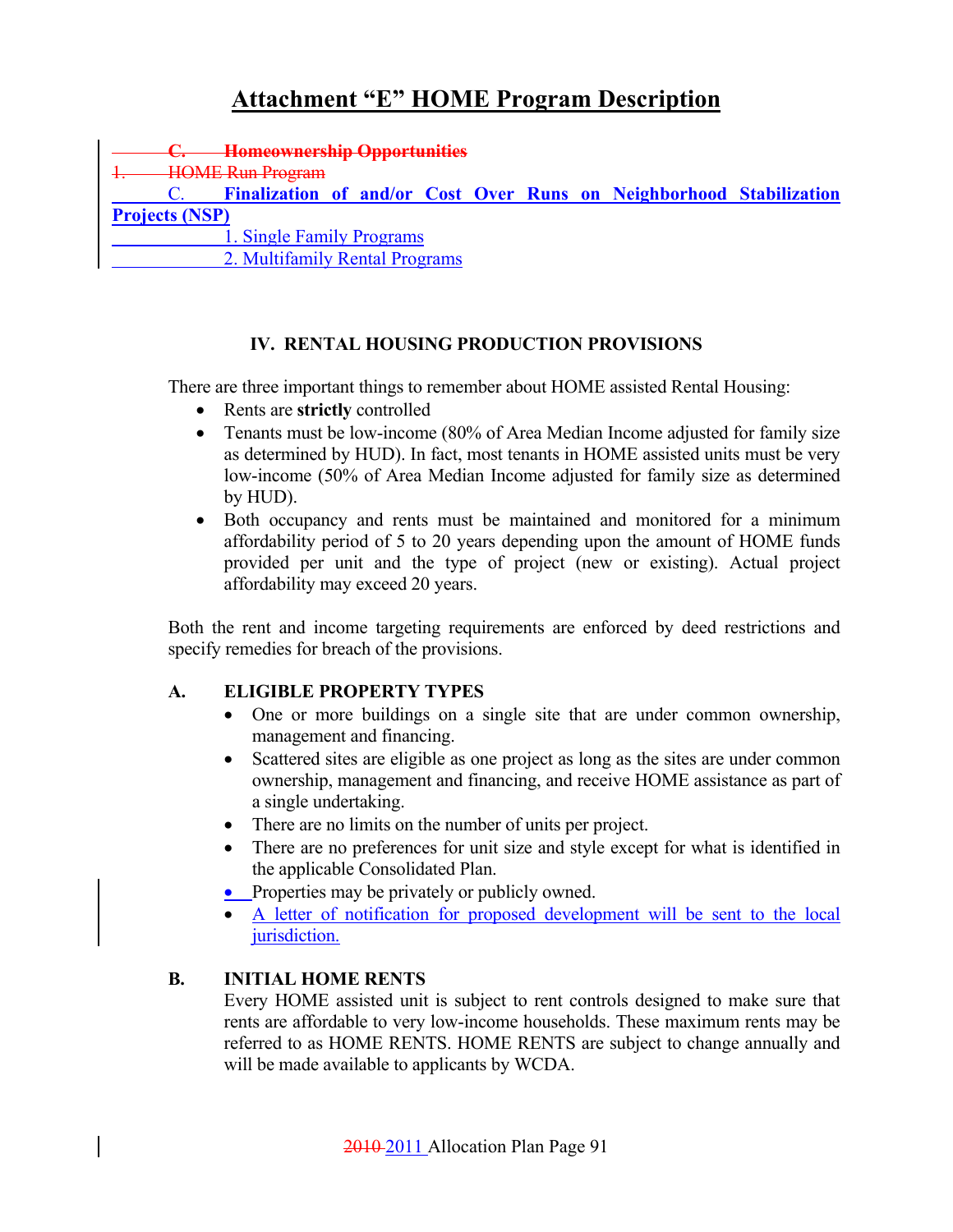LOW HOME RENT - 100% of HOME assisted units must have rents that are at or below the LOW HOME RENT. This requirement may be modified on a case by case basis at the discretion of WCDA and within the limits of the Federal Regulations.

The Low Home Rent is shown available on HUD's website as disclosed in the Affordable Housing Plan Current Year Summary Attachment "C" Item "12".

 The maximum allowable HOME RENTS must be reduced if the tenant pays for utilities. Utility adjustments are made in accordance with the utility allowances prepared by the local Public Housing Authority. Utility adjustments proposed by owners/developers for specific projects must be approved by WCDA.

### **C. AFFORDABILITY PERIOD**

 HOME assisted **Rental** units are rent controlled for varying lengths of time depending upon the average amount of HOME funds invested per unit:

| <b>RENTAL HOUSING</b><br><b>ACTIVITY</b> | PER UNIT HOME \$                                            | <b>MINIMUM</b><br><b>AFFORDABILITY</b><br><b>PERIOD</b> |
|------------------------------------------|-------------------------------------------------------------|---------------------------------------------------------|
| Rehab or Acquisition<br>of Existing      | $\leq$ \$15,000/unit<br>$$15,000 - $40,000$<br>$>$ \$40,000 | 5 years<br>10 years<br>15 years                         |
| New Construction                         | all amounts                                                 | 20 years                                                |

 Maximum monthly rents and utility allowances must be recalculated annually by the owner. They are reviewed and approved by WCDA. Rent increases may be permitted, but tenants must be given at least 30 days written notice before increases are implemented. Any increases are also subject to other provisions of the lease agreements and subject to approval by WCDA.

### **D. OCCUPANCY OF HOME ASSISTED RENTAL UNITS**

There are two Federal constraints on occupancy:

### 1. INCOME TARGETING:

 90% of the units assisted with HOME Funds for rental housing must be used to assist tenants who have annual incomes that are 60% or less of the area median income. The remaining dwelling units assisted with such funds may be used to assist families with household incomes between 60% and 80% of median.

2. PROJECT REQUIREMENT: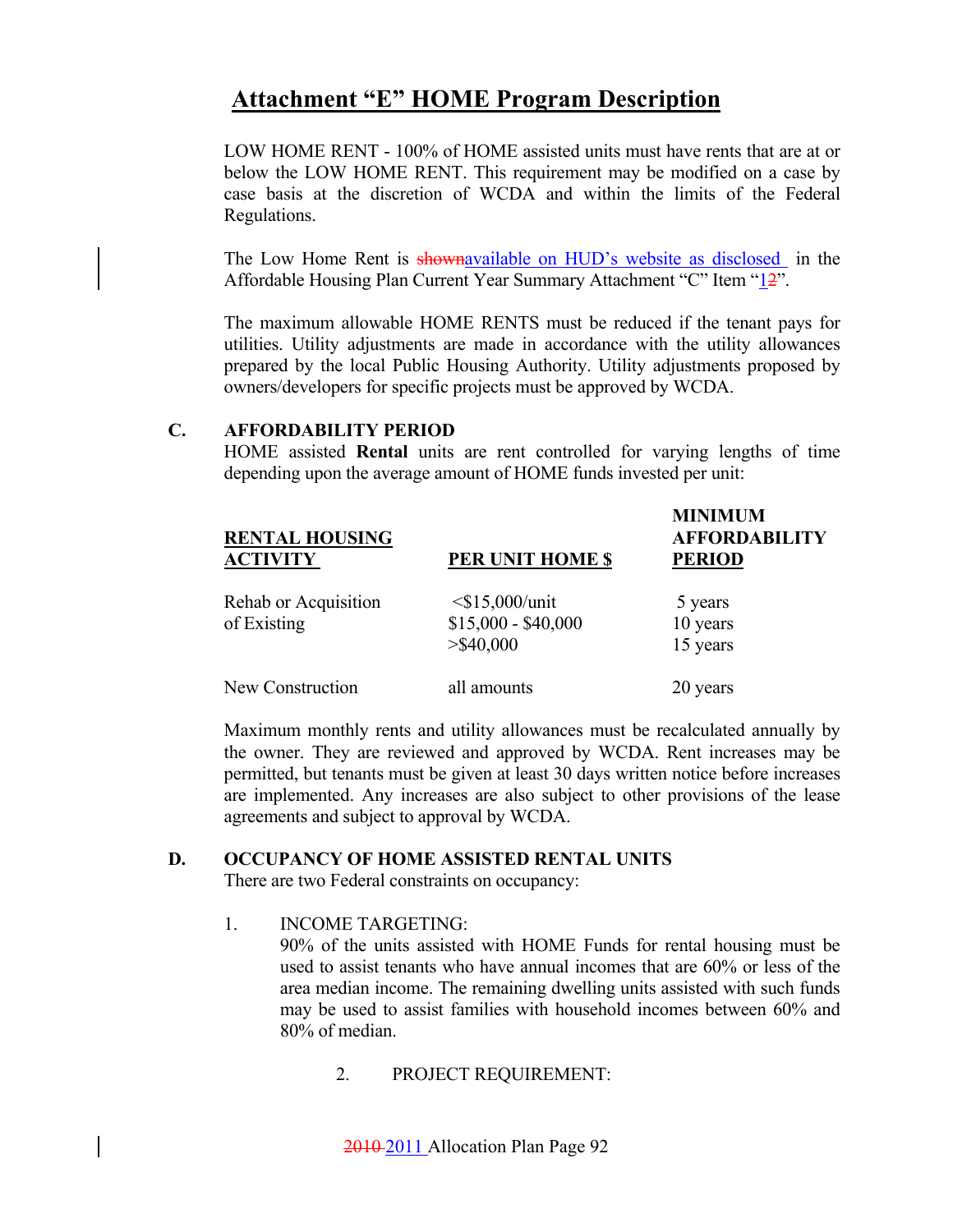In projects with five or more rental units, or in the case of an owner of multiple one or two unit projects with a total of five or more rental units, not less than 20% of the rental units must be occupied by very low-income families (50% of area median income) bearing rents not greater than the low HOME rents determined by HUD, less any tenant paid utilities.

Owners of rental housing funded with HOME funds are required to have a written occupancy policy in place prior to the occupancy of HOME-assisted units. This policy should outline who is eligible for the units and be consistent with Fair Housing Laws. The HOME regulations list a number of prohibited lease provisions and some required lease provisions with which owners should become familiar. WCDA has a Suggested Occupancy Policy and a list of these provisions that owners can adapt for their project.

### **E. DETERMINING THE INITIAL INCOME ELIGIBILITY OF HOME TENANTS**

 The income of each tenant must be determined initially in accordance with 24 CFR 92.203. One of the following three definitions of "annual income" must be used:

 1. Annual Income as defined under the Section 8 Housing Assistance Payments programs in 24 CFR Part 5.609.

- 2. Annual Income as reported under the Census long-form for the most recent available decennial Census.
- 3. Adjusted Gross Income as defined for purposes of reporting under IRS Form 1040 for individual Federal annual income tax purposes.

For most projects, WCDA will require the definition of Annual Income as defined under Section 8 Housing Assistance Payments Program (HAP)(24CFR Part 5.609).

### **F. ANNUAL RECERTIFICATION OF INCOME**

 The annual incomes of tenants in HOME projects must be re-examined each year during the period of affordability. The project owner must re-examine each tenant's annual income in accordance with one of the following three options:

- 1. Examine third party source documents evidencing annual income.
- 2. Obtain from the family a written statement of the amount of the family's annual income and family size, along with a certification that the information is complete and accurate.
- 3. Obtain a written statement from the administrator of a government program under which the family receives benefits and which examines each year the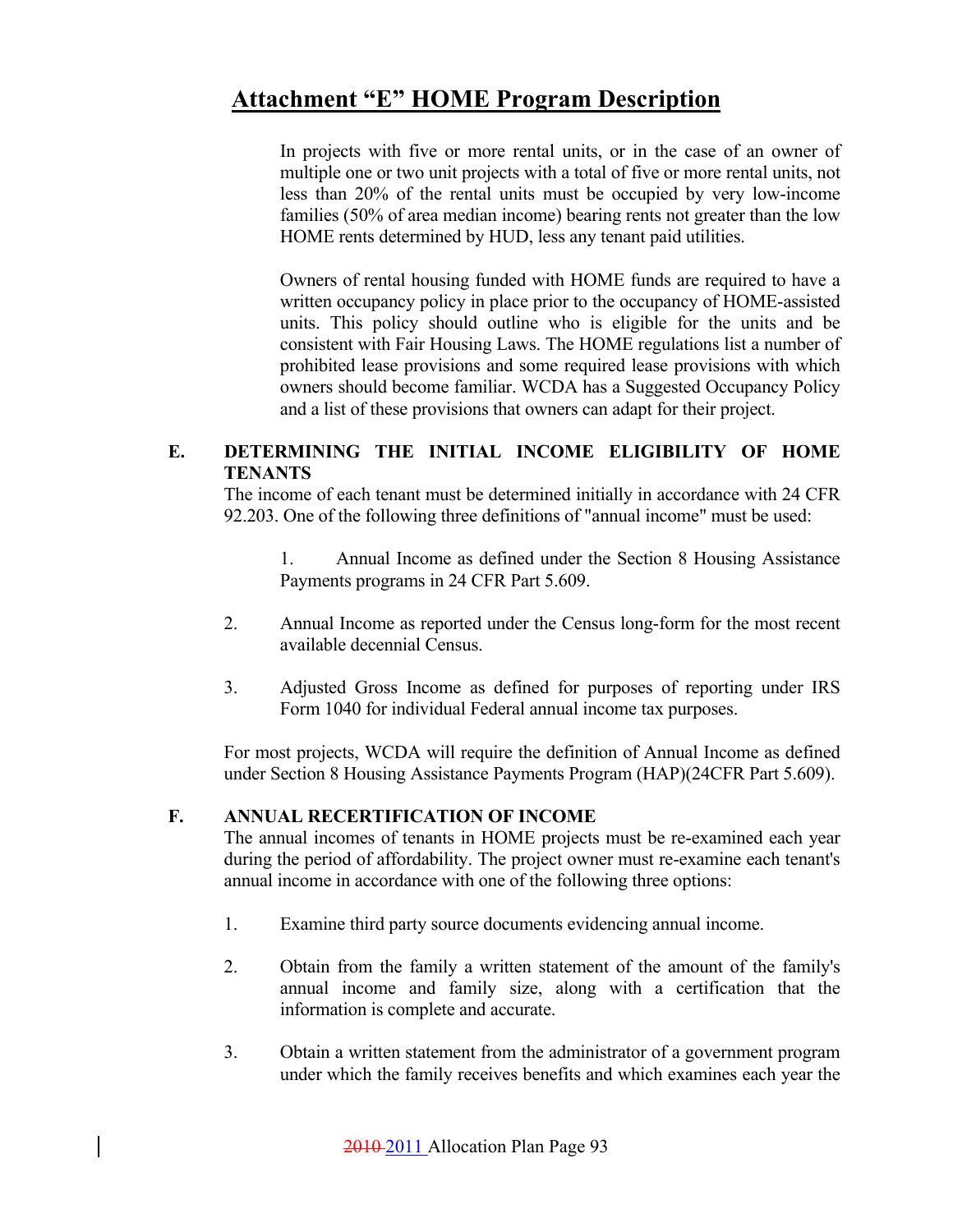annual income of the family. The statement must indicate the tenant's family size and state the amount of the family's annual income.

 WCDA will require that the owner of HOME assisted rental units report at least once a year on the annual income of all tenants.

### **G. INCREASES IN TENANT INCOME**

 Tenants occupying HOME assisted units whose annual incomes exceed 80% of median (that is, they are no longer low-income) may stay in their HOME assisted apartments. Over income tenants (those who no longer qualify as low income) in HOME assisted units must pay no less than 30% of their adjusted monthly income for rent and utilities. Adjusted income is calculated according to the rules for the Section 8 Program. In general, adjustments are made by deducting from the annual income certain allowances.

 For rental housing with Low-Income Housing Tax Credits and for units under local rent controls, when a tenant's income increases above 80 percent of the area median income, that tenant's rent will not have to be adjusted to 30 percent of the family's income.

 WCDA will review the owner's recertification of tenant income annually. WCDA will review rent and utility allowances annually. WCDA will perform on-site inspection for compliance with Section 8 Housing Quality Standards:

- Annually for projects with more than 25 units.
- Once every two years for projects containing 5 25 units
- Once every three years for projects containing 1-4 units.

WCDA will review the owner's compliance with Written Agreements annually.

### **H. ELIGIBLE ACTIVITIES FOR RENTAL HOUSING PRODUCTION**

 The following activities are eligible for rental housing production with HOME funds:

### 1. REHABILITATION -

- a. Rehabilitation of existing structures. Rehabilitation and Refinancing to permit or continue affordability under 24 CFR 92.252.
	- i. Rehabilitation must be the primary eligible activity requiring at least \$15,000 of required rehabilitation costs per unit.
	- ii. A review of the owner's management practices will be made in order to determine that disinvestment in the property has not occurred, that the long term needs of the project can be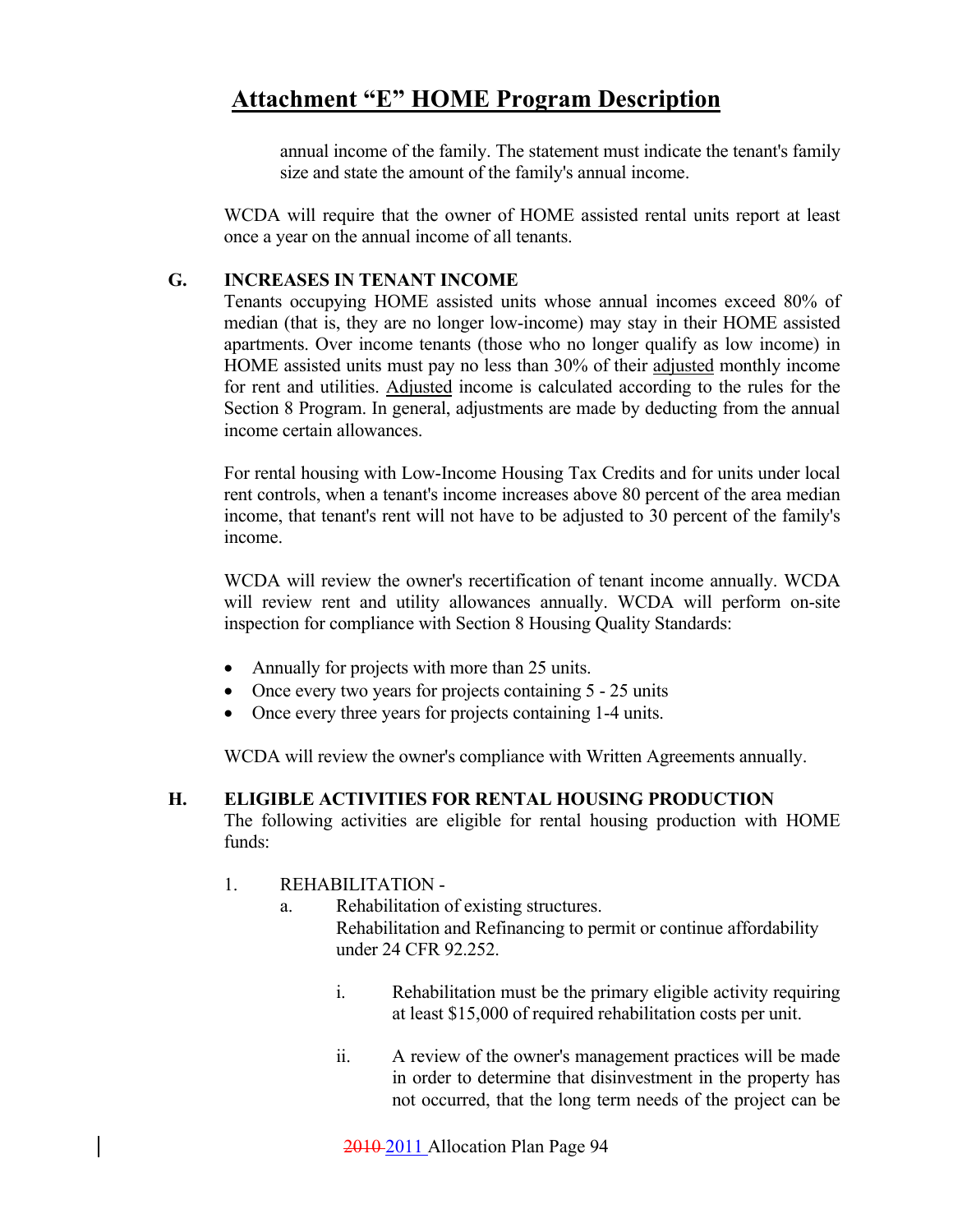met and that the feasibility of serving the targeted population over an extended affordability period can be demonstrated.

- iii. The refinancing must be made for the purposes of maintaining current affordable units or creating additional affordable units.
- iv. The minimum required period of affordability would be 15 years.

 v. Refinancing is an eligible activity throughout the State of Wyoming under the HOME Program.

- vi. HOME funds cannot be used to refinance multifamily loans made or insured by any Federal program, including CDBG.
- b. Conversion Conversion of an existing structure from an alternative use to affordable, residential housing is an eligible activity and is considered rehabilitation. If conversion involves additional units beyond the walls of an existing structure, the project will be deemed new construction.
- c. Reconstruction Reconstruction is defined as the rebuilding, on the same lot, of housing standing on a site at the time of project commitment. The number of housing units on the lot may not be decreased or increased as part of a reconstruction project, but the number of rooms per unit may be increased or decreased. Reconstruction also includes replacing an existing substandard unit of manufactured housing with a new or standard unit of manufactured housing.
- 2. ACQUISITION Acquisition of an eligible property is eligible as part of a rental housing project.
- 3. NEW CONSTRUCTION New Construction is an eligible use of HOME funds. New Construction is also defined as housing that has received an initial certificate of occupancy or equivalent document within a one-year period before the commitment of HOME funds to the project.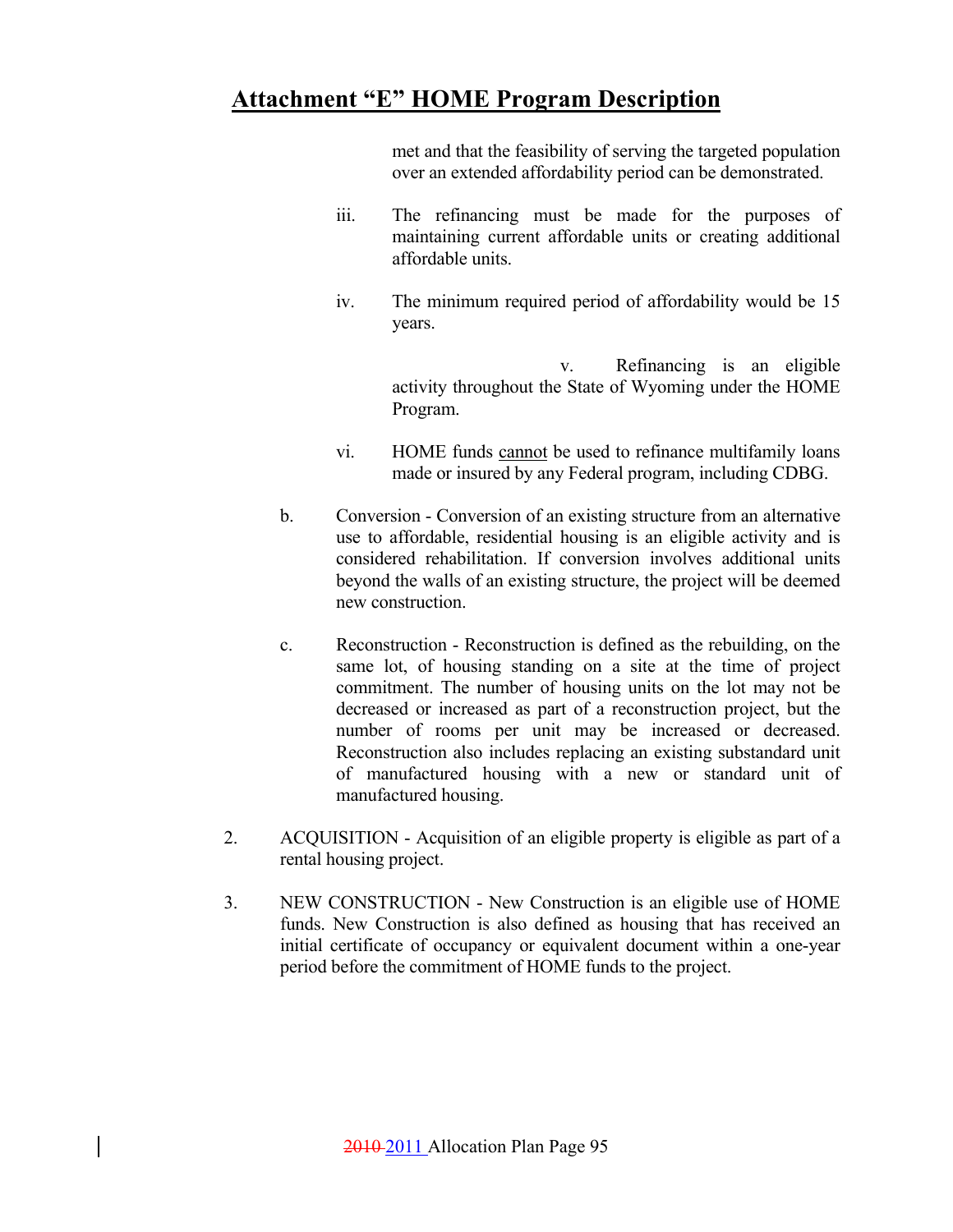### **V. HOMEOWNER REHABILITATION**

City or County governments, Public Housing Authorities, and non-profits may apply for HOME Funds for Homeowner Rehabilitation programs. The maximum administration fee which can be applied for is 10%. This administration fee will be funded as a percentage of each draw.

### **A**. **THE ELIGIBLE PROPERTY OWNER**

 The owner must have a gross annual income that does not exceed 80 percent of HUD's median income for the area. Third party written verification of income will be required. The owner must own the property. A family or individual owns the property if they: **1)** have fee simple title to the property; or **2)** maintain a 99 year leasehold interest (50 year leasehold on reservation lands) in the property; All Lease forms of ownership must be PRE-approved by WCDA PRIOR to Application or **3)** have ownership or membership in a cooperative; **and 4)** do not have any restrictions or encumbrances that would unduly restrict the good and marketable nature of the ownership interest. The owner must occupy the property as a principal residence.

### **B. THE ELIGIBLE PROPERTY TYPE**

An eligible property is any single family property, occupied as a principal residence by the owner in which the value of the property, after rehabilitation, does not exceed the FHA 203 (b)HOME Single Family Mortgage-limits in effect at the time of HOME funds commitment. See the WCDA Affordable Housing Allocation Plan, Current Year Summary Attachment "A", Item "9".

Manufactured housing units must be connected to permanent utility hookups and be located on land that is owned by the manufactured housing unit owner.

 All properties must also meet HUD's site and environmental requirements summarized in Section 10 of the Affordable Housing Allocation Plan.

### **C. AFFORDABILITY PERIOD**

Minimum Affordability Periods are as follows:

| Amount of HOME Investment |                 |          | Minimum Affordability Period |
|---------------------------|-----------------|----------|------------------------------|
| \$0                       | $\sim 100$      | \$15,000 | 5 years                      |
| \$15,001                  | $\sim 10^{-10}$ | \$19,999 | 10 years                     |
| \$20,000                  | $\sim$ $-$      | 25,000   | 20 years                     |

 Should a property be sold or cease to be occupied by a qualified household during the period of time specified, all original HOME funds must be returned to the WCDA HOME Investment Partnerships Program plus the "Allocated Pro-Rata Share" of the Net Proceeds, (aka Shared Appreciation). The "Allocated Pro-Rata Share" shall equal the Minimum Affordability Period committed to in the application for funding (but not less than the minimum years specified above) less the number of years the Homeowner occupied the property after the rehabilitation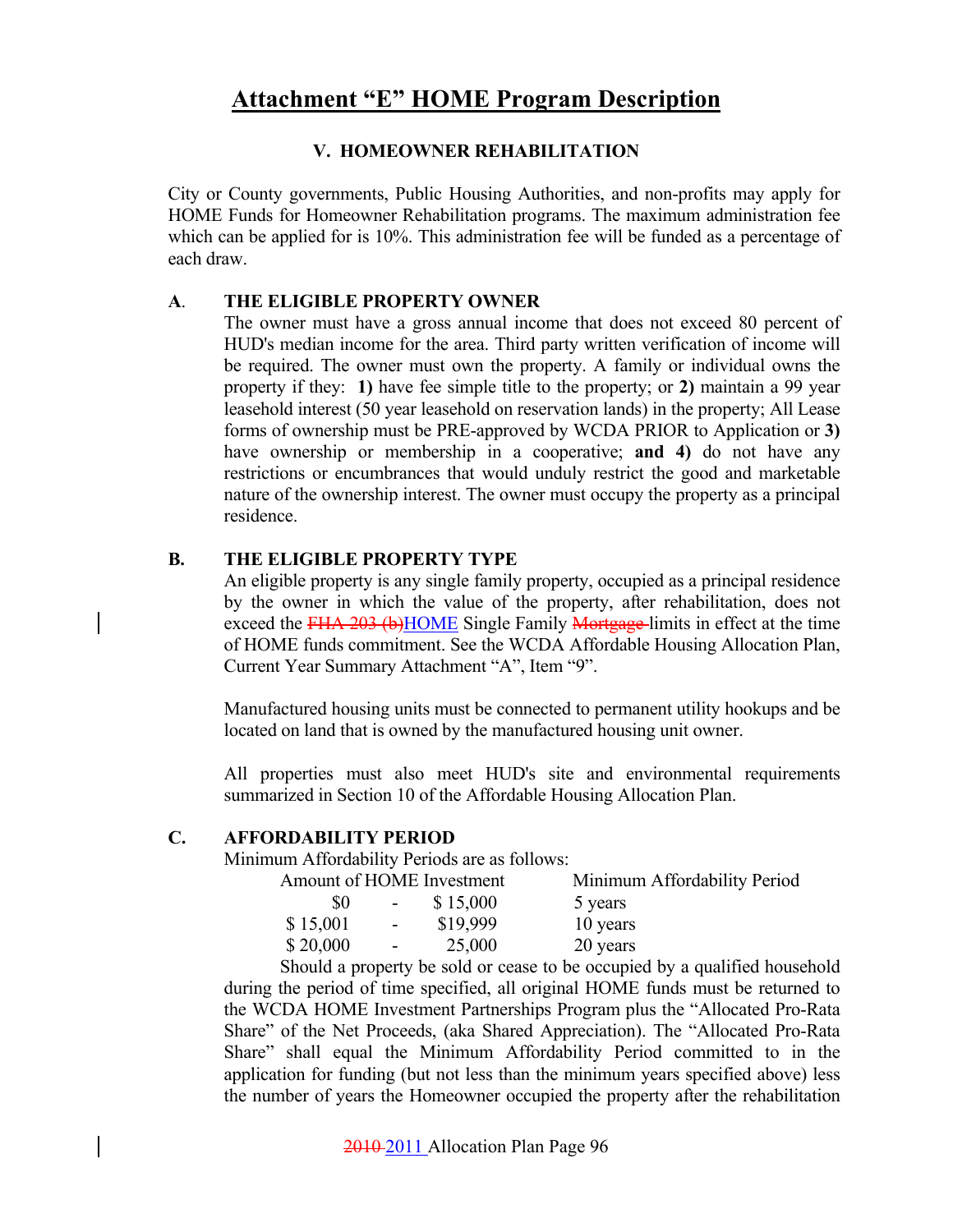was completed, divided the Minimum Affordability Period committed to in the application for funding (but not less than the minimum years specified above). The "Net Proceeds" shall equal the Gross Sales Price less the appraised value prior to the rehabilitation and Closing Costs approved by WCDA. (Federal Regulations prohibit anyone from profiting from the use of Federal Funds.).This requirement must be stipulated in the lien document (mortgage) which must be recorded.

 After an initial investment of HOME funds, additional HOME funds may not be invested in HOME assisted Homeowner Rehabilitation units for varying lengths of time as described above depending upon the amount of the initial HOME investment as described above.

### **VI. HOMEOWNERSHIP OPPORTUNITIES**

A. HOME RUN PROGRAM – See Section VII E. below.

### **VI. FINALIZATION OF AND/OR COST OVER RUNS ON NEIGHBORHOOD STABILIZATION PROJECTS (NSP)**

This funding is available for NSP projects which:

1) there is not sufficient NSP funding remaining to complete the project; or

2) it is determined a portion of the costs are not eligible for reimbursement by NSP, but are eligible as a HOME project.

HOME funding will be given a priority collateral position and will be given a priority on any payback.

See Attachment "G – NSP Program Description"

### **VII. ALLOCATION OF FUNDS**

### **A. DIRECT ADMINISTRATION CATEGORY--WCDA**

 Approximately \$1,450,000 - available for Rental Housing Production, and Homeowner Rehab. programs under which non-profit developers, for-profit developers, Local Governments, and public housing authorities may apply. Applications are anticipated to be accepted in January of each year. Projects are ranked competitively against the Ranking Criteria listed in the WCDA Affordable Housing Allocation Plan. For actual funding levels, see WCDA Affordable Housing Allocation Plan, Current Year Summary Attachment "A".

### **C. CHDOs - COMMUNITY HOUSING DEVELOPMENT ORGANIZATIONS**

Community Housing Development Organizations (CHDOs). Approximately \$525,000, fifteen percent (15%) of the Fiscal Year HOME funding allocation will be set aside for CHDO's\*. Applications for CHDO Eligible Activities will be accepted through a competitive application process during the initial application period at the beginning of each year. If funds are remaining, WCDA will open an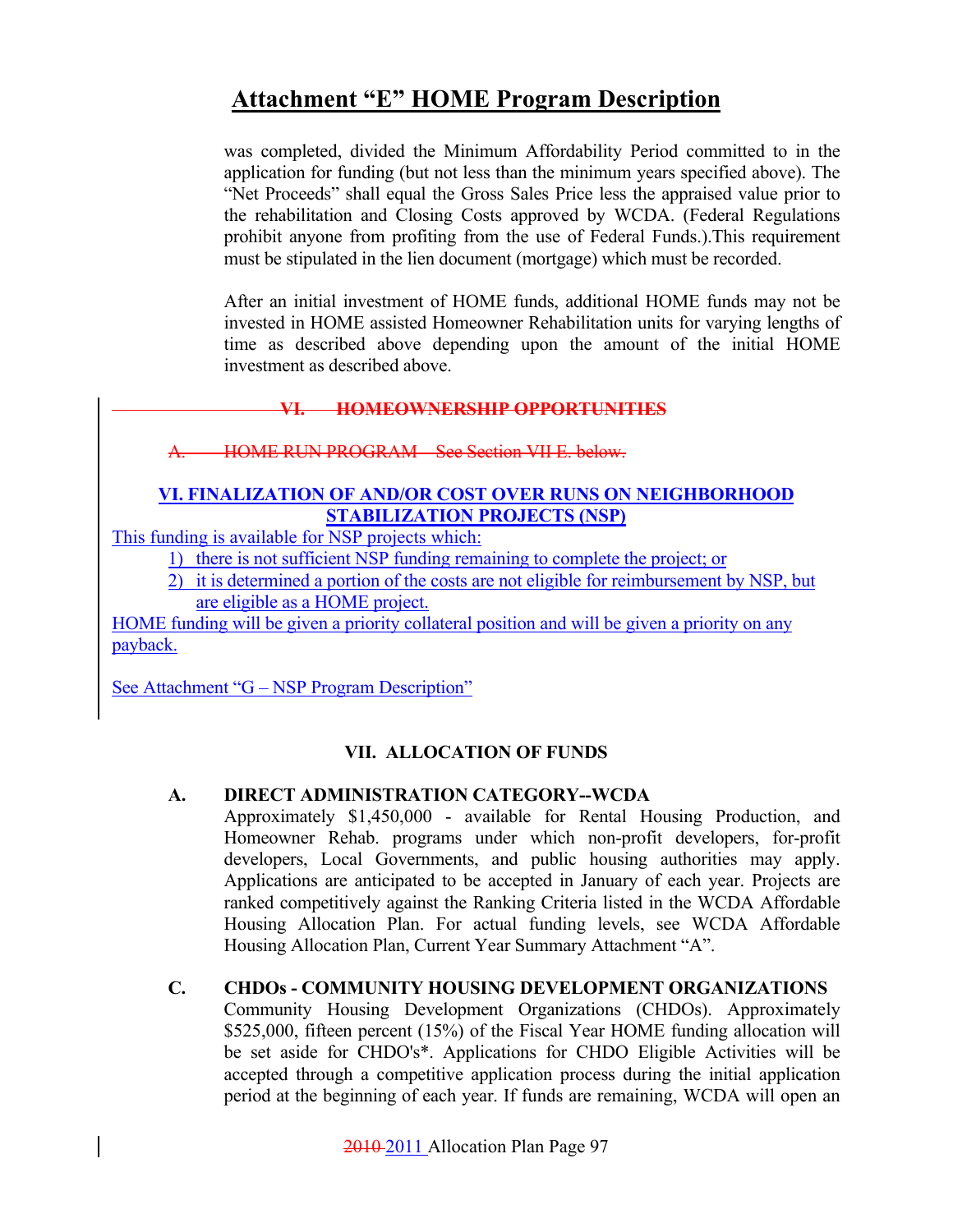additional competitive application process or, depending on the amount of remaining funds, accept applications on a first-come, first-serve basis to projects meeting the minimum ranking criteria until all funds are allocated to eligible projects. Ten percent of this set aside may be available to CHDOs for Project Specific Technical Assistance and Site Control Loans for items such as feasibility studies, consulting fees, architectural and engineering fees, etc. No administrative fees are eligible. For actual funding levels, see WCDA Affordable Housing Allocation Plan, Current Year Summary Attachment "A".

\* The 15% CHDO set-aside requirement has been met for 2010.

### **D. CHDO General Operating Costs and Capacity Building Reserve (not project specific)**

A Certified Community Housing Development Organization (CHDO) may apply to WCDA for HOME funding for any fiscal year for organizational operating funds in an amount that provides not more than \$50,000 or fifty percent (50%) of the CHDO's organization's total operating expenses, whichever is less, in that fiscal year. No CHDO may receive funding for more than 3 years. To apply for this setaside a CHDO may apply on an annual basis prior to September  $1<sup>st</sup>$  of each year.

In order to receive CHDO operating funds a CHDO must:

- 1) a) currently have a CHDO allocation for housing that is to be owned, sponsored or developed by the CHDO, or b) enter into a written agreement with WCDA that states the CHDO is expected to own, sponsor or develop a project which will receive funds under the CHDO set-aside within 24 months of receiving funds for operating expenses
- 2) submit a Development Plan outlining the CHDO's proposed housing projects, type of housing, number of units, and populations to be served, over the next 5 years
- 3) submit a timeline under which these projects will be developed
- 4) submit a list of anticipated funding sources for the projects in the Development Plan
- 5) submit a five year operating budget with all sources of operating income listed, designating which sources are firmly committed and which sources are tentative
- 6) submit a list of staff, experience of each staff member and their job description.

Applications will generally be accepted once a year and should be submitted to WCDA on or before September  $1<sup>st</sup>$ . No more than \$175,000 of HOME funds may be allocated as Operating Funds in any given program year. Applications will be reviewed and funded according to the feasibility of the projects proposed in the Development plan and an assessment by WCDA staff of the CHDO's capacity to successfully complete the Development Plan.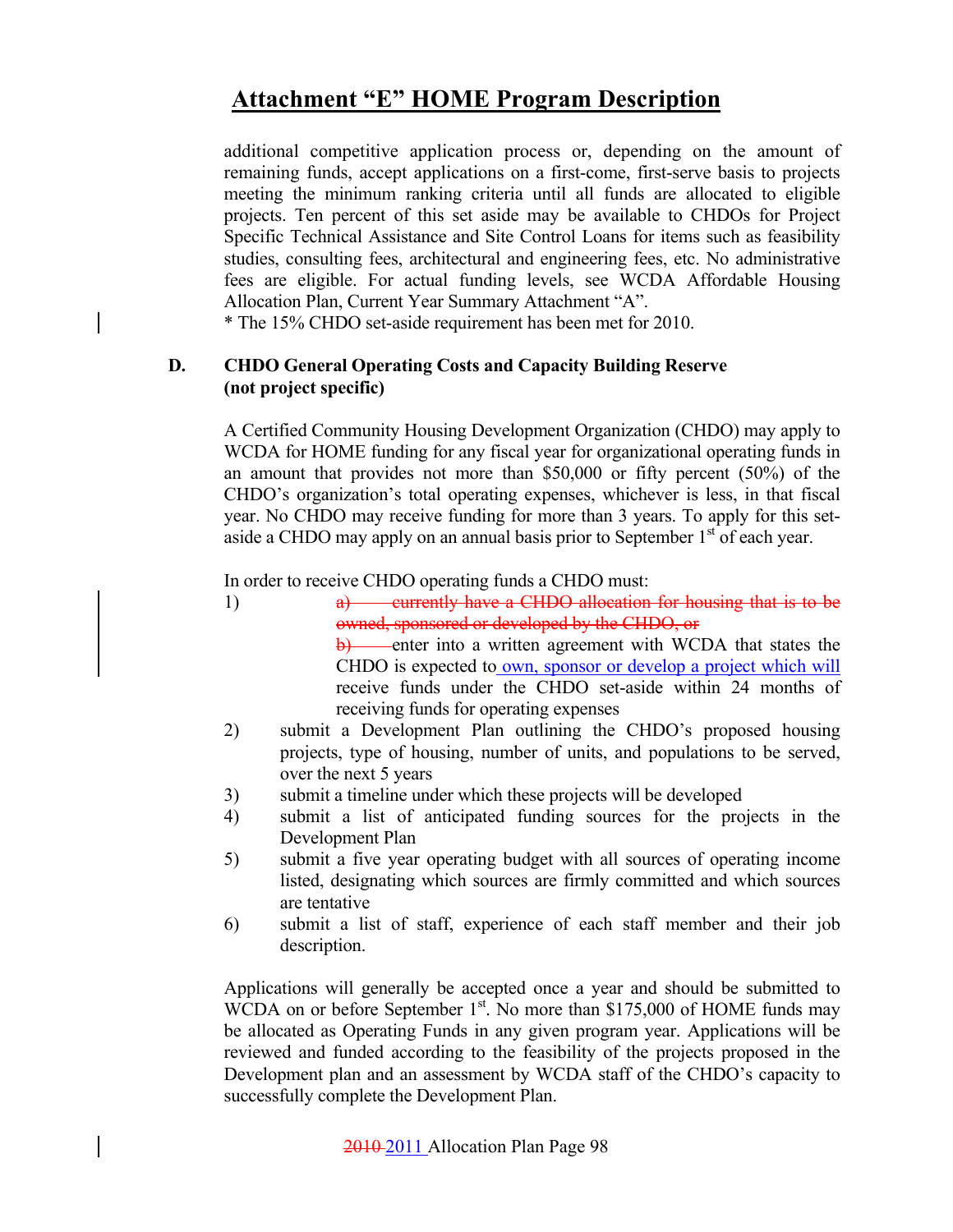### **E. Finalization of and/or Cost Over Runs on Neighborhood Stabilization Projects (NSP) –**

Approximately \$1,000,000 will be set-aside for use on project/properties with NSP funding where:

- 1) there is not sufficient NSP funding remaining to complete the project; or
- 2) it is determined a portion of the costs are not eligible for reimbursement by NSP, but are eligible as a HOME project.

The only eligible applicants are those who have a valid allocation of NSP funding and additional funds are needed to complete the project. Funding will be distributed on a first come first served basis provided the projects meet the HOME requirements. HOME funding will be given a priority collateral position and will be given a priority on any payback.

### **E. WCDA HOME RUN PROGRAM**

In an effort to encourage new construction for homeownership and increase the supply and availability of affordable homeownership units, WCDA will be utilizing HOME funding of approximately \$1,000,000.00 to provide an interest subsidy in the form of a 10-year step rate mortgage program on approximately a \$6,500,000 pool of funds under the WCDA Single Family Mortgage Purchase Program. This lower interest rate program will be available only to households to purchase a newly constructed home meeting the following requirements:

- The Total Annual Family Income cannot exceed the lesser of 80% of HUD's median income by family size and County or WCDA's Published Program Requirements as amended from time to time. (See Current Year Summary Attachment "A" Item "12".)
- The home must be newly constructed and never previously occupied
- The Acquisition Cost of the home may not exceed the lesser of the Maximum Single Family HOME Limit outlined in Schedule "A" or WCDA's Published HOME Run Purchase Price Limits as amended from time to time. (See Current Year Summary Attachment "A".)
- The home must be built in accordance with local codes and must meet the requirements of the most recent addition of the Model Energy Code.

The funds will be made available through WCDA Participating Lenders through the Lender on Line Loan Reservation System.

- 1. The Standard WCDA Program Rules apply to this program:
	- a. Three Year Requirement Each mortgagor must have had no "present ownership interest" in a principal Residence at any time during the three-year period prior to the date on which the Mortgage Loan is executed. For purposes of the preceding sentence, the mortgagor's interest in the Residence with respect to which the financing is being provided shall not be taken into account. In the event that there is more than one mortgagor with respect to a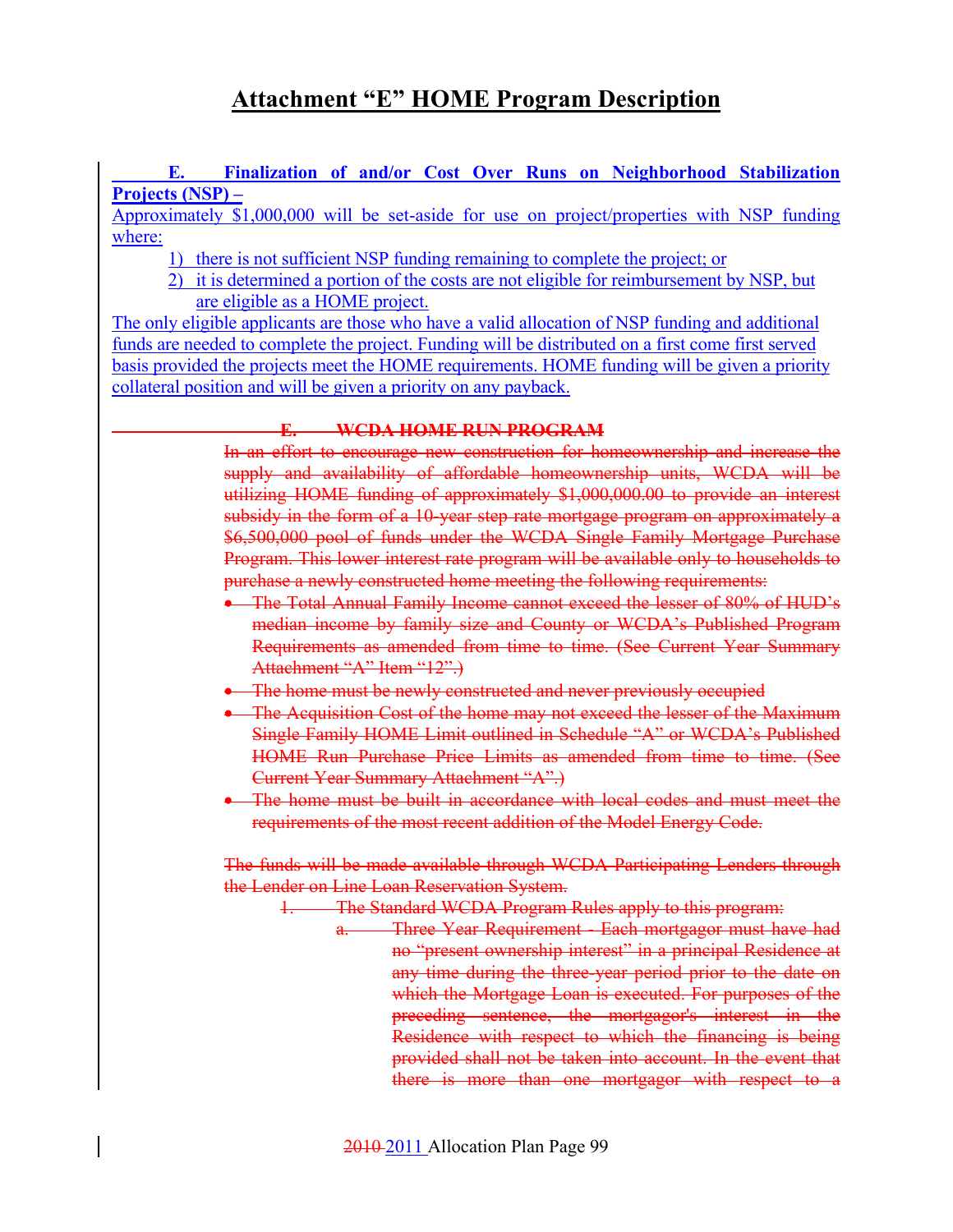particular Residence, each of such mortgagors must meet the Three-Year Requirement.

- b. New Mortgage Requirement A Mortgage Loan meeting the New Mortgage requirement must be made to mortgagors who did not have a Mortgage (whether or not paid off) on the Residence securing the Mortgage Loan at any time prior to the execution of the Mortgage Loan.
- Purchase Price Requirement In general, the Acquisition Cost, of each Residence secured by a Mortgage Loan must not exceed the Maximum Single Family HOME Limitset forth in the WCDA Affordable Housing Allocation Plan – Current Year Summary.

d. Residence Requirement - For purposes of this Requirement, the term "Residence" shall mean a one unit, single-family, owner-occupied home located in the State, and shall include a condominium unit in a structure containing multiple dwelling units. The term does not include personal property such as an appliance, a piece of furniture, a radio, etc., which, under applicable Wyoming law is not a fixture.

e. Due on Sale Clause - A Mortgage Loan may only be assumed if the Residence Requirement, the Three-Year Requirement, the Purchase Price Requirement, and the Income Requirement is met at the time of assumption. Due to the administrative difficulties likely to be encountered, the Tax-Exempt Financing Rider contains a broad "due on sale" clause which precludes all assumptions that occur without the **prior written consent** of the Authority. Present WCDA policy is to grant assumption requests only if the applicable federal eligibility requirements are met.

### HUD Requirements that must be met for this program:

Affordability Requirements based on a per unit subsidy. The program will meet the HUD established affordability requirements under the Homeownership Rules 24 CFR Part 92.254. The affordability period will be 10 years. The maximum average per unit subsidy will be approximately 35,000 per unit, which requires a minimum affordability period of 10 years.

In order to determine the amount of upfront subsidy that this program requires, WCDA made a present value calculation. This calculation was made based on the following assumptions: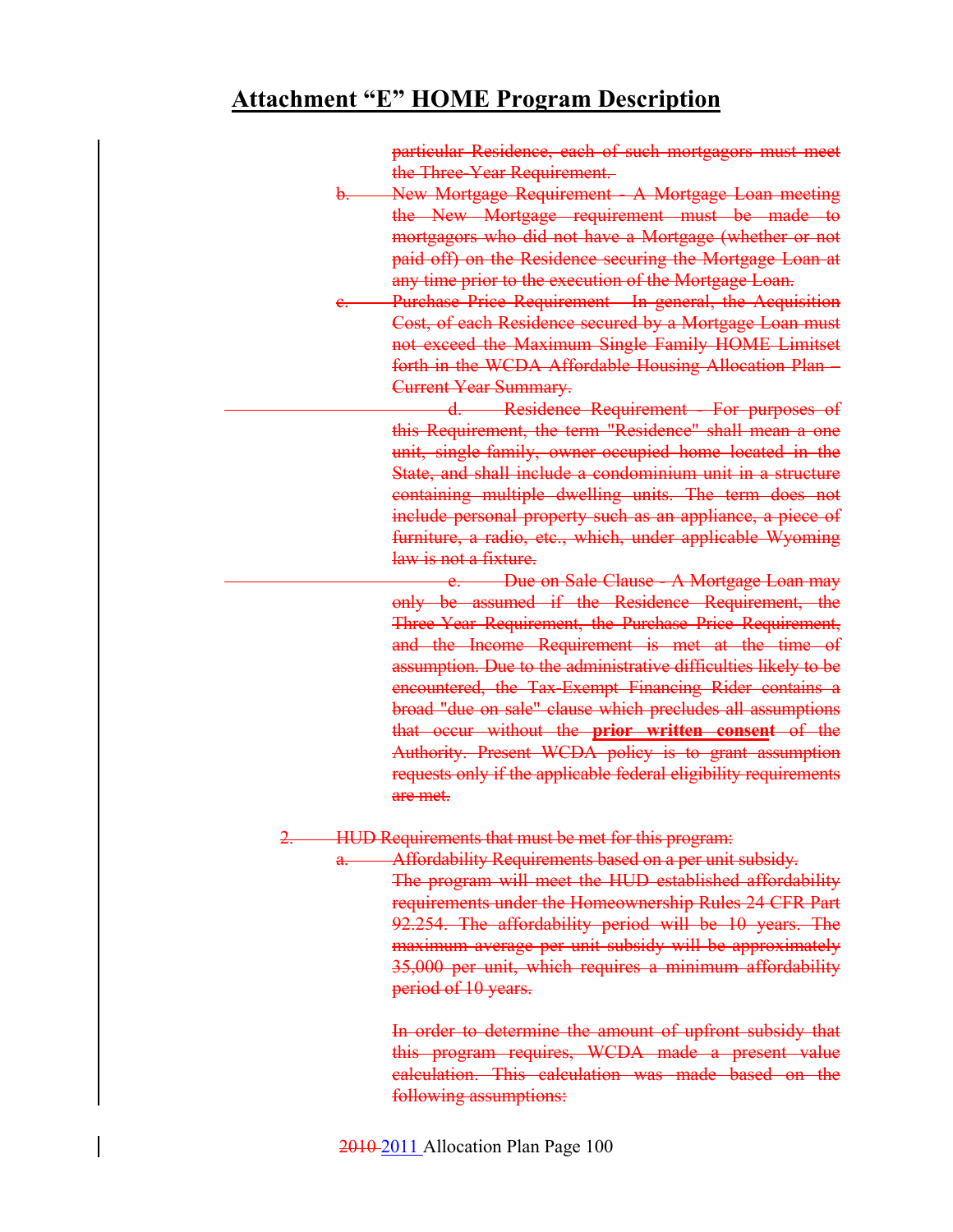- 1) WCDA will be placing the entire HOME subsidy into the MRB Program fund upfront
- 2) The subsidy will be utilized on a minimum pool of 4,800,000 in mortgage funds
- 3) The Step Rate Subsidy Program \*3.00% subsidy for years 1 through 4 \*2.25% subsidy for years 5 and 6 \*1.50% subsidy for years 7 and 8  $*$  0.75% subsidy for years 9 and 10 \*MRB fixed rate in the remaining 11th through 30th year
- 4) The current average life of a loan in WCDA's portfolio is 10 years. If a loan pays off prior to 10 years, the unused subsidy will either be recycled and used for a new borrower or returned to the HOME program as program income.
- 5) The reinvestment rate for the funds is reviewed monthly and adjusted as necessary based on the average Money Market rate received by WCDA from its Trustee on other Money Market accounts.

#### Recapture/ Resale Provisions

If the home is sold or if the owner ceases to occupy the property as their principal residence anytime during the 10 year subsidy period, the loan will be called due and payable. The recapture will be treated like a forgivable loan. The subsidy will be forgiven in the same proration as it is expended. This is not in equal amounts as the interest subsidy is higher in the beginning years,

The loan may be assumed by an income – eligible buyer.

b. Environmental Review – According to Notice CPD-01-11 issued July 17, 2001, HUD has determined that certain categorically excluded activities would not alter any conditions that would require an environmental review or compliance determination under Federal laws and authorities cited in 24CFR 58.5. Examples of activities that are categorical exclusions not subject to §58.5 include activities to assist homebuyers to purchase existing dwelling units or dwelling units under construction, including closing costs and down payment assistance, interest buydowns, and similar activities that

2010 2011 Allocation Plan Page 101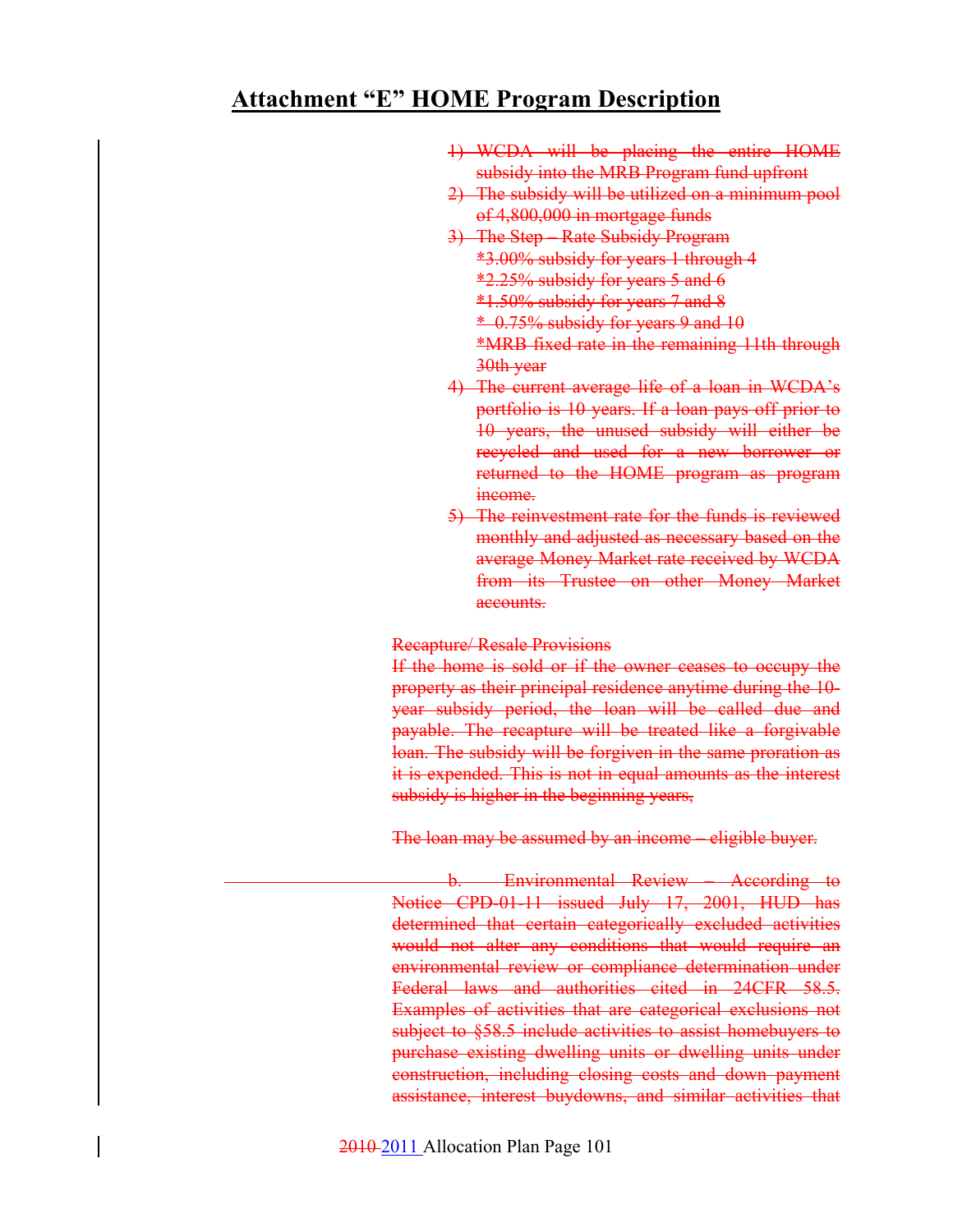| result in the transfer of title. As the HOME funds will be        |
|-------------------------------------------------------------------|
| used as an interest subsidy, similar to an interest buydown,      |
| it has been determined these properties will be                   |
| Categorically excluded and not subject to §58.5 authorities.      |
| e. Uniform Real Property Acquisition and                          |
| Relocation Act-                                                   |
| i. Relocation - New construction<br><del>not</del>                |
| applicable                                                        |
| ii. Acquisition Seller (builder) is voluntarily                   |
| selling the property.                                             |
| Davis Bacon Not applicable, no                                    |
| construction financing.                                           |
| Flood Insurance - Flood Insurance will be                         |
| required on properties located in a FEMA designated 100-          |
| year flood plain. This will probably not occur in new             |
| construction as the majority of the homes will be in new          |
| subdivisions.                                                     |
| m. Lead-Based Paint - Not applicable as all                       |
| units will be new construction.                                   |
| <b>New Construction Requirements</b>                              |
| Homes built to the International Building Code, the<br>a.         |
| National Electric Code and the Model Energy Code                  |
| Ownership will be fee simple title or other HUD approved<br>$b$ . |
| forms of ownership                                                |
| Appraised value will not exceed the Maximum Single                |
| Family HOME Limit (See attached Schedule "A")                     |
|                                                                   |
|                                                                   |
| Homebuyer Income                                                  |

income as adjusted for family size.

### **F. ADMINISTRATION AND CONTINGENCY RESERVE -**

 Approximately \$350,000 (10%) of Fiscal Year HOME allocation will be set-aside for WCDA administrative costs, and for a reserve for project over-runs that cannot be met from other funding sources.

After the first round of funding, WCDA reserves the right to re-allocate funds between categories as needed to most expeditiously commit and spend the funding, provided the minimum CHDO set aside is maintained.

### **VIII. PROPERTY STANDARDS**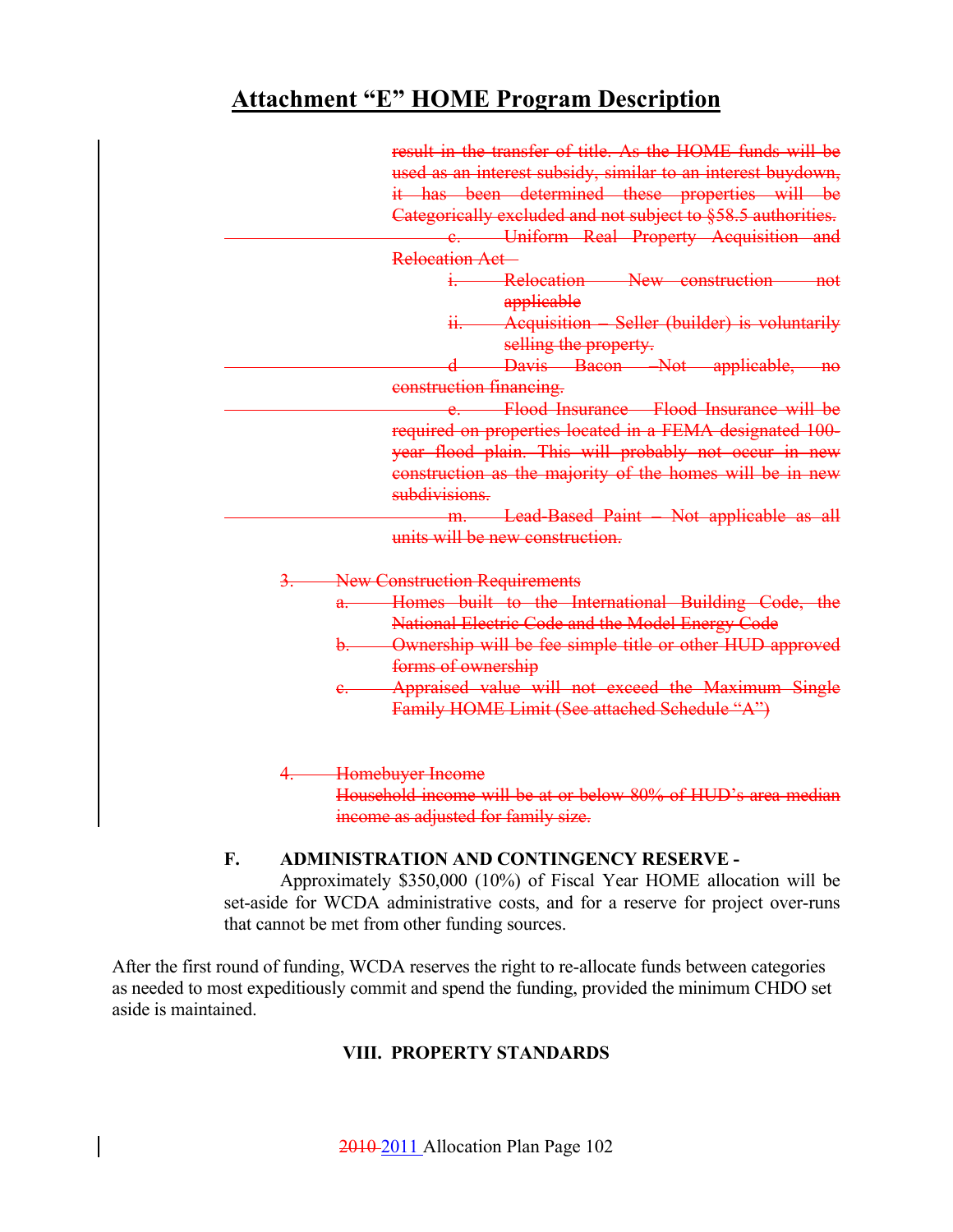Housing that is constructed or rehabilitated with HOME funds must meet all applicable local codes, rehabilitation standards, ordinances, and zoning ordinances at the time of project completion. In absence of a local code for new construction or rehabilitation, HOME-assisted new construction or rehabilitation must meet: as applicable, the International Building Code, the National Electric Code, or the Minimum Property Standards in 24 CFR 200.925 or 200.926.

Newly constructed housing must meet the current edition of the Model Energy Code published by the Council of American Building Officials.

Construction of all manufactured housing must meet the Manufactured Home Construction and Safety Standards established in 24 CFR Part 3280. These standards preempt State and local codes covering the same aspects of performance for such housing. Applicants providing HOME assistance to install manufactured housing units must comply with applicable State and local laws or codes. In the absence of such laws or codes, the applicant must comply with the manufacturer's written instructions for manufactured housing units.

Since HOME regulations require that HOME-assisted units meet a minimum property standard, HOME funds **cannot** be used for emergency repair programs.

### **IX. ELIGIBLE REHABILITATION COSTS**

### **A. Development Hard Costs** - The actual rehabilitation costs including:

- Costs to meet the International Building Code and the National Electric Code
- Costs to meet rehabilitation standards
- Essential improvements
- Energy-related improvements
- Costs to contain or abate Lead-based paint hazards
- Improvements for handicapped persons
- Repair or replacement of major housing systems in danger of failure
- Incipient repairs and general property improvements of a non-luxury nature
- **B.** Demolition Costs when part of a rehabilitation project.
- **C. Site improvements** and utility connections can be funded with HOME funds only when conducted in conjunction with HOME eligible activities.
- **D.** Related Soft Costs reasonable and necessary costs, including:
	- Architectural, engineering or related professional services (inspection, work write-ups) to a third party.
	- Financing costs such as loan points, credit and title costs, recordation fees, building permits, legal fees, appraisals, developer fees.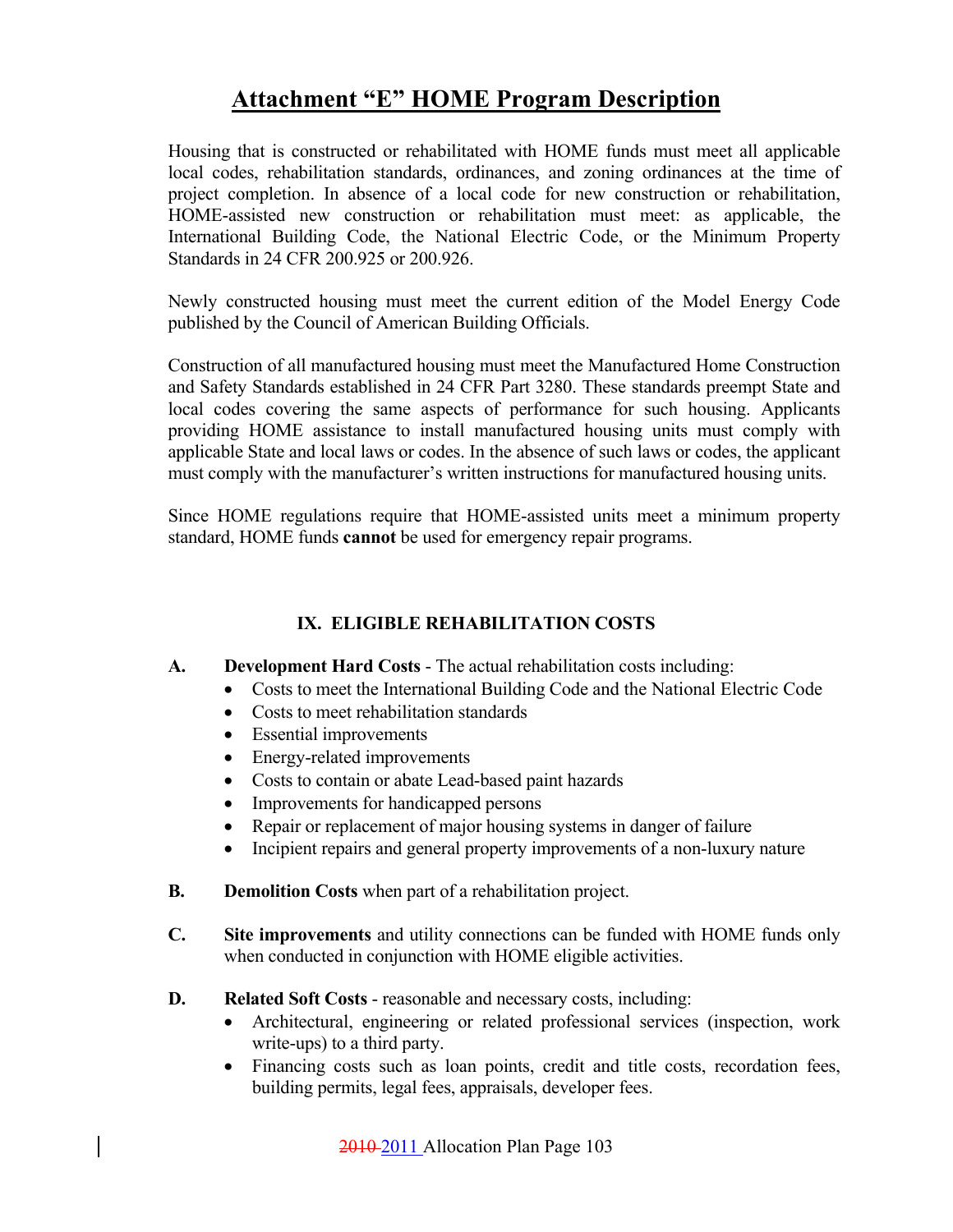• Relocation costs (permanent and temporary), affirmative marketing, and fair housing information services.

### **XI. SITE AND NEIGHBORHOOD REQUIREMENTS**

HOME projects must be located on a site eligible for federal financial assistance. The types of items that are reviewed when looking at a site are listed below:

- The site's proximity to noise sources such as railroads, highways or busy streets, and airports or military airfields.
- The site and the project must have a clearance from the state historic preservation office.
- The site cannot be in a 100-year flood plain.
- Lead-based paint and asbestos are concerns and must be dealt with in accordance with HUD and state requirements.
- The site's proximity (within 3,000 feet) to a hazardous waste site listed on the CERCLIS list.
- The site's proximity to above ground storage tanks with hazardous materials.

WCDA will also do a site visit to determine the site's suitability for the type of housing being proposed. All funded projects will have to meet HUD's environmental review process and HUD's site and neighborhood standards requirement at 24 CFR Part 92.202. Site selection is extremely important and is part of the evaluation and ranking process.

### **XII. ELIGIBLE FORMS OF FINANCIAL ASSISTANCE**

- Interest-bearing loans
- Non-interest-bearing loans
- Interest subsidies that leverage other monies
- Deferred payment loans
- Forgivable loans
- Grants
- Alternative forms must be approved by HUD

### **XIII. MATCHING REQUIREMENTS**

 HUD requires that 25% of the HOME funds are matched by a non-federal eligible matching contribution. Matching funds are the local contribution to the partnership. Match obligations must be met in the fiscal year they occur.

### **A. Forms of matching contribution.**

The match obligations can be met with: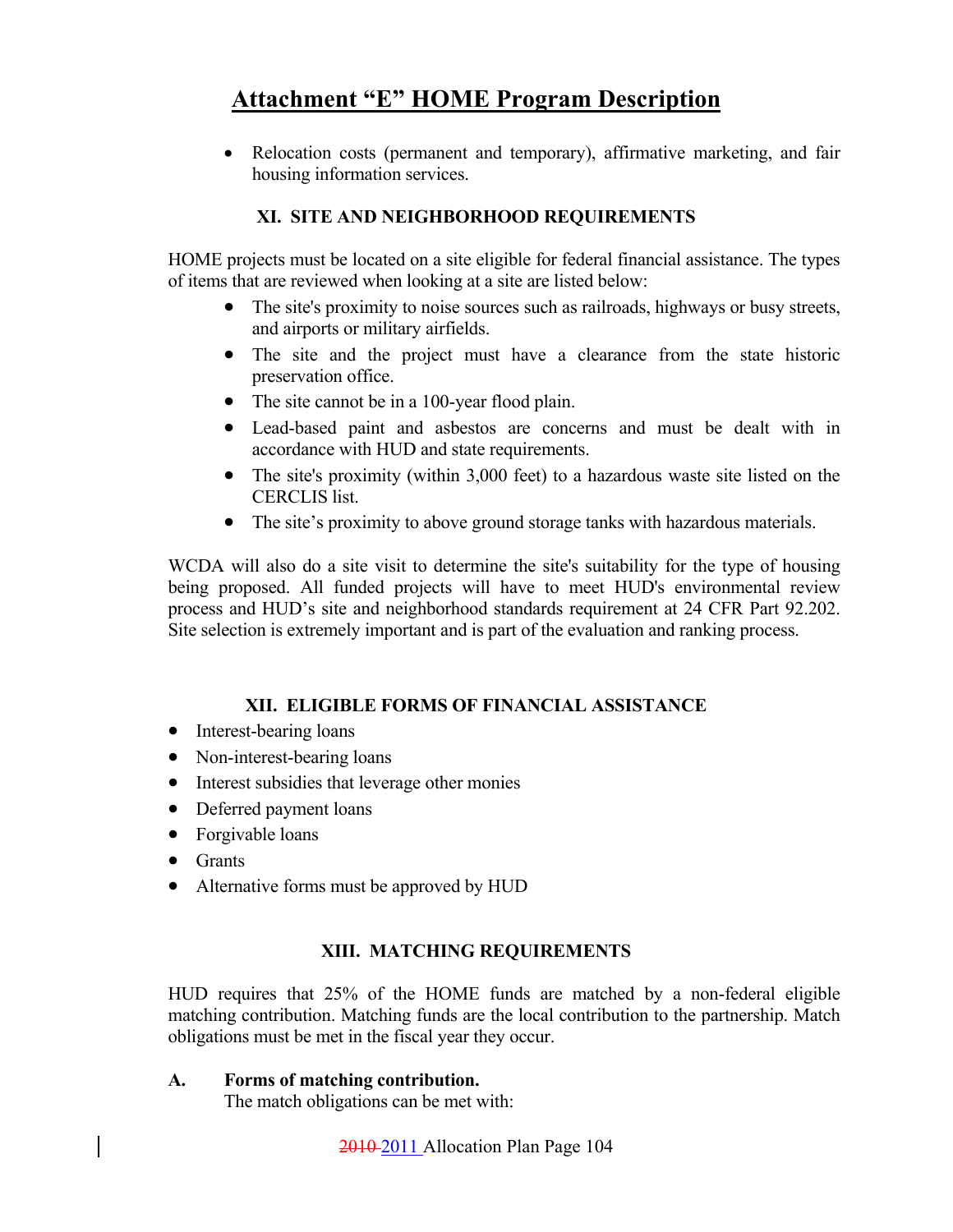- Cash from a non-federal source **(owner's cash is not eligible as match)**
- Value of waived taxes, fees or charges
- Value of donated land or real property
- Cost of infrastructure improvements not made with federal resources associated with HOME projects
- Proceeds from multifamily and single family affordable housing project bond financing validly issued by a State or local government or an agency or instrumentality of the State or local government
- Reasonable value of donated site-preparation and construction materials not acquired with Federal resources
- Reasonable rental value of the donated use of site preparation or construction equipment
- The value of donated or voluntary labor or professional services
- The value of sweat equity
- The direct cost of supportive services provided to families residing in HOMEassisted units during the period of affordability
- The direct cost of homebuyer counseling services provided to families that acquire a property with HOME assistance

### **B. Size of the Match**

 Every HOME project requires a 25% match contribution meaning that 25% of the HOME funds in a project must be matched by non-federal funds. For FY 20102011, applicants will only be required to provide a match of 4.5% because WCDA has been able to accumulate banked match over the past several years.

 This also means there will not be WCDA Match Pool funding available for this year as there has been in previous years. However, if projects require an additional financing source, they may apply to WCDA for funding from the WCDA Housing Trust Fund.

### **C. Sources of Match**

 Match providers will include a wide array of local providers, both public and private. These may include:

- Local tax funded initiatives
- Tax assessing offices
- Water and sewer departments
- Streets and sidewalk departments
- Redevelopment agencies
- Public housing agencies
- State agencies
- State tax funded initiatives
- Charitable Organizations/Foundations
- Private sector organizations
- Lending institutions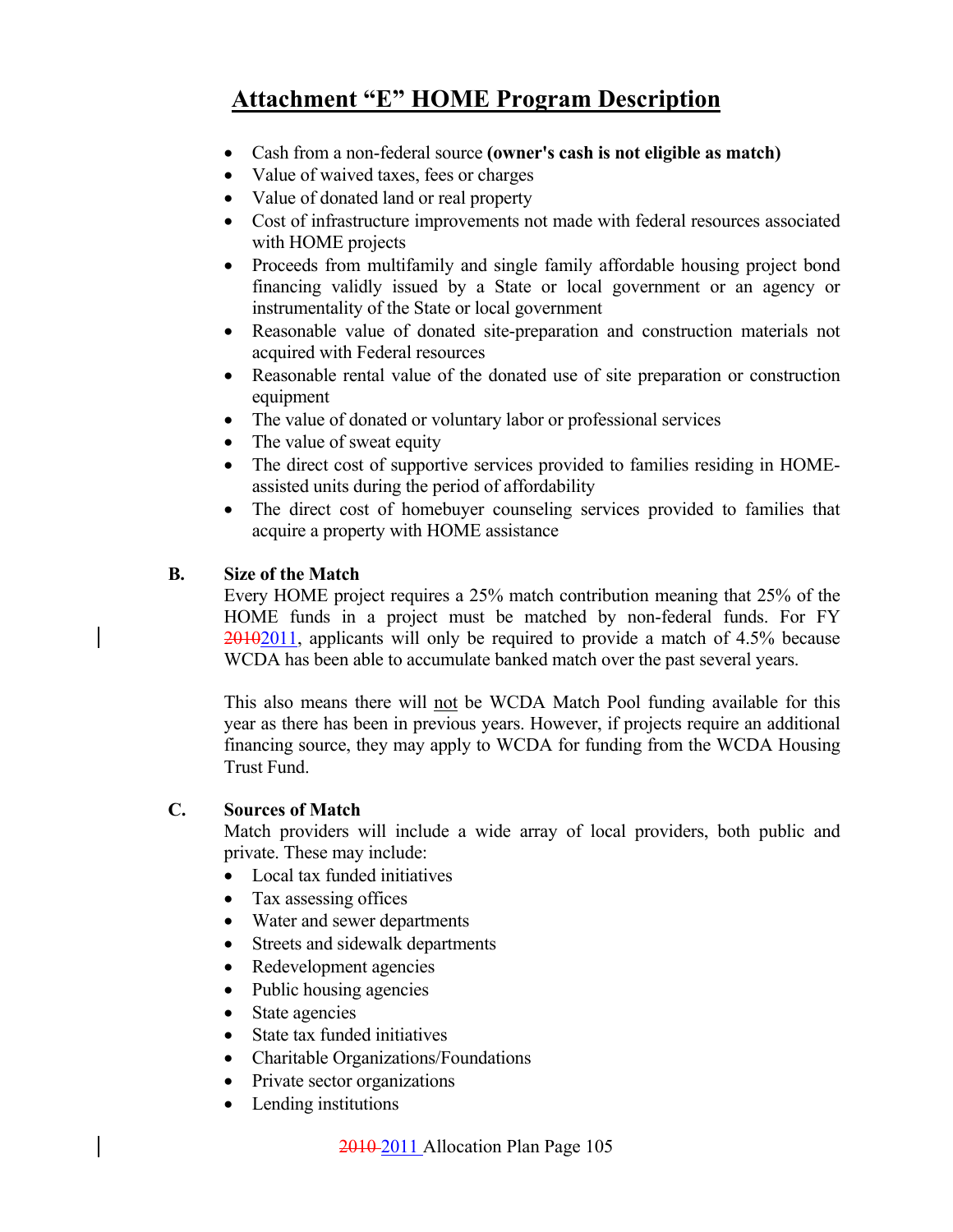• Corporate donations/commitments

### **XIV. DOUBLE DIPPING ON HOME ASSISTED PROJECTS**

Except for the first year after project completion, no further HOME funds can be used during the relevant period of affordability. The period of affordability will vary depending on the type of HOME activity.

### **XV. HOME INVESTMENT PER UNIT**--Maximum/Minimum HOME Expenditure

The maximum, average subsidy per HOME assisted unit is established by HUD. Maximum Subsidy limits for Wyoming can be found in the WCDA Affordable Housing Allocation Plan Current Year Summary, Attachment A.

Only units receiving HOME monies are considered "HOME Assisted Units". HOME expenditure limits, rent and occupancy rules only apply to HOME Assisted Units.

Project developers using the **Federal Low-Income Housing Tax Credit** need to contact WCDA for special limitations when applying for HOME funds.

### **XVI. RESERVATION CRITERIA**

See Affordable Housing Allocation Plan

### **XVII. POLICIES & PROCEDURES**

### **A. AFFIRMATIVE MARKETING**

 It is the affirmative marketing policy of WCDA to inform the public, homeowners, landlords and potential tenants about the Federal Fair Housing laws and the affirmative marketing goals by:

- 1. Making this program available for public review. An overview of the marketing policy is included.
- 2. Upon qualification and selection of a HOME project, the owner will be notified of Equal Opportunity requirements.
- 3. All advertising and literature used for the HOME program will carry the Equal Housing Opportunity logo or slogan.

2010 2011 Allocation Plan Page 106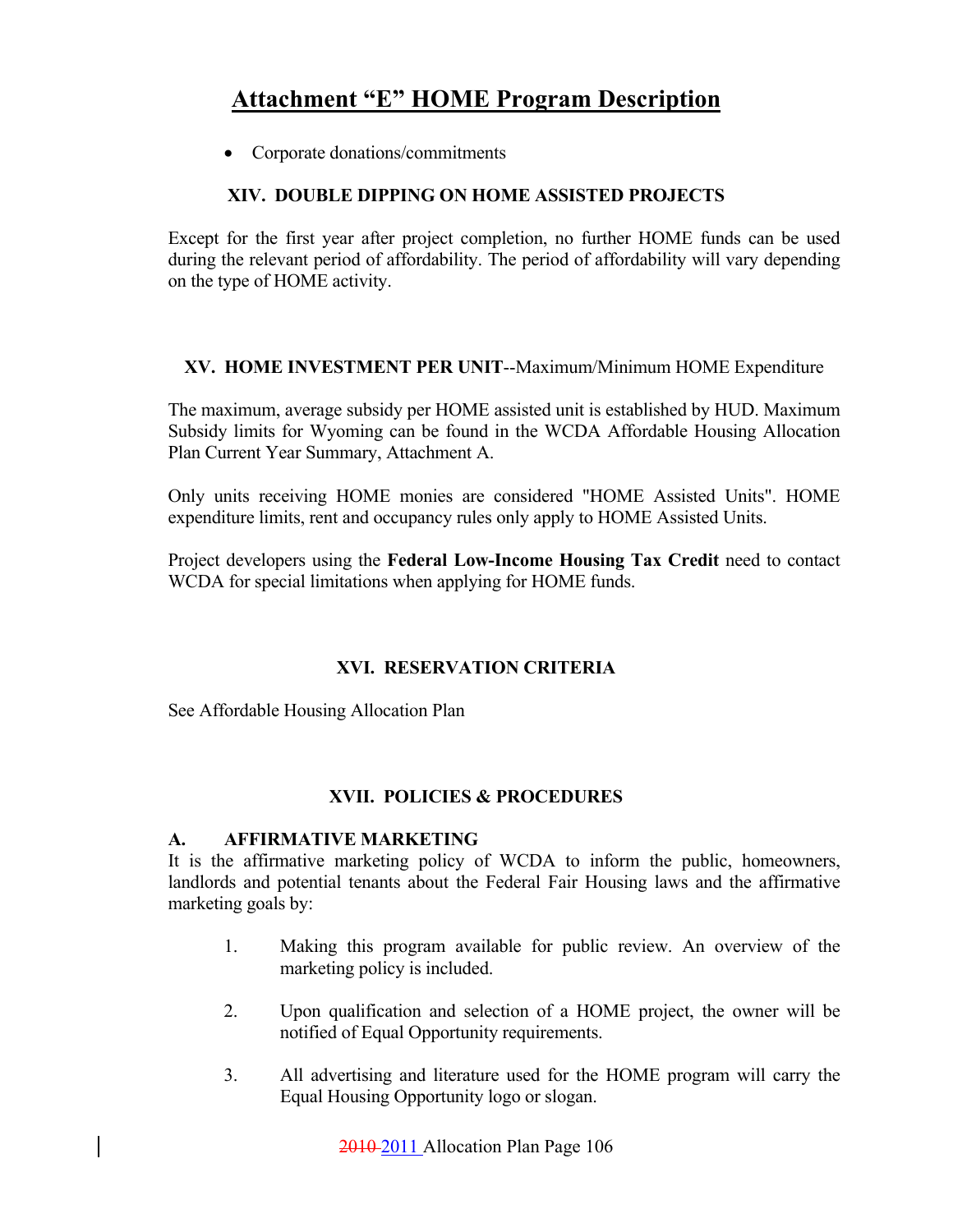- 4. Copies of media releases, advertisements, and announcements where the HOME program was presented, will be maintained.
- 5. Affirmative marketing to the general public, landlords, tenants and homeowners will be done by the placement of Public Notices in the applicable local newspapers. The Casper Star-Tribune is considered the major Wyoming newspaper having statewide circulation.

 As projects are completed, owners will send written notices containing information about the project (size of units, rent, etc.) to agencies such as the Department of Family Services and the local Salvation Army.

- 6. WCDA has a housing program brochure that briefly describes WCDA's housing programs. This brochure will be used to affirmatively market the HOME Program to the general public, tenants, and owners.
- 7. Throughout the year, WCDA has opportunities to affirmatively market the HOME Program on a statewide basis to REALTORS ®, lenders, and other housing and redevelopment officials at meetings and seminars in which WCDA participates.
- 8. Landlords will be advised that they must comply with Equal Housing Opportunity laws and their literature must contain the Equal Housing Opportunity logo. All projects will be required to display a fair housing poster when advertising vacancies. If it is found that a landlord is failing to follow the affirmative marketing requirements and blatantly ignoring fair housing laws, WCDA may enforce the default section of the HOME Agreement and Promissory Note.
- 9. If landlords are seeking tenants to fill vacant units, they will be provided assistance by WCDA in outreach methods for contacting groups and ethnic organizations to ensure equal access is provided. Landlords will be required to send written notices of vacancies to employment centers, places of worship or other community organizations that work with low-income persons.
- 10. Landlords of HOME assisted units will be required to keep records of families who apply for housing and document those cases where someone was denied housing. At a minimum, these records will contain data regarding income, family size, and minority status. Landlords will be required to keep copies of all media releases and advertisements for vacancies.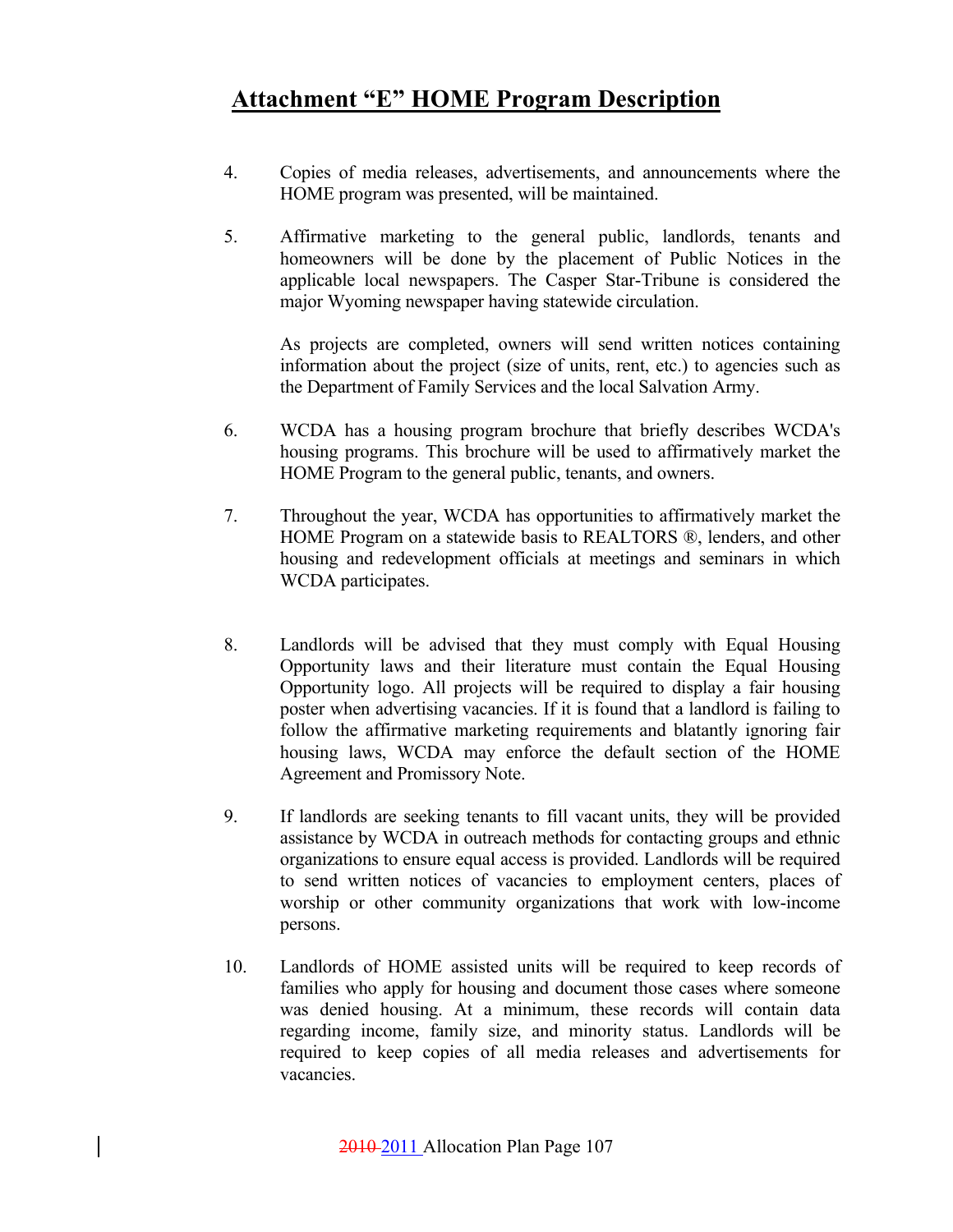- 11. Any alleged housing discrimination complaints will be forwarded to the U.S. Department of Housing and Urban Development.
- 12. WCDA will monitor units of general local government to encourage their adoption of affirmative marketing procedures. On-site monitoring will be performed as required by HUD HOME Regulations.
- 13. Homebuyer Education Courses, made available through the Wyoming Partners in Homebuyer Education Inc., will provide for a discussion of Fair Housing.
- 14. Information on Fair Housing can be obtained from Wyoming Fair Housing, which opened an office in Casper in the year 2000. The organization may be reached by calling 307-266-6362, 1-866-255-6362, TTY 1-800-877-9965.

### **B. MINORITY BUSINESS ENTERPRISE & WOMEN - OWNED BUSINESS ENTERPRISE (MBE & WBE) OUTREACH PROGRAM (24 CFR 92.350 & 92.351)**

 WCDA will keep on file the names of agencies that have lists of MBE and WBE businesses that have been identified in source documents developed by agencies such as the Wyoming Business Council, and the Wyoming Highway Department. HOME applicants may request copies of these documents as they are updated.

WCDA will encourage general contractors on projects being funded with HOME funds to solicit bids from MBE/WBE businesses. WCDA will maintain project records on the use and participation of WBE and MBE. Cheryl G. Gillum, WCDA Director of Housing Programs has been assigned the oversight responsibilities of the MBE/WBE program.

### **XVIII. HOME PROGRAM DEFINITIONS**

### **Adjusted Income**

Adjusted income is used in HOME to compute actual tenant payment for tenants who are required to pay 30% of their Adjusted Income for rent and utilities. Adjusted income is annual (gross) income reduced by deductions for dependents, elderly households, medical expenses, handicap assistance expenses and childcare.

### **Acquisition Cost/Purchase Price**

Acquisition Cost is defined to mean the cost of acquiring the residence from the seller as a complete residential unit. Acquisition Cost includes the following; (1) All amounts paid, either in cash or in kind, by the mortgagor (or a related party for the benefit of the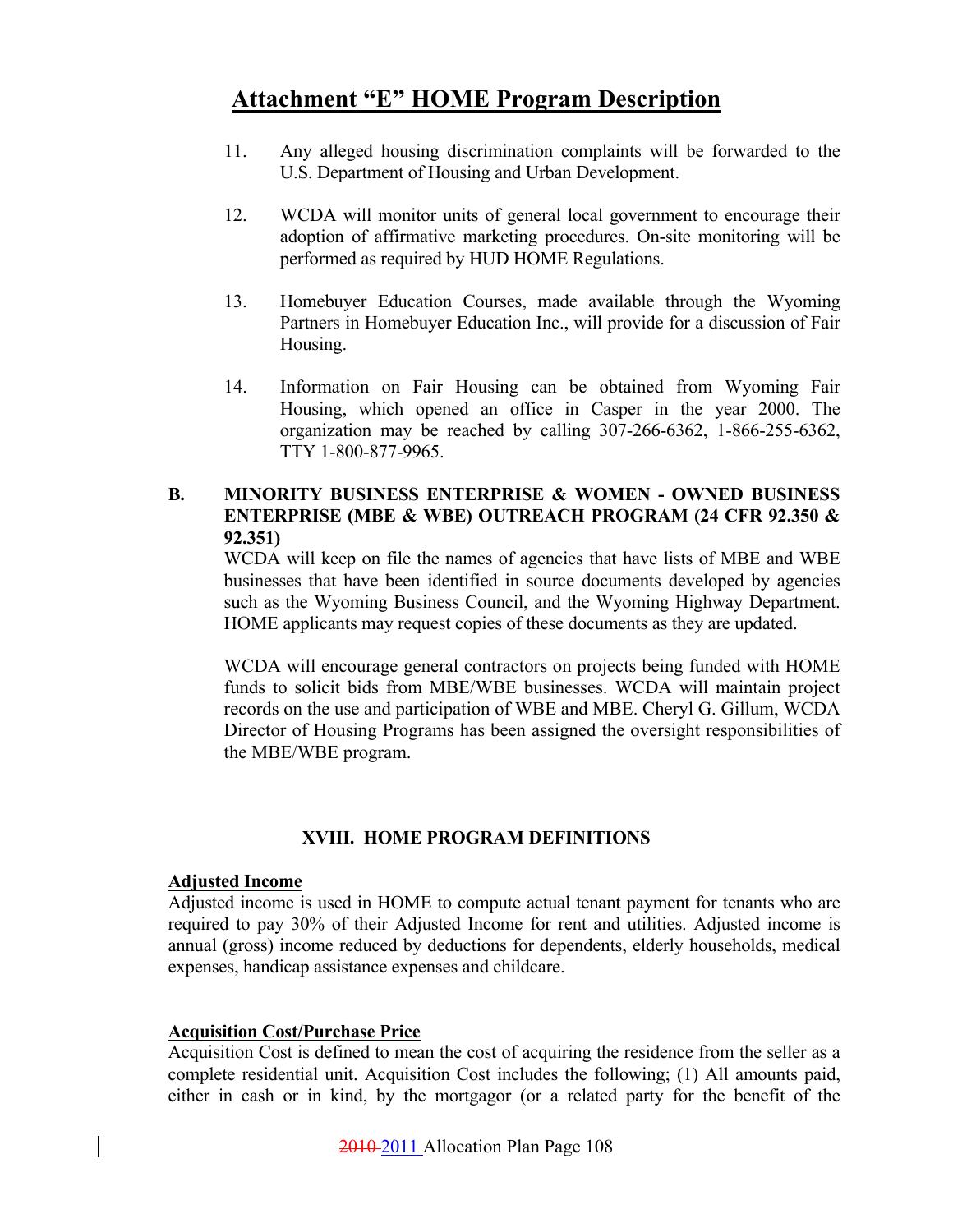## **Attachment "E" HOME Program Description**

mortgagor) to the seller (or a related party for the benefit of the seller) as consideration for the residence; (2) If a residence is incomplete, the reasonable cost of completing the residence, including construction loan interest and fees, whether or not the cost of completing construction is to be financed from the mortgage loan; and (3) Where a residence is purchased subject to a ground rent (leased land), the capitalized value of the ground rent, using a discount rate provided by WCDA based on the related bond yield (currently between 5% and 7%).

### **Affordability**

Affordability requirements are the HOME regulations at 24 CFR Part 92 that relate to the cost of housing both at initial occupancy and over established timeframes, as prescribed in the HOME Final Rule. Affordability requirements vary depending upon the nature of the HOME assisted activity (i.e. homeownership or rental housing; new construction vs. rehabilitation).

### **Annual (Gross) Income**

The HOME Program allows for the use of one of three "Annual Income" definitions as described in Section 4 E. Annual Income is used for homeowner, homebuyer and tenant eligibility and targeting purposes.

### **Commitment**

The written, legally binding agreement between the Participating Jurisdiction (or other entity) providing HOME funds to a project, and the project owner. Once a commitment occurs HUD expects construction to start or a purchase to occur within six months.

HUD recognizes the commitment when the project is entered in the Integrated, Disbursement and Information System.

#### **Community Housing Development Organization (CHDO)**

A Community Housing Development Organization (CHDO) is a private, non-profit organization that meets a series of qualifications prescribed in the HOME Regulations. CHDOs must receive at least 15 percent of a participating jurisdiction's annual allocation of HOME funds.

#### **HOME Assisted Units**

A term that refers to units within a HOME project where HOME funds are used and rent, occupancy, or resale/recapture restrictions apply.

#### **HOME Funds**

HOME funds include all appropriations for the HOME Program, plus all repayments and interest or other return on the investment of these funds.

#### **Low-Income Families**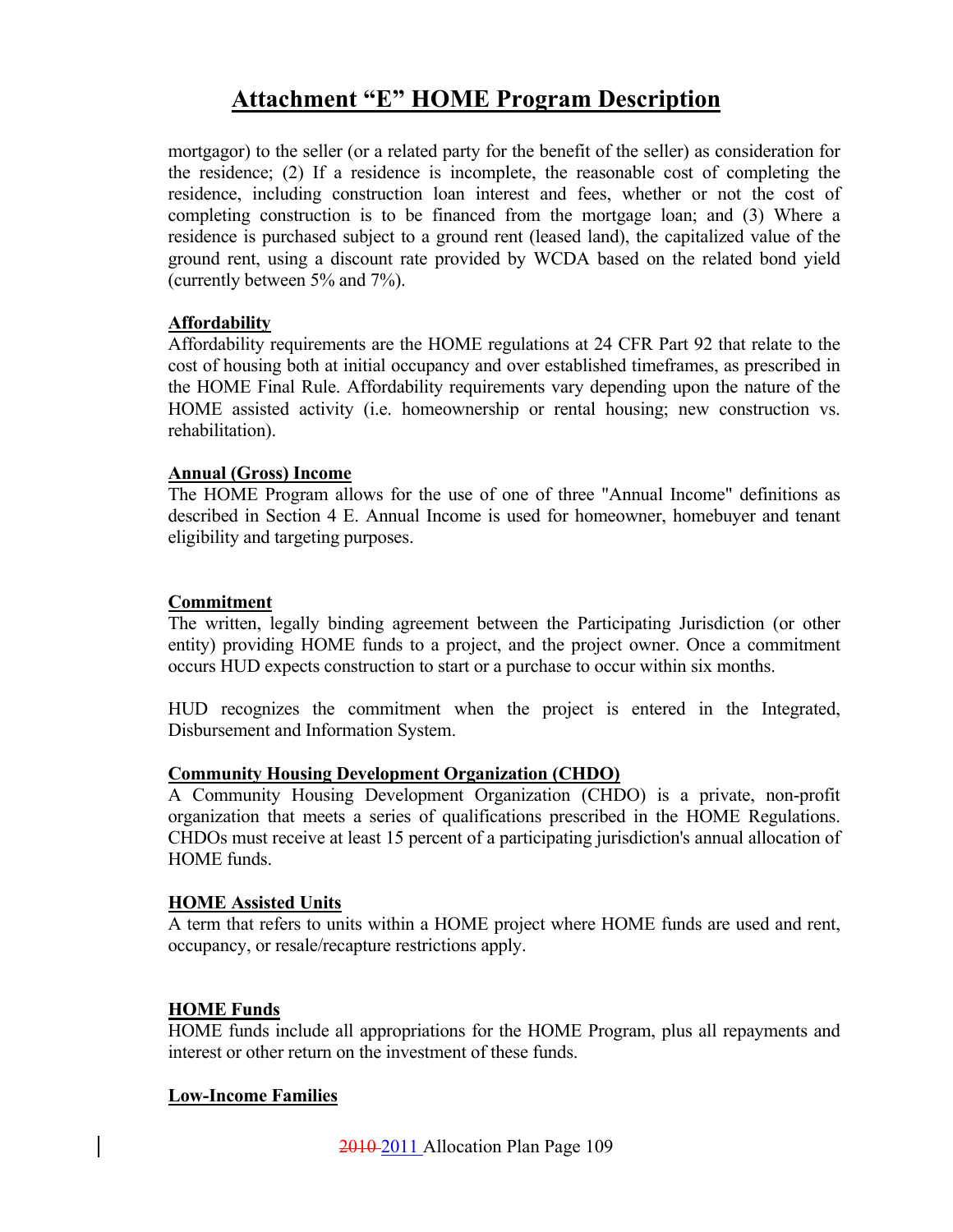## **Attachment "E" HOME Program Description**

Families whose annual incomes do not exceed 80 percent of the median income for the area (adjusted for family size). HUD may establish income ceilings higher or lower than 80 percent of median income for an area on an exception basis.

#### **New Construction**

For purposes of the HOME Program, new construction is any project with commitment of HOME funds made within one year of the date of initial certificate of occupancy. Any project that includes the creation of additional dwelling units outside the existing walls of a structure is also considered new construction.

### **Project**

A site or an entire building or two or more buildings, together with the site or sites on which the building or buildings is/are located, that are under common ownership, management and financing and are to be assisted with HOME funds, under a commitment by the owner, as a single undertaking. If there is more than one site associated with the project, the sites must be within a four (4) block area.

### **Purchase Price**

See Acquisition Cost.

### **State Recipient**

Any unit of local government designated by a state to receive HOME funds. The state is responsible for ensuring the HOME funds allocated to State Recipients are used in accordance with the HOME regulations and other applicable laws.

### **Subrecipient**

Means a public agency or non-profit organization selected by a participating jurisdiction to administer all or a portion of the participating jurisdiction's HOME Program. A public agency or non-profit organization that receives HOME funds solely as a developer or owner of housing is not a subrecipient.

#### **Targeting**

Requirements of the HOME Program relating to the income or other characteristics of households that may occupy HOME assisted units.

#### **Very Low-Income**

Families whose incomes (adjusted for family size) does not exceed 50 percent of the median income for the area. HUD may establish income ceilings higher or lower than 50 percent of median income for an area on an exception basis.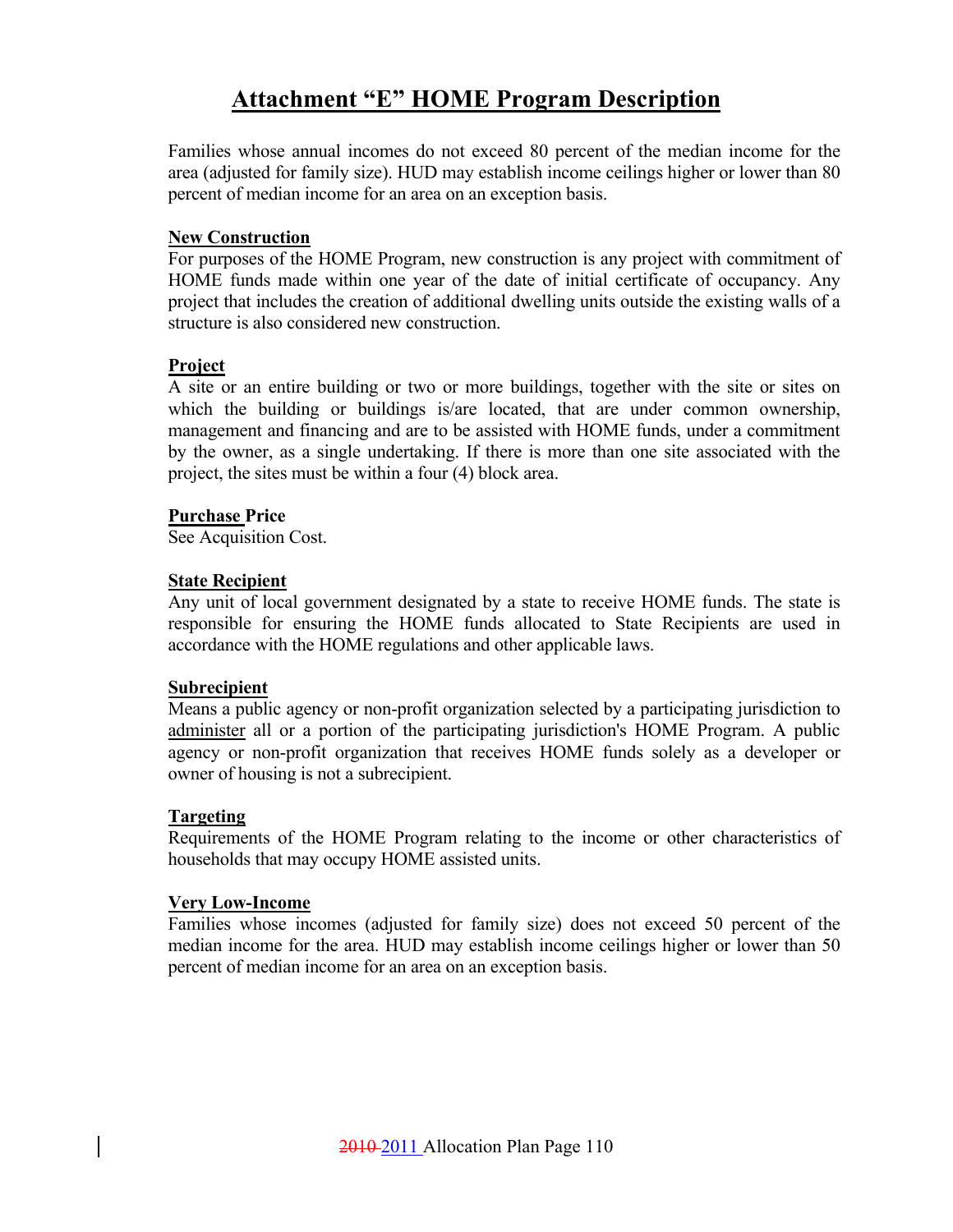Subpart H -- Other Federal Requirements under HOME

- § 92.350 Other Federal requirements.
- § 92.351 Affirmative marketing; minority outreach program.
- § 92.352 Environmental review.
- § 92.353 Displacement, relocation, and acquisition.
- § 92.354 Labor.
- § 92.355 Lead-based paint.
- § 92.356 Conflict of interest.
- § 92.357 Executive Order 12372.

### **§ 92.350 Other Federal requirements.**

(a) The Federal requirements set forth in 24 CFR part 5, subpart A, are applicable to participants in the HOME program. The requirements of this subpart include: nondiscrimination and equal opportunity; disclosure requirements; debarred, suspended or ineligible contractors; and drug-free workplace.

 (b) The nondiscrimination requirements at section 282 of the Act are applicable. These requirements are waived in connection with the use of HOME funds on lands set aside under the Hawaiian Homes Commission Act. 1920 (42 Stat. 108).

### § **92.351 Affirmative Marketing; Minority Outreach Program.**

- (a) *Affirmative marketing.*
	- (1) Each participating jurisdiction must adopt affirmative marketing procedures and requirements for rental and homebuyer projects containing 5 or more HOMEassisted housing units. Affirmative marketing steps consist of actions to provide information and otherwise attract eligible persons in the housing market area to the available housing with out regard to race, color, national origin, sex, religion, familial status or disability. (The affirmative marketing procedures do not apply to families with Section 8 tenant-based rental housing assistance or families with tenant-based rental assistance provided with HOME funds.)
	- (2) The affirmative marketing requirements and procedures adopted must include:

 (i) Methods for informing the public, owners, and potential tenants about Federal fair housing laws and the participating jurisdiction's affirmative marketing policy (e.g., the use of the Equal Housing Opportunity logotype or slogan in press releases and solicitations for owners, and written communication to fair housing and other groups):

 (ii) Requirements and practices each owner must adhere to in order to carry out the participating jurisdiction's affirmative marketing procedures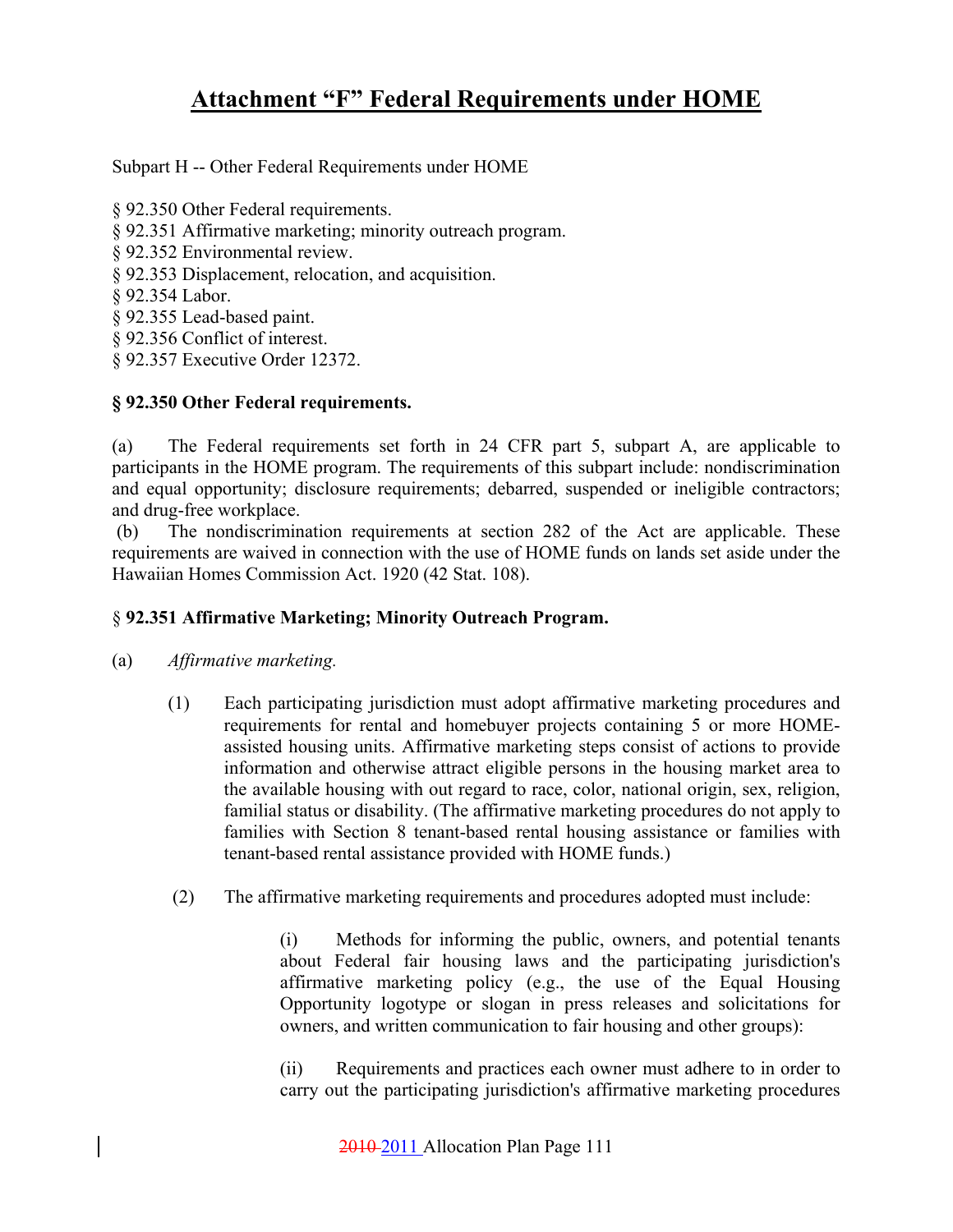and requirements (e.g. use of commercial media, use of community contacts, use of the Equal Housing Opportunity logotype, and display of fair housing poster):

- (iii) Procedures to be used by owners to inform and solicit applications from persons in the housing market area who are not likely to apply for the housing without special outreach (e.g., use of community organizations, places of worship, employment centers, fair housing groups, or housing counseling agencies);
- (iv) Records that will be kept describing actions taken by the participating jurisdiction and by owners to affirmatively market units and records to assess the results of these actions; and
- (v) A description of how the participating jurisdiction will annually assess the success of affirmative marketing actions and what corrective actions will be taken where affirmative marketing requirements are not met.
- (3) A State that distributes HOME funds to units of general local government must require each unit of general local government to adopt affirmative marketing procedures and requirements that meet the requirement in paragraphs (a) and (b) of this section.
- (b) *Minority outreach*. A participating jurisdiction must prescribe procedures acceptable to HUD to establish and oversee a minority outreach program within its jurisdiction to ensure the inclusion, to the maximum extent possible, of minorities and women, and entities owned by minorities and women, including, without limitation, real estate firms, construction firms, appraisal firms, management firms, financial institutions, investment banking firms, underwriters, accountants, and providers of legal services, in all contracts entered into by the participating jurisdiction with such persons or entities, public and private, in order to facilitate the activities of the participating jurisdiction to provide affordable housing authorized under this Act or any other Federal housing law applicable to such jurisdiction. Section 85.36(e) of this title describes actions to be taken by a participating jurisdiction to assure that minority business enterprises and women business enterprises are used when possible in the procurement of property and services.

### **§ 92.352 Environmental Review**.

(a) *General.* The environmental effects of each activity carried out with HOME funds must be assessed in accordance with the provisions of the National Environmental Policy Act of 1969 (NEPA) and the related authorities listed in HUD's implementing regulations at 24 CFR parts 50 and *58.*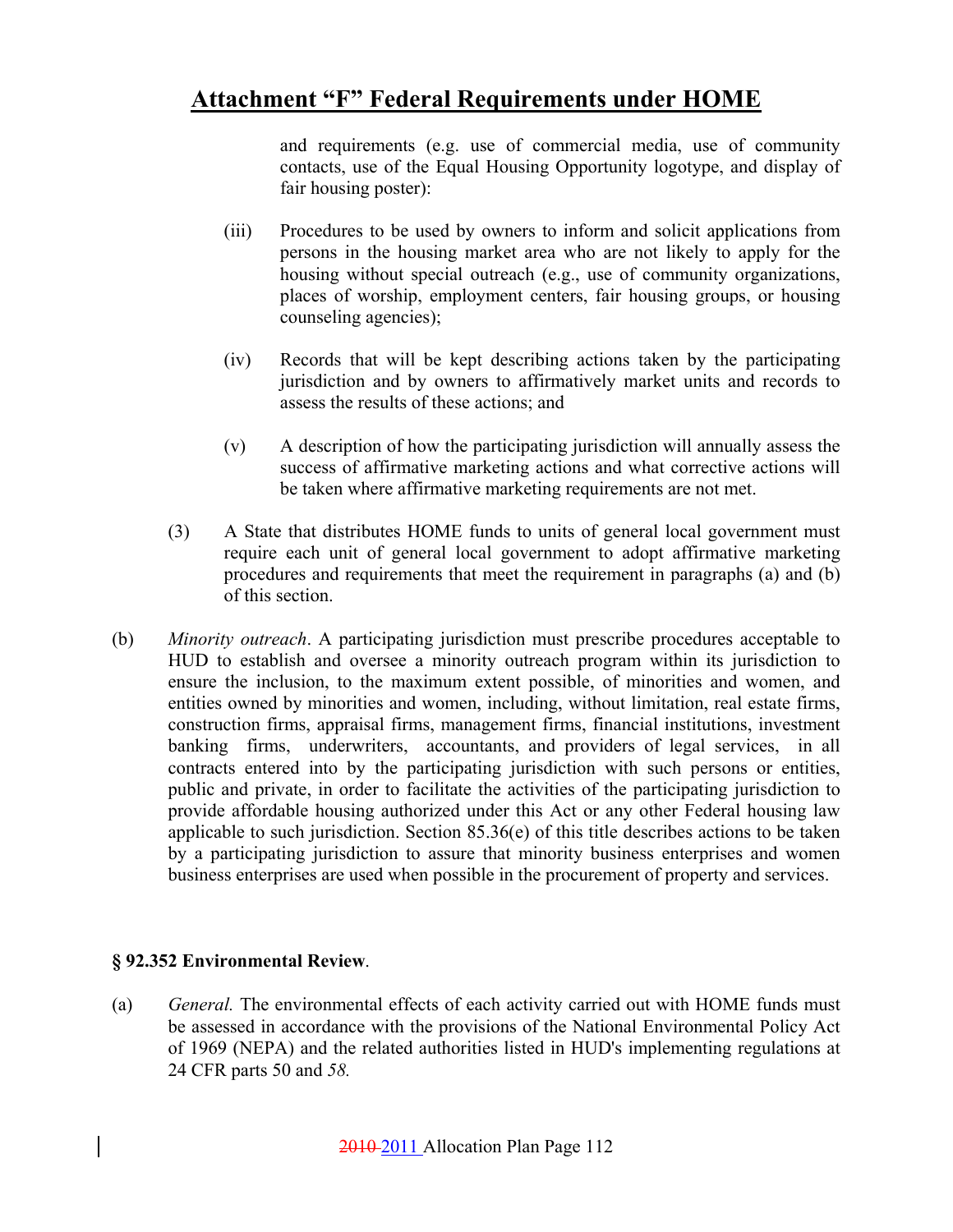- (b) *Responsibility for review.* 
	- (1) The jurisdiction (e.g., the participating jurisdiction or State recipient) or insular area must assume responsibility for environmental review, decision-making, and action for each activity that it carries out with HOME funds, in accordance with the requirements imposed on a recipient under 24 CFR part 58*.* No funds may be committed to a HOME activity or project before the completion of the environmental review and approval of the request for release of funds and related certification, except as authorized by 24 CFR part 58.
	- (2) A State participating jurisdiction must also assume responsibility for approval of requests for release of HOME funds submitted by State recipients.
	- (3) HUD will perform the environmental review, in accordance with 24 CFR part 50*,*  for a competitively awarded application for HOME funds submitted to HUD by an entity that is not a jurisdiction.

### **§** *92.353* **Displacement, relocation, and acquisition**

- (a) *Minimizing displacement.* Consistent with the other goals and objectives of this part, the participating jurisdiction must ensure that it has taken all reasonable steps to minimize the displacement of persons (families, individuals, businesses, nonprofit organizations, and farms) as a result of a project assisted with HOME funds. To the extent feasible, residential tenants must be provided a reasonable opportunity to lease and occupy a suitable, decent, safe, sanitary, and affordable dwelling unit in the building/complex upon completion of the project.
- (b) *Temporary relocation.* The following policies cover residential tenants who will not be required to move permanently but who must relocate temporarily for the project. Such tenants must be provided:
	- (1) Reimbursement for all reasonable out-of-pocket expenses incurred in connection with the temporary relocation, including the cost of moving to and from the temporarily occupied housing and any increase in monthly rent/utility costs.
	- (2) Appropriate advisory services, including reasonable advance written notice of:
		- (i) The date and approximate duration of the temporary relocation;
		- (ii) The location of the suitable, decent, safe, and sanitary dwelling to be made available for the temporary period;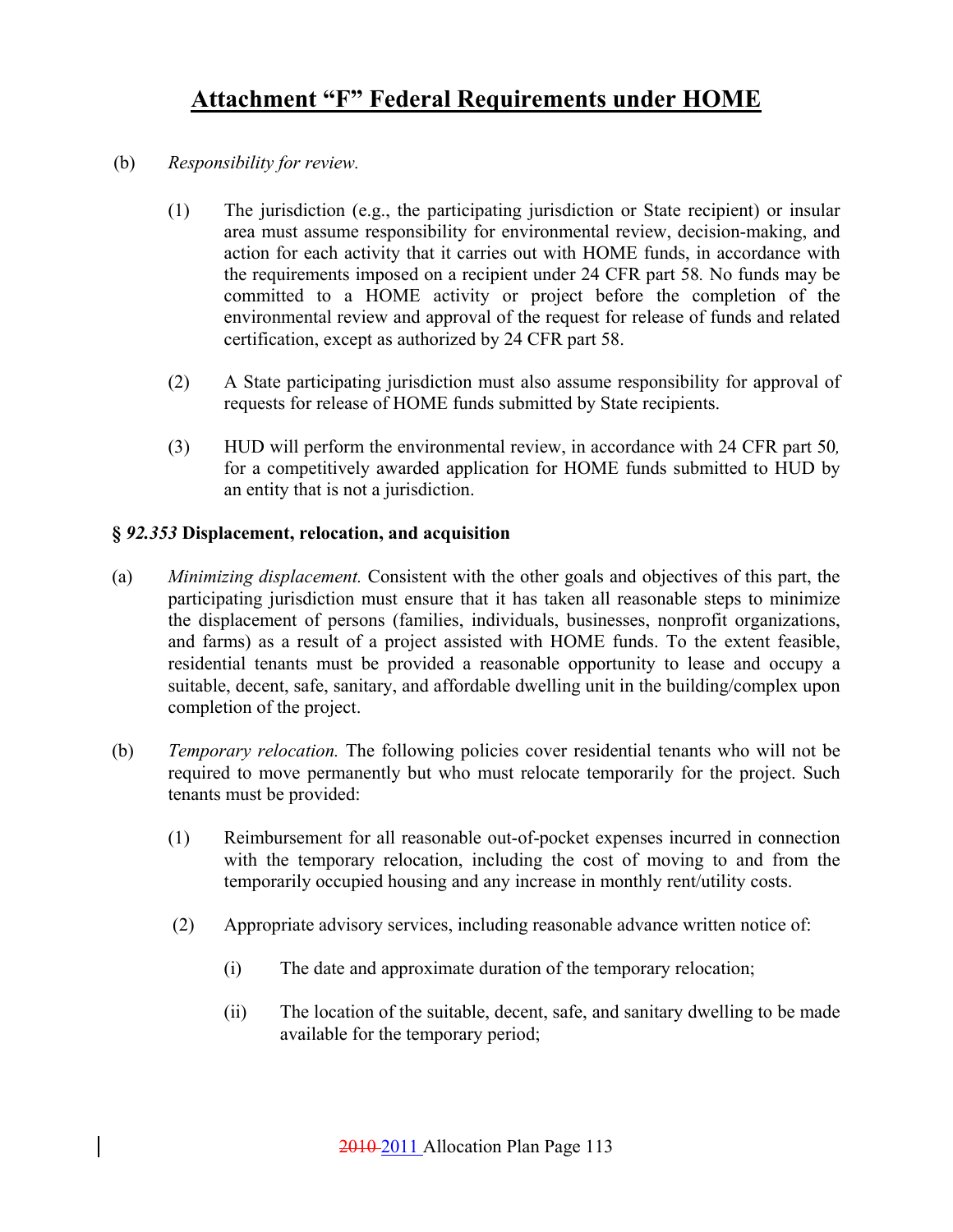- (iii) The terms and conditions under which the tenant may lease and occupy a suitable, decent, safe, and sanitary dwelling in the building/complex upon completion of the project; and
- (iv) The provisions of paragraph  $(b)(1)$  of this section.
- (c) *Relocation assistance for displaced persons*.
	- (1) *General.* A displaced person (defined in paragraph (c)(2) of this section) must be provided relocation assistance at the levels described in, and in accordance with the requirements of the Uniform Relocation Assistance and Real Property Acquisition Policies Act of 1970 (URA) (42 U.S.C. 4201-4655) and 49 CFR part 24. A "displaced person" must be advised of his or her rights under the Fair Housing Act and, if the comparable replacement dwelling used to establish the amount of the replacement housing payment to be provided to a minority person is located in an area of minority concentration, the minority person also must be given, if possible, referrals to comparable and suitable, decent, safe, and sanitary replacement dwellings not located in such areas.
	- (2) *Displaced Person.* 
		- (i) For purposes of paragraph (c) of this section, the term displaced person means a person (family individual, business, nonprofit organization, or farm, including any corporation, partnership or association) that moves from real property or moves personal property from real property, permanently, as a direct result of acquisition, rehabilitation, or demolition for a project assisted with HOME funds. This includes any permanent, involuntary move for an assisted project, including any permanent move from the real property that is made:
			- (A) After notice by the owner to move permanently from the property, if the move occurs on or after:
				- (1) The date of the submission of an application to the participating jurisdiction or HUD, if the applicant has site control and the application is later approved; or
				- (2) The date the jurisdiction approves the applicable site, if the applicant does not have site control at the time of the application; or
			- (B) Before the date described in paragraph  $(c)(2)(i)(A)$  of this section, if the jurisdiction or HUD determines that the displacement resulted directly from acquisition, rehabilitation, or demolition for the project; or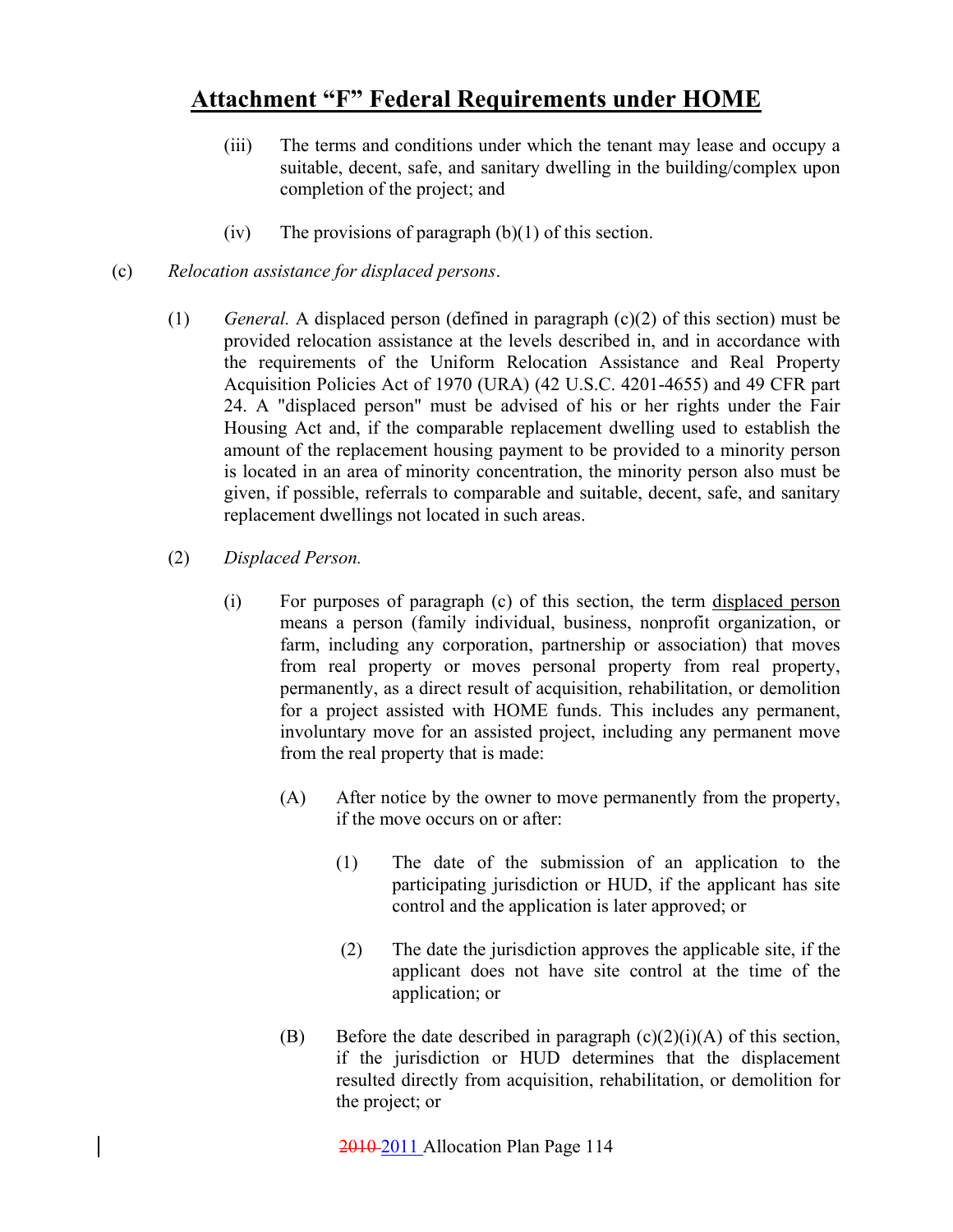- (C) By a tenant-occupant of a dwelling unit, if any one of the following three situations occurs:
	- (1) The tenant moves after execution of the agreement covering the acquisition, rehabilitation, or demolition and the move occurs before the tenant is provided written notice offering the tenant the opportunity to lease and occupy a suitable, decent, safe, and sanitary dwelling in the same building/complex upon completion of the project under reasonable terms and conditions. Such reasonable terms and conditions must include a term of at least one year at a monthly rent and estimated average monthly utility costs that do not exceed the greater of:
		- (i) The tenant's monthly rent before such agreement and estimated average monthly utility costs; or
		- (ii) The total tenant payment, as determined under 24 CFR 5.613, if the tenant is low-income, or 30 percent of gross household income, if the tenant is not low-income; or
	- (2) The tenant is required to relocate temporarily, does not return to the building/complex, and either
		- (i) The tenant is not offered payment for all reasonable out-of-pocket expenses incurred in connection with the temporary relocation; or
		- (ii) Other conditions of the temporary relocation are not reasonable; or
	- (3) The tenant is required to move to another dwelling unit in the same building/complex but is not offered reimbursement for all reasonable out-of-pocket expenses incurred in connection with the move, or other conditions of the move are not reasonable.
- (ii) Notwithstanding paragraph  $(c)(2)(i)$  of this section, a person does not qualify as a displaced person if:
	- (A) The person has been evicted for cause based upon a serious or repeated violation of the terms and conditions of the lease or occupancy agreement, violation of applicable federal, State or local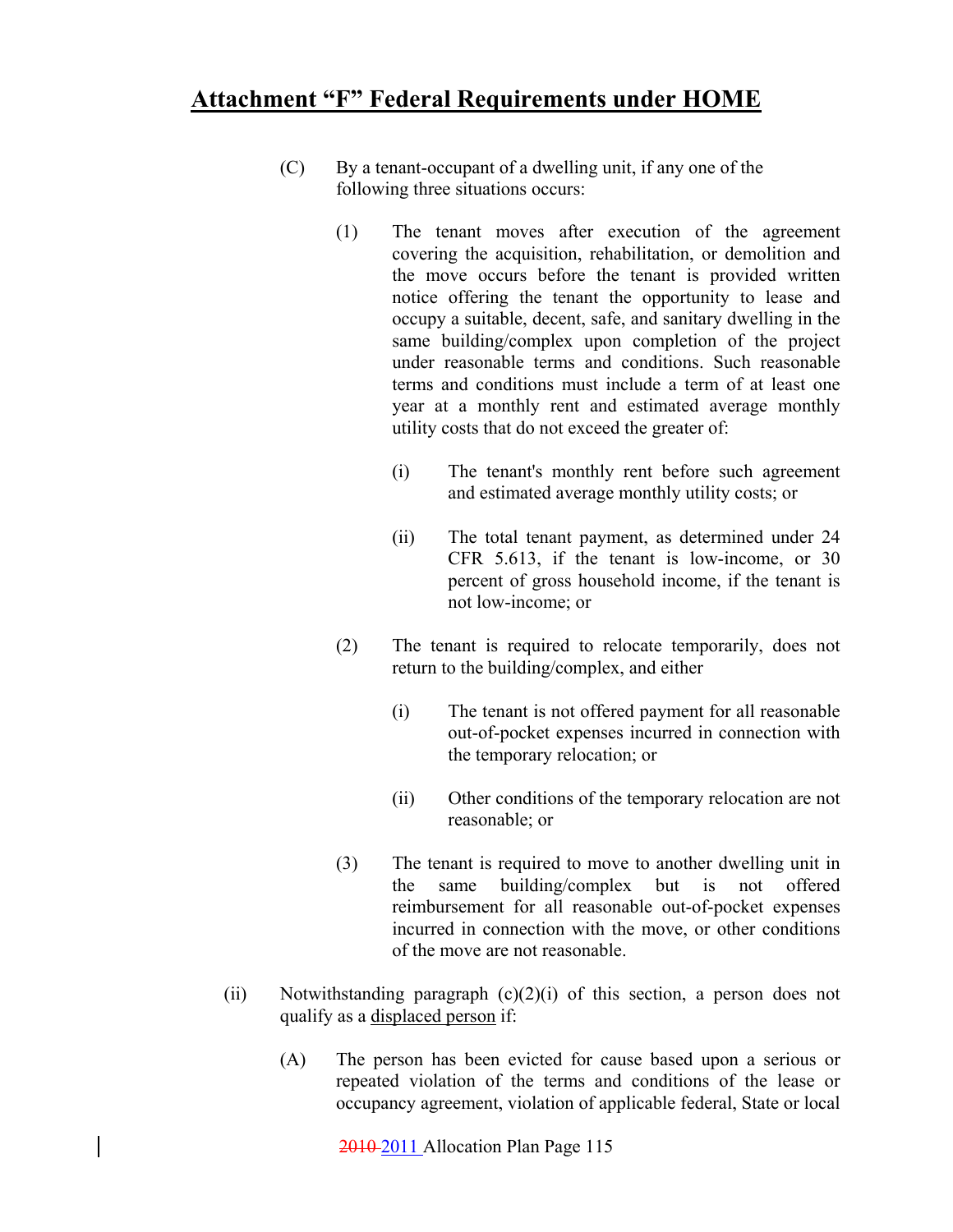law, or other good cause, and the participating jurisdiction determines that the eviction was not undertaken for the purpose of evading the obligation to provide relocation assistance. The effective date of any termination or refusal to renew must be preceded by at least 30 days advance written notice to the tenant specifying the grounds for the action.

- (B) The person moved into the property after the submission of the application but, before signing a lease and commencing occupancy, was provided written notice of the project, its possible impact on the person (e.g., the person may be displaced, temporarily relocated, incur a rent increase), and the fact that the person would not qualify as a "displaced person" (or for any assistance under this section) as a result of the project;
- (C) The person is ineligible under 49 CFR 24.2(g)(2); or
- (D) HUD determines that the person was not displaced as a direct result of acquisition, rehabilitation, or demolition for the project.
- (iii) The jurisdiction may, at any time, ask HUD to determine whether a displacement is or would be covered by this rule.
- (3) *Initiation of negotiations.* For purposes of determining the formula for computing replacement housing assistance to be provided under paragraph (c) of this section to a tenant displaced from a dwelling as a direct result of private-owner rehabilitation, demolition or acquisition of the real property, the term initiation of negotiations means the execution of the agreement covering the acquisition, rehabilitation, or demolition.
- (d) *Optional relocation assistance.* The participating jurisdiction may provide relocation payments and other relocation assistance to families, individuals, businesses, nonprofit organizations, and farms displaced by a project assisted with HOME funds where the displacement is not subject to paragraph (c) of this section. The jurisdiction may also provide relocation assistance to persons covered under paragraph (c) of this section beyond that required. For any such assistance that is not required by State or local law, the jurisdiction must adopt a written policy available to the public that describes the optional relocation assistance that it has elected to furnish and provides for equal relocation assistance within each class of displaced persons.
- (e) *Residential anti-displacement and relocation assistance plan.* The participating jurisdiction shall comply with the requirements of 24 CFR part 42, subpart C.
- (f) *Real property acquisition requirements.* The acquisition of real property for a project is subject to the URA and the requirements of 49 CFR part 24, subpart B.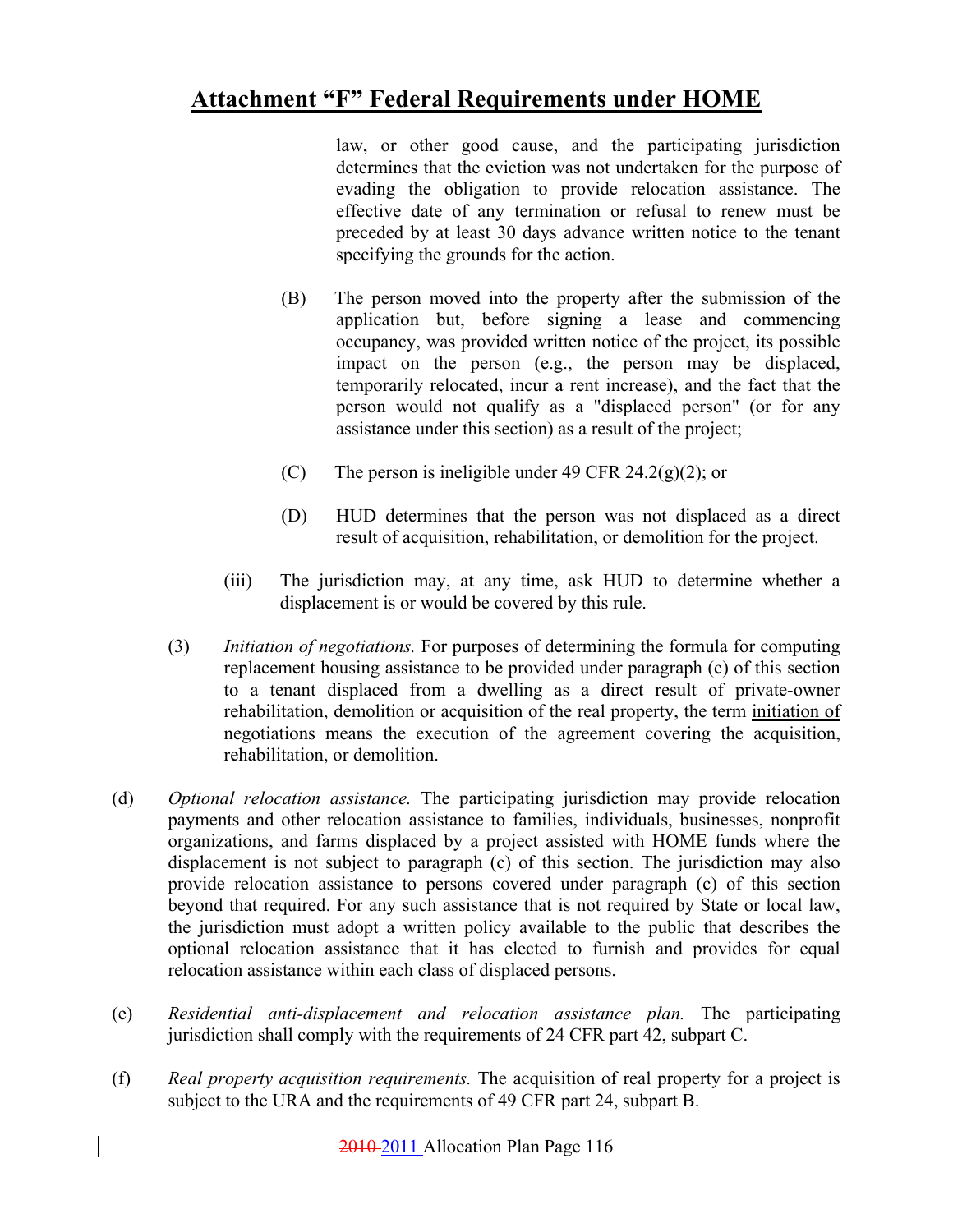(g) *Appeals.* A person who disagrees with the participating jurisdiction's determination concerning whether the person qualifies as a displaced person, or the amount of relocation assistance for which the person may be eligible, may file a written appeal of that determination with the jurisdiction. A low-income person who is dissatisfied with the jurisdiction's determination on his or her appeal may submit a written request for review of that determination to the HUD Field Office.

### **§ 92.354 Labor.**

- (a) *General* 
	- (1) Every contract for the construction (rehabilitation or new construction) of housing that includes 12 or more units assisted with HOME funds must contain a provision requiring the payment of not less than the wages prevailing in the locality, as predetermined by the Secretary of Labor pursuant to the Davis-Bacon Act (40 U.S.C. 276a - 276a-5), to all laborers and mechanics employed in the development of any part of the housing. Such contracts must also be subject to the overtime provisions, as applicable, of the Contract Work Hours and Safety Standards Act (40 U.S.C. 327 - 332).
	- (2) The contract for construction must contain these wage provisions if HOME funds are used for any project costs in § 92.206, including construction or nonconstruction costs, of housing with 12 or more HOME-assisted units. When HOME funds are only used to assist homebuyers to acquire single-family housing, and not for any other project costs, the wage provisions apply to the construction of the housing if there is a written agreement with the owner or developer of the housing that HOME funds will be used to assist homebuyers to buy the housing and the construction contract covers 12 or more housing units to be purchased with HOME assistance. The wage provisions apply to any construction contract that includes a total of 12 or more HOME-assisted units, whether one or more than one project is covered by the construction contract. Once they are determined to be applicable, the wage provisions must be contained in the construction contract so as to cover all laborers and mechanics employed in the development of the entire project, including portions other than the assisted units. Arranging multiple construction contracts within a single project for the purpose of avoiding the wage provisions is not permitted.
	- (3) Participating jurisdictions, contractors, subcontractors, and other participants must comply with regulations issued under these acts and with other Federal laws and regulations pertaining to labor standards and HUD Handbook 1344.1 (Federal Labor Standards Compliance in Housing and Community Development Programs), as applicable. Participating jurisdictions must require certification as to compliance with the provisions of this section before making any payment under such contract.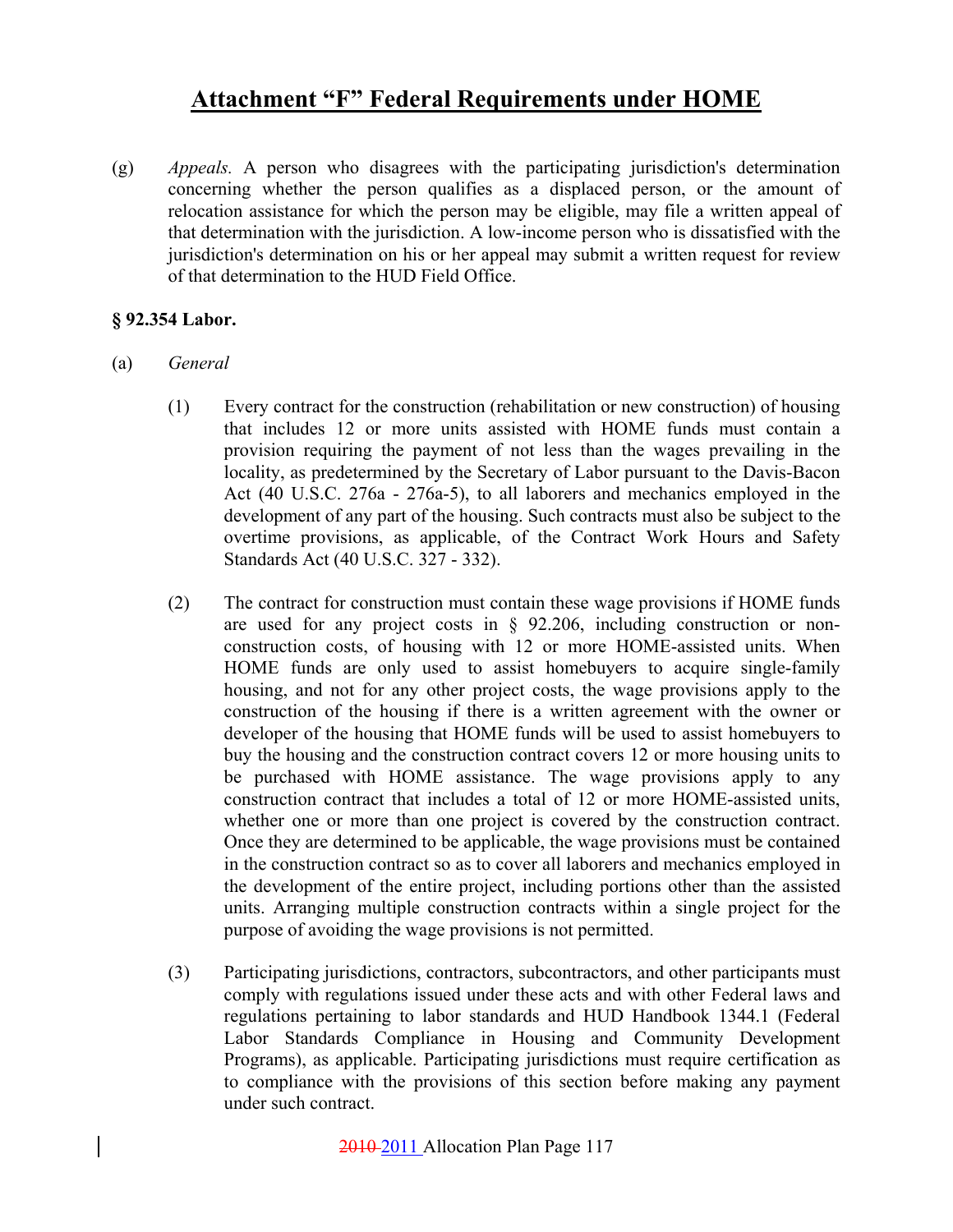- (b) *Volunteers.* The prevailing wage provisions of paragraph (a) of this section do not apply to an individual who receives no compensation or is paid expenses, reasonable benefits, or a nominal fee to perform the services for which the individual volunteered and who is not otherwise employed at any time in the construction work. See 24 CFR part 70.
- (c) *Sweat equity.* The prevailing wage provisions of paragraph (a) of this section do not apply to members of an eligible family who provide labor in exchange for acquisition of a property for homeownership or provide labor in lieu of, or as a supplement to, rent payments.

### **§** *92.355* **Lead-based paint**

Housing assisted with HOME funds is subject to the Lead-Based Paint Poisoning Prevention Act (42 U.S.C. 4821-4846), the Residential Lead-Based Paint Hazard Reduction Act of 1992 (42U.S.C. 4851-4856), and implementing regulations at part 35, subparts A, B, J, K, M and R of this title.

[64 FR 50224, Sept. 15, 1999]

### **§ 92.356 Conflict of Interest**

- (a) *Applicability.* In the procurement of property and services by participating jurisdictions, State recipients, and sub-recipients, the conflict of interest provisions in 24 CFR 85.36 and 24 CFR 84.42, respectively, apply. In all cases not governed by 24 CFR 85.36 and 24 CFR 84.42, the provisions of this section apply.
- (b) *Conflicts prohibited.* No persons described in paragraph (c) of this section who exercise or have exercised any functions or responsibilities with respect to activities assisted with HOME funds or who are in a position to participate in a decision-making process or gain inside information with regard to these activities, may obtain a financial interest or benefit from a HOME-assisted activity, or have an interest in any contract, subcontract or agreement with respect thereto, or the proceeds thereunder, either for themselves or those with whom they have family or business ties, during their tenure or for one year thereafter.
- (c) *Persons covered.* The conflict of interest provisions of paragraph (b) of this section apply to any person who is an employee, agent, consultant, officer, or elected official or appointed official of the participating jurisdiction, State recipient, or sub-recipient which are receiving HOME funds.
- (d) *Exceptions: Threshold requirements.* Upon the written request of the participating jurisdiction, HUD may grant an exception to the provisions of paragraph (b) of this section on a case-by-case basis when it determines that the exception will serve to further the purposes of the HOME Investment Partnerships Program and the effective and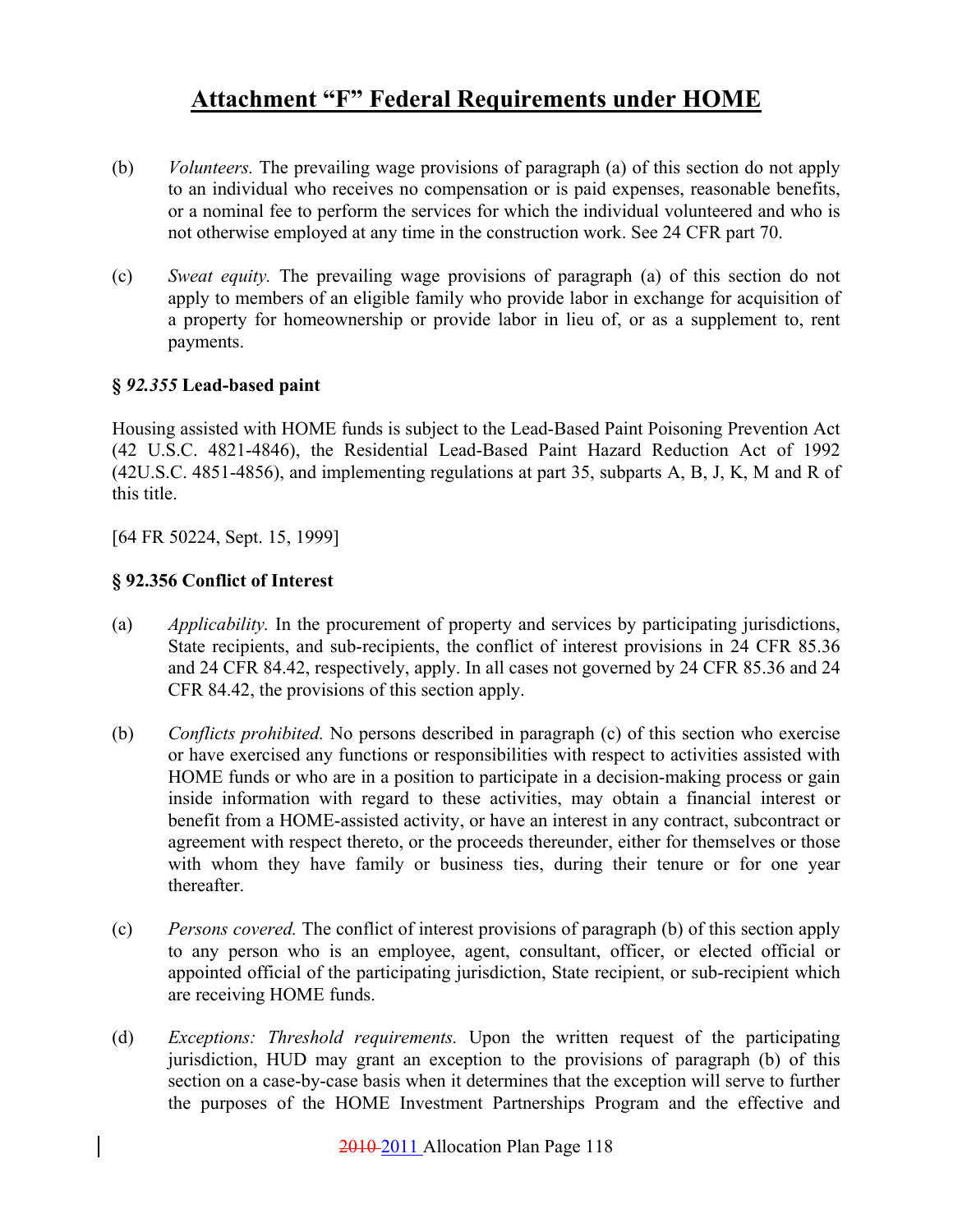efficient administration of the participating jurisdiction's program or project. An exception may be considered only after the participating jurisdiction has provided the following:

- (1) A disclosure of the nature of the conflict, accompanied by an assurance that there has been public disclosure of the conflict and a description of how the public disclosure was made; and
- (2) An opinion of the participating jurisdiction's or State recipient's attorney that the interest for which the exception is sought would not violate State or local law.
- (e) *Factors to be considered for exceptions.* In determining whether to grant a requested exception after the participating jurisdiction has satisfactorily met the requirements of paragraph (d) of this section, HUD will consider the cumulative effect of the following factors, where applicable:
	- (1) Whether the exception would provide a significant cost benefit or an essential degree of expertise to the program or project which would otherwise not be available;
	- (2) Whether the person affected is a member of a group or class of low-income persons intended to be the beneficiaries of the assisted activity, and the exception will permit such person to receive generally the same interests or benefits as are being made available or provided to the group or class;
	- (3) Whether the affected person has withdrawn from his or her functions or responsibilities, or the decision-making process with respect to the specific assisted activity in question;
	- (4) Whether the interest or benefit was present before the affected person was in a position as described in paragraph (c) of this section;
	- (5) Whether undue hardship will result either to the participating jurisdiction or the person affected when weighed against the public interest served by avoiding the prohibited conflict; and
	- (6) Any other relevant considerations.
- (f) *Owners and Developers* 
	- (1) No owner, developer or sponsor of a project assisted with HOME funds (or officer, employee, agent, or consultant of the owner, developer or sponsor) whether private, for profit or non-profit (including a community housing development organization (CHDO) when acting as an owner, developer or sponsor) may occupy a HOME-assisted affordable housing unit in a project. This provision does not apply to an individual who receives HOME funds to acquire or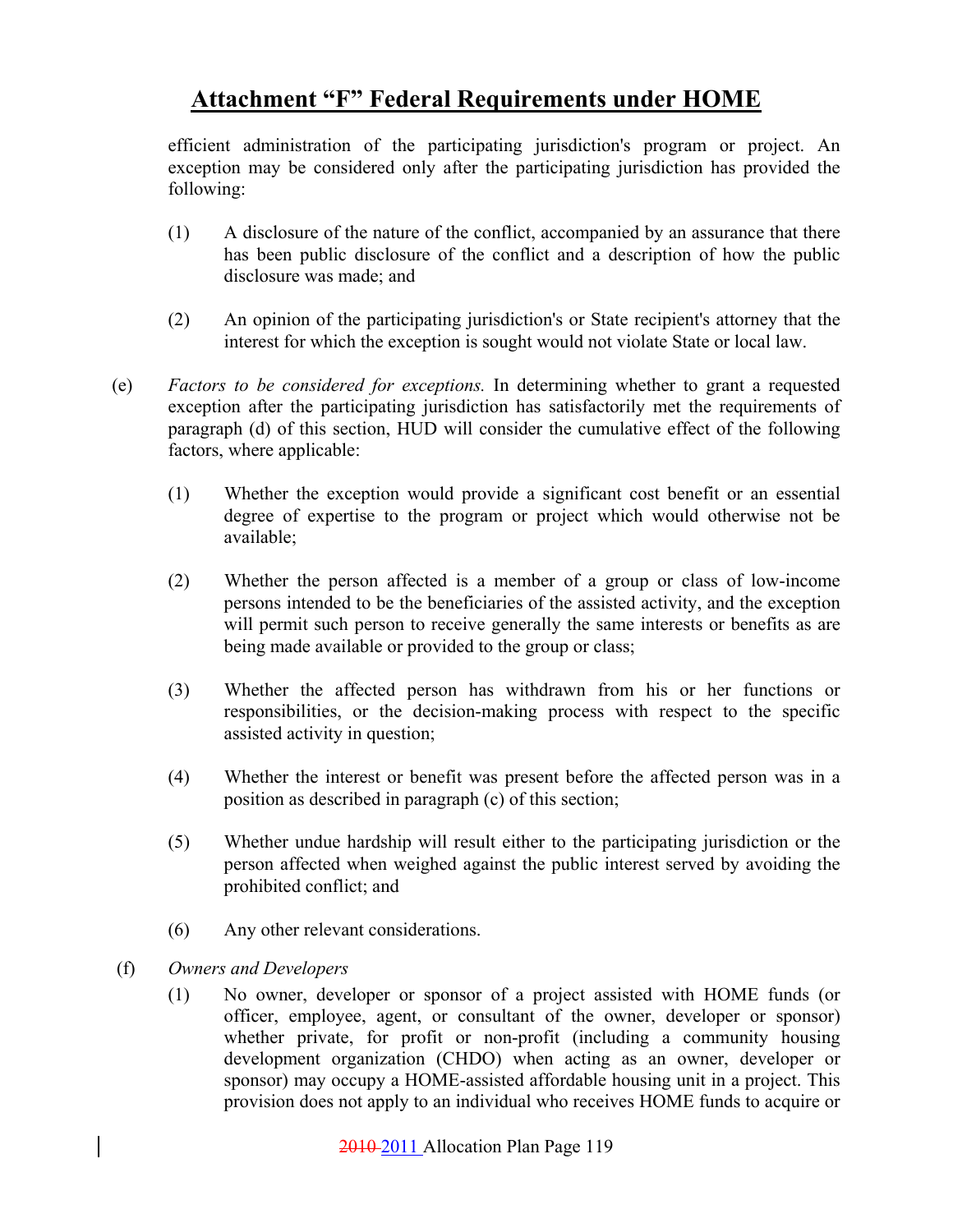rehabilitate his or her principal residence or to an employee or agent of the owner or developer of a rental housing project who occupies a housing unit as the project manager or maintenance worker.

- (2) *Exceptions.* Upon written request of a housing owner or developer, the participating jurisdiction (or State recipient, if authorized by the State participating jurisdiction) may grant an exception to the provisions of paragraph (f)(1) of this section on a case-by-case basis when it determines that the exception will serve to further the purposes of the HOME program and the effective and efficient administration of the owner's or developer's HOME-assisted project. In determining whether to grant a requested exception, the participating jurisdiction shall consider the following factors:
	- (i) Whether the person receiving the benefit is a member of a group or class of low-income persons intended to be the beneficiaries of the assisted housing, and the exception will permit such person to receive generally the same interests or benefits as are being made available or provided to the group or class:
	- (ii) Whether the person has withdrawn from his or her functions or responsibilities, or the decision-making process with respect to the specific assisted housing in question:
	- (iii) Whether the tenant protection requirements of  $\S$  92.253 are being observed:
	- (iv) Whether the affirmative marketing requirements of § 92.351 are being observed and followed; and
	- (v) Any other factor relevant to the participating jurisdiction's determination, including the timing of the requested exception.

### **§ 92.357 Executive Order 12372**

- (a) *General.* Executive Order 12372, as amended by Executive Order 12416 (3 CFR, 1982 Comp., p. 197 and 3 CFR, 1983 Comp., p. 186) (Intergovernmental Review of Federal Programs) and HUD's implementing regulations at 24 CFR part 52, allow each State to establish its own process for review and comment on proposed Federal financial assistance programs.
- (b) *Applicability.* Executive Order 12372 applies to applications submitted with respect to HOME funds being competitively reallocated under subpart J of this part to units of general local government.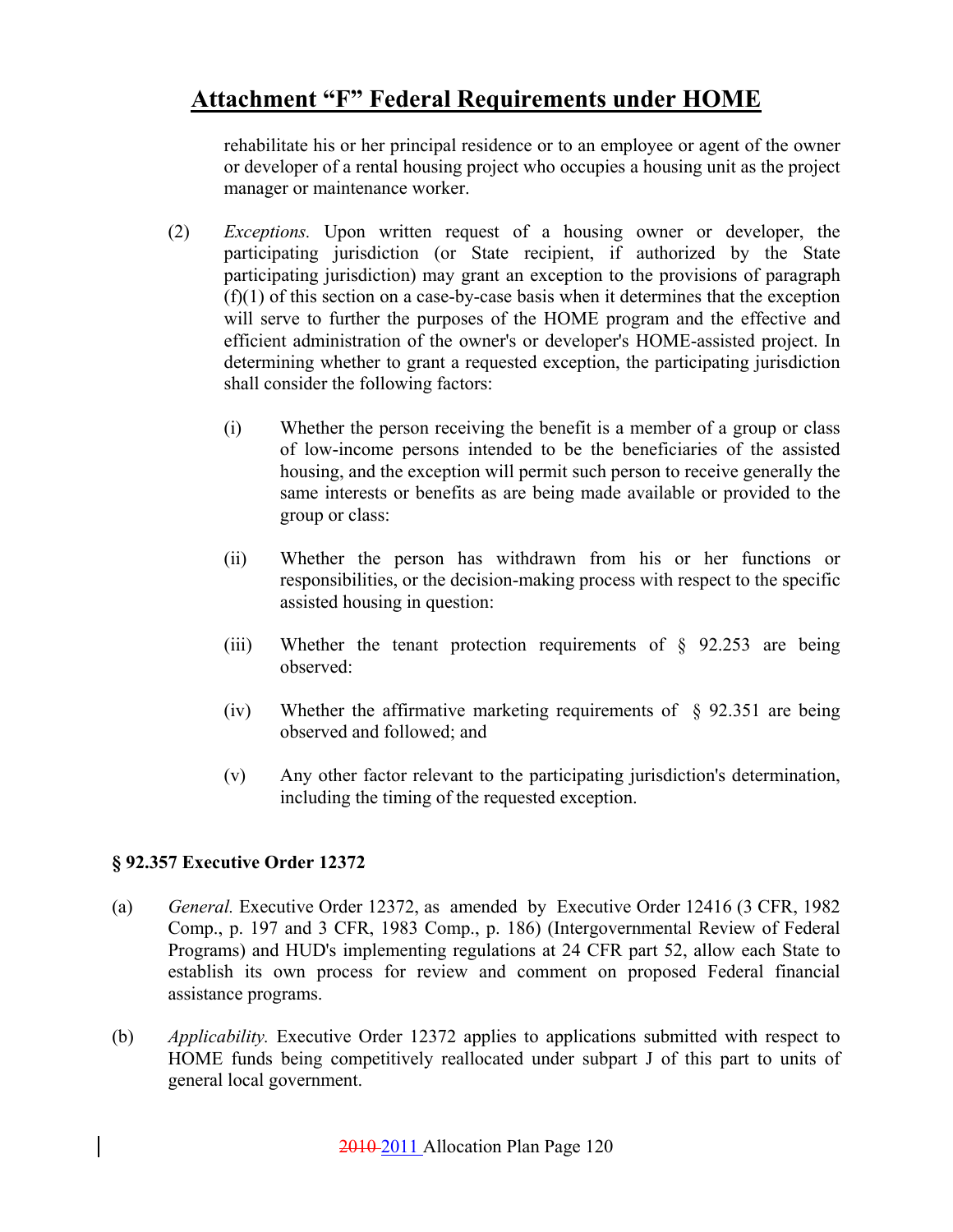### **§ 92.358 Consultant activities**

No person providing consultant services in an employer-employee type relationship shall receive more than a reasonable rate of compensation for personal services paid with HOME funds. In no event, however, shall such compensation exceed the limits in effect under the provisions of any applicable statute (e.g., annual HUD appropriations acts which have set the limit at the equivalent of the daily rate paid for Level IV of the Executive Schedule, see the Departments of Veterans Affairs and Housing and Urban Development, and Independent Agencies Appropriations Act, 1997, Pub. L. 104-204 (September 26, 1996)). Such services shall be evidenced by written agreements between the parties which detail the responsibilities, standards, and compensation. Consultant services provided under an independent contractor relationship are not subject to the compensation limitation of Level IV of the Executive Schedule.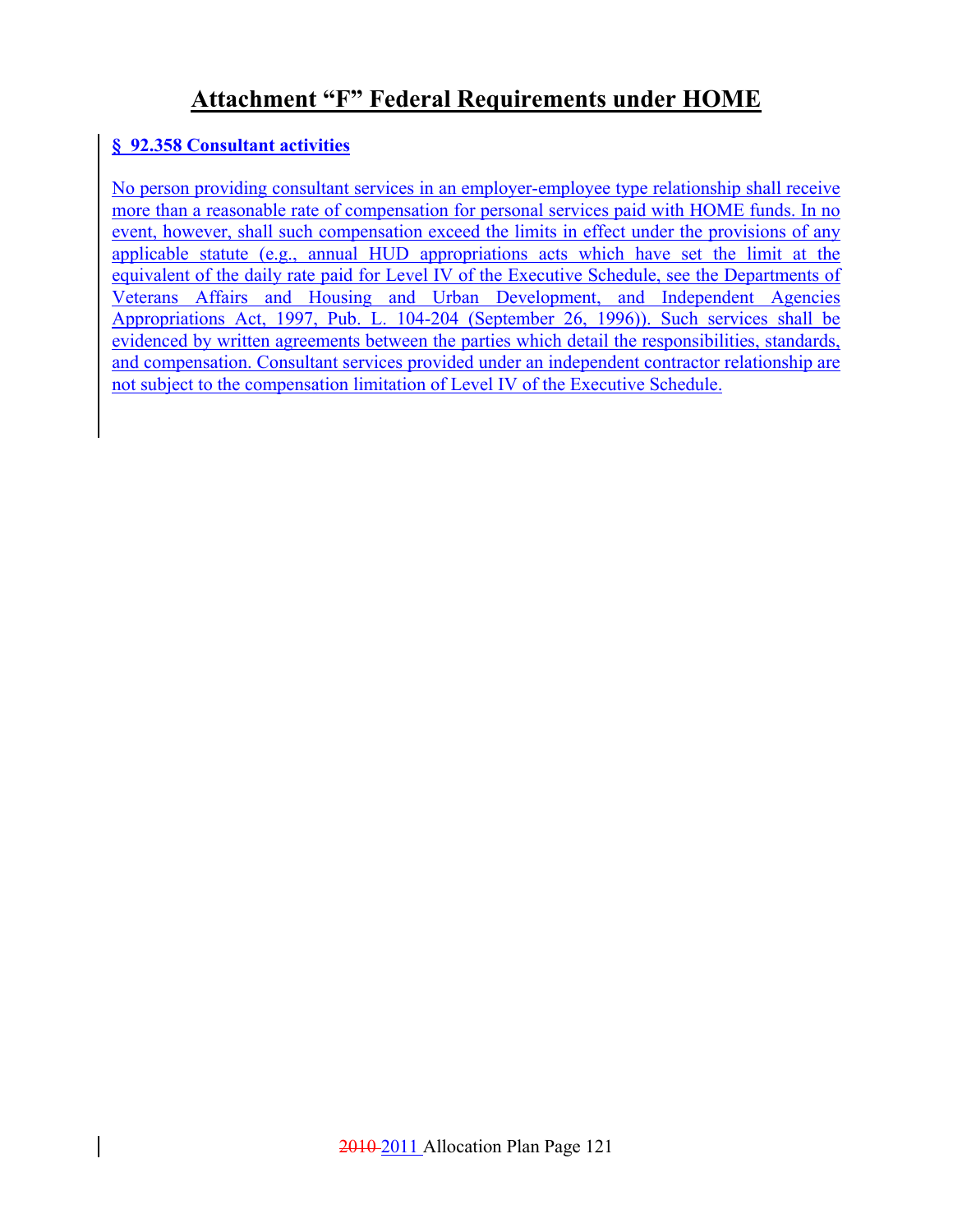# **THE NSP PROGRAM DESCRIPTION**

**NSP Assisted Programs for the State of Wyoming - \$19,600,000 (2009-2010) Amounts will be updated if additional funding is granted.**

- 1. **Foreclosure Financing Option, \$0** Financing for the purchase of foreclosed and abandoned homes to be owner occupied. The eligible locations include the following counties:
	- a. Campbell, Fremont, Laramie, Natrona, Sweetwater, Uinta
	- b. Counties may be added or removed in the future depending on the foreclosure market.
- 2. **Wyoming Rehabilitation and Acquisition Program (WRAP), \$8,750,000** WCDA will acquire and rehabilitate foreclosed properties which will be sold to low and moderate income eligible buyers via a drawing. The targeted locations include the following counties:
	- a. Campbell, Fremont, Laramie, Natrona, Sweetwater, Uinta
	- b. Counties may be added or removed in the future depending on the foreclosure market.
- 3. **NSP Rental Opportunities (ReOpp), \$2,750,000** Financing for for-profit developers, non-profit entities and housing authorities to purchase and rehabilitate foreclosed and abandoned homes to be used as rental properties for low income persons. The eligible locations include the following counties:
	- a. Campbell, Fremont, Laramie, Natrona, Sweetwater, Uinta
	- b. Counties may be added or removed in the future depending on the foreclosure market.
- 4. **Land Banking Program, \$0** Financing for the purchase of foreclosed properties for the purpose of land banking. The eligible locations include the following areas:
	- a. Campbell, Fremont, Laramie, Natrona, Sweetwater, Uinta
	- b. Specific counties may be added or removed in the future depending on the foreclosure market.
- 5. **Demolition for Housing Program, \$200,000** Financing for cities working with developers or property owners to demolish blighted structures and produce a housing unit on the cleared land. The housing unit may either be sold to an income eligible homebuyer or used as low, moderate, or middle income rental property. The eligible locations include the following counties:
	- a. Campbell, Fremont, Laramie, Natrona, Sweetwater, Uinta
	- b. Counties may be added or removed in the future depending on the foreclosure market.
- 6. **Mortgage Principal Buydown, \$0** Financing assistance for the purchase of foreclosed and abandoned homes to be owner occupied. The eligible locations include the following areas:
	- a. Campbell, Fremont, Laramie, Natrona, Sweetwater, Uinta
	- b. Specific counties may be added or removed in the future depending on the foreclosure market.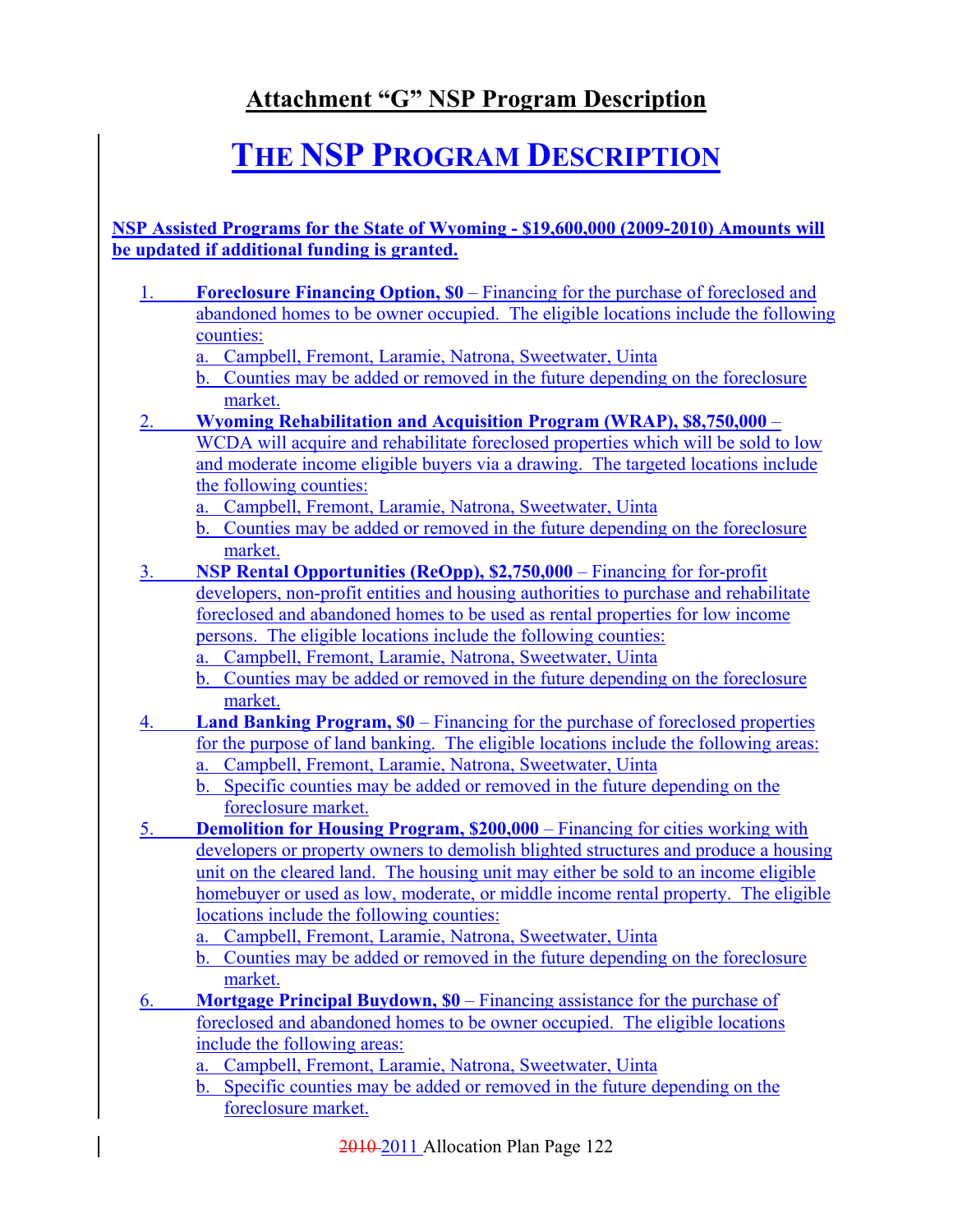- 7. **NSP Redevelopment Program , \$5,940,000** Financing for for-profit developers, non-profit entities, or housing authorities to acquire and redevelop any property type. The housing unit may either be sold to an income eligible homebuyer or used as low, moderate, or middle income rental property. The eligible locations include the following counties:
	- a. Campbell, Fremont, Laramie, Natrona, Sweetwater, Uinta
	- b. Counties may be added or removed in the future depending on the foreclosure market.
- 8. **NSP Allowable Administrative Fees, \$1,960,000** The NSP program allows an amount up to ten percent (10%) of the NSP grant amount to be used for general administration and planning activities as defined at 24 CFR 570.205 and 206. The NSP program also allows 10% of program income earned to be used for administrative fees.

**The dollar amounts listed for each eligible program are estimates only**. HUD requires an estimated allocation of funds for each eligible program. Once the NSP requirement that 25% of the funding must benefit households at or below 50% of AMI has been met, the NSP funds will be directed to the programs utilizing the funds in the most efficient manner. There are no specific funding set-asides designated under the NSP programs. The above funding amounts are estimates only.

### *A. DEFINITIONS AND DESCRIPTIONS*

The definition of "blighted structure" for the State of Wyoming was derived from the statutory definition of blighted area in W.S. 15-9-103.

"Blighted structure" means a structure which may be located in a slum area, a deteriorated or deteriorating structure, a structure which may have inadequate legal access, a structure with a faulty floor plan or room layout in relation to size, adequacy, accessibility or usefulness, unsanitary or unsafe conditions, deterioration of site or other improvements, diversity of ownership, tax or special assessments, delinquency exceeding the fair value of the land, defective or unusual conditions of title, or the existence of conditions which endanger life or property by fire and other causes, or any combination of those factors, substantially impairs or arrests the sound growth of a municipality, retards the provision of housing accommodations or constitutes an economic or social liability and is a menace to the public health, safety, morals or welfare in its present condition and use.

"Slum area" means an area in which there is a predominance of buildings or improvements, whether residential or nonresidential, which by reason of dilapidation, deterioration, age or obsolescence, inadequate provision for ventilation, light, air, sanitation, or open spaces, high density of population and overcrowding, or the existence of conditions which endanger life or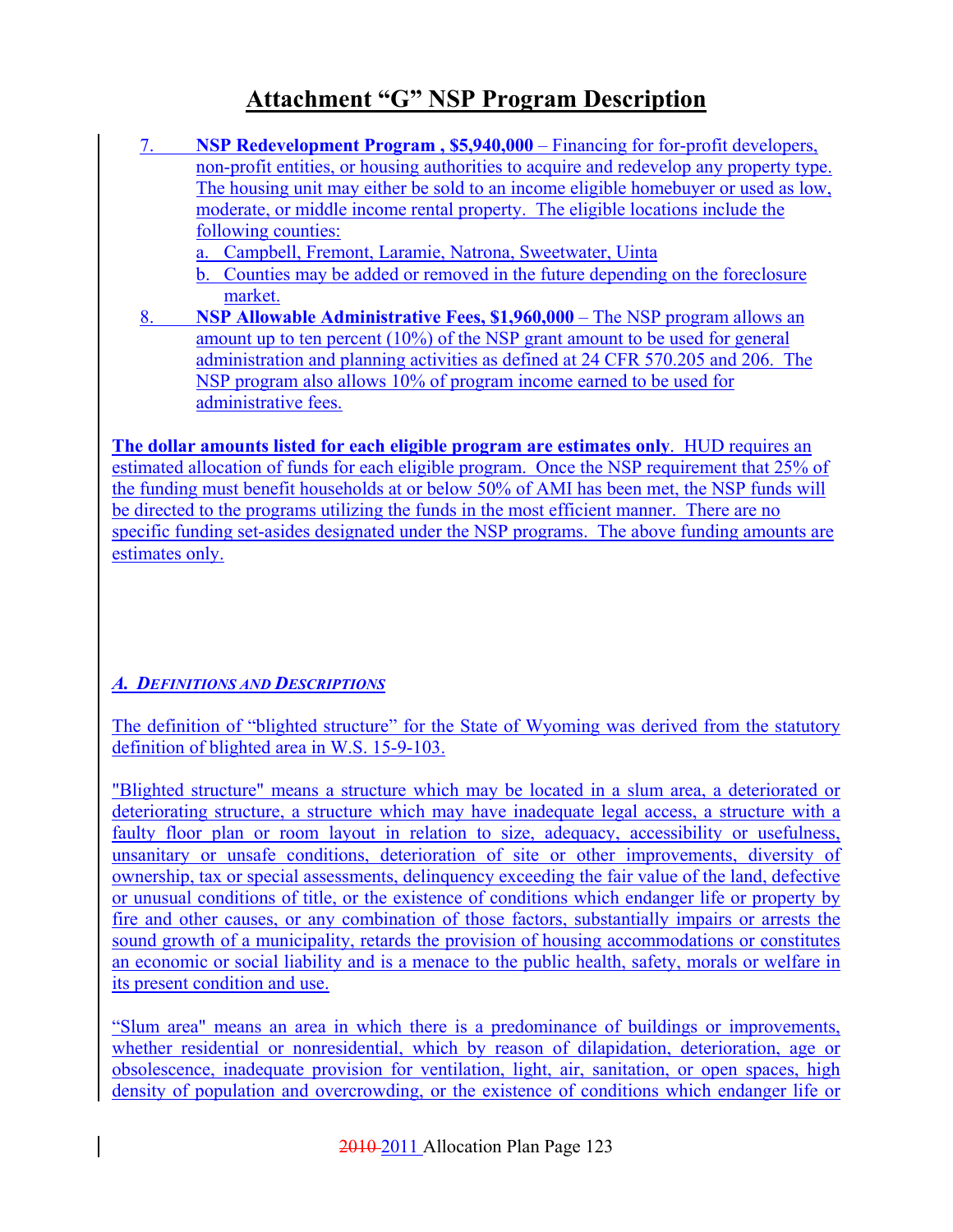property by fire and other causes, or any combination of those factors is conducive to ill health and is detrimental to the public safety, morals or welfare.

(2) Definition of "affordable rents."

Affordable rent is determined to be the HUD Low HOME Rents or fair market rent whichever is less. Fair market rent is determined by HUD guidelines and includes tenant paid utilities. Please refer to the HUD website for the current rents.

http://www.hud.gov/offices/cpd/affordablehousing/programs/home/limits/rent/2009/wy.pdf

All residential properties will have a 30-year mortgage placed upon them. The property may also have a soft second mortgage and/or an equity share provision triggered by the sale of the property or transfer of title.

At minimum, all properties financed utilizing NSP funds must meet FHA Housing Quality Standards. In addition, all properties to be rehabilitated must meet the Property Rehabilitation Standards as outlined in Appendix B and ensure local, state or national building codes will be followed.

Properties financed under the Foreclosure Financing Option and the Mortgage Principal Buydown must meet FHA Property Standards, as defined in HUD Handbook 4910.1, Minimum Property Standards for Housing, 1994 Edition.

Properties under the Wyoming Acquisition & Rehabilitation Program (WRAP) will be visited by WCDA staff and evaluated for participation in the WRAP program prior to any offers being submitted. All properties must be structurally sound or have the ability to be made structurally sound. In the event that a property is not structurally sound and/or the cost of rehabilitation would exceed the after rehabilitation value it would be possible under the WRAP program to demolish the current structure and place a new structure on the existing site. New properties may be stick built or modular construction. Properties must be attached to a permanent foundation. A preliminary inspection, including photographs, will be completed at that time using at minimum the FHA Housing Quality Standards, which will note all health and safety violations along with other potential concerns which may require specialized inspection at a later date, and the Property Rehabilitation Standards as outlined in Appendix B. The property will also be evaluated for environmental concerns. All properties selected for the WRAP program will be brought up to local, state, or national building code (whichever is more restrictive). The major systems of the property, such as electrical, plumbing, heating, roofing, and foundation, will be addressed first. It is the intent of the WRAP program to bring the properties to a standard of substantially rehabilitated.

As required under the NSP Program at least 25% of the \$19.6 million allocation must benefit individuals or families whose income does not exceed 50 percent of area median income.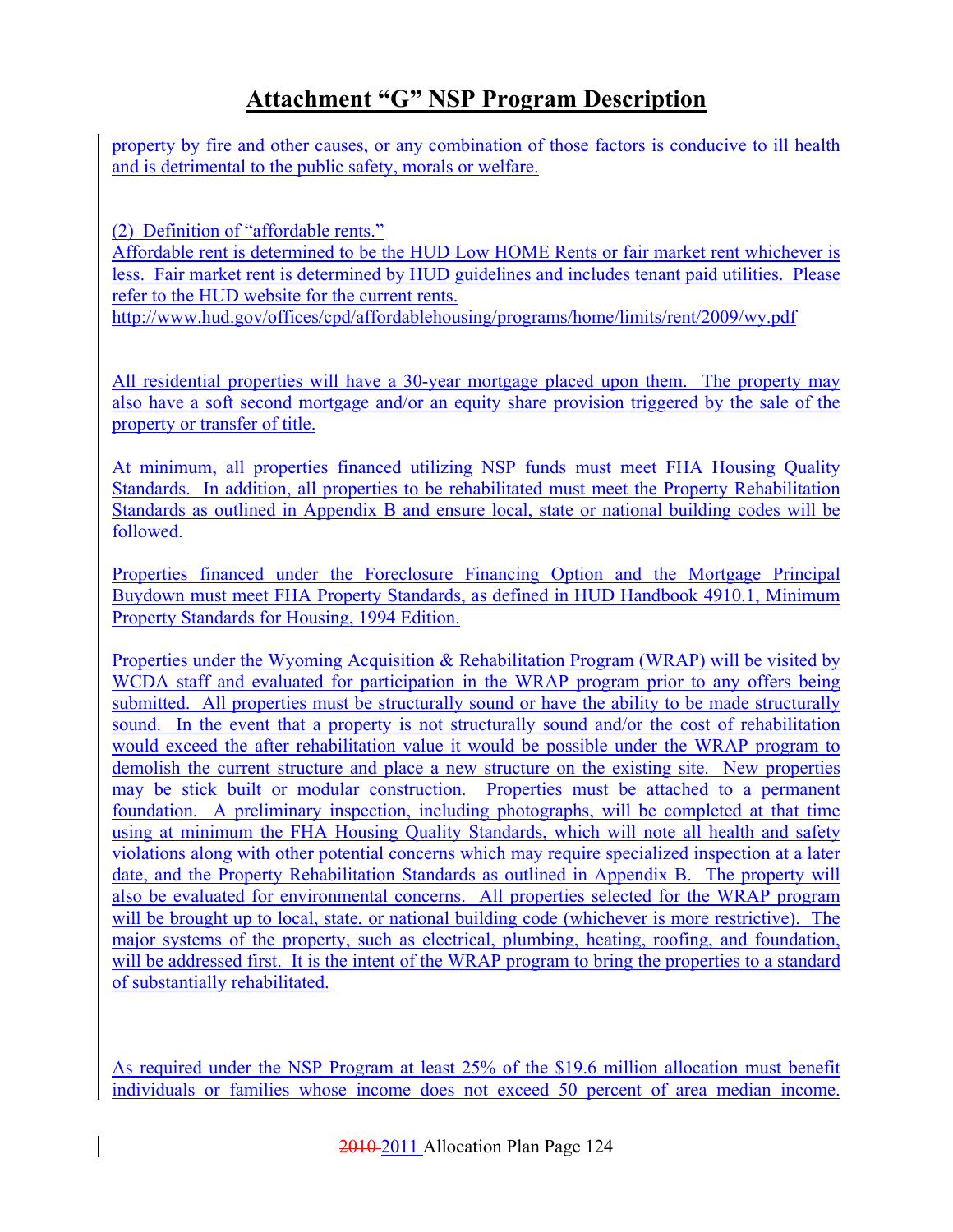Wyoming has chosen to specifically target all eligible housing activities towards low income households. Lower interest rates or a preference within the program design will be available in an effort to encourage homeownership or benefit to households at or below 50% of AMI. Specifically, there are four activities that will be utilized to meet the low income targeting requirement. They are the foreclosure financing option, the mortgage principal buydown program, the WRAP program and the ReOpp program.

Demolition is an eligible activity. Any structure that is demolished must meet the requirement of being a blighted structure. If a structure is demolished there must be a benefit to low, moderate and middle income persons.

It is anticipated that properties selected under the WRAP and the ReOpp programs may include demolition of a previously foreclosed property. If a structure is demolished under the Demolition for Housing Program and the NSP Redevelopment Program, a housing unit must be produced following the demolition of the existing structure. It is noted that the NSP Program regulations waived the One-for-One Replacement requirement; however, Wyoming is in serious need of affordable, quality housing so the replacement of any demolished housing unit will be required. Demolition under the NSP Program will only be funded if it is part of an affordable housing activity. A replacement dwelling must be constructed and the property made available to a low income (50% AMI) or moderate income (80%) persons. Preference under this option will be for low income persons. The estimate for demolition under the WRAP program, the ReOpp Program, Demolition for Housing Program, and the NSP Redevelopment Program is ten (10) units.

### **NSP INFORMATION BY ACTIVITY (COMPLETE FOR EACH ACTIVITY)**

### **(1) Activity Name: Foreclosure Financing Option (FFO)**

### **(2) Activity Type:** *(include NSP eligible use & CDBG eligible activity)*

### NSP Eligible Use

 $\frac{\delta 2301(c)(3)}{A}$  establish financing mechanisms for purchase and redevelopment of foreclosed upon homes and residential properties, including such mechanisms as softseconds, loan loss reserves, and shared-equity loans for low- and moderate- income homebuyers

CDBG Eligible Use

As part of an activity delivery cost for an eligible activity as defined in 24 CFR 570.206.

- Financing mechanisms used to carry out CDBG eligible activities listed.

**(3) National Objective:** *(Must be a national objective benefiting low, moderate and middle income persons, as defined in the NSP Notice—i.e., ≤ 120% of area median income).*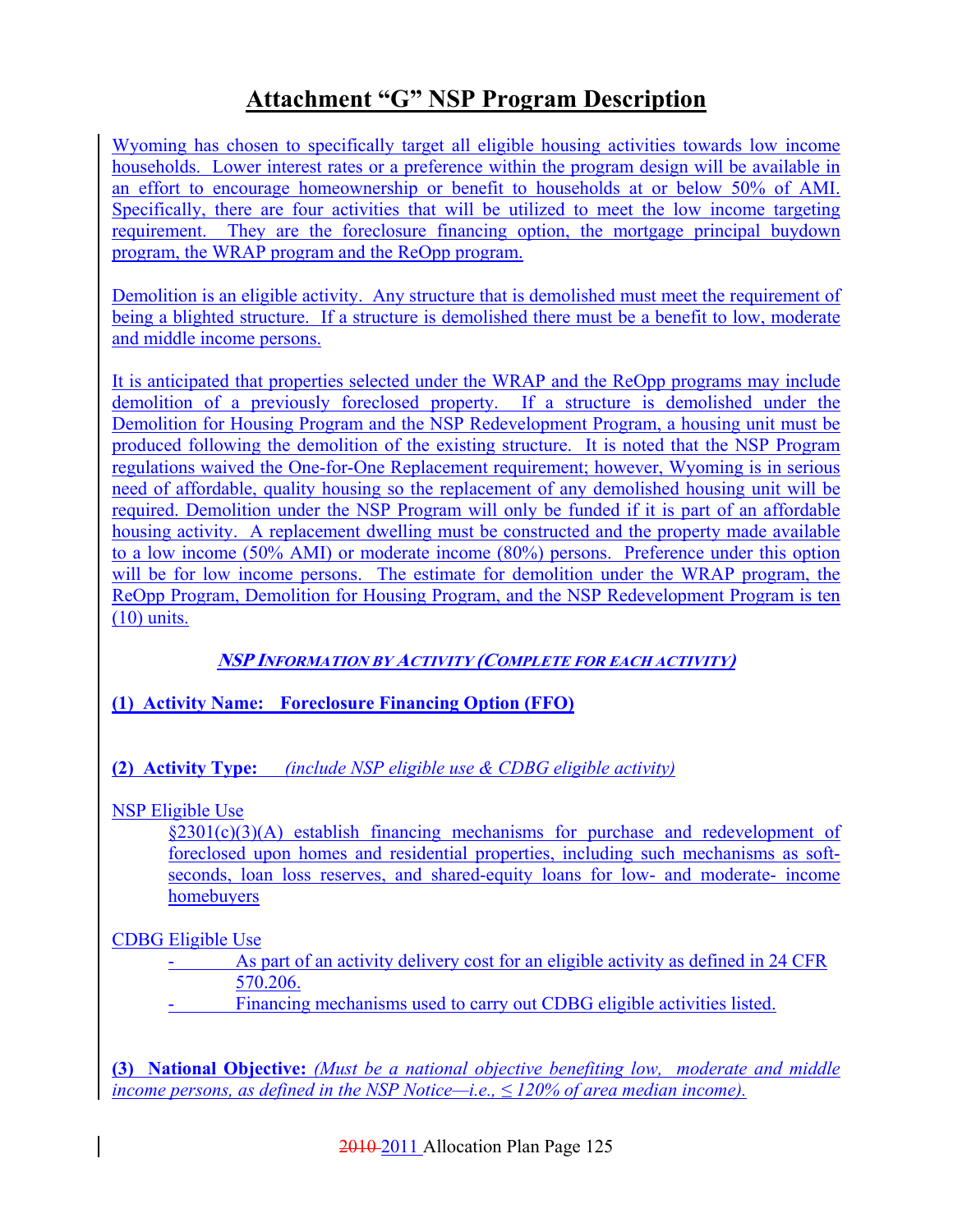All activities will meet the national objective of benefiting low, moderate and middle income persons.

### **(4) Activity Description:**

*Include a narrative describing the area of greatest need that the activity addresses; the expected benefit to income-qualified persons; and whether funds used for this activity will be used to meet the low income housing requirement for those below 50% of area median income.*

Under the NSP Foreclosure Financing Option, the Wyoming Community Development Authority (WCDA) will make approximately \$ 0 available to WCDA Participating Lenders to provide first mortgage financing for the purchase of foreclosed and abandoned homes in the State of Wyoming. Loans originated under this program, will need to meet the following requirements:

- A. **Eligible Properties –** One unit single family foreclosed property. A foreclosed property is one under state or local law, the mortgage or tax foreclosure is complete. HUD generally will not consider a foreclosure to be complete until after the title for the property has been transferred from the former homeowner under some type of foreclosure proceeding or transfer in lieu of foreclosure, in accordance with Wyoming law.
	- 1. Single Family Properties are permitted, which includes modular construction.
	- 2. Manufactured Homes are **NOT** permitted. A Manufactured Home is a home that is transportable in one or more sections and was built on a permanent chassis and remains on a permanent chassis. Typically, the weight bearing support structure of a Manufactured Home is not the exterior walls.
- B. **Maximum Loan to Value** 100% of the lower of the sales price or 99% of the current appraised value.
- C. **Interest Rate** 1% for persons at or below 50% of AMI 3% for persons at 51% to 80% of AMI 5% for persons at or below WCDA's standard income limits of 120% of AMI
- D. **Term –** 30 years
- E. **Property Standards –** the home must meet FHA Property Standards. Even though the loan will not be insured by FHA, the lender must order an FHA Appraisal to determine whether or not the property meets FHA Property Standards.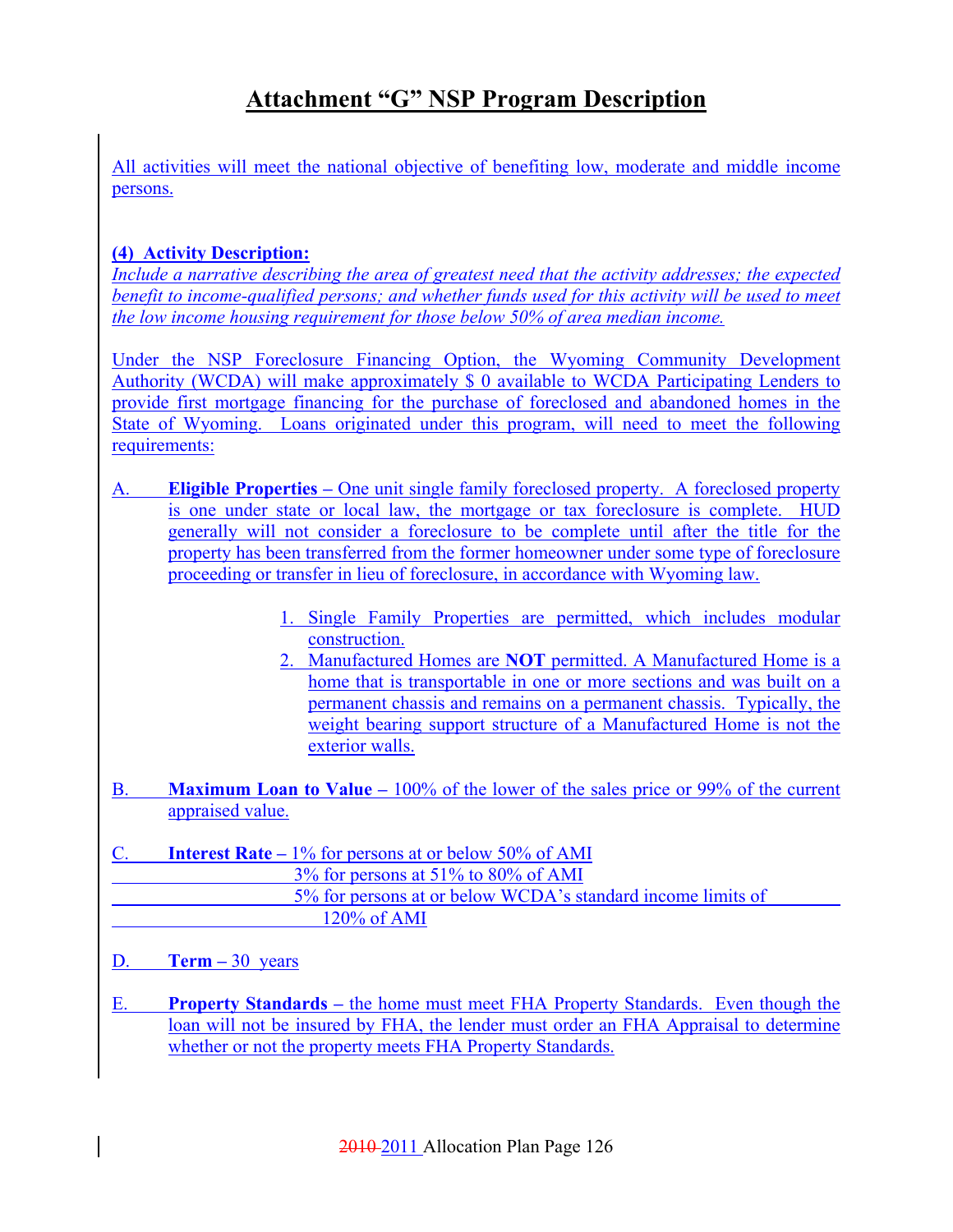- F. **The NSP Purchase Price Limit -** \$236,000. Purchase Price Requirement The acquisition cost of a home under this program may not exceed \$236,000 for all counties. Acquisition cost is defined in Section 1.503 of the WCDA *Seller Servicer* Guide.
- G. **Income Requirement –** The Total Annual Family Income may not exceed 120% of HUD's Area Median Income. Income is to be determined in accordance with WCDA's standard program definition of "Annual Family Income".
- H. **Residence Requirement –** The home must be a one unit, single-family owner-occupied home located in the State of Wyoming and must be the principal residence of the Borrower(s). "Residence" does not include personal property such as an appliance, piece of furniture, radio, etc., which, under applicable Wyoming law is not a fixture. All terms of the Residence Requirement of the WCDA standard program as outlined in the WCDA *Seller Servicer* Guide Section 1.501 applies to this program. Lenders will need to use *MPP Form 001NSP* Rider to the Mortgage.
- **Three Year Requirement –** The Three Year Requirement does apply to this program. Borrower(s) must be first-time homebuyers meaning each mortgagor must have had no "present ownership interest" in a principal Residence at any time during the three-year period prior to the date on which the Mortgage Loan is executed. For purposes of the preceding sentence, the mortgagor's interest in the Residence with respect to which the financing is being provided shall not be taken into account. In the event that there is more than one mortgagor with respect to a particular Residence, each of such mortgagors must meet the Three-Year Requirement.
- J. **Credit Guidelines** FHA Mortgage Loan Credit standards must be met.
- K. **Servicing –** The servicing of all loans will be by WCDA.
- **L. Homebuyer Education**

WCDA is requesting a waiver of the 8 hour homebuyer education class required by the NSP program and asking HUD to accept the 5 hour course that WCDA offers in conjunction with the Wyoming Partners in Homebuyer Education, Inc. and Wyoming Housing Network, Inc.

### **M. Loan Documentation**

The following required WCDA documents will be required in order to participate in the program.

**1. Form of Note and Mortgage –** Lenders will be required to use the Multi-state Fixed Rate Note – Single Family Fannie Mae/Freddie Mac Uniform Instrument Form 3200 and the Wyoming-Single Family-Fannie Mae/Freddie Mac Uniform Instrument Mortgage Form 3051.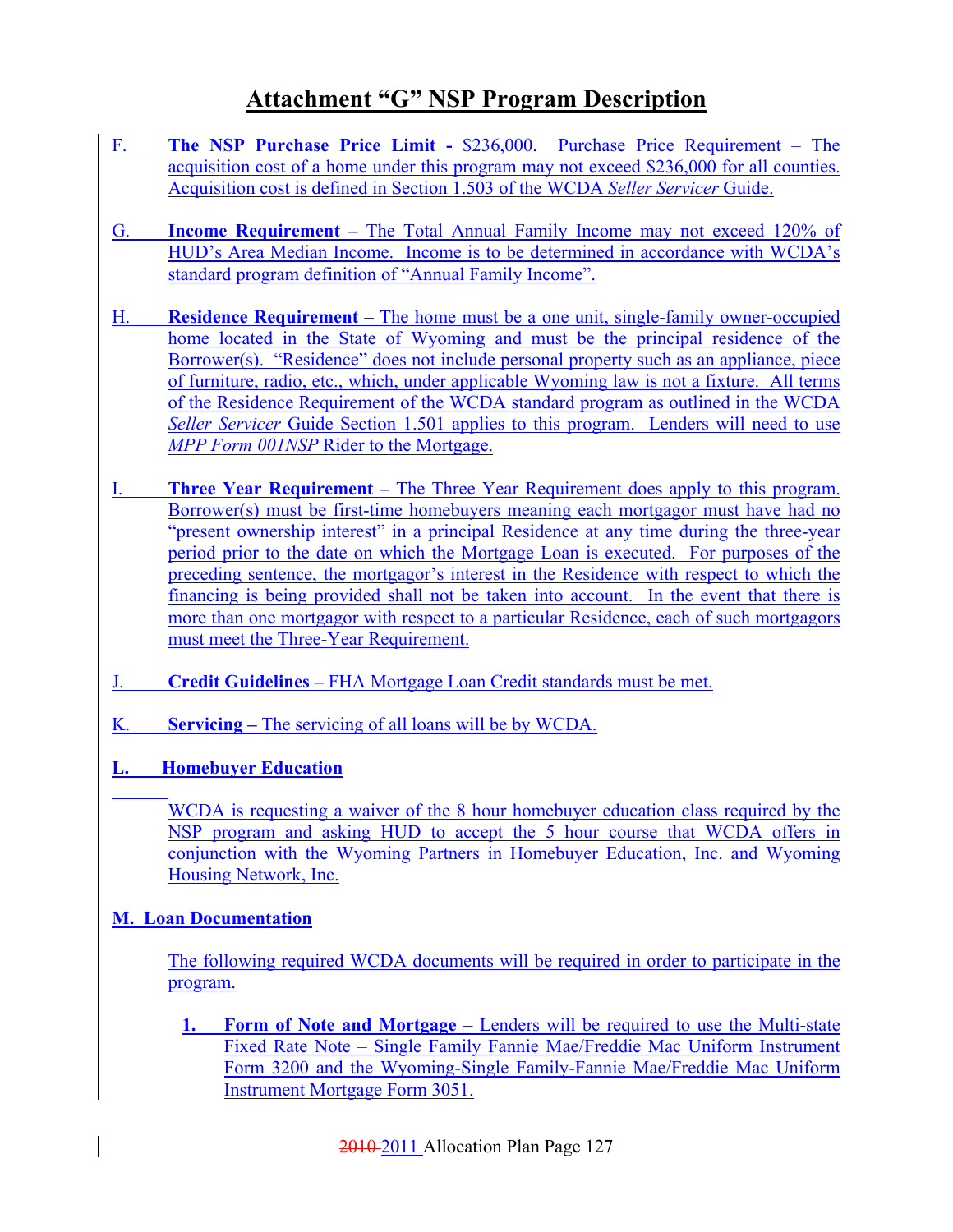- **2. NSP Rider** This original, signed Rider will be a requirement for all mortgages delivered under the NSP Program, and must be attached and recorded with the Mortgage. Due on Sale Clause – A Mortgage Loan may only be assumed if the Residence Requirement, the Three-Year Requirement, the Purchase Price Requirement, and the Income Requirement is met at the time of assumption. The NSP Rider contains a broad "due on sale" clause which precludes all transfer of interest without full payment of the loan or the prior written consent of the Authority. The Rider requires that the home must remain the principal residence of the mortgagor as long as the loan is outstanding.
- **3. Total Annual Family Income and Family Income Worksheet** Total annual family income may not exceed 120% of HUD's Area Median Income. The Income must be determined in accordance with definition of Annual Family income as per the WCDA *Seller Servicer* Guide and MPP Form 275 (revised 12/97) must be signed by borrower(s) and submitted with all mortgage loan files delivered under the NSP Program.
- **4. Affidavit of Seller –** *MPP Form 002 NSP*. This form must be signed by the Seller and submitted with all mortgage loan files delivered under the NSP Program. This document will be required to be signed by the sellers of properties financed under this program in order to meet the requirements under the Uniform Real Property Acquisition and Relocation Act
- **5. Mortgagor's Affidavit of Eligibility –** *MPP Form 003 NSP*. This form must be signed by the Borrower(s) and the real estate professional and submitted with mortgage loan files delivered under the NSP Program. This form should be submitted with all loans. This document lists all of the requirements of the loan program.
- **6. Lead Based Paint Notice –** This form will be required to be given to all Mortgagor(s) purchasing a home that was built prior to 1978.
- **7. Affordability Requirements** The loans will have an affordability period of 30 years. If at any point during that first 30 years, the homebuyer should sell the property or cease to occupy the property as their principal residence the NSP Note will be called due and payable. If the borrower should pay the NSP funds Note off prior to the 30 years, the borrower will still be required to participate in the Shared Equity provision of the second mortgage which states they will share the profits of the sale of the home at any time during that first 30 years.
- **8. Environmental Review** According to Notice CPD-01-11 issued July 17, 2001, HUD has determined that certain categorically excluded activities would not alter any conditions that would require an environmental review or compliance determination under Federal laws and authorities cited in 24CFR 58.5. Examples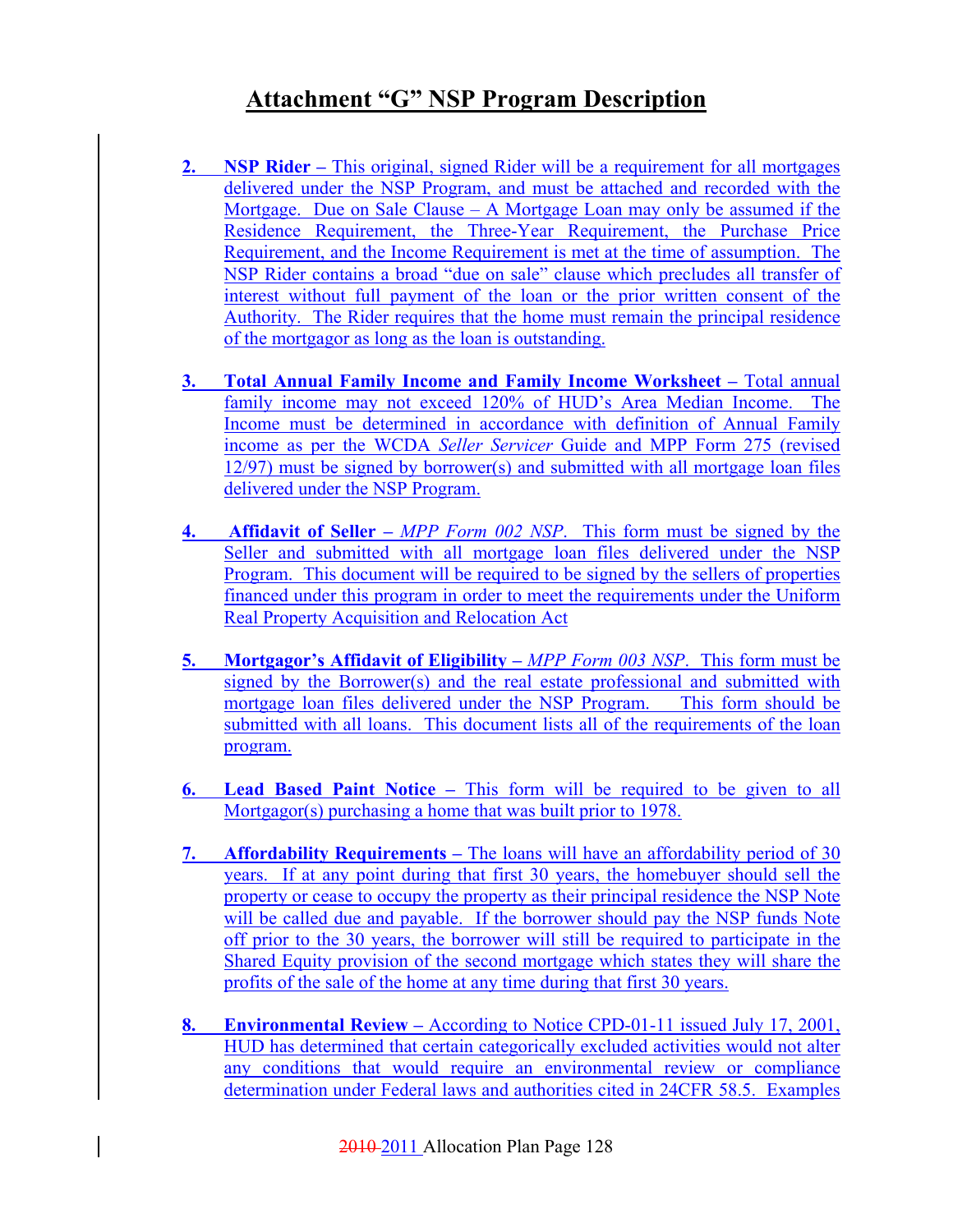of activities that are categorical exclusions not subject to §58.5 include activities to assist homebuyer to purchase existing dwelling units or dwelling units under construction, including closing costs and down payment assistance, interest buydowns, and similar activities that result in the transfer of title. As the NSP funds will be used as a first mortgage financing option, it has been determined these properties will be categorically excluded and not subject to §58.5 authorities.

- **9. Davis Bacon** Not applicable, no construction financing.
- **10. Flood Insurance** Flood Insurance will be required on properties located in a FEMA designated 100-year flood plain.

(5) Location Description: (Description may include specific addresses, blocks or neighborhoods to the extent known.)

The foreclosure financing option will encompass the counties of Campbell, Fremont, Laramie, Natrona, Sweetwater, and Uinta. Additional locations may be added in the future.

The initial selection of Campbell, Fremont, Laramie, Natrona, Sweetwater and Uinta Counties is based on the estimated number of foreclosures as listed in Table 6 of Appendix A. These counties have been identified as have at least 70 foreclosures. Laramie and Natrona counties have 285 and 256 foreclosures respectively.

(6) Performance Measures (e.g., units of housing to be acquired, rehabilitated, or demolished for the income levels of households that are 50 percent of area median income and below, 51-80 percent, and 81-120 percent).

The estimated income levels of households benefiting are:

 $\leq$  50% AMI 0 units 51\% to 80\% 0 units 81% to 120% 0 units

(7) Total Budget: (Include public and private components)

\$ 0 - NSP funds

Funds may be reallocated on a first come first serve basis for other eligible NSP activities and the budget for the Foreclosure Financing Option may be increased in the future.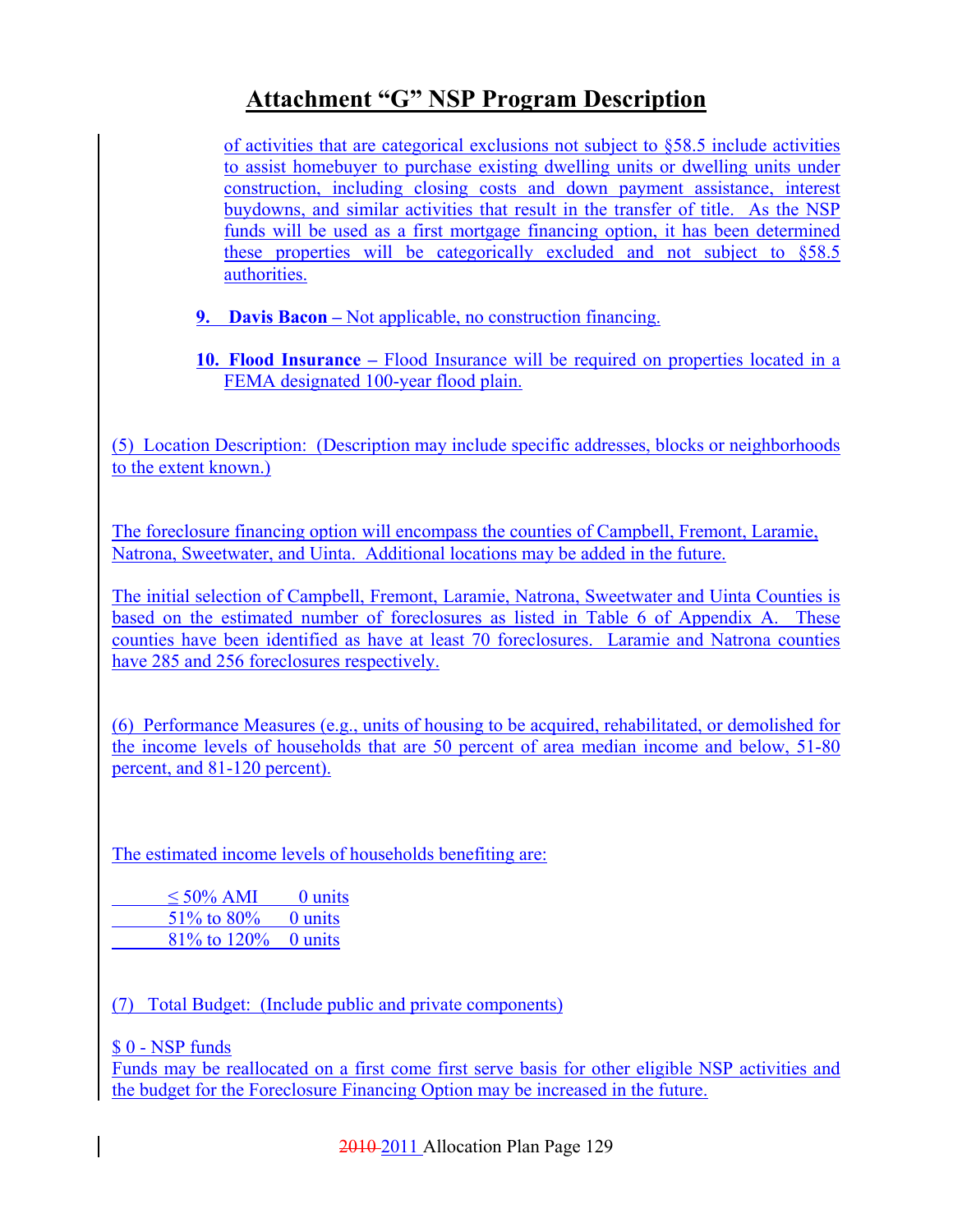(8) Responsible Organization: (Describe the responsible organization that will implement the NSP activity, including its name, location, and administrator contact information)

Wyoming Community Development Authority 155 North Beech Street Casper WY 82601 307-265-0603 Cheryl G. Gillum

(9) Projected Start Date: March 20, 2009 (anticipated)

(10) Projected End Date: September 30, 2010 (All NSP monies must be allocated to a specific property by this date. The program will continue beyond September 30, 2010 through the use of program income.)

(11) Specific Activity Requirements: For acquisition activities, include:

• discount rate – all properties must be acquired at a minimum discount of 1% provided that each property is evaluated individually to determine an appropriate discount taking into account the estimated carrying costs and holding period if the property were not purchased with NSP funds. Borrowers should attempt to acquire properties at a greater discount if possible.

• For financing activities, include:

• range of interest rates

50% or less AMI one percent (1%) 51% to 80% AMI three percent  $(3\%)$ 81% to 120% AMI five percent (5%)

For housing related activities, include:

- duration or term of assistance;
- tenure of beneficiaries--rental or homeownership;
- a description of how the design of the activity will ensure continued affordability

Duration  $-30$  year mortgage

Tenure – homeownership

Affordability  $- A$  30 year mortgage will be placed on all properties. The acquisition cost of the home will be 100% recaptured through the repayment of the loan either through normal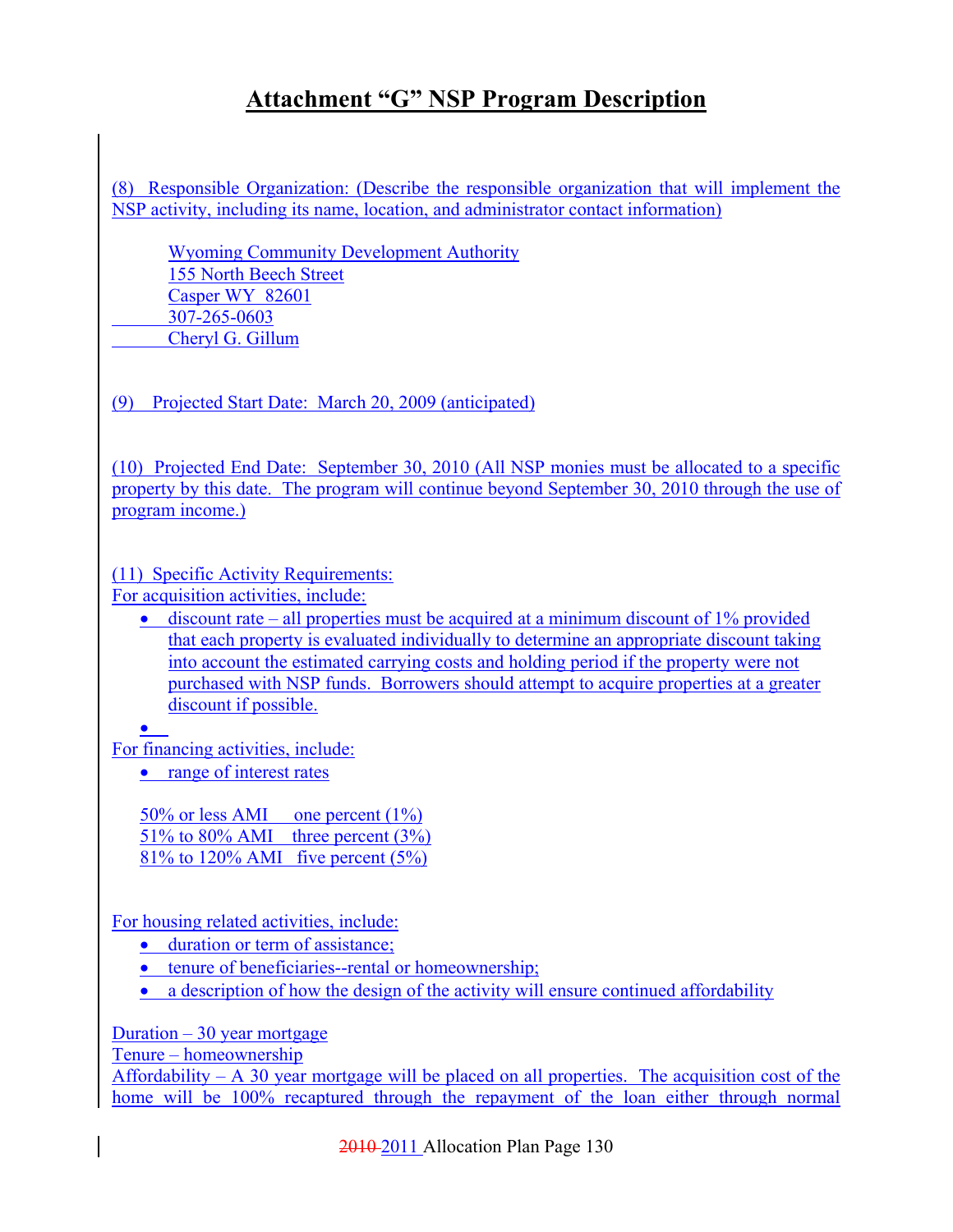amortization of the principal and interest or by full payment of the loan principal at the time the home is sold, transferred or ceases to be the principal residence of the mortgagor. The payment of principal and interest becomes revenue to the NSP Program and will be recycled for NSP eligible activities. Revenue, regardless of the NSP program it originated from must be used to fund the next eligible NSP program draw.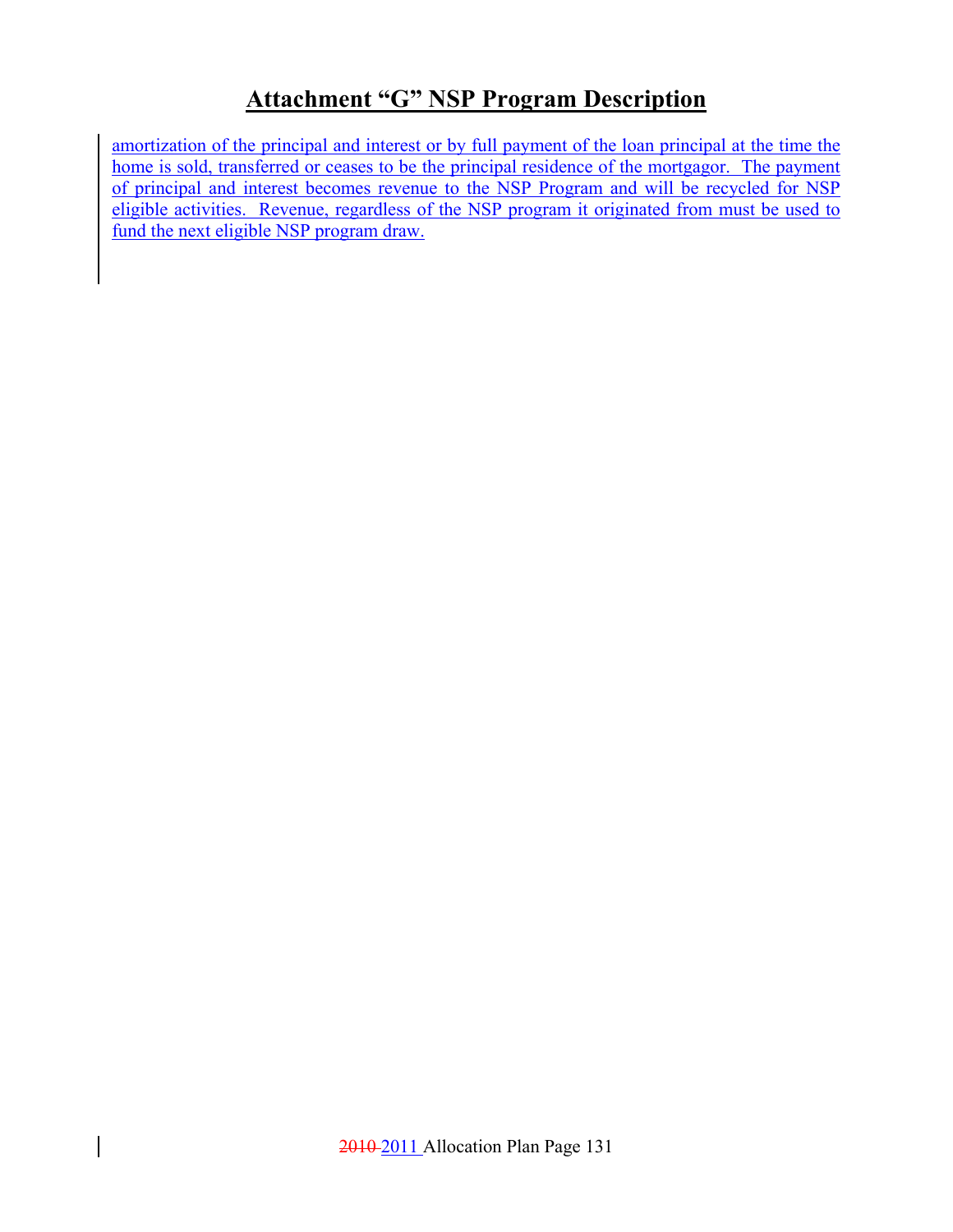(1) Activity Name: **Wyoming Rehabilitation and Acquisition Program (WRAP)**

(2) Activity Type: (include NSP eligible use  $&$  CDBG eligible activity)

NSP Eligible Use

§2301(c)(3)(B) purchase and rehabilitate homes and residential properties that have been abandoned or foreclosed upon, in order to sell, rent, or redevelop such homes and properties.

### CDBG Eligible Activity

24 CFR 570.201

(a) Acquisition

- (b) Disposition
- (i) Relocation
- (n) Direct homeownership assistance to persons whose incomes do not exceed 120% of median income
- 24 CFR 570.202 Eligible rehabilitation and preservation acquisition activities for homes and other residential properties.

(3) National Objective: (Must be a national objective benefiting low, moderate and middle income persons, as defined in the NSP Notice—i.e.,  $\leq 120\%$  of area median income).

All activities will meet the national objective of benefiting low, moderate and middle income persons.

(4) Activity Description:

Include a narrative describing the area of greatest need that the activity addresses; the expected benefit to income-qualified persons; and whether funds used for this activity will be used to meet the low income housing requirement for those below 50% of area median income.

The WRAP program may be used to meet the low income housing requirement for those at or below 50% of AMI.

Under the WRAP program WCDA will use NSP funding to purchase foreclosed properties from the Department of Housing and Urban Development (HUD), the Veterans Administration (VA), Rural Development (RD), Wyoming lending institutions, Private Mortgage Insurance (PMI) companies, and from public foreclosure proceedings. The foreclosed properties will be rehabilitated and sold to low and moderate income eligible buyers via a drawing system in order to provide homeownership opportunities while preserving existing housing stock and revitalizing neighborhoods.

Under the Wyoming Rehabilitation and Acquisition Program, WCDA intends to use the NSP funds to purchase foreclosed properties. In order to be eligible for the NSP Program, the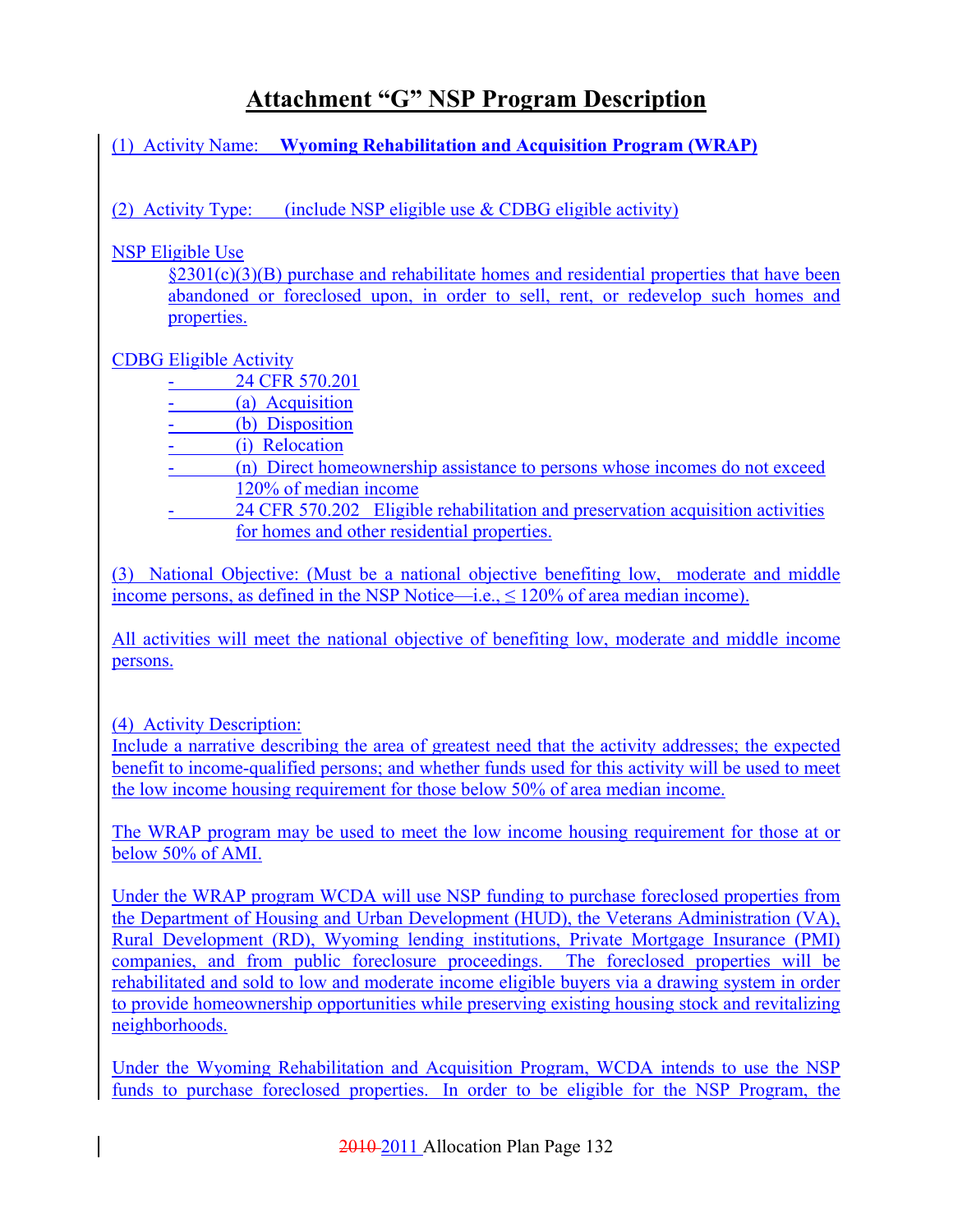mortgage insurer/guarantor must be willing to sell the property for not more than 99% of the current appraised value as defined in the NSP regulations.

WCDA will provide a complete paper trail for each of these transactions. Among the documents to be provided in WCDA's NSP files will be current appraisals, purchase agreements, rehabilitation costs and complete resell documents for the sale of the property to the homebuyer.

### **WRAP Program Eligibility**

Basic applicant eligibility requirements include:

- 1. The applicant must be a Wyoming resident.<br>2. The applicant must be at least eighteen (18)
- The applicant must be at least eighteen (18) years of age.
- 3. The applicant must be a United States citizen or a resident alien.
- 4. The applicant must be a first-time homebuyer (cannot have owed a home within the last three years).
- 5. The property must be the applicant's primary residence for the term of the loan.
- 6. The applicant must meet specific income and credit requirements.
- 7. The applicant must pay a \$20.00 application fee.
- 8. The applicant must have a steady income stream.
- 9. Each applicant must have a credit record that demonstrates they are financially responsible. The applicant must have a minimum 620 FICO score and meet FHA credit underwriting standards.
- 10. All household members' credit will be considered.
- 11. All household members' anticipated income will be considered, this includes anyone who will be occupying the property, and any family members not living in the household.
- 12. A minimum gross income of \$1,135 per month is required (\$6.55 x 40 x 52 / 12).
- 13. The applicant must be able to contribute a minimum of 25% of their gross income towards the principal, interest, taxes, and insurance payment, a maximum housing debt to income ratio of 31%, and not exceed a total debt to income ratio of 43%.
- 14. The Household's total assets cannot exceed \$50,000.
- 15. No current judgments, collections or bankruptcy.

The applicant must attend and complete a homebuyer education program prior to closing on an NSP assisted property. The Wyoming Housing Network, Inc. offers an in-person class. All eligible candidates will be required to participate in a one-on-one counseling session with the Wyoming Housing Network in addition to the in-person class.

Preference will be given to applicants, who currently work or reside in the city, town, or county of the NSP assisted foreclosed property. WCDA employees, members of the WCDA Board of Directors, and their immediate family members are not eligible to participate in the Program.

Homeownership opportunities for households at or below 50% of the area median income (AMI) are limited. Therefore, until the 50% AMI set-aside is met, the WRAP program will target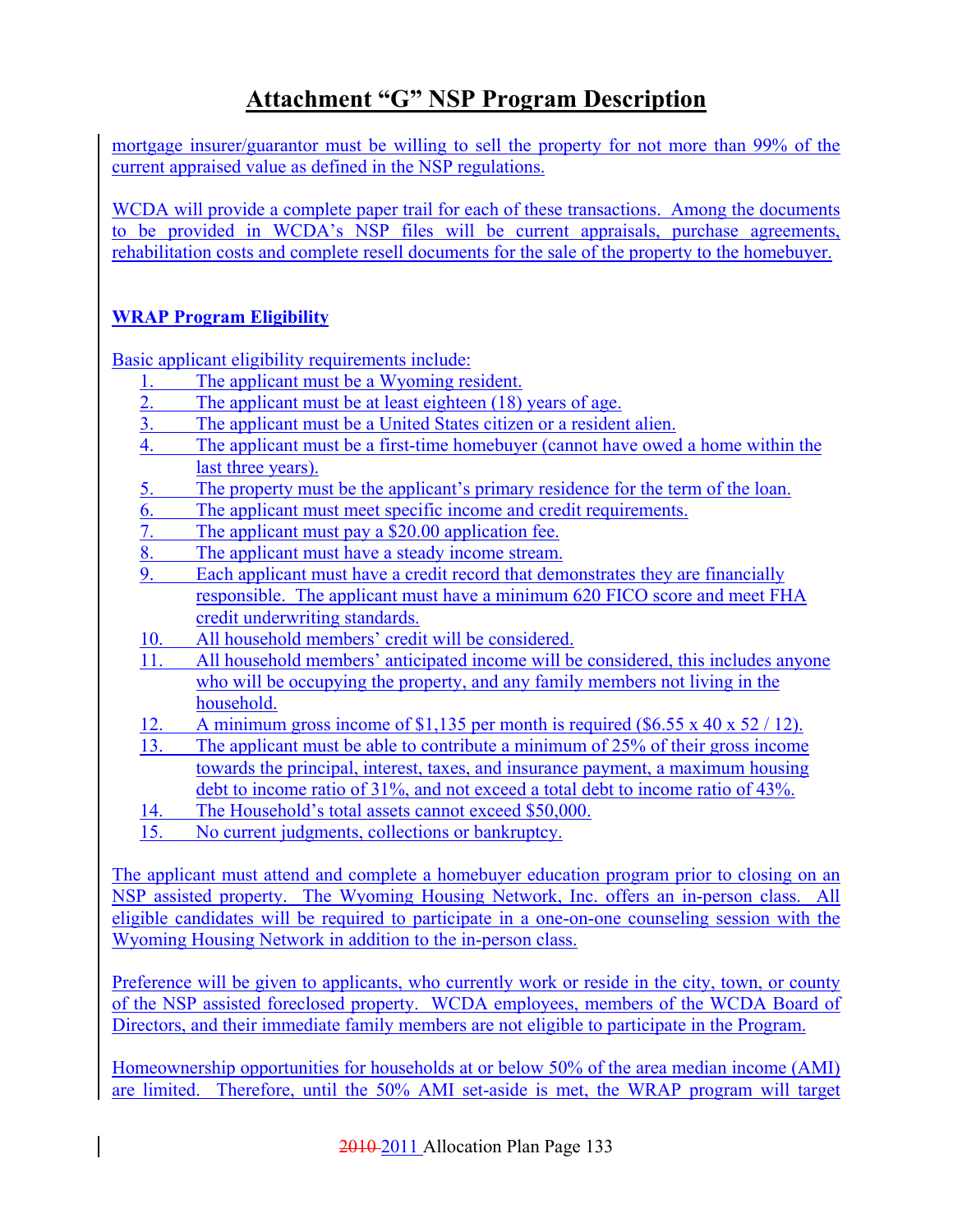appropriate properties for those households at or below 50% AMI. However, if a higher cost property comes available that would otherwise qualify for the program and is located in a priority area it may be acquired, rehabilitated, and sold to a household at or below 80% AMI. If it is determined that an eligible property is accessible or is easily rehabilitated to be accessible the household selected must demonstrate a need for the accommodations and the household income must be at or below 80% of AMI.

### **Property Selection**

All properties selected must have been foreclosed upon and WCDA, through the WRAP program, must be the first purchaser following said foreclosure proceedings. All properties must have an appraisal completed within 60 days of the offer date and the purchase price cannot exceed 99% of the current market value. It is WCDA's intent to purchase the properties at the lowest reasonable price possible. Properties will be visited by WCDA staff and evaluated for participation in the program prior to any offers being submitted. All properties must be structurally sound or have the ability to be made structurally sound. In the event that a property is not structurally sound and/or the cost of rehabilitation would greatly exceed the after rehabilitation value WCDA has the option to demolish the current structure and place a new structure on the existing site. New properties may be stick built or modular construction. Properties must be attached to a permanent foundation. A preliminary inspection, including photographs, will be completed using at minimum the FHA Housing Quality Standards which will note all health and safety violations along with other potential concerns which may require specialized inspection at a later date. The property will also be evaluated for environmental concerns. All properties selected for the program will be brought up to local, state, or national building code (whichever is more restrictive). The major systems of the property, such as electrical, plumbing, heating, roofing, and foundation, will be addressed first. It is the intent of the WRAP program to bring the properties to a standard of substantially rehabilitated. However, that does not mean that the property will automatically receive a cosmetic update.

Properties will also be evaluated based on the economic feasibility and the affordability of the as repaired home for low and moderate income homeowners. The maximum amount of NSP funds to be expended on any one property is \$225,000, which includes the cost of acquisition, rehabilitation, and carrying costs. Properties requiring environmental mitigation such as leadbased paint remediation or illegal drug residue remediation may have additional costs associated and such costs are not subject to the \$225,000 cap. The location of the properties is subject to the availability of foreclosed properties and therefore specific neighborhoods cannot be targeted for improvement using NSP funds. However, the program will generally target older properties that have fallen into a state of disrepair. It is the intent of the program to increase the economic life of the properties.

A HUD Environmental Review is required of all assisted properties. All properties constructed prior to 1978 will also require a lead based paint inspection. If lead based paint is present then lead safe work practices must be used and the contractors must be certified. All properties will also be tested for illegal drug usage. Properties that test positive will be remediated prior to any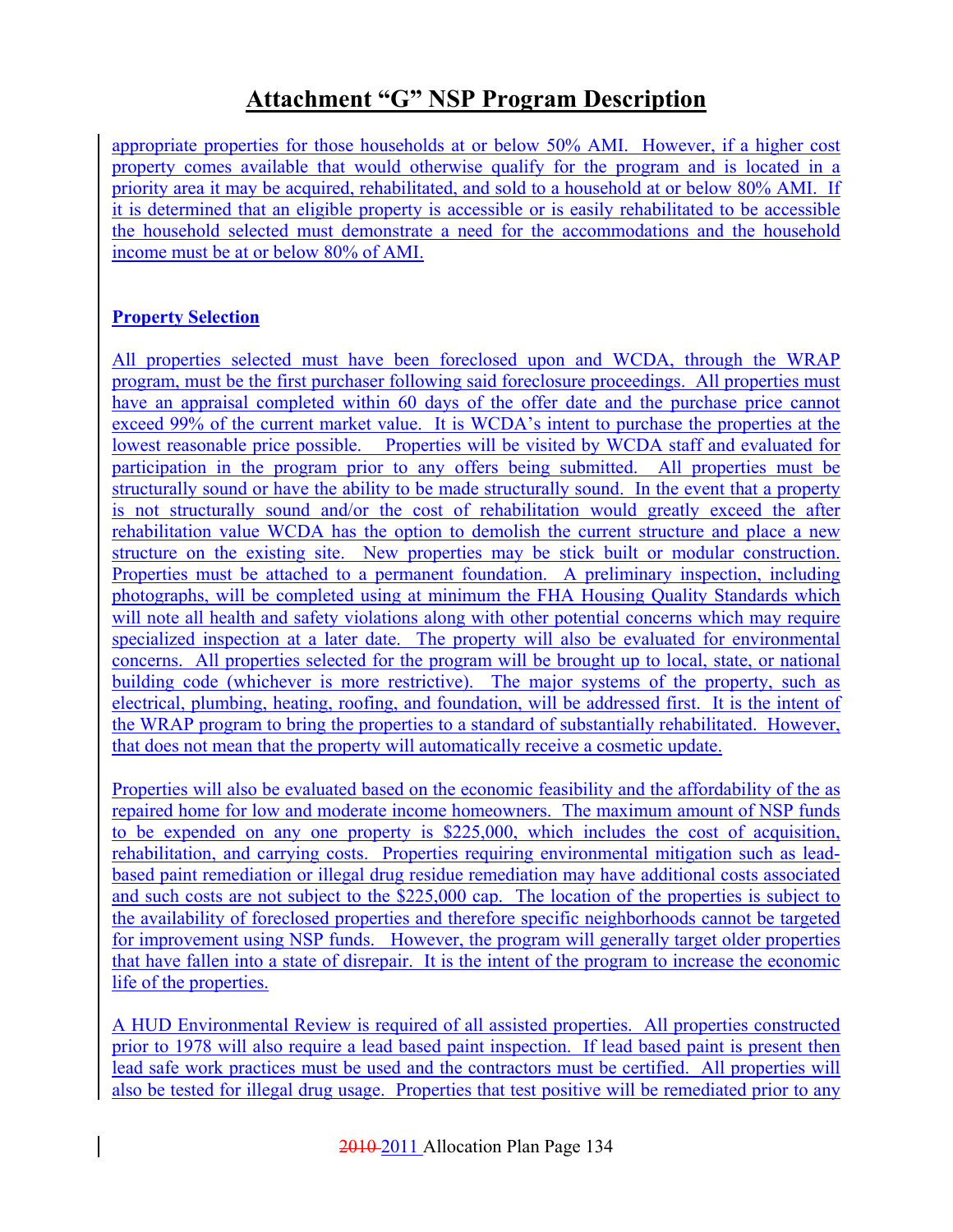rehabilitation work being completed. All properties will be tested for Radon and will be remediated if necessary.

The Davis-Bacon Act will apply to all projects with 8 or more units. It is anticipated each property will be a single contract and therefore would not trigger Davis-Bacon. The rehabilitation contract will include one property. The Uniform Relocation Assistance and Real Property Acquisition Policies Act of 1970, the Fair Housing Act, Title VI of the Civil Rights Act of 1964, and the Lead Safe Housing Rule will also apply.

### **Property Rehabilitation**

Once a property has been selected for the WRAP program WCDA staff will prepare a detailed work write-up and cost estimate for the property. All properties built prior to 1978 will be tested for lead-based paint and any rehabilitation required will be completed in accordance with lead safe work practices and all contractors must be lead certified. All properties will be tested for illegal drug residue. Any property that tests positive will require mitigation prior to any rehabilitation work being completed. An environmental review must be completed for all properties prior to purchase and the start of any rehabilitation.

Properties will be evaluated for health, safety, and code violations. Repair of those items will be completed for all properties using NSP funds. Once the health, safety and code violations have been address the property will be evaluated for cosmetic and general wear and tear items. Cosmetic and general wear and tear items will be addressed if the budget allows. At a minimum, all properties will receive a thorough cleaning, both inside and out. The appliances will only be considered for replacement if they are not functioning properly, economic life is unknown, and/or repair is not economically feasible, or if appliances are not currently present in the property.

### **Application for Properties**

Application packets for the WRAP program will be made available at the WCDA office, via the internet, and by U.S. Postal Service, by request. WCDA will also market and provide outreach in the eligible counties in order to solicit participation in the program from persons with household incomes at or below 50% of AMI. Until the 50% set-aside is met, households with incomes in excess of 50% AMI will not be eligible to participate in the drawing unless:

- 1. There are no households at or below 50% of AMI interested in the specific property.
- 2. The households at or below 50% of AMI who are interested in the specific property cannot meet minimum underwriting standards.
- 3. The property is considered accessible and then households up to 80% of AMI are eligible to participate in the drawing, however, preference will not be given to either income group.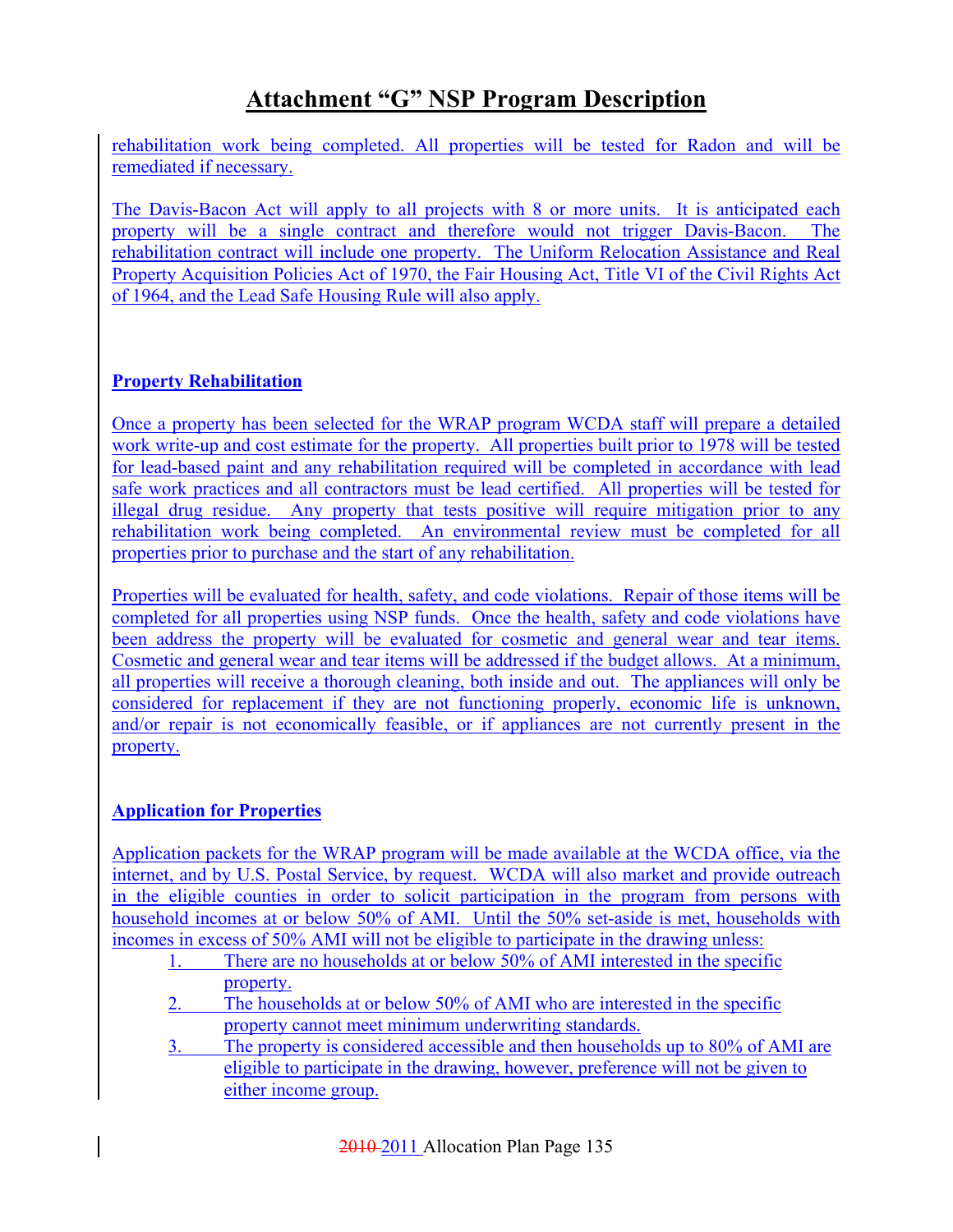4. The property following rehabilitation exceeds an affordable amount for a 50% or less AMI household. Keep in mind that while the mortgage may be written to an affordable level the cost of the taxes and insurance and general property maintenance on a more expensive home will be higher and may not be considered affordable for a 50% or less AMI household.

Applications will be accepted at any time from households at or below 80% of AMI.

The application packet will contain an initial application, the WRAP program description, applicant responsibilities if awarded a property, and a listing of selected properties (if available). The applicant must return the completed initial application along with verification information at least 45 days prior to any property drawing to be eligible for said drawing. All initial applications will be reviewed by WCDA staff to determine if the applicant meets the basic eligibility requirements. Applicants may be referred for credit counseling to assist them in repairing credit in order to be "mortgage ready". The review will include verification of data relating to income, employment, financial/banking/investment information, rental history, and credit report. If an applicant is not eligible they will receive notification in writing of said determination. All applicants who meet the basic eligibility requirements will be contacted by telephone to discuss the program requirements and to make sure that the applicant understands the process and the requirements. If the applicant confirms that they are in fact interested in the program and agree to the conditions, their name will be entered into a drawing for the homes they have selected within their eligibility level.

In addition to having to meet income and credit requirements the applications will also be reviewed and a determination will be made as to the appropriateness of the size of the property to prevent overcrowding or over housing. The standards are as follows:

- A single or two person household is eligible to apply for a house with one (1) or two (2) bedrooms. A household must have three or more persons to apply for a three  $(3)$  + bedroom home.
- Families shall be housed with no more than two persons per bedroom.
- Exceptions may be made to the occupancy requirements for unusual circumstances and will be made on a case by case basis.

Those who are successful in the drawing will be required to have a meeting with WCDA staff within 1 week of the drawing to discuss the terms and to collect additional information in order to determine if they meet the full underwriting criteria. FHA underwriting standards will be used. WCDA will originate all WRAP program loans. The loan underwriting must take place within 4 weeks of the drawing date and the applicant must be approved before they are officially awarded a home. If an applicant fails to meet the underwriting criteria or it is determined that they did not meet the basic eligibility requirements the property will be returned to the pool or offered to the second place designee (if drawn). Applicants who were determined to be eligible but who were not selected during the initial drawing will be notified of future drawings, and if said drawing takes place more than six months from the date of the original application an update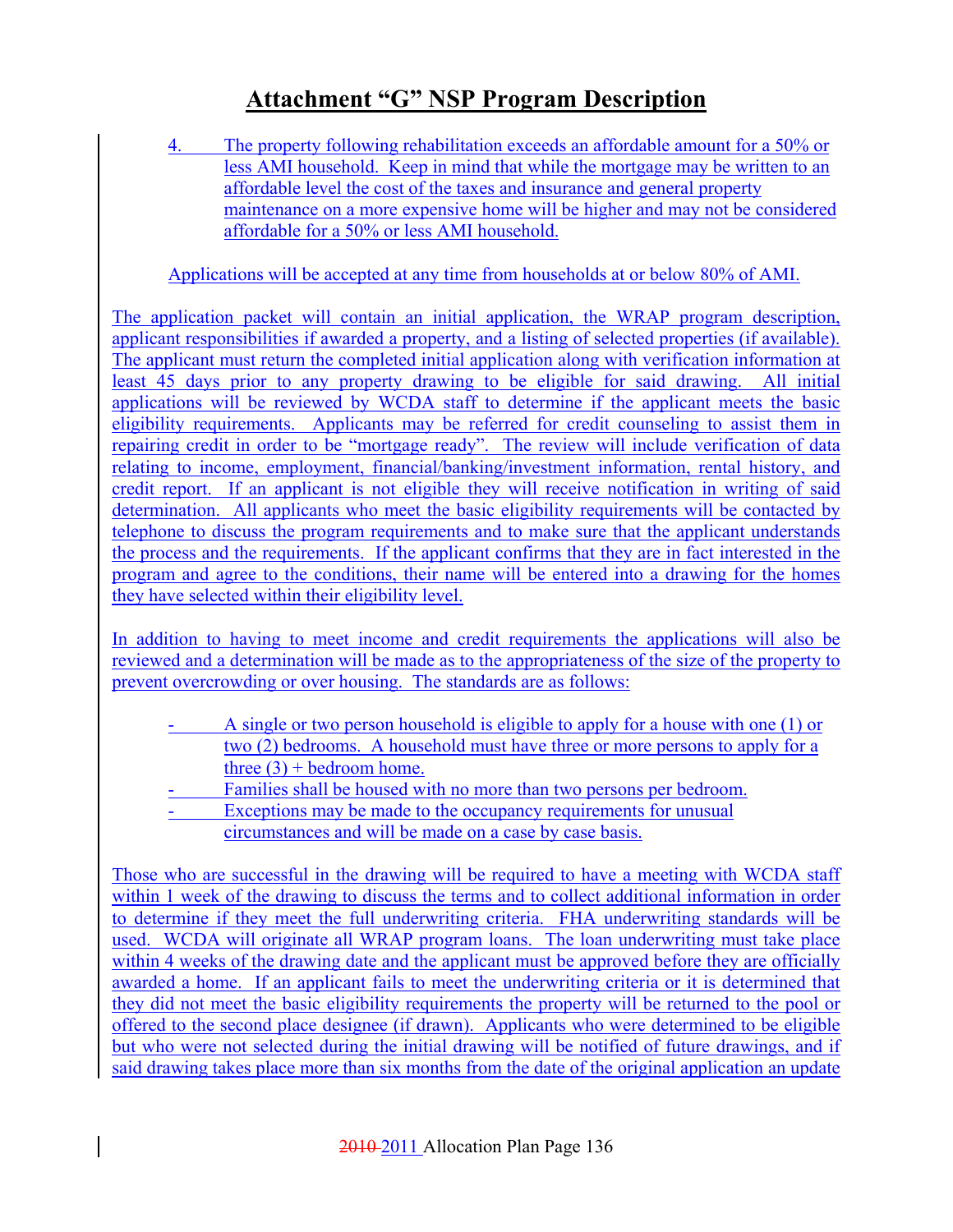to the application must be made to verify current eligibility before the applicant may be entered in future drawings.

### **Notification of Open House and Three-Day Cooling Off Period**

Eligible applicants will be notified of the open house date and times on the properties for which they are eligible. They will also have a "three-day cooling off period" in which they can make the decision whether or not they wish to participate in the WRAP program. The cooling off period also gives the applicants time to gauge their interest in a particular property therefore avoiding buyer's remorse should they be selected to purchase the property.

### **Execution of the Property Drawing**

Properties will be distributed through a drawing system. Qualified applicants will be entered into a drawing on the properties for which they are eligible. The size of the household, the income of the household, credit eligibility, debt ratios, cost of property taxes, homeowners association dues, covenants, future upkeep, and property insurance will all be taken into consideration when determining the eligibility criteria of the household. Applicants may be eligible for more than one property; however, they will only be able to take possession of one property. The drawing will be a public drawing held in the community that the properties are located and eligible households along with members of the public are encouraged to attend.

After the drawing has been conducted a meeting will be held with the potential homeowners to discuss what they should expect.

- 1. They will be required to execute a 30 year loan for the property during which time they are expected to occupy the property as their primary residence. The residence may not be used as rental property at any time.
- 2. The amount of the loan will be discussed and possibly set if full underwriting has taken place. The terms of the soft second mortgage and equity-share upon sale provision (if applicable) will be discussed as well as any additional restrictions placed upon the property. The first mortgage will be calculated using the applicant's income and at least 25% of their gross income must be contributed towards the mortgage payment. The balance of the cost of the property will be taken as a soft second and an equity share provision may be incorporated into the mortgage.

**Example** – The Smith family (dad, mom, and 2 children) live in Cheyenne and together they earn \$24,000 a year. The 50% AMI limit for a family of 4 in Laramie County is \$31,300 so the household is determined to be income eligible for the WRAP program. The household must contribute a minimum of 25% of their gross monthly income towards the principal, interest, taxes and insurance payment (PITI) each month. The maximum debt to income ratio for housing cannot exceed 31% so it is possible that the required monthly contribution would be higher than 25%. In this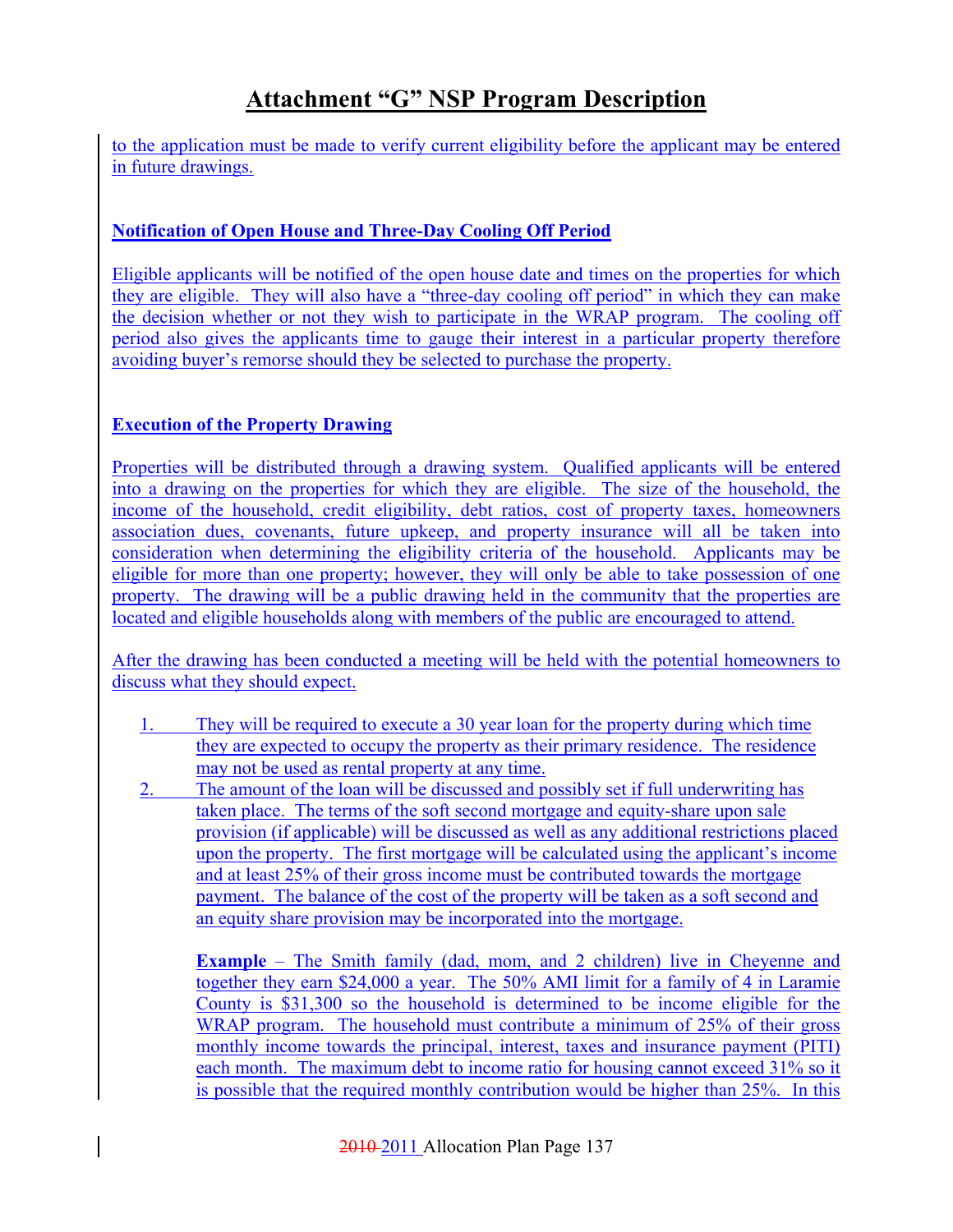example the minimum monthly contribution required is \$500 (\$24,000 x 25% / 12). It is estimated that approximately \$150 per month is required for taxes and insurance so the household would have at least \$350 per month to pay the principal and interest on a mortgage. If the total acquisition cost of the home was \$150,000, 30 year term, 1% interest rate, the principal and interest payment would be \$482.46. The family could not reasonably afford the PITI payment of  $$632.46 ($482.46 + $150)$  without assistance. Under the WRAP program, the mortgage on the property would include both an amortized loan amount (requiring a monthly payment) and a deferred loan amount (requiring repayment at the time of sale, transfer of title, or when the property ceases to be the primary residence of the family). In this example, it would be reasonable to structure the \$150,000 loan as \$110,000 amortized and \$40,000 deferred. A \$110,000 amortized loan for 30 years at a 1 % interest rate would require a monthly principal and interest payment of \$353.80. When you add the taxes and insurance payment of \$150 per month, the total payment for the household is estimated to be \$503.80 (a monthly savings of approximately \$128.66 and a PITI ratio of 25.2%).

- 3. The applicant will be made aware of their responsibilities as a homeowner such as utility payments, taxes, insurance, homeowner's association fees, covenants, and routine maintenance. The applicant will also be made aware of the rehabilitation work that was performed on the property and any warranties that may apply.
- 4. The applicant will be questioned regarding their participation in the WRAP program and whether or not they have any reservations about the program or the property.
- 5. Closing for the properties is expected to take place within 45 days from the date of the drawing.

### **Mortgage Loan Financing Structure**

- 1. The amount of the mortgage will be based on the applicant's income and their ability to qualify for a loan covering the cost of the purchase, rehabilitation and carrying costs. The difference between the actual cost of purchase, rehabilitation and carrying costs and the amount the borrower can qualify for will be recaptured as a deferred loan which will be part of the mortgage and will be recaptured upon sale of the property, transfer of title, or when the property ceases to be the primary residence of the mortgage holder. No more than 50% of the purchase price will be deferred.
- 2. When a homeowner decides to sell a property WCDA will have the first right of refusal on all WRAP properties.
- 3. If, in the future, market conditions are such that the mortgage holder cannot sell the property for enough to repay the mortgage (both the amortized and deferred portions) in full then the balance remaining after the Net Proceeds are used to retire the debt on both the amortized portion and the deferred portion, will be forgiven. (Net Proceeds are the sales price minus superior loan repayments and any closing costs). To document if a fair market price is obtained, WCDA has the right to purchase an appraisal to be used to determine the Net Proceeds.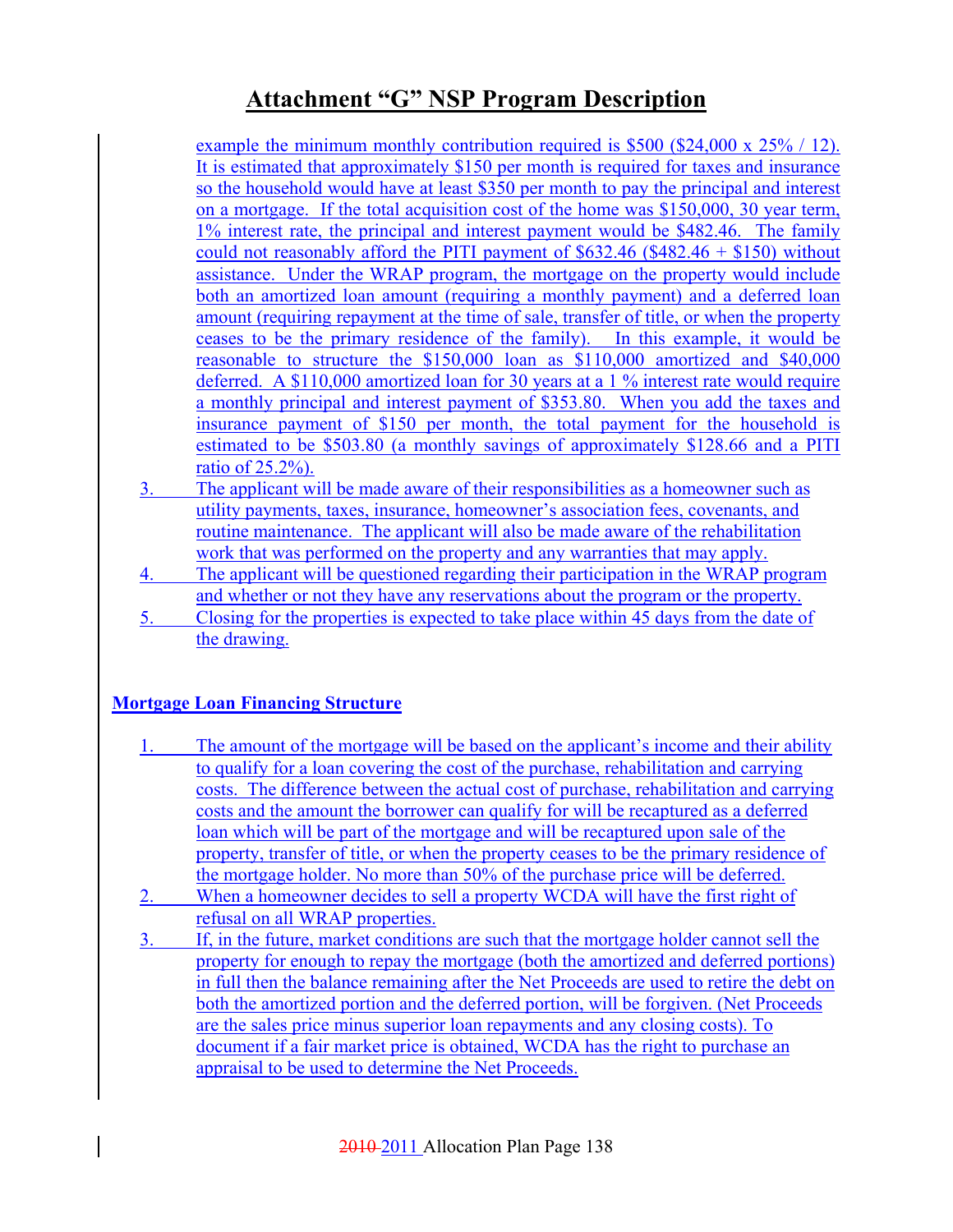Applicants will be required to contribute at least 25% of their gross monthly income towards the first mortgage payment. Their housing debt to income ratio cannot exceed 31% and their total debt to income ratio cannot exceed 43%. FHA credit underwriting standards will be used to underwrite the loan.

All loans will have a 30 year term. The interest rate of the loan is fixed and based upon household income.

| Percentage of Area Median Income | <b>Interest Rate</b> |
|----------------------------------|----------------------|
| Up to $50\%$                     | $1.00\%$             |
| $51\%$ to 80%                    | $3.00\%$             |
| $81\%$ to $120\%$                | $5.00\%$             |

The monthly payments collected on the loans (program income) will be returned to the general NSP program and recycled for future use by any and all NSP eligible activities. All mortgages will be serviced by the WCDA.

### (5) Location Description: (Description may include specific addresses, blocks or neighborhoods to the extent known.)

The counties identified as having the highest number and percentages of foreclosed homes include Campbell, Fremont, Laramie, Natrona, Sweetwater and Uinta. Additional locations may be added depending on the foreclosure market.

The specific location of the properties will vary depending on where the foreclosures take place, who owns the foreclosed properties, and if the owner is willing to sell the property to WCDA and the WRAP program at a discounted rate. Properties located in areas identified as higher risk may be given priority evaluation for selection into the program. It is likely that several properties, if available, may be selected in a community at one time to encourage economies of scale in the rehabilitation process and also to allow some choice for the applicants. The initial selection of Campbell, Fremont, Laramie, Natrona, Sweetwater and Uinta Counties is based on the estimated number of foreclosures as listed in Table 6 of Appendix A. These counties have been identified as have at least 70 foreclosures. Laramie and Natrona counties have 285 and 256 foreclosures respectively.

(6) Performance Measures (e.g., units of housing to be acquired, rehabilitated, or demolished for the income levels of households that are 50 percent of area median income and below, 51-80 percent, and 81-120 percent).

We hope to be able to acquire and rehabilitate 59 homes at an average price of \$150,000. The estimated income levels of households benefiting are:

 $\leq$  50% AMI 12 units (to meet the 25% at or below 50% of AMI requirement)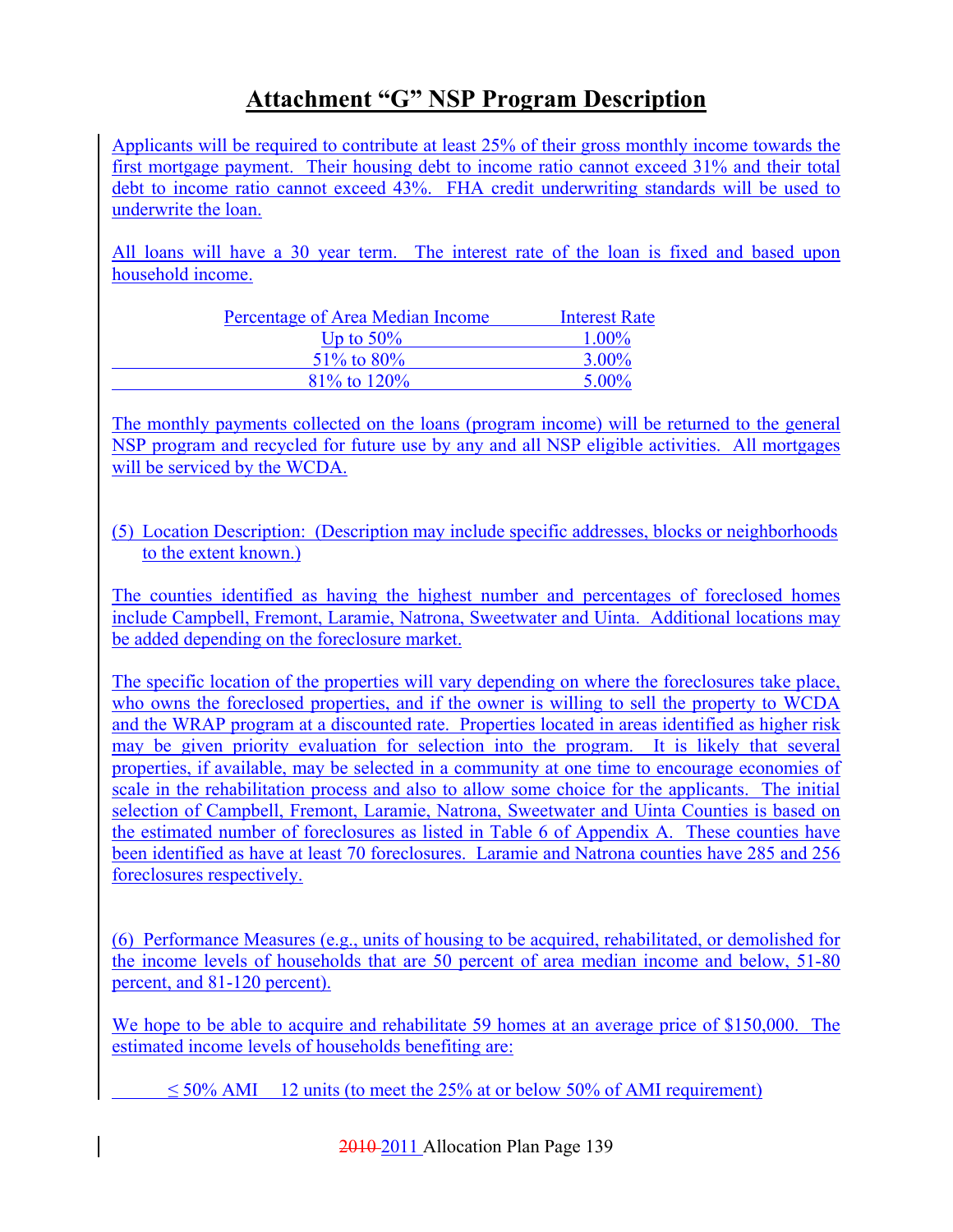51% to 80% 46 units 81% to  $120%$  0 units

(7) Total Budget: (Include public and private components)

\$1,800,000 million of the NSP allocation will be used to assist households at or below 50% of AMI. It is estimated that 9 homes can be acquired, rehabilitated and sold to income eligible borrowers who are at or below 50% AMI.

\$6,950,000 million of the NSP allocation will be used to assist households at or below 80% of AMI which also includes households at or below 50% of AMI. It is estimated that 35 homes can be acquired, rehabilitated and sold to income eligible borrowers who are at or below 80% of AMI.

Funds may be reallocated on a first come first serve basis for other eligible NSP activities.

(8) Responsible Organization: (Describe the responsible organization that will implement the NSP activity, including its name, location, and administrator contact information)

Wyoming Community Development Authority

155 North Beech Street Casper WY 82601 307-265-0603 Jennifer Crawford

(9) Projected Start Date: March 20, 2009

(10) Projected End Date: September 30, 2010 (All NSP monies must be allocated to a specific property by this date. The program will continue beyond September 30, 2010 through the use of program income.)

(11) Specific Activity Requirements:

For acquisition activities, include:

• discount rate – all properties must be acquired at a minimum discount of  $1\%$  provided that each property is evaluated individually to determine an appropriate discount taking into account the estimated carrying costs and holding period if the property were not purchased with NSP funds. WCDA will attempt to acquire properties at a greater discount if possible.

For financing activities, include:

• range of interest rates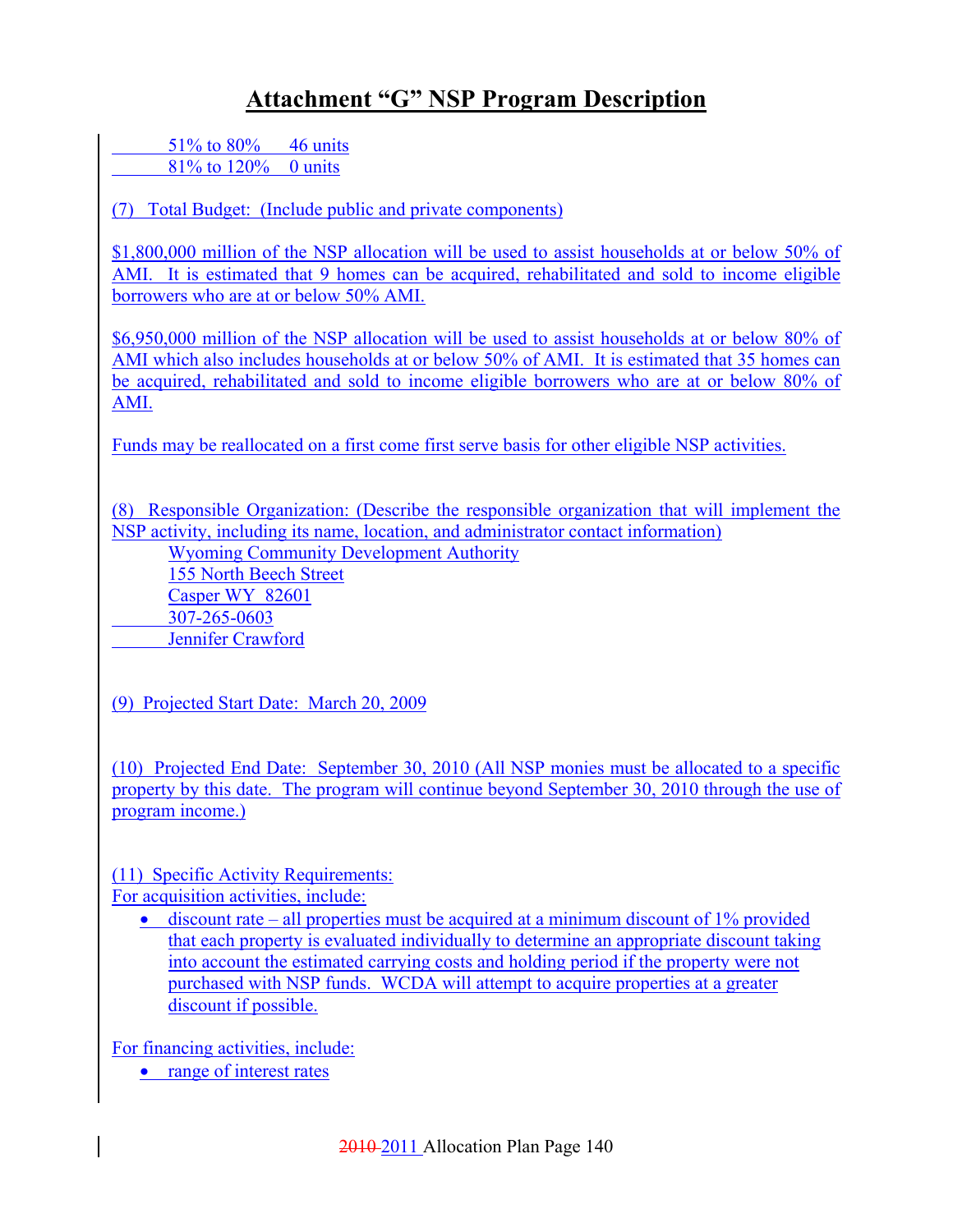| Percentage of Area Median Income | Interest Rate |
|----------------------------------|---------------|
| Up to $50\%$                     | $1.00\%$      |
| 51\% to 80\%                     | $3.00\%$      |
| $81\%$ to $120\%$                | $5.00\%$      |

For housing related activities, include:

- duration or term of assistance;
- tenure of beneficiaries--rental or homeownership;
- a description of how the design of the activity will ensure continued affordability

Duration  $-30$  year mortgage

Tenure – homeownership

Affordability  $- A$  30 year mortgage will be placed on all properties. The amount of the mortgage will be equal to the purchase price of the property, the rehabilitation cost, and any carrying costs. The mortgage will most likely consist of an amortized portion and a deferred portion of the loan. The deferred portion will be a second mortgage executed to recapture the outstanding balance between the amount of the first mortgage and the after rehabilitation appraisal. The second mortgage will contain a clause whereby  $1/30<sup>th</sup>$  of the principal amount will be forgiven for each complete year the homeowner resides in the property. If the homeowner resides in the property for a full 30 years the entire second mortgage will be forgiven. If a homeowner sells the property, transfers title to the property, or the property ceases to be the homeowner's primary residence during the 30 year term the mortgage(s) will become due and payable and the funds returned to the NSP Program as program income and will be used for NSP eligible activities. Program income, regardless of the NSP program it originated from must be used to fund the next eligible NSP program draw. The payment of principal and interest becomes program income to the NSP Program and will be recycled for NSP eligible activities.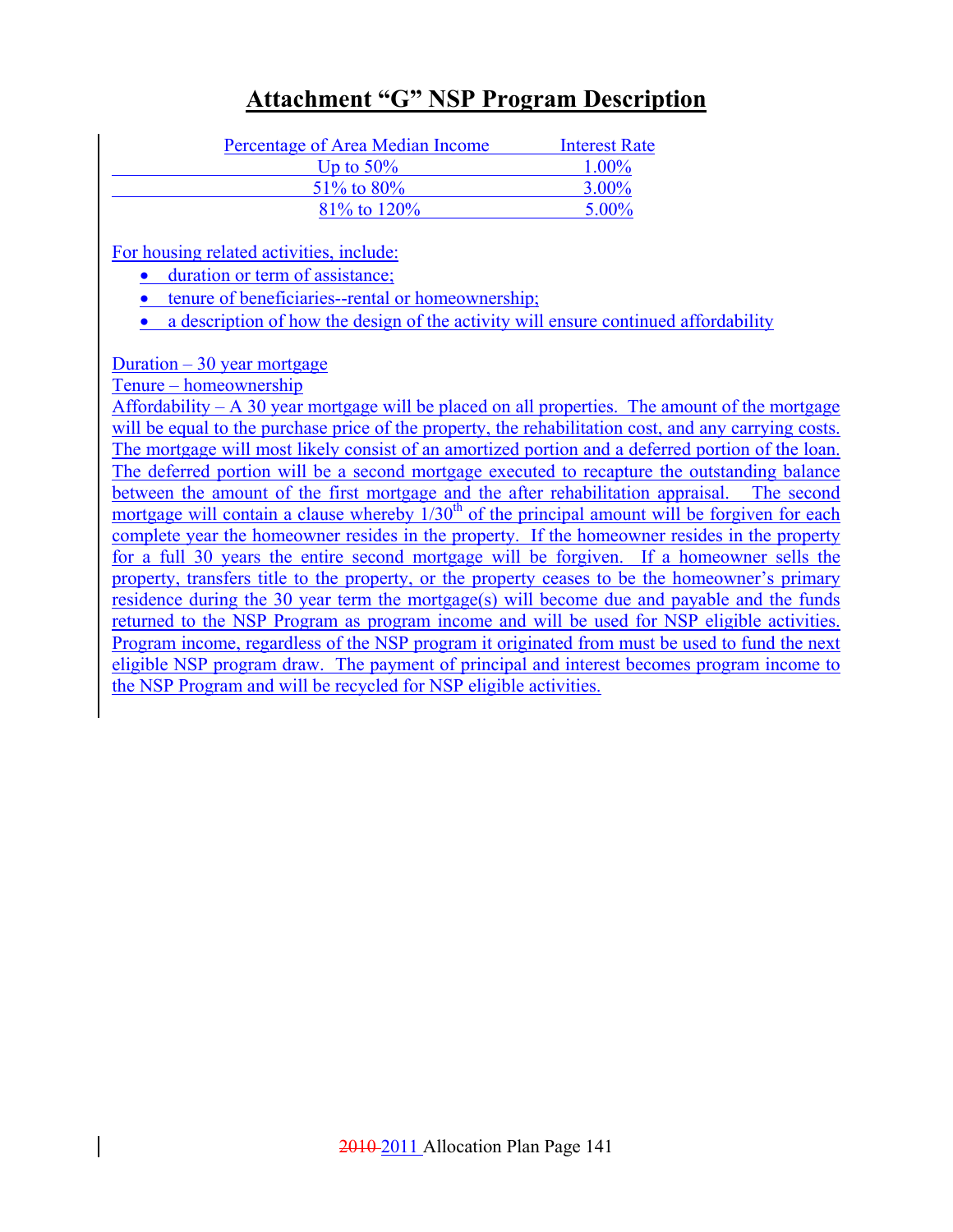(1) Activity Name: **NSP Rental Opportunities Program (ReOpp)**

(2) Activity Type: (include NSP eligible use  $&$  CDBG eligible activity)

NSP Eligible Use

§2301(c)(3)(B) purchase and rehabilitate homes and residential properties that have been abandoned or foreclosed upon, in order to sell, rent, or redevelop such homes and properties.

### CDBG Eligible Activity

24 CFR 570.201

- (a) Acquisition
- (b) Disposition
- (i) Relocation
- (n) Direct homeownership assistance to persons whose incomes do not exceed 120% of median income
- 24 CFR 570.202 Eligible rehabilitation and preservation acquisition activities for homes and other residential properties. Note that rehabilitation may include counseling for those seeking to take part in the activity.

(3) National Objective: (Must be a national objective benefiting low, moderate and middle income persons, as defined in the NSP Notice—i.e., ≤ 120% of area median income).

All activities will meet the national objective of benefiting low, moderate and middle income persons.

### (4) Activity Description:

Include a narrative describing the area of greatest need that the activity addresses; the expected benefit to income-qualified persons; and whether funds used for this activity will be used to meet the low income housing requirement for those below 50% of area median income.

The ReOpp program is designed for for-profit developers, non-profit entities, or housing authorities to be able to purchase and rehabilitate, foreclosed residential properties and/or vacant properties in NSP eligible census tracts. We anticipate the majority of these properties will be single family homes. The NSP funds can be used to purchase the property and then bring the property to set quality standards by rehabilitating, or demolishing and rebuilding housing units for households at or below 50% of Area Median Income. The maximum purchase price of the foreclosed property must be at or below 99% of the current (within 60 days of the offer) appraised value, taking into account the as-is condition. The maximum cost funded with NSP funds for the acquisition, rehabilitation, demolition and/or rebuilding of a single family property cannot exceed \$200,000, and for multi-family properties the following per unit subsidies apply: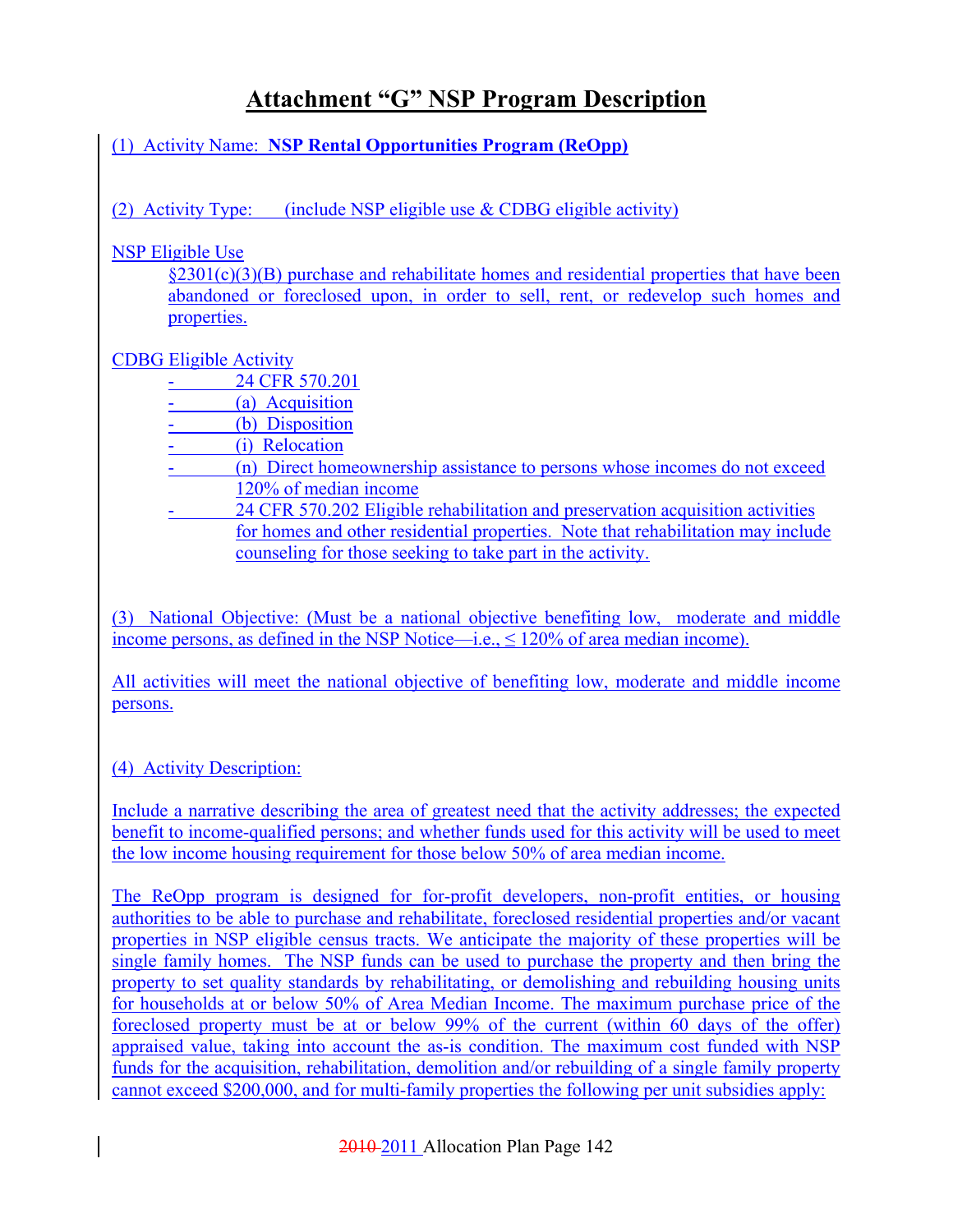| Efficiency | 106,400 | 3-Bedroom | 186,200 |
|------------|---------|-----------|---------|
| 1-Bedroom  | 123.200 | 4-Bedroom | 203,000 |
| 2-Bedroom  | 148,400 |           |         |

 Properties requiring environmental mitigation such as lead-based paint remediation or illegal drug residue remediation may have additional costs associated and such costs are not subject to the cap. The remaining underwriting guidelines as established for HOME program apply. The maximum rent from all sources is the LOW HOME Rents as listed on the HUD website (http://www.hud.gov/offices/cpd/affordablehousing/programs/home/limits/rent/2009/wy.pd) and may be adjusted by WCDA when new income limits are made available. The current maximum rents limits are based on the lesser of 50% of the AMI or Fair Market Rent. These rent limits include an allowance for tenant-paid utilities. The affordability restrictions will remain in place for the life of the loan and is hereinafter referred to as the Affordability Period.

The NSP funds will be loaned to the for-profit developer, non-profit entities, or housing authority in the form of an amortized loan, deferred loan or combination thereof. The maximum amount financed will not exceed the purchase price plus rehabilitation costs and closing costs or the per units limits as described above, whichever is less. The Monthly Repayment Amount will be determined by taking the maximum rent (adjusted for utility allowances) minus \$300.00 operating expense allowance for single family properties and for multi-family properties the HOME underwriting guidelines apply. The amount of the amortized loan, deferred loan, and interest rate will be determined by WCDA to coincide with Monthly Repayment Amount. The term of the loan and the affordability period will be 40 years. However, if the loan is paid in full prior to the end of the 40 year term then the loan is subject to an acceleration clause which includes a higher interest rate, which may be up to 10%, and the repayment in full of the amortized and deferred portions of the loan according to the acceleration clause will terminate any restrictions imposed under the ReOpp Agreement. All ReOpp projects will be underwritten in the same manner as projects under the HOME Investment Partnerships Program (HOME).

All properties assisted must complete a HUD environmental review before any NSP funds can be used to assist the property or any work can begin on the project. The Uniform Relocation Assistance and Real Property Acquisition Policies Act of 1970, the Fair Housing Act, Title VI of the Civil Rights Act of 1964, and the Lead Safe Housing Rule will apply.

According to the Federal Regulations, all properties must adhere to the Uniform Relocation Assistance and Real Property Acquisition Policies Act of 1970. It is a preference of WCDA that properties be vacant. However, WCDA will consider occupied properties if a professional Relocation Consultant is hired to administer the Relocation requirements AND, subject to WCDA's approval, the Relocation or development entity Guarantees and indemnifies WCDA in the event of any loss due to the administration of the Uniform Relocation Act Regulations.

(5) Location Description: (Description may include specific addresses, blocks or neighborhoods to the extent known.)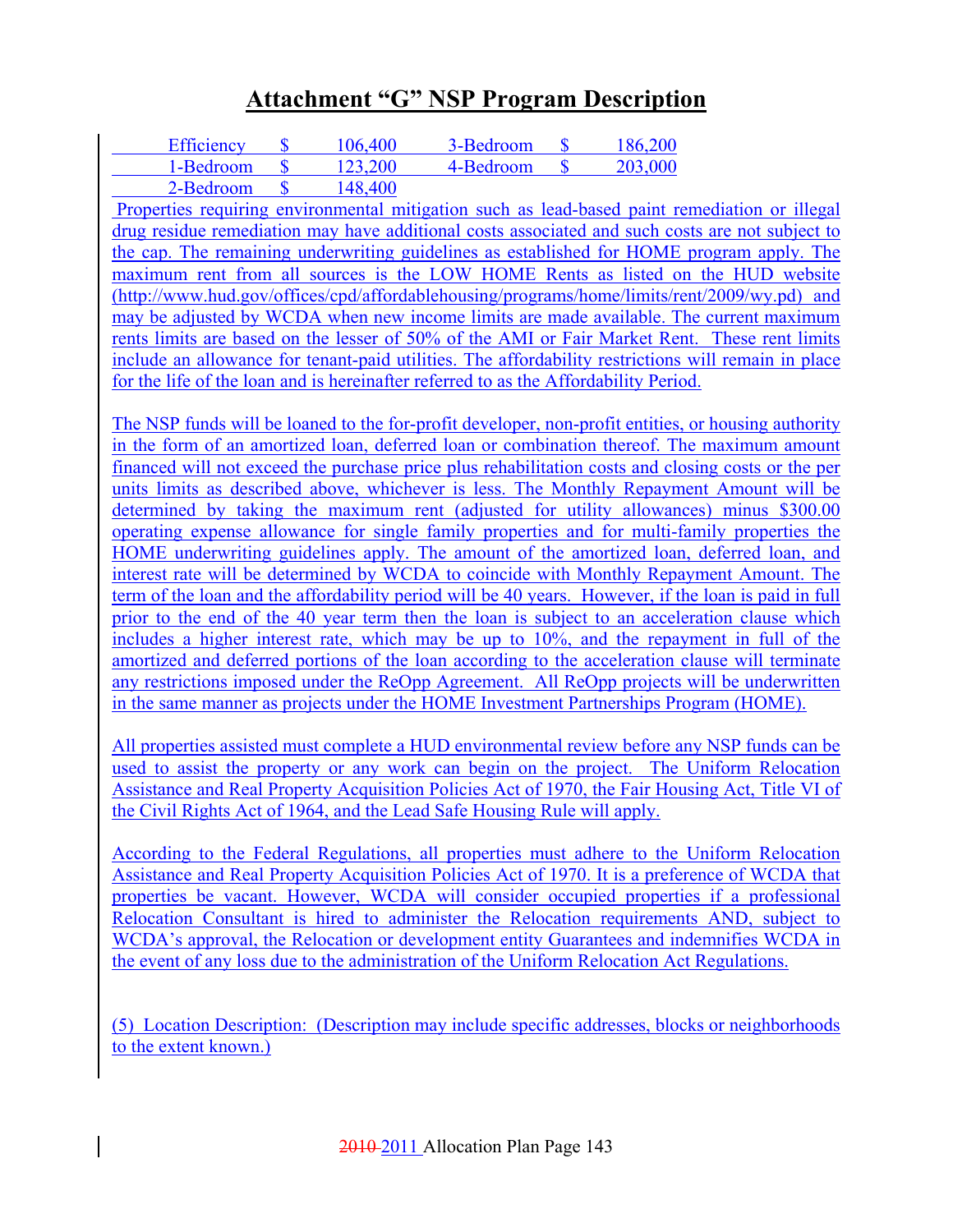The Rental Opportunities Program will encompass the counties of Campbell, Fremont, Laramie, Natrona, Sweetwater, and Uinta. Additional locations may be added in the future.

The initial selection of Campbell, Fremont, Laramie, Natrona, Sweetwater and Uinta Counties is based on the estimated number of foreclosures as listed in Table 6 of Appendix A. These counties have been identified as have at least 70 foreclosures. Laramie and Natrona counties have 285 and 256 foreclosures respectively.

(6) Performance Measures (e.g., units of housing to be acquired, rehabilitated, or demolished for the income levels of households that are 50 percent of area median income and below, 51-80 percent, and 81-120 percent).

We hope to be able to finance 18 units at an average price of \$150,000. The estimated income levels of households benefiting are:

 $\leq 50\%$  AMI 18 units 51% to 80% 0 units 81% to 120% 0 units

(7) Total Budget: (Include public and private components)

\$2,750,000 - NSP funds

Funds may be reallocated on a first come first serve basis for other eligible NSP activities.

There is a \$200,000 NSP limit for single family properties. The NSP funding limit for multifamily properties will be subject to the HOME subsidy dollar limits and underwriting guidelines. Properties requiring environmental mitigation such as lead-based paint remediation or illegal drug residue remediation may have additional costs associated and such costs are not subject to the cap.

(8) Responsible Organization: (Describe the responsible organization that will implement the NSP activity, including its name, location, and administrator contact information)

Wyoming Community Development Authority 155 North Beech Street Casper WY 82601 307-265-0603 Gayle Brownlee

(9) Projected Start Date: March 20, 2009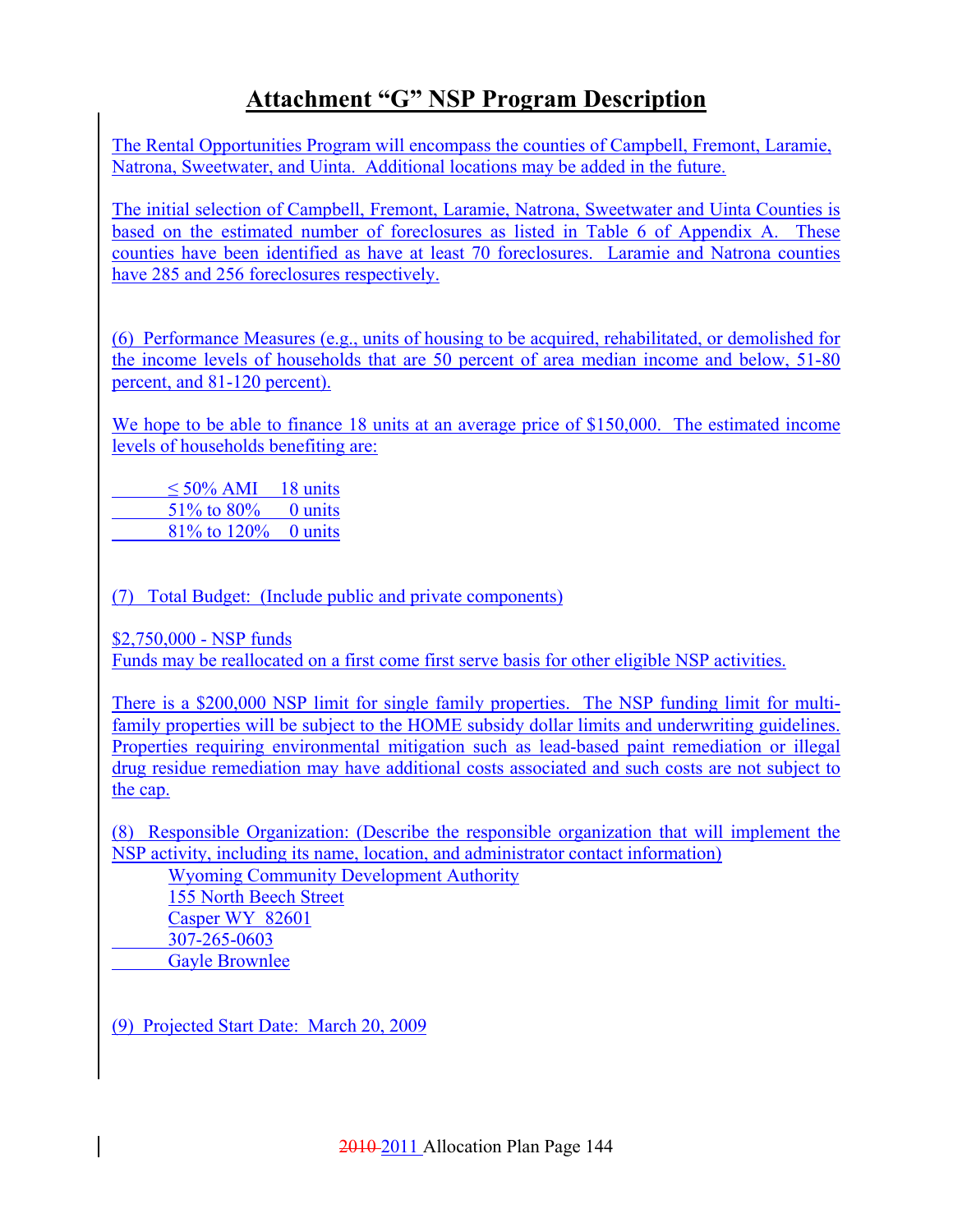(10) Projected End Date: September 30, 2010 (All NSP monies must be allocated to a specific property by this date. The program will continue through the use of program income.)

(11) Specific Activity Requirements:

For acquisition activities, include:

• discount rate – minimum discount will be  $1\%$ .

For financing activities, include:

• range of interest rates

The interest rate will not exceed 6% on the face of the mortgage but could be accelerated to 10% in the case of default or resale.

For housing related activities, include:

- duration or term of assistance;
- tenure of beneficiaries--rental or homeownership;
- a description of how the design of the activity will ensure continued affordability

Duration – 40 year mortgage

Tenure – rental

Affordability – A 40 year mortgage and ReOpp Agreement will be placed on all properties. If an owner sells the property or transfers title to that property during that 40 year period the mortgage will become due and payable subject to an acceleration clause which includes a higher interest rate, which may be up to 10%, and the repayment in full of the amortized and deferred portions of the loan according to the acceleration clause will terminate any restrictions imposed under the ReOpp Agreement. The funds returned to the NSP Program as program income and will be used for NSP eligible activities. The payment of principal and interest becomes program income to the NSP Program and will be recycled for NSP eligible activities. Program income, regardless of the NSP program it originated from must be used to fund the next eligible NSP program draw.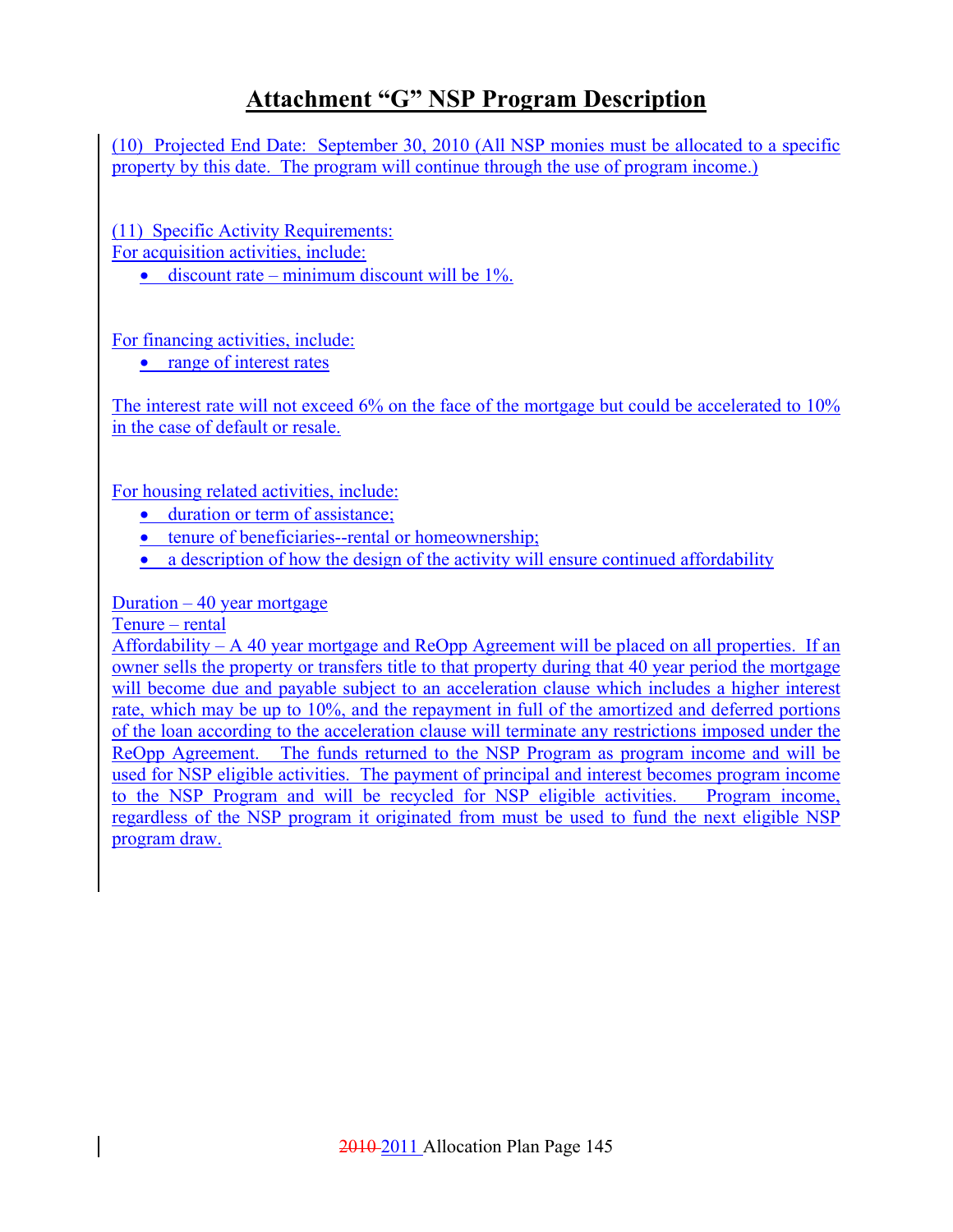(1) Activity Name: **Land Banking Program**

(2) Activity Type: (include NSP eligible use  $&$  CDBG eligible activity)

NSP Eligible Use

§2301(c)(3)(C) Establish land banks for homes that have been foreclosed

CDBG Eligible Activity

24 CFR 570.201

- (a) Acquisition (b) Disposition

(3) National Objective: (Must be a national objective benefiting low, moderate and middle income persons, as defined in the NSP Notice—i.e.,  $\leq 120\%$  of area median income).

All activities will meet the national objective of benefiting low, moderate and middle income persons.

(4) Activity Description:

Include a narrative describing the area of greatest need that the activity addresses; the expected benefit to income-qualified persons; and whether funds used for this activity will be used to meet the low income housing requirement for those below 50% of area median income.

Foreclosed properties may be acquired using NSP funds for the purpose of land banking. From time to time, affordable housing entities may have a need to acquire a vacant foreclosed property suitable for NSP-eligible affordable housing opportunities sometime in the near future. This setaside will allow them to acquire and hold that property until a housing plan and a full financing package can be put in place. Non-profit entities 501 (c) (3) or (c) (4) or Public Housing Authorities may apply to WCDA for a loan under this set-aside.

WCDA will hold a Note and Mortgage for the amount borrowed. The loan will be a three percent (3%) simple interest rate loan for a term not to exceed five years. This funding may be used for acquisition only and may not be used for other development activities. Applicants will be required to pay off the loan on or before the five year term and the property may only be used for affordable housing that meets the requirements of the NSP Program. If not paid in full sooner, the entire principal balance plus accrued interest will be due and payable at the end of the five year term.

WCDA will also require the applicant to execute a NSP Program Agreement which will outline the requirements of the funding and will be recorded in the office of the county clerk. This NSP Agreement will remain as a restriction on the title of the property even if the NSP funds are paid back. At the time an acceptable replacement use agreement, outlining a project which will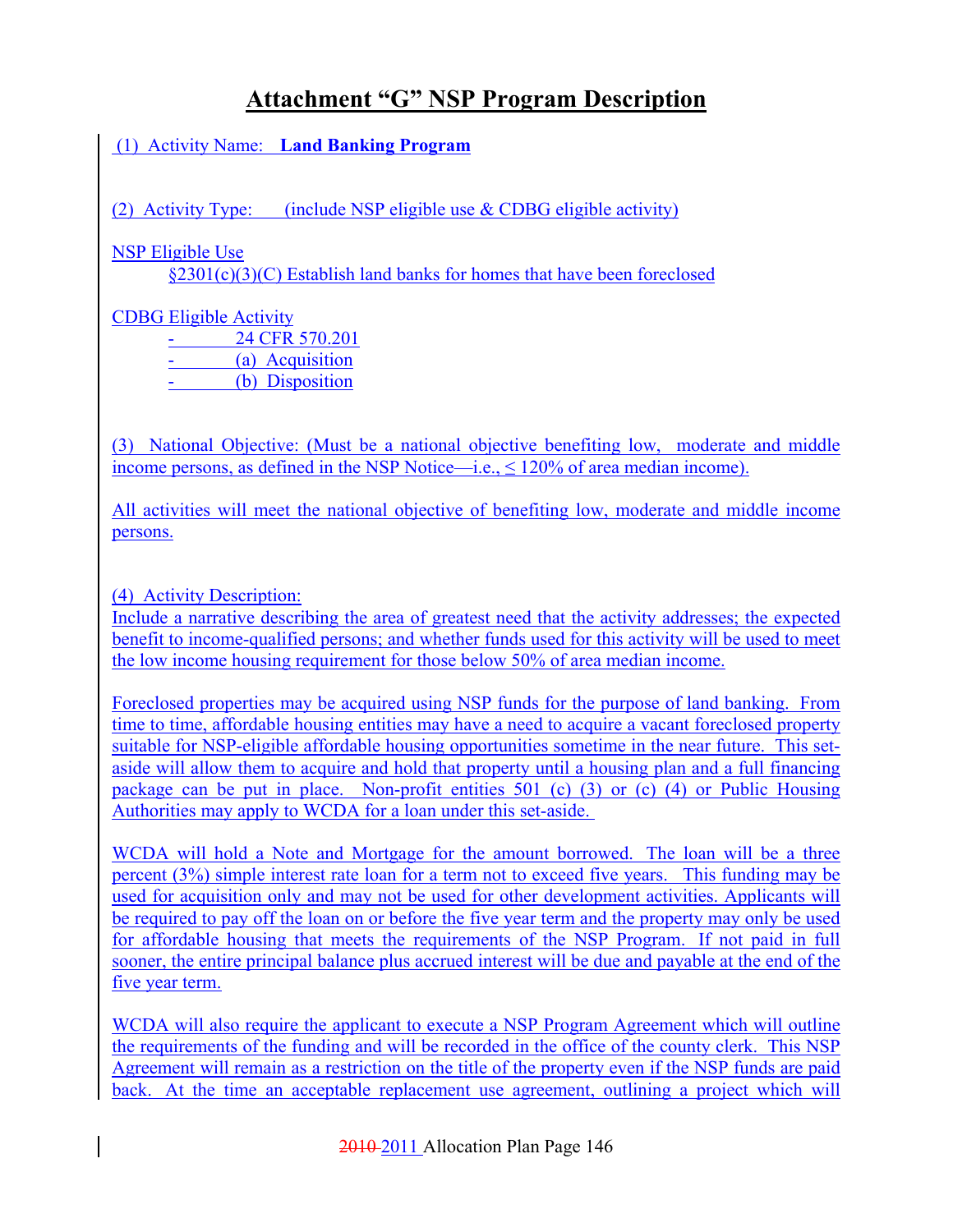provide affordable NSP-eligible housing, is put in its place, the NSP Agreement may be released. Some examples of acceptable replacement use agreements are: the Land Use Restrictive Covenants Agreement under the Low Income Housing Tax Credit Program, the HOME Agreement under the HOME Program, and other land use restrictions that may be used by various affordable housing programs under the U.S. Department of Housing and Urban Development or USDA Rural Development.

The definition of a land bank in the Federal Register Notice refers to "vacant" land, it is referring to unoccupied properties specifically. Land banking activities may include properties with or without structures, as long as they are foreclosed upon as required by the land bank eligible use as described in the Notice.

HUD does not believe the benefits of just holding property are sufficient to stabilize most neighborhoods or that this is the best use of limited NSP funds absent a re-use plan. Therefore, HUD is requiring that a land bank may not hold a property for more than 10 years without obligating the property for a specific, eligible redevelopment of that property in accordance with NSP requirements. The State of Wyoming is further restricting the length of time land can be held in a land bank to not more than five (5) years. By the end of the maximum five (5) year holding period the property must have a housing development plan showing benefit to low, moderate, or middle income households. At the point in time that development commences the NSP mortgage must be refinanced. The intent of the land banking option is to finance foreclosed property that will be held for future housing development. Activities financed under the land banking program will not include development of the foreclosed property.

All land banking activities must demonstrate how they will benefit low, moderate, and middle income households and specifically what the anticipated housing benefit will be once a housing development plan is created.

(5) Location Description: (Description may include specific addresses, blocks or neighborhoods to the extent known.)

The Land Banking Program will encompass the counties of Campbell, Fremont, Laramie, Natrona, Sweetwater, and Uinta. Additional locations may be added in the future.

The initial selection of Campbell, Fremont, Laramie, Natrona, Sweetwater and Uinta Counties is based on the estimated number of foreclosures as listed in Table 6 of Appendix A. These counties have been identified as have at least 70 foreclosures. Laramie and Natrona counties have 285 and 256 foreclosures respectively.

(6) Performance Measures (e.g., units of housing to be acquired, rehabilitated, or demolished for the income levels of households that are 50 percent of area median income and below, 51-80 percent, and 81-120 percent).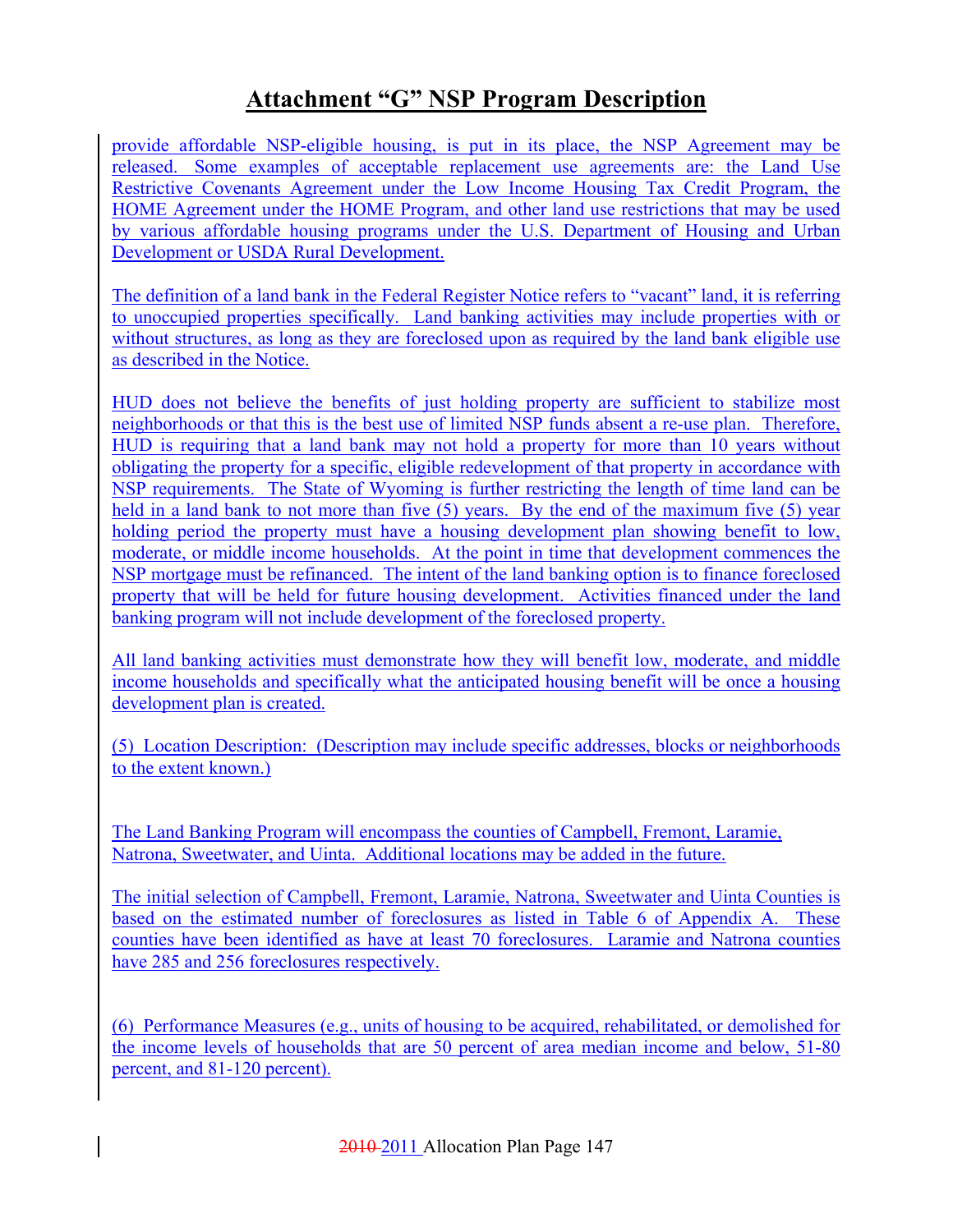| $\leq 50\%$ AMI | $0$ units |
|-----------------|-----------|
| 51\% to 80\%    | 0 units   |
| 81\% to 120\%   | 0 units   |

A maximum of \$500,000 may be requested by a project. It is not known at this time how many housing units or persons will benefit from the NSP funds in land banking activities. The NSP funds will be used for acquisition of foreclosed property only. At the point the land will be developed the NSP mortgage will need to be refinanced. The program income received through repayment of principal and interest financed under a land banking activity will be returned to the NSP program and used for other NSP eligible activities.

(7) Total Budget: (Include public and private components)

\$0 - NSP funds

Funds may be reallocated on a first come first serve basis for other eligible NSP activities and the budget for the Land Banking Option may be increased in the future based on demand.

There is an NSP per project funding limitation of \$500,000 for land banking activities.

(8) Responsible Organization: (Describe the responsible organization that will implement the NSP activity, including its name, location, and administrator contact information)

Wyoming Community Development Authority 155 North Beech Street Casper WY 82601 307-265-0603 Jennifer Crawford

(9) Projected Start Date: March 20, 2009

(10) Projected End Date: September 30, 2010 (All NSP monies must be allocated to a specific property by this date. The program will continue through the use of program income.)

(11) Specific Activity Requirements:

For acquisition activities, include:

• discount rate – minimum discount will be  $1\%$ .

For financing activities, include:

• range of interest rates - the interest rate will be  $0\%$  to  $6\%$ .

For housing related activities, include:

- duration or term of assistance;
- tenure of beneficiaries--rental or homeownership;
- a description of how the design of the activity will ensure continued affordability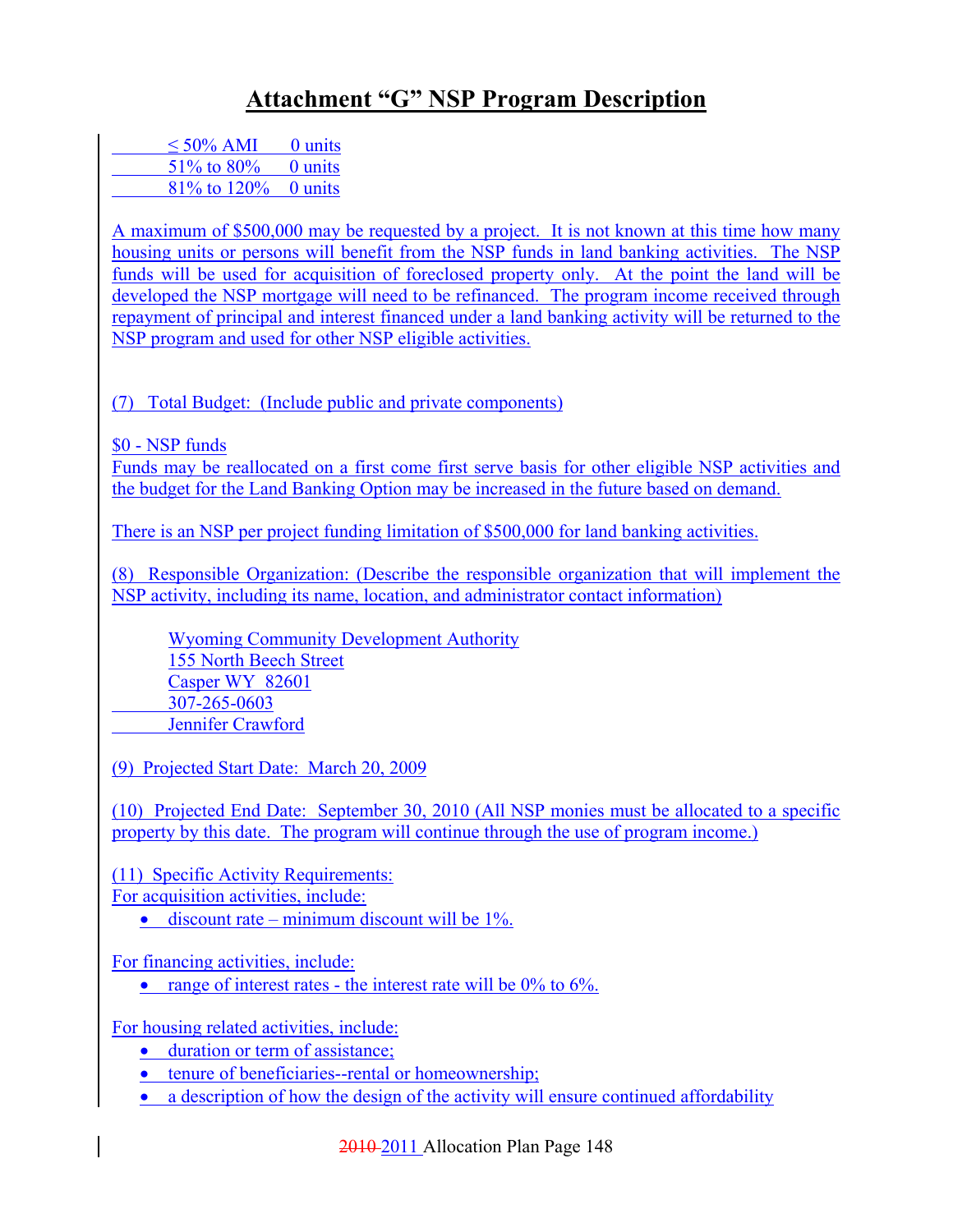The term of the loan is not to exceed 5 years.

The beneficiaries may be assisted through rental or homeownership once the land is developed. There will be a mortgage placed on the land. There will also be an NSP agreement to ensure benefit to low, moderate and middle income persons. The payment of principal and interest becomes program income to the NSP Program and will be recycled for NSP eligible activities. Program income, regardless of the NSP program it originated from must be used to fund the next eligible NSP program draw.

(1) Activity Name: **Demolition for Housing Program** 

(2) Activity Type: (include NSP eligible use & CDBG eligible activity)

NSP Eligible Use

§2301(c)(3)(D) Demolish Blighted Structures §2301(c)(3)(E) Redevelop Demolished or Vacant Properties

#### CDBG Eligible Activity

- 24 CFR 570.201
- (d) Clearance for blighted structures only
- 24 CFR 570.201
- (a) Acquisition
- (b) Disposition
- (c) Public facilities and improvements
- (e) Public services for housing counseling, but only to the extent that counseling beneficiaries are limited to prospective purchasers or tenants of the redeveloped properties
- (i) Relocation
- (n) Direct homeownership assistance (as modified below)
	- o 204 Community based development organizations

(3) National Objective: (Must be a national objective benefiting low, moderate and middle income persons, as defined in the NSP Notice—i.e.,  $\leq 120\%$  of area median income).

All activities will meet the national objective of benefiting low, moderate and middle income persons.

(4) Activity Description:

Include a narrative describing the area of greatest need that the activity addresses; the expected benefit to income-qualified persons; and whether funds used for this activity will be used to meet the low income housing requirement for those below 80% of area median income.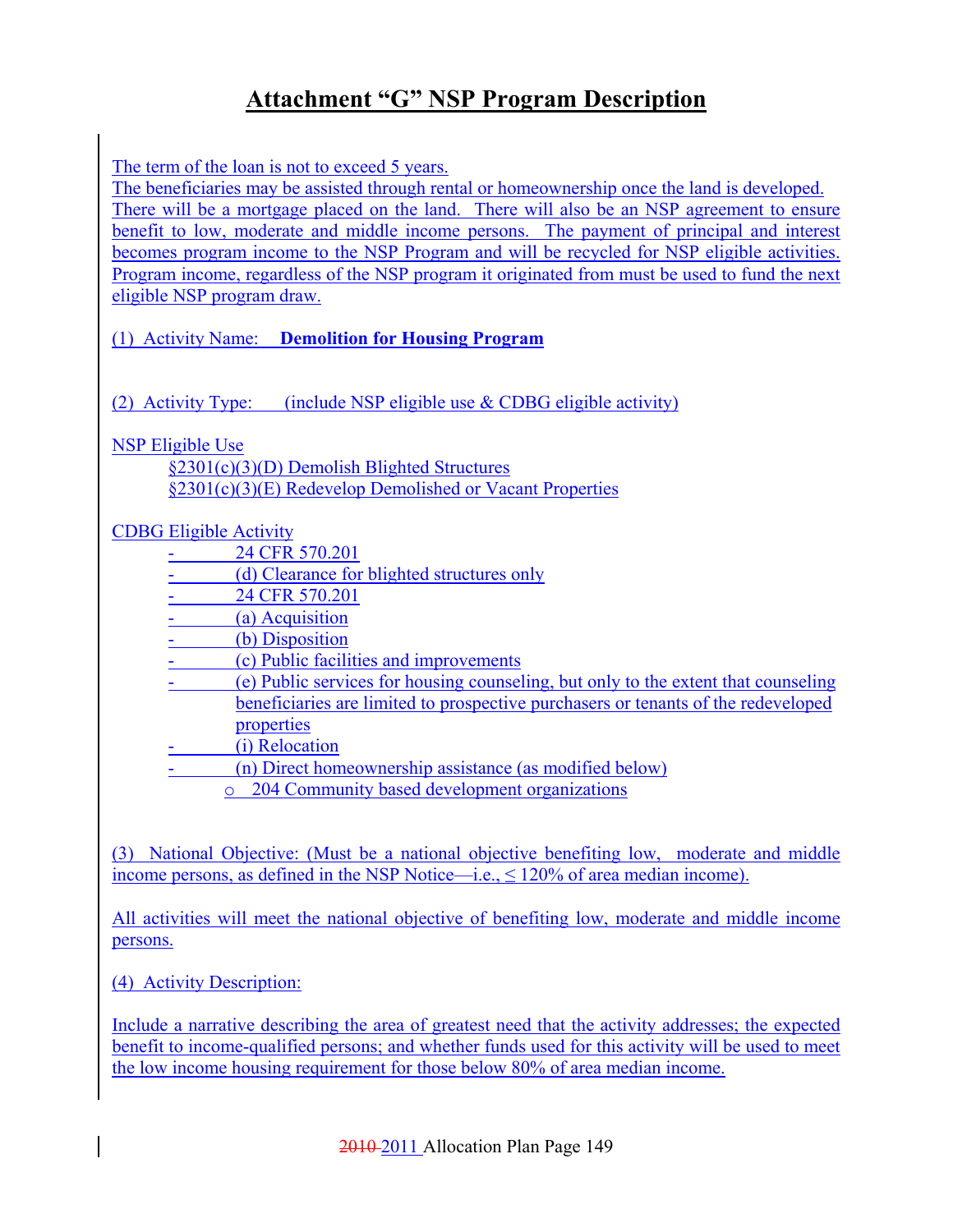Clearance alone does not prove benefit to low, moderate and middle income persons. All demolition activities must result in the production of a housing unit and the applicant must demonstrate how the demolition activity will directly benefit low, moderate, and middle income households. If the property is used as rental housing it must be affordable as defined above. If the property is to be sold it must be sold at a price equal to or less than the cost of demolition, rehabilitation, carrying costs, and closing costs. The maximum amount of NSP funds that any one demolition project may request is \$200,000.

Under the demolition program the applicant must be in control of the property either through ownership, option to purchase, or purchase contract, prior to making application for NSP funds. NSP funds will not be used to finance the acquisition of the property under the Demolition for Housing Program. This paragraph may be stricken if federal regulations are enacted or guidance is received from HUD allowing such activity.

(5) Location Description: (Description may include specific addresses, blocks or neighborhoods to the extent known.)

The Demolition for Housing Program will encompass the counties of Campbell, Fremont, Laramie, Natrona, Sweetwater, and Uinta. Additional locations may be added in the future.

The initial selection of Campbell, Fremont, Laramie, Natrona, Sweetwater and Uinta Counties is based on the estimated number of foreclosures as listed in Table 6 of Appendix A. These counties have been identified as have at least 70 foreclosures. Laramie and Natrona counties have 285 and 256 foreclosures respectively.

The demolition for housing program is not restricted to foreclosed properties, therefore additional reference materials were used to establish where the greatest need was located. The 2007 Wyoming Housing Conditions report (Attachment A) Map I.2 has the percent of singlefamily homes in worn out or badly worn condition by county. The Housing Conditions report utilizes data gathered from the county assessors. The report indicates that Natrona County as of December 2006 had the largest number of worn out or badly worn housing units at 4,906. Table II.11 of the report lists the conditions of single-family homes by county and current condition. For reference, the definition of worn out includes repair and overhaul needed on painted surfaces, roofing, plumbing, heating, numerous functional inadequacies, substandard utilities, etc. (found only in extraordinary circumstances). Excessive deferred maintenance and abuse, limited value-in-use, approaching abandonment or major reconstruction, reuse or change in occupancy is imminent. Effective age is near the end of the scale regardless of the actual chronological age. The definition of badly worn includes much repair needed. Many items need refinishing or overhauling, deferred maintenance obvious, inadequate building utility and services all shortening the life expectancy and increasing the effective age.

(6) Performance Measures (e.g., units of housing to be acquired, rehabilitated, or demolished for the income levels of households that are 50 percent of area median income and below, 51-80 percent, and 81-120 percent).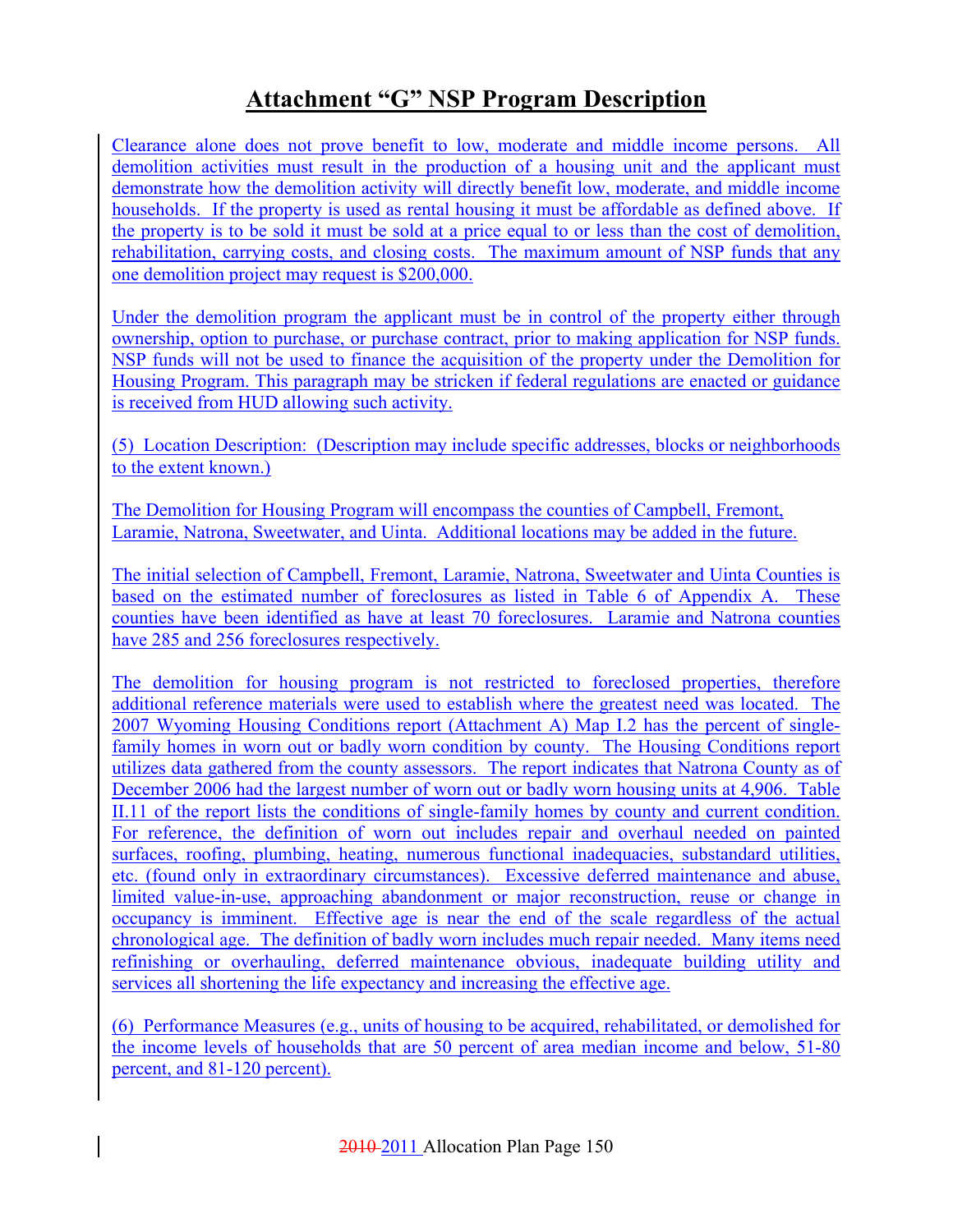We hope to be able to finance demolition and reconstruction of 1 multi-family housing project at an average price of \$200,000. The estimated income levels of households benefiting are:

| $\leq 50\%$ AMI     | 10 units |
|---------------------|----------|
| 51% to 80%          | 10 units |
| 81% to 120% 0 units |          |

(7) Total Budget: (Include public and private components)

\$200,000 - NSP Funding

There is a \$200,000 limit per demolition project. Funds may be reallocated on a first come first serve basis for other eligible NSP activities and the budget for the Demolition for Housing may be increased in the future based on need

Funds may be reallocated on a first come first serve basis for other eligible NSP activities.

Proposals will be considered on a case by case basis regarding demolition activities providing the activity results in a housing unit occupied by a low, moderate, or middle income family following demolition. Additional demolition activities that do not result in a direct housing unit may be added as an eligible activity at a future date.

(8) Responsible Organization: (Describe the responsible organization that will implement the NSP activity, including its name, location, and administrator contact information)

Wyoming Community Development Authority 155 North Beech Street Casper WY 82601 307-265-0603 Jennifer Crawford

(9) Projected Start Date: March 20, 2009

(10) Projected End Date: September 30, 2010 (All NSP monies must be allocated to a specific property by this date. The program will continue through the use of program income.)

(11) Specific Activity Requirements: For acquisition activities, include:

 $\bullet$  discount rate – not applicable

For financing activities, include:

• range of interest rates

| Percentage of Area Median Income | Interest Rate  |
|----------------------------------|----------------|
| Up to $50\%$                     | up to $1.00\%$ |
| $51\%$ to 80%                    | up to $3.00\%$ |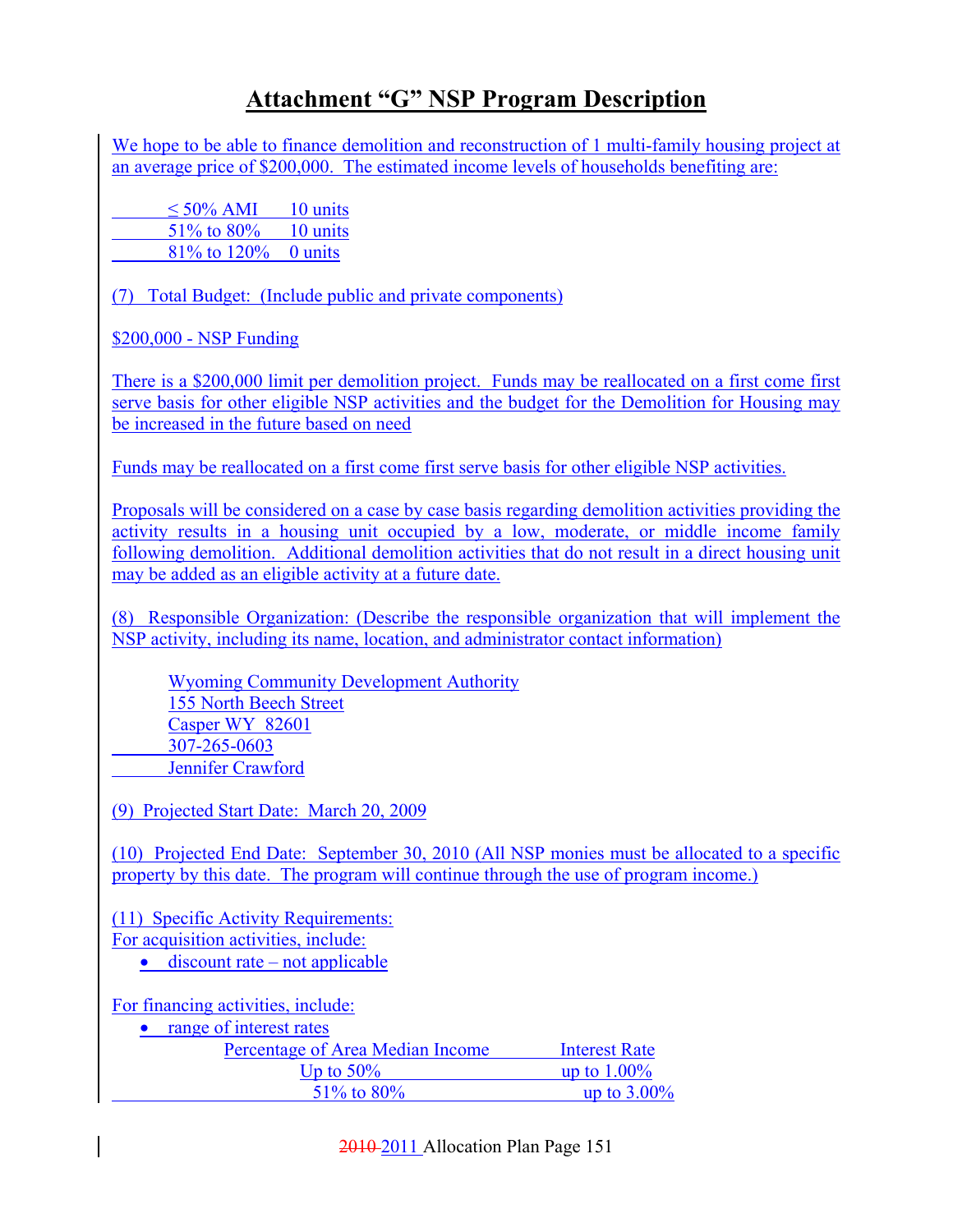81% to 120% up to 5.00%

For housing related activities, include:

- duration or term of assistance:
- tenure of beneficiaries--rental or homeownership;
- a description of how the design of the activity will ensure continued affordability

Duration  $-30$  year mortgage

Tenure – homeownership or rental

Affordability – a 30 year mortgage will be placed on all properties and if the property is sold or if the title to that property is transferred during that time the mortgage will become due and payable. Depending on the activity, homeownership or rental, additional restrictions may apply and trigger repayment of the mortgage. Any fund repaid will be returned to the NSP Program as revenue. The payment of principal and interest becomes revenue to the NSP Program and will be recycled for NSP eligible activities. Program income, regardless of the NSP program it originated from must be used to fund the next eligible NSP draw.

**(1) Activity Name:** NSP Mortgage Principal Buy Down

(2) Activity Type: *(include NSP eligible use & CDBG eligible activity)*

*Financing Mechanism §2301(c)(3)(A) establish financing mechanisms for purchase and redevelopment of foreclosed upon homes and residential properties, including such mechanisms as soft-seconds, loan loss reserves, and shared-equity loans for low- and moderate- income homebuyers*

*Correlated Eligible Activities from the CDBG Entitlement Regulations*

- *As part of an activity delivery cost for an eligible activity as defined in 24 CFR 570.206.*

- *Financing mechanisms used to carry out CDBG eligible activities listed.*

(3) National Objective: *(Must be a national objective benefiting low, moderate and middle income persons, as defined in the NSP Notice—i.e.,*  $\leq$  120% of area median income).

(4) Activity Description:

*Include a narrative describing the area of greatest need that the activity addresses; the expected benefit to income-qualified persons; and whether funds used for this activity will be used to meet the low income housing requirement for those below 50% of area median income.*

The Wyoming Community Development Authority (WCDA) is the state housing finance agency for Wyoming. WCDA administers several housing programs in the State of Wyoming, the largest of which is the Single Family Mortgage Purchase Program under which WCDA Participating Lenders are provided permanent loan financing at below market interest rates for first time homebuyers meeting the requirements of the federal Mortgage Revenue Bond Program.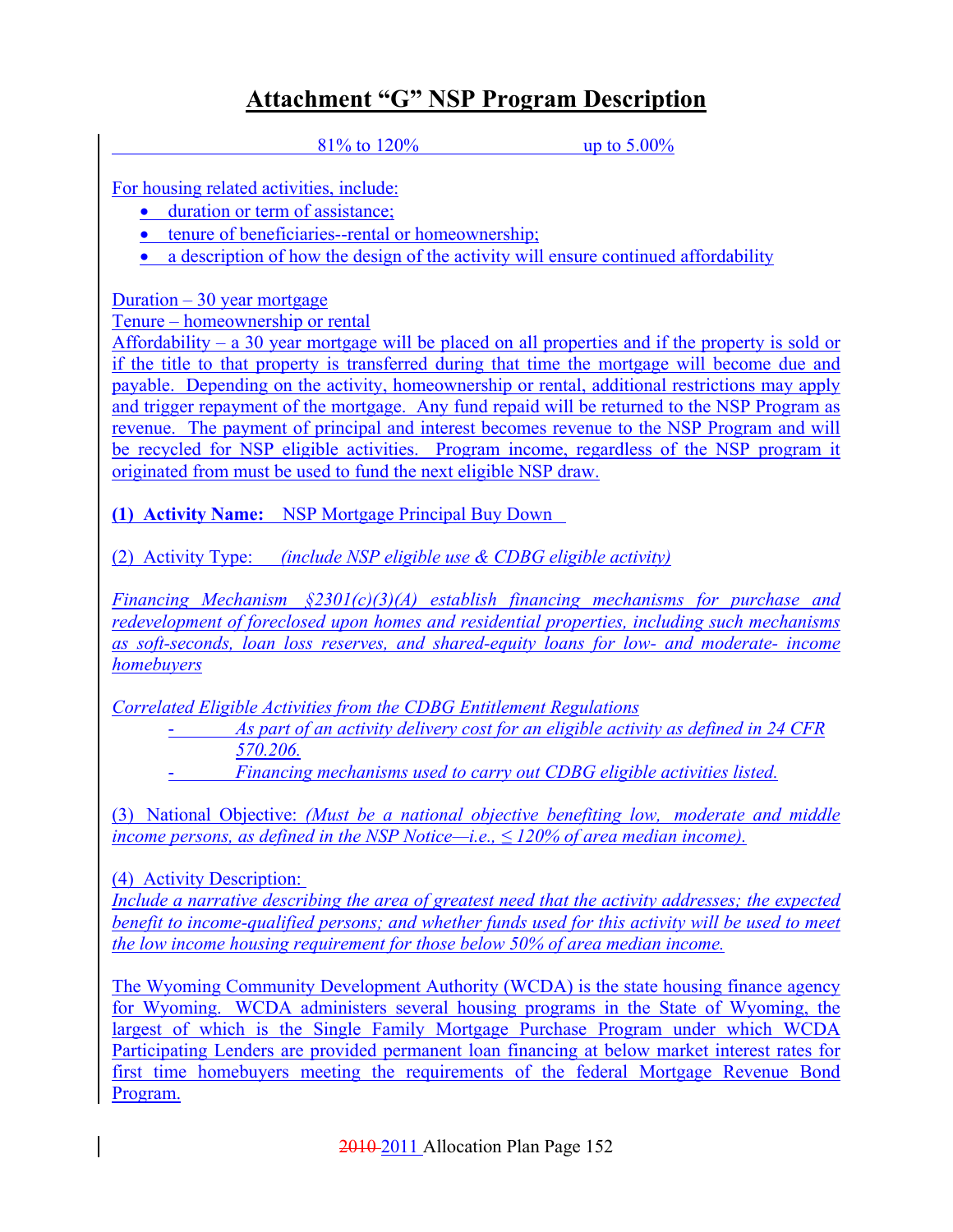PROGRAM DESCRIPTION: WCDA is proposing to provide NSP funds through the WCDA Participating Lenders as a first mortgage principal buy down in the following manner:

- 1) Up to \$50,000 will be available to an eligible borrower to buy down / reduce the principal amount of the first mortgage used to purchase a vacant foreclosed property. The amount of HSP funds will be based on the borrower's income and debt ratios.
- 2) The principal will be secured by a Note and Mortgage in  $2<sup>nd</sup>$  lien position.
- 3) Underwriting: (the following underwriting criteria are subject to change)
	- a. The borrower(s) must have a PITI ratio of between 24% and 29%
	- b. The borrower(s) must have a Total Debt to Income Ratio of between 36% and 41%
	- c. The borrower(s) must have a minimum FICO score of 620
- 4) This mortgage principal buy down program will be in the form of a 25 year 0% forgivable loan where 1/25th of principal is forgiven for each full year the home remains the principal residence of the borrower.
- 5) The Note will be due and payable upon sale or transfer of the property or if the property ceases to be the principal residence of the borrower. Any NSP funds not forgiven will be due and payable. If there are no net proceeds or the net proceeds are insufficient to repay the NSP funds due, WCDA will only recapture the net proceeds, if any.
- A. Eligible Properties **–** One unit single family foreclosed property located in the counties of Campbell, Fremont, Laramie, Natrona, Sweetwater, and Uinta. A foreclosed property is one on which the mortgage or tax foreclosure is complete under state or local law. HUD generally will not consider a foreclosure to be complete until after the title for the property has been transferred from the former homeowner under some type of foreclosure proceeding or transfer in lieu of foreclosure, in accordance with Wyoming law. WCDA will require a copy of the Sheriff's Deed as part of the loan file transmittal.
	- 1. Single Family Properties are permitted.
	- 2. Manufactured Homes are **NOT** permitted.
	- 3. Modular Homes are permitted.
	- 4. The property must be vacant
	- 5. The property must have been built on or after January 1, 1978
	- 6. The property may not be located in a 100 year flood zone
	- 7. The property must meet or exceed FHA 203(b) property standards
	- 8. The property may not be owned by WCDA.

9. The first mortgage must be a WCDA  $1<sup>st</sup>$  mortgage and therefore be at or below the WCDA Purchase Price Limits in effect at the time of the loan closing..

10. The Borrower must be a first time homebuyer or someone who has not owned a principal residence in the past three years.

11. The Borrower must be getting a WCDA FHA first mortgage. No FHA 203(k) loans can be allowed.

12. The Borrower will have a minimum cash requirement depending on income that may be as high as 2% of the purchase price but at least \$500.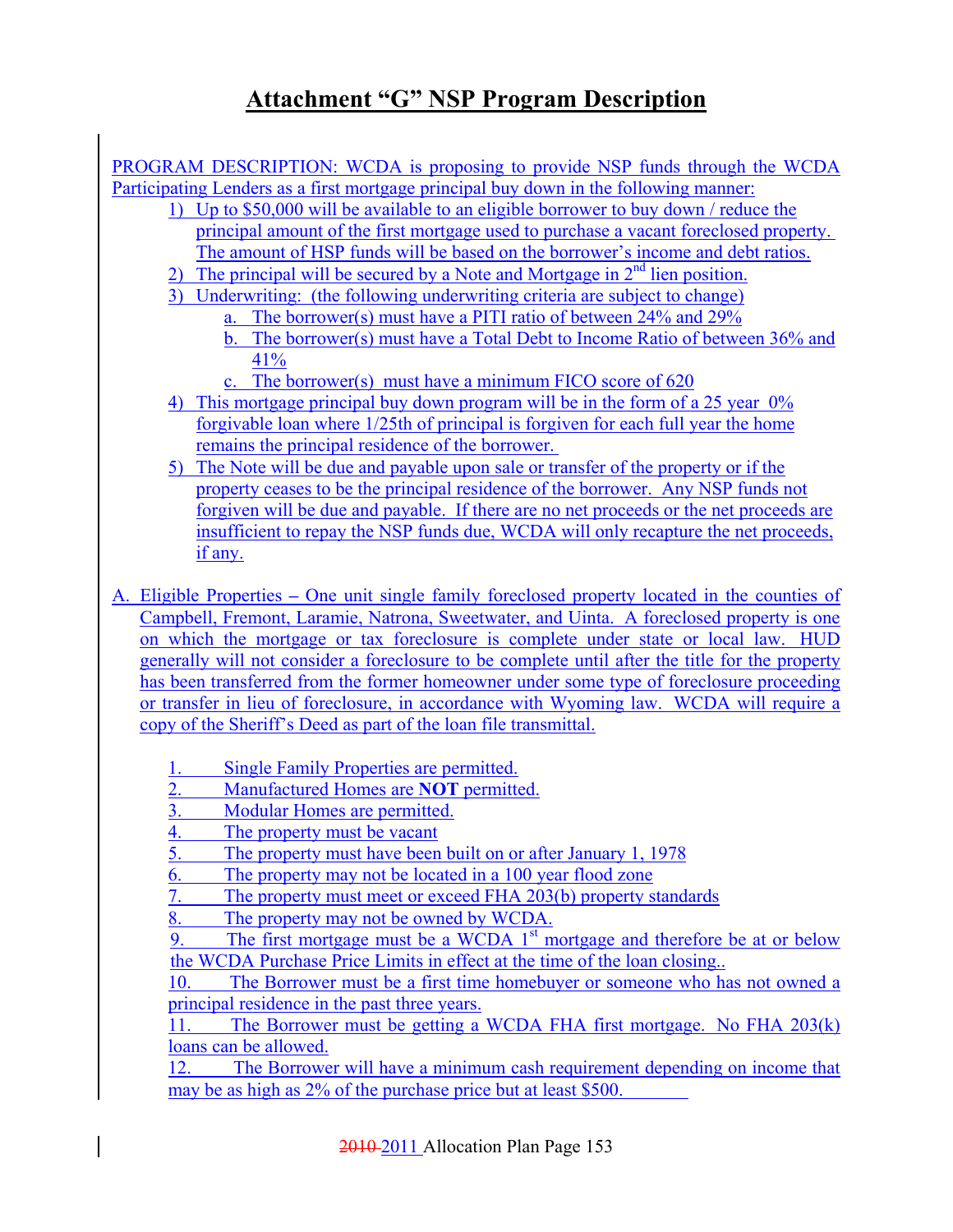- B. Maximum Combined Loan to ValueThe combined loan to value of the first purchase mortgage and second NSP mortgage may not exceed 100% of the lower of the sales price or the appraised value.
- C. Property Standards the home must meet FHA Property Standards.
- D. The NSP Purchase Price Limit \$236,000. Purchase Price Requirement The acquisition cost of a home under this program may not exceed \$236,000 for all counties. Acquisition cost is defined in Section 1.503 of the WCDA *Seller Servicer* Guide. The term does not include personal property such as an appliance, piece of furniture, radio, etc., which, under applicable Wyoming law is not a fixture.
- E. Income Requirement The Total Annual Family Income must be the lower of 120% AMI or WCDA's income limit as listed on the attached MPP250-A (Revised 04/09). Income is to be determined in accordance with WCDA's standard program definition of total "Annual Family Income".
- F. Residence Requirement The home must be a one unit, single-family owner-occupied home located in the State of Wyoming and must be the principal residence of the Borrower(s). All terms of the Residence Requirement of the WCDA standard program as outlined in the WCDA *Seller Servicer* Guide Section 1.501 applies to this program.
- G. Servicing The servicing of the NSP mortgage will be done by the WCDA mortgage servicing department.
- H. Homebuyer Education borrowers will be required to take either the classroom homebuyer education class or the on-line homebuyer education class **and** the one-on-one homebuyer counseling offered through the Wyoming Housing Network, Inc. (WHN). WHN is an approved HUD housing counseling agency and an affiliate of the national Neighborworks network.
- I. Affordability Requirements The properties will have an affordability period of 25 years. If at any point during that first 25 years the homebuyer should sell or transfer the property or cease to occupy the property as their principal residence, the portion of the principal that has not been forgiven will be due and payable.
- J. Environmental Review According to Notice CPD-01-11 issued July 17, 2001, HUD has determined that certain categorically excluded activities would not alter any conditions that would require an environmental review or compliance determination under Federal laws and authorities cited in 24CFR 58.5. Examples of activities that are categorical exclusions not subject to §58.5 include activities to assist homebuyer to purchase existing dwelling units or dwelling units under construction, including closing costs and down payment assistance, interest buy downs, and similar activities that result in the transfer of title. As the NSP funds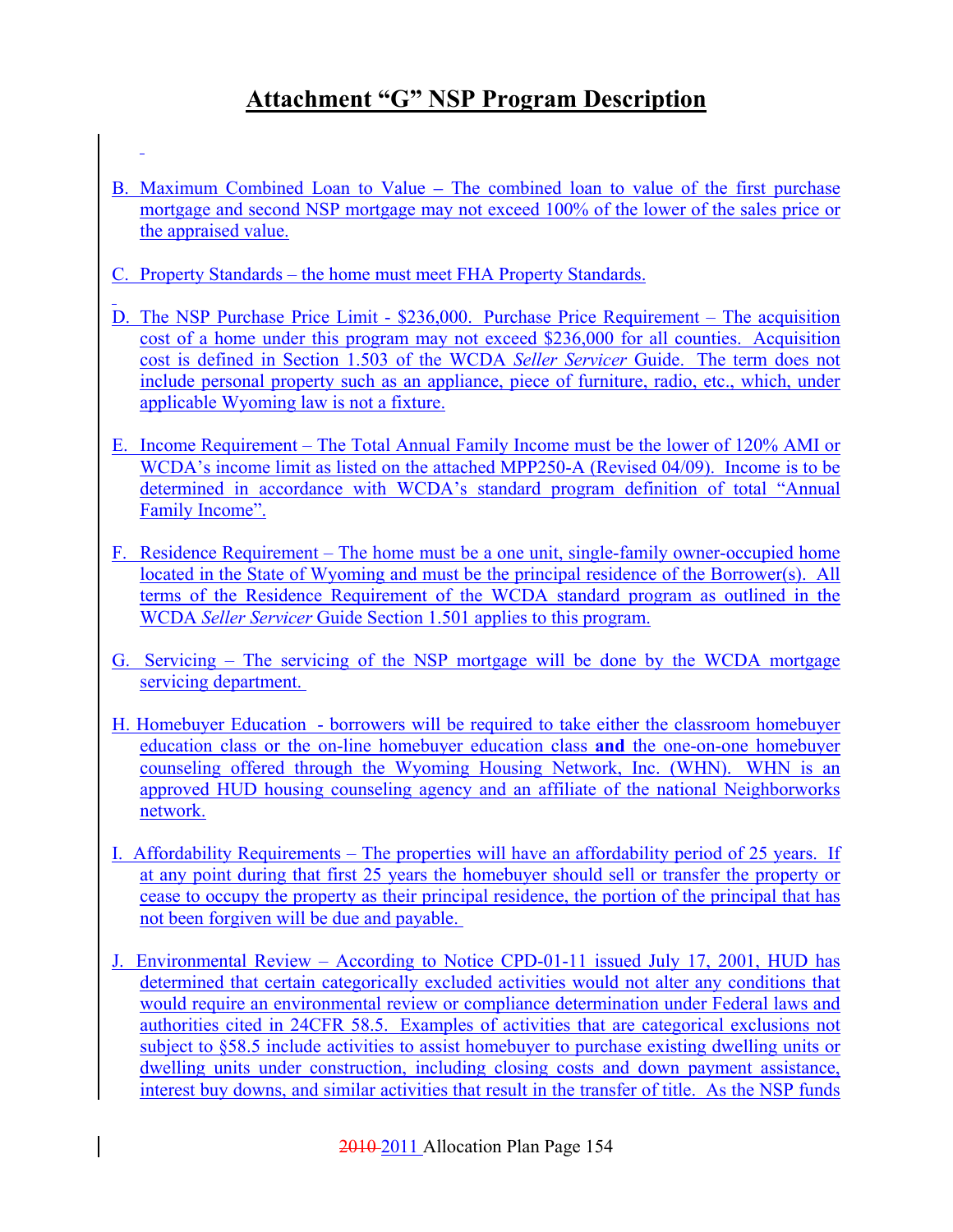will be used as a first mortgage financing option, it has been determined these properties will be categorically excluded and not subject to §58.5 authorities.

K. Davis Bacon – Not applicable, no construction financing.

(5) Location Description: (Description may include specific addresses, blocks or neighborhoods to the extent known.)

The mortgage buy down financing option will be eligible in the Counties of Campbell, Fremont, Laramie, Fremont, Sweetwater and Uinta.

(6) Performance Measures (e.g., units of housing to be acquired, rehabilitated, or demolished for the income levels of households that are 50 percent of area median income and below, 51-80 percent, and 81-120 percent).

We hope to be able to finance 10 homes at an average price of \$150,000. The estimated income levels of households benefiting are:

 $< 50\%$  AMI = 0 51% to 80% AMI = 0 81\% to 115\% AMI = 0

(7) Total Budget: (Include public and private components)

\$ 0 - NSP funds

(8) Responsible Organization: (Describe the responsible organization that will implement the NSP activity, including its name, location, and administrator contact information)

Wyoming Community Development Authority, 155 North Beech Street, Casper, Wyoming 82601, 307-265-0603, Cheryl G. Gillum, Deputy Director/Director of Housing Programs

(9) Projected Start Date: March 1, 2010

(10) Projected End Date: September 30, 2010

(11) Specific Activity Requirements: For acquisition activities, include:

 $\bullet$  discount rate – not applicable as activity is a financing mechanism

For financing activities, include:

• range of interest rates  $-0\%$  interest

For housing related activities, include:

- duration or term of assistance;
- tenure of beneficiaries--rental or homeownership;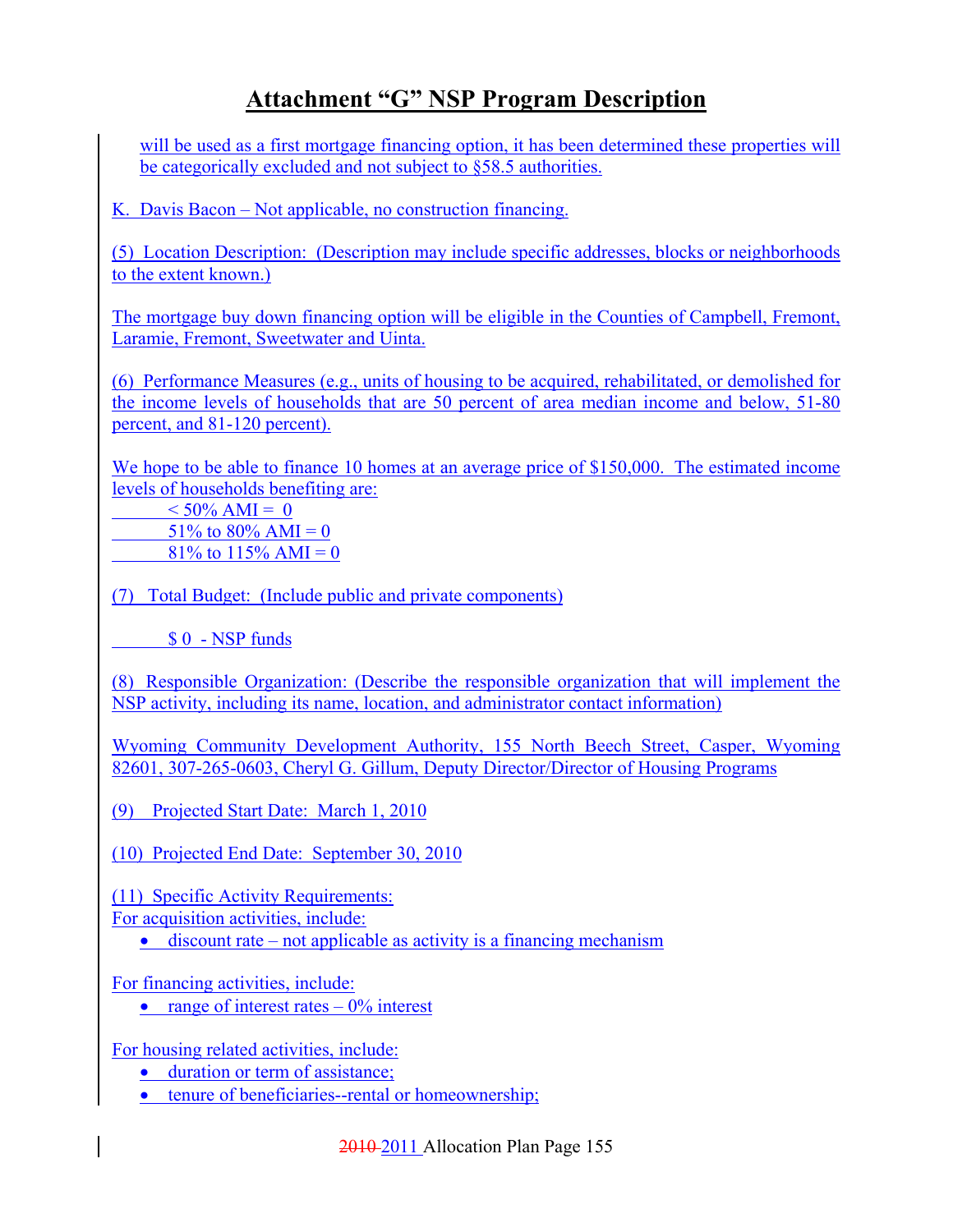• a description of how the design of the activity will ensure continued affordability

#### Duration  $-25$  year mortgage

Tenure – Homeownership

Affordability – a 25 year mortgage and note will be placed on all properties. If an owner sells the property or transfers title to the property during that 25 year period the balance of the mortgage will become due and payable. The funds returned to the NSP Program as program income and will be used for NSP eligible activities. Program income, regardless of the NSP program it originated from must be used to fund the next eligible NSP draw.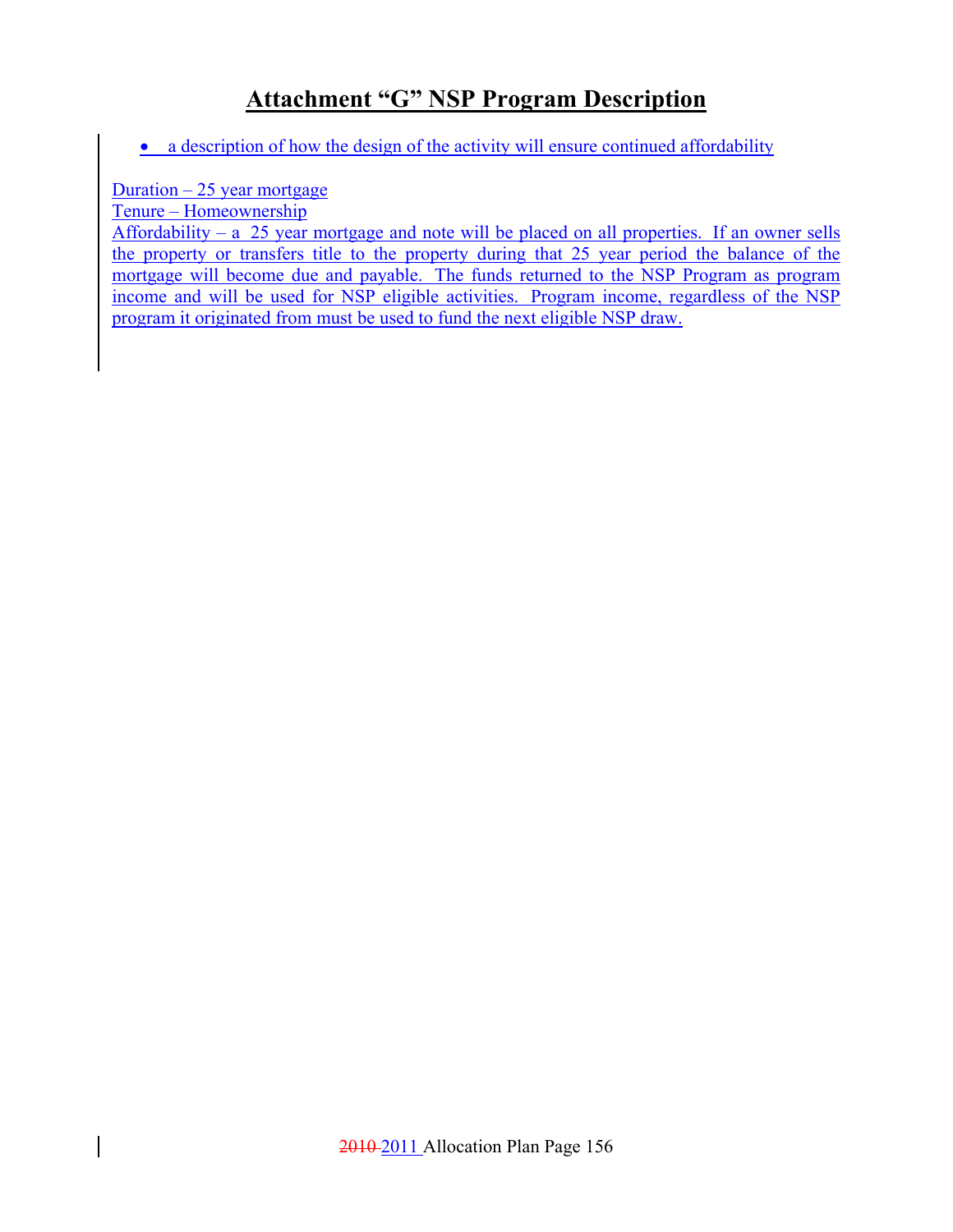(1) Activity Name: **NSP Redevelopment Program**

(2) Activity Type: (include NSP eligible use  $&$  CDBG eligible activity)

#### NSP Eligible Use

§2301(c)(3)(E) redevelop demolished or vacant properties.

#### CDBG Eligible Activity

- 24 CFR 570.201
- (a) Acquisition
- (b) Disposition
- (c) Public facilities and improvements
- (e) Public services for housing counseling, but only to the extent that counseling beneficiaries are limited to prospective purchasers or tenants of the redeveloped properties
- (i) Relocation
- (n) Direct homeownership assistance
- 24 CFR 570.202 Eligible rehabilitation and preservation activities for demolished or vacant properties.
- 24 CFR 570.204 Community based development organizations
- HUD notes that any of the activities listed above may include required homebuyer counseling as an activity delivery cost.

(3) National Objective: (Must be a national objective benefiting low, moderate and middle income persons, as defined in the NSP Notice—i.e., ≤ 120% of area median income).

All activities will meet the national objective of benefiting low, moderate and middle income persons.

#### (4) Activity Description:

Include a narrative describing the area of greatest need that the activity addresses; the expected benefit to income-qualified persons; and whether funds used for this activity will be used to meet the low income housing requirement for those below 50% of area median income.

The NSP Redevelopment Program allows for-profit developers, non-profit entities, or housing authorities to redevelop any property type. Redevelopment need not be on abandoned or foreclosed upon. However, it must be vacant. "Vacant properties" includes both vacant land and properties with vacant structures on the land. However, HUD understands redevelopment to imply that properties were once developed or are surrounded by existing development. Therefore undeveloped or "Greenfield" sites, at the edge of development, may not be acquired under NSP Eligible Use E (Redevelopment). Previously undeveloped in-fill sites are generally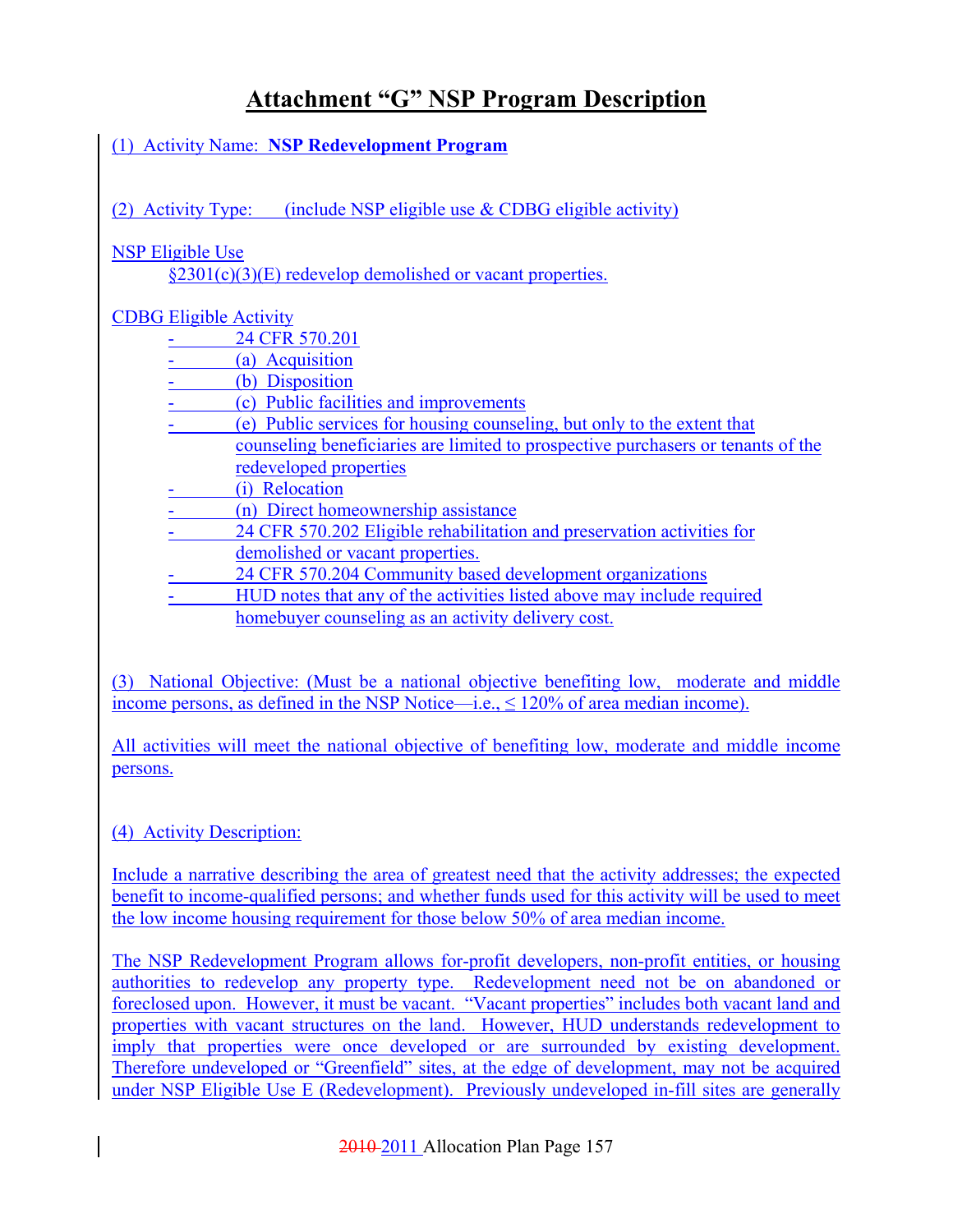eligible. Redevelopment may be in the form of rental units, homeownership units, or a public facility such as a shelter, battered spouse shelter, halfway house, group homes for persons with special needs, and the homeless.

All housing units produced must benefit households at or below 50% of Area Median Income. The maximum NSP funds for the acquisition, rehabilitation, demolition and/or rebuilding of a single family property cannot exceed \$200,000. For multi-family properties, development of multiple single family properties, and group homes the following per unit subsidies apply:

| Efficiency | 106,400 | 3-Bedroom | 186,200 |
|------------|---------|-----------|---------|
| 1-Bedroom  | 123,200 | 4-Bedroom | 203,000 |
| 2-Bedroom  | 148,400 |           |         |

Properties requiring environmental mitigation such as lead-based paint remediation, illegal drug residue remediation or demolition may have additional costs associated and such costs are not subject to the cap. The remaining underwriting guidelines as established for HOME program apply.

For homeownership projects, the maximum acquisition for the housing unit must be less than or equal to \$160,000.

For rental projects, the maximum rent from all sources is as listed on the HUD website http://www.hud.gov/offices/cpd/affordablehousing/programs/home/limits/rent/2009/wy.pdf and may be adjusted by WCDA when new income limits are made available. These rent limits include an allowance for tenant-paid utilities.

For public facilities, the affordable rent is determined to be at or below Low HOME Rent based on the number of bedrooms or up to 30% of the gross income of each tenant, whichever is less.

The NSP funds will be loaned to the for-profit developer, non-profit entities, or housing authority in the form of an amortized loan, deferred loan or combination thereof. The maximum amount financed will not exceed actual costs including a development fee or the NSP subsidy maximum, whichever is less. The Monthly Repayment Amount will be determined by taking the maximum rent (adjusted for utility allowances) minus \$300.00 operating expense allowance for single family property rentals and group homes. For multi-family rental properties the HOME underwriting guidelines apply. The amount of the amortized loan, deferred loan, and interest rate will be determined by WCDA to coincide with Monthly Repayment Amount. The term of the loan and the affordability period will be 40 years. However, if the loan is paid in full prior to the end of the 40 year term then the loan is subject to an acceleration clause which includes a higher interest rate, which may be up to 10%, and the repayment in full of the amortized and deferred portions of the loan according to the acceleration clause will terminate any restrictions imposed under the Redevelopment Program. All Redevelopment projects will be underwritten in the same manner as projects under the HOME Investment Partnerships Program (HOME).

All properties assisted must complete a HUD environmental review before any NSP funds can be used to assist the property or any work can begin on the project including acquisition. The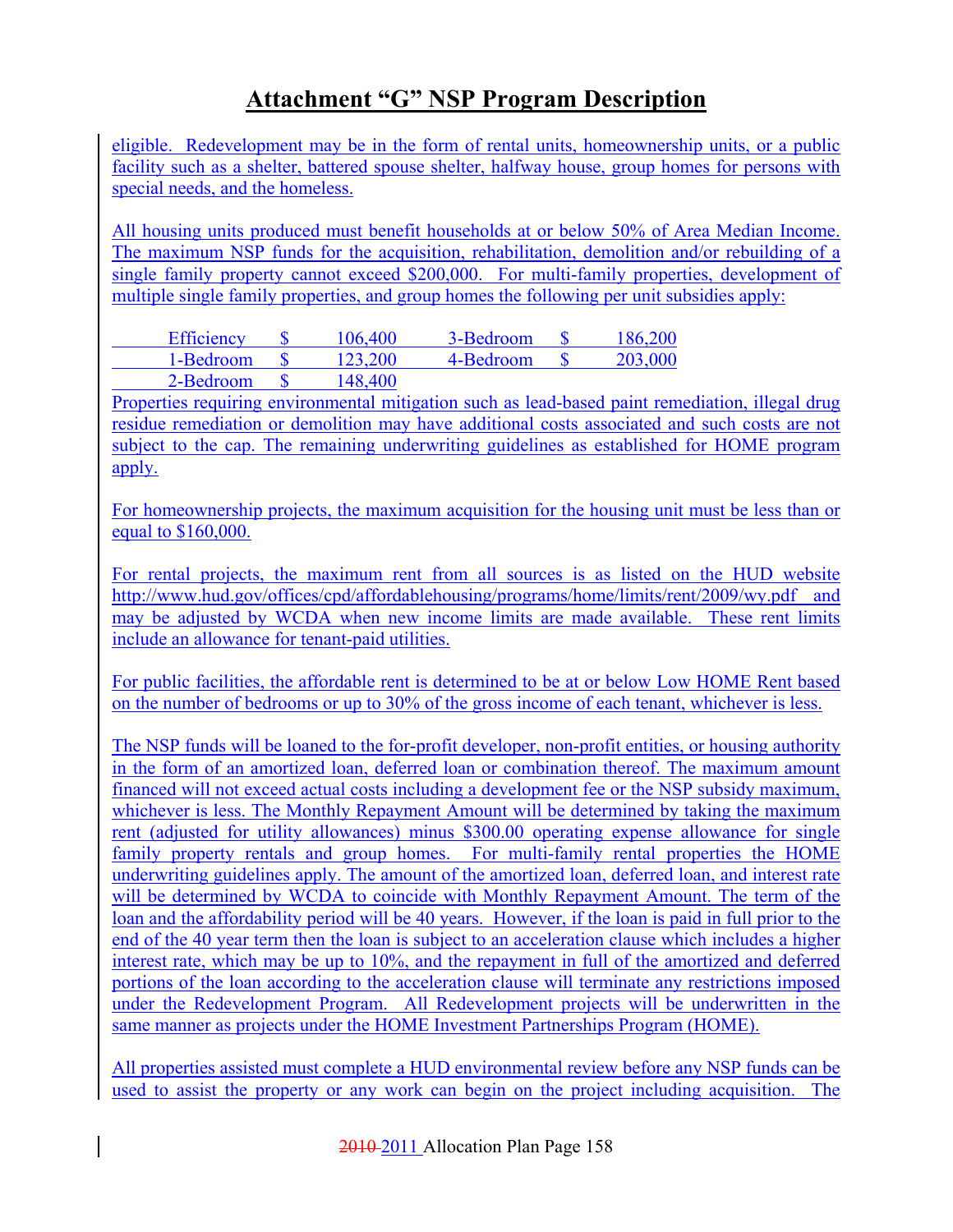Uniform Relocation Assistance and Real Property Acquisition Policies Act of 1970, the Fair Housing Act, Title VI of the Civil Rights Act of 1964, and the Lead Safe Housing Rule apply.

(5) Location Description: (Description may include specific addresses, blocks or neighborhoods to the extent known.)

The NSP Redevelopment Program will encompass the counties of Campbell, Fremont, Laramie, Natrona, Sweetwater, and Uinta. Additional locations may be added in the future.

(6) Performance Measures (e.g., units of housing to be acquired, rehabilitated, or demolished for the income levels of households that are 50 percent of area median income and below, 51-80 percent, and 81-120 percent).

We hope to be able to finance 20 housing units at an average price of \$150,000. The estimated income levels of households benefiting are:

 $\leq 50\%$  AMI 10 units 51% to 80% 10 units 81% to 120% 0 units

(7) Total Budget: (Include public and private components)

\$5,940,000 - NSP funds

Funds may be reallocated on a first come first serve basis for other eligible NSP activities. Funding for the NSP Redevelopment Program will be released under a specific notice of funding availability which will be made available on the WCDA website and will also be sent out to an established list of interested parties which includes units of local government, non-profits, and developers.

There is a \$200,000 NSP limit for a single family property. The NSP funding limit for multifamily rental properties, development of multiple single family properties and public facilities will be subject to the limits listed above. Properties requiring environmental mitigation such as lead-based paint remediation, illegal drug residue remediation or demolition may have additional costs associated and such costs are not subject to the cap.

(8) Responsible Organization: (Describe the responsible organization that will implement the NSP activity, including its name, location, and administrator contact information)

Wyoming Community Development Authority 155 North Beech Street Casper WY 82601